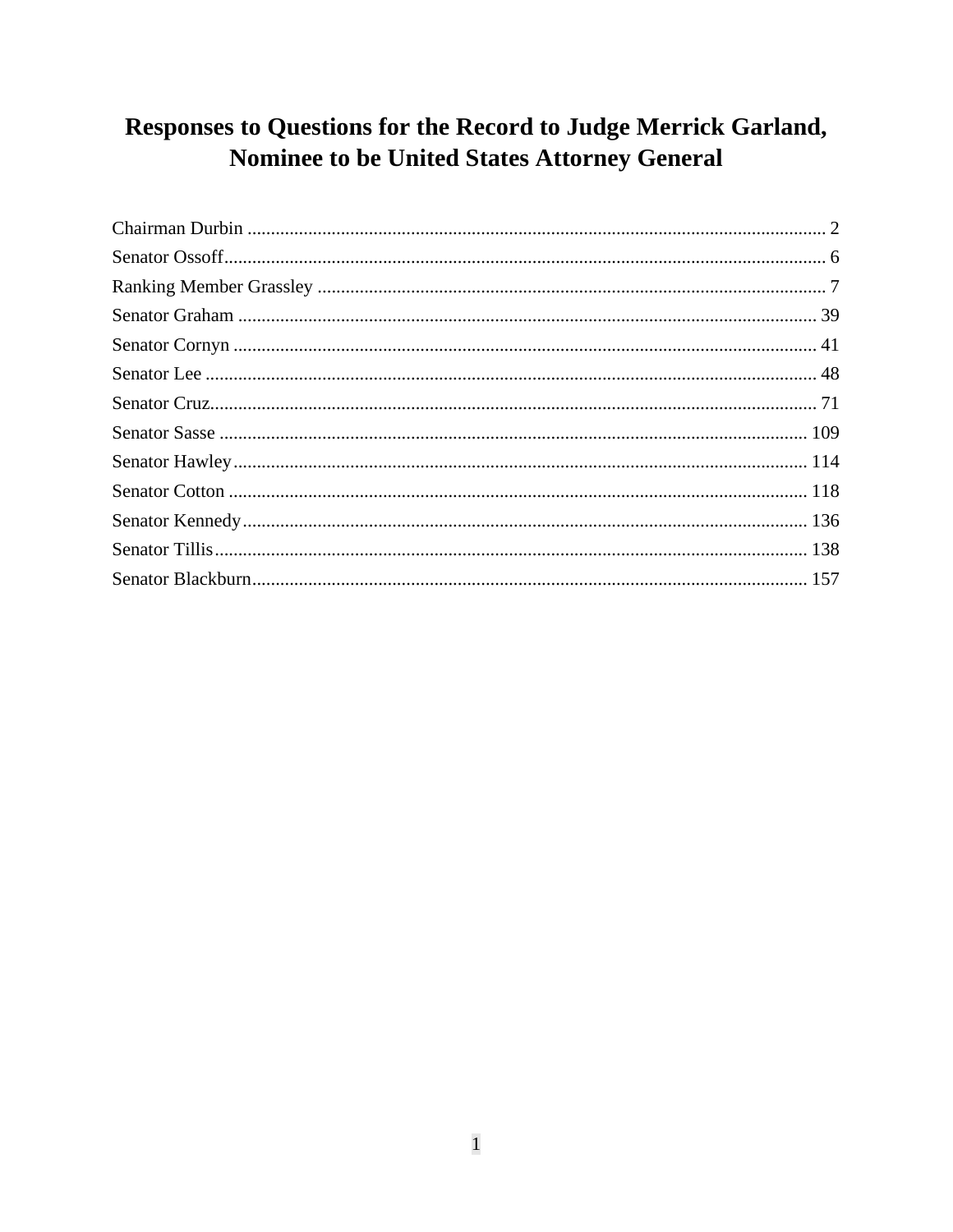# **Chairman Durbin**

# <span id="page-1-0"></span>**Responses to Questions from Chairman Durbin to Judge Merrick Garland, Nominee to be United States Attorney General**

1. At your hearing, you made clear you will work tirelessly to restore integrity and independence to the Justice Department. In your opening remarks and in responding to several questions, you addressed the importance and role of career Justice Department employees. I have a few additional questions on that topic.

Early in his tenure as Attorney General, Eric Holder told career DOJ professionals that the Justice Department "has aptly been described as the 'crown jewel' of the federal government…not because of any laws or regulations, cases or controversies, buildings or equipment, but rather because of the quality, integrity, and dedication of the people who work tirelessly to carry out the Department's vital mission." He went on to say that these career employees are "the backbone, the heart, and the soul" of the Department.

Unfortunately, over the last four years, many of these career employees have been publicly undermined and denigrated by Department leadership. President Trump amplified baseless lies that he was the "victim of a seditious conspiracy" at DOJ and said that Attorney General Barr should "clean house." Barr overruled prosecutors to seek a lower sentence for Trump ally Roger Stone and to dismiss a case against Trump ally Michael Flynn, leading to a wave of resignations and a statement of protest from over 2,000 former DOJ officials.

Barr even dismissed the idea that senior officials could trust line prosecutors' judgment. He stated: "Letting the most junior members set the agenda might be a good philosophy for a Montessori preschool, but it's no way to run a federal agency."

a. If confirmed, to what degree would you rely on the expertise of career Justice Department employees?

# **RESPONSE: The more than 115,000 career public servants at the Justice Department and its law enforcement agencies are committed to serving the cause of justice and protecting the safety of our communities. If confirmed, I would extensively rely on their expertise.**

b. How does your previous experience as a Special Assistant to the Attorney General, as an Assistant U.S. Attorney, as a Deputy Assistant Attorney General, and as Principal Associate Deputy Attorney General inform that view?

**RESPONSE: Before I became a judge, a significant portion of my professional life was spent at the Justice Department as a Special Assistant to Ben Civiletti, the last of the trio of post-Watergate Attorneys General; as a line Assistant U.S. Attorney; as a supervisor in the Criminal Division; and finally, as a senior official in the Department. Many of the policies that the Justice Department developed during those years are the foundation for reaffirming the norms that were adopted to help ensure that the Department adheres to the rule of law. Among these are policies that protect the independence of the Department**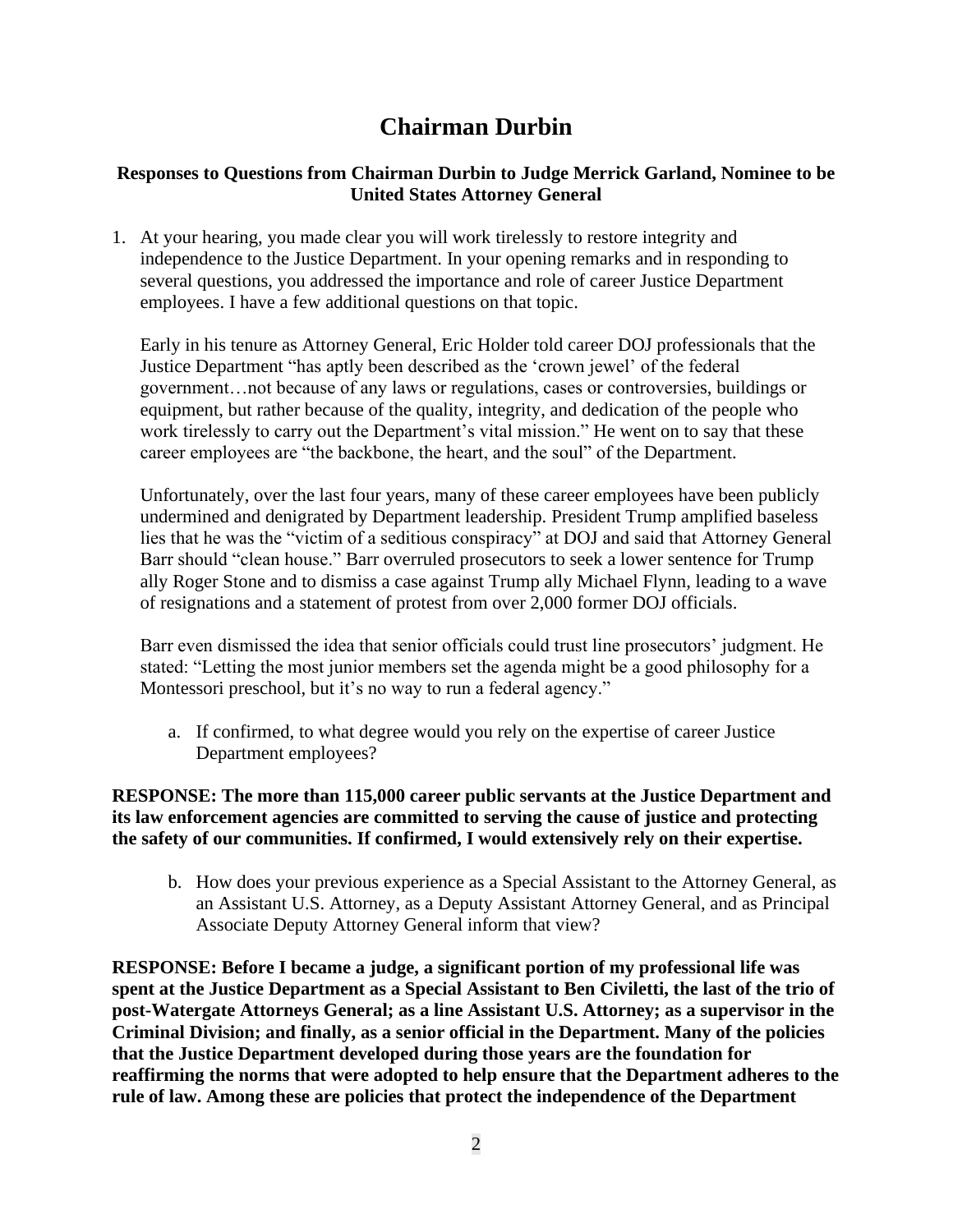**from partisan influence in law enforcement, that strictly regulate communications with the White House, that establish guidelines for FBI domestic operations and foreign intelligence collection, that direct the respectful treatment of the press, that read the Freedom of Information Act generously, that respect the professionalism of Justice Department employees, and that set out the principles of federal prosecution to guide the exercise of prosecutorial discretion.**

c. Do you believe that respecting the input and experience of career professionals is an important component of ensuring the Justice Department's independence?

**RESPONSE: As a former career prosecutor myself, I believe that respecting the input and experience of career professionals is an important component of ensuring the independence of the Department of Justice. If confirmed, a critical part of my job will be to protect career employees—prosecutors, lawyers, agents, and all others—from partisan motives or other improper influences.**

2. In the 2013 case *Shelby County v. Holder*, the Supreme Court gutted Section 5 of the Voting Rights Act (VRA) by striking down its "preclearance" formula, which required states or localities with a history of voter discrimination to receive signoff from the Justice Department before making changes to their voting laws.

Nearly eight years later, Democrats in Congress are still working to restore the VRA to ensure ballot access for all. In the meantime, Republican state legislatures have enacted a slew of measures to undermine the franchise. We're seeing discriminatory voter ID laws, purges of voter rolls, curbs on early voting, attempts to undermine absentee voting, and polling location closures in minority precincts.

And yet, throughout the entirety of the Trump Administration, the Justice Department's enforcement of the VRA was nearly nonexistent. Until May 2020, the Administration had not filed a single new case under Section 2 of the VRA, which remains in force and prohibits any "standard, practice or procedures…which results in a denial or abridgment of the right of any citizen of the United States to vote on account of race or color."

After the 2020 election, where we saw record-breaking turnout in the midst of an unprecedented pandemic, these voter suppression efforts have been dialed up. According to the Brennan Center, in 2021 alone, at least 165 bills that would restrict ballot access have already been introduced or considered in 33 states.

a. What are your views on the state of ballot access today?

**RESPONSE: I was encouraged to learn that the country had a historically high voter turnout in the last election. But at least a third of Americans still did not vote, and I think it is important that every eligible American has the opportunity to vote.**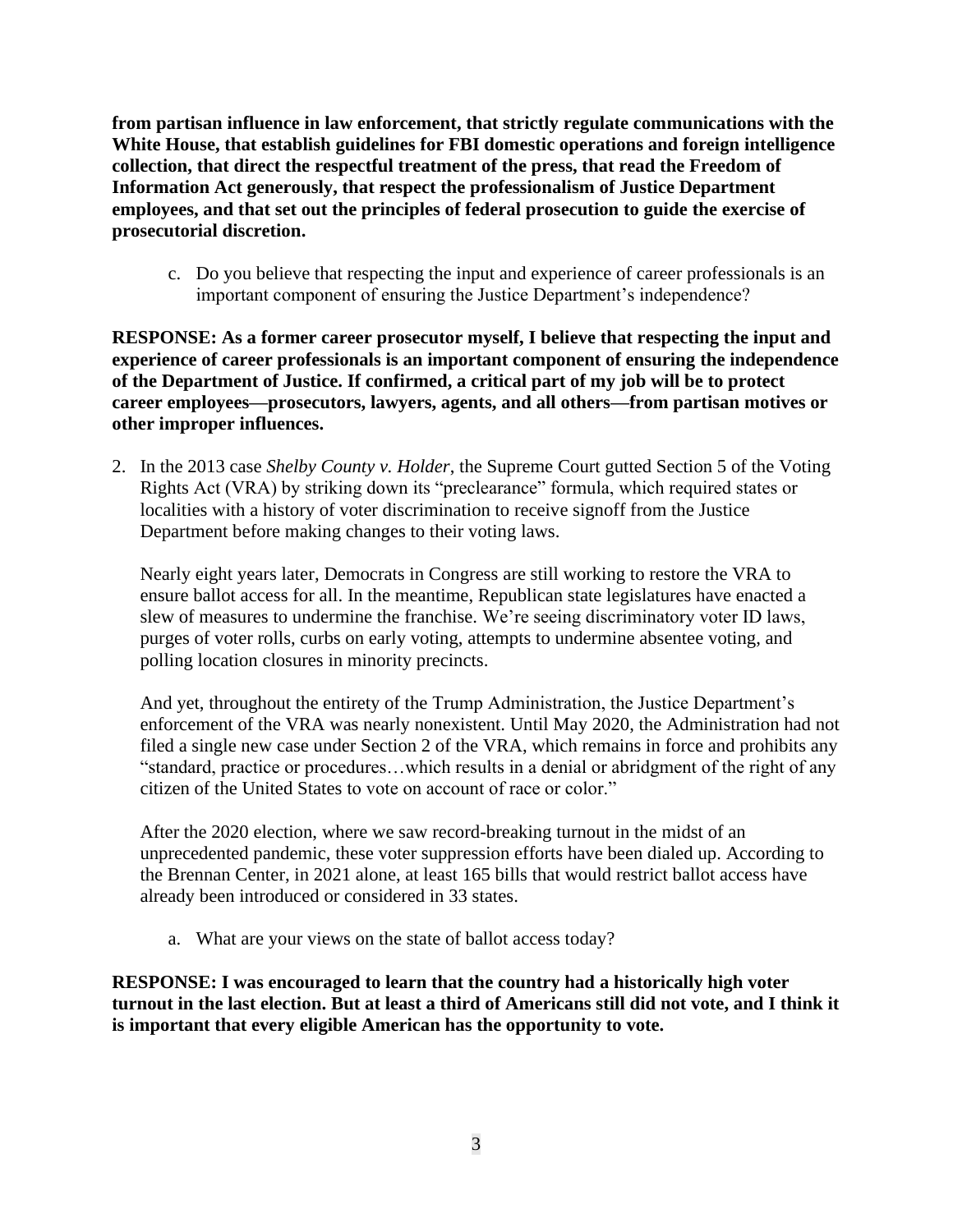b. What do you view as the Justice Department's role in ensuring the right to vote?

# **RESPONSE: I believe the Department of Justice has a central role in protecting the right to vote for all eligible Americans. Voting is foundational to our democracy, and protecting the fundamental right to vote will be a top priority of the Department should I be confirmed.**

3. At your hearing, I shared with you a story about a visit I made to an immigration court hearing in downtown Chicago. I mentioned four-year-old Marta and six-year-old Hamilton, two victims of the Trump Administration's shameful Zero Tolerance Policy. Marta and Hamilton were represented by top-notch pro bono lawyers from a Chicago nonprofit and were thankfully reunited with their parents.

But so many immigrants moving through the immigration court system are not represented by an attorney. Moreover, as noted at your hearing, the immigration court backlog has grown considerably — from 460,000 cases in 2015 to more than 1.2 million pending cases today.

In addition to this increased backlog, the immigration courts fell victim to harmful policies propagated by the Trump Justice Department that politicized the courts and stripped them of both their independence and effectiveness. Under Trump, the Justice Department:

- Restricted immigration judges' ability to manage their own dockets and to administratively close low-priority cases;
- Established a controversial annual quota system requiring judges to decide a minimum number of cases at the expense of due process;
- Politicized the hiring process for judges, according to multiple whistleblower accounts;
- Decertified the judges' longstanding union; and
- Tried to end the highly effective Legal Orientation Program, which provides basic legal information for detained migrants.

In short, under Trump, Attorneys General Sessions and Barr treated immigration courts as yet another arm of the Trump Administration's anti-immigration machinery.

a. Do you agree that the nation's immigration courts should operate free of undue political influence?

# **RESPONSE. Yes. All courts must operate fairly, impartially, and free of improper influence of any kind. As a sitting judge for the last 24 years, these values are of particular importance to me.**

b. Will you commit to work with this Committee to improve the administration of justice in immigration courts?

**RESPONSE: Yes. As I testified in my confirmation hearing, the immigration court backlog is an extraordinarily serious problem. As a federal judge for the last 24 years, I have not**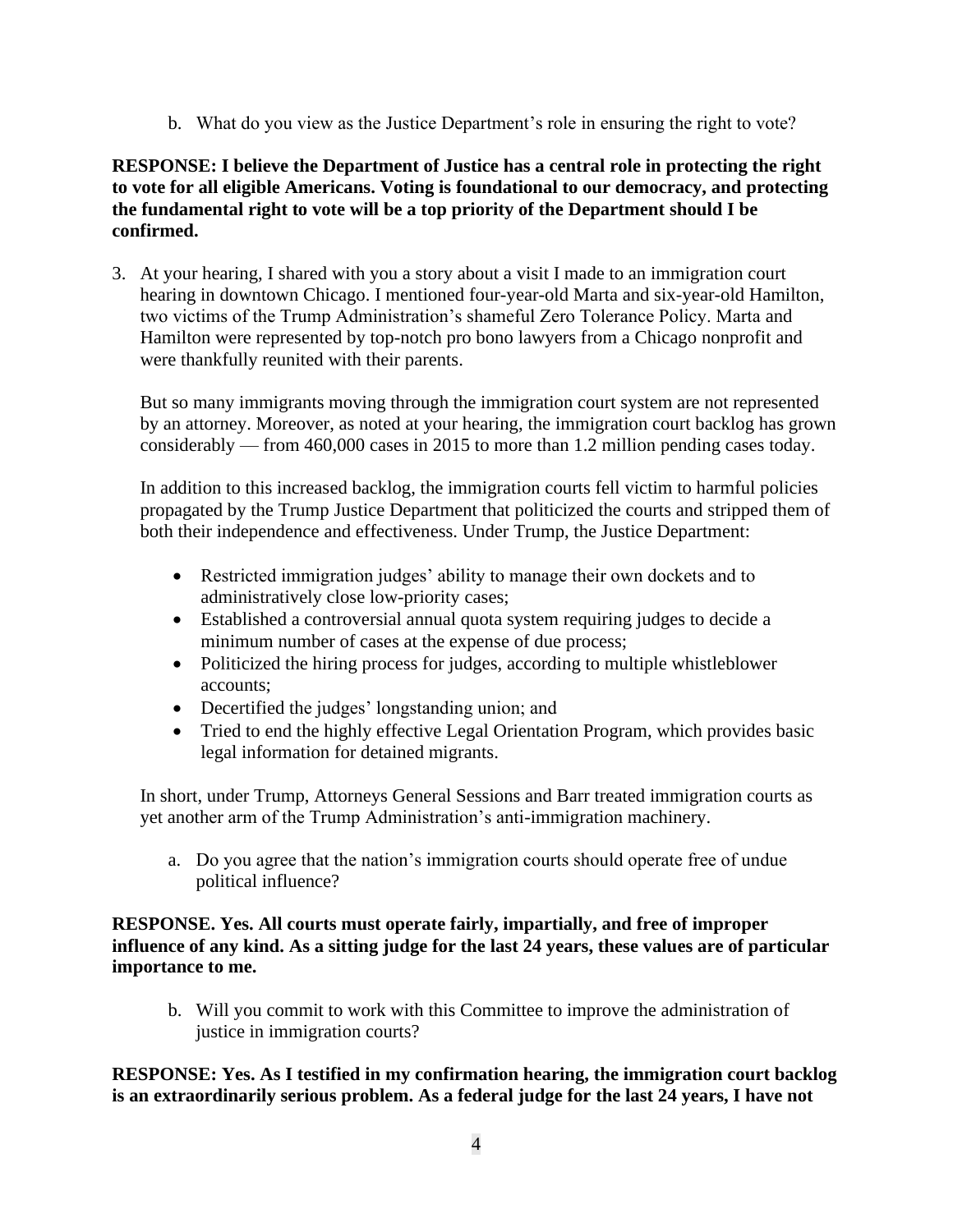**had occasion to study the particulars of this issue, but I look forward to learning more. If I am confirmed, I am committed to appropriately supervising this departmental function with the goal of effective and efficient processing of immigration cases, consistent with principles of fairness, due process, and other applicable law.**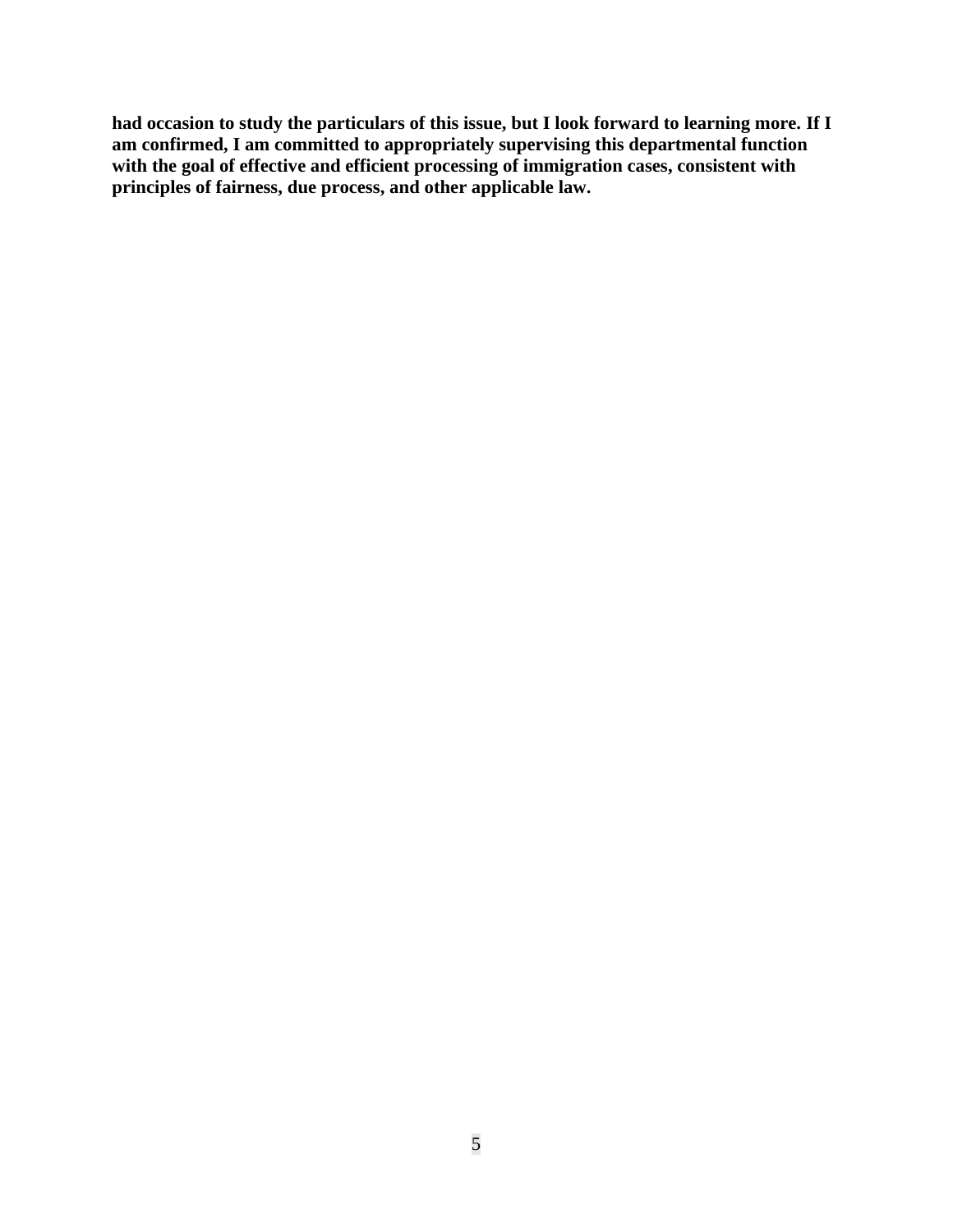# **Senator Ossoff**

# <span id="page-5-0"></span>**Responses to Questions from Senator Ossoff to Judge Merrick Garland, Nominee to be United States Attorney General**

Will you commit to working with my office and this committee to determine how the Department of Justice can support efforts to ensure there is accountability for war crimes, atrocities committed against civilians, and attacks on journalists?

**RESPONSE: If I am confirmed as Attorney General, I look forward to building upon the important efforts the Department has undertaken to seek justice for the victims of human rights violations and war crimes worldwide. I will also be committed to pursuing accountability for attacks on journalists. I look forward to working with you and the Committee to effectively address these issues.**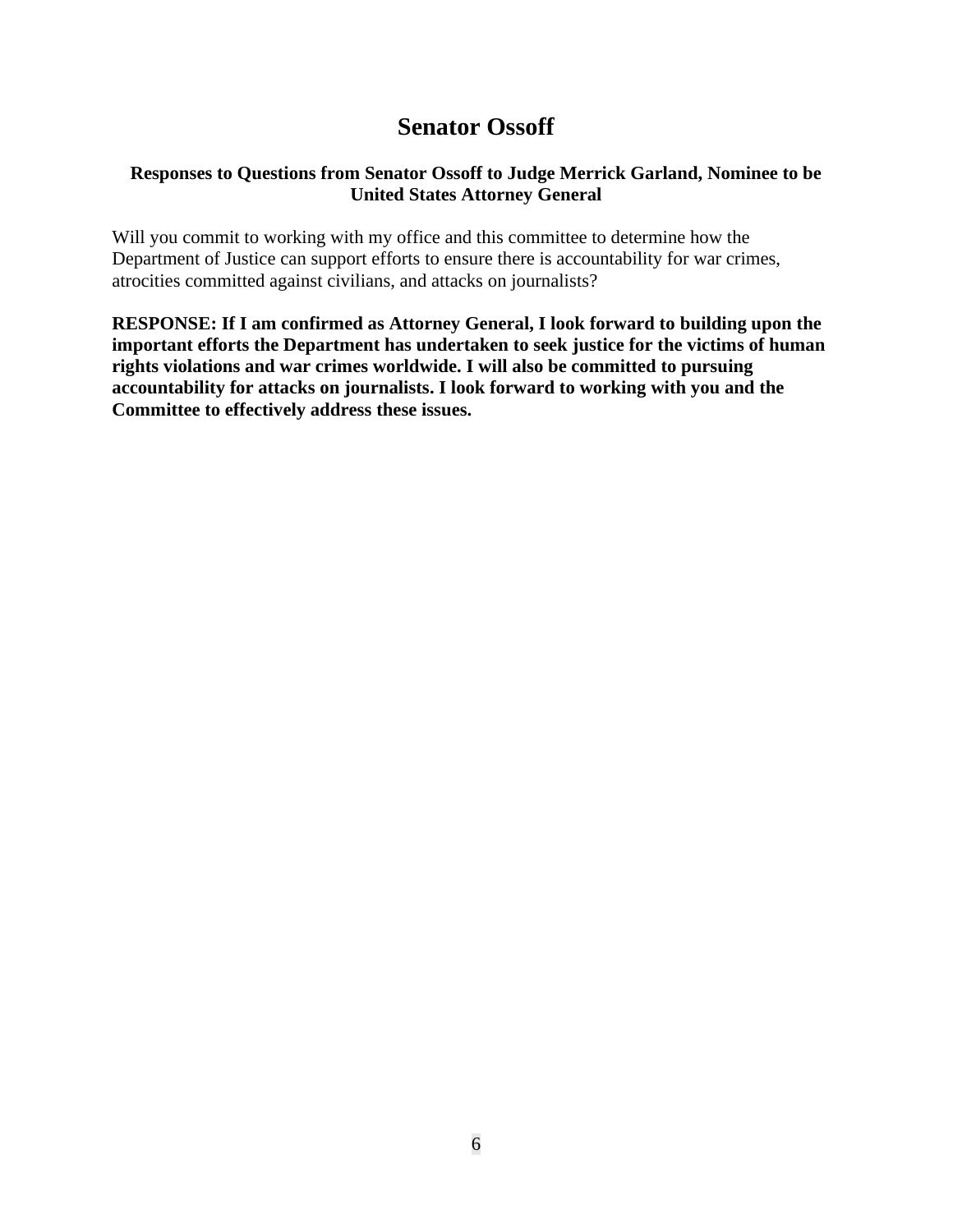# **Ranking Member Grassley**

# <span id="page-6-0"></span>**Responses to Questions from Ranking Member Grassley to Judge Merrick Garland, Nominee to be United States Attorney General**

1. Among the civil rights of Americans is the right to keep and bear arms. This has been repeatedly affirmed by the U.S. Supreme Court.

What role does the U.S. Department of Justice have in protecting this civil right, and what steps will you take to ensure it is protected?

# **RESPONSE: If confirmed, I will take an oath, as all Department employees do, to support and defend the Constitution of the United States, and that includes the Second Amendment.**

2. As a candidate, President Biden pledged to direct his Attorney General to "deliver to him within his first 100 days a set of recommendations for restructuring the ATF and related Justice Department agencies to most effectively enforce our gun laws."<sup>1</sup> What recommendations would you provide President Biden?

# **RESPONSE: Because I am not currently at the Department, I am not familiar with the current operations of the ATF. If I am confirmed, I will respond to requests from the Administration on this issue after consultation with Department personnel.**

- 3. In the context of national security, there is often a tension between keeping Americans safe and protecting individual liberties.
	- a. As a judge, how do you weigh those competing interests against each other?
	- b. Will you change how you weigh those interests if you are confirmed as Attorney General?

**RESPONSE: From my first job at the Justice Department as a special assistant, to my current job as a federal judge, I have sworn an oath that I would take again if I am confirmed as Attorney General—to support and defend the Constitution of the United States. I have and will continue to dedicate myself to ensuring the security of our Nation, to ensuring the fair and faithful enforcement of our laws, and to protecting the rights of all Americans.**

4. In 2017, the Trump administration formally discontinued and repudiated Operation Choke Point. This program, which involved the Justice Department among other federal agencies, pressured banks against transacting with certain industries which, while legal and financially viable, were considered to pose a "reputation risk" to banks. The

<sup>&</sup>lt;sup>1</sup> "The Biden plan to end our gun violence epidemic," available at [https://joebiden.com/gunsafety/.](https://joebiden.com/gunsafety/)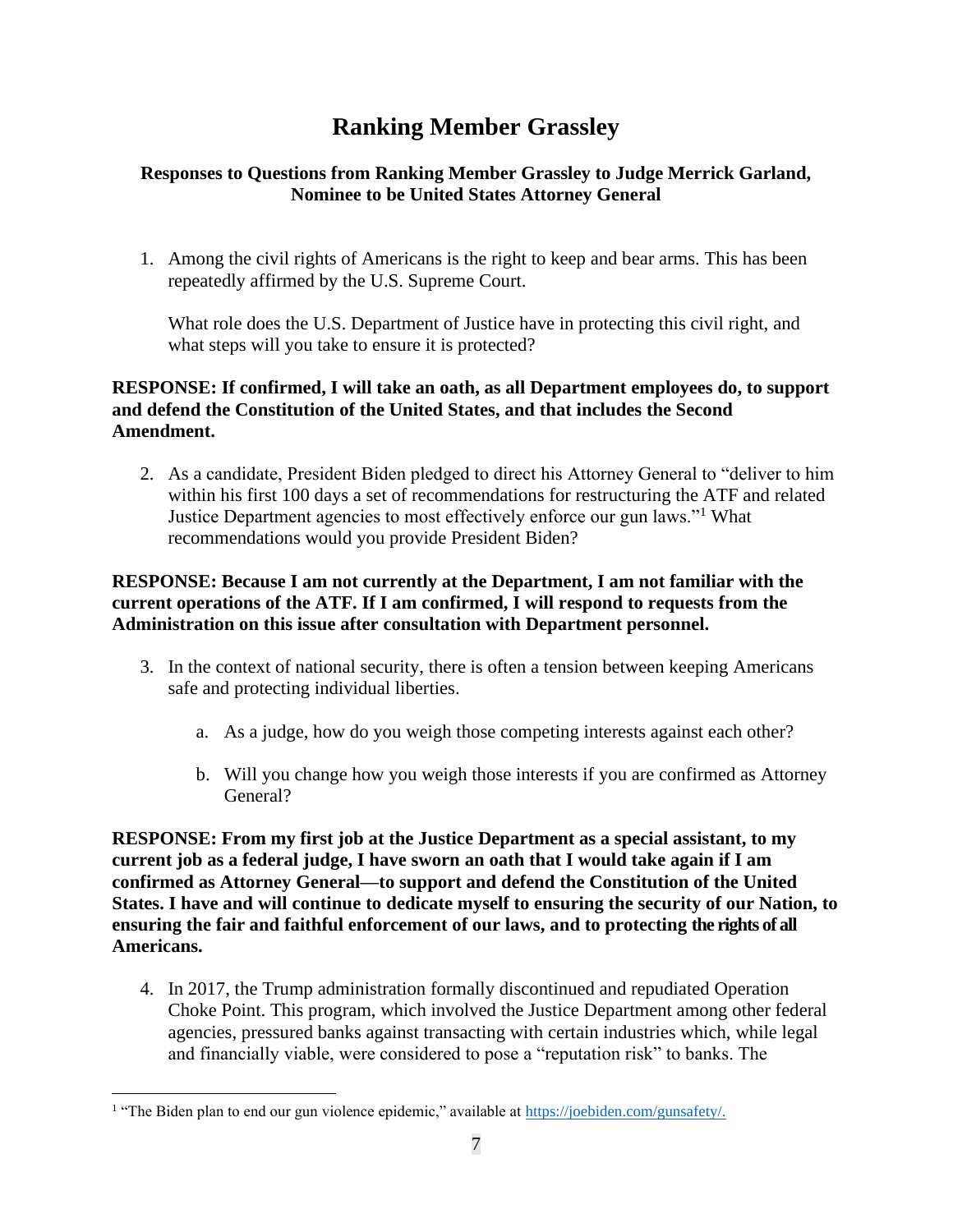Obama/Biden administration has been accused of using Operation Choke Point to target disfavored business sectors, including makers and sellers of firearms and ammunition. More recently, the Office of the Comptroller of the Currency issued a rule that would prohibit banks from discriminating against lawful, financially sound customers for ideological or political reasons.

Does the Justice Department have a valid role in telling banks which lawful and financially viable industries they should serve? If not, would you pledge as Attorney General not to repeat the tactics of Operation Choke Point?

# **RESPONSE: I am not familiar with Operation Choke Point. As I testified, I think the laws should be enforced without regard to politics or partisanship.**

- 5. There are many gun control proposals being floated or introduced in Congress, including licensing and registration schemes, bans on popular types of firearms, and repeal of the Protection of Lawful Commerce in Arms Act.
	- a. Do you support the enactment of additional federal gun control laws? If so, which proposals do you support?
	- b. Do you believe any proposal goes too far in infringing Second Amendment rights?

**RESPONSE: I have not yet carefully studied these particular measures or developed positions on them. But as I testified at my hearing, I believe as a general matter that we should be careful that people who are entitled to have guns get the background check that allows them to have them, and that for those who are not entitled and who we are concerned about because they are threats, because they are felons or for whatever reason barred by the law, that there is an opportunity to determine that they are not permitted to have a gun.**

6. Federal firearm laws delegate a number of technical decisions highly relevant to the legality of firearms and their accessories to the Bureau of Alcohol, Tobacco, Firearms, and Explosives (ATF). The agency has historically made case-by-case determinations that offer manufacturers and consumers very little guidance on how slight variations to existing designs might affect a product's legality. Law-abiding gun owners are rightly concerned that products they obtain lawfully and in good faith could, at the stroke of ATF's pen, later become contraband that would subject the items to forfeiture and their owners to criminal penalties.

What safeguards can ATF and DOJ provide so that these technical decisions are transparent, consistent, and fairly applied, without the political whipsawing gun owners have come to fear and expect with each change in administration?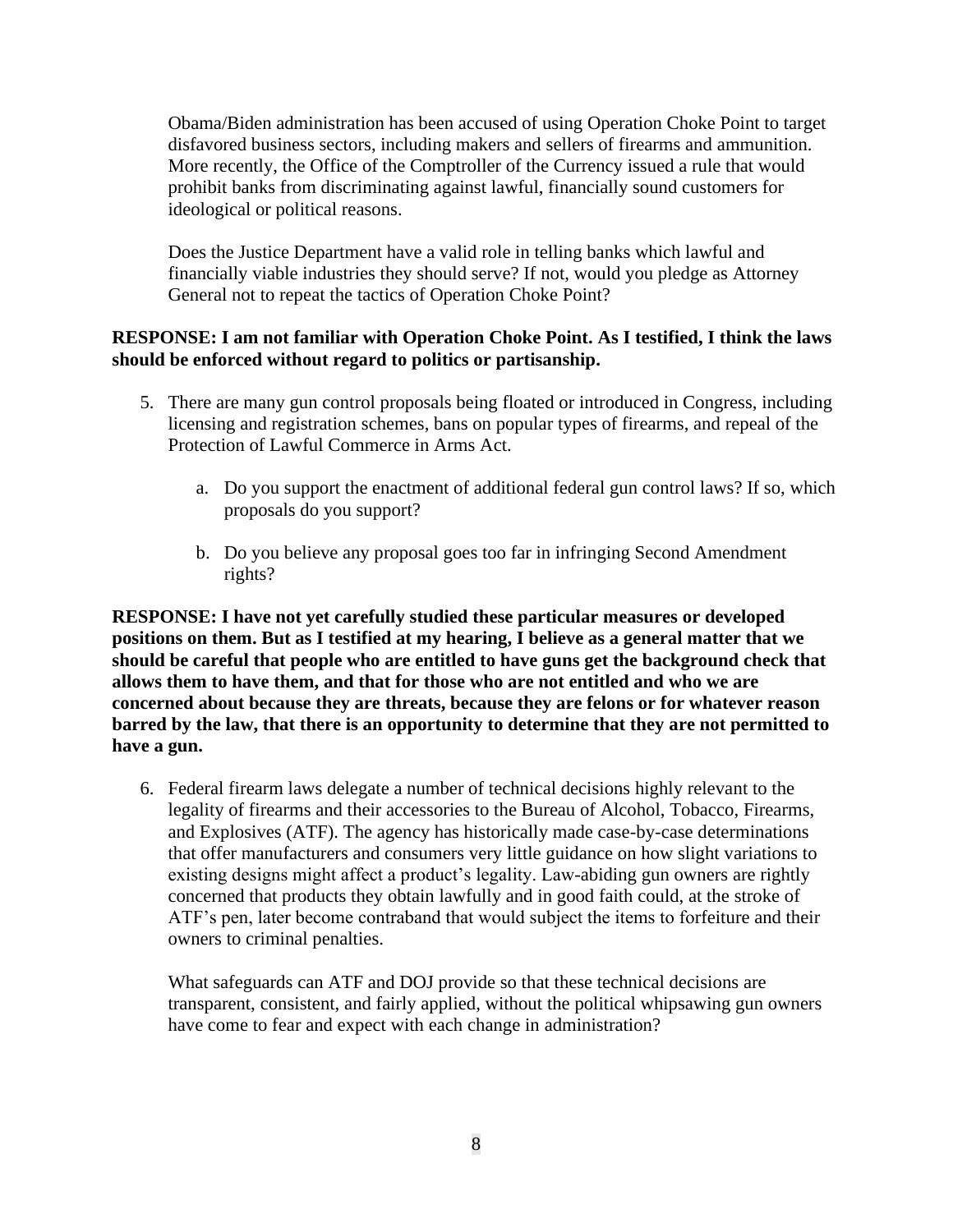**RESPONSE: Because I am not currently at the Department, I am not familiar with ATF technical decisions regarding particular firearm features or accessories. I agree that rules should be transparent, consistent, and fairly applied.**

- 7. During your hearing you were asked if you will support the issuance of executive orders that restrict firearm ownership.
	- a. Can executive orders restrict the constitutional right to bear arms?
	- b. What executive orders would you refuse to support on the basis they would violate the right to bear arms?
	- c. What executive orders restricting firearm ownership are constitutional in your view?

**RESPONSE: Like laws enacted by Congress, executive orders issued by the President must comply with the Constitution, including the Second Amendment. In** *District of Columbia v. Heller***, 554 U.S. 570 (2008), the Supreme Court held that the Second Amendment confers "an individual right to keep and bear arms."** *Id.* **at 595. The Court also stated that, "[l]ike most rights, the right secured by the Second Amendment is not unlimited."** *Id.* **at 626. If I am confirmed, I would not support any executive order that is inconsistent with any provision of the Constitution, including the Second Amendment.**

- 8. According to press reports, the Biden administration recently reactivated a "migrant child facility" that was open "for only a month in summer 2019" during the Trump administration.<sup>2</sup> The practice of keeping children in these facilities was routinely criticized as "kids in cages" by Democrats and members of the media.
	- a. What's the difference between a "migrant child facility" and a "cage"?
	- b. According to this article, as of February 21, the Biden administration had "about 7,000 children in HHS custody." How do you plan on dealing with the rise in unaccompanied minors arriving at the Southern Border?

# **RESPONSE: If I am confirmed, I will contribute to the whole-of-government effort to reform our immigration system in a way that's consistent with our values, secures our borders, and protects our national interests.**

9. The Senate Judiciary Committee received a letter supporting your nomination from the U.S. Chamber of Commerce. On March 13, 2019, Senators Schumer, Whitehouse, and 22 of their Democrat colleagues wrote a letter to the U.S. Chamber admonishing the organization as one that "has long used its considerable resources to fight legislative and

<sup>2</sup> Siliva Foster-Frau, "First migrant facility for children opens under Biden," Washington Post, Feb. 22, 2021, available at [https://www.washingtonpost.com/national/immigrant-children-camp-texas-biden/2021/02/22/05dfd58c-](https://www.washingtonpost.com/national/immigrant-children-camp-texas-biden/2021/02/22/05dfd58c-7533-11eb-8115-9ad5e9c02117_story.html)[7533-11eb-8115-9ad5e9c02117\\_story.html.](https://www.washingtonpost.com/national/immigrant-children-camp-texas-biden/2021/02/22/05dfd58c-7533-11eb-8115-9ad5e9c02117_story.html)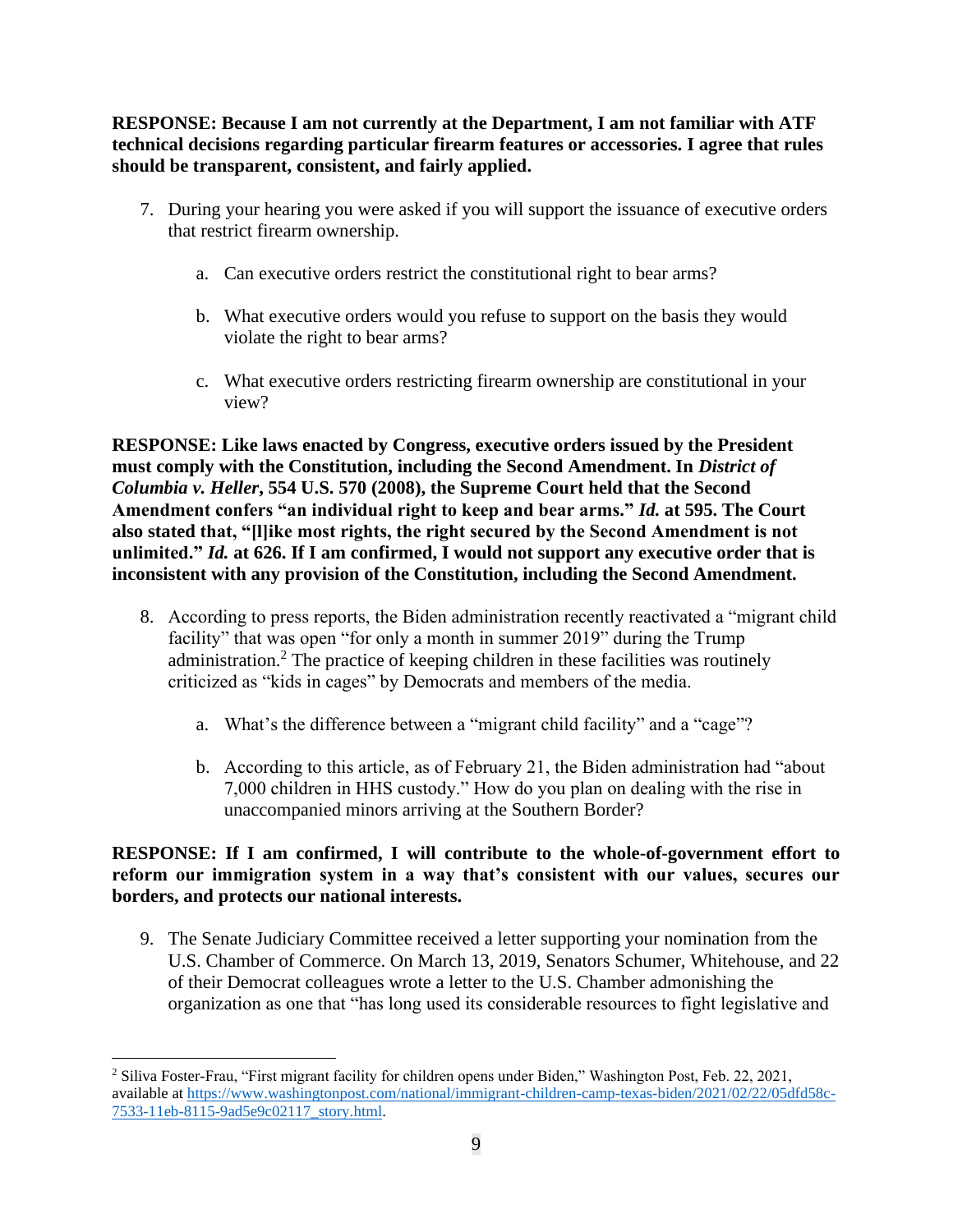administrative action on climate change."<sup>3</sup>

a. Why do you think an organization that "has long used its considerable resources to fight legislative and administrative action on climate change" supported your nomination?

# **RESPONSE: I must leave it to any organization to explain its reasons for supporting my nomination.**

b. Should you be confirmed, what effect will the Chamber of Commerce's endorsement have on your tenure as Attorney General?

# **RESPONSE: None. During my almost 24 years as a judge, I have been immune to outside pressures and have made my decisions based solely on the facts and the law before me. If confirmed as Attorney General, I will continue to do the same.**

- 10. The Department of Justice has changed its litigation position in a number of cases so far since President Biden's inauguration.
	- a. Were you consulted on any of these changes in position?

# **RESPONSE: As I testified at my hearing, I have kept out of litigation decisions made by the Department.**

b. Do you agree with all of the changed positions? If you don't agree with a change in a particular case, please explain why.

# **RESPONSE: As a sitting federal judge, Canon 3 of the Code of Conduct for United States Judges bars me from commenting on any pending or impending case in any court, including cases in which the Department of Justice is participating.**

c. Do you anticipate weighing in on the litigation positions of any other Justice Department cases currently before the courts? If so, please list them and your rationale.

**RESPONSE: I will not weigh in on any of the Department's litigation decisions unless and until I am confirmed by the Senate. If I am confirmed, I will have ultimate responsibility for the Department's litigation decisions and will weigh in on those decisions in accordance with the Department's traditional policies and practices.**

> d. As I asked you in our phone call, will you commit to having the Department of Justice inform the Judiciary Committee on all changes in litigation position?

# **RESPONSE: As I testified at my hearing, I have great respect for the Committee's**

<sup>3</sup> Available at [https://www.whitehouse.senate.gov/news/release/schumer-whitehouse-lead-letter-challenging-us](https://www.whitehouse.senate.gov/news/release/schumer-whitehouse-lead-letter-challenging-us-chamber-of-commerce)[chamber-of-commerce.](https://www.whitehouse.senate.gov/news/release/schumer-whitehouse-lead-letter-challenging-us-chamber-of-commerce)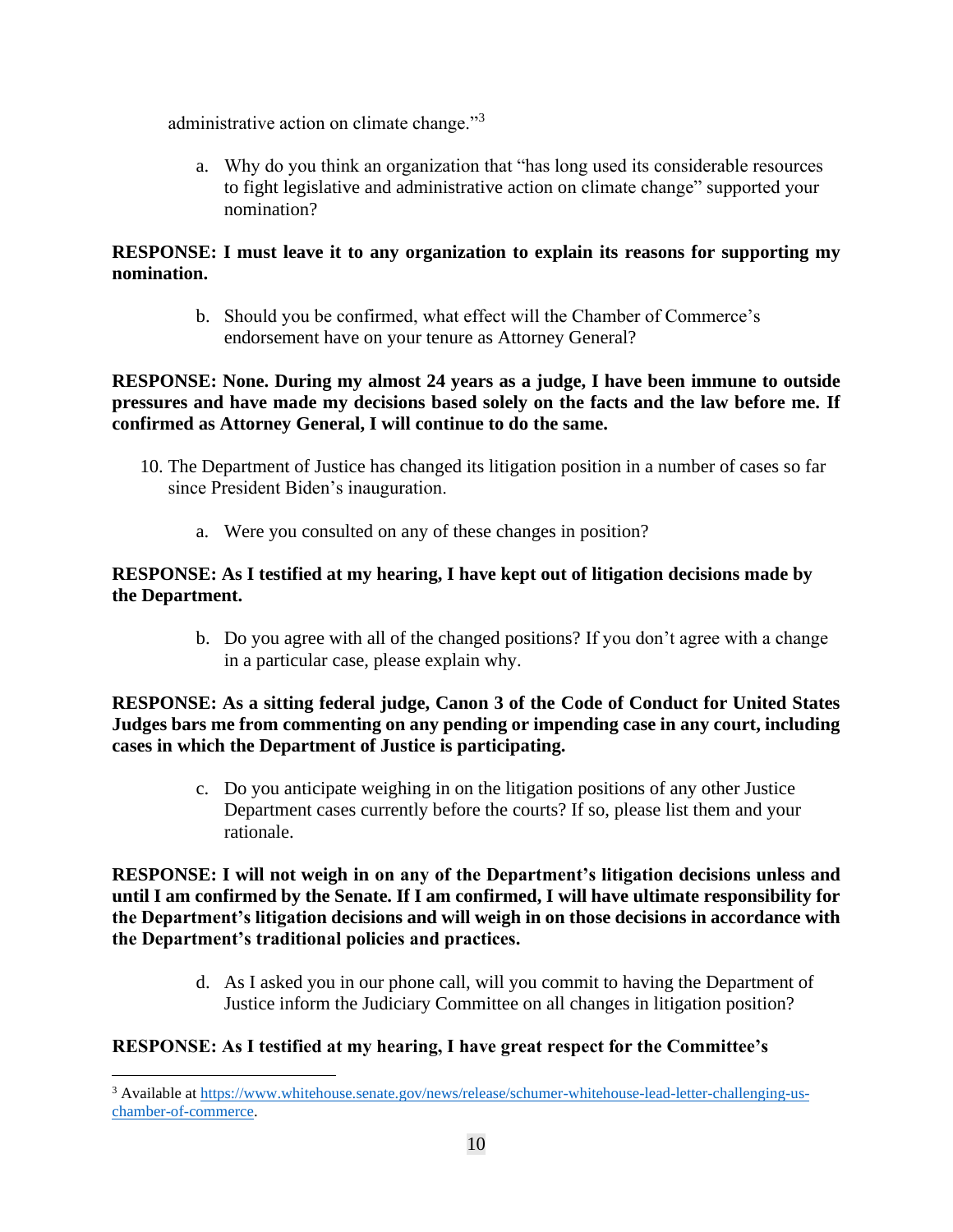**oversight role. If I am confirmed, I will seek to ensure that the Department of Justice's Office of Legislative Affairs works with you and your staff to determine the most appropriate way to keep the Committee apprised of significant changes in litigating positions.** 

- 11. As many members of the Committee mentioned, you will find yourself with a lot of issues to tackle right away if you are confirmed. As you and some of my Democrat colleagues mentioned, the Department of Justice has limited resources, and thus some issues will be prioritized over others, and "prosecutorial discretion" may be employed in the immigration context due to these resource strains.
	- a. Do you plan on re-implementing the Department-wide implicit bias training instituted under former Attorney General Lynch?

**RESPONSE: I am not familiar with the training programs currently offered by the Department of Justice, nor am I familiar with the training instituted by former Attorney General Lynch. President Biden issued an Executive Order directing federal agencies to conduct an internal review and devise plans to address unequal barriers to opportunity in agency policies and programs. If I am confirmed as Attorney General, I will promptly undertake efforts to comply with President Biden's Executive Order.**

> b. If so, do you feel that such training is a higher priority than enforcing immigration laws passed by Congress?

## **RESPONSE: If I am confirmed as Attorney General, I commit to enforcing the laws of the United States, including immigration laws.**

- 12. During the second day of your hearing, Wade Henderson, Interim President and CEO of the Leadership Conference on Civil and Human Rights, said that he is "very confident in the Attorney General's willingness to open his door to hear concerns of organizations, a vast array of whom will have access to him—the entirety of the country, truthfully—he'll evaluate those requests and carry them out…."
	- a. Which "organizations" will "have access" to you?
		- i. If so, how will they be able to make "requests" to you and how will you evaluate them?
		- ii. If not, why was Mr. Henderson under the impression that they would?
	- b. In particular:
		- i. Will the NAACP "have access" to you?
		- ii. Will the ACLU "have access" to you?
		- iii. Will NARAL "have access" to you?
		- iv. Will Planned Parenthood "have access" to you?
		- v. Will the NRDC "have access" to you?
		- vi. Will the NRA "have access" to you?
		- vii. Will the National Shooting Sports Foundation "have access" to you?
		- viii. Will Everytown for Gun Safety "have access" to you?
		- ix. Will the Alliance Defending Freedom "have access" to you?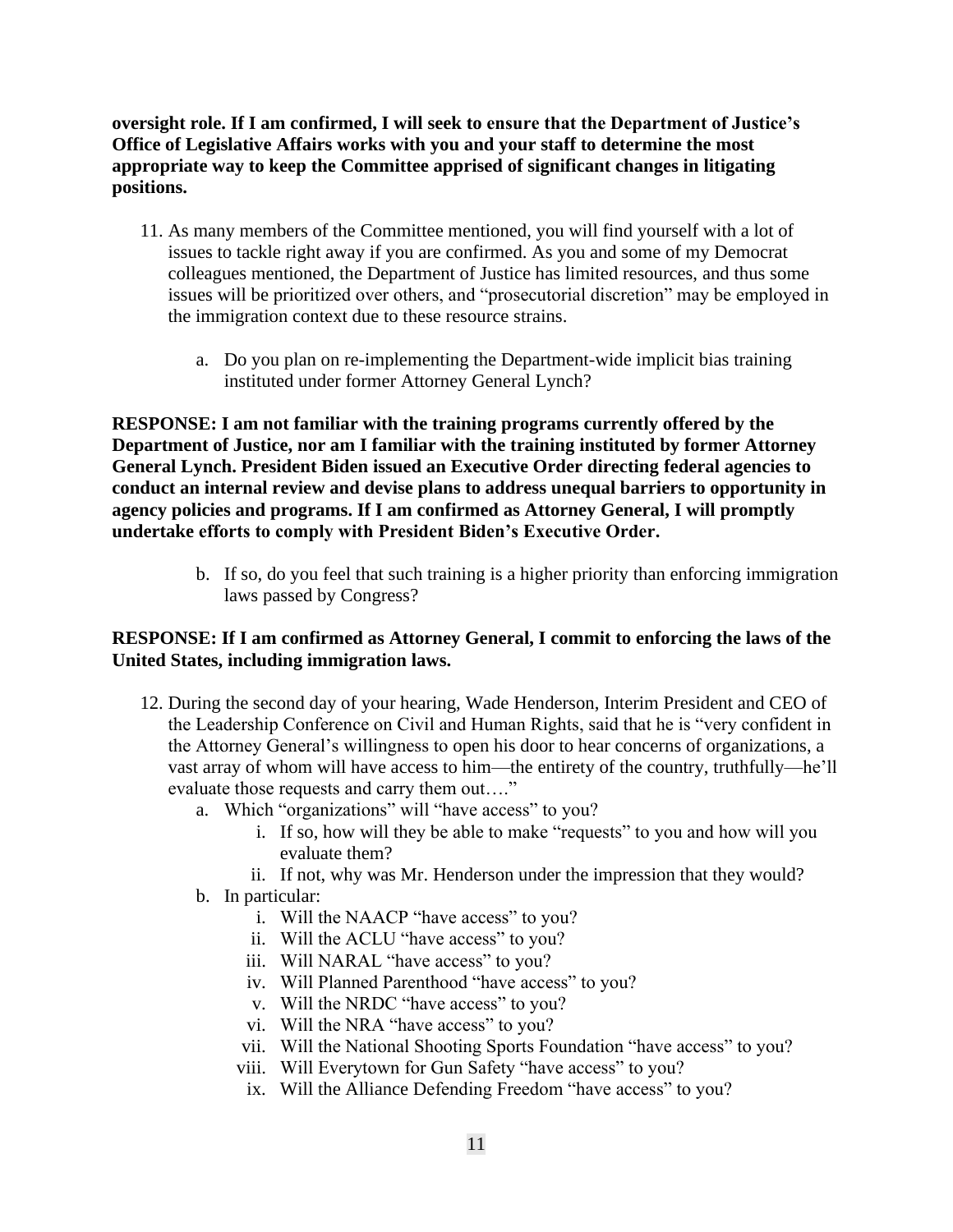- x. Will the U.S. Chamber "have access" to you?
- xi. Will the Becket Fund for Religious Liberty "have access" to you?
- xii. Will the United States Conference of Catholic Bishops "have access" to you?

### **RESPONSE: If I am confirmed as Attorney General, I will serve the American people and the rule of law. I look forward to receiving information from a wide range of voices as we make decisions important to the Department's mission.**

13. You were asked if "the Chinese Communist Party is an enemy of the American people." You responded that you were not well positioned to "compar[e], say, the threat from China and the threat from Russia" but that "that China is a threat with respect to hacking of our computers, hacking of our infrastructure, theft of our intellectual property." During his confirmation hearing, Bill Barr was asked by Senator Sasse, "is Putin a friend or a foe?" Barr responded that Russia is "a potent rival of our country."

In your personal view:

- a. Is Vladimir Putin an enemy of the United States?
- b. Are foreign terrorist organizations like ISIS and al Qaida enemies of the United States?
- c. Is the Chinese Communist Party an enemy of the United States?
- d. Is the Iranian Revolutionary Guard an enemy of the United States?
- e. Is the Communist Party of Cuba an enemy of the United States?

**RESPONSE: If I am confirmed as Attorney General, I will take an oath to support and defend the Constitution of the United States against all enemies, foreign and domestic. As I testified before the Committee, that requires remaining vigilant to the persistent threat of attacks by terrorist organizations. That also requires countering threats from foreign actors who conduct espionage, attack our elections, imperil our cyber security, steal our intellectual property, target our service members and diplomats overseas, and violate the sovereignty and territorial integrity of our allies. If confirmed, I will assess the Department's current structure and capacity to counter such threats and fully support the President's national security team in protecting the American people's security, prosperity, health, and way of life against all enemies.**

- 14. When asked about Vanita Gupta, President Biden's nominee to be Associate Attorney General, you said, "Well, Senator, I know Vanita Gupta now quite well. I didn't know her before, but since the nomination I have gotten the chance to talk with her and speak with her."
	- a. If you have only gotten to know Ms. Gupta since her nomination, does this mean you did not know her before her nomination?
	- b. If you didn't know her before her nomination, how was she selected?
	- c. Did you have any input in her selection?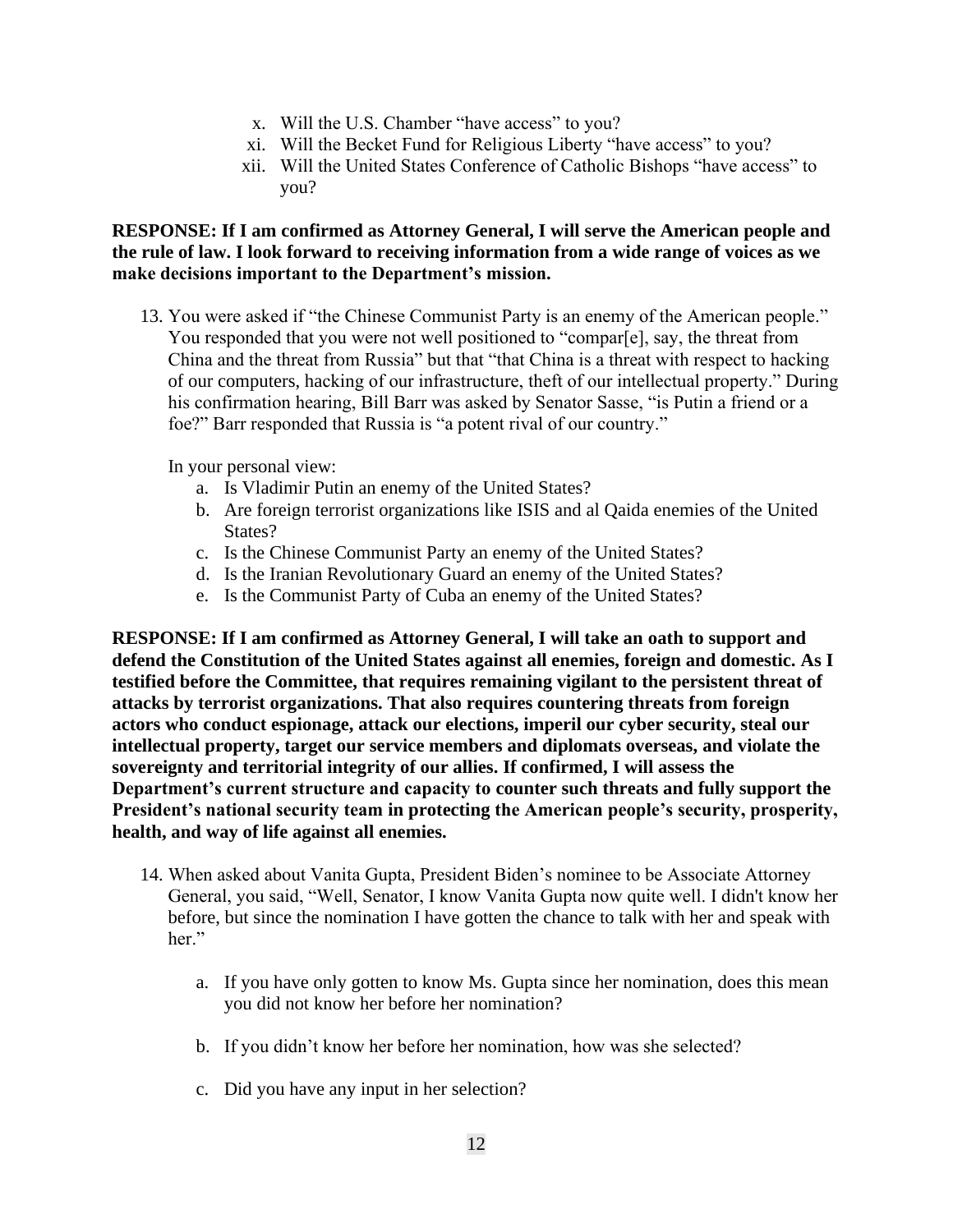d. If your input was limited, how are you confident in senior deputies you did not choose?

**RESPONSE: I have had the privilege of getting to know Vanita Gupta well since we were nominated, and I have found her to be a person of great integrity and experience who is dedicated to the mission of the Department—particularly equal justice under law and ensuring independence and integrity in decision making. I have complete faith in Ms. Gupta, and she will be integral to the success of the Department's leadership team. As you note, President Biden nominated Ms. Gupta for this post. That is within his Constitutional authority alone, and I think he made a terrific decision in selecting her.** 

15. During your hearing you were asked by Senator Cotton and me about the ongoing litigation defending the death sentences of Dzhokhar Tsarnaev and Dylann Roof. I understand that you are not willing to comment on pending litigation. But in the case of litigation defending death sentences on direct appeal *generally*—that is not with regard to Tsarnaev or Roof in particular—what factors *should* the Justice Department consider in deciding whether or not to continue to defend those sentences on direct appeal?

**RESPONSE: As I testified at my hearing, Canon 3 of the Code of Conduct for United States Judges bars me from commenting on any pending or impending case in any court. I cannot comment on factors that would apply to pending cases. I also testified that I have developed serious concerns about the death penalty due to the large number of exonerations in capital cases, the apparent arbitrariness or randomness in application, and the disparate impact of the death penalty on Black Americans and other people of color. As a broader policy matter, President Biden has publicly stated that he opposes the death penalty.**

16. Do you think that the regulations (28 CFR §§ 26.22, 26.23) guiding opt-in assessment by the Attorney General of capital counsel certifications under Chapter 154 of Title 28 allow for the Attorney General to reconsider a final certification decision? If so, what provision in the regulations allows for this?

## **RESPONSE: I understand that this issue has been raised in a case that is currently pending before the D.C. Circuit. As a sitting federal judge, Canon 3 of the Code of Conduct for United States Judges bars me from commenting on any pending or impending case in any court.**

17. In December 2020, the Justice Department finalized a rule prohibiting the inclusion of provisions in settlement agreements directing or providing for a payment or loan to a non-governmental person or entity that is not a party to the dispute, except in defined circumstances. The rule follows a 2017 memo from then-Attorney General Jeff Sessions, which was codified in the Department's "Justice Manual." As AG Sessions stated, "[w]hen the federal government settles a case against a corporate wrongdoer, any settlement funds should go first to the victim and then to the American people—not to bankroll third-party special interest groups or the political friends of whoever is in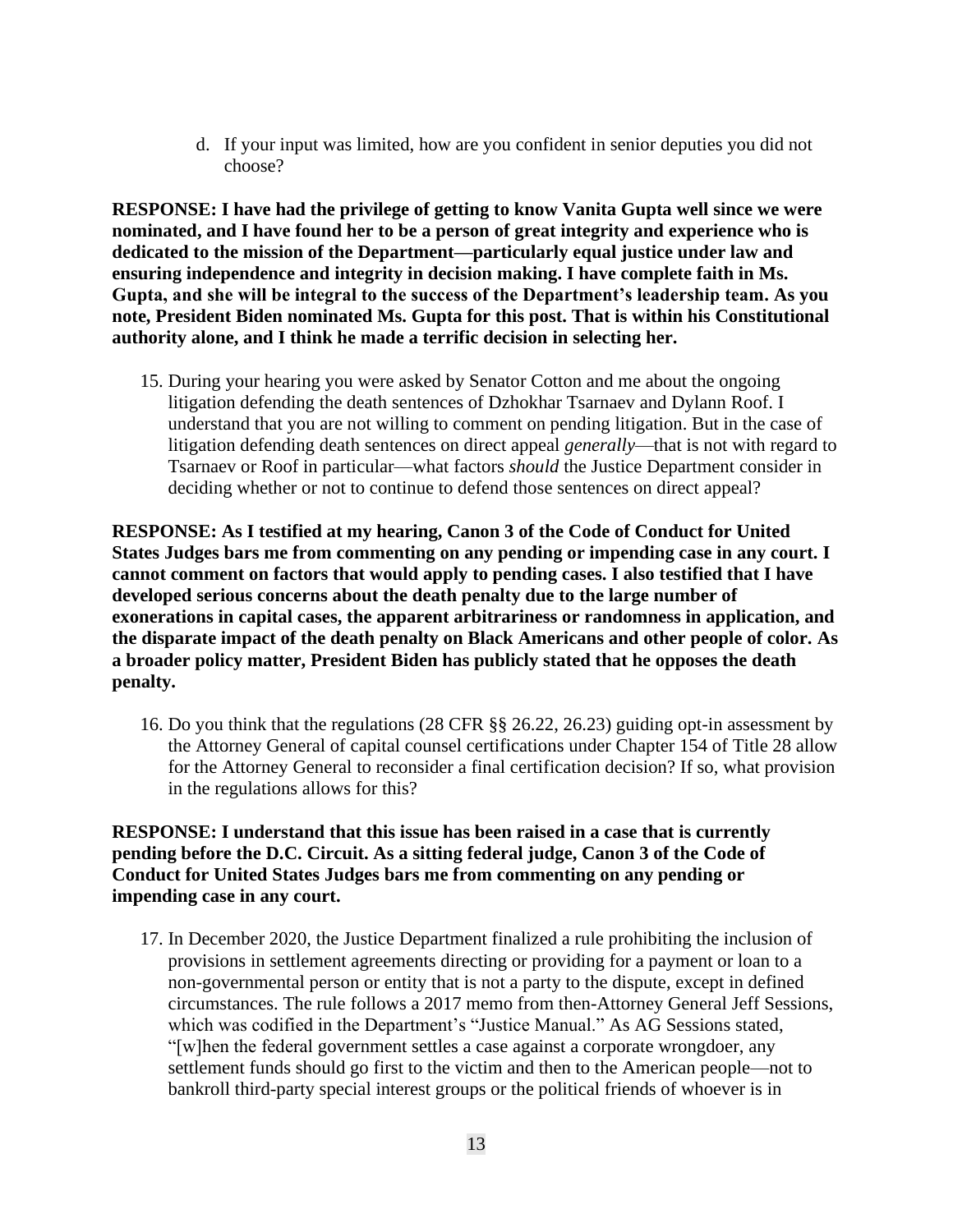power." Will the Department commit to abiding by and upholding this rule? Do you think it's appropriate for the Justice Department to direct settlement funds toward third-party organizations that Congress has affirmatively defunded?

# **RESPONSE: As I testified at my hearing, I have not studied this specific issue. If I am confirmed, I will carefully consider the matter and the arguments on both sides, including both the reasons why this practice developed and the reasons why it was changed.**

18. In 2018, the Justice Department announced that it had begun investigating potential waste, fraud, and abuse in the asbestos bankruptcy trust system. These trusts are designed to ensure that all victims of asbestos exposure—both current and future—have access to compensation for their injuries. If funds in these trusts are depleted unfairly through abuse or mismanagement, it's the future victims who will feel the impact through reduced compensation. To protect future asbestos victims and the integrity of the asbestos trust system, it's important that the Department continue its investigative and oversight work. If confirmed, will you ensure that the Department does so, and will you commit to keeping this Committee informed of its efforts?

**RESPONSE: If I am confirmed, I look forward to learning more about these efforts as part of my duty to ensure the full and faithful enforcement of our laws, including laws concerning conduct related to the asbestos bankruptcy trust system. I will exercise my best efforts in good faith to keep this Committee informed about the Department's efforts through the Office of Legislative Affairs, consistent with the Department's policies and practices related to ongoing investigations and cases, as well as closed matters.**

19. Since 2018, plaintiffs' counsel have filed thousands of lawsuits and sent an untold number of settlement demand letters to business owners alleging their websites are not accessible to the blind or visually impaired, in violation of Title III of the Americans with Disabilities Act (ADA). The bulk of these claims allege that private websites qualify as places of public accommodation and that websites with access barriers—such as those without compatible screen-reading software—deny individuals the right of equal access. Will the Department provide clarity on the law by resolving the question of whether private websites fall under the ADA? And will the Department provide clear parameters and guidance on how to comply with the law?

# **RESPONSE: As a sitting judge I am not permitted to comment on pending lawsuits. As a general matter, transparency and clarity in the law are important principles that I will strive to uphold as Attorney General. If I am confirmed, I will look forward to studying this issue.**

20. Do state school-choice programs make private schools state actors for the purposes of the Americans with Disabilities Act?

# **RESPONSE: I have not studied this question and therefore cannot offer an opinion on it.**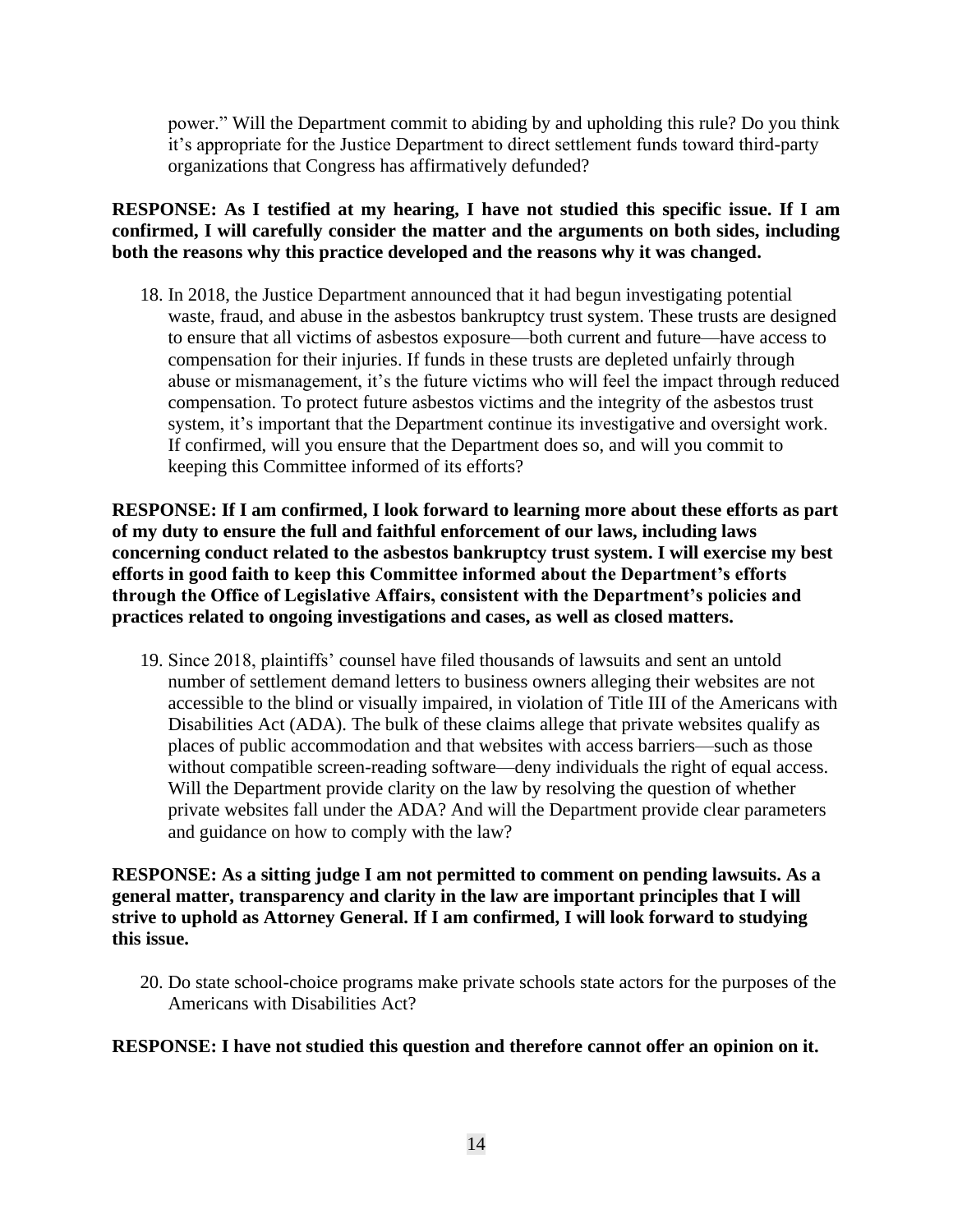21. Will you commit, if confirmed, to both seek and follow the advice of the Department's career ethics officials on recusal decisions?

**RESPONSE: If I am confirmed, I will consult about recusal issues with the Department of Justice's career ethics officials, for whom I have enormous respect. Because I would be personally responsible for my recusal decisions, I would ultimately have to make my own judgment based on the facts, the law, and the applicable rules, policies, and practices.**

22. Are state laws protecting the unborn under the purview of the Civil Rights Division? If so, how?

**RESPONSE: I am not familiar with all of the laws that the Civil Rights Division enforces, but my understanding is that, in general, the Division is responsible for enforcing federal statutes prohibiting discrimination on specified statutory bases. I am not familiar with whether and to what extent the Civil Rights Division is engaged with the issue you reference.**

23. Would the Department of Justice under your leadership defend *Roe v. Wade* in court if it were challenged?

**RESPONSE: If I am confirmed as Attorney General, the Department of Justice's litigating positions will be guided by the facts and the law, including the important legal principle of**  *stare decisis***.** *Roe v. Wade* **is an established precedent of the Supreme Court that has been repeatedly reaffirmed.**

24. Would the Department of Justice under your leadership defend *D.C. v. Heller* in court if it were challenged?

## **RESPONSE: If I am confirmed as Attorney General, the Department of Justice's litigating positions will be guided by the facts and the law, including the important legal principle of**  *stare decisis***.** *Heller* **is an established precedent of the Supreme Court that has been repeatedly reaffirmed.**

- 25. During your hearing you commented on the "disparate results with respect to wealth accumulation, discrimination in employment, discrimination in housing, discrimination in health care availability" relating to racial minorities. This is why now-Justice Kavanaugh has for many years sought to hire minority law clerks first at the Court of Appeals and now at the Supreme Court.
	- a. In your years on the bench, how many law clerks have you hired?
	- b. Of them, how many were Black, Hispanic, or Native American?
	- c. What affirmative steps have you taken to identify and recruit outstanding Black, Hispanic, or Native American law clerks?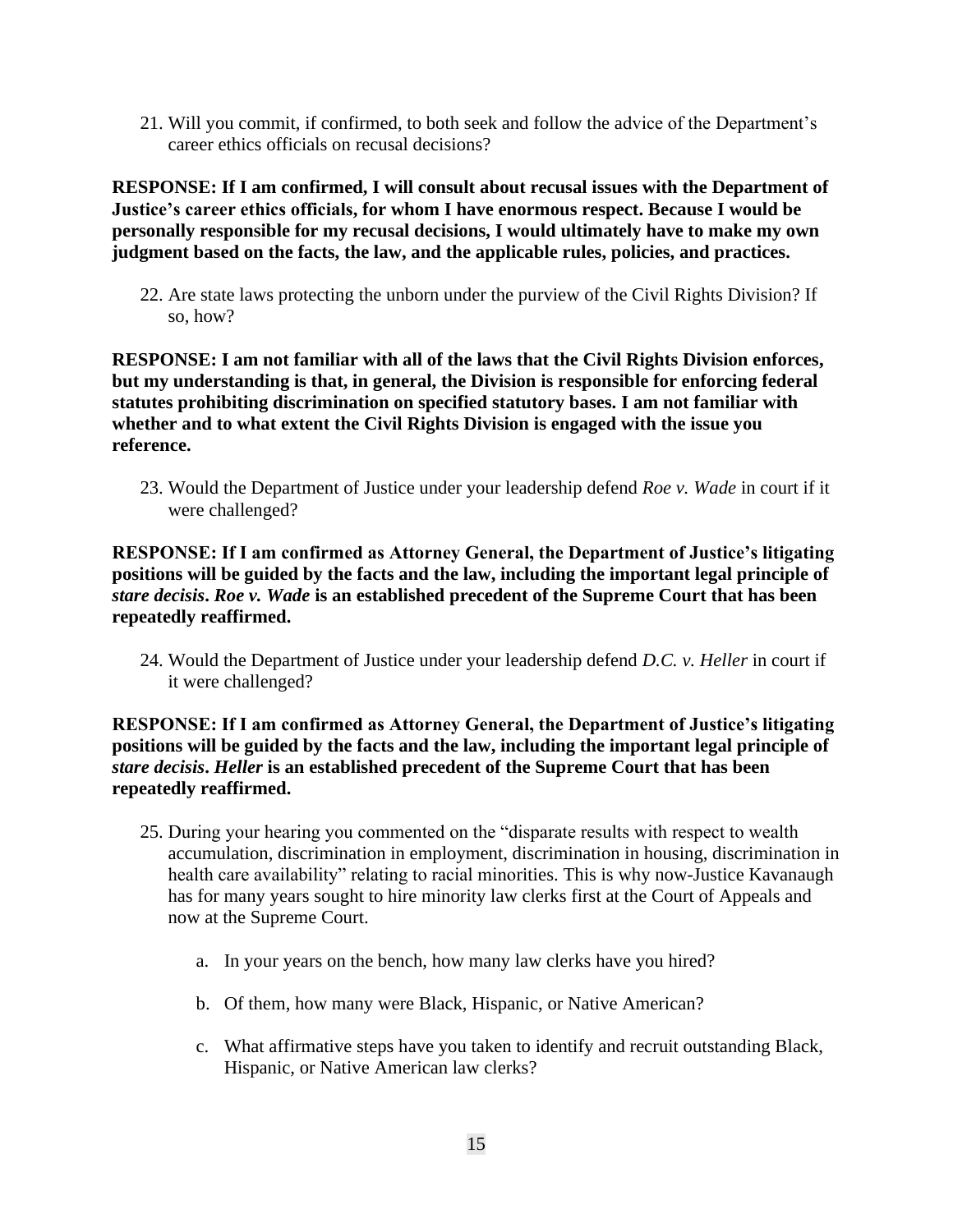**RESPONSE: I have had the privilege of working with approximately 100 clerks over the course of my time as a federal judge, and have intentionally sought to bring a wide variety of lived experiences and perspectives to my chambers, including by building candidate pools of people with diverse backgrounds. I have not tracked these statistics over the course of my tenure, but I am proud to have had clerks from diverse backgrounds throughout my time on the bench.**

26. Elite universities have had complex and often troubled relationships with racial and ethnic minorities over the years. You were asked at your hearing, for example, about the Justice Department litigation against Yale University for its alleged discrimination against Asian applicants. But these complex relationships go beyond Yale. Princeton's President, for example, has said that "Racist assumptions from the past also remain embedded in structures of [Princeton] University itself." According to the *New York Times*, one study showed that Harvard recruits African-American applicants who have little chance of attending "rais[ing] questions about whether such recruitment strategies amount to a cynical enterprise by college admissions offices, in which students are being sold false promises to serve the schools' interests."<sup>4</sup> It is perhaps, then, unsurprising that studies have shown that diverse and low-income students at elite colleges can "find the experience isolating and foreign."<sup>5</sup>

While the causes of and proper responses to the difficulties faced by many racial and ethnic minorities at elite universities are beyond our purview here, there seems to be general agreement that they are real. With that in mind,

- a. How have you taken the challenges faced by racial and ethnic minorities in higher education into account in your clerk hiring?
- b. Recognizing that high-achieving students from diverse backgrounds come from a variety of educational settings, have you ever hired any law clerks from outside the Ivy League? If so, from which universities and how many? If not, why not?

# **RESPONSE: I have intentionally sought to bring a wide variety of lived experiences and perspectives to my chambers, including by building candidate pools with people from diverse backgrounds. I have hired clerks from non-Ivy League schools.**

- 27. Under the Religious Freedom Restoration Act the federal government cannot "substantially burden a person's exercise of religion."
	- a. Who decides whether a burden exists on the exercise of religion, the government or the religious adherent?

<sup>4</sup> Anemona Hartocollis, "That Recruitment Letter From Harvard Probably Doesn't Mean Much," *New York Times*, Nov. 29, 2019, available at [https://www.nytimes.com/2019/11/29/us/harvard-admissions-recruit-letter.html.](https://www.nytimes.com/2019/11/29/us/harvard-admissions-recruit-letter.html)

<sup>5</sup> Elissa Nadworny, "As Elite Campuses Diversity, A 'Bias Towards Privilege' Persists," *NPR*, March 5, 2019, available at [https://www.npr.org/2019/03/05/699977122/as-elite-campuses-diversify-a-bias-towards-privilege](https://www.npr.org/2019/03/05/699977122/as-elite-campuses-diversify-a-bias-towards-privilege-persists)[persists.](https://www.npr.org/2019/03/05/699977122/as-elite-campuses-diversify-a-bias-towards-privilege-persists)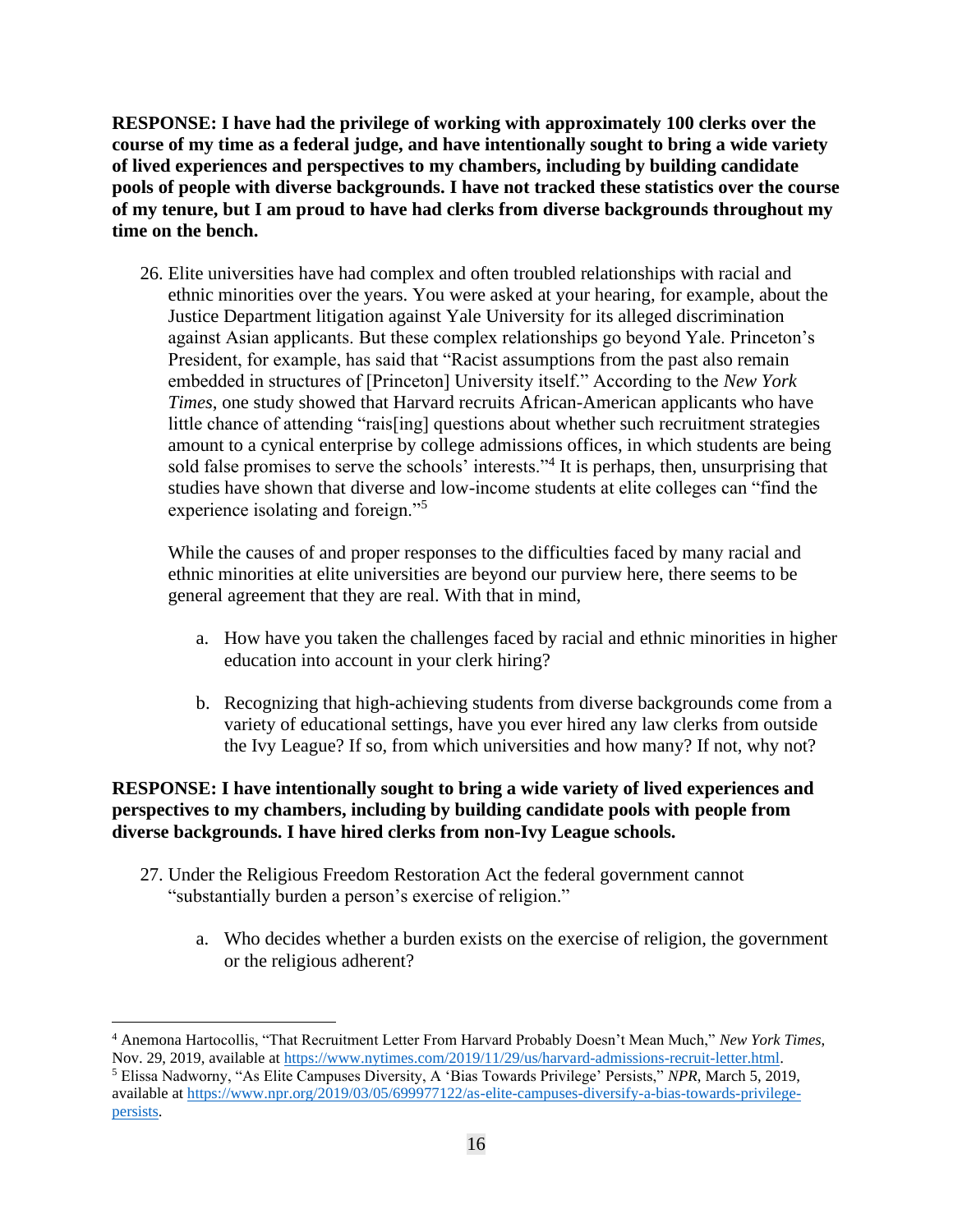**RESPONSE: The Religious Freedom Restoration Act provides that the federal government may not "substantially burden a person's exercise of religion" unless it "demonstrates that application of the burden to the person" is "in furtherance of a compelling government interest" and is "the least restrictive means of furthering that compelling governmental interest." 42 U.S.C. § 2000bb-1. As the Supreme Court's decisions illustrate, a reviewing court is ultimately responsible for determining whether a law substantially burdens a person's exercise of religion.** *See, e.g.***,** *Burwell v. Hobby Lobby Stores, Inc.***, 573 U.S. 682, 719-726 (2014). But the Court has emphasized that a court making that determination must not second-guess the plausibility or reasonableness of the religious adherent's beliefs.** *Id.* **at 723-726. Instead, the court's "narrow function" is to determine whether the adherent's asserted beliefs reflect an "honest conviction" and whether the challenged law "imposes a substantial burden" on the adherent's ability to act in accordance with those beliefs.** *Id.* **at 723-724.**

> b. How is a burden deemed to be "substantial[]" under current caselaw? Do you agree with this?

**RESPONSE: In** *Hobby Lobby***, for example, the Court held that the contraceptivecoverage requirement promulgated under the Affordable Care Act imposed a substantial burden on the plaintiffs' exercise of religion. By requiring the plaintiffs to arrange for such coverage, the Court reasoned, the requirement demanded "that they engage in conduct that seriously violates their religious beliefs," and if they did not comply, they would have faced "substantial economic consequences" in the form of "substantial" penalty assessments. 573 U.S. at 720-721.** 

28. Last Congress, I co-authored the bipartisan Promoting Security and Justice for Victims of Terrorism Act. This bill passed Congress with support from the State Department and was signed into law by the President. It strengthens the jurisdictional provisions of my Anti-Terrorism Act of 1992 and ensures that American victims of terrorism have their day in court against the PLO and Palestinian Authority. The PLO—which has done everything possible to avoid responsibility in our justice system—challenged the constitutionality of this law in federal court. As you know, the Attorney General has the duty to defend the constitutionality of duly enacted laws when they're challenged. If confirmed, will you commit to defending the constitutionality of the Anti-Terrorism Act and its most recent jurisdictional amendments in cases currently pending in federal court?

**RESPONSE: The question refers to cases currently pending in federal court. As a sitting federal judge, Canon 3 of the Code of Conduct for United States Judges bars me from commenting on any pending or impending case in any court. As a general matter, however, the Department of Justice's longstanding practice is to defend the constitutionality of the laws passed by Congress, subject only to limited exceptions. If I am confirmed, I will uphold that traditional practice.**

29. Under applicable law you would have the ability to appoint U.S. Attorneys, should you be confirmed. Will you commit to consulting with home-state Senators prior to any Attorney General appointments of U.S. Attorneys?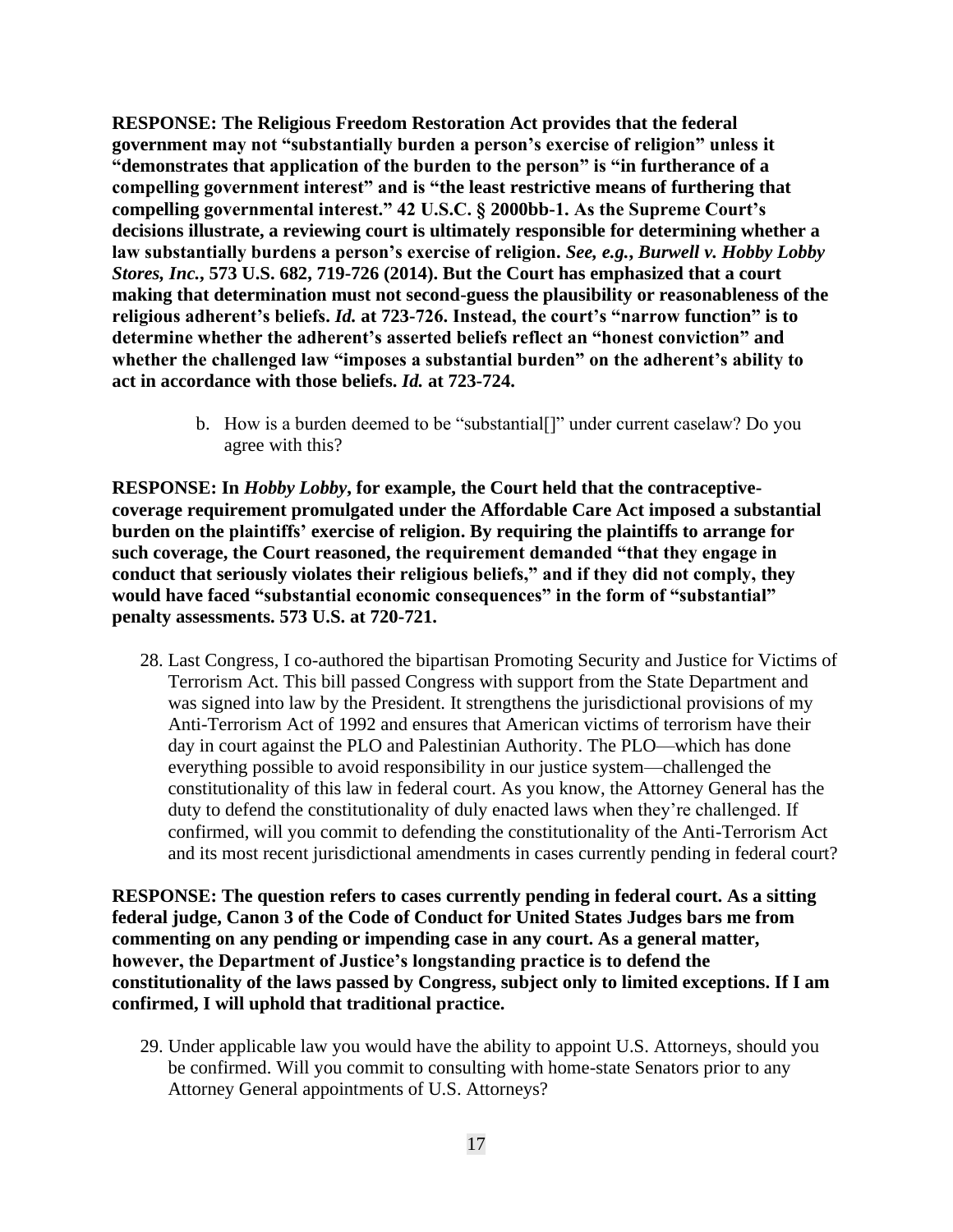# **RESPONSE: If I am confirmed, I would welcome the opportunity to consult with homestate Senators in the limited circumstances under which the Attorney General has the authority to appoint U.S. Attorneys.**

- 30. I've long supported the Freedom of Information Act (FOIA) and the public disclosure of government records. Transparency yields accountability, no matter who is in the White House. As Chairman of this Committee, I helped steer the FOIA Improvement Act—led by Senators Cornyn and Leahy—into law, which creates a "presumption of openness" standard. The Justice Department oversees the federal government's compliance with FOIA.
	- a. Do you agree that FOIA is a critically important tool for holding government accountable? If confirmed, will you commit to make FOIA—and the faithful and timely implementation of the 2016 amendments—a top priority at the Department?
	- b. If confirmed, will you commit to helping advocate for more proactive disclosure of government records—not just by the Justice Department, but by the federal government overall?

# **RESPONSE: Yes. As I said in my testimony before the Committee, I strongly believe in transparency, and I recognize that FOIA is a critically important tool for government accountability.**

31. As you know, enforcement of the antitrust laws is extremely important to ensure that markets are fair and participants don't engage in abusive activity that harms consumers. I've been particularly active in making sure that the Justice Department and Federal Trade Commission carefully scrutinize mergers and acquisitions, as well as look out for anti-competitive behavior and predatory practices. Over the years, I've focused on competition issues in a couple sectors of our economy—the agriculture industry which is important to my state of Iowa, and the health care industry. Do you agree that the Justice Department has a critical role to play in these areas? Will you commit to making antitrust enforcement a top priority for the Department under your leadership? Especially in the drug, health care and agriculture sectors?

# **RESPONSE: As I testified at my hearing, antitrust was my first love in law school and I firmly believe that the antitrust laws are the charter of American economic liberty. I am committed to vigorously enforcing the antitrust laws in all sectors of the economy.**

32. How will your Justice Department work with our allies and trading partners on issues of international antitrust?

**RESPONSE: I believe that effective enforcement of the U.S. antitrust laws in a global economy requires cooperation with our allies and trading partners. The Department of Justice's Antitrust Division works closely with its counterparts around the world through**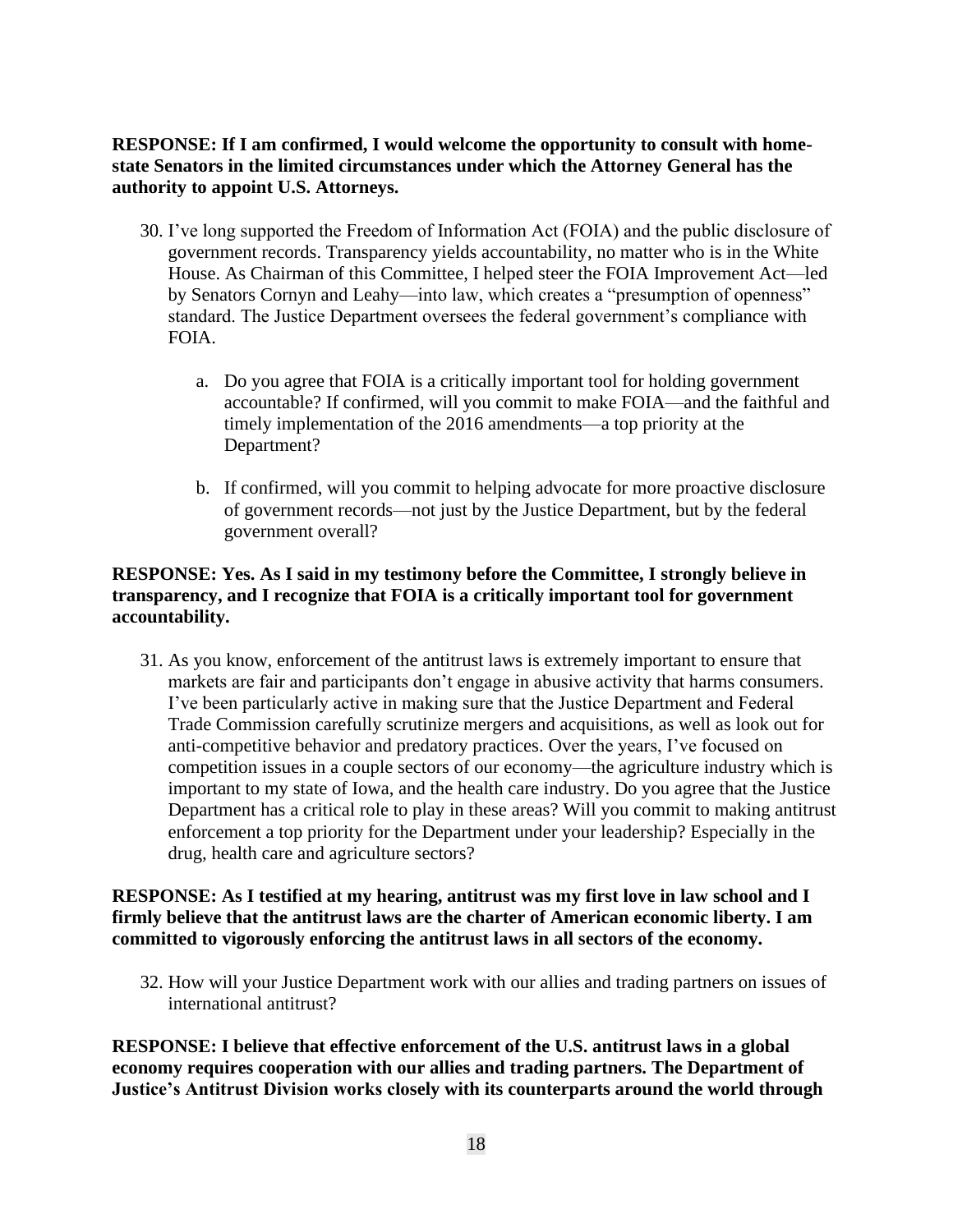**both bilateral relationships and participation in international organizations. Indeed, I worked with Attorney General Civiletti on one of the Department's first bilateral cooperation agreements during my first tour of duty in the Department. If I am confirmed, I look forward to learning more about the current status of these important efforts and working with the Antitrust Division to reinforce and strengthen them.**

33. When bringing any complicated case, resources are undoubtedly an issue. There will be future cases—both criminal and civil—where the in-house technology expertise of the Department of Justice will be vital. Do you think the Justice Department currently has enough technologists and other experts to deal with the current workload? And how can the Department ensure that a lack of expertise in these areas doesn't impact the administration of justice?

**RESPONSE: Because I am not currently at the Department, I am not familiar with current state of technological expertise at the Department or whether any additional resources are required. As I testified at my confirmation hearing, if I am confirmed, I look forward to the opportunity to engage with Congress on resources allocated to the Department in our effort to ensure that the Department has the expertise it needs to carry out its mission.**

34. Millions of Americans across the United States rely on social media platforms to run small businesses, advocate on political issues, and advertise to customers. Just as these big tech companies have increasingly begun to censor views that they don't agree with, they have also increasingly removed pages and advertisements from their platforms. Some of these decisions are being made through automated computer detection sometimes without a human being even evaluating the content before it is removed, and once a page or material has been deemed to be against the platform's policies the small business or user can be permanently banned and removed without any meaningful redress. There is usually no due process and many times very little explanation for what the violation was other than a statement that there was a violation of the terms of service.

With the large market dominance of these platforms and the importance of having a presence on social media, along with the lack of due process that is afforded in the removal process, is there a role that the Justice Department can play in ensuring fair and even treatment of users on social media platforms?

## **RESPONSE: While I have not had the occasion to study this issue specifically, if confirmed, I would welcome the opportunity to learn more about this issue from you.**

35. In environmental rulemakings and records of decision (ROD) that have already been developed by non-political career civil servants and have completed the entire permitting process—from scoping, through public comment periods, draft environmental impact statements, all the way through records of decision—should those rulemakings and RODs be defended in court by the Department of Justice? If not, why not?

## **RESPONSE: I have not studied this specific issue. In general, all Department of Justice litigation decisions—including decisions about whether to defend rulemakings and other**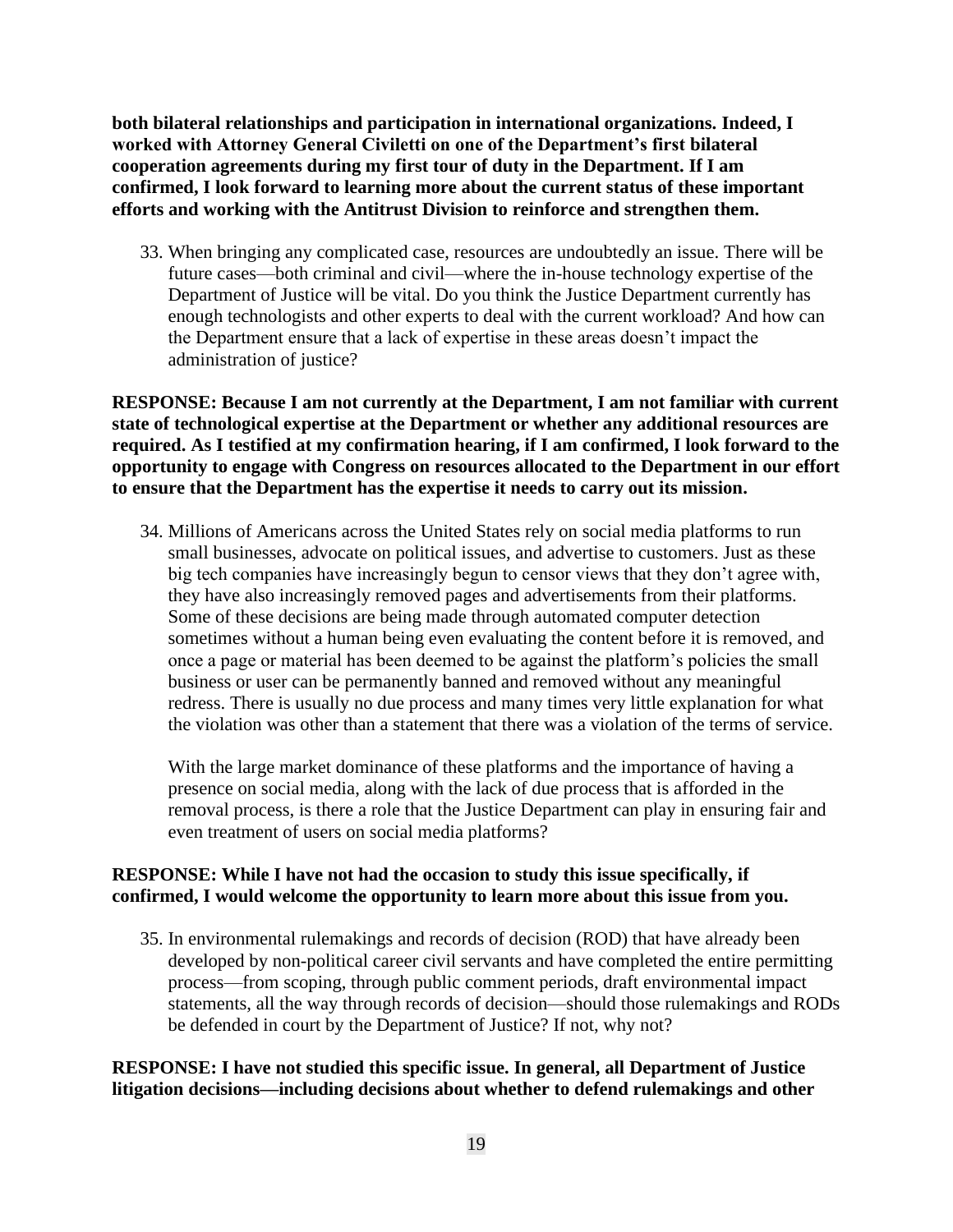**agency actions—should be based on a careful review of the relevant facts and law and consultation with the relevant lawyers at the Department and any interested client agency.**

36. As Attorney General, you would have broad authority to administer and enforce the Immigration and Nationality Act and issue decisions that would be binding on immigration courts, the Board of Immigration Appeals, and the Department of Homeland Security. I've long been concerned about the abuse of our asylum system.

According to Executive Office of Immigration Review statistics, from Fiscal Year 2008 through Fiscal Year 2019, for every 100 immigrants who claimed credible fear, only 14 were ultimately granted asylum.

Under the law, asylum can be granted if an individual has a well-founded fear of persecution in their home country based on race, religion, nationality, membership in a particular social group, or political opinion.

The notoriously vague "membership in a particular social group" category has created quite a few issues over the years.

- a. Do you agree with former Attorney General Sessions' statement in *Matter of A-B*that, as a general matter, claims related to gang violence or domestic violence committed by non-governmental actors will not qualify for asylum?
- b. Do you agree with the statement made in *Matter of A-B-* that the mere fact that a country might have problems effectively policing certain crimes—such as gang violence—or the fact that certain populations are more likely to be victims of a crime, cannot in and of itself establish an asylum claim?
- c. Do you agree that, particularly in cases involving private criminal activity, asylum adjudicators and immigration judges must consider factors such as whether or not internal relocation within an individual's home country presents a reasonable alternative to asylum in the United States?
- d. If confirmed, do you anticipate asking for BIA cases to be referred to you in order to revisit *Matter of A-B-* or address any of its findings regarding whether being a victim of private criminal activity amounts to persecution on account of membership in a particular social group?

**RESPONSE: As a judge on the D.C. Circuit, my docket has not provided the occasion to become familiar with the federal government's asylum policies. If I am confirmed as Attorney General, I will study this issue. As a general matter, asylum is part of American law and the Department of Justice and the State Department have an obligation to apply the federal asylum laws.**

37. Do you think the Supreme Court should be expanded?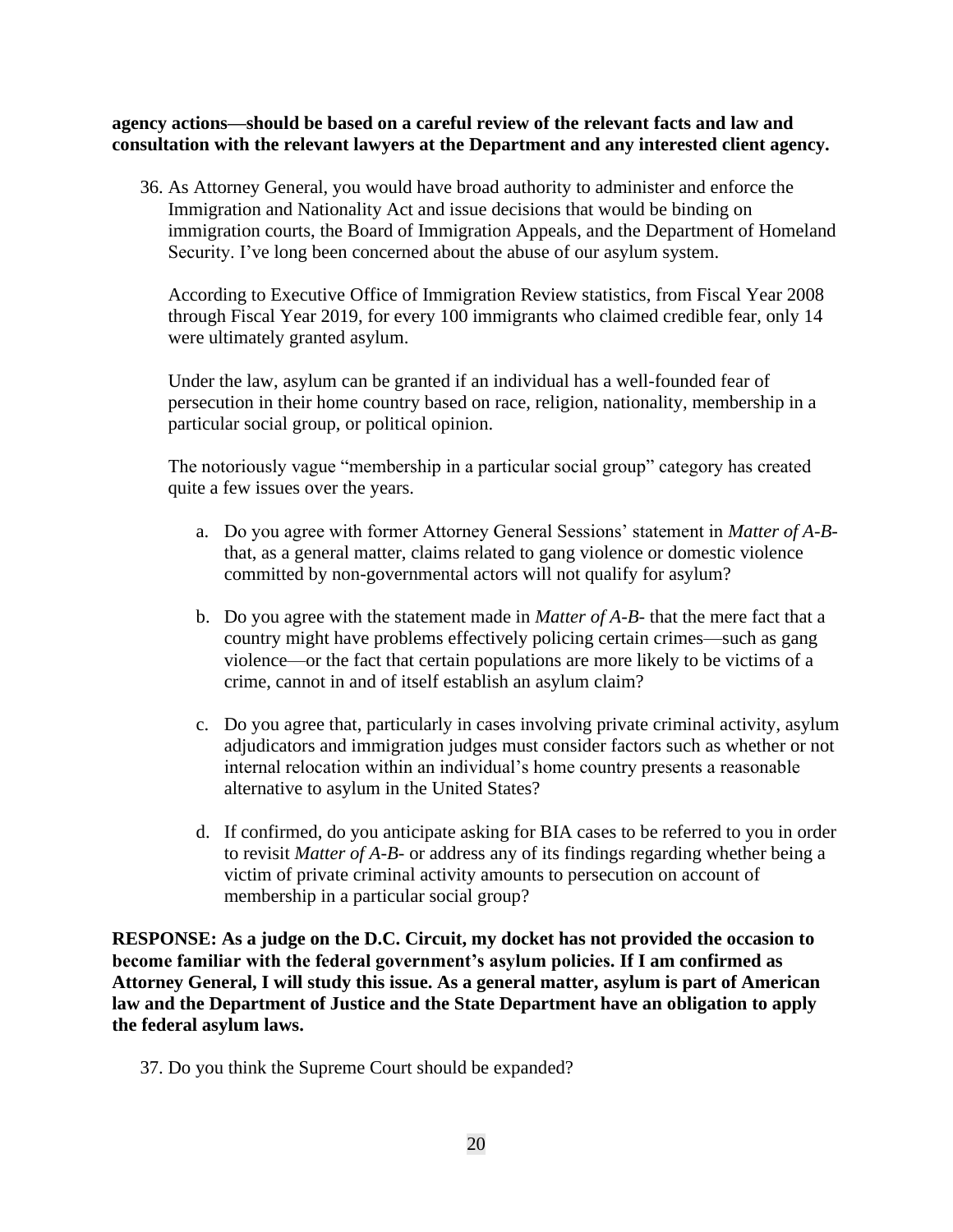#### **RESPONSE: President Biden has stated his intent to create a bipartisan commission to study the court system. If confirmed, I would review the issue as appropriate.**

- 38. Another Justice Department nominee has said, "Yes, freedom of religion is a fundamental right, but it is not an absolute right. It cannot be used as shield to permit discrimination."
	- a. Is this a correct understanding of the First Amendment and the Religious Freedom Restoration Act?
	- b. Will this be the understanding of the Justice Department, should you be confirmed?

**RESPONSE: The Religious Freedom Restoration Act provides that the federal government may not "substantially burden a person's exercise of religion" unless it "demonstrates that application of the burden to the person" is "in furtherance of a compelling government interest" and "is the least restrictive means of furthering that compelling governmental interest." 42 U.S.C. § 2000bb-1. If I am confirmed, the Department of Justice's understanding of the Act will be determined by the text of the statute, traditional tools of statutory interpretation, and applicable precedent.**

39. Do you agree with the Supreme Court that the free exercise clause lies at the heart of a pluralistic society (*Bostock v. Clayton County*)? If so, does that mean that the Free Exercise Clause requires that religious organizations be free to act consistently with their beliefs in the public square?

**RESPONSE: As I testified at my hearing, I am a strong believer in religious liberty, a principle that is enshrined in the Free Exercise Clause, the Establishment Clause, the Religious Freedom Restoration Act, and other federal statutes. Those constitutional provisions and statutes guarantee religious individuals and organizations substantial autonomy to act consistently with their religious beliefs.**

40. Do you agree with the Supreme Court that the principle of church autonomy goes beyond a religious organization's right to hire and fire ministers? What, in your view, are the limits on church autonomy consistent with what the Supreme Court has said?

**RESPONSE: In our** *Lady of Guadalupe Sch. v. Morrissey-Berru***, 140 S. Ct. 2049 (2020), the Supreme Court reaffirmed that the First Amendment protects the right of religious institutions "to decide for themselves, free from state interference, matters of church government as well as those of faith and doctrine."** *Id.* **at 2055 (citation omitted). There, although the plaintiff schoolteachers "were not given the title of 'minister,'" the Court held that their cases fell within the so-called "ministerial exception" to employment discrimination laws.** *Id.* **Under that exception, "courts are bound to stay out of employment disputes involving those holding certain important decisions with churches and other religious institutions."** *Id.* **at 2060. The Court held that "[t]he religious education and formation of students is the very reason for the existence of most private religious schools, and therefore the selection and supervision of the teachers upon whom**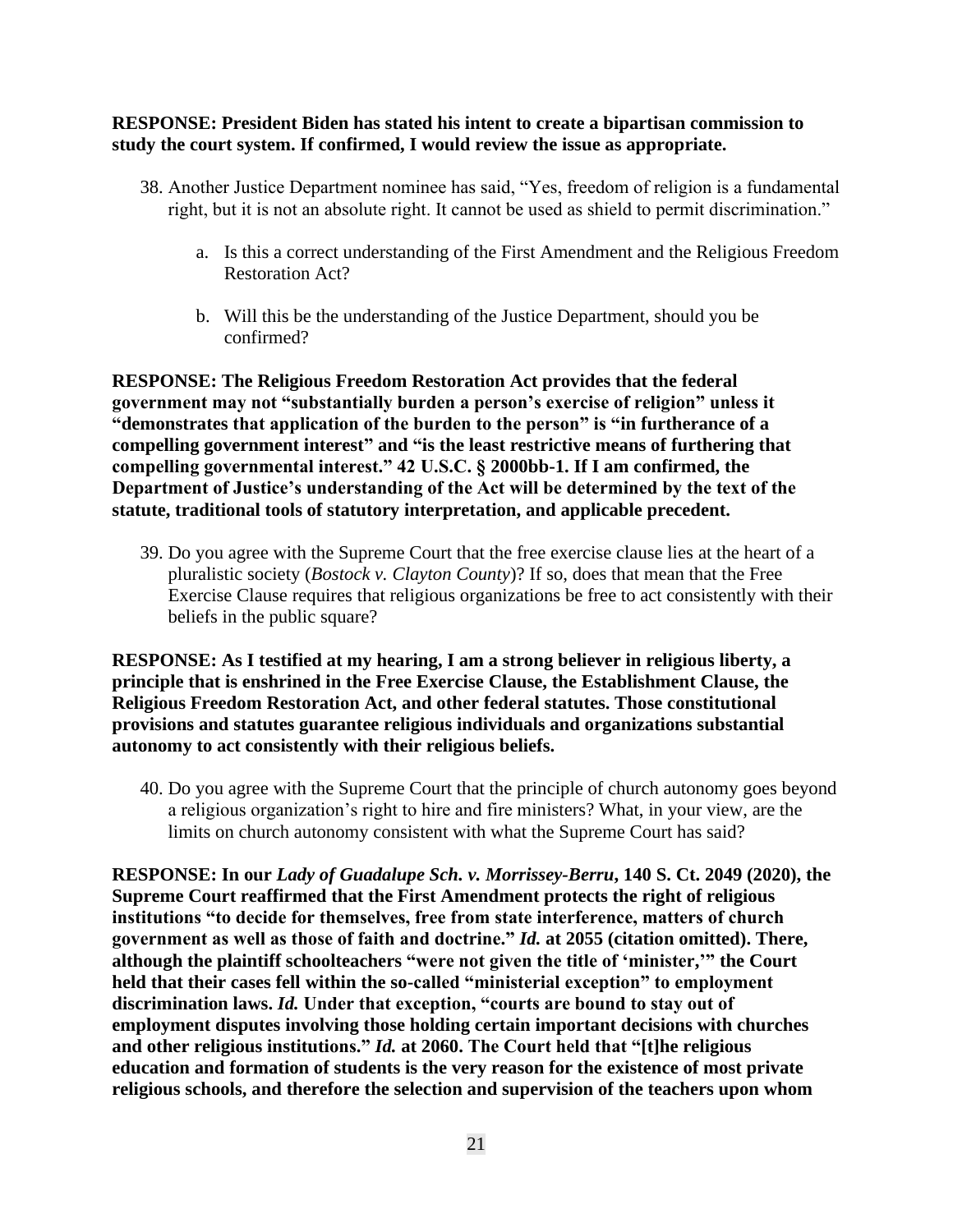**the schools rely to do this work lie at the core of their mission."** *Id.* **at 2055. In finding the facts sufficient to decide the case before it, the Court declined to adopt a "rigid formula" for determining whether an employee falls within the exception.** *Id.* **at 2069 (citation omitted).**

- 41. Do you agree that the Religious Freedom Restoration Act requires assessing compelling government interests "to the person" substantially burdened by a government action?
	- a. If not, why not?
	- b. If so, can *general* interests restrict religious liberty, or must the interests be defined more precisely?
	- c. How would you implement this principle in Justice Department guidance?

**RESPONSE: The Supreme Court has held that the Religious Freedom Restoration Act "requires the Government to demonstrate that the compelling interest test is satisfied through application of the challenged law 'to the person'—the particular claimant whose sincere exercise of religion is being substantially burdened."** *Gonzales v. O Centro Espirita Beneficente Uniao do Vegetal***, 546 U.S. 418, 430-431 (2006) (citation omitted). The Court has thus "looked beyond broadly formulated interests justifying the general applicability of government mandates and scrutinized the asserted harm of granting specific exemptions to particular religious claimants."** *Id.* **at 431. If I am confirmed, I will seek to ensure that all Department of Justice guidance, including any guidance on this subject, is consistent with any relevant constitutional or statutory provisions and with applicable precedent.**

42. Judge Ken Starr, in supporting your nomination, said he was confident that your record shows you will defend religious liberty. Will you commit that the Department of Justice under your leadership will not seek to restrict the scope of or otherwise undermine the Religious Freedom Restoration Act through litigation, guidance, or legislative priorities?

**RESPONSE: As I testified at my hearing, I strongly believe in religious liberty. If I am confirmed as Attorney General, I will seek to ensure that the Department of Justice scrupulously complies with the Constitution and all federal statutes, including the Religious Freedom Restoration Act. I have not considered any potential legislative amendments to the Act. If I were asked to consider such an amendment, my position would be informed by my strong belief in religious liberty and guided by a careful review of the relevant facts and law.**

43. The First Step Act became law 2 years ago, and since its passage, I've focused on the implementation of this comprehensive criminal justice law. The COVID-19 pandemic has affected implementation efforts. During the pandemic, many First Step Act authorities were used more frequently yet judiciously, such as increased review of compassionate release and elderly home detention cases.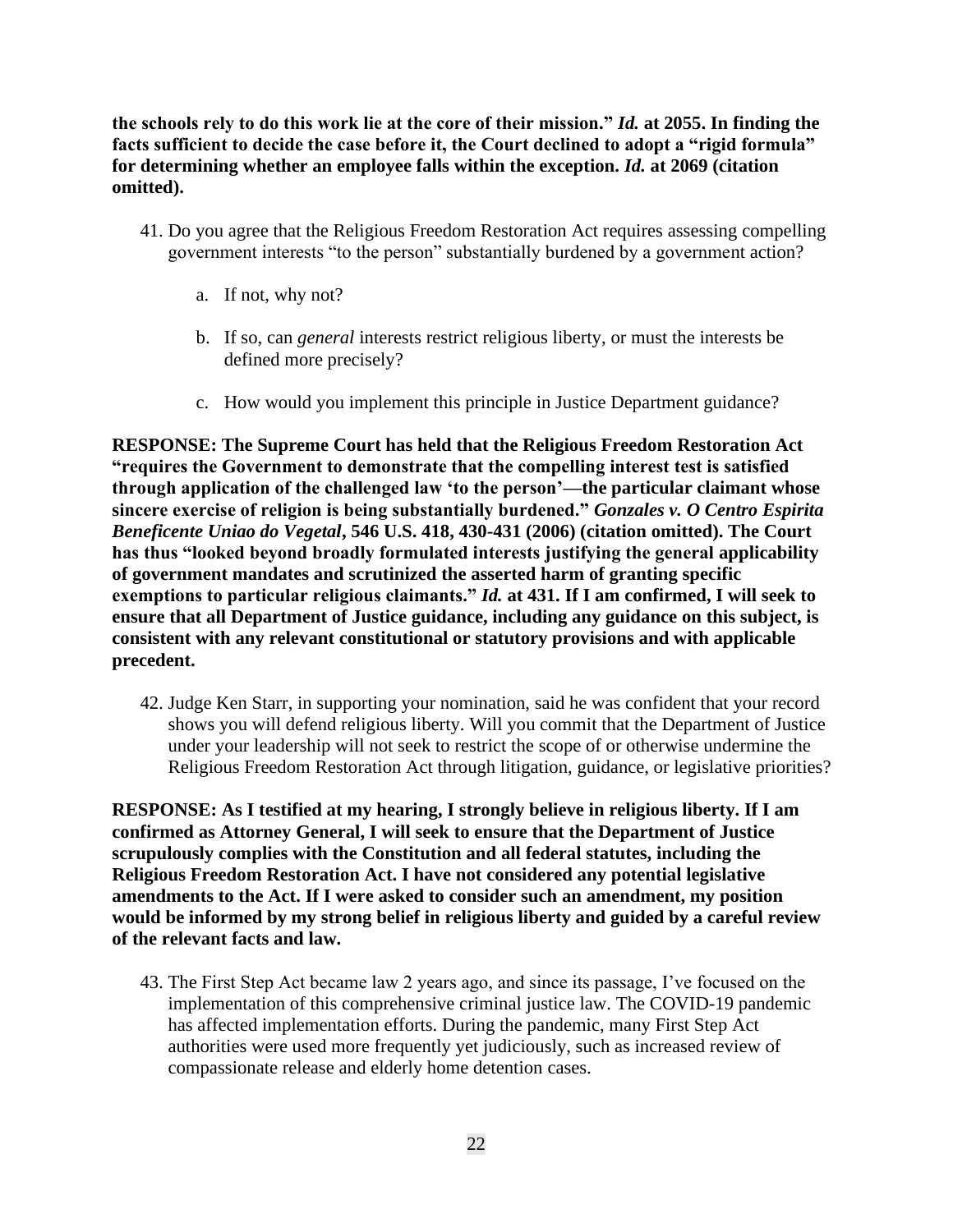However, the virus impeded programming available to federal prisoners. Programming to reduce recidivism is an essential part of the law, and can help non-violent inmates earn time off their sentences.

As we continue to navigate COVID-19 in prisons, how would you use your role as Attorney General to ensure that programming is available for inmates and effective in reducing recidivism?

**RESPONSE: If confirmed, I would welcome the opportunity to work with Congress and the Bureau of Prisons to advance implementation of the First Step Act. Because I am not in the Department, I am not familiar with the programming issue you raise. If confirmed, I would work diligently to ensure COVID-19 safety and programming in prisons that effectively reduces recidivism.**

44. It is critical that the Justice Department and Bureau of Prisons fully and expeditiously implement the First Step Act. Chairman Durbin and I sent a letter to the Justice Department Inspector General last year on this issue, but particularly in light of COVID-19. Specifically, we asked that he review the implementation of legislative authorities and directives on home confinement, preventative measures to protect prison staff and inmates, COVID-19 testing, screening and isolation measures, and availability of access by inmates to electronic communication.

If confirmed, would you provide any directives and guidance on these issues? If so, what would that look like?

## **RESPONSE: I am not aware of the status of this review, but, if confirmed, I would press for implementation of the dictates of the First Step Act, including by issuing directives and guidance where necessary.**

45. The First Step Act requires that nonviolent inmates be given more opportunities to earn time credits as a result of participating in recidivism reduction programming. This will undoubtedly lead to more inmates being put in prerelease custody, such as halfway houses. The First Step Act authorizes \$75 million each year through FY 2023. It'll be absolutely vital that some of this funding be used for the expansion and creation of new residential reentry centers.

As Attorney General, will you use the funding available to you to adequately fund these residential reentry centers to handle the increase of inmates being put in prerelease custody?

#### **RESPONSE: If confirmed, I will strive to use available resources to adequately fund these residential reentry centers.**

46. The Justice Department, as part of the federal government, must enforce federal laws. An area where this has led to confusion is the enforcement of federal law in states where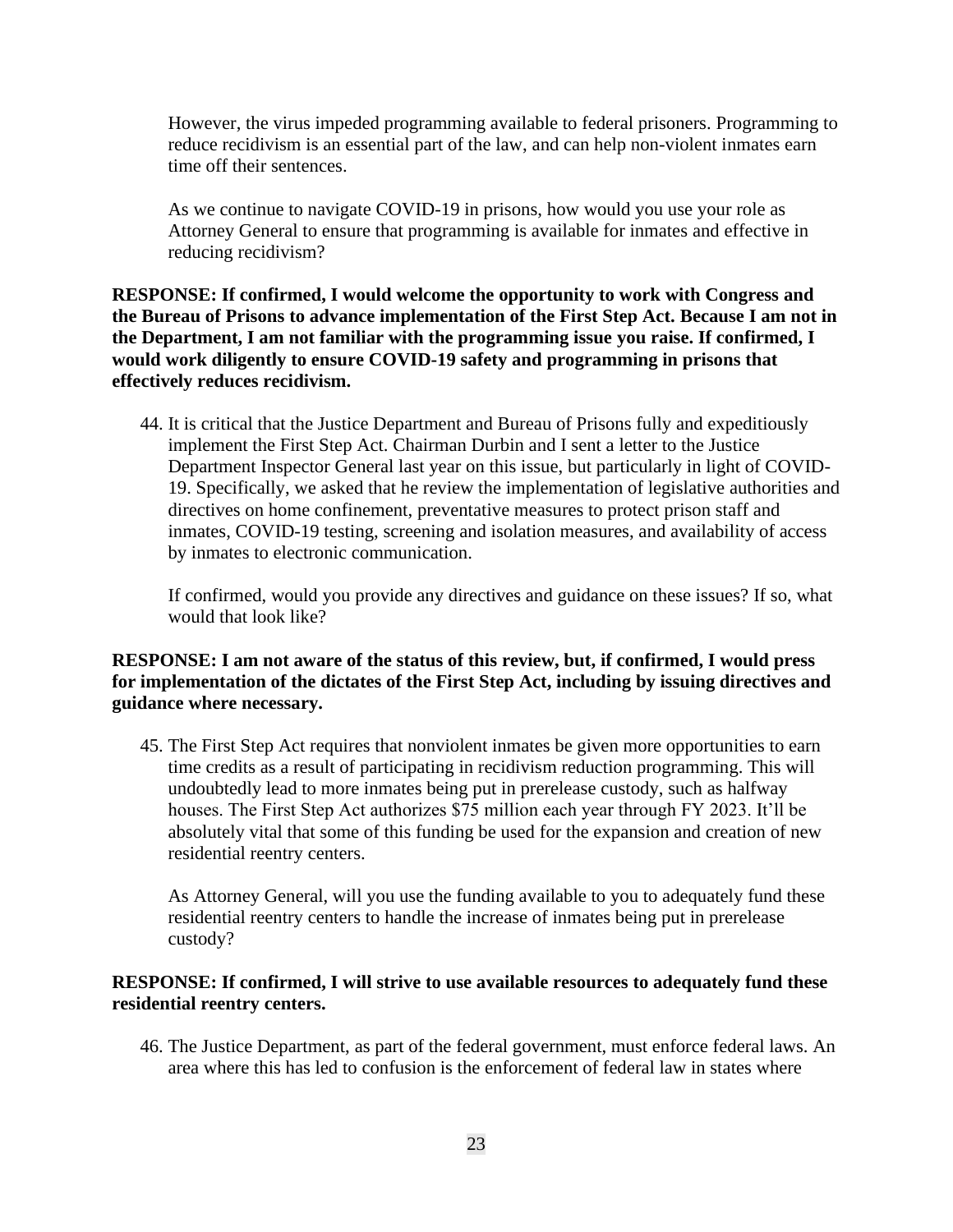marijuana has been legalized. As you are aware, marijuana is a Schedule I drug under the Controlled Substances Act.

a. Under your leadership, how will you navigate the Justice Department's enforcement of federal law in states where marijuana has been legalized?

**RESPONSE: As I suggested at my hearing, I do not think it the best use of the Department's limited resources to pursue prosecutions of those who are complying with the laws in states that have legalized and are effectively regulating marijuana. I do think we need to be sure, for example, that there are no end runs around the state laws by criminal enterprises, and that access is prohibited to minors.** 

> b. What do you see the role of the Justice Department to be in the changing landscape of marijuana legalization, decriminalization, and recreational use?

**RESPONSE: The Department of Justice has not historically devoted resources to prosecuting individuals for simple possession of marijuana. As I suggested at my hearing, I do not think it the best use of the Department's limited resources to pursue prosecutions of those who are complying with the laws in states that have legalized and are effectively regulating marijuana. I do think we need to be sure, for example, that there are no end runs around the state laws by criminal enterprises, and that access is prohibited to minors.** 

c. Do you support efforts to decriminalize or legalize marijuana?

**RESPONSE: As I said at my hearing, criminalizing the use of marijuana has contributed to mass incarceration and racial disparities in our criminal justice system, and has made it difficult for millions of Americans to find employment due to criminal records for nonviolent offenses.** 

> d. Legalized marijuana use may contribute to increased driving deaths. How will you support efforts by local and state law enforcement to combat driving under the influence of marijuana?

**RESPONSE: I have not had an opportunity to examine this public safety question. If I am confirmed, I look forward to learning about it, and determining if the Department has programs or resources that could be helpful.**

> e. While Biden is opposed to legalization of marijuana, he supports decriminalization of possession and expungements of marijuana offenses. Do you see any contradictions in President Biden's vision of maintaining the drug's federally illegal status while decriminalizing minor possession and expunging prior conviction records?

**RESPONSE: As I testified at my hearing, it is important to focus our attention on violent crimes and other crimes that greatly endanger our society, and prosecutions for simple marijuana possession are not an effective use of limited resources. As I testified, we have**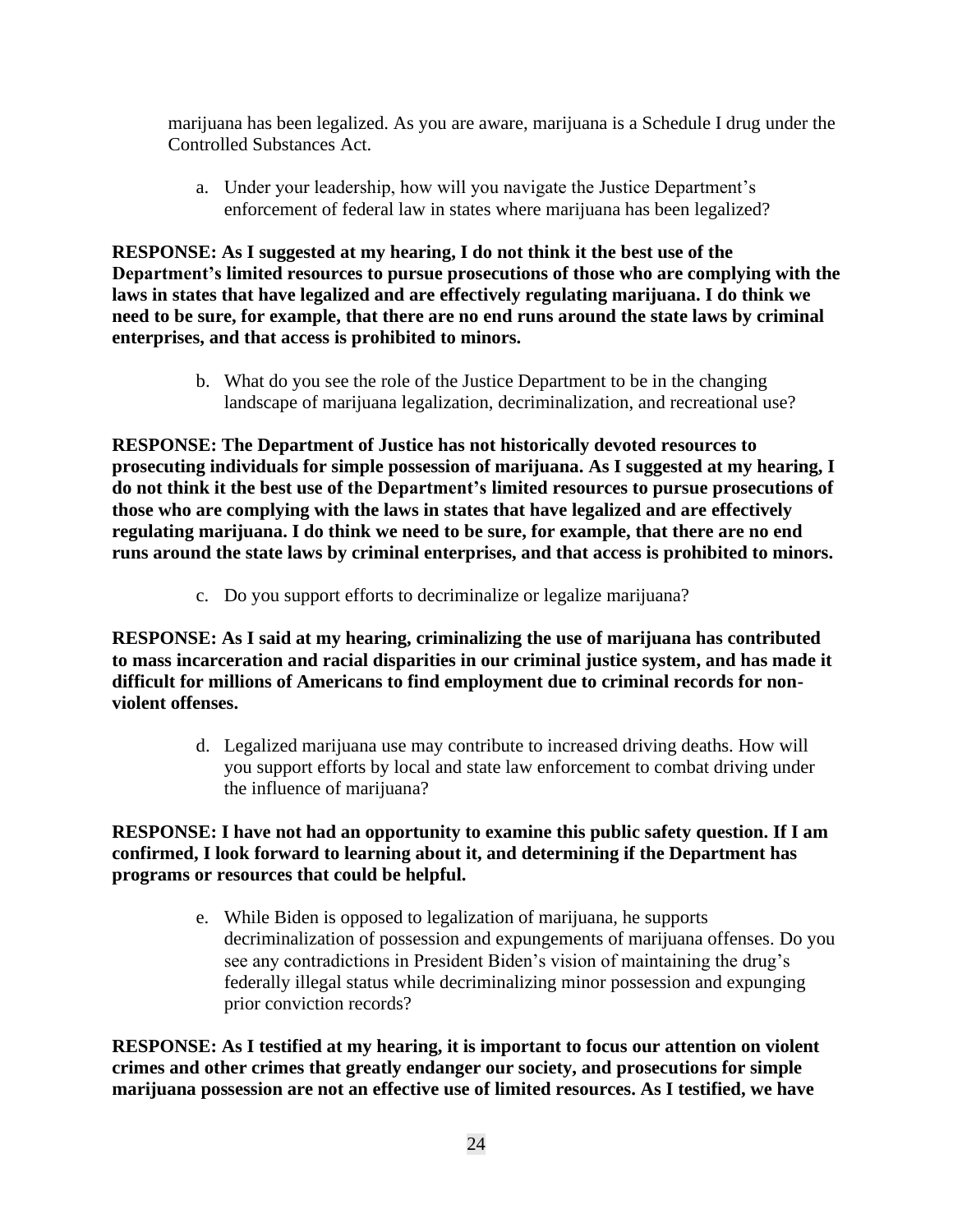**seen disparate treatment in these prosecutions that has had a harmful impact on people and communities of color, including stymied employment opportunities and social and economic instability.**

> f. Are you aware whether drug trafficking organizations continue to operate illicit marijuana markets in states with legalized marijuana? If so, what steps will you take to combat drug trafficking organizations that may use the cover of the legal marijuana market?

# **RESPONSE: As I testified at my hearing, I think we need to be sure that there are no end run around the state laws by criminal enterprises, and that kind of enforcement is important.**

- 47. The last two Attorneys General showed an unwavering commitment to seeking justice for vulnerable populations such as the elderly, and they both encouraged the prosecution of financial fraud and scams that target seniors during the COVID-19 pandemic. They championed training, research, victim services, and public awareness initiatives to combat elder abuse, through the Justice Department's "Elder Justice Initiative."
	- a. Will you also commit to continue the previous administration's Elder Justice Initiative and devote adequate resources to its implementation?

# **RESPONSE: I am not familiar with the Elder Justice Initiative, but I share your commitment to seeking justice for the elderly, and, if confirmed, I look forward to working with you in seeking to ensure that the Department has the resources necessary to achieve that goal.**

b. And will you ensure that that there continues to be a prosecutor dedicated to elder abuse cases in each federal judicial district (as required under the bipartisan Elder Abuse Prevention and Prosecution Act, which I championed in 2017 with Senator Blumenthal)?

# **RESPONSE: I am not familiar with the specific requirements of the statute, but, if confirmed, I will work to ensure the Department abides by statutory requirements and vigorously enforces all laws that protect the Nation's elderly from fraud and abuse.**

48. In August of last year, Sen. Wyden and I released a report on syndicated conservationeasement transactions. That report concluded that those transaction are abusive tax shelters and that the government should do more to stop them. The Department of Justice's Tax Division is already litigating one case against a company called EcoVest, which was featured prominently in our report. I believe it is imperative that Americans believe the nation's tax laws are enforced fairly. If you are confirmed, can you commit that the Tax Division will do everything it can to help stop these abusive tax shelters, including seeking criminal charges where appropriate?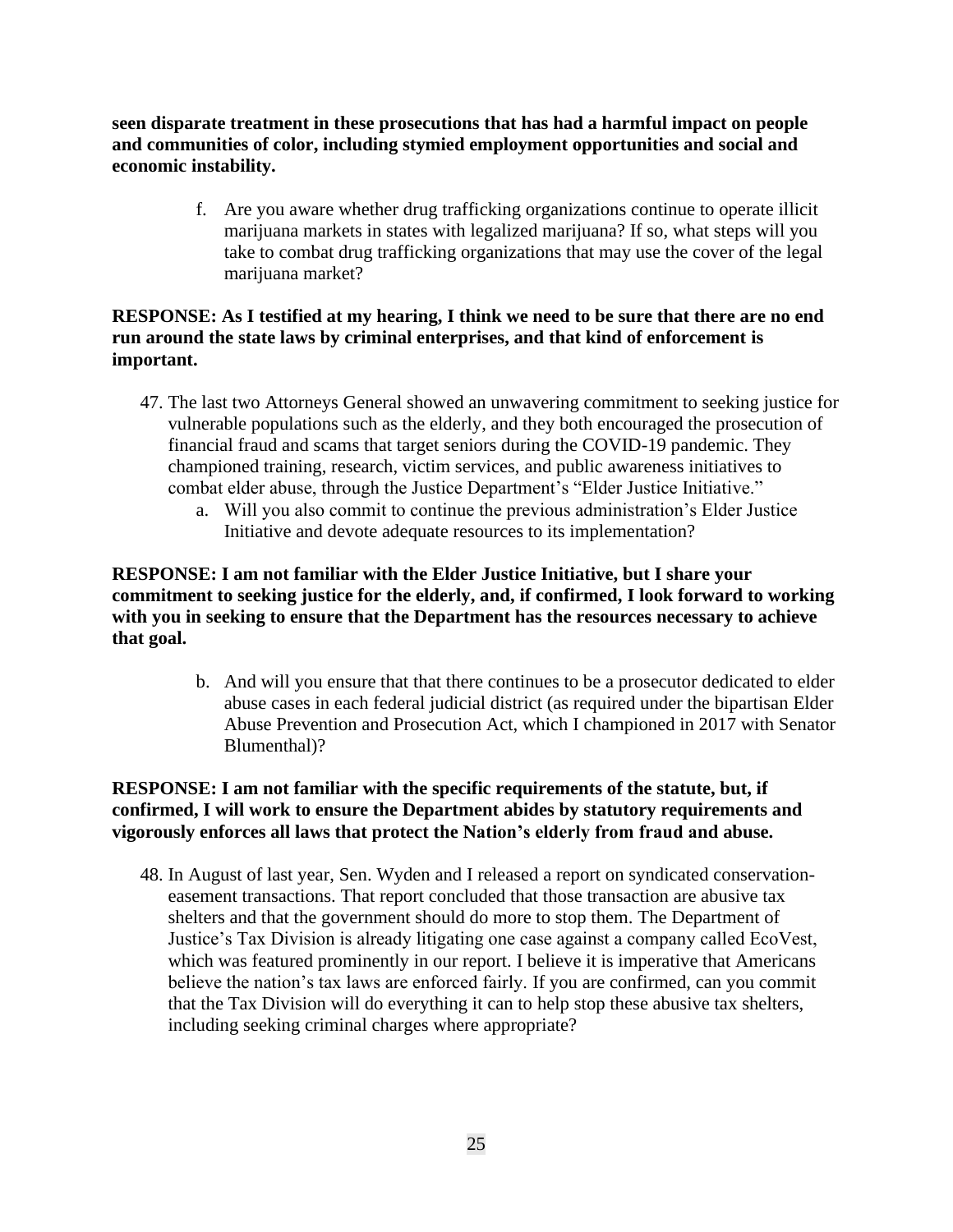**RESPONSE: Because I am a sitting federal judge, Canon 3 of the Code of Conduct for United States Judges bars me from commenting on any pending or impending case in any court.**

49. Do you believe we should be defunding, or otherwise withdrawing resources in any way, from police services, in order to redirect those resources to other government services? As Attorney General, will you take any steps to shift resources away from direct law enforcement services?

**RESPONSE: As I stated at my hearing, I do not support defunding the police. I support giving police departments the resources they need to reform, build community trust, and ensure the safety of their communities. I understand that many police departments are forced to use their limited resources on public health issues over which they do not want sole responsibility, including confronting mental health crises. I believe other professionals in the community, such as mental health professionals, need resources to work in the community in a way that helps reduce unnecessary confrontations, alleviate the strains placed on police officers, and enhances public safety.**

50. One area where bipartisan support could be found in combatting crime is increased Federal support to state and local law enforcement for technology. These include items like body armor, camera systems, automated fingerprint identification systems, weapons of less than lethal force. I am sure you are familiar with technology that detects gunshots, including technology that identifies gunshots and their location and transmits that information quickly to local law enforcement. Do you believe that local communities deserve increased Federal support to deploy this technology, along with other technologies?

**RESPONSE: I am very supportive of law enforcement using technology appropriately and effectively. Because I am not in the Department, I am not currently aware of Department resources made available for these purposes, but, if confirmed, I look forward to learning more about ways the Department can provide appropriate support while protecting civil liberties.**

- 51. As noted in media reports, the FBI waited months before pursuing sexual abuse allegations made by Olympic gymnasts against Larry Nassar. On July 9, 2018, I sent a letter requesting that the FBI provide my committee staff with a briefing on its handling of the USA Gymnastics abuse allegations. My letter also requested responses to 11 questions. Nearly three years have elapsed, and the FBI has yet to provide me with a briefing or responses to the questions I raised in this letter. To date, the FBI has indicated only that the matter had been turned over to the Office of Inspector General.
	- a. Can you commit to a date certain when I will receive a response from the Department to my letter and briefing request?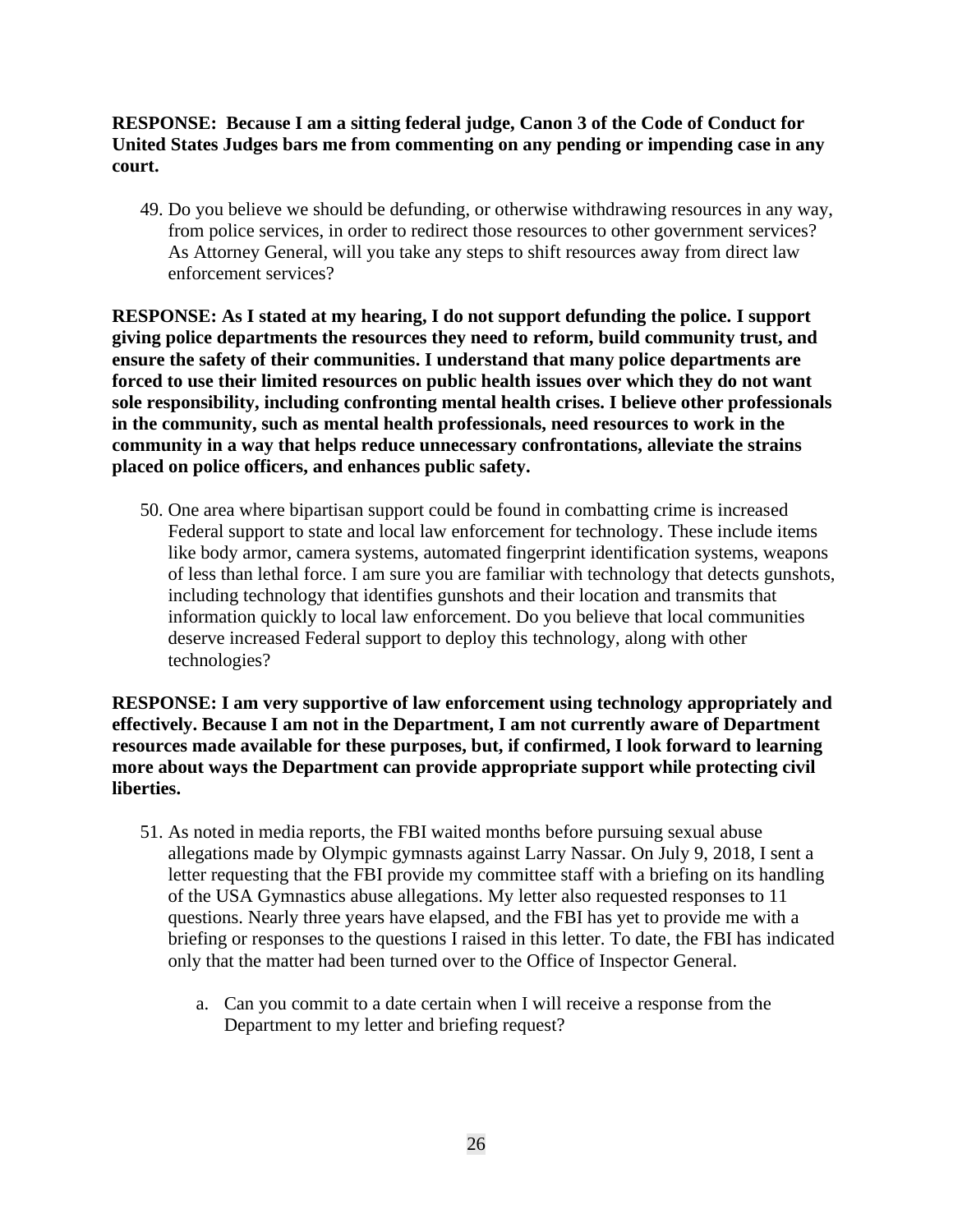b. Can you commit to a date certain by which the Department will make available to my committee staff its internal report on the FBI's handling of the investigation into the Nassar allegations?

# **RESPONSE: Because I am not in the Department, I don't have information about the Department's response to your request. If confirmed, I will look into the matter.**

- 52. Prosecutors within the Human Trafficking Prosecution Unit in DOJ's Civil Rights Division work closely with federal prosecutors and law enforcement personnel to streamline human trafficking investigations, ensure consistent enforcement of trafficking statutes, and identify multijurisdictional trafficking networks. The FBI's Crimes Against Children and Human Trafficking program also focuses on detection and investigation of human trafficking crimes.
	- a. If confirmed, will you ensure that the investigation and prosecution of human trafficking offenses remains a top priority for the Department?

## **RESPONSE: Yes.**

b. How will you do so?

**RESPONSE: Domestic and international human trafficking, the commodification of humans for forced labor, prostitution, and other illicit purposes, is a scourge on our society. If I am confirmed, I will seek to expand and further the efforts of the Civil Rights Division to combat these terrible offenses.**

- 53. In 2018, the Department of Justice launched the China Initiative, focusing on the wide number of national security threats posed by the government of the People's Republic of China (PRC). As FBI Director Wray noted, the FBI opens a new China-related counterintelligence case about every 10 hours.
	- a. Will you continue this important initiative?
	- b. In what ways do you think our response to the threat of the government of the PRC can be made more comprehensive or robust?

**RESPONSE: Because I am not currently at the Department, I am not familiar with the details of this initiative. But if confirmed, I look forward to reviewing this and any related initiatives that are underway. As I testified at my confirmation hearing, there is no doubt that China poses threats that the United States must defend against with a whole of government response.**

54. In 2020, the Department of Justice launched Operation Legend, a sustained and systematic law enforcement initiative to fight the sudden surge in violent crime that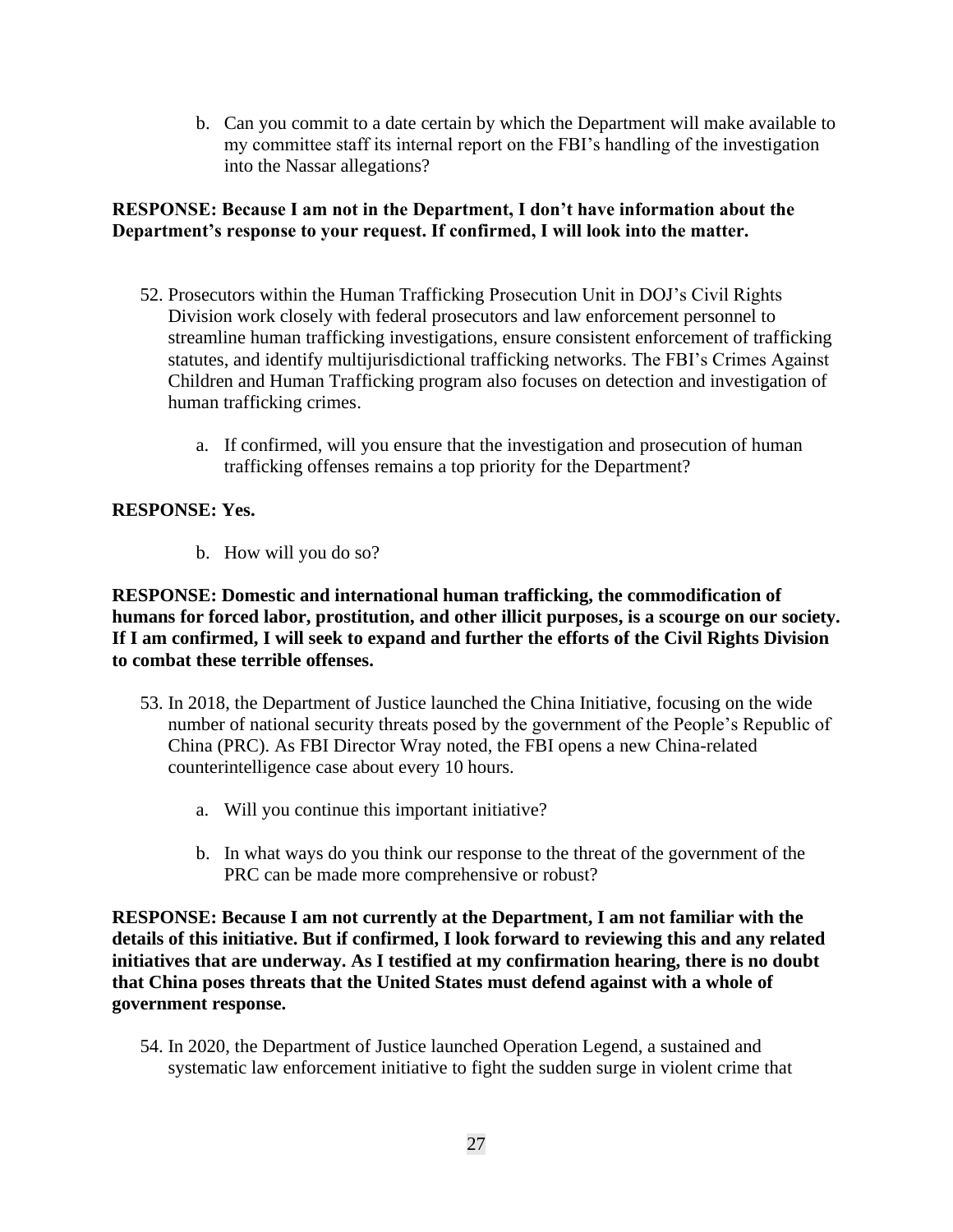began in America's cities last summer. By the end of 2020, over 6,000 arrests had been made through Operation Legend, including 450 for homicide.

- a. Do you intend to retain or disband Operation Legend?
- b. If you intend to disband it, how do you intend to support state and local partners to fight the recent surge in violent crime?

## **RESPONSE: Because I am not currently at the Department, I am not familiar with the details of Operation Legend. As I testified at my hearing, it is important to focus the Department's attention on violent crimes and other crimes that greatly endanger our society, and I support targeting our limited resources that way.**

55. The FBI and DOJ have repeatedly indicated to this committee that a solution for lawful access to encrypted technology is needed. Do you support such a solution? What is your plan?

# **RESPONSE: I agree that it is important to address law enforcement's legitimate need to protect public safety, while at the same time recognizing civil liberties, economic, and cybersecurity concerns. If confirmed, I look forward to learning more about this important issue.**

- 56. Section 3204 of the SUPPORT for Patients and Communities Act provided that specialty pharmacies may distribute Medication Assisted Treatments (MAT) directly to providers.
	- a. Section 3204 of the Act requires the practitioner to administer treatment to the patient named on the prescription or dispose of the medication within 14 days of receipt of the controlled substance, a period of time which can be modified by DOJ. Comments to the DEA Interim Final Rule for the SUPPORT Act have suggested that the 14 day limit needs to be increased in order to eliminate barriers to patient access. Can you commit to considering these comments and issuing a Final Rule expeditiously?
	- b. Can you commit that the DEA will expeditiously completed rule-making under your leadership? Please describe how you will ensure this.

## **RESPONSE: Because I am not currently at the Department, I am not familiar with the DEA Interim Final Rule for the SUPPORT Act. If confirmed, I look forward to learning about the DEA's rule-making process and working with Department personnel to ensure it is efficient and effective.**

57. In your hearing, you indicated a willingness to work with me on classwide scheduling of fentanyl analogues. Please be as explicit as possible: do you support a permanent extension of the current Schedule I designation of fentanyl related substances that is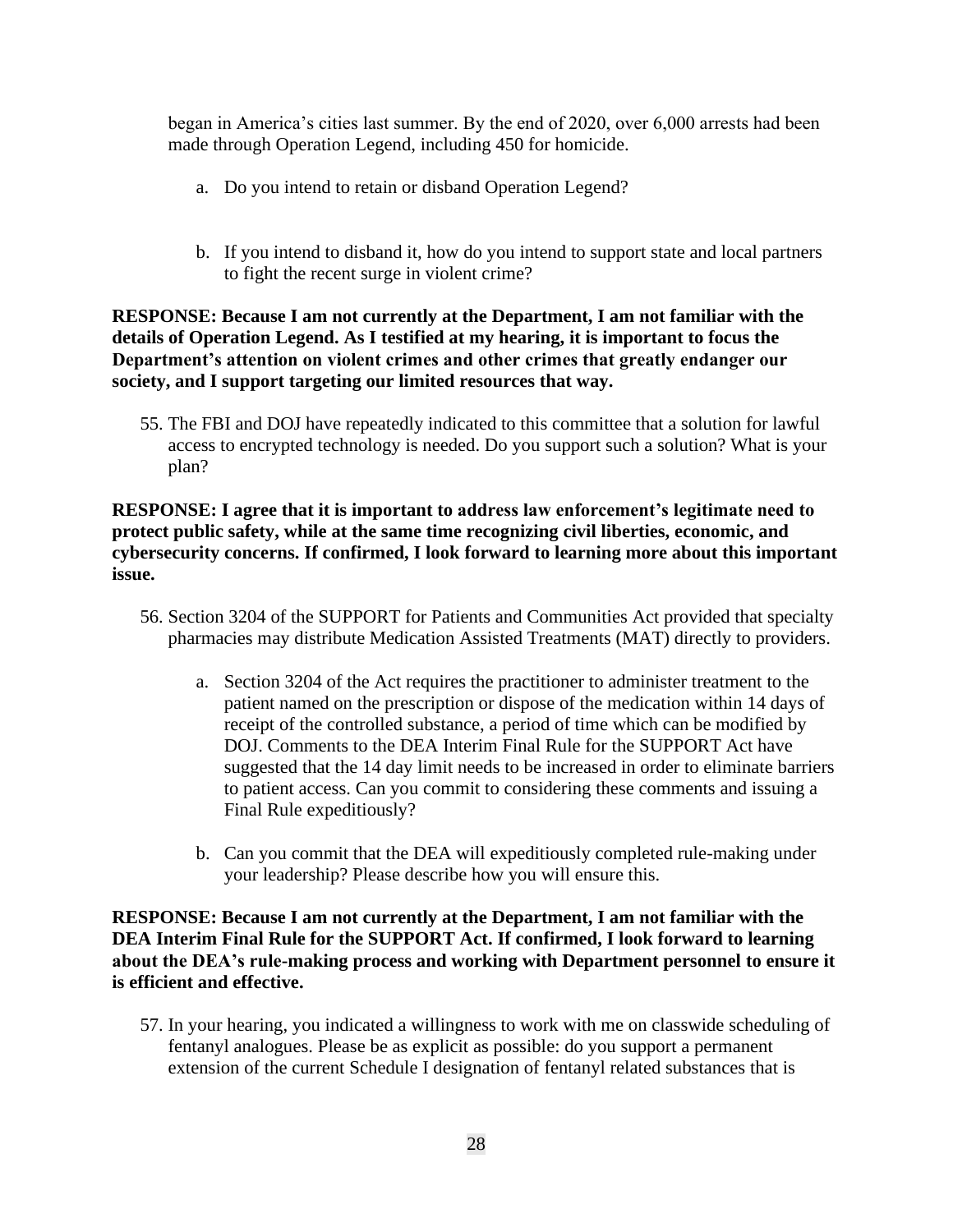currently set to expire in May 2021? If not, please explain why not. If so, how do you plan to support this extension?

# **RESPONSE: As we discussed, fentanyl analogues are sold illicitly and have caused senseless fatalities. Criminals constantly alter their chemical composition to evade scheduling. If confirmed, I look forward to examining and addressing this problem.**

58. During your hearing you were asked repeatedly about the death penalty. I understand your answers to mean that you do not personally support the death penalty any longer, despite righteously seeking the death penalty against terrorist Timothy McVeigh. I also understand that you have committed to following the law as enacted by the Congress, and not selectively enforcing the provisions with which you personally disagree.

Will you enforce the death penalty so long as it is the law of the land? If not, why not?

**RESPONSE: As I testified at my hearing, I do not regret seeking the death penalty against Timothy McVeigh. Over the past two decades, however, I have developed serious concerns about the death penalty due to the large number of exonerations in capital cases, the apparent arbitrariness or randomness in application, and the disparate impact of the death penalty on Black Americans and other people of color. As a broader policy matter, President Biden opposes the death penalty, and could choose to order an across-the-board moratorium on federal executions.**

59. Do you intend to continue Operation Lady Justice? What plans to you have to alter, restrict, rebrand, or otherwise change this important initiative?

# **RESPONSE: Because I am not currently at the Department, I am not familiar with this program. If confirmed, I look forward to reviewing this and any related efforts.**

60. One thing on which there is bipartisan agreement is our mutual disdain in both parties for white supremacism and white supremacism extremism. Yet, as I stated in a recent letter to Senator Durbin, the term appears to be used out of context at times to slam conservatives, including supporters of former President Trump, who are not in fact white supremacists.

In your written statement and in your hearing, I noticed that your characterized the attack on the Capitol as having been committed by white supremacists. However you also stated that you had not been briefed yet on law enforcement's information on the Capitol attack.

What is your understanding of the involvement of white supremacists in the  $1/6$  attack? What is the source of your information? If someone suggested you characterize the attack as conducted by white supremacists, who suggested that to you?

**RESPONSE: Because I am not at the Department, I do not have access to internal law enforcement information relating to the attack on the Capitol. My statement was that the**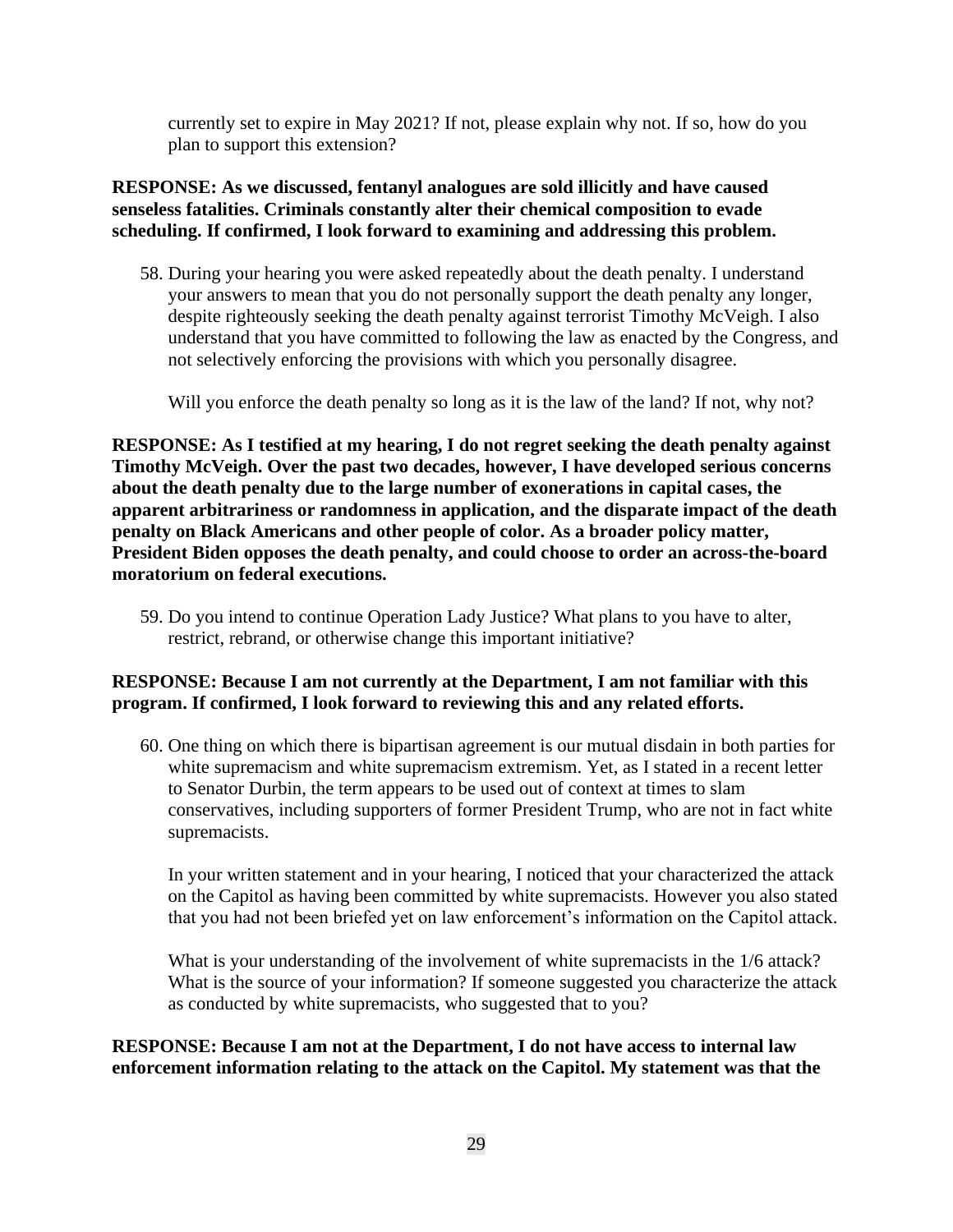**attack was by "white supremacists and others" and my understanding of the events is based on videos, audio tapes, and reports that I saw and heard in the public media.**

61. The year 2020 was marked by a great deal of left-wing violence. Riots broke out in numerous cities. Over 900 officers were injured in the line of duty. At least 25 people died. Estimates of the damage run over 2 billion dollars. The FBI opened over 300 domestic terrorism cases in response to this violence. Nationally over 14,000 people were arrested. Notwithstanding this violence, Democratic politicians have been dismissive and the media has lumped in the riots with the peaceful protests, using the dubious terminology that there were no riots, only "mostly peaceful protests." This is contrasted with the bipartisan condemnation of the attack on the Capitol by right-leaning supporters of former President Trump.

In response to my direct question, you committed to continuing to work the over 300 domestic terrorism cases opened by the FBI in response to riots last year. I thank you for making that commitment. Senator Hirono then asked you if you would prioritize rightwing cases. Senator Hirono cited a *New York Times* article in which a small number of DOJ and FBI employees claimed that working the leftwing summer riots somehow "distracted" them from rightwing extremism. However the article notes that the FBI carries about 1,000 domestic terrorism cases in an ordinary year, and 400 were opened last summer because of the riots. It is difficult to see how a 40% increase in case load is a "distraction." If anything, leftwing terrorism and anarchist extremism seem like growth areas especially deserving of your attention.

It is my expectation that you will receive constant pressure from left-leaning media such as the New York Times and Congressional Democrats to "prioritize" rightwing terrorism over leftwing terrorism, or to ensure that "scarce resources" are devoted to right-leaning terrorism and not left-leaning terrorism. This is totally unacceptable, and I suspect it has more to do with attempting to deemphasize the very real threat of leftwing terrorism than it does with anything else.

a. Can you reaffirm your commitment to me that you will continue to pursue the 2020 riots cases and future cases of leftwing terrorism?

## **RESPONSE: If confirmed, confronting domestic terrorism will be a top priority. As I testified at my hearing, I believe the role of the Department is to investigate and prosecute acts of violence and other crimes regardless of associated ideology.**

b. Can you commit to me that if you are ever contemplating prioritizing or deprioritizing or under-resourcing any terrorism investigations, you will first come to Congress and ask for more resources?

**RESPONSE: If confirmed, I would seek to ensure that investigations into terrorist threats are adequately resourced, and I would welcome the opportunity to work with Congress to guarantee that the Department always has the resources it needs to combat evolving domestic and international terrorist threats.**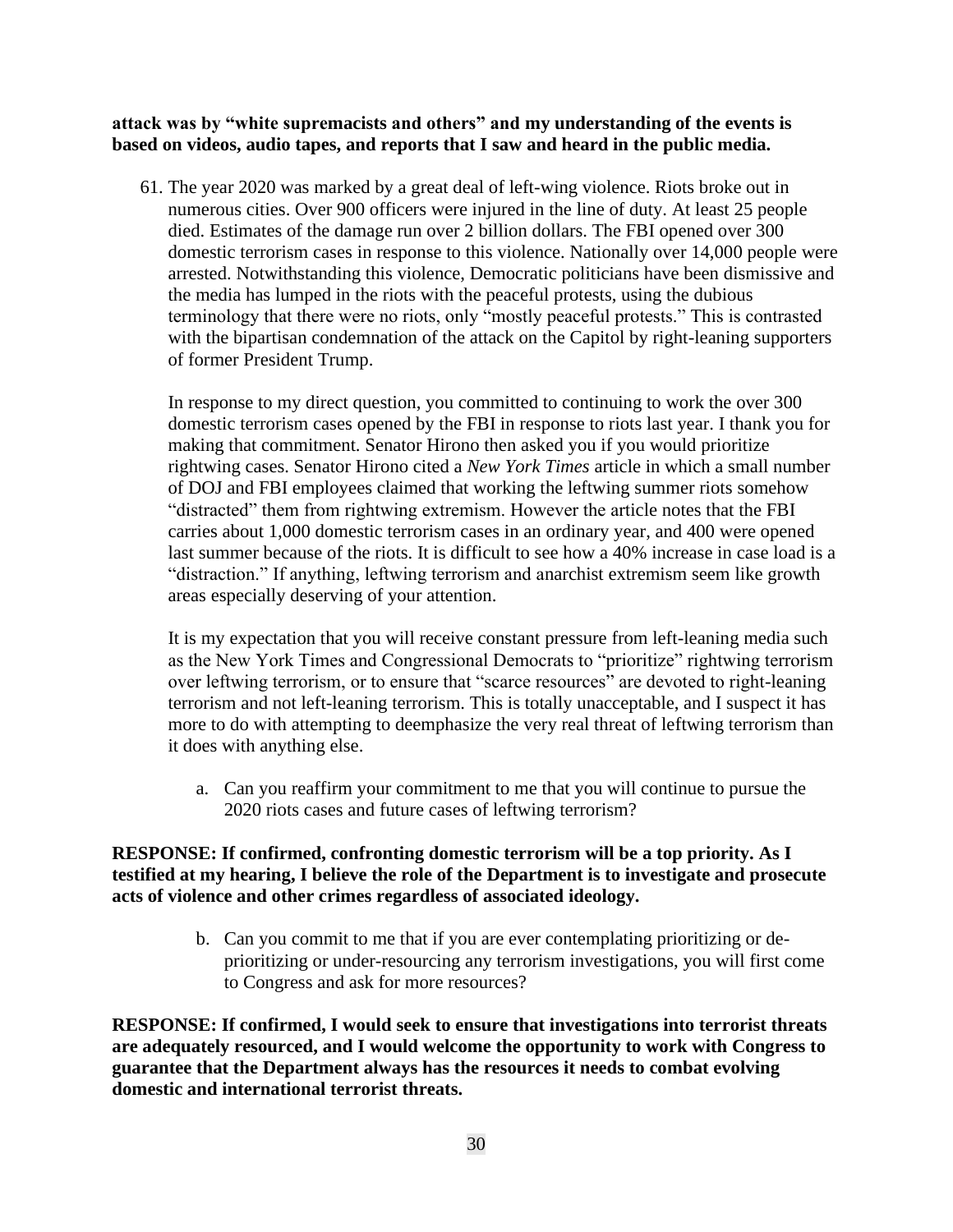c. Do you agree that protecting Americans from all forms of domestic terrorism is a critical priority?

### **RESPONSE: Yes.**

62. During your hearing I noted that former Attorney General Barr has observed that the FBI, while it had robust programs for white supremacism and militia extremism, lacked a similar infrastructure for anarchist extremism cases. Former Acting DHS Secretary Wolf stated this may have contributed to law enforcement being blindsided by the civil unrest that began in 2020. I asked if you will commit to reviewing your anarchist extremism program for weaknesses and fixing those weaknesses, and I understand that you will. Please explain exactly how you will conduct this review?

## **RESPONSE: Because I am not in the Department, I am not familiar with these specific programs. If confirmed, I look forward to learning more about them and any related efforts. As I testified at my hearing, confronting domestic terrorism will be a top priority.**

63. Will you keep the antigovernment extremism task force which was founded at the Justice Department last summer, and which appears sorely needed at this point in time? If not, why not?

# **RESPONSE: Because I am not in the Department, I am not familiar with this specific program. If confirmed, I look forward to learning more about this and any related efforts. As I testified at my hearing, confronting domestic terrorism will be a top priority.**

- 64. I want to better understand a point you were making in your hearing. I believe you stated that you would not consider an attack on a courthouse to be domestic terrorism if it occurred at night when judges were not there. You mentioned that this would comport with a statutory definition. Title 18 of the U.S. Code, section 2331 defines terrorism:
	- (5) the term "domestic terrorism" means activities that—
	- (A) involve acts dangerous to human life that are a violation of the criminal laws of the United States or of any State;
		- (B) appear to be intended—
			- (i) to intimidate or coerce a civilian population;
		- (ii) to influence the policy of a government by intimidation or coercion; or
		- (iii) to affect the conduct of a government by mass destruction, assassination, or kidnapping; and

(C) occur primarily within the territorial jurisdiction of the United States[.]

How does burning or attacking a courthouse at night not comply with that definition? To be more specific, don't months of attacks on the federal courthouse in Portland, Oregon meet that definition? If not, why not?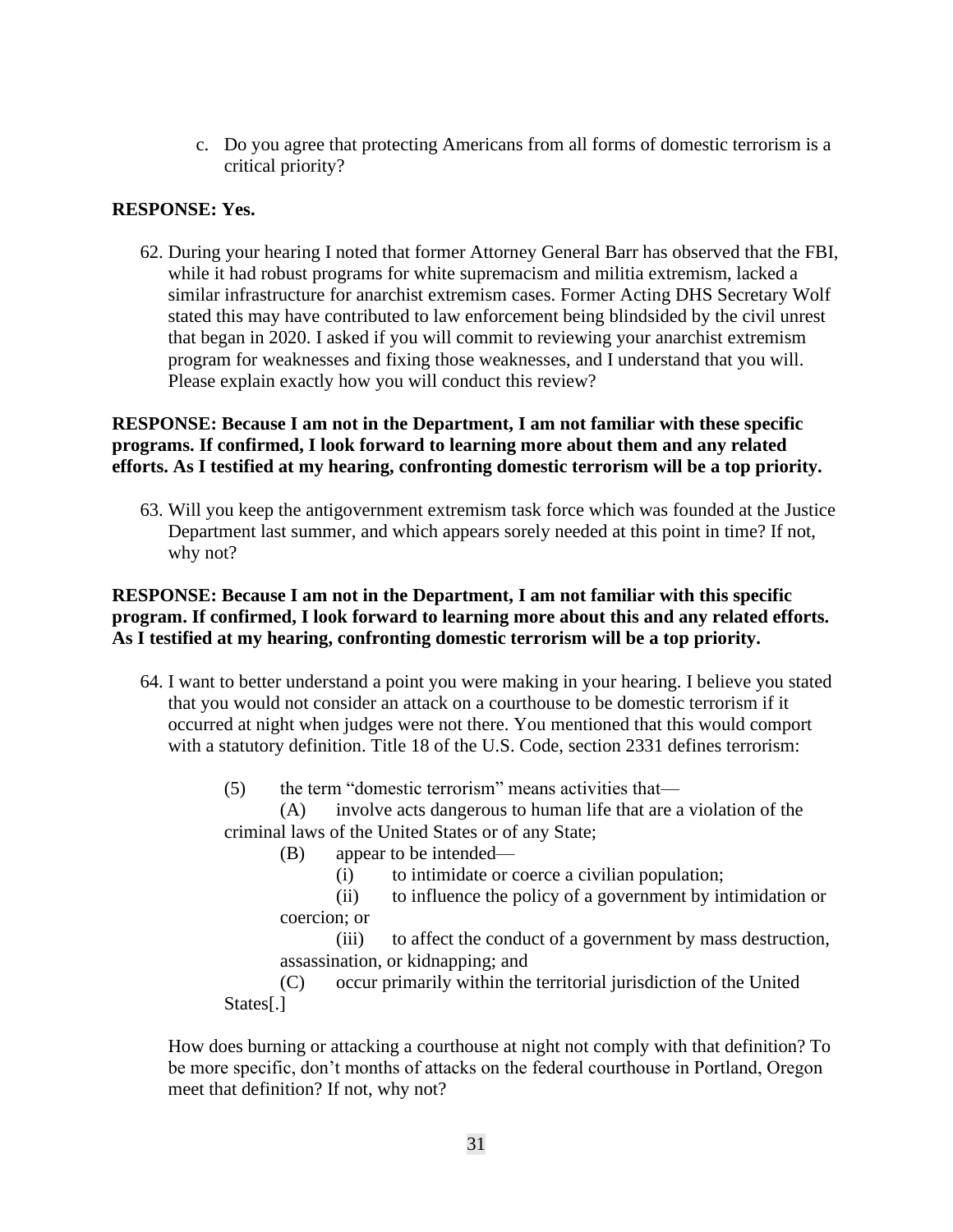**RESPONSE: My point at the hearing was as follows: "[A]n attack on a courthouse, while in operation, trying to prevent judges from actually deciding cases … plainly is domestic extremism, domestic terrorism. An attack simply on a government property at night or any other kind of circumstances is a clear crime and a serious one and should be punished…. I don't know enough about the facts of the example you're talking about, but that's where I draw the line…. [B]oth are criminal, one is a core attack on our democratic institutions."** 

- 65. Former Attorney General Barr launched investigations, under the Civil Rights of Institutionalized Persons Act, into how state actors may have fueled the spread of COVID-19 in public nursing homes. These investigations are even more important as we have learned that state actors may have concealed information and underreported nursing home deaths in the state of New York.
	- a. If confirmed, will you set aside any partisan pressure and continue the Justice Department's investigations, under the Civil Rights of Institutionalized Persons Act, into four Democratic governors' poor handling of the COVID-19 pandemic in public nursing homes?
	- b. Will you look into the question of whether New York State officials may have deliberately misled federal investigators and the public as to the number of COVID-19 deaths which occurred in nursing homes?
	- c. Acting U.S. Attorney for the Northern District of New York, Toni Bacon, is a career prosecutor and the former Elder Justice Coordinator of the Department of Justice. Will you consider keeping her in her acting role to work on the investigation of this potential cover up in New York state until a replacement is confirmed by the Senate?

**RESPONSE: If confirmed, I will make decisions concerning investigations based on the facts and the law, without regard to partisan considerations. I understand that, generally, in all investigations like those referenced above, the Justice Department considers evidence of fraud, false statements, and other violations of the law. Because I am not in the Department and am a sitting federal judge, it would not be appropriate for me to comment on any particular investigation.**

66. Former Attorney General Barr circulated an April 27, 2020 memorandum directing the Civil Rights Division and U.S. Attorney's Offices to participate, where appropriate, in civil litigation over excessive or unequal COVID-19 restrictions, including in defense of religious liberty. Will you continue the Justice Department policy, articulated in an April 27, 2020 memorandum, of participating, where appropriate, in civil litigation to defend Americans' religious freedom against unnecessary interference during the COVID-19 pandemic? If not, why not?

**RESPONSE: If confirmed I look forward to reviewing the policy. As I testified at my hearing, I am a strong believer in religious liberty.**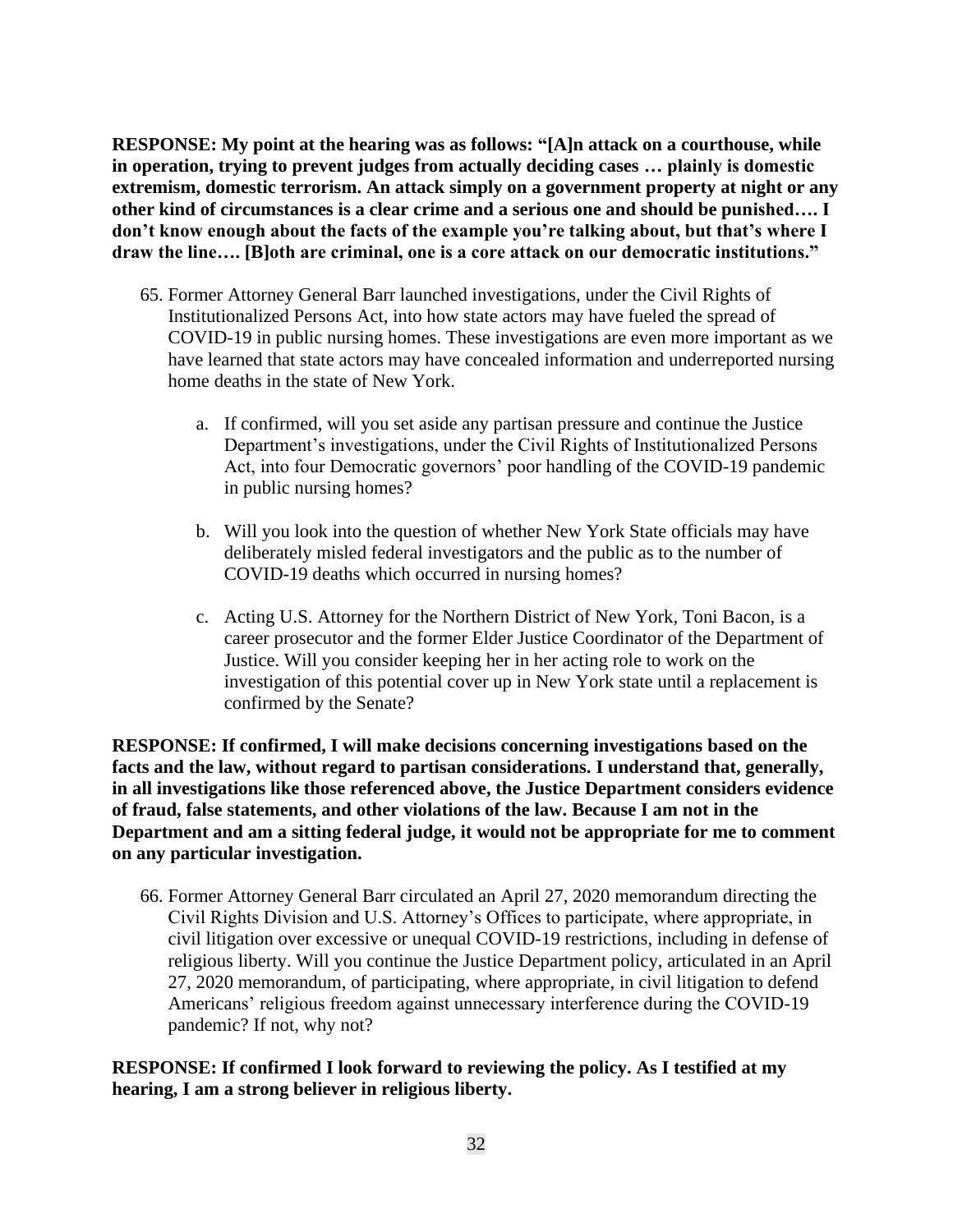67. The Department of Justice's Office of Legal Counsel, in a January 2020 opinion, declared that the Equal Rights Amendment (ERA) resolution expired in 1979. Its legal opinion also indicated that Congress has no power to revive this resolution, except by restarting the Article V process with the support of two-thirds of Congress. For the current Congress to attempt to retroactively change the deadline on this long-expired proposal would be like this Congress trying to override a veto by President Carter. Yet the Virginia General Assembly has passed a resolution purporting to ratify the ERA and claimed to be the last state needed to enact the Amendment.

The late Justice Ruth Bader Ginsburg implied that she agreed with this OLC legal opinion when she stated, last February, of the ERA proposal, "I'd like it to start over." She added that Virginia's legislative action came "long after the deadline passed….Plus, a number of states have withdrawn their ratification."

Yet some now are pressing the new Biden Administration to declare the original 1972 ERA back from the dead, without first obtaining two-thirds of votes in Congress and the consent of three fourths of the states.

The Archivist for the United States issued a press release, dated January 8, 2020, indicating that he "defers to DOJ on this issue and will abide by the OLC opinion, unless otherwise directed by a final court order." No such court order has been issued. In light of the Archivist's statement, can you give this committee your assurance that you will not direct or permit the Archivist to certify that the ERA is part of the Constitution, without a final federal court order directing such an action?

**RESPONSE: The issue to which you refer is the subject of pending litigation involving the Archivist of the United States. As a sitting federal judge, Canon 3 of the Code of Conduct for United States Judges bars me from commenting on any pending or impending case in any court. If I am confirmed as Attorney General, any opinions or legal advice I might give on this subject would be based solely on the law, and not on any other consideration.**

68. If any members of the Biden administration met and negotiated with Iranian leaders with the purpose of undermining the previous administration's policy, would that constitute a violation of the Logan Act? If so, do you intend to prosecute them?

## **RESPONSE: As I testified at my hearing, I have always been extremely careful, as a prosecutor and as a judge, not to comment about something without knowing the facts. Accordingly, I am not in a position to comment on this hypothetical scenario.**

69. When the Department of Homeland Security described the Supreme Court's DACA opinion as having "no basis in law," Judge Garufis, in the Eastern District of New York, took exception to the executive branch criticizing a Supreme Court opinion. He asked a career Justice Department lawyer, "I'm just wondering how a decision by the Supreme Court could be deemed by a federal agency to have no basis in law. Can you explain that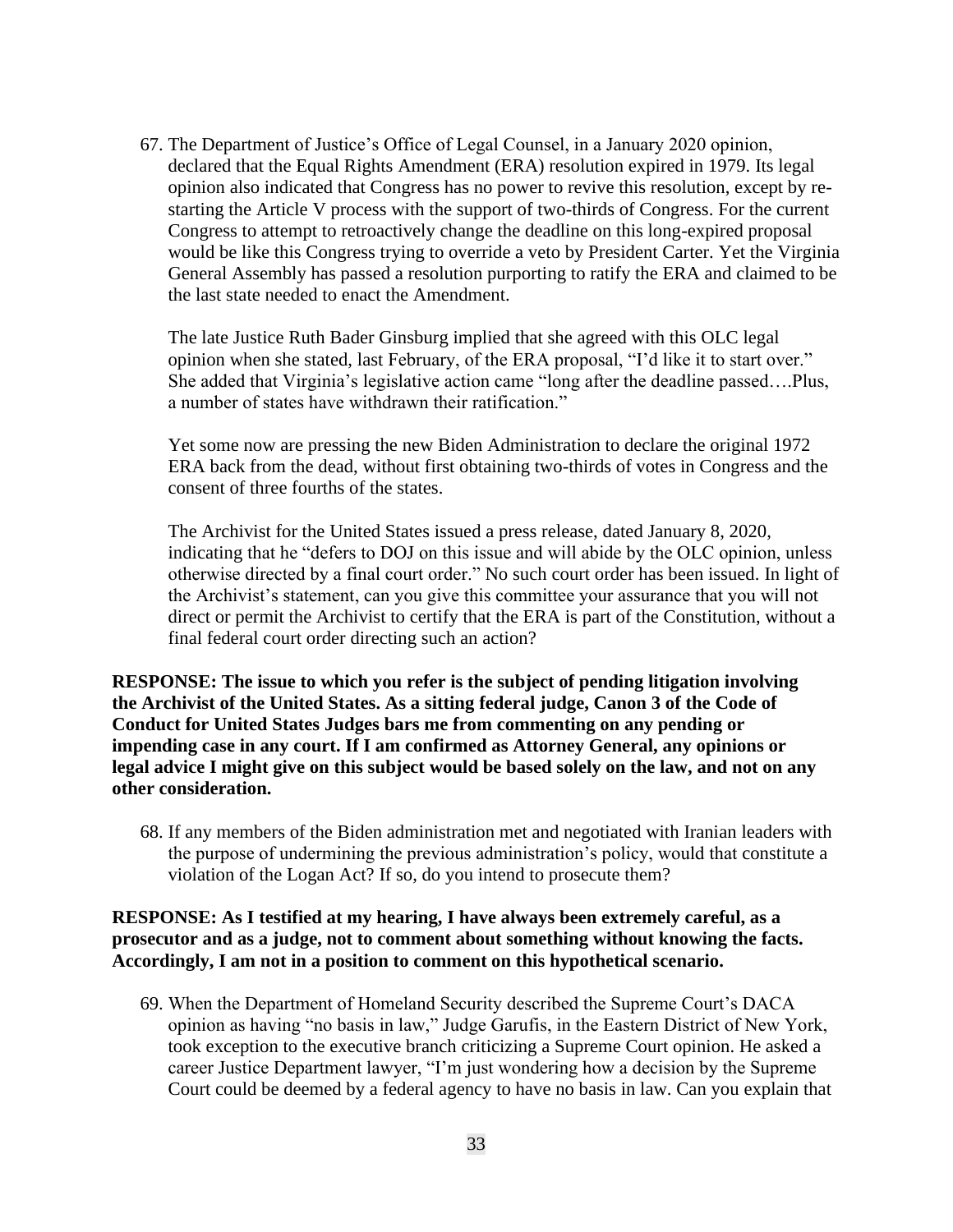to me[?]" The judge went on, "The attorney general should advise his client Mr. Wolf that it is not [a] benefit to anyone to have a federal agency take issue with a decision of the Supreme Court. I'm very troubled by anyone who would write such a thing on a document issued by a federal agency regarding a decision by the U.S. Supreme Court or any court, until it is overruled or reversed, any federal court."

- a. Under your leadership will the Justice Department agree not to "take issue with a decision of the Supreme Court"?
- b. Under your leadership will the Justice Department and its client agencies maintain publicly that all Supreme Court holdings have a sound basis in the law?

**RESPONSE: As a sitting judge who has been serving for more than two decades, I have great respect for the nation's courts and the judges who sit on them. The Department of Justice and its client agencies may sometimes disagree with decisions issued by the Supreme Court or other courts, and may express that disagreement in legal briefs or public statements. But if I am confirmed, I will seek to ensure that all such statements are appropriately respectful of the courts and their role in our constitutional system.**

70. Will the Justice Department under your leadership enforce the Partial Birth Abortion Ban Act of 2003?

#### **RESPONSE: If I am confirmed as Attorney General, I commit to enforcing the laws of the United States.**

71. Hunter Biden publicly confirmed that he is under criminal investigation regarding his taxes and financial matters. Has anyone provided you non-public information about Hunter Biden's criminal case? If so, who, when, and what was it?

#### **RESPONSE: No.**

72. Do you understand that if you're confirmed you'll have an obligation to ensure the Department and its components, including the FBI, respond to congressional inquiries in a timely manner?

#### **RESPONSE: Yes.**

73. Do you understand that this obligation applies regardless of whether a member of Congress is a committee chairman or ranking member?

## **RESPONSE: As I testified in my hearing, I take very seriously the obligation to respond to Congressional inquiries, and I believe it is important for the Department to be responsive to congressional inquiries.**

74. I've conducted oversight of the Foreign Agents Registration Act (FARA) since April 2015. My oversight activities have been bipartisan and without regard to party or power.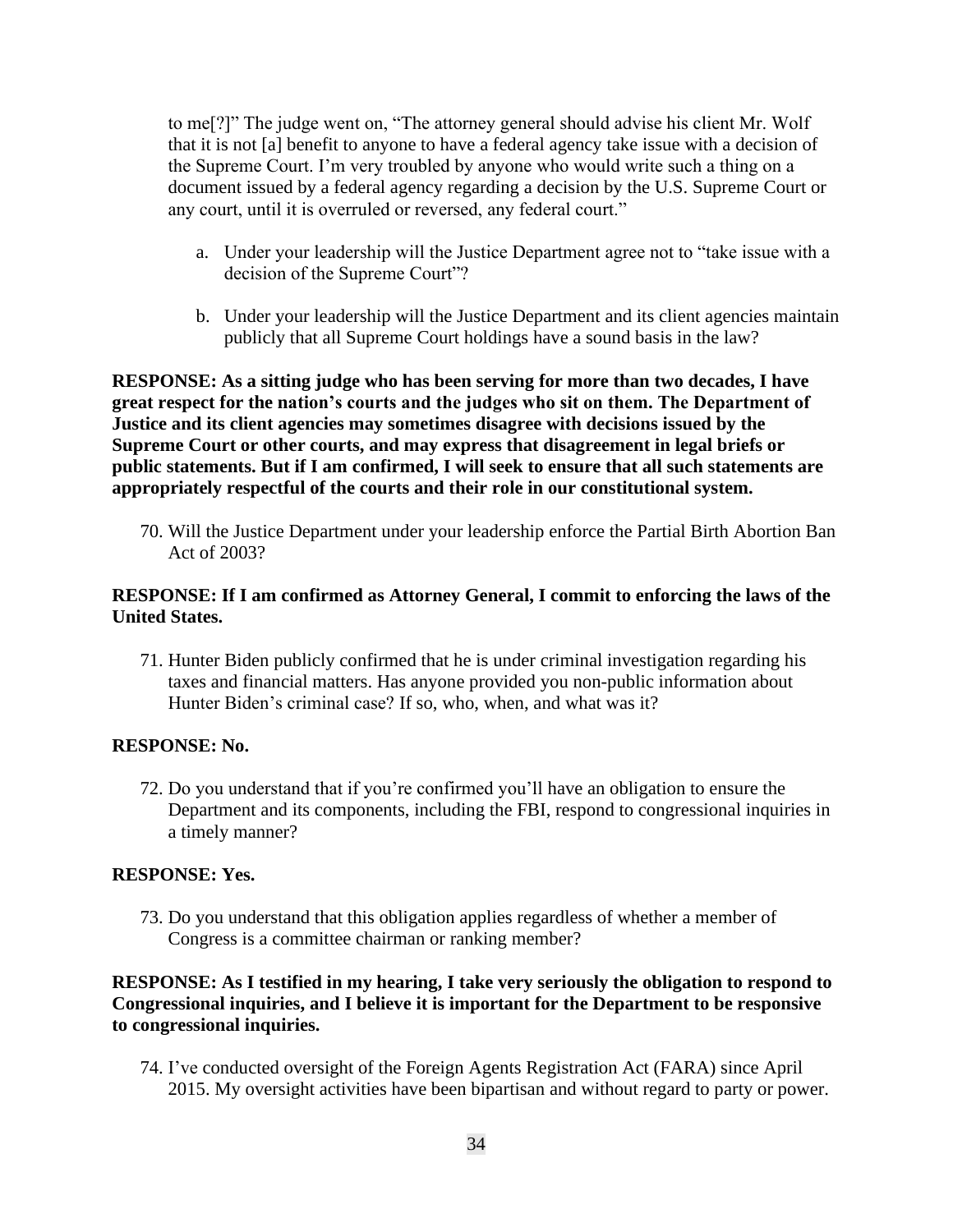As a result of my oversight, I introduced the bipartisan Foreign Agents Disclosure and Registration Enhancement Act to shore up the law (S. 1762). I encourage you to review the bill.

## **RESPONSE: I look forward to reviewing the bill if I am confirmed as Attorney General.**

75. My most recent FARA oversight letter focused on the extensive contacts Hunter Biden and James Biden have with the communist Chinese government. In that letter I asked the Justice Department to review whether they should've registered as foreign agents under FARA. If confirmed, will you commit to fully and completely answering that letter?

**RESPONSE: As I testified in my hearing, the oversight responsibility of this Committee is a vital duty imposed by the Constitution. This duty is one that I greatly respectand it is important for the Department to be responsive to Congress in a timely fashion as appropriate. I understand that the Department works to appropriately respond to all Members of the Committee, consistent with the Department's law enforcement, national security, and litigation responsibilities. If confirmed, I will continue this practice and will be pleased to work with Congress through the Department's Office of Legislative Affairs.** 

76. The Justice Department Inspector General found 17 errors and omissions in the Carter Page FISA applications. There were also 50 errors in the Woods Process for the FISA applications. Crossfire Hurricane should've collapsed under the weight of its faulty foundation and political infection. Comey, Yates, McCabe, and Rosenstein now say they wouldn't have signed the FISAs if they had known about those flaws. As I've told many nominees, you either run the Department or the Department runs you. If confirmed, what steps will you take to ensure that the government doesn't abuse its power and authorities with respect to surveilling American citizens and related FISA activity like it did under the Obama/Biden administration during Crossfire Hurricane?

**RESPONSE: As I testified at the hearing, I understand that the Inspector General found serious problems with respect to FISA applications, and had a substantial number of recommendations for how they could be fixed. Those problems must be fixed. I understand that the Inspector General submitted his recommendations to the FBI Director, and I understand that the FBI Director is in the process of implementing them. If I am confirmed, I intend to speak directly with the Inspector General and the FBI Director about these issues and make sure that necessary steps are taken. I am concerned, and have always been concerned, that the Department be vigilant regarding appropriate application of FISA.**

- 77. The Federalist Society is an organization of conservatives and libertarians dedicated to the rule of law and legal reform.
	- a. Have you ever hired a clerk who was in the Federalist Society?

#### **RESPONSE: I do not know.**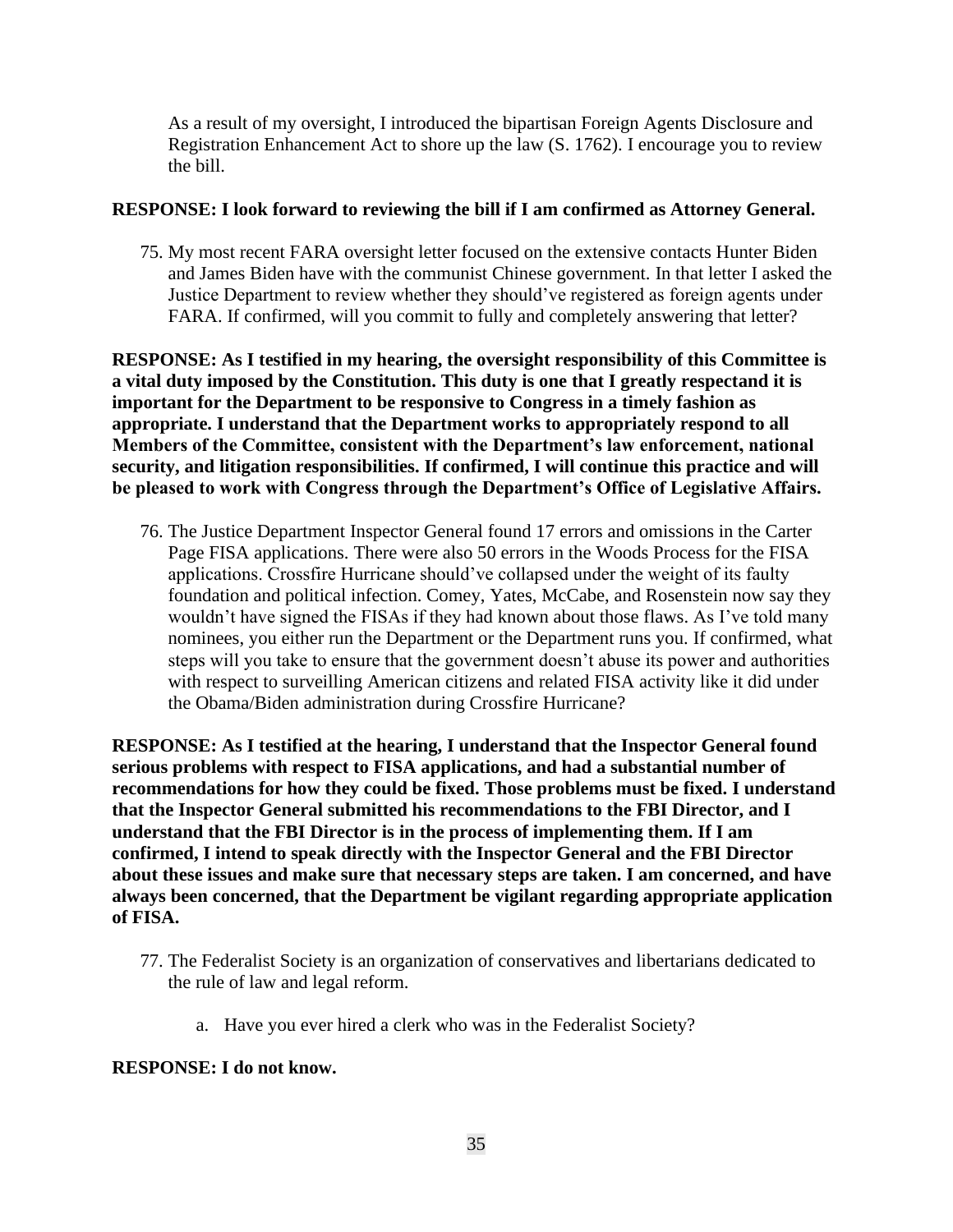b. Would you allow a member of the Federalist Society to serve on your staff as Attorney General?

### **RESPONSE: Yes.**

c. Would you allow a member of the Federalist Society to serve on front-office staff within the Justice Department?

### **RESPONSE: Yes.**

d. Would you allow a career employee who is a member of the Federalist Society to be promoted to chief, assistant chief, section head, or any other career supervisory position in the Justice Department?

#### **RESPONSE: Yes.**

78. What is your view on removing federal employees who joined the government during the last presidential administration—whether as appointees and career employees—and now hold career positions?

# **RESPONSE: If confirmed, it will be my direction that personnel decisions at the Justice Department be made consistent with civil service laws and Departmental policies and without regard to any prohibited considerations.**

79. Do Blaine Amendments violate the Constitution?

**RESPONSE: The "Blaine Amendment of the 1870s" was a failed proposal to amend the U.S. Constitution to prohibit states from aiding religious schools.** *Espinoza v. Montana Dep't of Revenue***, 140 S. Ct. 2246, 2259 (2020). In** *Espinoza***, the Supreme Court considered a provision of the Montana Constitution that prohibited any state aid to any school controlled by a "church, sect, or denomination."** *Id.* **at 2251, 2259. The Court held that the Montana Supreme Court's application of that no-aid provision to strike down a program to provide tuition assistance to parents who send their children to private schools violated the First Amendment.** 

80. Do you believe potential voter fraud or other elections abnormalities are concerns that the Justice Department should take seriously?

**RESPONSE: I believe the Department of Justice plays a pivotal role in protecting the right to vote and ensuring that elections are not influenced by fraud. While I am aware that there have been documented instances of isolated voter fraud, I have no reason to question Attorney General Barr's statement that the Department's investigation did not discover "fraud on a scale that could have effected a different outcome in the [last] election."** 

81. If the Justice Department determines that a prosecution of an individual is meritless and dismisses the case, is it appropriate for a District Judge to question the Department's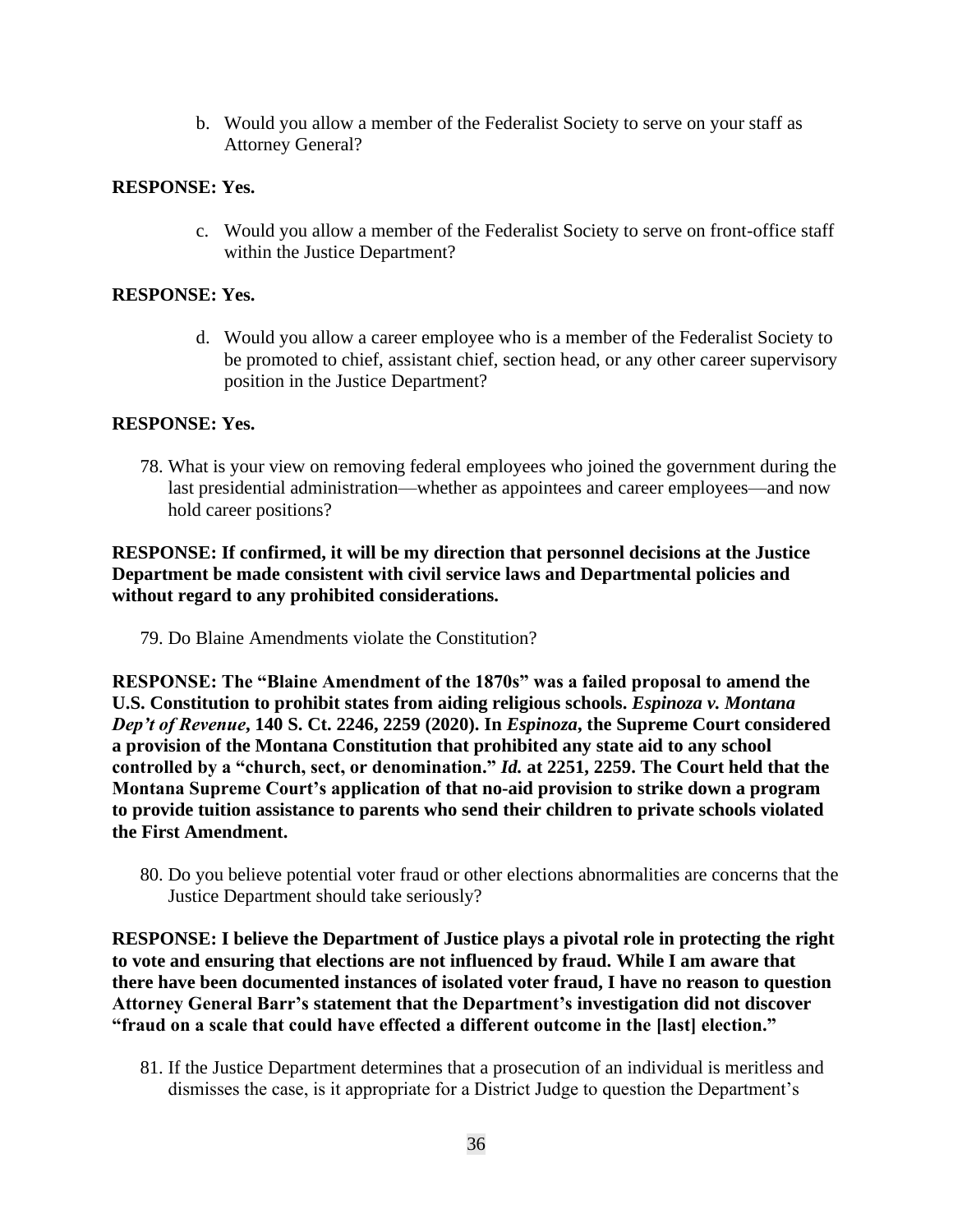motivations and appoint an amicus to continue the prosecution? Please explain why or why not.

## **RESPONSE: I believe this question refers to** *In re Flynn***, 973 F.3d 74 (D.C. Cir. 2020) (en banc), in which I joined the per curiam opinion denying a petition for a writ of mandamus. Matters related to that case are addressed in that opinion.**

82. On the night of May 29 two well-educated young attorneys in Brooklyn drove around, found a police cruiser, and threw a fire bomb at it. The incident was caught on video. When they were apprehended, the two attorneys were found to have precursor items for several more "Molotov cocktails" in their van. This was a serious crime and the lawyers have since been charged with seven felonies, including civil disorder, conspiracy to commit arson, and federal explosives charges. Many liberal media outlets have since taken up the case of the two attorneys, trying to paint them as sympathetic actors whose hearts were in the right place and merely got caught up in events. Just this week reports emerged that the Justice Department is offering them a plea deal. Will you commit that any disposition of that case following your confirmation will neither take into account the politics of the defendants nor the influence of liberal activists and journalists on their behalf?

**RESPONSE: Because I am a sitting federal judge, Canon 3 of the Code of Conduct for United States Judges bars me from commenting on any pending or impending case that is in any court. As I testified during my confirmation hearing, however, if I am confirmed as Attorney General, the Department will make prosecutorial decisions based on the facts and the law only, without regard to politics or partisanship.**

- 83. Another Justice Department nominee has said, "As a civil rights lawyer with matters that regularly go before the Supreme Court, I can't underscore how dangerous it will be to have [Judge Brett] Kavanaugh on the Court, a man who harbors such bias, rage, fury and is so easily unhinged. We should expect a spike in recusal motions for sure."
	- a. Do you agree that Justice Kavanaugh is "dangerous" and "easily unhinged"?

## **RESPONSE: I am not familiar with the statement quoted. Based on my experience serving with Justice Kavanaugh on the D.C. Circuit for many years, I would not describe him that way.**

b. Are you confident that Justice Kavanaugh will be fair in hearing cases from the Justice Department under your leadership?

#### **RESPONSE: Yes.**

c. Do you intend to direct the Solicitor General to seek his recusal from civil rights cases?

#### **RESPONSE: No.**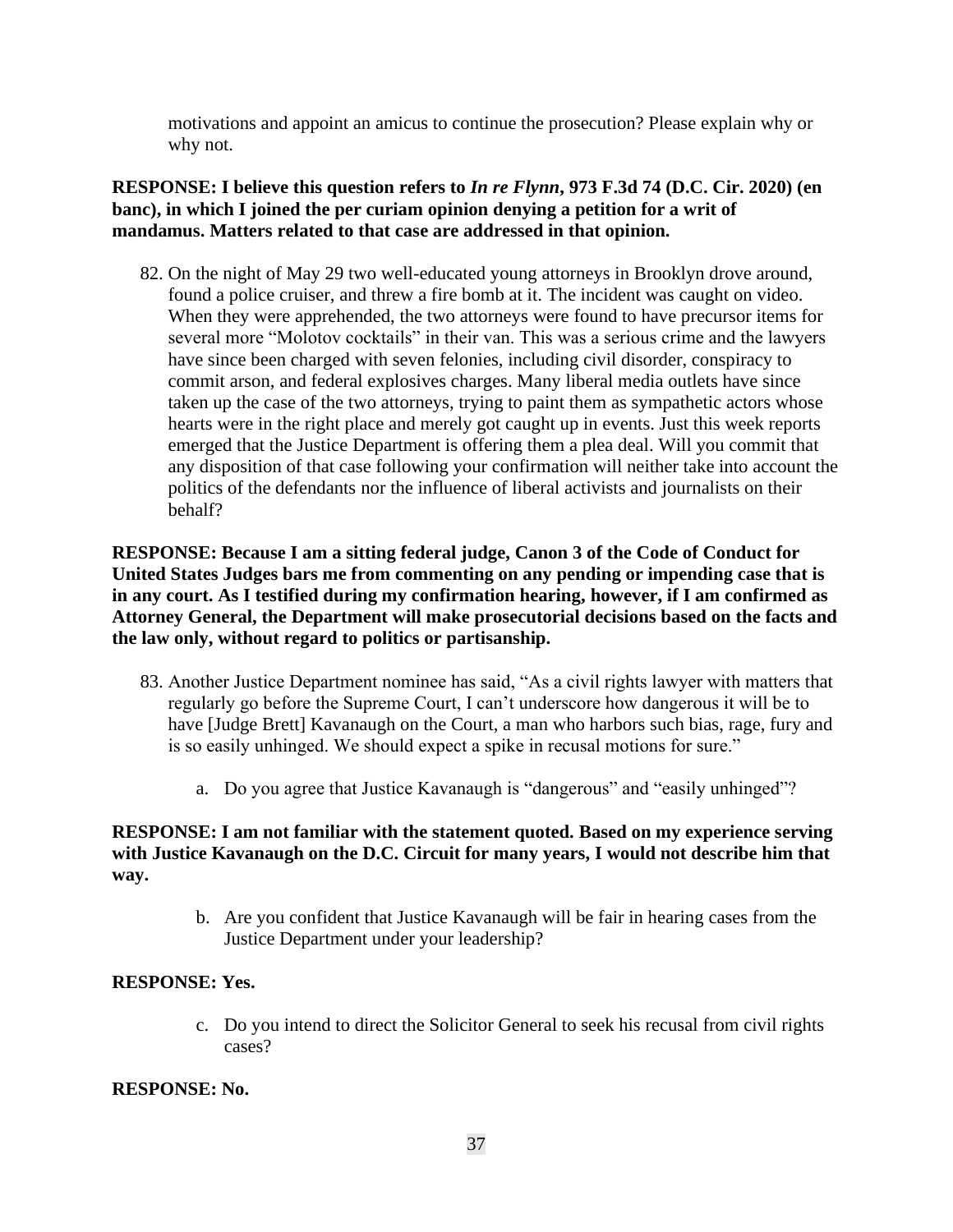84. Please describe the selection process that led to your nomination to be Attorney General, from beginning to end (including the circumstances that led to your nomination and the interviews in which you participated).

**RESPONSE: I was called by the President-elect**'**s transition and asked whether I was willing to be considered for nomination as Attorney General. Between that time and the day of the President-elect's public announcement of his intent to nominate me, I had further contact with transition representatives, including for the vetting process. I was also interviewed by the President-elect and by the Vice President-elect. The President-elect publicly announced his intent to nominate me on January 7, 2021, and formally sent that nomination to Congress on January 20, 2021.**

85. During your selection process did you talk with any officials from or anyone directly associated with the organization Demand Justice? If so, what was the nature of those discussions?

#### **RESPONSE: No.**

86. During your selection process did you talk with any officials from or anyone directly associated with the American Constitution Society? If so, what was the nature of those discussions?

#### **RESPONSE: No.**

87. Please explain, with particularity, the process whereby you answered these questions.

**RESPONSE: The Department of Justice received these questions on February 24, 2021. I worked with Department attorneys, conducted research, and answered the questions. I finalized answers to the questions and authorized their transmission to the Committee on February 28, 2021.**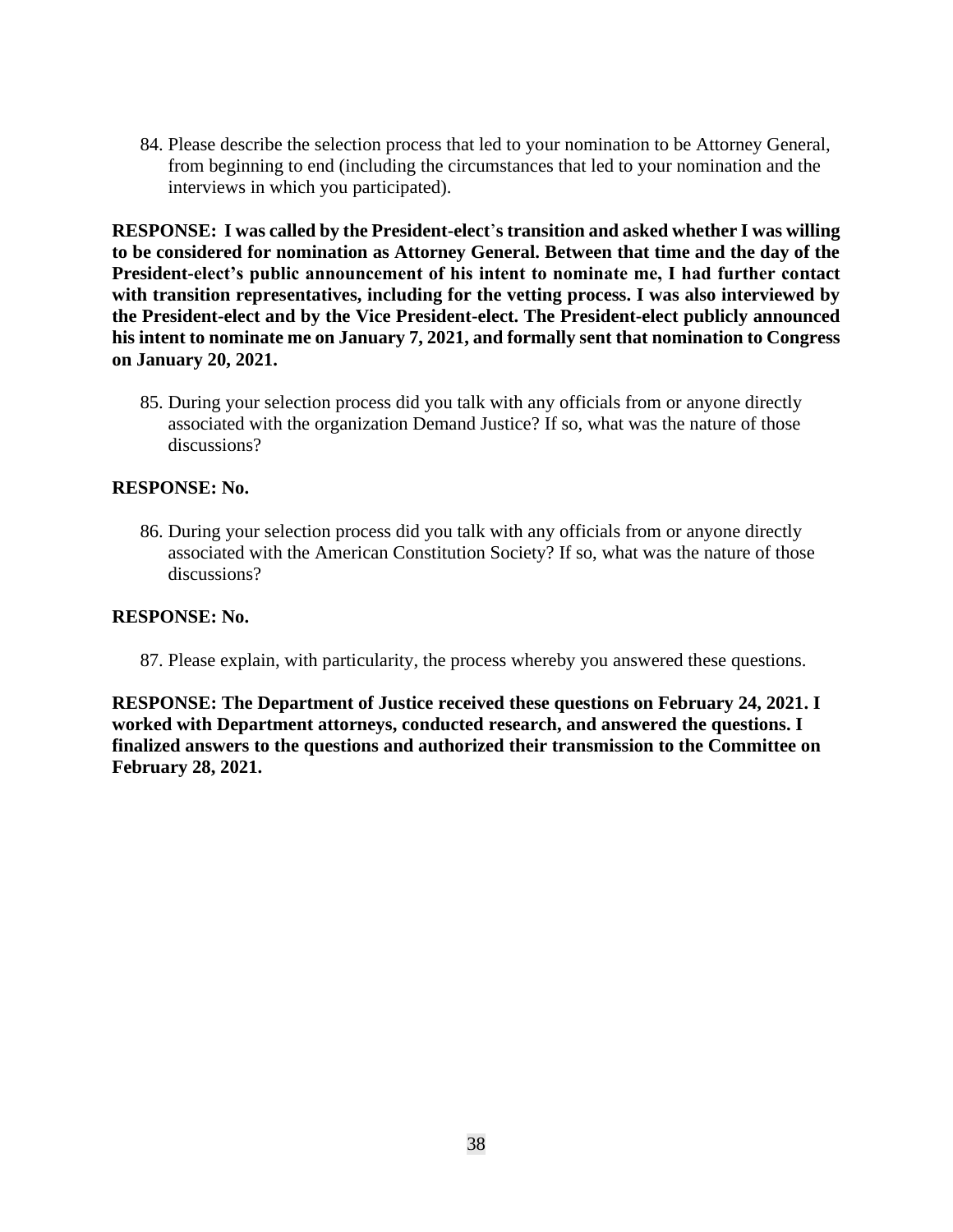# **Senator Graham**

## **Responses to Questions from Senator Graham to Judge Merrick Garland, Nominee to be United States Attorney General**

1. If confirmed, will you commit that the Drug Enforcement Administration (DEA) will collaboratively engage with industry stake holders to evaluate new technologies intended to render controlled substances "non-retrievable" and, further, work with interested parties to understand DEA's role as it relates to the Environmental Protection Agency (EPA) Resource Conservation and Recovery Act (RCRA) exemption identified in 40 CFR 266.506?

## **RESPONSE: I am not familiar with this issue. I look forward to examining it should I be confirmed and I would welcome the opportunity to speak with you about these matters.**

- 2. Vladimir Kara-Murza, a prominent opposition activist in Russia, was poisoned in Russia in 2015 and again in 2017, and nearly died on both occasions. Following both poisonings, samples of his blood were accepted for testing by the FBI, and tests were performed, but the results of those tests and the FBI's assessment of the cause of Mr. Kara-Murza's poisonings have not been released to either interested Members of Congress or Mr. Kara-Murza. On July 5, 2018, Mr. Kara-Murza submitted a request pursuant to the Freedom of Information Act and Privacy Act (FOIPA) to the FBI (FBI FOIPA Request No. 1410820- 000) for documents relating to his poisonings, including the results of tests performed by U.S. government agencies. Mr. Kara-Murza has been informed that 277 pages of documents responsive to that request have been referred by the FBI for review to other, undisclosed agencies of the federal government. Of those 277 pages, 251 have yet to be released to Mr. Kara-Murza pending consultation with other government agencies. Additionally, 15 pages of responsive documents have been withheld from disclosure by the FBI on varying grounds, including that they contain classified information. A further 562 pages that were released by the FBI have been redacted.
	- a. Do you commit that the United States Government, the Department of Justice, and the FBI will work with Mr. Kara-Murza and interested Members of Congress to share information in their possession about the circumstances surrounding the poisonings of Mr. Kara-Murza, including the nature of the agent with which he was poisoned?
	- b. Will you commit to reviewing the information that the FBI has withheld from disclosure? Do you commit to expediting the release of as many responsive documents as possible to Mr. Kara-Murza, as soon as possible? After your review, will you consider directing that the 562 pages of documents that were redacted by the FBI be re-reviewed with an eye to releasing as much information as practicable to Mr. Kara-Murza about the circumstances surrounding his poisonings and the nature of the agent with which he was poisoned?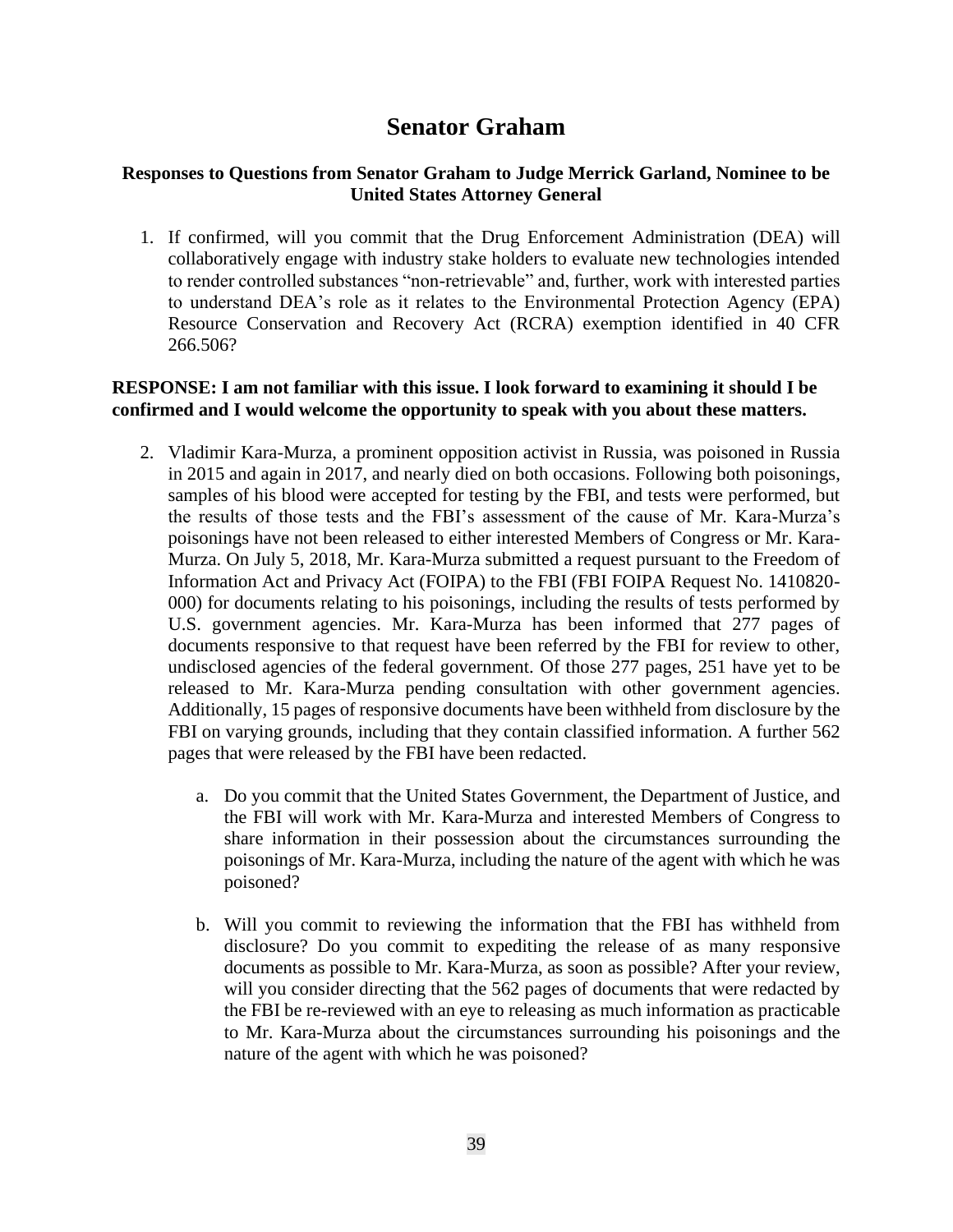c. Beyond documents encompassed by Mr. Kara-Murza's FOIPA request, will you look into whether the Department of Justice, including any element of the Department, has additional documents, records, evidence, or other materials relating to the poisonings of Mr. Kara-Murza? If the Department of Justice has such materials, do you commit to briefing the committee on their contents and releasing them to the greatest extent possible?

**RESPONSE: Because I am not currently at the Department, I am not familiar with the circumstances of this case. As a general matter, I will seek to ensure that the Freedom of Information Act and Privacy Act is properly followed and that the Department is as responsive as possible to inquiries from the Committee.**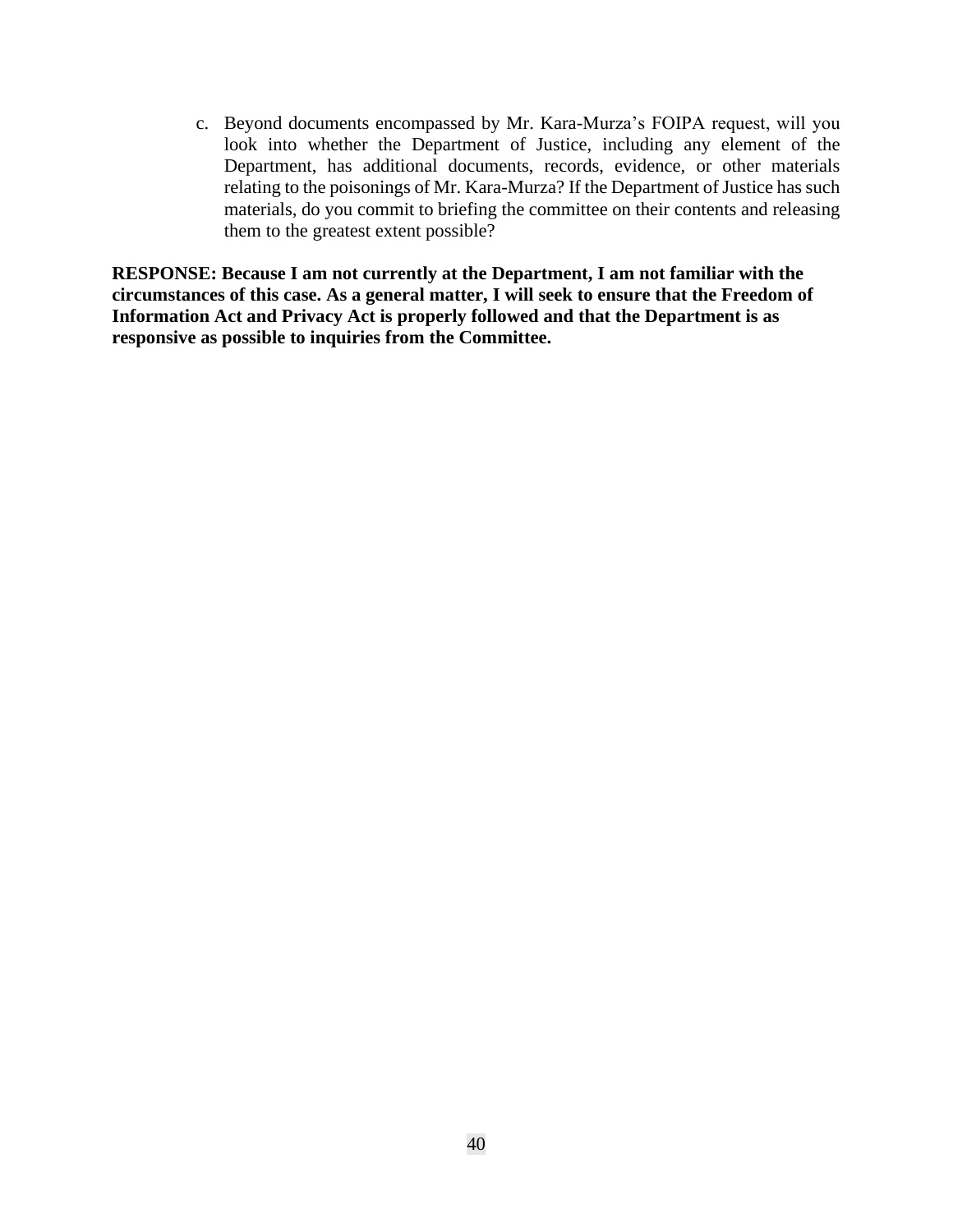# **Senator Cornyn**

# **Responses to Questions from Senator Cornyn to Judge Merrick Garland, Nominee to be United States Attorney General**

- 1. Vanita Gupta, President Biden's nominee for Associate Attorney General, has advocated to "decrease police budgets . . ."
	- a. Do you agree with the statement of Ms. Gupta to "decrease police budgets"? Please be specific as to your agreement or disagreement with the aforementioned statement.

**RESPONSE: I am not familiar with the context of the statement referred to above. As I stated at my hearing, I do not support defunding the police, and Ms. Gupta has not only stated the same, but has received widespread support from police leaders and organizations. I support giving police departments the resources they need to reform, build community trust, and secure the safety of their communities.**

> b. What effect, if any, do you see this type of rhetoric having on state and local police if she were to become the Associate Attorney General?

**RESPONSE: I have had the opportunity to discuss the Department's mission with Ms. Gupta and am confident that she is a person of great ability and integrity, who shares my goals and priorities. I am also confident that, if confirmed, she would help the Department attend to and advance critical partnerships, such as those with state and local law enforcement agencies, many of which have endorsed her nomination.**

c. Do you support measures to shift resources away from state and local police?

**RESPONSE: As stated above, I support giving police departments the resources they need to reform and build community trust. I understand that many police departments are forced to use their limited resources on public health issues over which they do not want sole responsibility, such as confronting mental health crises. I believe that also supporting other professionals in the community, such as mental health professionals, will help alleviate the unnecessary strains that are placed on police officers and will enhance public safety.**

> d. If you do not, then what guardrails do you intend to put into place to prevent efforts to "defund the police" or shift resources away from state and local police?

**RESPONSE: If confirmed, I will continue the Department's longstanding practice of supporting state and local law enforcement, including helping police departments secure the resources they need to reform, build community trust, and ensure the safety of their communities.**

2. The Obama Administration had instituted a policy where legal settlements between the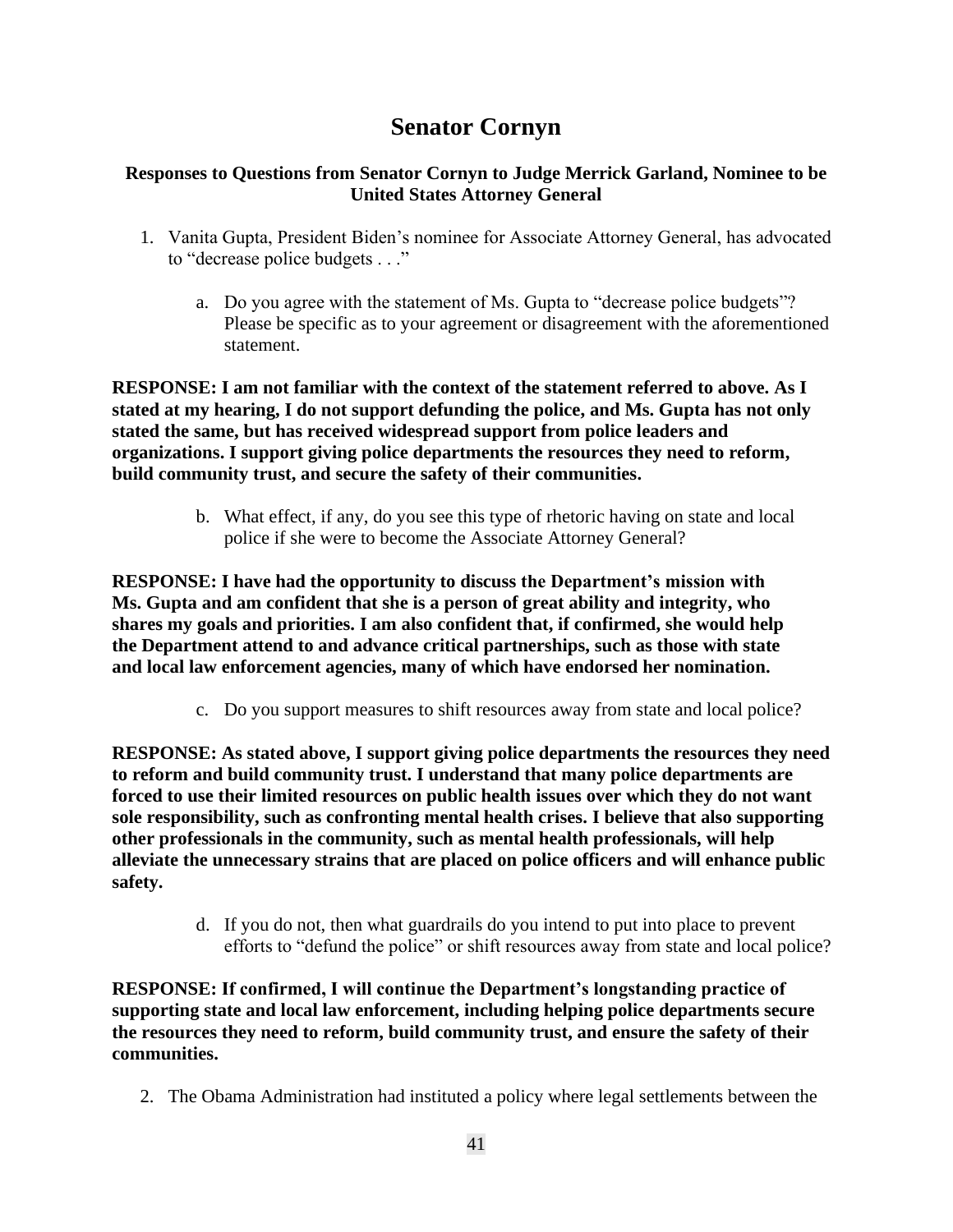DOJ and companies were used to fund third-party, special interest groups that were not parties to the litigation. This practice, often referred to as "slush fund settlements," presents a myriad legal, ethical, and constitutional concerns. In 2017, the Trump Administration forbade this practice; and last year, the DOJ incorporated this ban into the Justice Manual (85 FR 81409). President Biden recently announced that it is reviewing the bar on this practice.

- a. What problems, if any, do you foresee if this practice is reinstituted?
- b. Do you see any constitutional issues at play if the DOJ is diverting money from a general fund to a specific party or charitable cause that is not a party to the litigation?
- c. If so, what are those constitutional issues at play?
- d. Do you think the "slush fund settlement" practice usurps any congressional authority? If so, how so?
- e. If not, why not?

#### **RESPONSE: As I testified at my hearing, I have not studied this specific issue. If I am confirmed, I will carefully consider the matter and the arguments on both sides, including both the reasons why this practice developed and the reasons why it was changed.**

3. Over the past four years, the DOJ has updated and reformed the enforcement of the Foreign Corrupt Practices Act ("FCPA"), a process that began under the Obama Administration. Specifically, in 2016, under Attorney General Loretta Lynch, the DOJ announced an FCPA "pilot project," which was designed to promote voluntary selfdisclosure, cooperation with the government, and remediation of violations in exchange for mitigated penalties. In 2017, the DOJ enhanced this pilot project and incorporated it into the U.S. Attorneys' Manual as the FCPA Corporate Enforcement Policy ("CEP"); the Department has since stated that it will apply the principles of the CEP to contexts other than the FCPA. It appears that these reforms are having a positive effect on compliance. For example, the Organisation for Economic Cooperation and Development ("OECD") recently released its Phase IV report on the effort by the United States to combat foreign corruption. Its lead examiners "commend[ed] the United States for its unparalleled efforts to encourage voluntary disclosure of FCPA violations… and recognize[d] the United States' continuous dedication to refine enforcement policies in order to achieve the right mix of incentives to voluntary self-disclose." In addition, the OECD found that, according to the career staff at the DOJ, these reforms were resulting in a higher quality of self-disclosure. The OECD report also noted a significant improvement in the quality of compliance programs as a result of the CEP. If you are confirmed, will you continue to support and improve the CEP in a way that appropriately incentivizes the private sector to invest voluntarily in compliance programs and cooperate with the DOJ?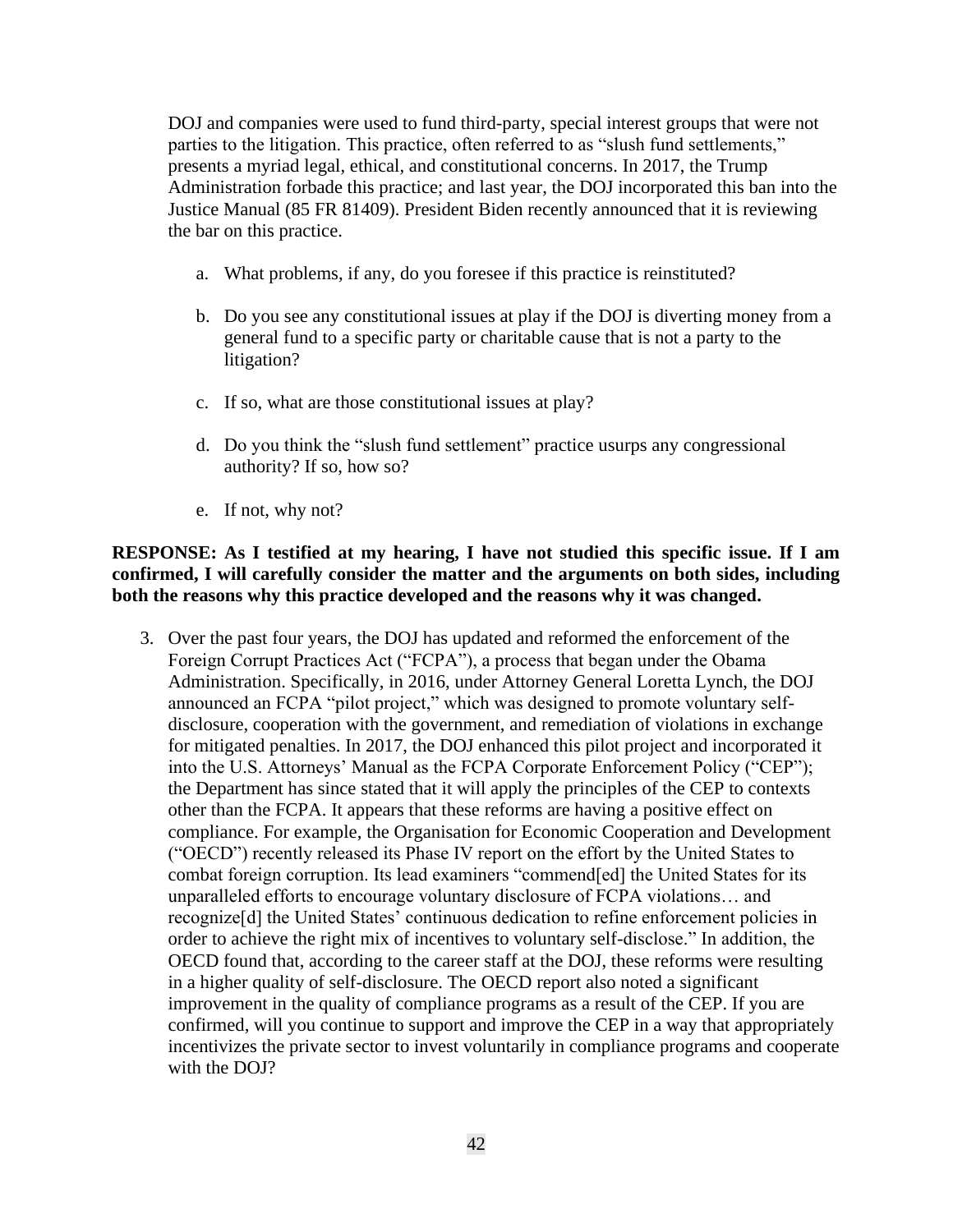a. What ways do you intend to support the CEP?

**RESPONSE: I am committed to the vigorous enforcement of the Foreign Corrupt Practices Act and other federal anti-corruption laws, including efforts to foster voluntary compliance and cooperation with the Department of Justice. I have not studied the Corporate Enforcement Policy. If I am confirmed, however, I will look forward to consulting with the relevant Department officials to learn more about that initiative and to identifying ways in which it might be further supported or improved.**

- 4. On October 19, 2020, Attorney General Barr appointed United States Attorney John Durham as a special counsel to investigate matters related to intelligence activities and investigations arising out of the 2016 Presidential Campaign. Mr. Durham has all the powers of a special counsel under federal law.
	- a. Today, do you see any reason why you would end Mr. Durham's investigation into the intelligence activities and investigations arising out of the 2016 Presidential Campaign ("Durham Probe")?
	- b. Will you commit to me that you will not end the Durham Probe unless you find that there is "good cause" to do so?

## **RESPONSE: As I said at the hearing, I do not know anything about this investigation except what I have read in the press. If confirmed, one of the first things I am going to do is speak with Mr. Durham and learn the status of his investigation. I understand that he has been permitted to remain in his position, and today, I see no reason why that was not the correct decision.**

- 5. I've been a big proponent of improving the National Instant Criminal Background Check System ("NICS"). In 2018, we were able to pass the FIX NICS Act, which incentivizes state and federal agencies to submit all disqualifying records into NICS to ensure that firearms are lawfully purchased. Under the FIX NICS Act, each department or agency is required to submit to the Attorney General a written certification to the Attorney General as to whether the department or agency is in compliance with the record submitting requirements under the law. Additionally, the FIX NICS Act requires the Attorney General to ensure each agency is in compliance with the FIX NICS Act requirements, and to take certain remedial measures if an agency or department is not in compliance. Finally, the Attorney General must publish and submit to Congress a semiannual report on federal agency compliance with the law.
	- a. If confirmed, will you ensure that departments and agencies are complying with the FIX NICS Act certification requirement?
	- b. If confirmed, will you ensure that each department or agency is complying with its own implementation plan and making good faith efforts to continue to improve with the uploading of disqualification records into NICS?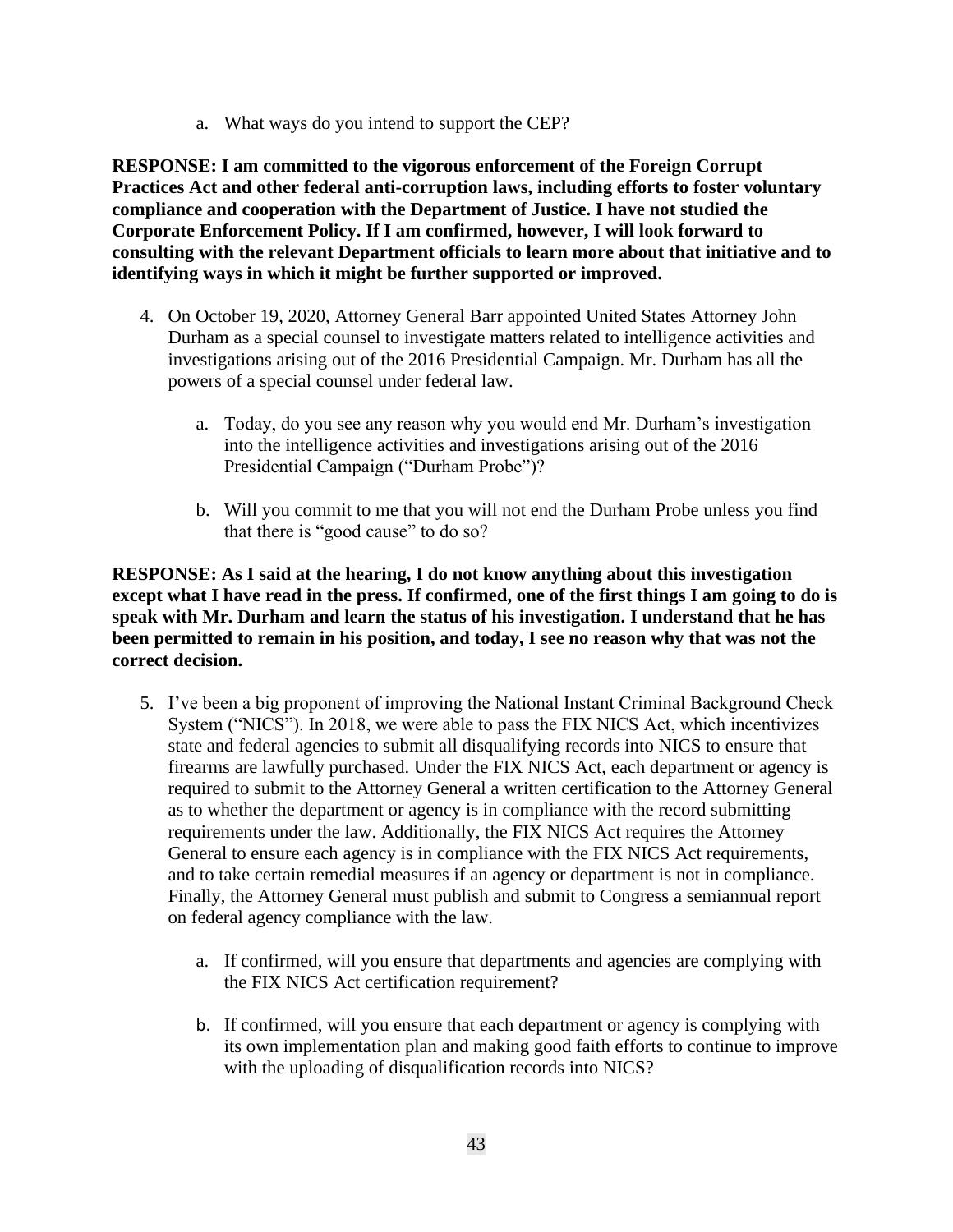- c. If confirmed, will you take remedial measures, where appropriate, to ensure that each department or agency is complying with the FIX NICS Act?
- d. If confirmed, will you commit to submitting to Congress a semiannual report on federal agency compliance with the FIX NICS Act?

## **RESPONSE (a – d): Because I am not currently at the Department, I am not familiar with the current efforts to comply with the FIX NICS Act. If I am confirmed, I will examine the state of compliance and take remedial steps where appropriate.**

e. Sometimes, NICS is unable to make an immediate determination about whether a person can lawfully purchase a firearm. If that is the case, NICS provides a Missing Disposition Information Date, also known as the Brady Transfer Date, at which point the licensed dealer is allowed, but not required, to transfer a firearm after three business days if the licensed dealer has no reasonable cause to believe that an individual is prohibited from possessing a firearm. Do you believe that ATF has the regulatory authority to require licensed dealers to wait beyond the three-business day waiting period before legally transferring a firearm to an individual in "delayed" status or that it would have to take an Act of Congress?

## **RESPONSE: I am not familiar with the impact of the Missing Disposition Information Date. I have not examined ATF's regulatory authority with regard to the three-business day period and cannot offer an opinion on that question.**

- 6. Modern Sporting Rifles ("MSRs") are among the most popular firearms sold. In your opinion, should these semi-automatic firearms be classified and regulated under the National Firearms Act?
	- a. Does the DOJ have the administrative authority to establish and enforce a mandatory buyback program for MSRs?
	- b. If so, what is that authority?

#### **RESPONSE: I am not familiar with the relevant statutory and regulatory provisions and accordingly cannot offer an opinion on this issue.**

7. In your opinion, does the administration have the power to create a national gun registry or would it take an Act of Congress? Please provide legal authority in support of your position.

**RESPONSE: I am aware that Brady Act Section 103(i)(2) bars the use NICS to establish a firearm registry, "except with respect to persons prohibited by … law from receiving a firearm." Beyond that I am not familiar with any other relevant statutory or regulatory provisions.**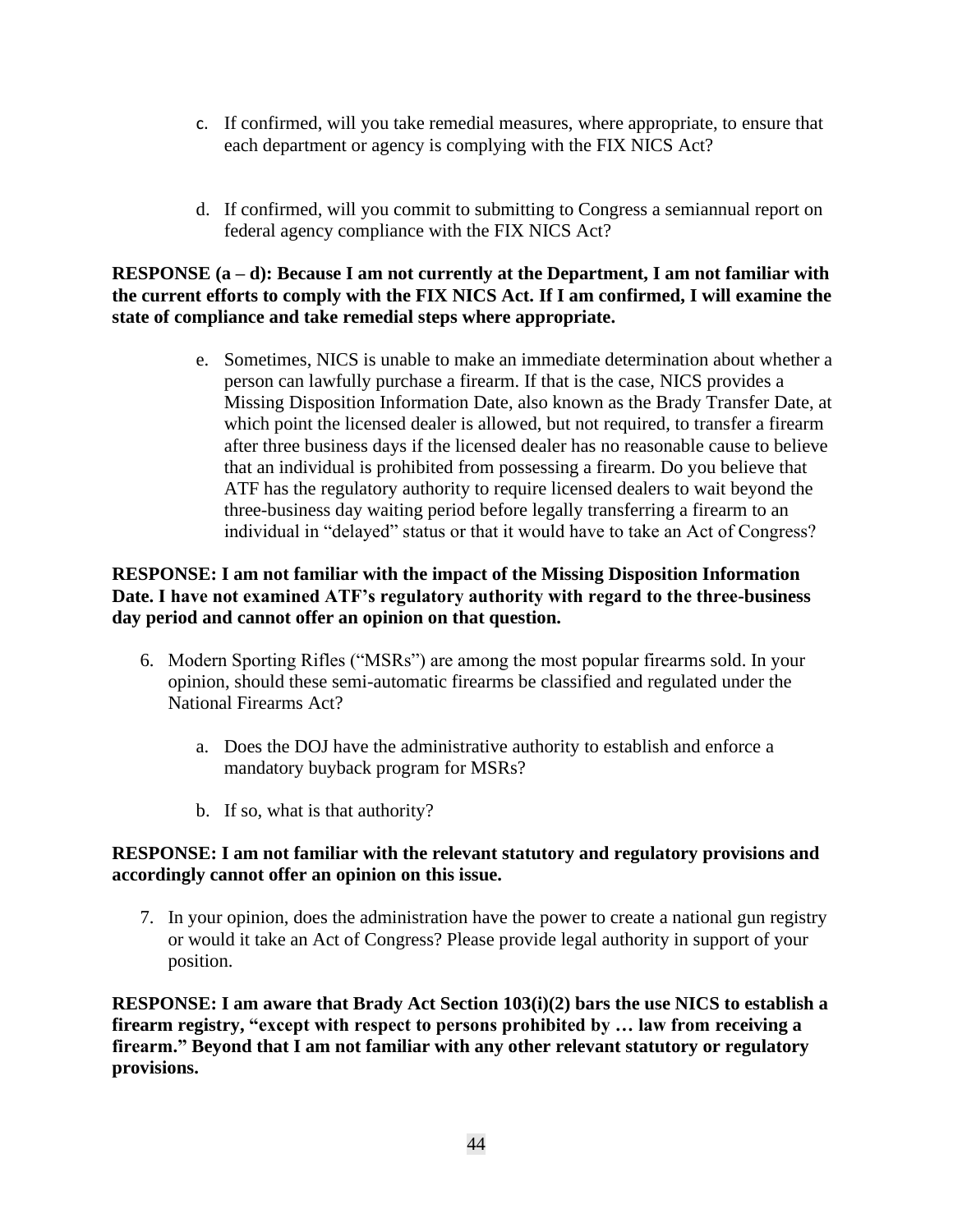8. In your opinion, does the administration have the power to require background checks for all firearm transfers absent a licensed dealer or would it take an Act of Congress? Please provide legal authority in support of your position.

# **RESPONSE: I am not familiar with the relevant statutory and regulatory provisions and accordingly cannot offer an opinion on this issue.**

- 9. Guidance documents, also known as sub-regulatory guidance, are a way for agencies to announce policy changes, establish new procedures, and sometimes set forth new obligations on the private sector. This guidance often takes a variety of forms, including Frequently Asked Questions and compliance memos. This process is fundamentally different than legislation and rule-making. One can envision a number of problems when the DOJ uses and relies on these guidance documents to bring enforcement actions.
	- a. Do you see any problems with using guidance documents to bring enforcement actions?
	- b. If so, what are some of the problems presented to a potential defendant or litigant when the DOJ uses guidance documents to bring enforcement actions?
	- c. Will you commit to me that you will avoid using guidance documents as a way to bring enforcement actions?

**RESPONSE: In general, enforcement actions must be based on a violation of a statute or a "legislative rule" that has "the force and effect of law."** *Perez v. Mortgage Bankers Ass'n***, 575 U.S. 92, 95 (2015) (citation omitted). By definition, the guidance documents referenced in the question lack that force and effect. A violation of a guidance document thus cannot, by itself, be the basis for an enforcement action. Guidance documents may, however, serve valuable functions. For example, they can "'advise the public' of how the agency understands, and is likely to apply, its binding statutes and legislative rules."** *Kisor v. Wilkie***, 139 S. Ct. 2400, 2420 (2019) (plurality opinion). If I am confirmed, any action I take in this area will be consistent with these principles.**

- 10. Increasingly, third-party litigation funding ("TLPF") is being used to fund lawsuits, including False Claims Act ("FCA") cases brought by relators. As you know, the government— through the DOJ—may choose to intervene in these actions not knowing that the TLPF funders are backing the relator's action and stand to obtain a cut of the proceeds of any settlement. Recently, DOJ has encouraged its attorneys to ask questions of relators as to whether there is an agreement with a third-party funder and/or whether the third-party funder exercises decision-making authority over the litigation.
	- a. Do you think the DOJ would be better able to assess a case if it understood the extent to which third party litigation founder is backing, and may have some influence or even control over, the relator's cause of action? If so, why?

# **RESPONSE: The False Claims Act, and its qui tam provisions, play a critical role in**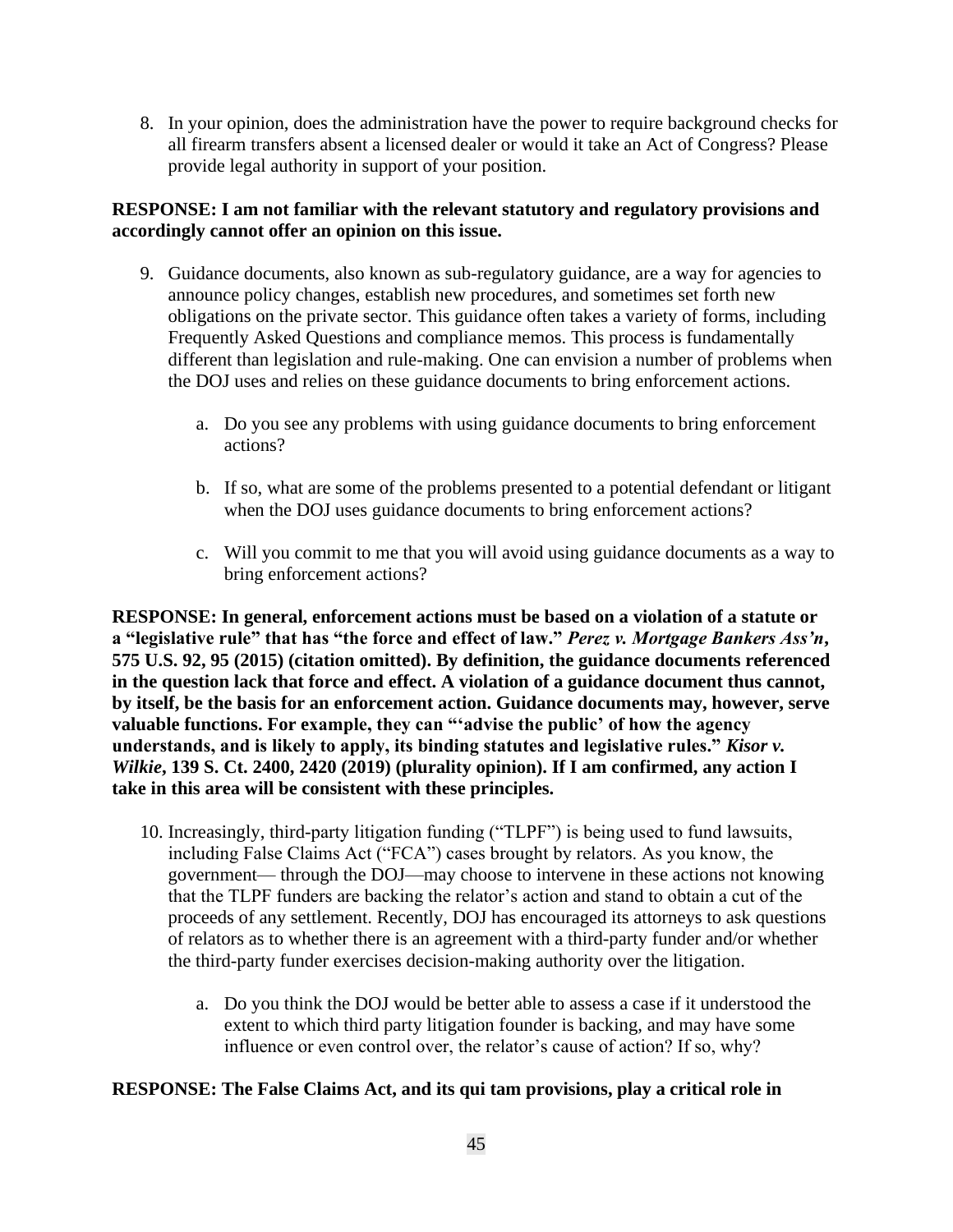**the federal government's effort to ensure that those who do business with the government do so honestly. However, I have not had occasion to become familiar with the particulars of this issue.**

> b. Do you support transparency measures in Congress to highlight TLPF in FCA cases?

#### **RESPONSE: I have not studied this issue. As a general matter, I firmly believe in transparency wherever possible, and I would look forward to reviewing any proposals from Congress to increase transparency.**

c. As Attorney General, will you support DOJ attorneys asking relators questions regarding TLPF funding and involvement?

#### **RESPONSE: As a federal judge for the last 24 years, I have not had occasion to become familiar with this issue.**

11. Human traffickers target the most vulnerable members of our society, especially children. They violently exploit them through force, fraud, threats, debt bondage, drug addiction, or intimidation. Do you believe that mandatory minimum sentences are an appropriate tool in crimes involving the sexual exploitation and slavery of children?

**RESPONSE: Sexual exploitation and enslavement of children are horrific acts. Congress has recognized the seriousness of these crimes by enacting statutes that impose significant criminal penalties, including mandatory minimums in some instances. If confirmed, I commit that the Department will vigorously enforce these laws so that those that prey on the vulnerable face appropriate punishment.**

12. A primary purpose of the Justice for Victims of Trafficking Act (P.L. 114-22), which I sponsored, was to provide resources for survivors of human trafficking. JVTA mandated that DOJ create the Domestic Trafficking Victims' Fund, which uses fines levied on offenders to provide funding for vital services and protections for domestic trafficking victims. Do you agree that victim compensation and financial contribution from criminals should be a core element of human trafficking prosecutions?

**RESPONSE: Yes. I am not currently in the Department, but I understand there have been challenges to securing funds from criminals who are responsible for these horrific offenses. If confirmed, I will seek to expand and further efforts to obtain funding for victims, who often lack resources to obtain needed services.**

13. The rape kit backlog has unbearable consequences for victims. Laws like the Debbie Smith Act, which we most recently reauthorized in 2019, provide important resources so rape kits can be tested and criminals can be brought to justice. For several years now, I have worked to make sure the laws that address this backlog are properly complied with, so that sexual assault survivors can have the justice they deserve. Will you commit to working with me to make sure legislation that works to end the backlog, like the Debbie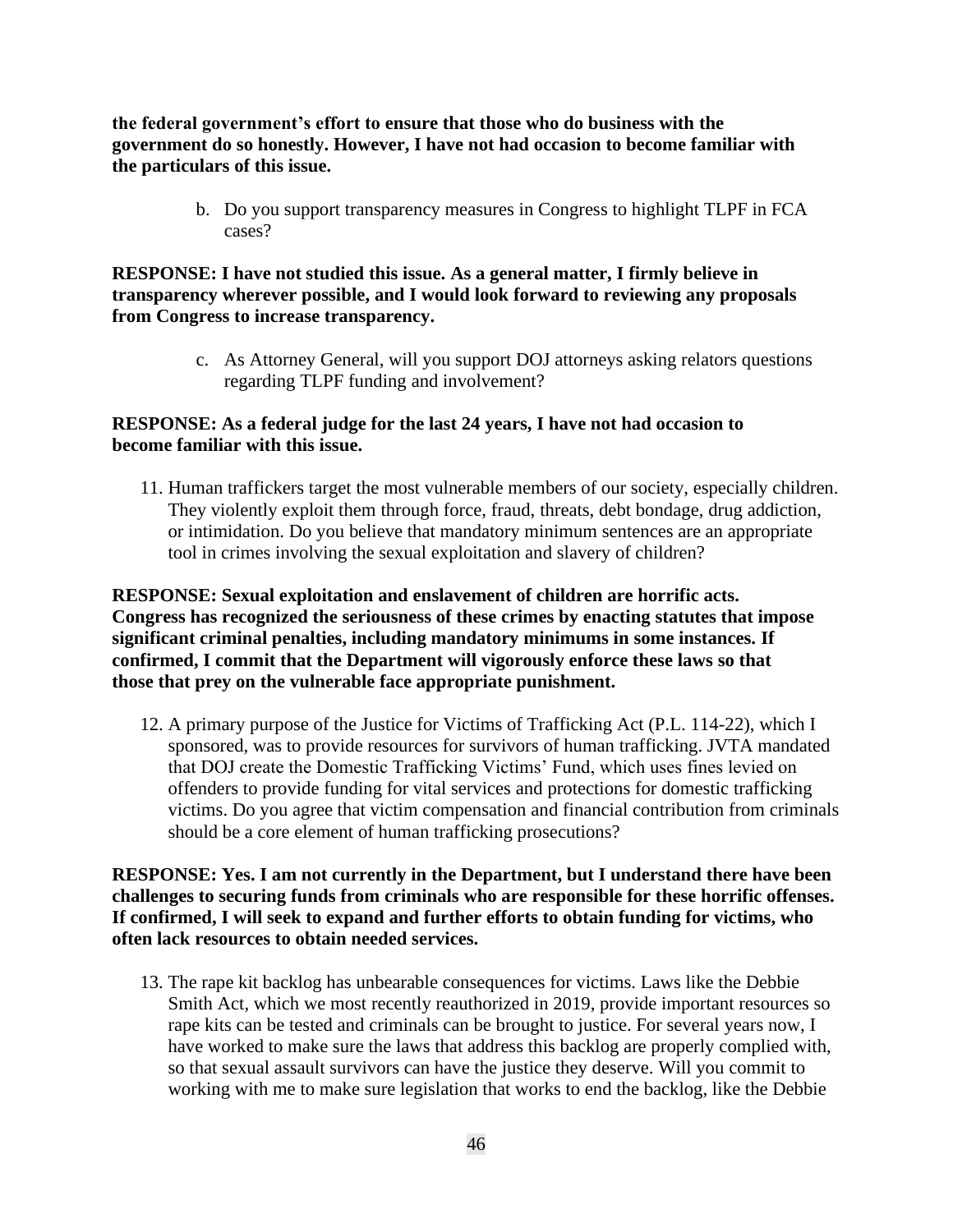Smith Act, the SAFER Act, and the Justice Served Act, are fully implemented?

**RESPONSE: I share your commitment to ending the rape kit backlog, and, if confirmed, look forward to working with you to achieve that goal.**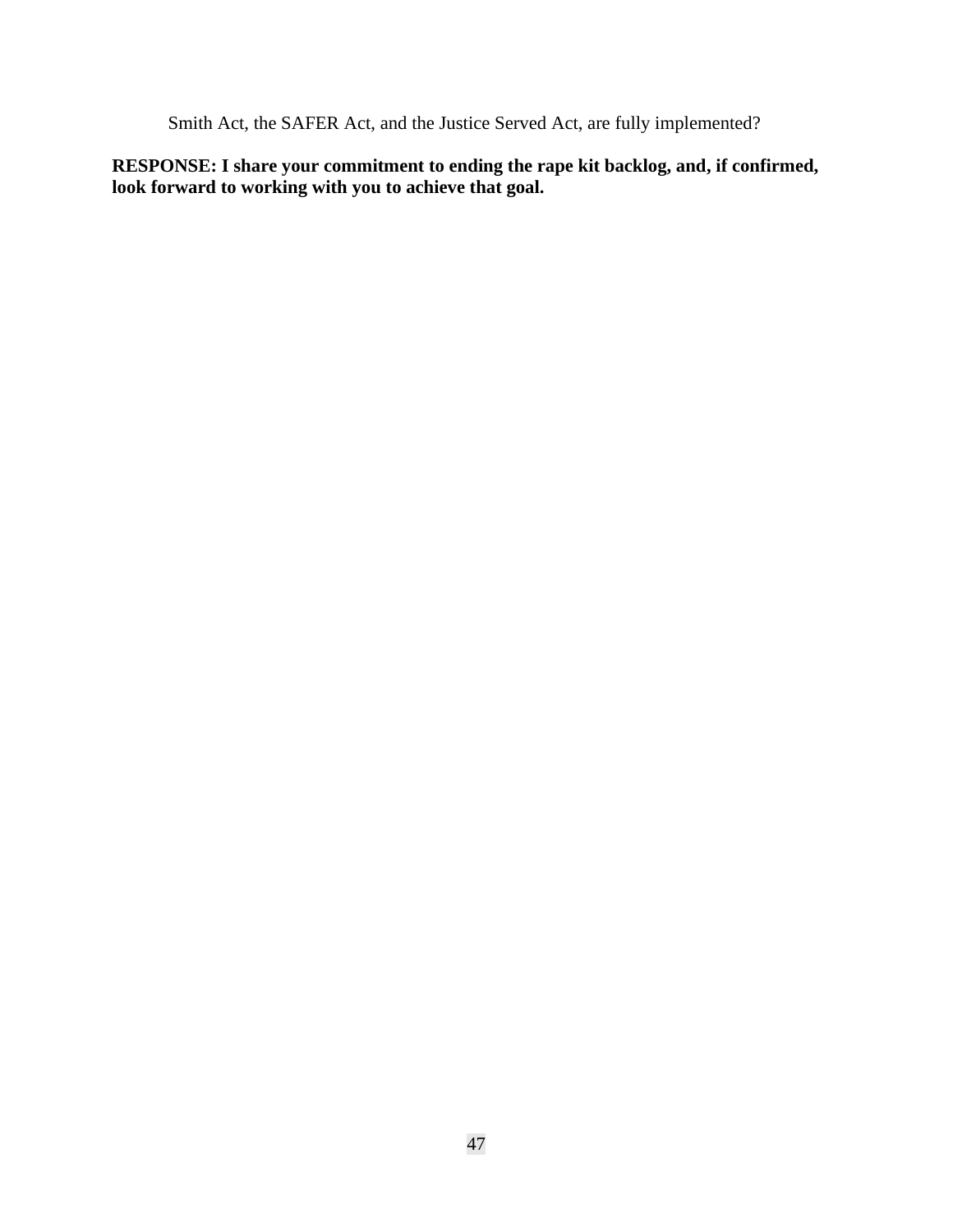# **Senator Lee**

# **Responses to Questions from Senator Lee to Judge Merrick Garland, Nominee to be United States Attorney General**

1. In *Priests for Life v. HHS*, you voted in support of an opinion requiring a religious nonprofit to comply with the Obama Administration's contraceptive mandate. Could you explain why you voted against rehearing that case?

**RESPONSE: I understand that litigation concerning the contraceptive-coverage requirement remains pending in the federal courts. As a sitting federal judge, Canon 3 of the Code of Conduct for United States Judges bars me from commenting on any pending or impending case in any court. But, as I testified at my hearing, for me a vote on a petition for rehearing en banc is simply a vote on whether or not the case warrants rehearing by the full court.**

2. Do you intend to prosecute religious organizations who seek exemptions from federal laws governing healthcare, employment, and education?

## **RESPONSE: No. I am not aware of any law making it a crime to request a religious exemption.**

3. Do you believe religious organizations and institutions should be exempted from government mandates requiring them to violate their sincerely held religious beliefs?

**RESPONSE: The Religious Freedom Restoration Act provides that the federal government may not "substantially burden a person's exercise of religion" unless it "demonstrates that application of the burden to the person" is "in furtherance of a compelling government interest" and "is the least restrictive means of furthering that compelling governmental interest." 42 U.S.C. § 2000bb-1.**

4. The Religious Freedom Restoration Act is the leading federal civil rights law that protects all Americans' religious freedom. It was championed by Senator Ted Kennedy and Senator Orrin Hatch to pass the Senate by a vote of 97-3 and to pass the House by a unanimous voice vote. President Bill Clinton proudly signed it into law in 1993. For nearly three decades, it has protected the religious freedom of all Americans of all faiths. If confirmed, will you commit that the Department of Justice will not support any legislative or executive action that would alter in any way the Religious Freedom Restoration Act's protection for Americans of all faiths?

**RESPONSE: As I testified at my hearing, I am a strong believer in religious liberty. If I am confirmed as Attorney General, I will seek to ensure that the Department of Justice scrupulously complies with the Constitution and all federal statutes, including the Religious Freedom Restoration Act. I have not considered any potential legislative amendments to the Act. If I were asked to consider such an amendment, my position would be informed by my strong belief in religious liberty and guided by a careful review**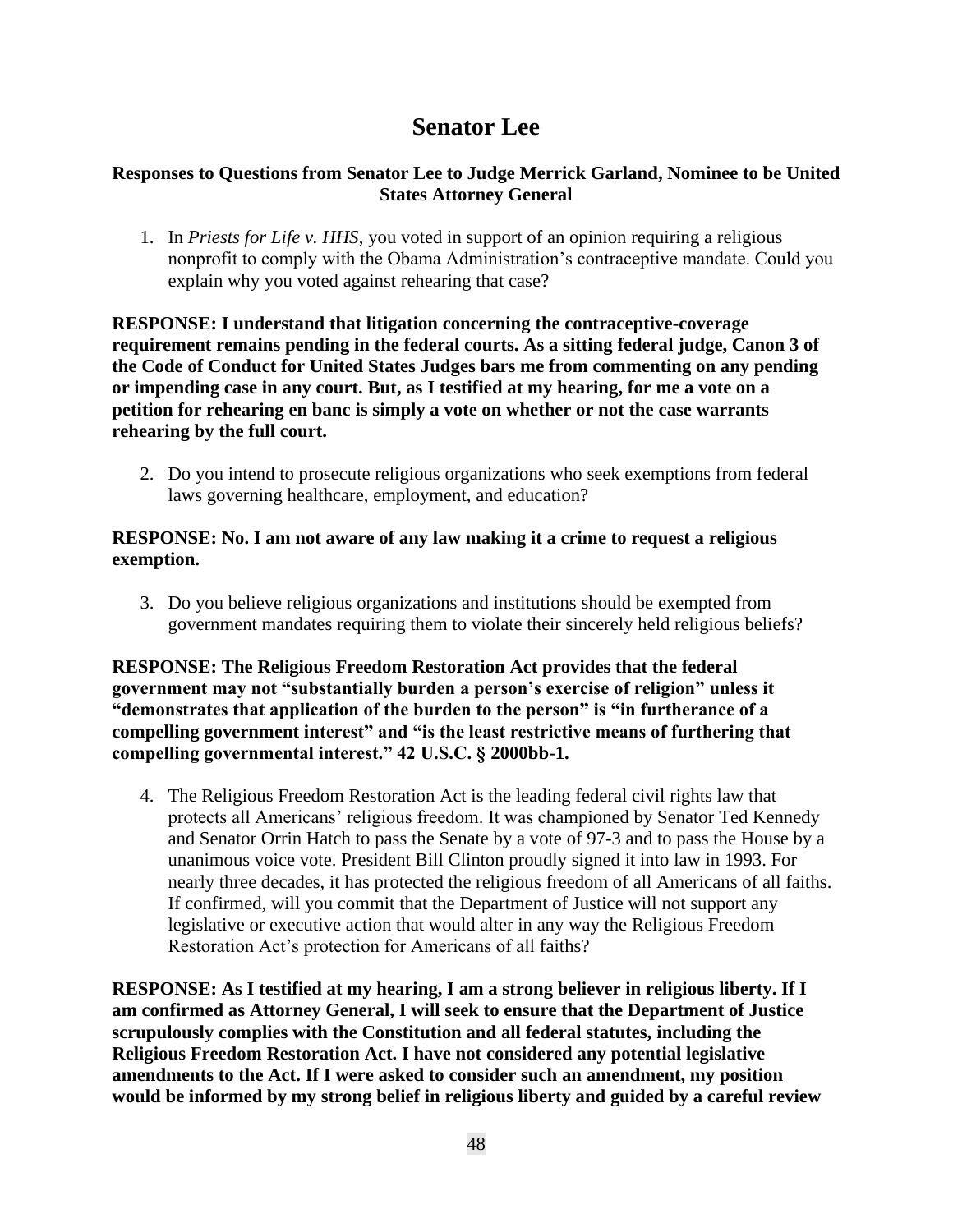#### **of the relevant facts and law.**

5. In a 2007 opinion, the Office of Legal Counsel affirmed that a religious organization which administers a federal grant retains its right, under the Civil Rights Act of 1964 and the Religious Freedom Restoration Act, to hire staff who agree with its religious mission. Despite pressure from outside groups, the Obama Administration refused to rescind that opinion. If confirmed, will you continue the Obama Administration's policy of leaving that opinion in place? (The opinion is "Application of the Religious Freedom Restoration Act to the Award of a Grant Pursuant to the Juvenile Justice and Delinquency Prevention Act," 31 Op. O.L.C. 162 (20007)).

**RESPONSE: I have not studied this Office of Legal Counsel opinion or the legal issues it addresses. If I were confirmed and called upon to consider those issues, I would follow the same approach I would use in any other context where I was asked to provide legal advice: I would carefully review the relevant facts and law; consult with lawyers in the Department of Justice and other relevant agencies; consider any relevant Department practices and procedures; and ultimately reach a conclusion based on my best view of the law.**

6. On October 6, 2017, the Department of Justice issued guidance for all executive departments and agencies through a Memorandum entitled Federal Law Protections for Religious Liberty (82 Fed. Reg. 49668). This memorandum explained the many ways in which the First Amendment and federal law protect all Americans' right to live according to their religious beliefs. If confirmed, will you ensure that the memorandum will not be rescinded or otherwise ignored?

**RESPONSE: As I testified at my hearing, I am a strong believer in religious liberty. I have not studied the October 2017 memorandum. But if I am confirmed, I will seek to ensure that the Department of Justice faithfully follows the First Amendment and federal laws protecting religious liberty. I will also adhere to those laws in issuing, revising, or rescinding any guidance in this area.**

- 7. In an executive order, President Biden has committed to extend *Bostock's* narrow holding to other areas of federal nondiscrimination law, including those touching on school sports and locker rooms. If confirmed as Attorney General, will the Justice Department force schools and other organizations to allow biological males who identify as female to:
	- a. Compete in girls' and women's sports?
	- b. Use girls' and women's locker rooms?
	- c. Enter women's shelters?
	- d. Enjoy financial benefits, such as scholarship grants, reserved for women and girls?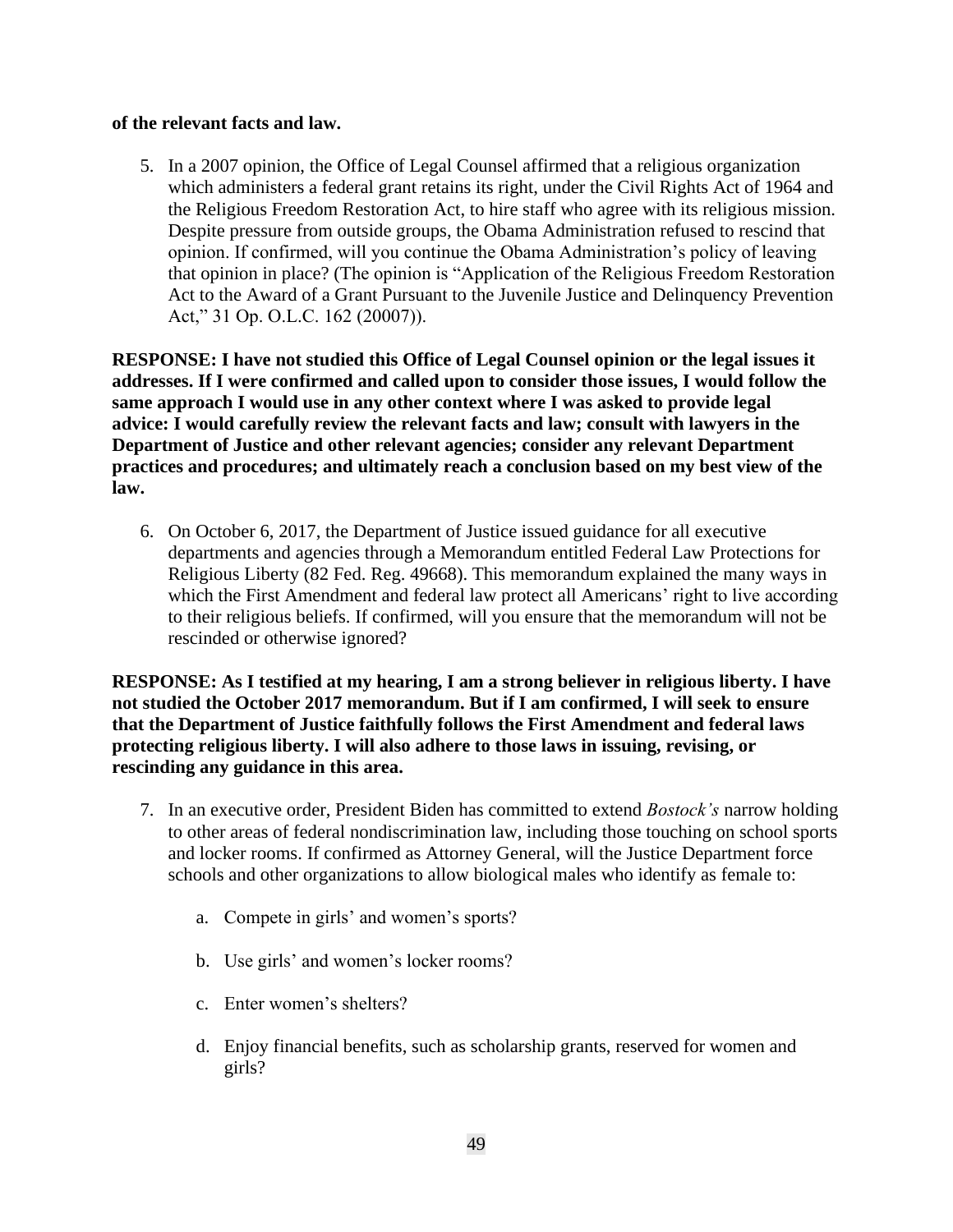**RESPONSE: As I testified at my hearing, I believe that every human being should be treated with dignity and respect. I have not had the opportunity to consider these issues or to examine the effects of the Supreme Court's decision in** *Bostock***, and because some of these issues are pending in current court cases I am barred from commenting on them.**

8. As Attorney General, in seeking to "fully enforce" federal antidiscrimination laws, will you also commit to protect the freedoms of all Americans to exercise their rights of conscience and religious liberty?

# **RESPONSE: If I am confirmed, I will endeavor to fully enforce all federal laws within the authority of the Department of Justice, including both the federal antidiscrimination laws and laws protecting religious liberty.**

9. Will you commit to not target religious organizations and individuals who seek exemptions from Title VII based on their sincere religious beliefs?

**RESPONSE: As I testified at my hearing, I firmly believe that improper considerations such as an individual's political or religious beliefs should not play any role in the Department of Justice's investigations, prosecutions, or other enforcement actions. Instead, those actions must be guided by a careful review of the facts and an evenhanded application of the law. If I am confirmed, I will likewise follow the facts and applicable law if called upon to consider any question related to religious exemptions from Title VII.** 

10. Do you believe the President can disregard the majority's express clarification that Bostock's reasoning only applies to the employment discrimination context and not to other federal antidiscrimination laws?

## **RESPONSE: If I am confirmed, I will seek to ensure that the Department of Justice's approach to all statutes, including antidiscrimination laws, is guided by the traditional tools of statutory interpretation. Those traditional tools include the text, structure, and context of the statute, as well as any relevant precedent.**

11. Earlier this year, the Department of Justice's Inspector General released a report reviewing the U.S. Marshall Services' response to the COVID-19 pandemic, which found that contractor-operated facilities were safer, more accountable, and more responsive in mitigating risk from COVID-19 than government-run facilities. While these plans have all been reviewed and approved, the Inspector General was not able to confirm whether any of the 873 government-run facilities it worked with had implemented a COVID-19 response plan. What implications does this have for the Biden Administration's executive order canceling private prison contracts?

# **RESPONSE: I am not familiar with this report but, if I am confirmed, addressing the impact of COVID-19 across the Department will be an important priority.**

12. Do you believe Civil Asset Forfeiture is a legitimate use of government authority?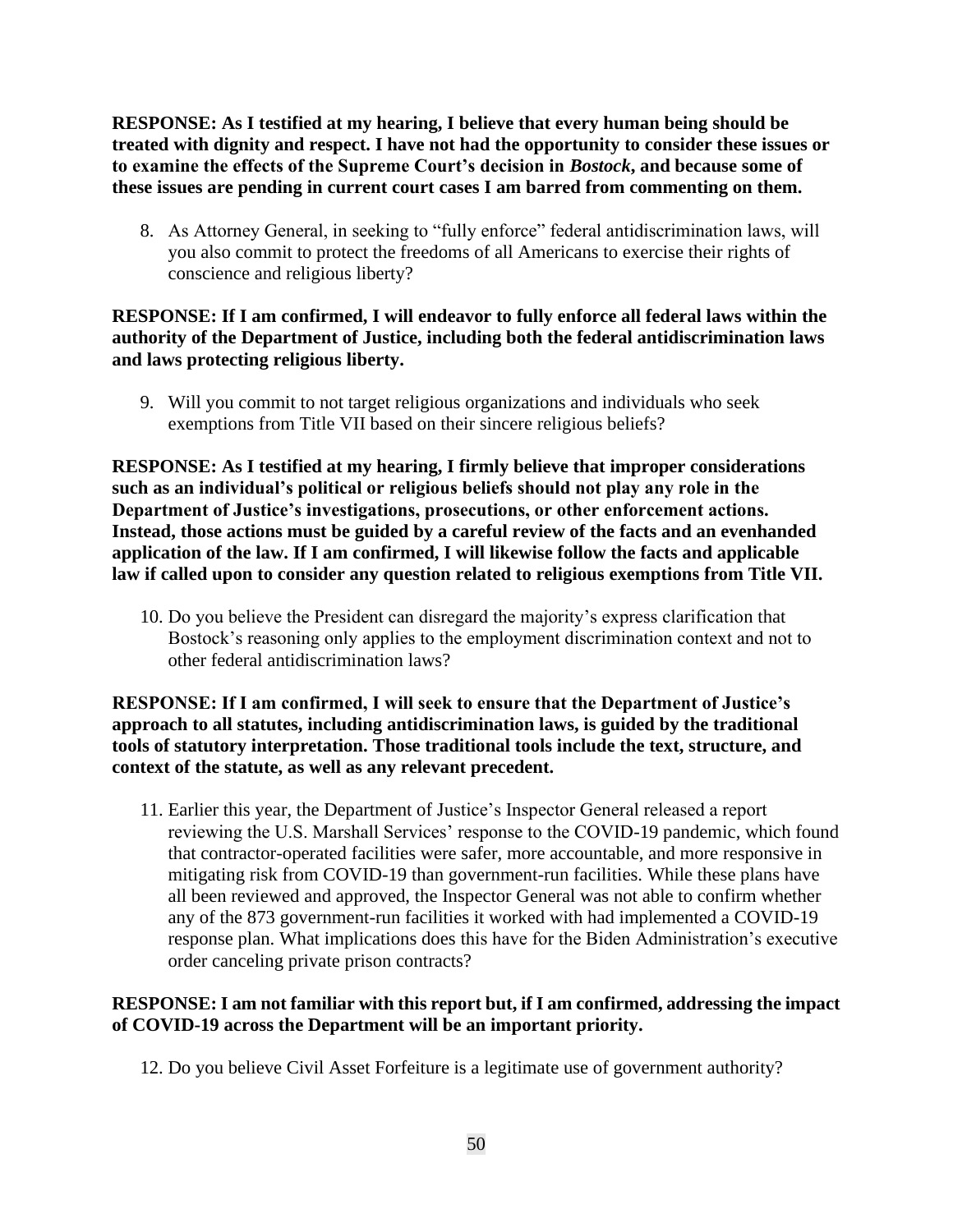**Civil forfeiture is authorized under federal law, including 18 U.S.C. § 981 and other laws enforced by the Department of Justice. I understand that aspects of civil forfeiture have been a source of controversy. If I am confirmed, I would look forward to examining these issues.**

13. Do you think there have been abuses of Civil Asset Forfeiture programs? Will you commit to helping correct those abuses?

**RESPONSE: I have not studied these issues closely enough to have a view on whether there have been abuses of the Department's forfeiture programs. If confirmed, I would work diligently to correct any abuses in any Department processes, and I would welcome input from you and other Members of Congress.** 

- 14. Recently, President Biden signed an executive order prohibiting the Justice Department from renewing contracts with Private Prisons. As far as I'm aware, about 14,000 federal inmates— around 9% of the total prison population—are in private prisons.
	- a. Do you have any concerns about prison capacity? A 2017 study (the most recent study I've seen) showed that many BOP facilities were operating above capacity. What steps will the Justice Department take to ensure that it's not creating an overcrowding problem in existing federal facilities?

#### **RESPONSE: As a nominee, I am not familiar with studies regarding the capacity at BOP facilities. But I agree that we should work to alleviate any overcrowding in federal facilities.**

b. What precautions do you plan to take to avoid unnecessary risks while transferring inmates from private prisons to federal facilities given the ongoing pandemic?

#### **RESPONSE: If I am confirmed, I will address the impact of COVID-19 across the Department, including the risks attendant to operations in and transfers to federal facilities.**

15. Unlike the Federal Bureau of Prisons, the U.S. Marshalls Service does not have its own facilities—how will you ensure that canceling private prison contracts will not negatively impact the U.S. Marshalls Service?

#### **RESPONSE: Because I am not currently at the Department, I am not familiar with the nature of the contracts the U.S. Marshals Service has with privately owned facilities.**

16. When bringing any complicated case, resources are undoubtedly an issue. For example, the pending case on Google could conceivably turn on issues around computer coding and algorithmic decision making. There will also undoubtedly be future cases- both criminal and civil- where the in-house technology expertise of the Department of Justice will be vital. Do you think the DOJ currently has enough technologists and other experts to deal with the current workload? And how can the Department ensure that a lack of expertise in these areas doesn't impact the administration of justice?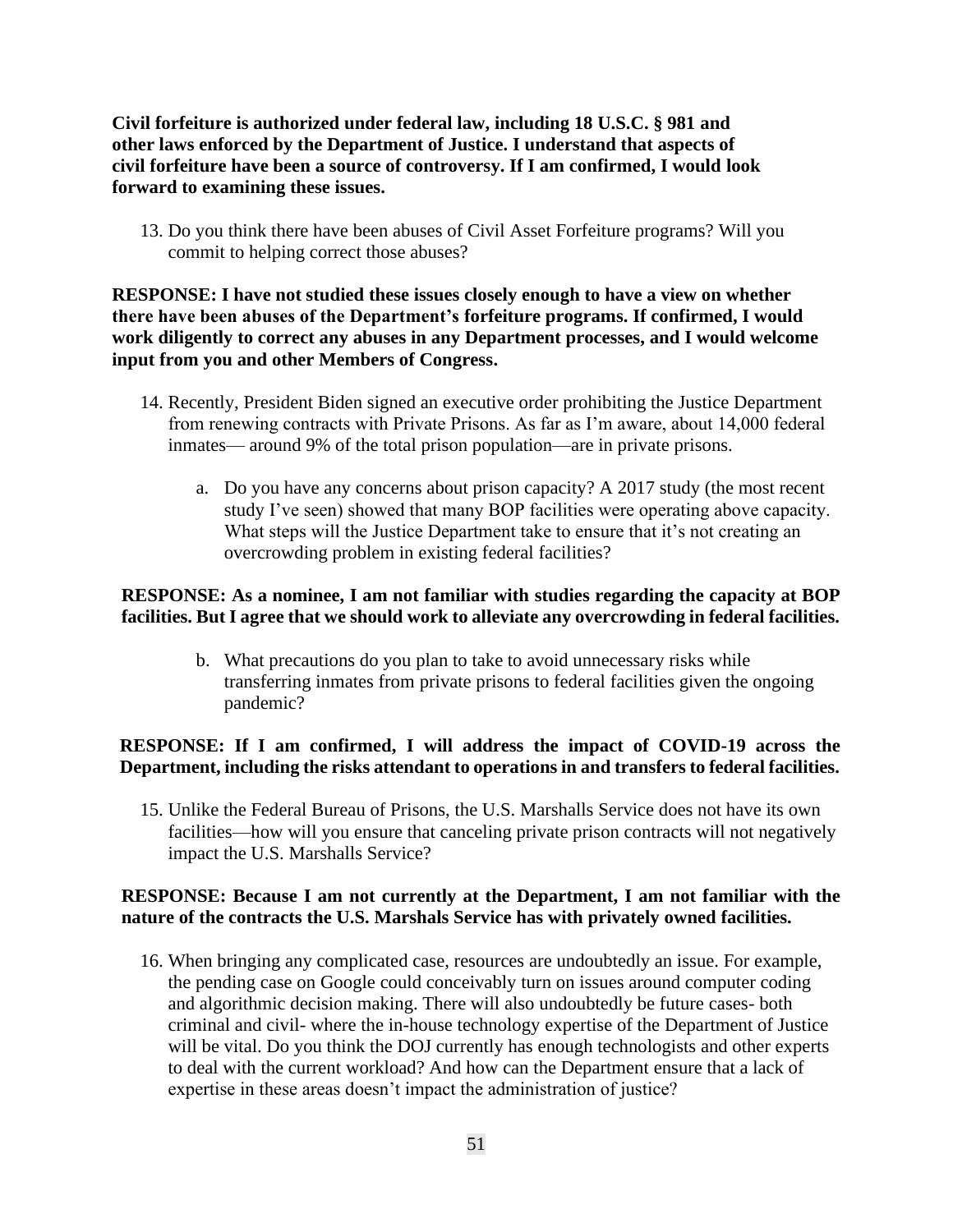**RESPONSE: As a Justice Department nominee, I do not yet know what additional resources would be required by the Department with regard to particular initiatives. If confirmed, I will take steps to ensure, consistent with Congress's appropriations, that sufficient resources are available to support the Department's essential work.**

17. How will your Department of Justice work with our allies and trading partners on issues of international antitrust? The Europeans, Australians, South Koreans, and Japanese are all pursuing cases against some large US based technology firms, and without some coordination there could be unintended consequences that could hurt consumers.

**RESPONSE: I believe that effective enforcement of the U.S. antitrust laws in a global economy requires cooperation with our allies and trading partners. I understand that the Department of Justice's Antitrust Division works closely with its counterparts around the world through both bilateral relationships and participation in international organizations. If I am confirmed, I look forward to learning the current status of these important efforts and working with the Antitrust Division to reinforce and strengthen them.** 

18. We've seen disturbing reports recently of websites posting obscene content involving minors. Will you commit to prioritize enforcement of our anti- trafficking and child pornography laws against these heinous online actors?

# **RESPONSE: Yes. Sexual exploitation of children is a heinous crime. If I am confirmed, the Department will vigorously enforce all statutes that criminalize the trafficking and exploitation of children.**

19. When General Flynn's case came before you on the D.C. Circuit, you voted with the majority of the court to deny his request for a writ of mandamus, effectively ruling that Judge Sullivan's actions did not show bias towards General Flynn. Could you explain your reasoning in that case?

# **RESPONSE: I joined the per curiam opinion in** *In re Flynn***, 973 F.3d 74 (D.C. Cir. 2020) (en banc), which explains the reasons for denying the writ of mandamus in that case.**

20. Relatedly, can you name an example (other than Judge Flynn's case) where, when the U.S. Attorney has asked the court to dismiss the government's case against a defendant, the court has appointed an outside lawyer to continue arguing for conviction?

# **RESPONSE: I joined the per curiam opinion in** *In re Flynn***, 973 F.3d 74 (D.C. Cir. 2020) (en banc), and point to that opinion concerning any matters related to that case.**

21. Did you see any problems with Judge Sullivan's decision to appoint an outside lawyer who had written an article criticizing General Flynn mere days before his appointment?

# **RESPONSE: I joined the per curiam opinion in** *In re Flynn***, 973 F.3d 74 (D.C. Cir. 2020) (en banc), and point to that opinion concerning any matters related to that case.**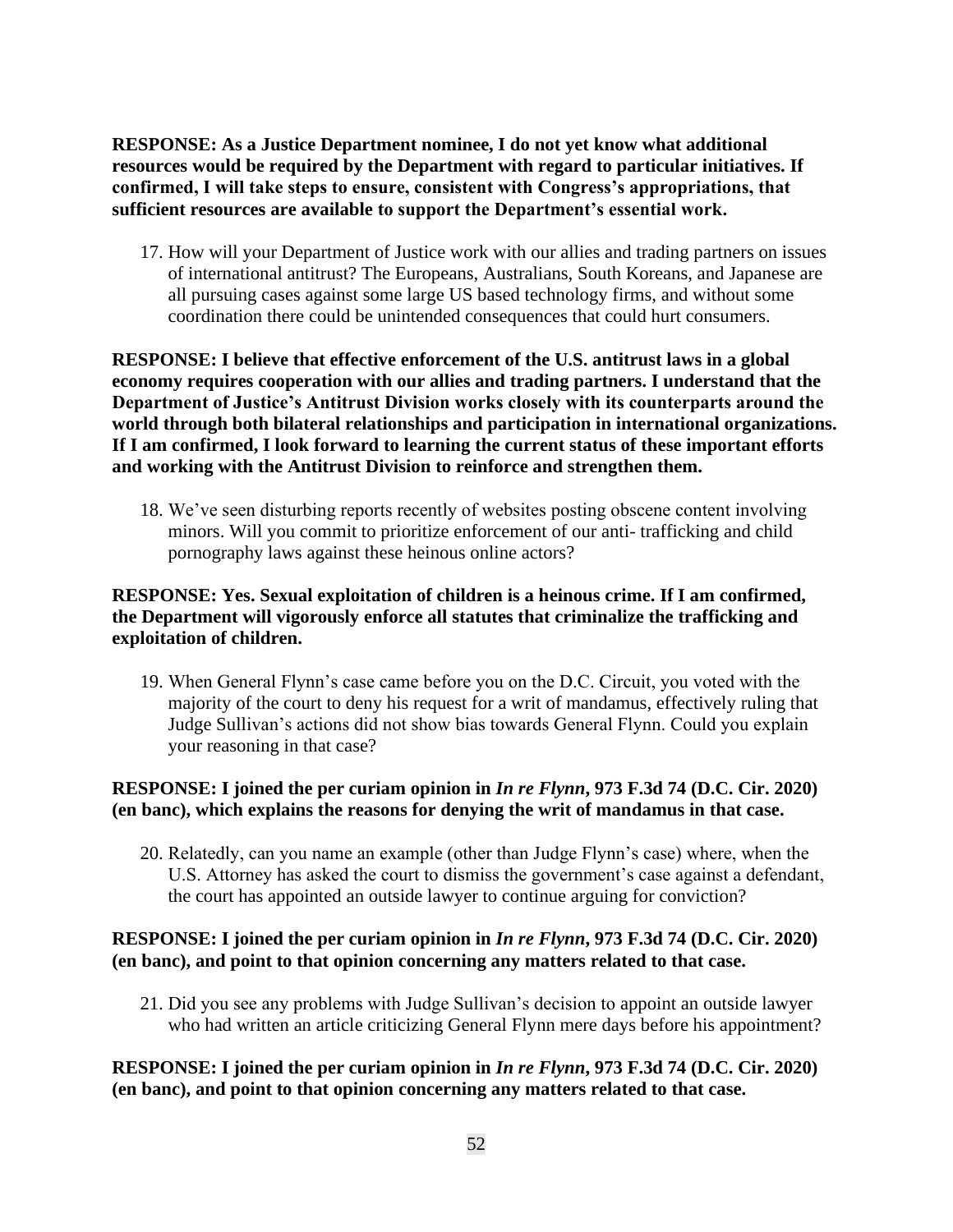22. Did you see any problems at all with Judge Sullivan's actions including his threat to investigate the Department of Justice's decision to dismiss and whether career prosecutors agreed with that decision?

## **RESPONSE: I joined the per curiam opinion in** *In re Flynn***, 973 F.3d 74 (D.C. Cir. 2020) (en banc), and point to that opinion concerning any matters related to that case.**

23. In her dissent in *In re: Michael T. Flynn*, Judge Rao stated "by allowing the district court to scrutinize 'the reasoning and motives' of the Department of Justice, the majority ducks our obligation to correct judicial usurpations of executive power and leaves Flynn to twist in the wind while the district court pursues a prosecution without a prosecutor." Would you agree that Judge Sullivan's attempts to keep the prosecution of General Flynn alive even though the Justice Department had dismissed charges constitutes an unconstitutional abuse of authority?

## **RESPONSE: I joined the per curiam opinion in** *In re Flynn***, 973 F.3d 74 (D.C. Cir. 2020) (en banc), and point to that opinion concerning any matters related to that case.**

24. Do you believe agencies should try to "aggressively" interpret statutes in order to accomplish White House priorities?

## **RESPONSE: If I am confirmed, my legal advice on matters of statutory interpretation, as on all other matters, will reflect my independent judgment.**

25. Do you think it's proper for agencies to try to "fix" a problem through regulations where Congress is deadlocked on an issue?

**RESPONSE: As I testified at my hearing, the mere fact that the Executive Branch disagrees with congressional inaction cannot create regulatory authority that would not otherwise exist. But congressional action or inaction can be relevant to the scope of the Executive's authorities, as Justice Jackson famously explained in his concurrence in**  *Youngstown Sheet & Tube Co. v. Sawyer***, 343 U.S. 579 (1952). "When the President acts pursuant to an express or implied authorization of Congress, his authority is at its maximum, for it includes all that he possesses in his own right plus all that Congress can delegate."** *Id.* **at 635. "When the President acts in absence of either a congressional grant or denial of authority, he can only rely upon his own independent powers, but there is a zone of twilight in which he and Congress may have concurrent authority, or in which its distribution is uncertain."** *Id.* **at 637. And "[w]hen the President takes measures incompatible with the expressed or implied will of Congress, his power is at its lowest ebb, for then he can rely only upon his own constitutional powers minus any constitutional powers of Congress over the matter."** *Id.*

26. Would you be in favor of agencies addressing problems like immigration, transgendered students in sports, and other controversial issues through regulation?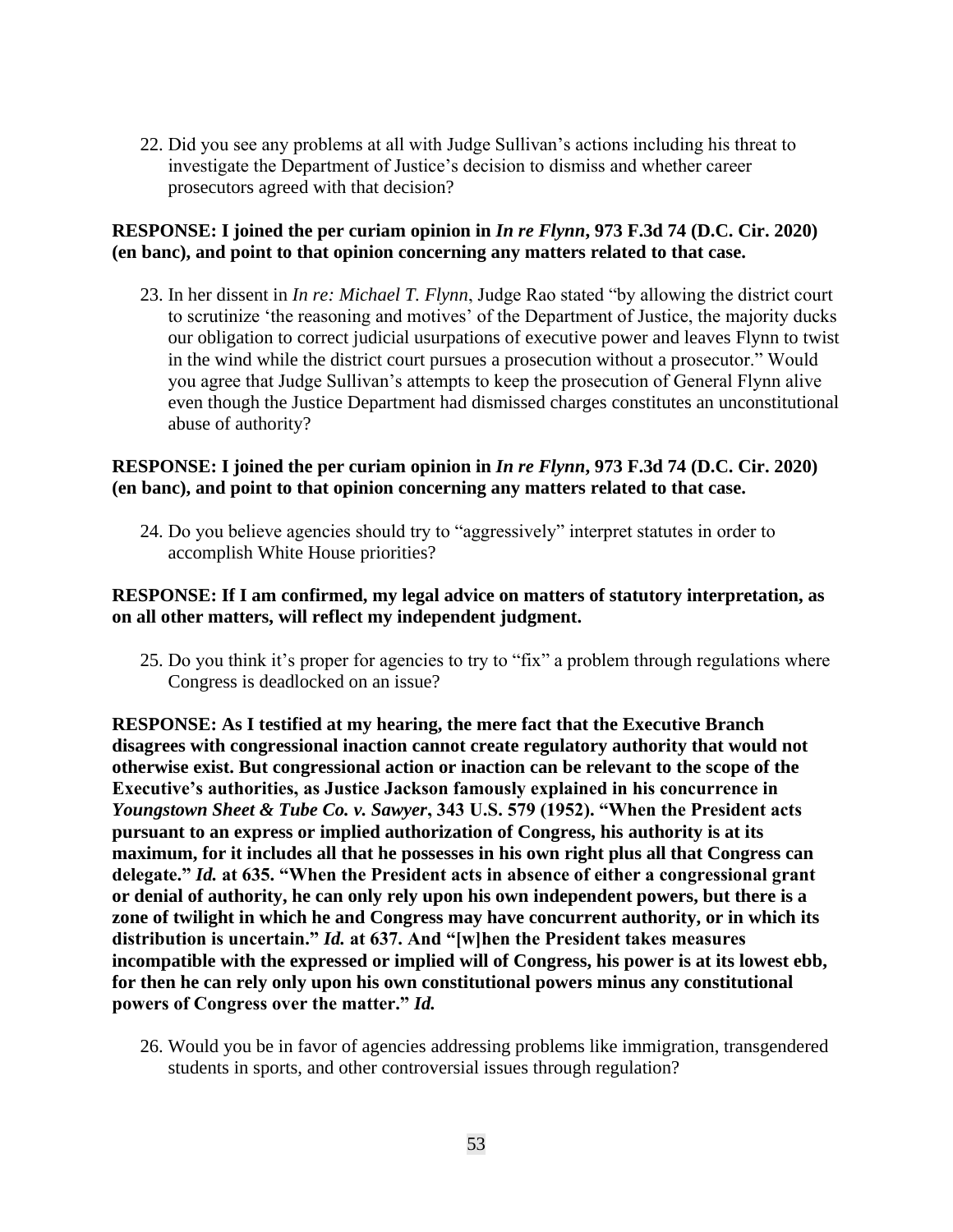**RESPONSE: My answer would depend on the context, including the agency's relevant legal authorities and the specific nature of the regulation at issue. Congress has, for example, required or authorized the Attorney General and the Secretary of Homeland Security to issue regulations addressing many matters related to immigration.** *See, e.g.***, 8 U.S.C. § 1103(g)(2).**

27. On the whole, do you believe that we need more government control and regulation of American's lives, jobs, and healthcare, or less?

#### **RESPONSE: It is hard to answer that question in the abstract. If I am confirmed, my decisions about whether to issue or rescind any regulation within the authority of the Department of Justice will be based on a careful review of the relevant facts and law.**

28. As Attorney General, who would your client be? The President or the American people?

#### **RESPONSE: The American people.**

29. What happens when the President takes a position that is contrary to the law or not in the interests of the United States?

**RESPONSE: As I testified at my hearing, I do not expect this to happen because the President has made clear his respect for the rule of law and the independence of the Department of Justice. But if I were asked to do something unlawful, the first thing I would do is say it was unlawful. If I were nonetheless asked to do something unlawful, I would resign.** 

30. As a nominee for a position in the Executive branch, do you think there are any limits on the President's use of prosecutorial discretion?

**RESPONSE: As I testified at my hearing, prosecutors and other government agencies have exercised discretion about how to allocate their limited enforcement resources throughout our Nation's history. But the Executive Branch cannot simply decide, based on a policy disagreement, that it will not enforce a law at all.** 

31. Is there a point where "prosecutorial discretion" simply becomes "executive fiat?"

**RESPONSE: As I testified at my hearing, prosecutors and other government agencies have exercised discretion about how to allocate their limited enforcement resources throughout our Nation's history. But the Executive Branch cannot simply decide, based on a policy disagreement, that it will not enforce a law at all.** 

32. Do you agree that prosecutorial discretion should be the exception rather than the rule i.e., that in the typical case covered by a law, it is the Executive's duty to enforce that law?

# **RESPONSE: The Department of Justice has a duty to vigorously enforce the law. The**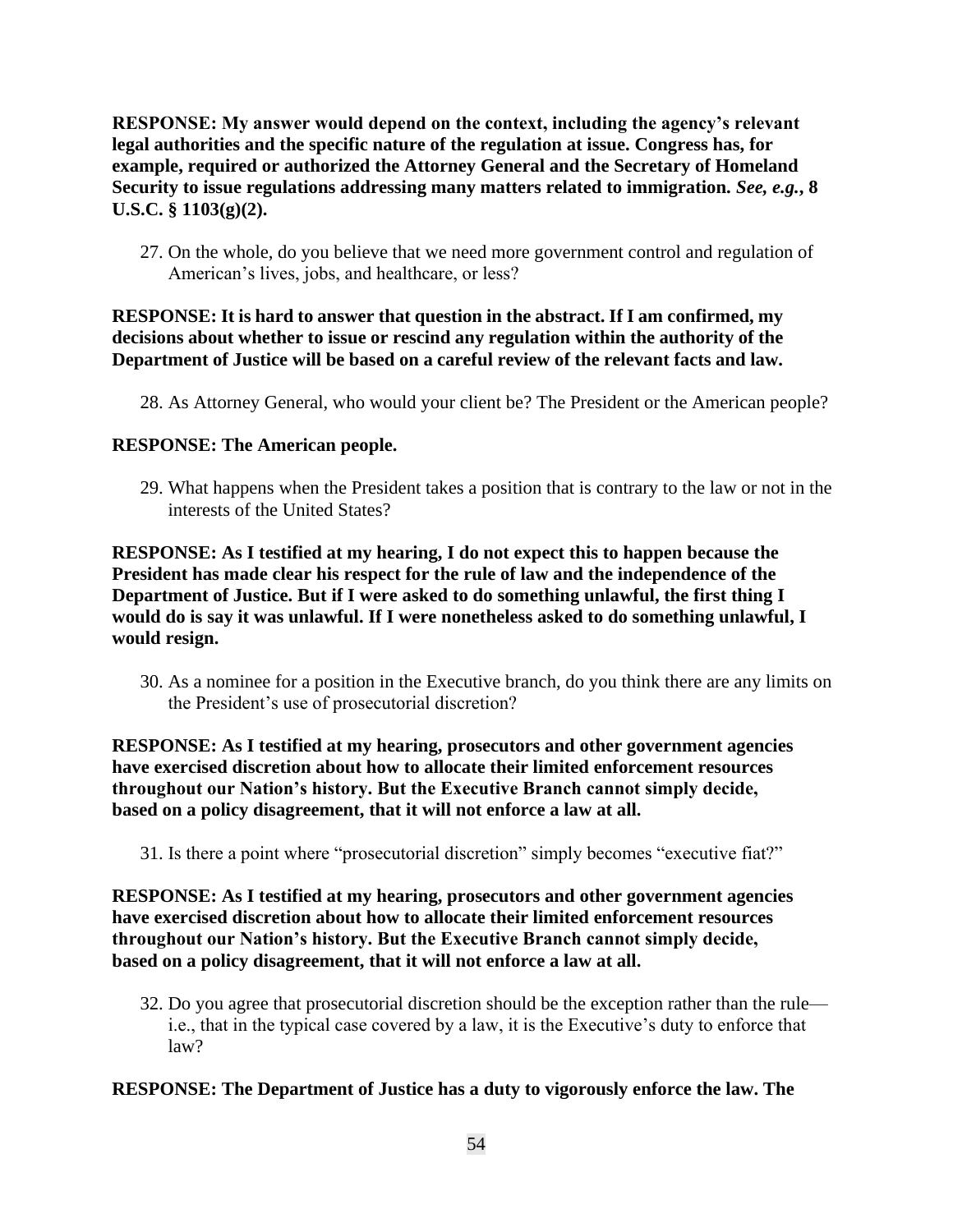**Supreme Court has recognized, however, that an agency "generally cannot act against each technical violation of the statute it is charged with enforcing."** *Heckler v. Chaney***, 470 U.S. 821, 831 (1985). In determining whether to bring an enforcement action, the Court explained, "the agency must not only assess whether a violation has occurred, but whether agency resources are best spent on this violation or another, whether the agency is likely to succeed if it acts, whether the particular enforcement action requested best fits the agency's overall policies, and, indeed, whether the agency has enough resources to undertake the action at all."** *Id.* 

33. Do you commit to support and continue the Department's antitrust lawsuit against Google?

**RESPONSE: As a sitting federal judge, Canon 3 of the Code of Conduct for United States Judges bars me from commenting on any pending or impending case in any court. As I testified at my hearing, I do not know anything about the Google case beyond what I've read in press reports about public filings. But based on what I have read, I do not see any reason why the decision to institute the investigation would be changed.**

34. Do you commit to not hiring for a leadership, supervisory, or policy-making role any person who previously worked for or represented Google, Amazon, Facebook, Apple, or any other Big Tech firm?

**RESPONSE: As I said during my hearing, many of the best lawyers in the country have had some involvement, in one way or another, with Big Tech companies, and I cannot commit to excluding all those talented lawyers from the Department or its leadership. I can promise that I will insist that Department personnel adhere scrupulously to applicable ethics rules, including those that require recusals.**

35. Will you support the Antitrust Division continuing to investigate other potential antitrust violations by Google or other tech companies?

#### **RESPONSE: I support the vigorous enforcement of the antitrust laws in all contexts, including the technology sector.**

36. Do you believe the antitrust laws require amendment or reform? If so, in what way(s)?

**RESPONSE: I have not carefully studied potential reforms to the antitrust laws. If I am confirmed, I look forward to consulting with the Department's antitrust lawyers and working with the Committee to identify and advance any necessary amendments.**

37. Do you believe that U.S. antitrust enforcement would benefit from consolidation at one agency?

#### **RESPONSE: I have not studied this issue enough to have a view.**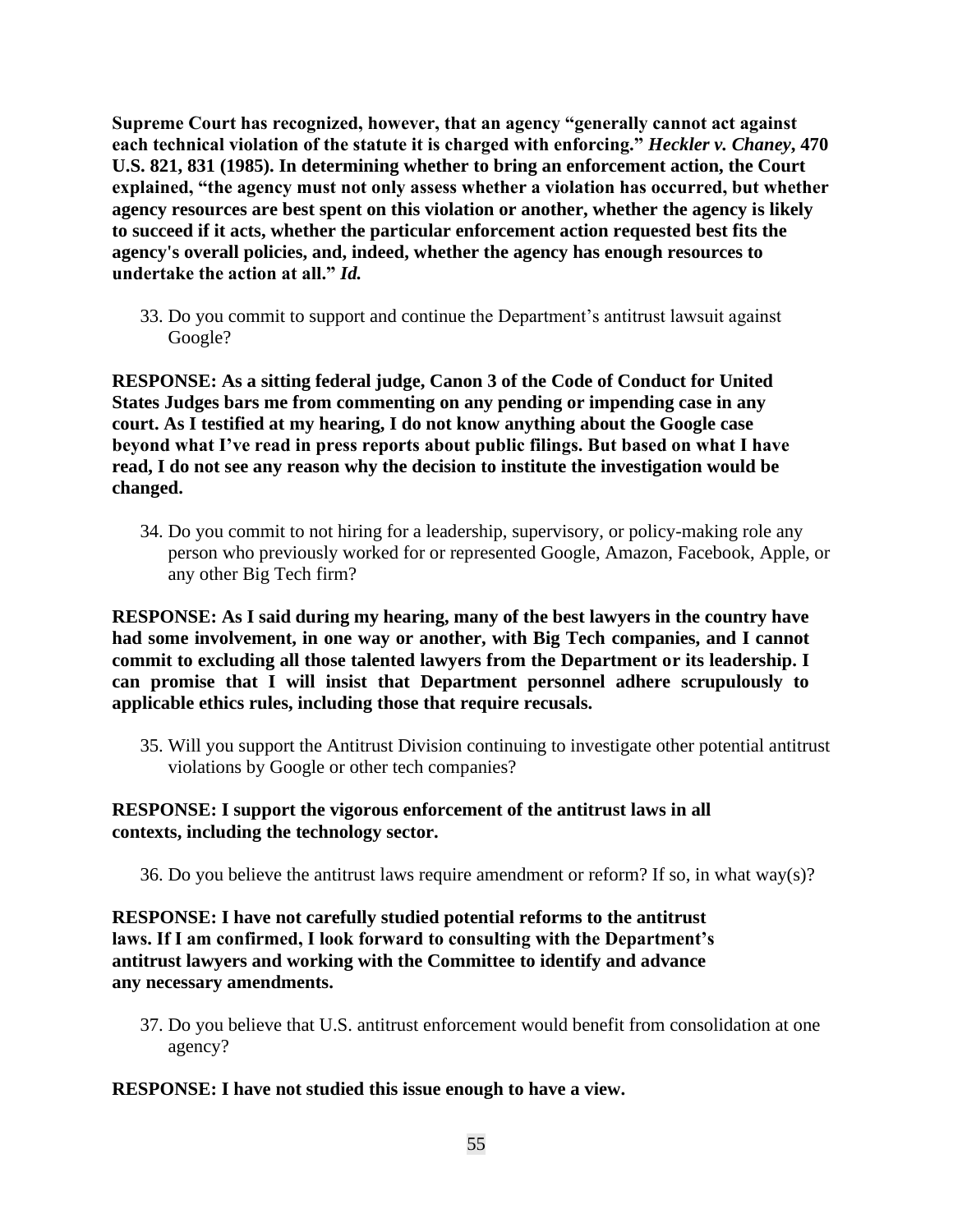38. Operation Fast and Furious was an ATF enforcement action that allowed operable firearms to be transferred to agents of drug trafficking organizations, ostensibly to help track how those organizations obtained and distributed weapons. Yet these same firearms were used by their eventual recipients to commit lethal crimes in Mexico and the U.S., including the murder of U.S. Border Patrol Agent Brian Terry. Is gun-walking of the sort used in Operation Fast and Furious a legitimate law enforcement tactic? If not, what steps would you take to ensure it doesn't happen by any DOJ component under your watch?

**RESPONSE: I do not know the details of Operation Fast and Furious, but based on public reports, I have a general understanding of the concerns. If I am confirmed, I will work with the Department's law enforcement components to understand and address the very serious issues that have been raised.** 

39. A number of states have enacted so-called "red flag laws" that authorize judges to issue orders for the seizure of otherwise lawfully owned firearms when the owner is found to be a danger to self or others. Do you support the use of red flag orders to seize lawfullyowned firearms? If so, what due process protections should apply to the issuance of these orders? Should a judge be able to order firearm seizures in *ex parte* proceedings, before the respondent has had a chance to answer the allegations in the petition?

**RESPONSE: I do not know the specifics of this issue, but I believe that if someone is determined by a judge to be a danger to themself or another human being, then it is important to minimize those risks, including allowing for the temporary seizure of their firearms. It is also important to consider due process and other constitutional principles.**

40. Kristen Clarke has been selected by President Biden to lead DOJ's Civil Rights Division. Yet in publicly accessible tweets issued on July 16, 2019, Ms. Clarke lauded the late Associate Justice John Paul Stevens for calling for the repeal of the Second Amendment. Does it concern you at all that the presumptive leader of DOJ's Civil Rights Divisions supports repealing a constitutional provision that protects an individual civil right? How can gun owners feel confident that DOJ will protect their rights with Ms. Clarke in charge of its Civil Rights Division?

**RESPONSE: If I am confirmed as Attorney General, I will uphold all provisions of the Constitution, including the Second Amendment. With respect to Ms. Clarke, she is an experienced former hate-crime prosecutor, who we need to run the Civil Rights Division. She is a person of integrity, whose views about running the Civil Rights Division are in line with my own. If she is confirmed, I have no doubt that she will likewise faithfully uphold all provisions of the Constitution.** 

41. Late last year, ATF took steps to crack down on pistol braces, an accessory that was originally created to help disabled veterans safely and effectively handle large-framed handguns. Over a span of several years, BATFE deemed these items to be unregulated accessories, then appeared to backtrack on that decision, then reiterated its original position, then suddenly declared certain braced pistols to be regulated short-barreled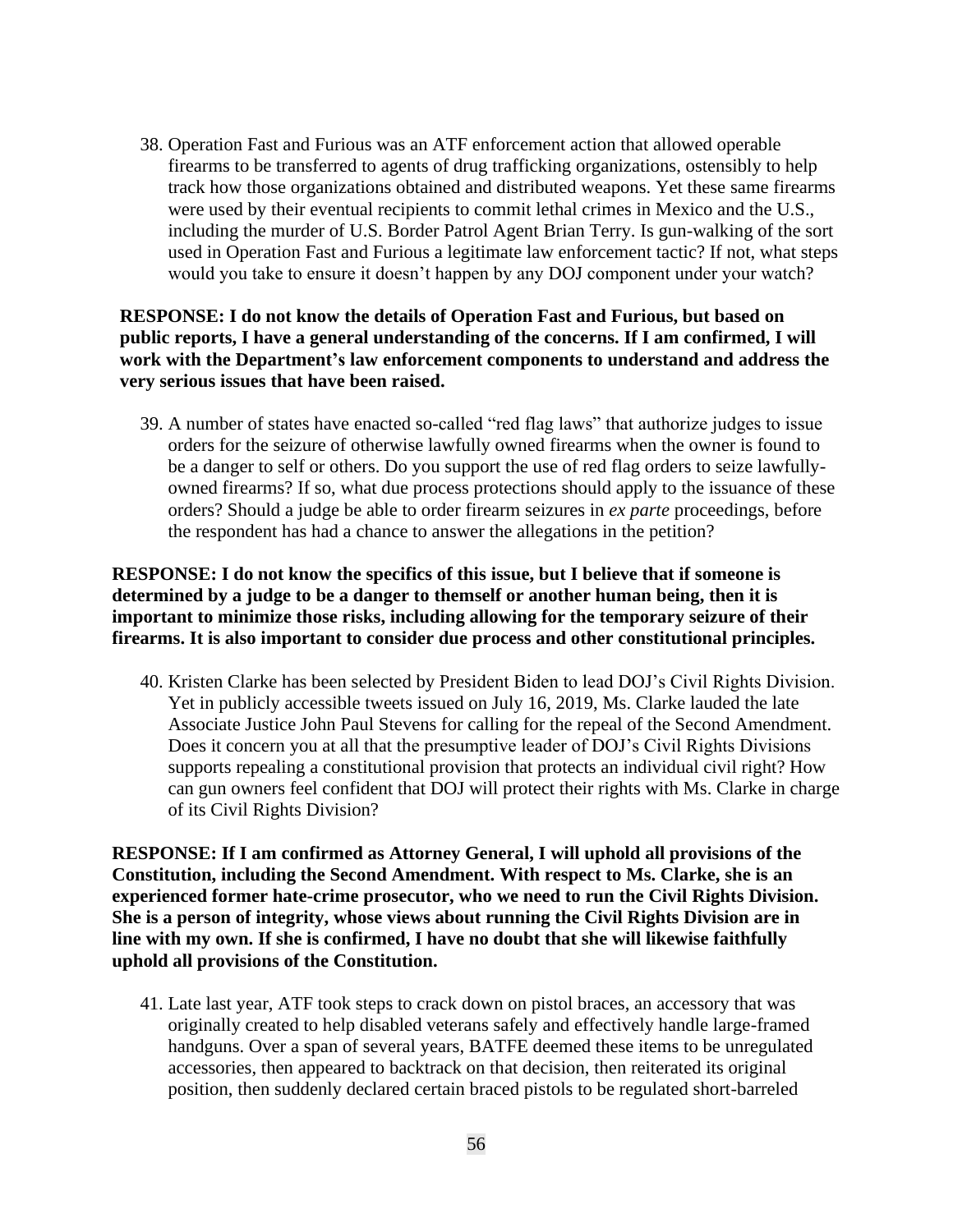rifles. The agency also issued highly-controversial draft guidance on pistol braces which it quickly withdrew after condemnation from the firearm industry and gun-owning public. Do you intend to reprise BATFE's efforts to regulate brace-equipped handguns? If so, how do you intend to accommodate the millions of law-abiding Americans who originally obtained these devises lawfully and in good faith and who have never used them for illegal purposes?

**RESPONSE: Because I am not currently at the Department, I am not familiar with current ATF proposals or pending technical decisions on particular firearm features or accessories. I agree that rules should be transparent, consistent, and fairly applied.**

- 42. Do you support the following gun control measures?
	- a. Banning specific types of firearms?
	- b. Banning large magazines?
	- c. Holding firearms manufacturers liable for damage caused by people using their firearms to commit a crime?

**RESPONSE: I would have to study these issues further to offer an informed view. As I said at the hearing, the President is a strong supporter of gun safety measures. With respect to matters of policy, the role of the Department is to advance the policy program of the President and the administration as long as it is consistent with the law.**

- 43. In your hearing testimony, you stated that you agreed with the Biden Administration's definition of "equity," which the administration has defined as: "the consistent and systematic fair, just, and impartial treatment of all individuals, including individuals who belong to underserved communities that have been denied such treatment, such as Black, Latino, and Indigenous and Native American persons, Asian Americans and Pacific Islanders and other persons of color; members of religious minorities; lesbian, gay, bisexual, transgender, and queer (LGBTQ+) persons; persons with disabilities; persons who live in rural areas; and persons otherwise adversely affected by persistent poverty or inequality."
	- a. What is the difference between "equity" and "equality?"

**RESPONSE: As you note above, and as I stated in my hearing, the Biden Administration has provided a specific definition of equity, and I am not sure what else there is to be said in that regard.**

> b. In order to achieve "equity," is it ever necessary to discriminate against members of some groups in favor of others?

**RESPONSE: The Biden Administration's definition of equity aligns with bedrock legal principles and is thus consistent with federal laws, including laws that forbid**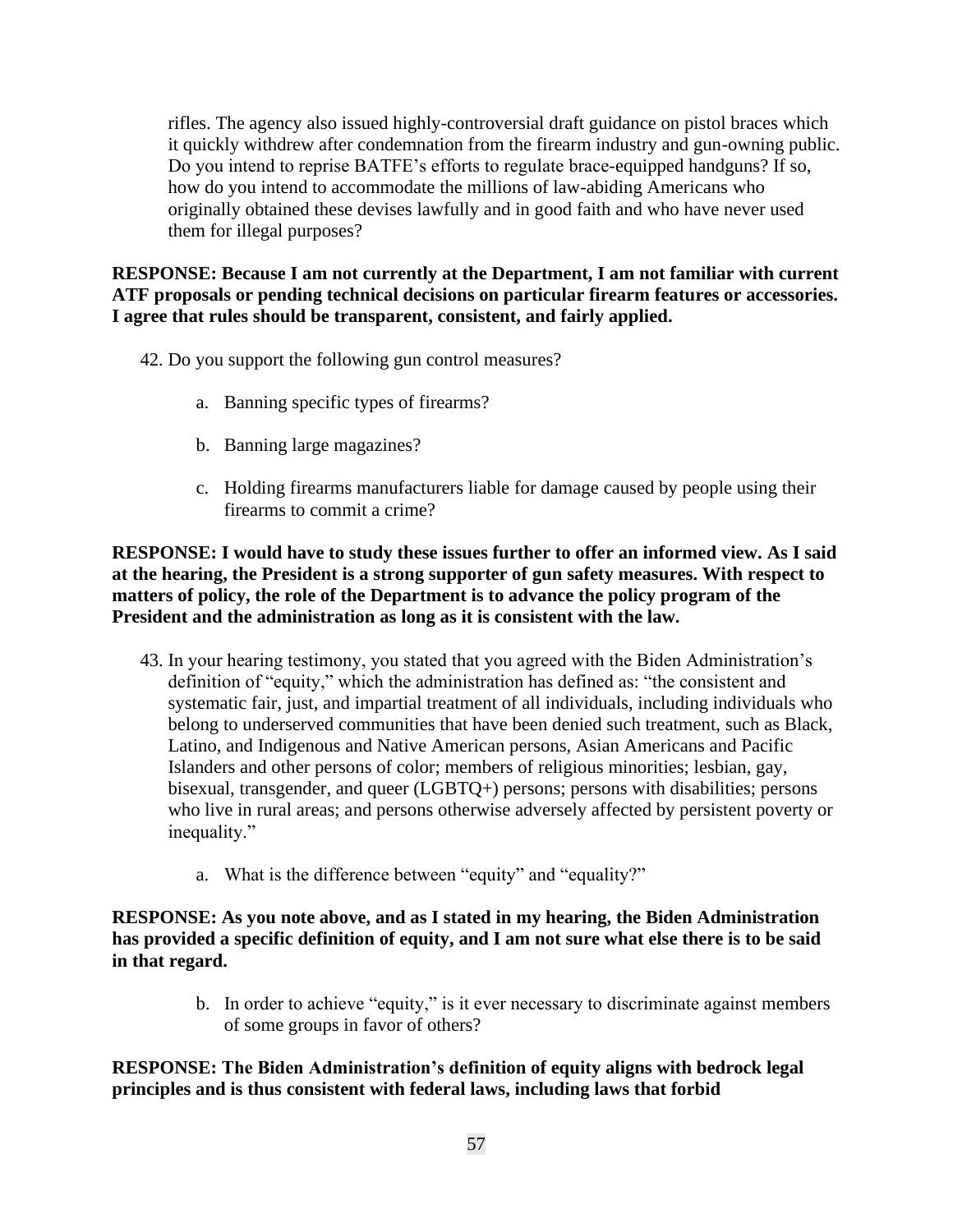#### **discriminatory conduct.**

c. If treating people equally before the law results in disparate outcomes, is it acceptable to discriminate against those with favorable outcomes before the law in order to correct that disparity?

**RESPONSE: Disparate impact and discriminatory intent are distinct legal principles. There are statutory remedies for each. Determining what remedies are available for correcting a legal violation is a fact-specific inquiry. If confirmed, I will apply the facts and governing law to any case before me, including those addressing acts of unlawful discrimination.**

44. In 2016 Vanita Gupta co-authored the "Dear Colleague" letter which threatened schools with defunding if they did not permit biological males from using girl's facilities, including showers and locker rooms. Although the letter towards the beginning states that it does not "add requirements to applicable law," it nonetheless uses language which implies that a school will be defunded if it does not comply with the contents of the letter. What would you do if a subordinate tried to send a similar letter that implied it had to be followed even though it admitted that it was not "add[ing] requirements to applicable law"?

**RESPONSE: I understand that matters related to these issues are the subject of ongoing litigation, and as a sitting federal judge, Canon 3 of the Code of Conduct for Federal Judges bars me from commenting on any pending or impending case that is in any court. As a general matter, if confirmed, I would seek to ensure that the Justice Department adheres to all applicable legal requirements.**

- 45. Under the Electronic Communications Privacy Act, providers of electronic communications services or remote computing services, such as phone companies or Internet service providers, are generally prohibited from voluntarily disclosing certain customer information to government agencies. But this law was written before the advent of digital data brokers. Today, ECPA's prohibition is easily sidestepped; the company that collects the data can sell it to a data broker without any restrictions, and then the data broker can turn around and sell it to the government.
	- a. Will you commit to disclosing to this committee any purchases from data brokers made by the Department of Justice or its components that involve the acquisition of Americans' data?
	- b. Would you support legislation to close this legal loophole by subjecting data brokers to the same restrictions as the companies they get the data from?

**RESPONSE: Because I am not currently in the Department, I am not aware of the Department's practices with respect to purchases of data or of legislative proposals regarding this issue. If confirmed, I would welcome the opportunity to learn more about your concerns.**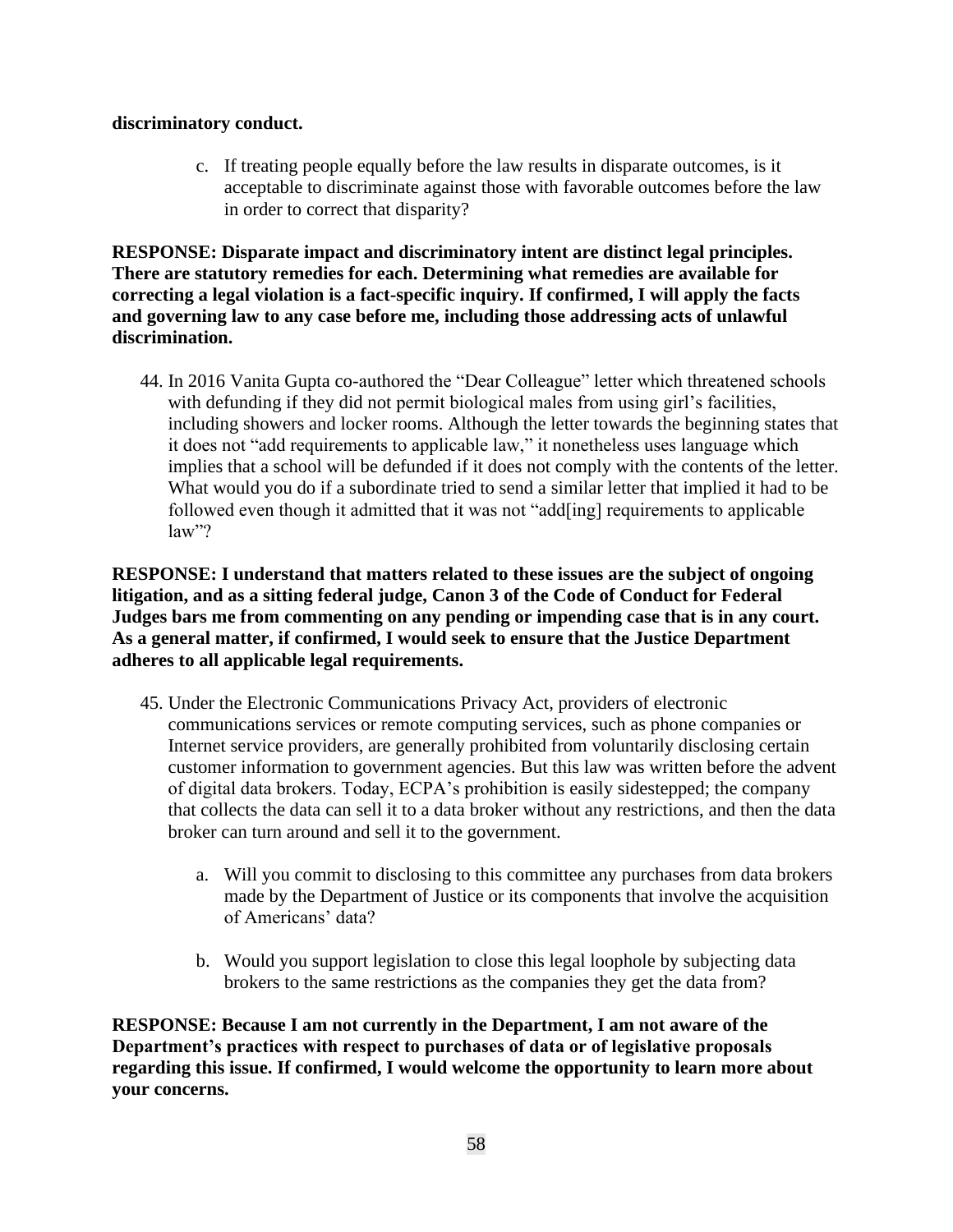- 46. Over the next four years, a number of foreign intelligence surveillance authorities will come before Congress for reauthorization. FISA authorities can be valuable tools for collecting intelligence on foreign threats. But a series of scandals over the past eight years have raised questions about whether the rights of Americans are sufficiently protected.
	- a. Do you agree that the government should have to obtain a warrant or a FISA Title I order before seeking access to the private phone calls, emails, and text messages of Americans?

**RESPONSE: As I stated during my confirmation hearing, when I worked at the Department of Justice, I strove to ensure that we used FISA only as appropriate under the law as it existed at the time. I did so not only because I was concerned about losing a valuable intelligence tool, but more importantly because of my commitment to respecting constitutional rights. If confirmed as the Attorney General, I look forward to reviewing legislative proposals and engaging with this Committee on this important issue.**

- 47. In 2018, the Supreme Court ruled in *Carpenter v. United States* that historical cell site location information was protected by the Fourth Amendment despite the fact that this information is shared with cell phone service providers. The holding was limited to historical cell site information. Still, *Carpenter* made clear that the government can no longer argue, as it has in the past, that there is no Fourth Amendment protection for any information voluntarily disclosed to a third party. And the principles articulated in *Carpenter*, if not the holding, could certainly be applied in other contexts.
	- a. Does the Department of Justice have an obligation to revisit its legal interpretations and practices with respect to collection of personal information from third parties in light of *Carpenter*?
	- b. Will you commit to sharing with this committee any legal analysis that the Department has conducted or will conduct regarding the application of *Carpenter*?

**RESPONSE: The Department of Justice is obligated to ensure that its interpretations and practices are consistent with the Constitution, including new Supreme Court precedents. If I am confirmed, I would be happy to direct the Department's Office of Legislative Affairs to work with the Committee to determine what information about the**  *Carpenter* **decision the Department can provide, consistent with its longstanding policies and practices.**

48. If confirmed, how would you direct your department to handle a mandatory gun confiscation-type program that would result from banning so-called "assault weapons" like some of my colleagues are calling for and that has the support of the President?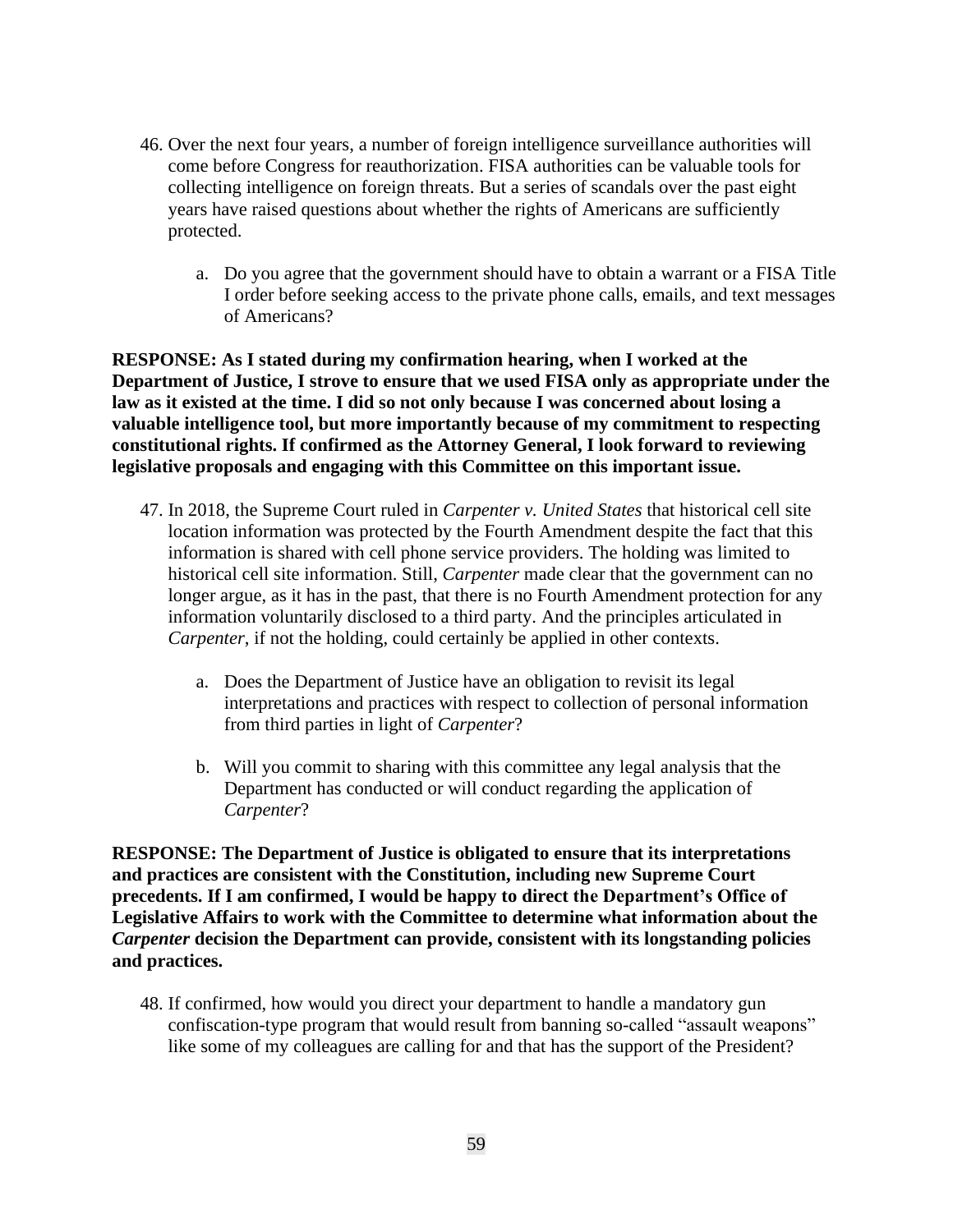#### **RESPONSE: As I testified at the hearing, if confirmed, the Department will take positions that are supported by the Constitution and the law.**

- 49. In 2007, you voted to re-hear Parker v. District of Columbia, a case that challenged the Washington, D.C. ban on handgun possession—even a handgun in the home for personal defense. The court ultimately denied the en banc request in a 6-4 vote and the case was heard a year later before the Supreme Court when it was combined with District of Columbia v Heller. You also voted to deny en banc hearing in a similar case, Seegars v Gonzales, which involved five Washington, D.C., residents who sued the mayor and U.S. Attorney General over the District's prohibition against the registration of pistols, its requirement to keep firearms disassembled or bound by a trigger lock and its prohibition against carrying a pistol without a license in one's dwelling.
	- a. Since there were no accompanying opinions from any of the judges as to their beliefs on why an en banc panel of the D.C. Circuit should or should not reconsider the Parker decision, can you share your rationale for voting to re-hear Parker?

**RESPONSE: As I testified, a vote to rehear a case en banc is a vote for the full court to hear a case, not a vote on the merits of the case. I thought this was an extremely important issue. Other judges, including a judge appointed by a president of a different party, also voted to rehear the case, and for the same reason, so that the full court would have an opportunity to hear the case.** 

b. And state for the record your thoughts on the Second Amendment?

**RESPONSE: My view of the Second Amendment is controlled by the** *Heller* **and** *McDonald* **opinions. In** *Heller***, Justice Scalia's opinion for the Court held that the Second Amendment confers "an individual right to keep and bear arms."** *District of Columbia v. Heller***, 554 U.S. 570, 595 (2008). The Court also stated that, "[l]ike most rights, the right secured by the Second Amendment is not unlimited."** *Id.* **at 626. In** *McDonald***, the Court held that the right guaranteed by the Second Amendment is a fundamental right that applies to the states as well the federal government. If confirmed, I will take an oath, as all Department employees do, to support and defend the United States Constitution, and that includes the Second Amendment.**

- 50. Under the Obama Administration, Operation Chokepoint formalized financial discrimination in the form of an effort by the Federal Deposit Insurance Corporation (FDIC) and Department of Justice (DOJ) to stop financial institutions from offering services to some regulated industries in an attempt to choke off banking services. This included federally licensed firearm retailers and other companies in the firearm and ammunition industry—some of the most heavily regulated businesses in the country. The Justice Department under President Trump committed to ending this controversial program.
	- a. Will you commit that, if confirmed, this would also be the case under your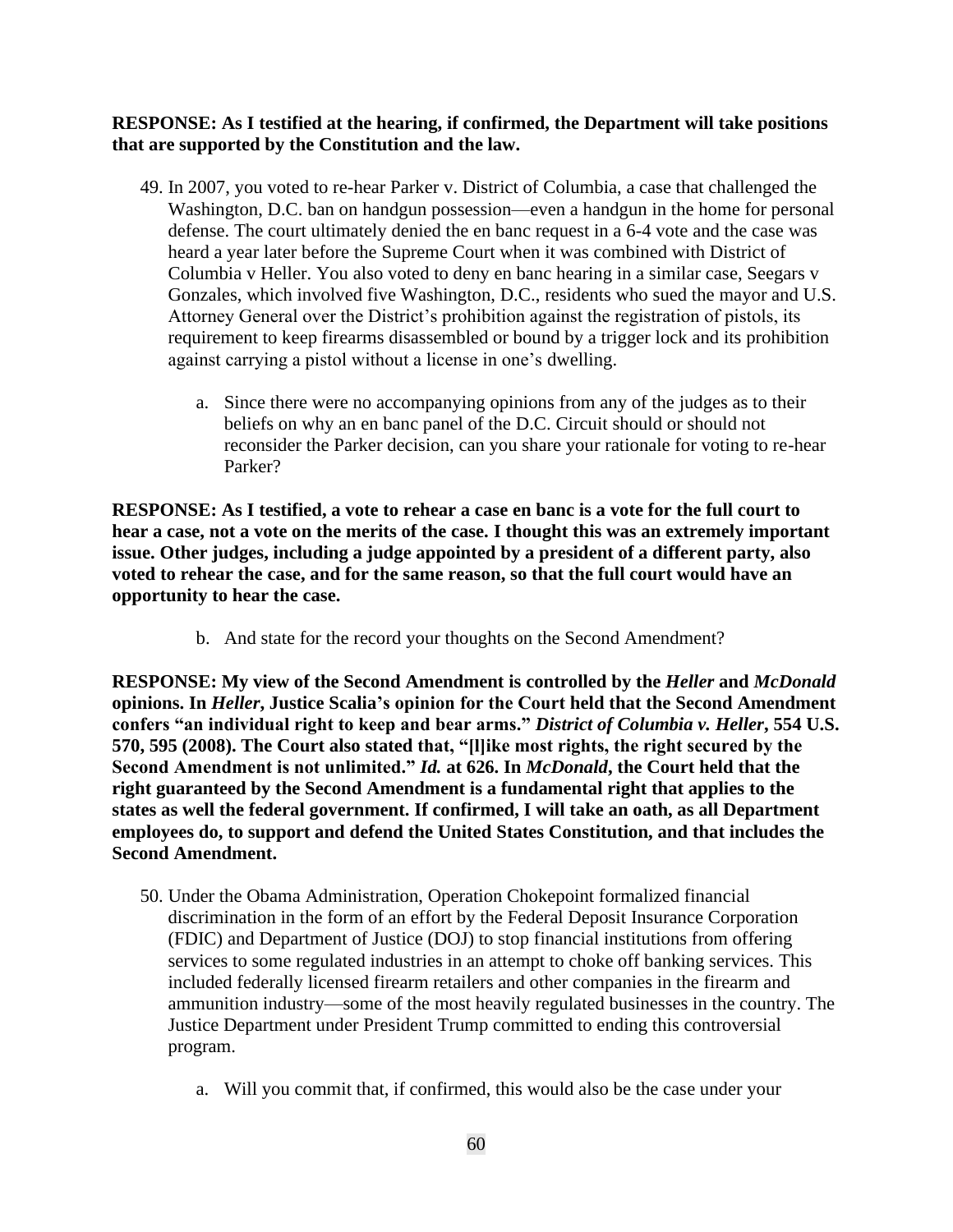leadership?

# **RESPONSE: I am not familiar with the operation you reference. As I testified, I think the laws should be enforced without regard to partisan views.**

- 51. As the Nation's chief legal officer, the Attorney General is responsible for giving the President and other government agencies candid advice about the legality of proposed Executive action. With that in mind, please answer the following:
	- a. If confirmed, you (or the Office of the Legal Counsel under your supervision) would be asked to definitively opine on the legality of a variety of proposed Executive actions. In your view, is it the duty of the Department of Justice to give a favorable opinion of the legality of proposed action so long as reasonable arguments can be made in its defense? Or must the Department decide, de novo, whether those arguments are in fact correct?

**RESPONSE: My understanding is that the Office of Legal Counsel's longstanding practice with respect to providing controlling legal advice is to "provide advice based on its best understanding of what the law requires—not simply an advocate's defense of the contemplated action or position proposed by an agency or administration." David J. Barron, Acting Assistant Attorney General, Office of Legal Counsel,**  *Memorandum for Attorneys of the Office re: Best Practices for OLC Legal Advice and Written Opinions* **at 1 (July 16, 2010). I agree with that traditional practice.**

- 52. Are there any specific Office of the Legal Counsel ("OLC") opinions that you would like to withdraw?
	- a. What will be your approach to deciding which opinions to withdraw?

**RESPONSE: I have not undertaken a review of Office of Legal Counsel opinions or formed views about opinions that might warrant reconsideration or withdrawal. If I am confirmed, I will approach all aspects of giving legal advice—including considering whether to withdraw an Office of Legal Counsel opinion—by giving careful attention to the facts and the law, consulting as appropriate with the lawyers in the Department with expertise on the relevant issues, and reaching a conclusion based on my best judgment.**

53. Lawsuits have been filed over the ratification of the Equal Rights Amendment ("ERA"). The Biden-Harris Administration has stated that with Virginia ratifying the ERA, the required ¾th of states have ratified the amendment. However, the OLC released a slip opinion stating that Congress must start over. Do you agree with the Administration's position, or the conclusion reached by OLC that this is a matter that should be left to Congress to decide?

**RESPONSE: The issue to which you refer is the subject of pending litigation involving the Archivist of the United States. As a sitting federal judge, Canon 3 of the Code of**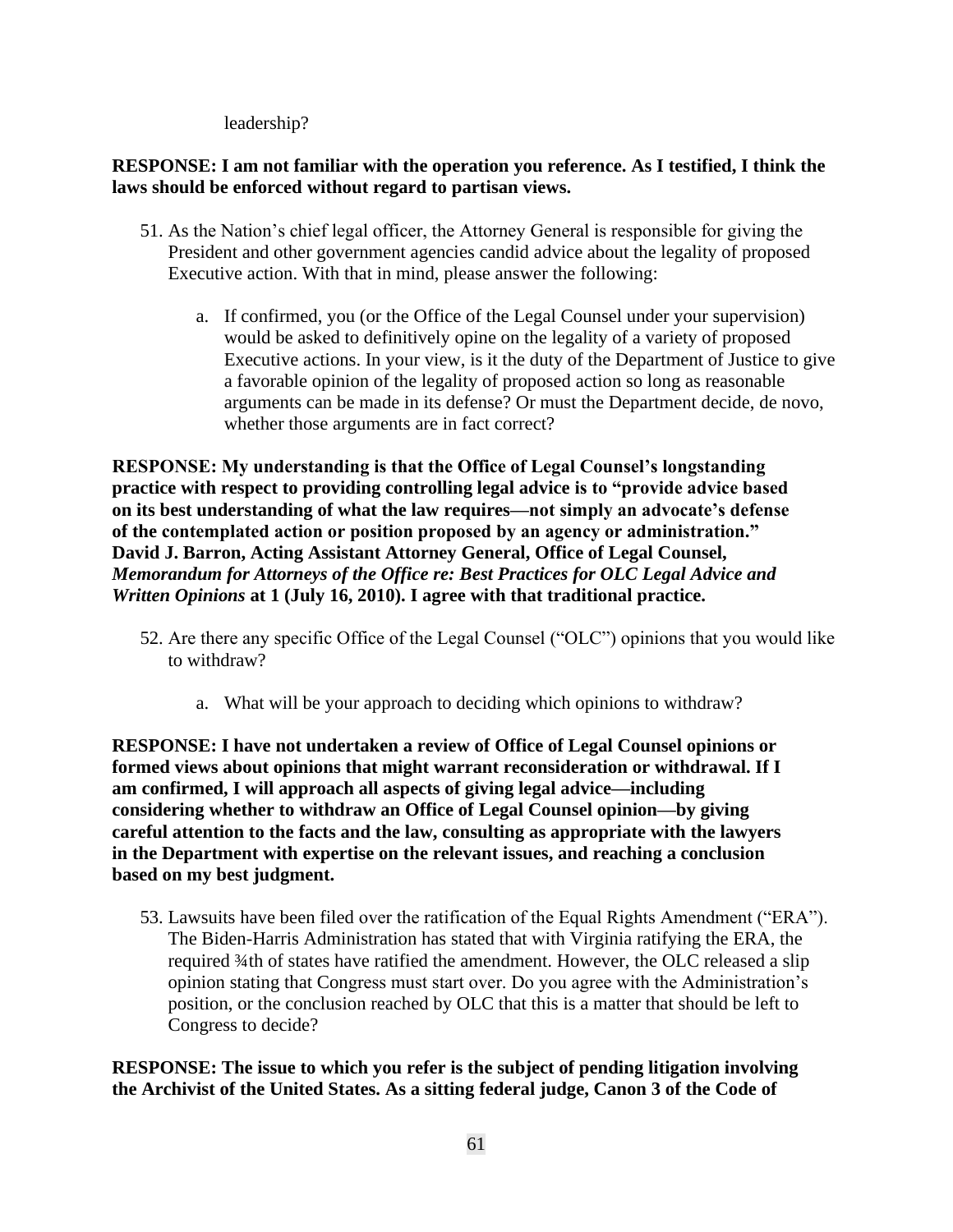**Conduct for United States Judges bars me from commenting on any pending or impending case in any court. If I am confirmed as Attorney General, opinions or legal advice I might give on this subject would be based solely on the law, and not on any other consideration.**

- 54. What are your thoughts on the Department of Justice's ("DOJ") policy concerning civil asset forfeiture?
	- a. As we have seen in published reports, the Department of Justice collects large amounts of money for its Assets Forfeiture Fund, particularly from large deposits. Does this provide an incentive for the agencies you oversee to use civil asset forfeiture in a way that continues purely for budgetary gain?
		- i. Do you think this incentive by law enforcement agencies is a problem? If so, is it something you will work to address?
	- b. Your predecessor, Attorney General Barr, stated that incentives behind asset forfeiture requite "constant vigilance," do you share that view? How do you plan about ensuring that agencies have the right incentives in place?
	- c. Are you willing to work with the members of the U.S. Senate to reform civil asset forfeiture?

**RESPONSE: Civil forfeiture is authorized under federal law, including 18 U.S.C. § 981 and other laws enforced by the Department of Justice. I understand that aspects of the practice have attracted criticism. If I am confirmed, I will review the Department's practices in this area and determine whether changes may be warranted. And I would welcome the opportunity to work with Congress to address any issues within the purview of the Justice Department that might need reform.**

- 55. In terms of antitrust, attention has been given to "big tech" companies such as Google, Amazon, and Apple, but what are your thoughts on the monopolistic practices of the National Collegiate Athletic Association ("NCAA")?
	- a. For years, the NCAA has profited off of the name, likeness, and image of college athletes, but also used its influence to undermine decisions made by schools in communities across the country. What are your thoughts on how it wields its influence?

**RESPONSE: I have not studied the NCAA's actions in these areas. In addition, I understand that some of the NCAA's practices are the subject of active litigation, including a case pending before the Supreme Court. As a sitting federal judge, Canon 3 of the Code of Conduct for United States Judges bars me from commenting on any pending or impending case in any court.**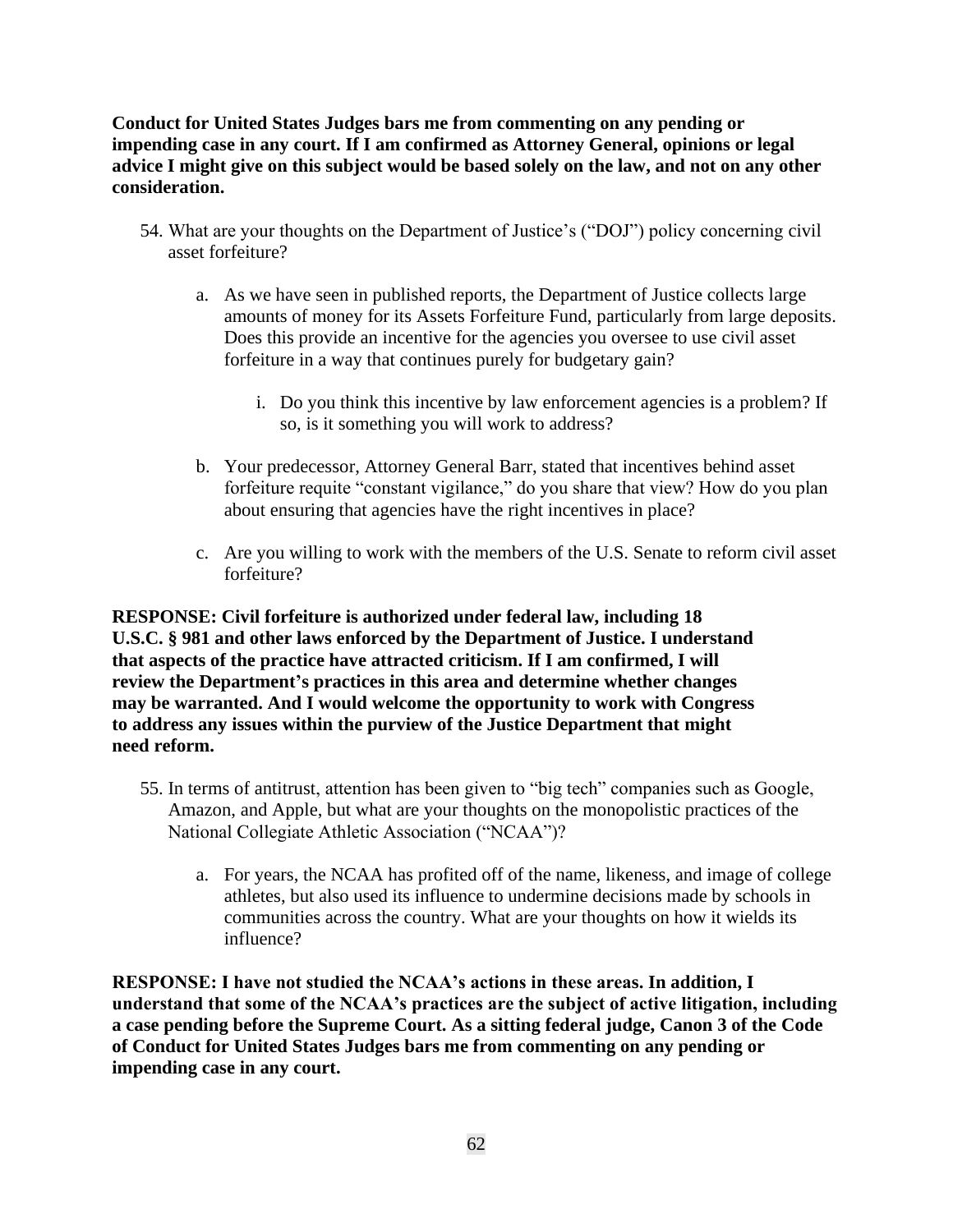b. In particular, what are your thoughts on the NCAA's recent track record of undermining women by pushing schools to allow individuals born biologically of one gender to participate in another gender's sports?

#### **RESPONSE: I am not familiar with the NCAA activities referenced in the question.**

- 56. The Supreme Court ruled in *Regents of the University of California v. Bakke* that racial quotas cannot be used in university admissions. In subsequent decisions, the Supreme Court has stated that universities may use a process that considers various qualities, such as race, to evaluate candidates. Numerous universities, including your alma mater, have been sued or are under investigation for their admissions processes and possible discrimination against various groups of people. With that in mind, please answer the following:
	- a. Under your leadership, how would the DOJ handle these investigations and lawsuits?
	- b. More broadly, how would DOJ approach future investigations into similar institutions?

**RESPONSE: My understanding from publicly available information is that the Department recently voluntarily dismissed one such lawsuit, but that related matters remain pending. As a sitting federal judge, Canon 3 of the Code of Conduct for United States Judges bars me from commenting on any pending or impending case that is in any court. As a general matter, if I am confirmed, the Department will conduct its investigatory work guided by the facts and the law.**

- 57. Given that when you were an AUSA, you assisted in the successful prosecution of D.C. Mayor Marion Barry for cocaine possession, you are aware of the prevalence of drugs in our society. With that in mind, please answer the following:
	- a. Recently, there has been growing discussion in the United States concerning the establishment of "supervised consumption services" or "safe consumption sites" for individuals to come to a designated area for the purpose of using drugs. What are your views on these sites? How with DOJ handle any attempts to establish more of these sites throughout the country?
	- b. In United States v. Safehouse, the DOJ sued a Philadelphia planned "safe consumption sites" on the grounds that it would violate the federal Controlled Substances Act's ("CSA") so-called "crack house provision." The 3rd Circuit found that this statute prohibits operation of safe injection facilities and as a result the site could not open. Do you agree with this decision? If so, would you commit to enforcing the CSA in its entirety, a law that President Biden was a proponent of while serving in the U.S. Senate? What if the policy of the Biden-Harris Administration, advocates or encourages the creation of these sites?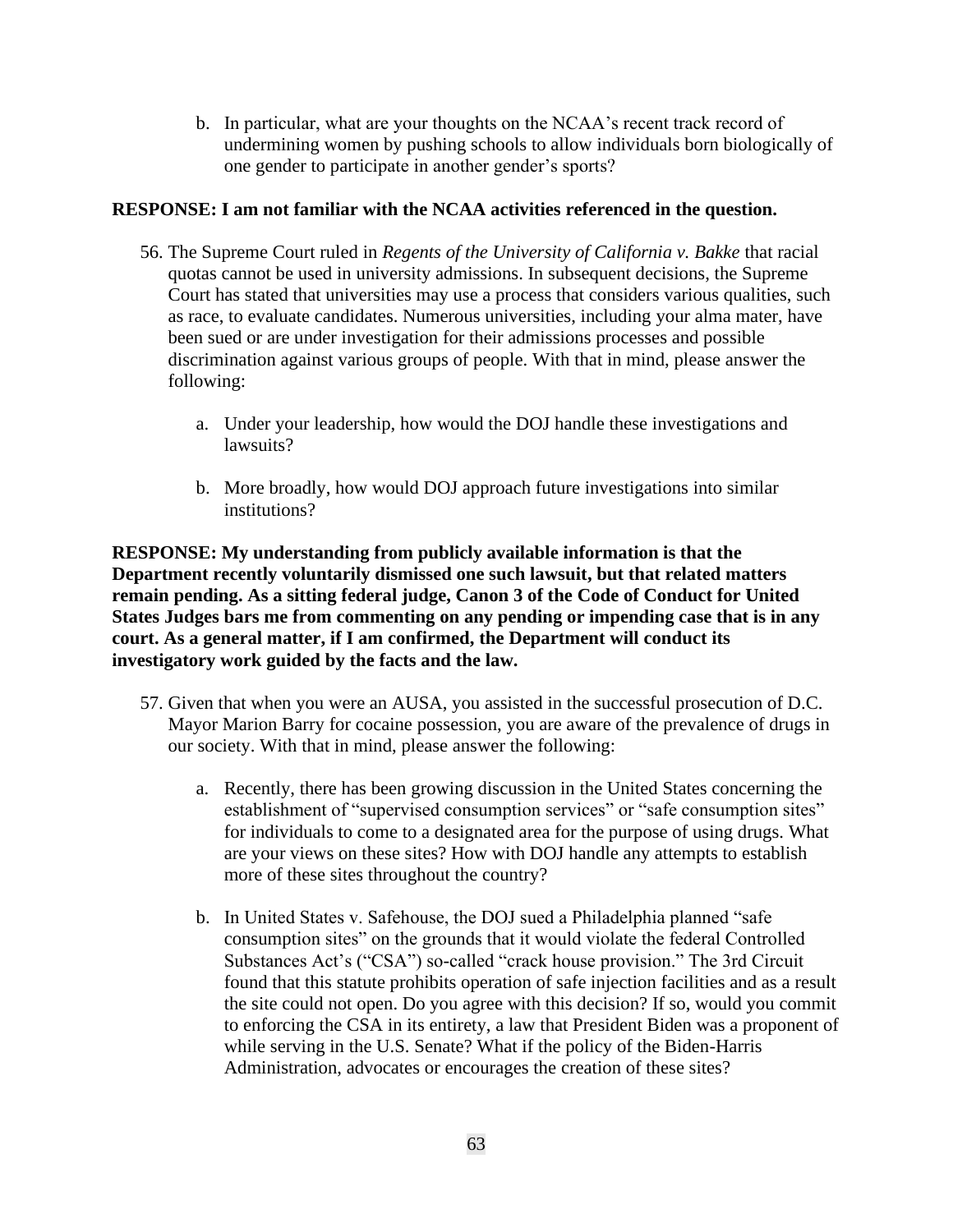**RESPONSE: I understand that the lawsuit referenced in the question remains pending. As a sitting federal judge, Canon 3 of the Code of Conduct for United States Judges bars me from commenting on any pending or impending case in any court.**

- 58. At the hearing, when I asked you whether you "believe[d] that efforts to purge voter rolls of people who have either died or have left the state in question are racially discriminatory," you said "If there is enormously disparate impact of something that someone continues to propose it is not unreasonable for people to draw conclusions from that."
	- a. If someone "continued to propose" voter ID laws and it had a disparate impact, do you think someone would be justified in calling them a racist?

# **RESPONSE: Both in law and in life it can be difficult to ascertain a person's subjective intent. Some instances of disparate impact are the result of purposeful discrimination. Some are not.**

59. How do you define systemic racism?

**RESPONSE: In my view, systemic racism refers to historic patterns or practices that have had a disparate impact of communities of color and other ethnic minorities, such as the fact that those communities have disproportionately lower rates of employment and wealth accumulation.**

60. How do you define critical race theory?

# **RESPONSE: I am not a legal academic and do not have a definition.**

61. Do you think America's criminal justice system, including the federal courts, U.S. Attorney's offices, and the Department of Justice are "systemically racist?"

# **RESPONSE: As I explained at the hearing, acknowledging the existence of systemic racism in society does not mean that any particular institution or individual is systemically racist.**

- 62. Congresswoman Ayanna Presley has said, in relation to criminal justice policy: "[w]e must now be every bit as intentional in legislating justice and equity, and that starts with embracing anti-racism as a central tenet of the policymaking process."
	- a. Do you plan to institute "anti-racist" policies at the Justice Department? If so, which policies do you plan to institute?
	- b. What current policies of the Justice Department are "racist?"

**RESPONSE: "Equal justice under law" is a foundational principle of our legal system and the Department of Justice's mission is to ensure fair and impartial administration of justice for all Americans. If confirmed, I will faithfully and impartially apply the law in an effort**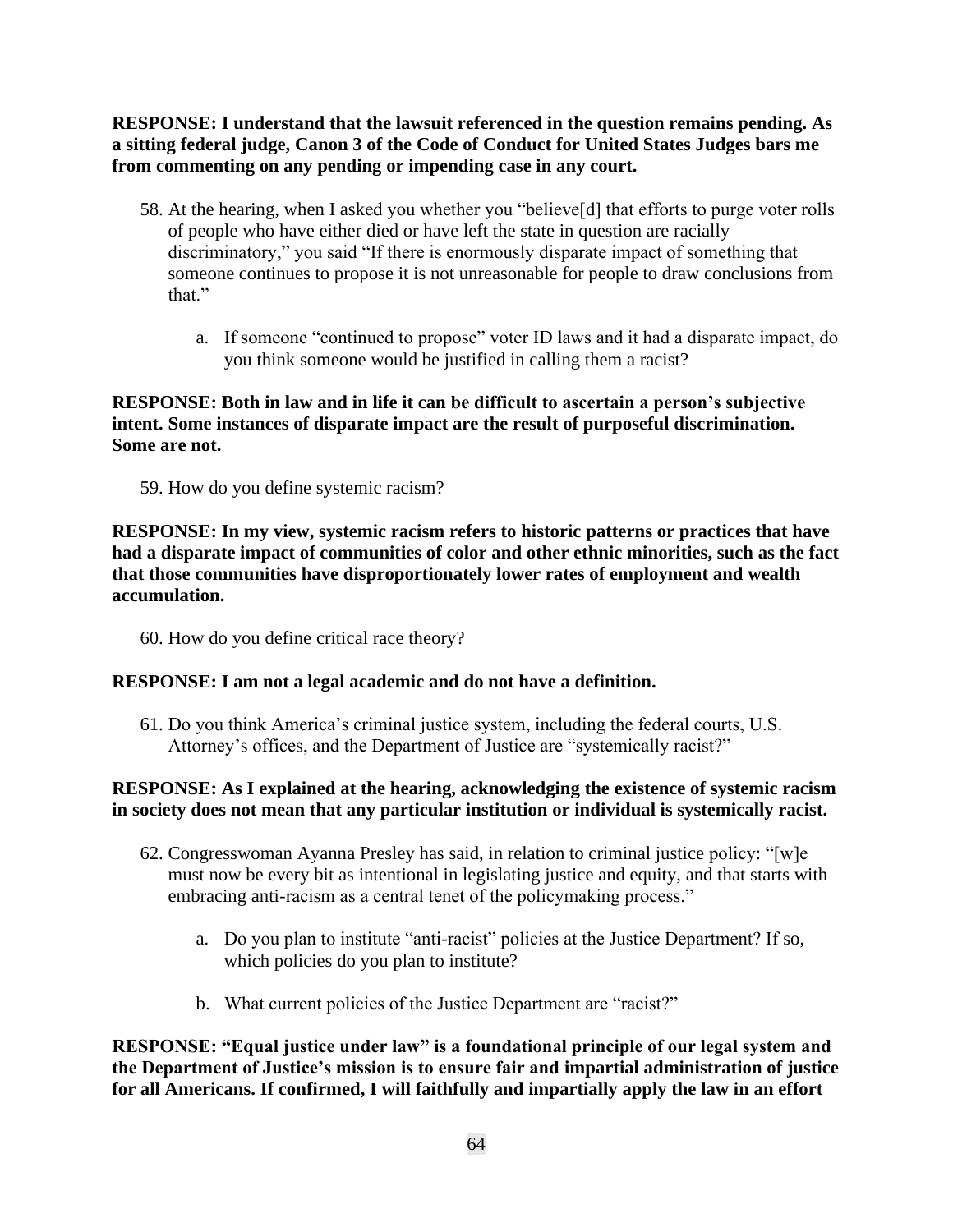**to identify and address acts of unlawful racial discrimination. I am not familiar with all of the Department's current policies, but if confirmed I would seek to ensure that the Department's policies and practices are aligned with this vision.**

63. Do you believe that members of historically oppressed minority groups should be treated more favorably than those of other races in prosecutions and sentencing decisions to correct for the effects of systemic racism?

## **RESPONSE: If confirmed, I would faithfully carry out the Department's responsibility to fairly and impartially administer justice for all Americans.**

64. Do you distinguish critical race theory from systemic racism, and if so how?

## **RESPONSE: As explained above, I am not a legal academic and do not have a definition of critical race theory.**

- 65. Do you believe that as the AG you have a duty to act in line with your moral code? If so, would you agree that it is part of your duty to ensure that the department under your care does not violate that code?
	- a. Along the same line, let's assume that someone acting as an agent of the Department of Justice takes actions which contradict your moral code. What responsibility do you feel you would owe for those actions?

**RESPONSE: If confirmed, like any public servant in our government, I would take an oath to support and defend the Constitution of the United States and my decisions as Attorney General would be in keeping with this oath and in furtherance of the Department's mission. I would expect the same from every Department employee.**

- 66. For purposes of federal law, when does life begin?
	- a. Does the definition of when human life begins for purposes of federal law differ from the scientific definition of when human life begins?

#### **RESPONSE: In** *Roe v. Wade***, 410 U.S. 113 (1973), the Supreme Court stated that the court "need not resolve" the question of when life begins.** *Id.* **at 159.**

67. At what point in human development does the United States have a compelling interest in protecting a human life?

**RESPONSE: In** *Casey***, the Supreme Court held that states may regulate abortion prior to viability based on the state's interest in maternal health and potential life, provided those regulations did not impose and do not have "the purpose or effect of placing a substantial obstacle in the path of a woman seeking an abortion of a nonviable fetus."** *Planned Parenthood of Se. Pa. v. Casey***, 505 U.S. 833, 877 (1992).**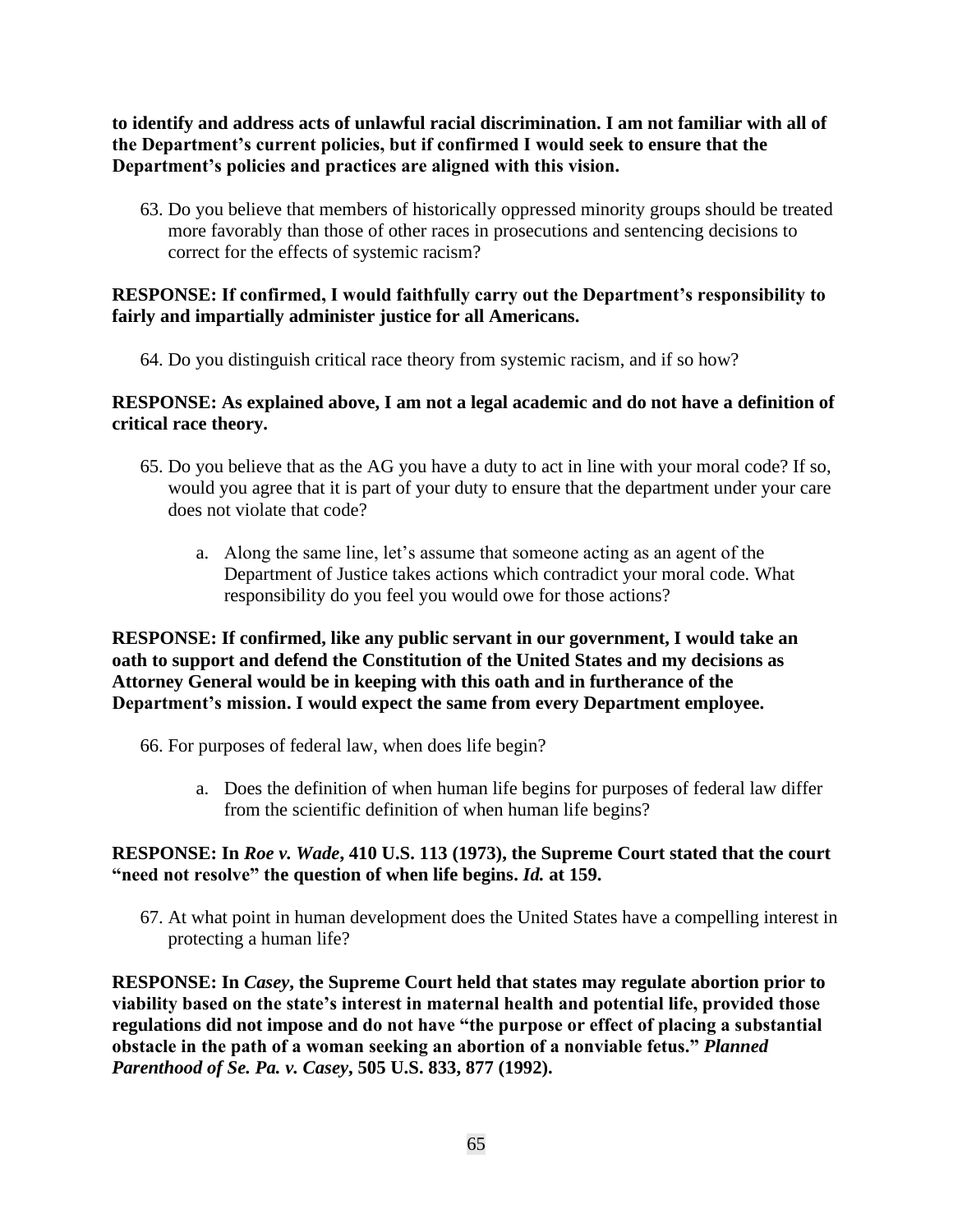68. Do you support laws penalizing fetal homicide?

#### **RESPONSE: In the course of my tenure as a federal judge I have not had occasion to become familiar with these laws.**

69. Do you support the Unborn Victims of Violence Act of 2004, which provides that a person guilty of killing a child in utero may be punished to the same extent as if they had killed the child's mother, and that a person who intentionally kills a child in utero may be charged as a homicide (i.e., murder or manslaughter)?

#### **RESPONSE: I have not had occasion to become familiar with this legislation.**

a. Given that "homicide" requires the killing of an innocent human being, do you agree that in order to punish someone for violating this statute, the child in utero would have to be a human being?

#### **RESPONSE: I have not had occasion to become familiar with this legislation.**

b. Are there any circumstances which justify the killing of an innocent human being?

# **RESPONSE: Existing federal and state laws prohibit homicide. If I am confirmed as Attorney General, I will enforce the laws of the United States, including criminal homicide statutes.**

70. Do you support the Born Alive Infants Protection Act?

**a.** Relatedly, would you support any policy that would prohibit the killing of children who survive failed abortions outside the womb?

#### **RESPONSE: I have not had occasion to become familiar with this legislation.**

71. Will you commit that the Department of Justice will not rely upon data or information compiled by the Southern Poverty Law Center considering the serious allegations of systemic sexual harassment, racial discrimination and their ties to domestic terrorism cases?

## **RESPONSE: Because I am not at the Department, I am not familiar with whether and to what extent the Department relies upon data or information compiled by the Southern Poverty Law Center, and I do not know the facts of these allegations.**

72. Based on evidence that Planned Parenthood profited from the purchase and sale of fetal tissue, the FBI opened its current investigation into the sale of fetal tissue. Will you ensure that this investigation will be allowed to proceed without interference under your leadership of the Department of Justice?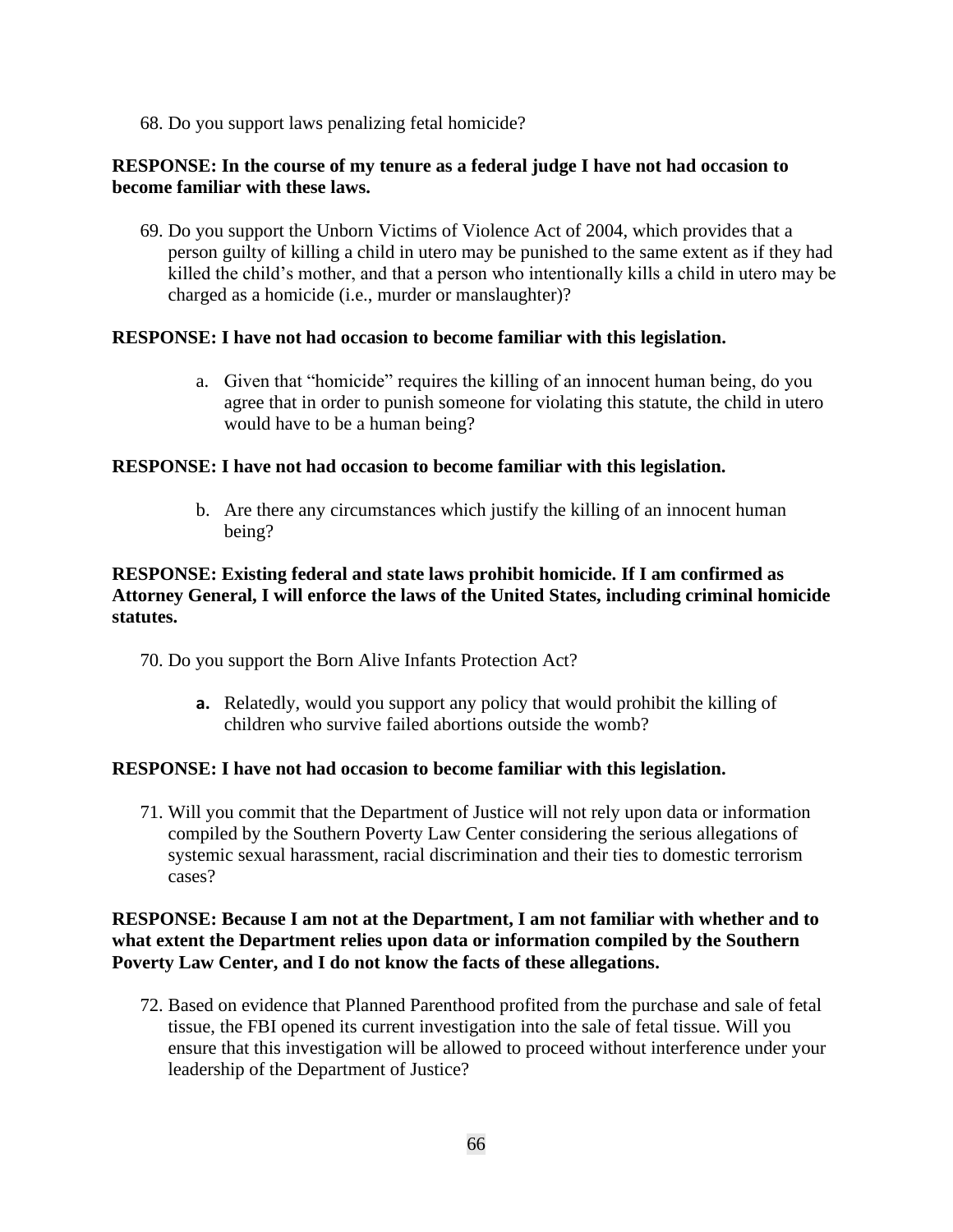**RESPONSE: As the nominee for Attorney General, I do not have information about this investigation. If I am confirmed, I commit to making prosecutorial decisions based on the facts and the law.**

- 73. What is the Federalist Society?
	- a. What does it do?
	- b. What do you think about it?

**RESPONSE: According to its website, the Federalist Society is "a group of conservatives and libertarians interested in the current state of the legal order. It is founded on the principles that the state exists to preserve freedom, that the separation of governmental powers is central to our Constitution, and that it is emphatically the province and duty of the judiciary to say what the law is, not what it should be. The Society seeks both to promote an awareness of these principles and to further their application through its activities." As with many other legal organizations, I have participated in panels hosted by the Federalist Society and have friends and colleagues who are members.** 

- 74. On March 22, 1972, the 92nd Congress gave final approval, by the required two-thirds votes, to H.J. Res. 208, the Equal Rights Amendment. The final text of the resolution reflected a political compromise reached in the previous Congress (the 91st), in which proponents had accepted a 7-year ratification deadline. Congresswoman Griffiths explained, "I think it is perfectly proper to have the 7-year statute so that it should not be hanging over our head forever." (117 Cong. Rec. 35814-15, 1971) As has been the case for every constitutional amendment proposed by Congress since 1960, this 7-year deadline appeared in the Proposing Clause. In your February 22, 2021 oral testimony before the Judiciary Committee, you indicated that under your leadership, the Justice Department will follow the President on "policy" matters, "as long as it is consistent with the law." In advising the President on what the law is, on any given matter, you said, "we will do so objectively, based only on the reading of law." I will proceed here on the assumption that this assurance would apply in full force to such a weighty matter as the requirements that Article V of the Constitution imposes for adopting amendments to the text of the Constitution. During the 2020 presidential campaign, the Biden-Harris campaign posted a short position statement on its website on the ERA, which remains there today. It states in part, "Now that Virginia has become the 38th state to ratify the ERA, Biden will proudly advocate for Congress to recognize that 3/4 of the states have ratified the amendment..." However, this campaign statement by the now-President cannot be effectuated unless the Department of Justice alters its positions on fundamental aspects of the constitutional amendment process.
	- a. In analyzing the constitutional issues that surround that current status of the 1972 ERA, will you be influenced in any manner by this political position taken during the campaign? In other words, will you feel obligated, at least to some degree, to come up with legal rationales, however strained or novel, to justify the conclusion that the President stated when he was still a candidate?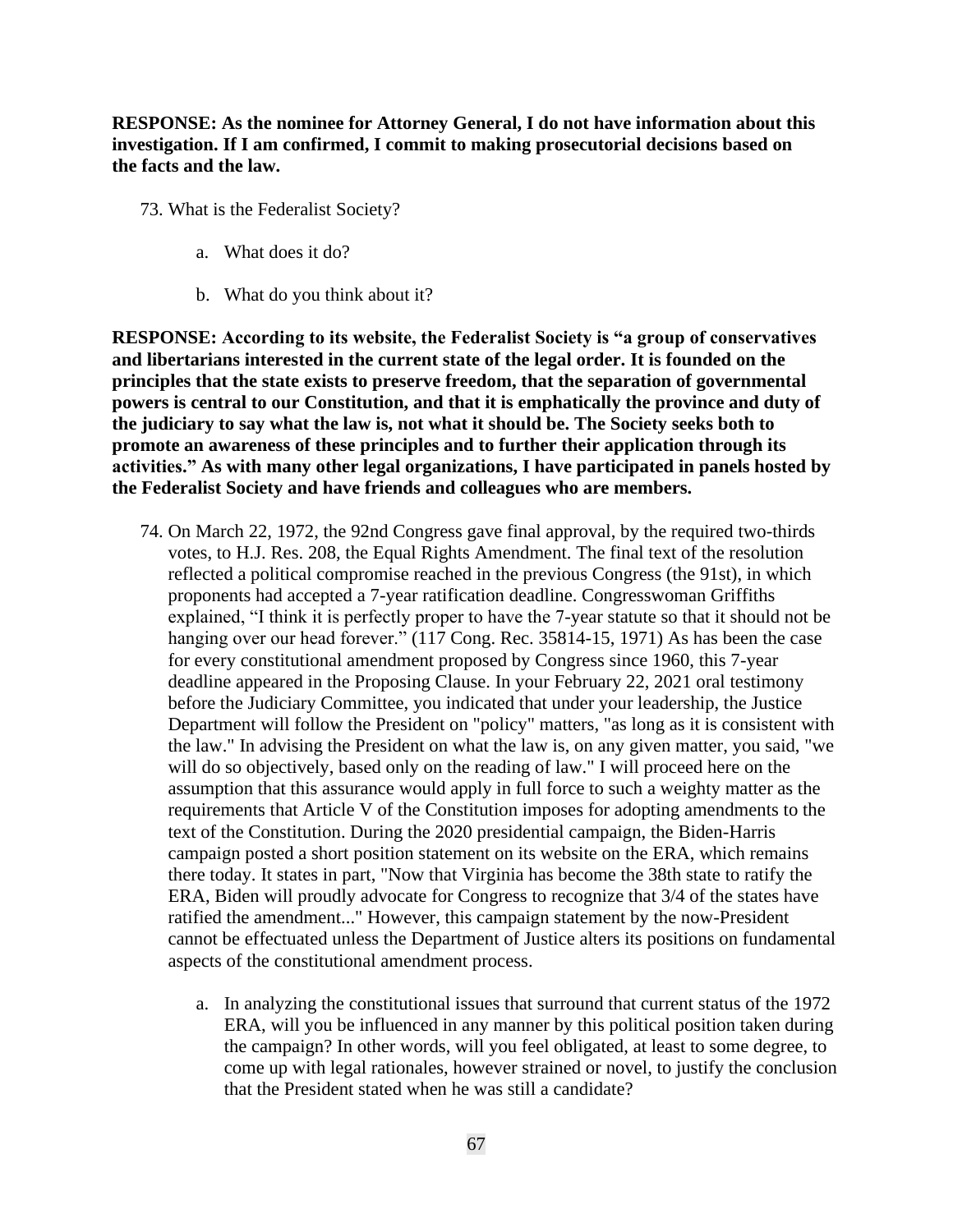- b. In 1977, with the 7-year deadline fast approaching, the ERA had not received the required 38 state ratifications, and several states had rescinded their initial ratifications. The Justice Department's Office of Legal Counsel issued an opinion dated Oct. 31, 1977, written by Assistant Attorney General John M. Harmon, which argued, with qualifications, that Congress could, by simple majority votes, extend the deadline prior to expiration. Subsequently, in 1978, did pass such a resolution purporting to extend the deadline to June 1982. (The only federal court to consider the matter ruled in Idaho v. Freeman that this was unconstitutional, but after the ostensibly extended deadline passed with no new ratifications, the Acting Solicitor General asserted that the ERA had failed ratification with or without the deadline extension, and the Supreme Court implicitly agreed by declaring the litigation moot.) In his 1977 OLC opinion, Mr. Harmon wrote, "Certainly if a time limit had expired before an intervening Congress had taken action to extend that limit, a strong argument could be made that the only constitutional means of reviving a proposed amendment would be to propose the amendment anew by a two-thirds vote of each House and thereby begin the ratification process anew." Do you agree that since the ERA deadline was reached with only 35 states having ratified (or only 30, if the 5 pre-deadline rescissions are permissible), "a strong argument could be made that the only constitutional means of reviving a proposed amendment would be to propose the amendment anew by a two-thirds vote of each House..."?
- c. In 1992, many people came to believe that the "Congressional Pay Amendment" had been ratified 203 years after Congress proposed it -- although it appears that to this day, no federal court has reviewed that claim or held that the amendment is actually part of the Constitution. In any event, the Congressional Pay Amendment contained no deadline, nor did any state rescind a ratification prior to the 38-state threshold being reached. Nevertheless, some ERA proponents then began to advance claims that ratification deadlines either were unconstitutional, or could be retroactively adjusted or removed by Congress, and this by simple majority votes. After decades of unsuccessful attempts, three state legislatures ultimately adopted purported ratifications based on such theories -- Nevada (2017), Illinois (2018), and Virginia (2020). However, the Virginia legislature's action came weeks after the Office of Legal Counsel on January 6, 2020, issued a 38-age page legal opinion, arguing that Congress has the power to include a ratification deadline in a resolution submitted to the states proposing a constitutional amendment; that the 92nd Congress effectively exercised that power when it included a 7-year deadline in H.J. Res. 208; and that Congress lacks power to change an amendment proposal in any respect, once it is submitted to the states. OLC therefore concluded that the only constitutional route to adoption on an ERA was to restart the process. Based on that guidance, the Archivist of the United States issued a statement on January 8, 2020, that he would not certify the ERA as part of the Constitution, "unless otherwise directed by a final court order."
	- i. Do you intend to withdraw the OLC opinion on which the Archivist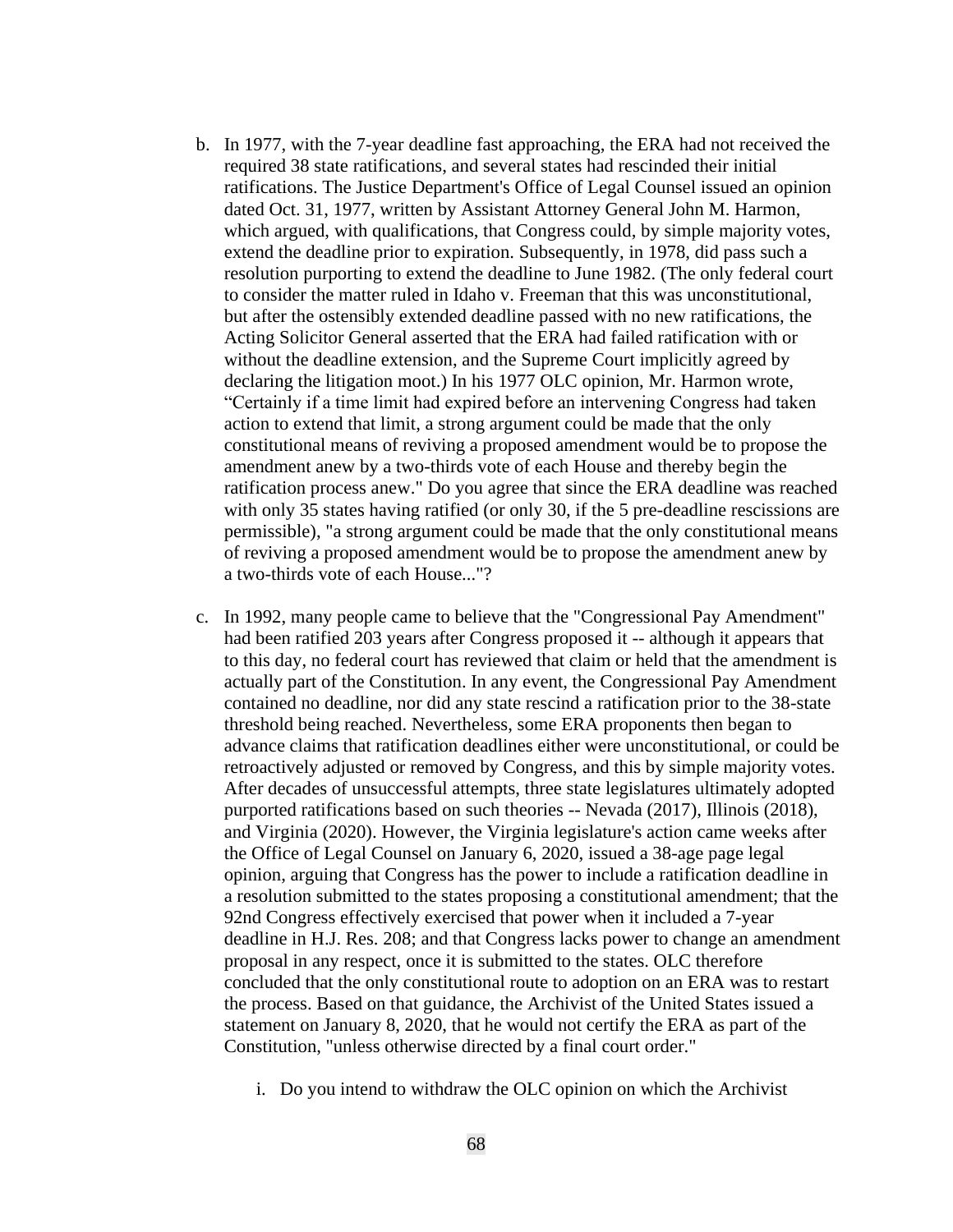#### currently relies?

- ii. If so, will you simultaneously replace it with a new opinion, and if so, how soon might that occur?
- d. If after thorough review, you were to conclude that the President was mistaken in asserting that "3/4 of states have ratified the amendment," or that "Congress can recognize" that to be so, would your conclusions about "what the law is" be conveyed privately to the President, and perhaps, subject to modification at his instruction?
	- iii. Or, would your legal conclusions be presented in a public document, such as a new OLC opinion?
- e. Candidate Biden's 2020 statement that "3/4 of states have ratified the amendment" the ERA disregarded not only the ratification deadline, but the fact that five state legislatures formally rescinded their ratifications, prior to the deadline of March 22, 1979. In 1977, the opinion by Assistant Attorney General Harmon argued that rescissions are not allowed under Article V, and no subsequent OLC opinion has found it necessary to re- examine that question. But when the late Justice Ruth Bader Ginsburg was asked about the ERA on Feb. 10, 2020, she said, "I would like to see a new beginning. I'd like it to start over. There's too much controversy about latecomers -- Virginia, long after the deadline passed. Plus, a number of states have withdrawn their ratification. So, if you count a latecomer on the plus side, how can you disregard states that said, 'We've changed our minds'?"
	- iv. Do you intend to analyze the question of whether Article V permits states to rescind their ratifications, prior to the three-fourths threshold being reached, in order to determine whether the Administration can in fact, consistent with the Constitution, urge Congress to assert that "3/4 of states have ratified" the ERA?
- f. Do you foresee any eventually in which the Department of Justice would authorize or permit the Archivist of the United States to certify the ERA as part of the Constitution, if Congress has NOT passed a joint resolution purporting to remove the ERA's ratification deadline?
- g. There are currently two active federal lawsuits against the Archivist in the federal courts, which involve claims regarding the validity of the ratification deadline, the validity of rescissions, the authority (if any) of Congress to active retroactively on such matters, etc. In these lawsuits the Department of Justice has been defending the position that the 1979 deadline was permissible and effective. As long as such litigation is ongoing, are there any circumstances under which the Department of Justice would allow or order the Archivist of the United States to certify the ERA as part of the Constitution, under 1 U.S.C. Sec. 106b, in the absence of a final judgment or order by a federal court that such an action by the Archivist is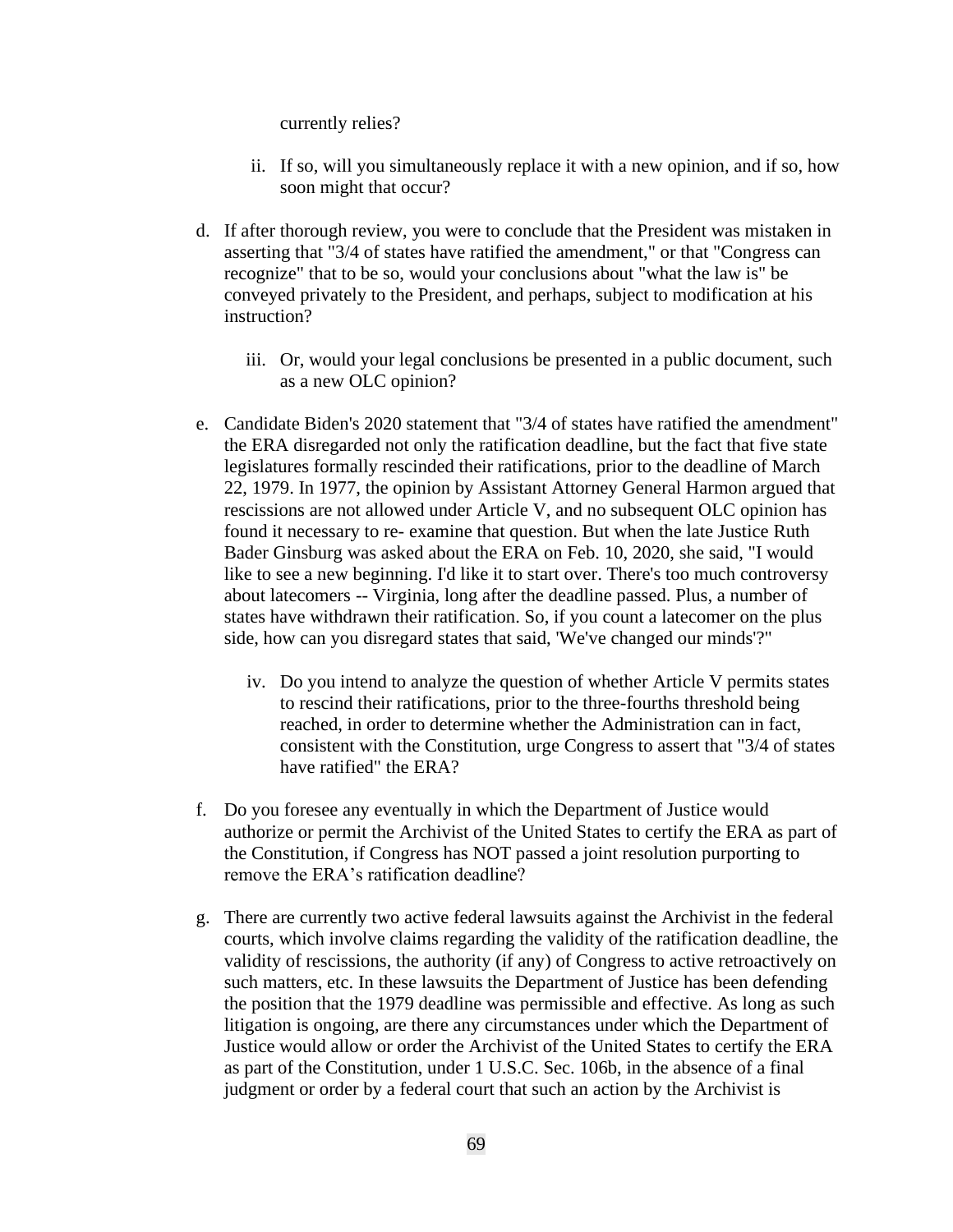authorized or required by law?

**RESPONSE: The issue to which you refer is the subject of pending litigation involving the Archivist of the United States. As a sitting federal judge, Canon 3 of the Code of Conduct for United States Judges bars me from commenting on any pending or impending case in any court. If I am confirmed as Attorney General, any opinions or legal advice I might give on this subject would be based solely on the law, and not on any other consideration.**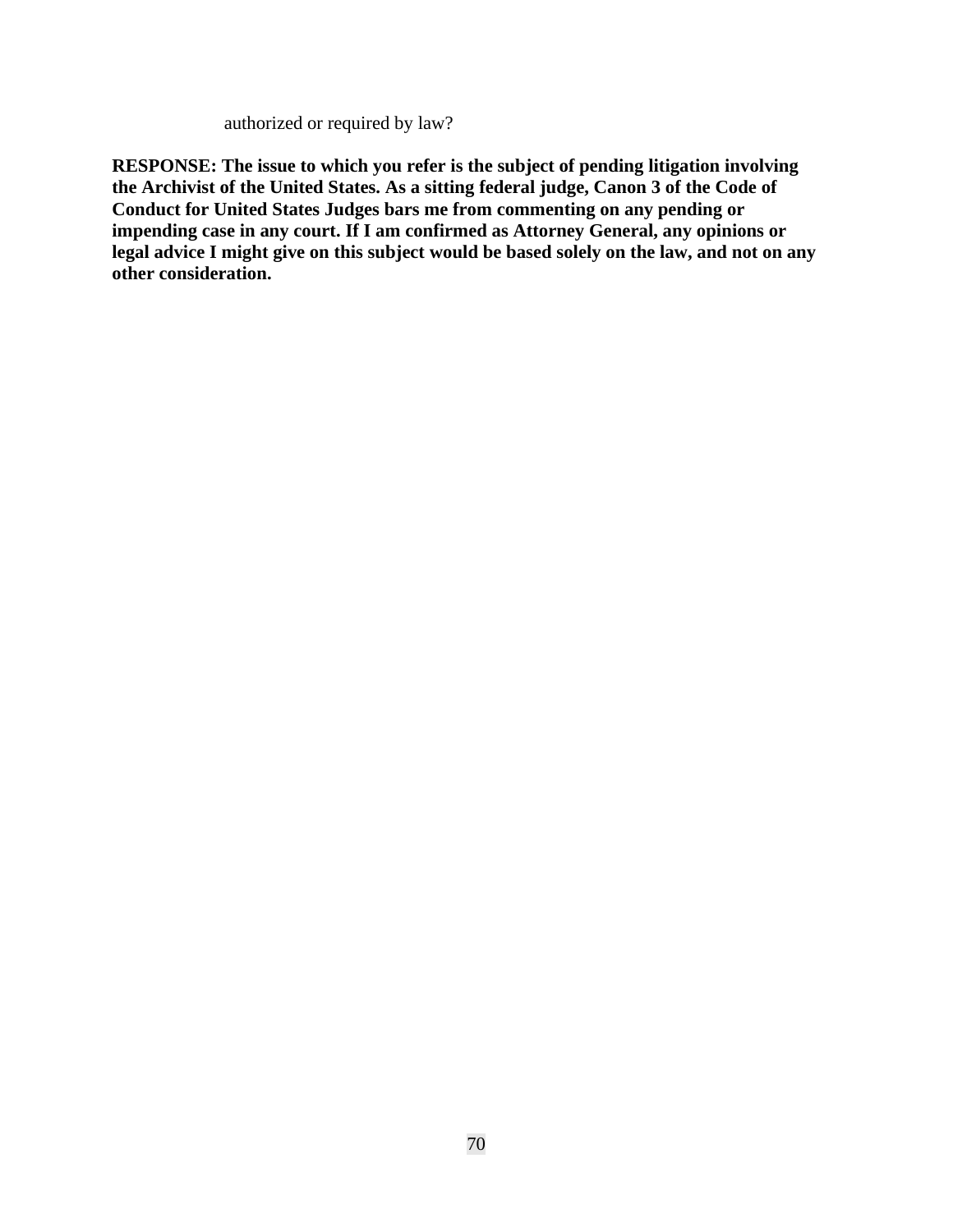# **Senator Cruz**

# **Responses to Questions from Senator Cruz to Judge Merrick Garland, Nominee to be United States Attorney General**

# I. **Directions**

Please provide a wholly contained answer to each question. A question's answer should not cross-reference answers provided in other questions.

If a question asks for a yes or no answer, please provide a yes or no answer first and then provide subsequent explanation. If the answer to a yes or no question is sometimes yes and sometimes no, please state such first and then describe the circumstances giving rise to each answer.

If a question asks for a choice between two options, please begin by stating which option applies, or both, or neither, followed by any subsequent explanation.

If you disagree with the premise of a question, please answer the question as-written and then articulate both the premise about which you disagrees and the basis for that disagreement.

If you lack a basis for knowing the answer to a question, please first describe what efforts you have taken to ascertain an answer to the question and then provide your tentative answer as a consequence of its reasonable investigation. If even a tentative answer is impossible at this time, please state why such an answer is impossible and what efforts you, if confirmed, or the administration, or the Department, intend to take to provide an answer in the future. Please further give an estimate as to when the Committee will receive that answer.

To the extent that an answer depends on an ambiguity in the question asked, please state the ambiguity you perceive in the question, and provide multiple answers which articulate each possible reasonable interpretation of the question in light of the ambiguity.

Because you stated at your hearing that you are able to answer questions about policy, many of the questions below focus on policy and facts underlying policy decisions. To the extent you are unable to answer a question about your policy views, please state why you are unable to provide an answer at this time, what information you will need to provide an informed answer, and when you will be able to provide that answer.

# **II. Questions**

1. Do you agree that it is appropriate to investigate whether and to what extent individuals engaged in criminal conduct related to the 2016 election?

**RESPONSE: If confirmed, I will make decisions concerning investigations based on the facts and the law. Because I am not in the Department and accordingly lack access to relevant facts, among other things, it would not be appropriate for me to comment on any particular investigation or potential investigation.**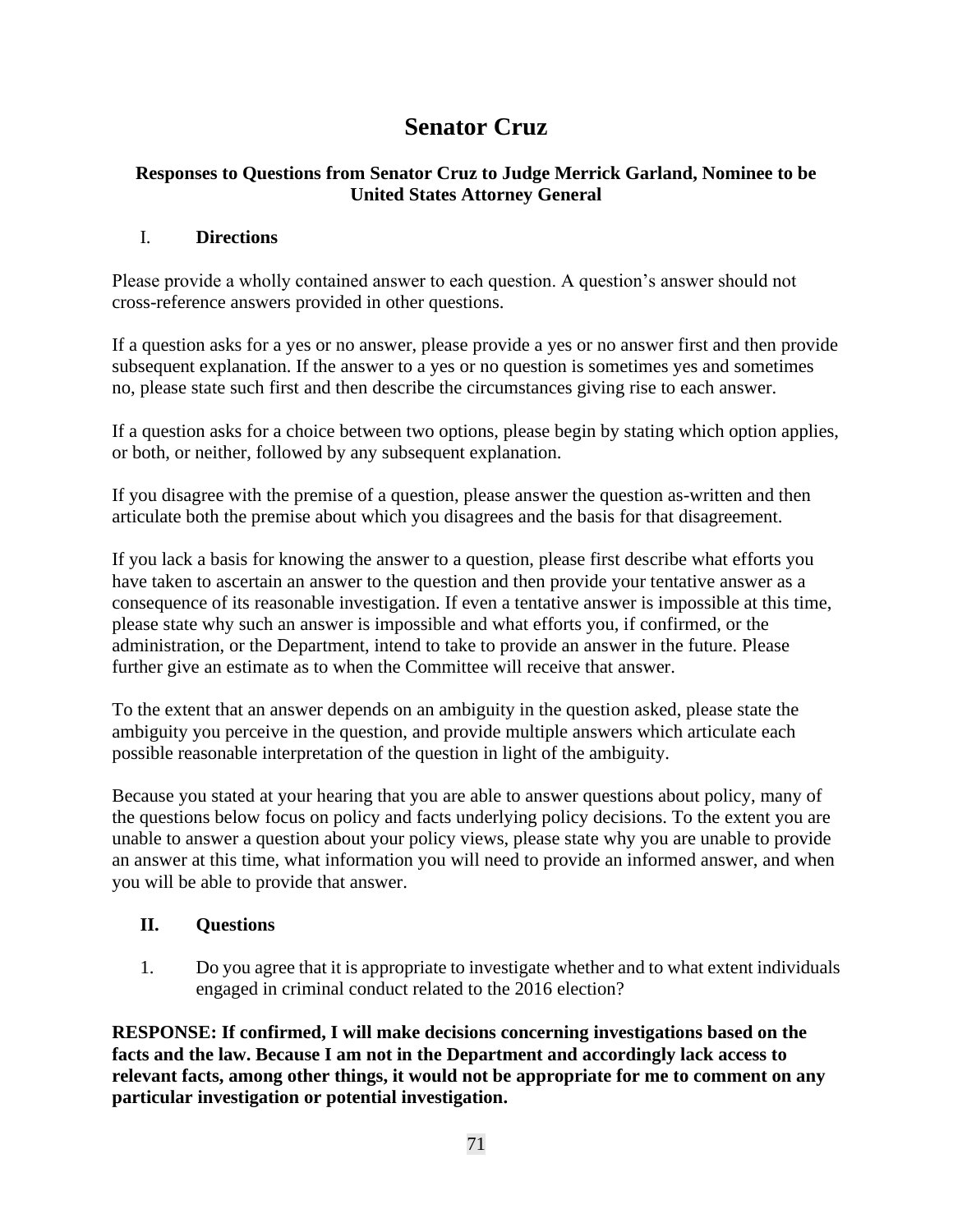- 2. When Bill Barr was asked at his confirmation whether he would terminate Robert Mueller, he answered that he would not terminate him without "good cause." At your hearing, you refused to commit to any standard by which to determine whether to fire John Durham or stop his investigation and instead avoided answering the question by stating that you have yet to examine the facts.
	- a. What is the appropriate standard for an Attorney General to apply to determine whether to fire a U.S. Attorney who is overseeing a politically sensitive investigation?
	- b. What is the appropriate standard for an Attorney General to apply to determine whether to indefinitely halt a politically sensitive investigation?
	- c. Do you agree with Bill Barr that the appropriate standard is "good cause"?
	- d. If the appropriate standard for terminating John Durham or his investigation is anything other than "for cause" or "good cause" please explain why the standard for reviewing the Durham investigation should be different than the standard that Bill Barr applied when reviewing the Mueller investigation.
	- e. If the appropriate standard for terminating John Durham or his investigation is anything other than "for cause" or "good cause" please explain how that standard differs from the "for cause" or "good cause" standard.

**RESPONSE: As I testified at my hearing, I do not know anything about the Durham investigation except what I have read in the press. My view about every investigation is that I have to know the facts before I can make these kinds of decisions or commitments. As I said at the hearing, however, I understand Mr. Durham has been permitted to remain in his position, and I presently have no reason to think that that was not the correct decision.**

- 3. What does "for cause" removal mean in the context of reviewing whether to terminate a politically sensitive investigation?
	- a. What kind of conduct would qualify as removable "for cause"?
	- b. Who will make the determination that the "for cause" standard has been met?
	- c. Who will conduct the investigation into whether "for cause" behavior has occurred?
	- d. If you have decided to break with precedent and apply a different standard from the "good cause" standard applied by Bill Barr, please answer subparts (a)–(c) for the standard you intend to apply.

**RESPONSE: As I testified at my hearing, I do not know anything about that investigation except what I have read in the press. My view about every investigation is that I have to**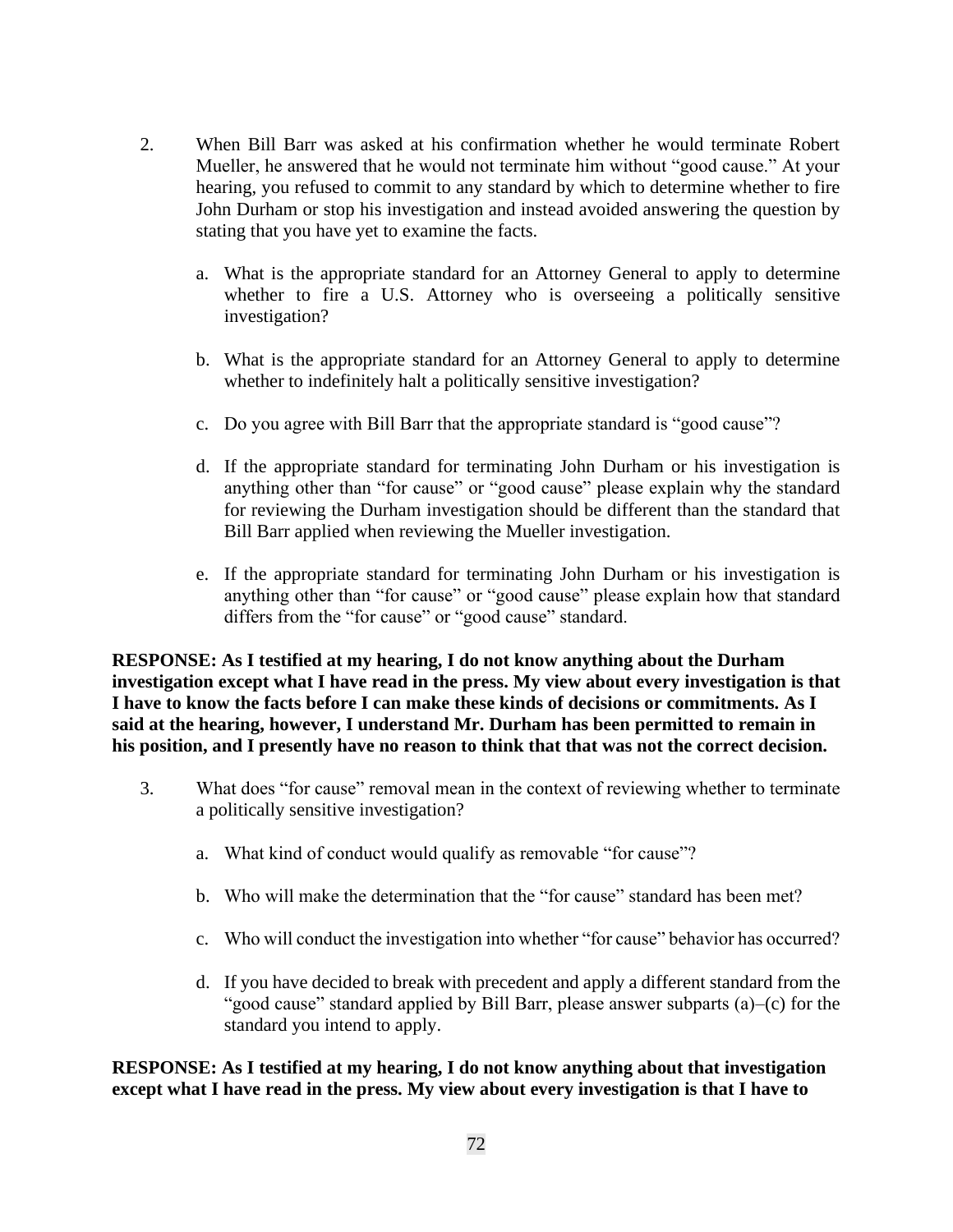**know the facts before I can make these kinds of decisions or commitments. As I said at the hearing, however, I understand Mr. Durham has been permitted to remain in his position and to continue his investigation, and I presently have no reason to think that that was not the correct decision.**

- 4. What does "for cause" removal mean in the context of reviewing whether to terminate a U.S. Attorney overseeing a politically sensitive investigation?
	- a. What kind of conduct would qualify as removable "for cause"?
	- b. Who will make the determination that the "for cause" standard has been met?
	- c. Who will conduct the investigation into whether "for cause" behavior has occurred?
	- d. If you have decided to break with precedent and apply a different standard from the "good cause" standard applied by Bill Barr, please answer subparts (a)–(c) for the standard you intend to apply.

**RESPONSE: As I testified at my hearing, I do not know anything about that investigation except what I have read in the press. My view about every investigation is that I have to know the facts before I can make these kinds of decisions or commitments. As I said at the hearing, however, I understand Mr. Durham has been permitted to remain in his position and to continue his investigation, and I presently have no reason to think that that was not the correct decision.**

- 5. Assume for the sake of this question and this question only that after reviewing the facts of the Durham investigation, you were to determine that the Durham investigation was not properly predicated.
	- a. Would that hypothetical lack of proper predication be sufficient grounds to terminate the investigation? Please explain your answer.
	- b. Would that hypothetical lack of proper predication be sufficient grounds to terminate John Durham? Please explain your answer.
	- c. Does your answer to subpart (a) change if you assume that a reasonable, objective observer could disagree with your assessment that the investigation lacked a proper predicate? Please explain your answer.
	- d. Does your answer to subpart (b) change if you assume that a reasonable, objective observer could disagree with your assessment that the investigation lacked a proper predicate? Please explain your answer.

**RESPONSE: As I testified at my hearing, I have always been extremely careful, as a prosecutor and as a judge, not to comment about something without knowing the facts. As a Justice Department nominee, I do not have information about Mr. Durham's**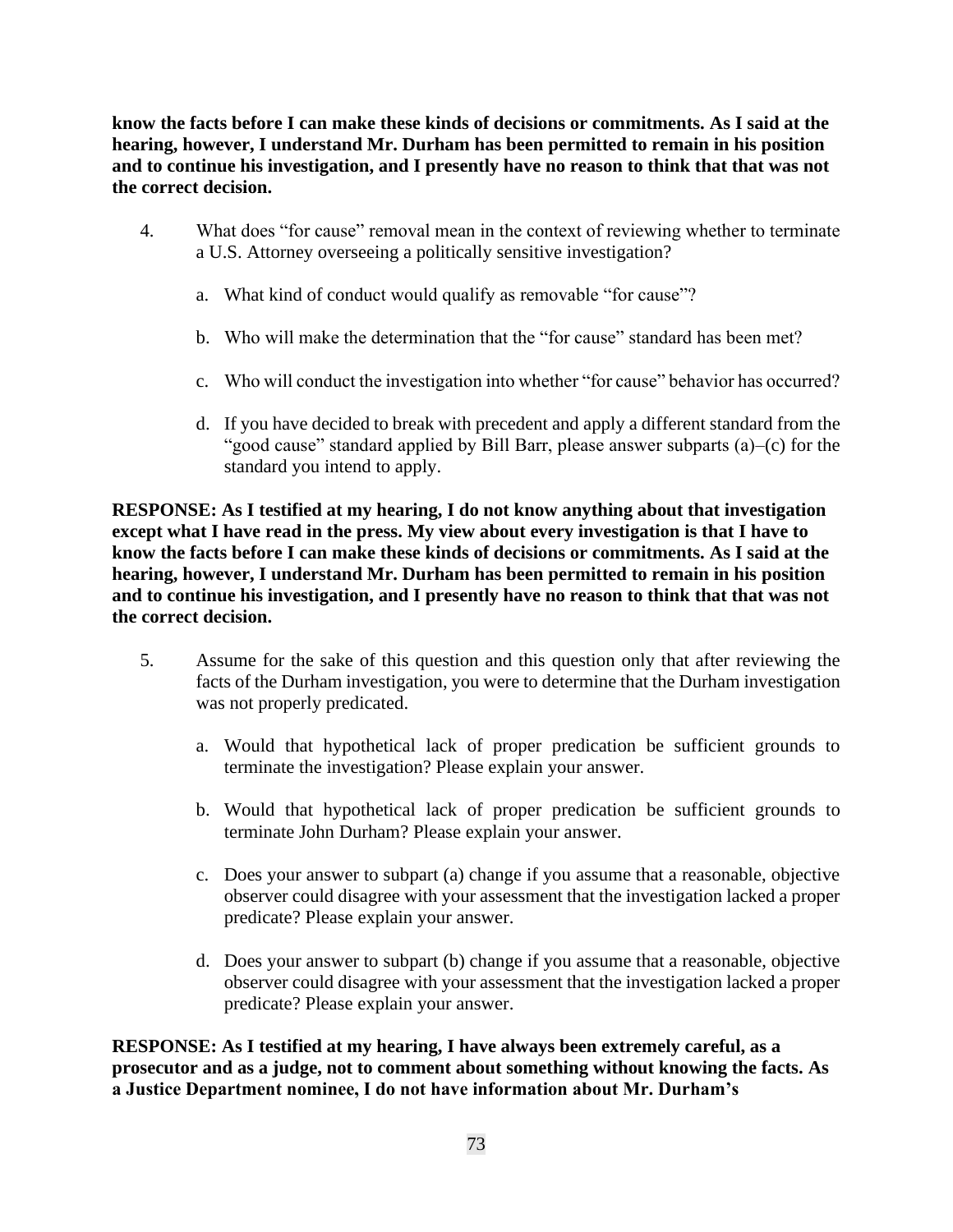**investigation aside from what has been reported in the press. I therefore am not in a position to comment on these hypotheticals. If confirmed, I will make decisions concerning investigations based on the facts and the law. As I said at the hearing, I understand Mr. Durham has been permitted to remain in his position and I presently have no reason to think that that was not the correct decision.**

- 6. You stated at the hearing that you knew nothing of the Steele "dossier" beyond what you had read in the papers. Have you taken the time to acquaint yourself with the issue since?
	- a. You had earlier claimed to have read the executive summary of the IG report, which referenced the "dossier" multiple times. Have you since read any of the remainder of the IG report?
	- b. Do you have any additional comments on the "dossier," having learned more about it?
	- c. Do you believe the FBI's handling of the "dossier" was appropriate?

# **RESPONSE: Since the confirmation hearing, I have not studied these issues further and thus am not in a position to comment further.**

- 7. What standard of obstruction of justice did the Mueller investigation adopt?
	- a. What is the statutory definition of obstruction of justice?

# **RESPONSE: I have not reexamined the Mueller Report. There are several statutes that prohibit obstruction of justice, including those in Chapter 73 of Title 18 of the U.S. Code.**

b. Could the firing of an independent counsel, special counsel, or U.S. Attorney who is investigating the President, his political allies, or his family members constitute obstruction of justice?

**RESPONSE: As I testified at my hearing, I have always been extremely careful, as a prosecutor and as a judge, not to comment about something without knowing the facts. As a Justice Department nominee, I am not in a position to comment on these hypotheticals. If confirmed, I will make decisions concerning investigations based on the facts and the law.**

c. Is it possible for a President to commit obstruction of justice?

**RESPONSE: As I testified at my hearing, I have always been extremely careful, as a prosecutor and as a judge, not to comment about something without knowing the facts. As a Justice Department nominee, I am not in a position to comment on this hypothetical.**

> d. Do you agree that terminating John Durham would create the appearance of impropriety?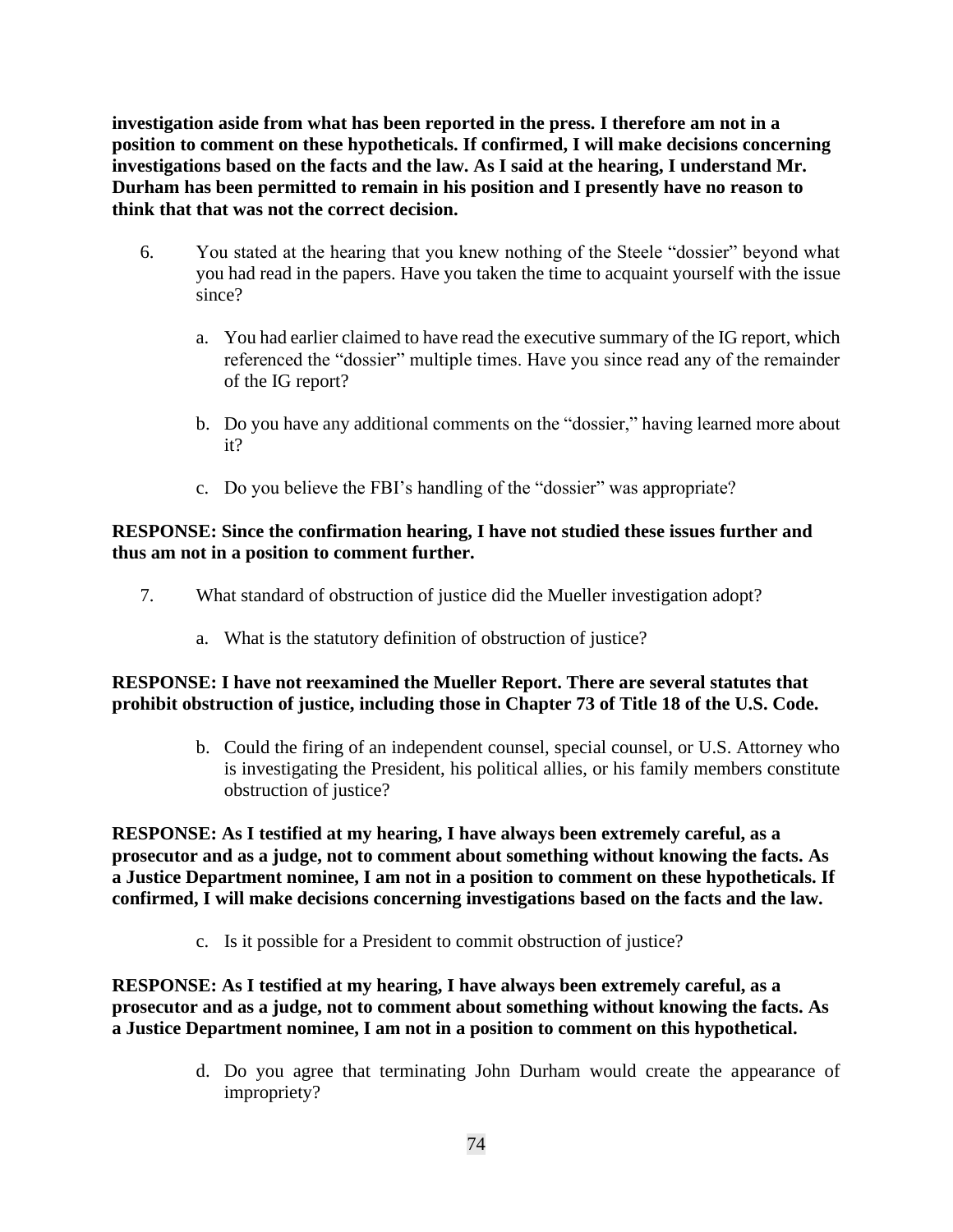**RESPONSE: As I testified at my hearing, I have always been extremely careful, as a prosecutor and as a judge, not to comment about something without knowing the facts. As a Justice Department nominee, I am not in a position to comment on this hypothetical. If confirmed, I will make decisions concerning investigations based on the facts and the law.**

- 8. Will you allow special counsel Durham to publish a public report, with only minimal redactions?
	- a. What categories of redactions would the Department consider?
	- b. Will you commit to personally review and approve of any and all redactions?

**RESPONSE: As the nominee for Attorney General, I do not have information about Mr. Durham's investigation aside from what has been reported in the press. If I am confirmed, one of my first tasks will be to speak with Mr. Durham to learn about his investigation. Only when I know relevant facts would I be in a position to consider these questions.**

- 9. Top officials, including Sally Yates, Rod Rosenstein, and Jim Comey, have testified that they were not responsible for the FISA abuses outlined in the Horowitz Report.
	- a. Do you agree that, as Attorney General, the buck stops with you—that you are responsible for the product and conduct of career attorneys speaking and working on behalf of the Department of Justice?

# **RESPONSE: As I stated at my confirmation hearing, if I am confirmed as Attorney General, I would be ultimately responsible for the Department's actions.**

b. What, if anything, would you have done differently from previous leadership to have prevented these abuses?

**RESPONSE: As I stated at my confirmation hearing, as a nominee I should not comment about Justice Department officials' prior decisions, as I want you to judge me on my own record and what I do going forward. If I am confirmed, I will speak directly with Mr. Horowitz and FBI Director Wray to make sure that any necessary changes are made as a result of the recommendations by Inspector General Horowitz. I have long been concerned that the Department be careful in its use of FISA.**

- 10. Will you commit to ensuring that no one who was found to have engaged in improper conduct related to Crossfire Hurricane is employed by Department of Justice or the FBI?
	- a. Will you commit to reporting to this Committee on the reasons for retaining any culpable individuals, in the event they remain at DOJ or the FBI?

# **RESPONSE: If confirmed, it will be my direction that personnel decisions at the Justice**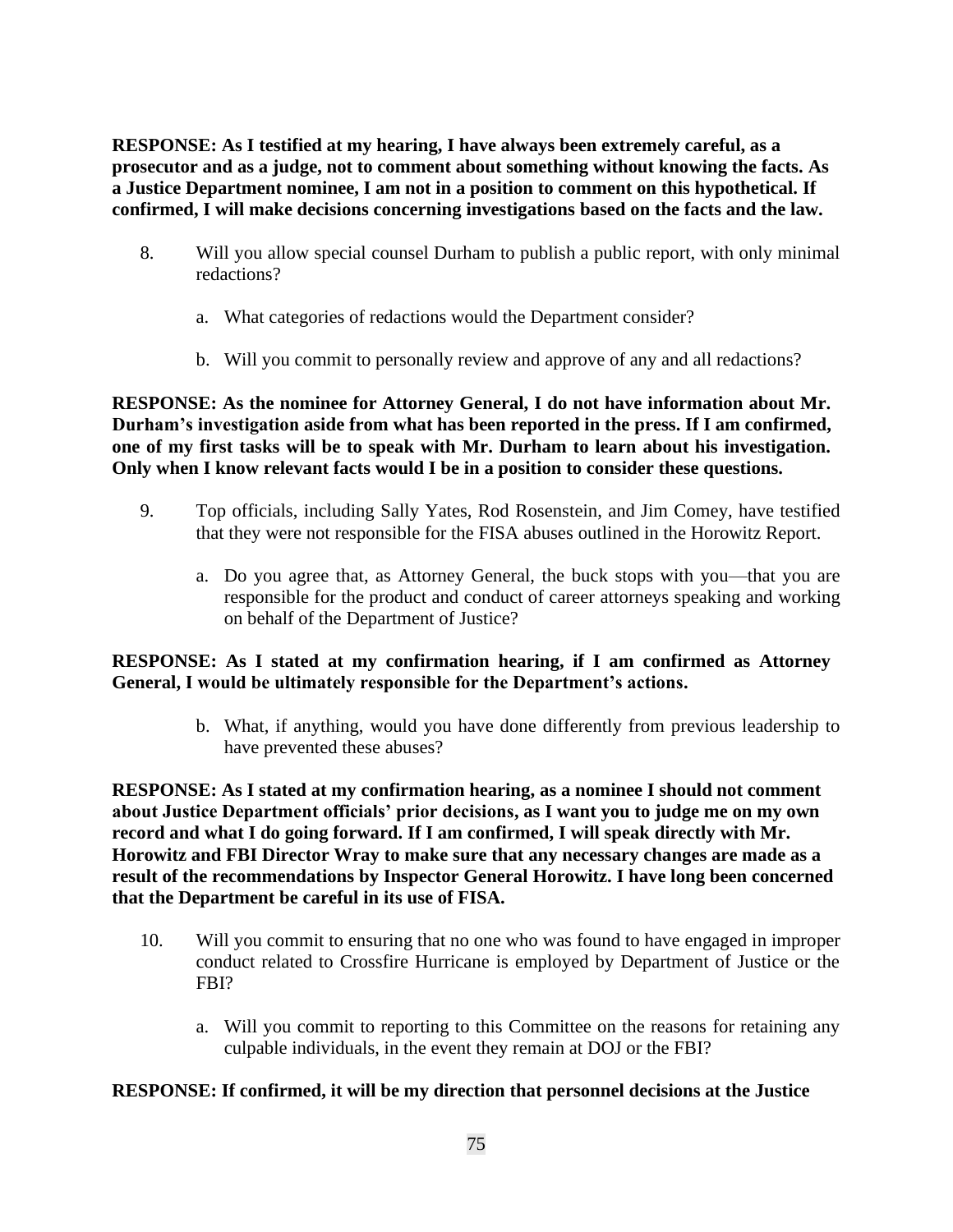**Department comply with all applicable laws, and that any investigations into allegations of misconduct by Department employees should be searching and fair.**

11. Kevin Clinesmith, the FBI lawyer who admitted to falsifying an email, was sentenced to one year of probation, and no prison time. Prosecutors had asked for several months prison time. Do you agree with the prosecutors that Mr. Clinesmith deserved at least some term of imprisonment?

# **RESPONSE: As I said at the hearing, as a nominee I should not comment on Justice Department officials' prior decisions, as I want you to judge me on my own record and what I do going forward.**

- 12. On January 5, 2017, the day after the FBI drafted a closing memo in the General Flynn investigation determining Flynn was "no longer a viable candidate," there was an Oval Office meeting with President Obama and, among others, Vice President Biden, Susan Rice, James Comey, and Sally Yates. At that meeting, President Obama asked if they should withhold information from Flynn. Do you believe this was appropriate?
	- a. How would you respond in such a situation with President Biden?
	- b. If you had been the Attorney General during this January 5 meeting, would you have pushed back and made clear that sidelining the incoming National Security Advisor was dangerous and unprecedented?

# **RESPONSE: I do not know the facts of the situation you describe. As I stated at the hearing, as a nominee I should not comment about Justice Department officials' prior decisions or hypothetical situations, as I want you to judge me on my own record and what I do going forward.**

- 13. Investigations have revealed that then-Deputy Director of the FBI, Andrew McCabe, who initially told inspector general investigators that he did not authorize a controversial leak, was lying. He later confessed.
	- a. We do not know, however, whether and to what extent then-FBI Director Comey was aware of and authorized this leak after the fact; will you commit to finding an answer to this question?

# **RESPONSE: I have not studied these matters, and it would not be appropriate for me to commit to an investigation without knowing the facts. If confirmed, I will make decisions concerning investigations based on the facts and the law.**

b. Do you agree this is the kind of conduct of senior government officials that requires oversight?

**RESPONSE: As I said at the hearing, as a nominee I should not comment on Justice Department officials' prior decisions, as I want you to judge me on my own record and**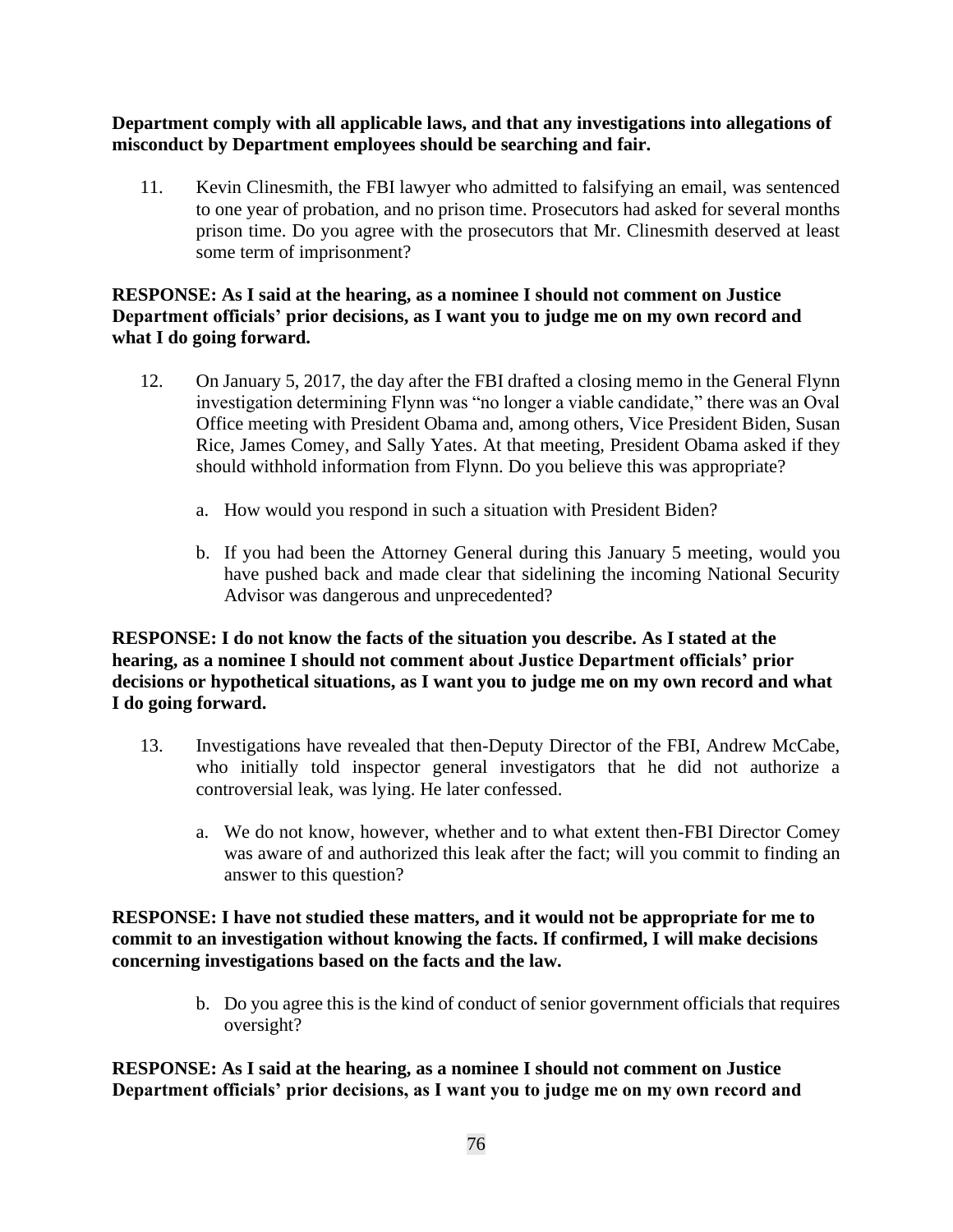**what I do going forward. As a general matter, oversight is appropriate for all government officials.**

> c. Mr. Comey and Mr. McCabe have now offered multiple statements, under oath, that are directly and irreconcilably contradictory. One of them must be lying. Would you agree that lying under oath is a serious matter?

## **RESPONSE: I have always been careful as a prosecutor and a judge not to comment about something without knowing the facts. Without commenting on any specific individual or prior event, I agree that lying under oath is a serious matter.**

d. Will you commit to fulfilling my request sent to Director Wray and Attorney General Barr on December 10, 2020, to provide "to the fullest extent possible any and all emails, records, communications, and any other documents relevant to determining whether Mr. Comey knew of and approved of the FBI's leak of information pertaining to the Clinton investigation to the Wall Street Journal"?

# **RESPONSE: If confirmed, it will be my direction that the Justice Department be responsive to congressional requests for information, consistent with applicable law and longstanding Department policies and procedures.**

e. If, and when, one of them is determined definitively to be lying, will you instruct DOJ staff to consider charges under federal law?

# **RESPONSE: As I testified at my hearing, I have always been extremely careful, as a prosecutor and as a judge, not to comment about something without knowing the facts. As a Justice Department nominee, I am not in a position to comment on these hypotheticals.**

f. Will you commit that lying under oath and to federal authorities will be treated the same for each and every individual, regardless of position or previous rank?

# **RESPONSE: If confirmed, I will make decisions concerning investigations and charging decisions based on the facts and the law, without respect to the power of the perpetrator (or lack thereof).**

- 14. While COVID has no doubt posed a challenge for state and local governments around the country, we have seen a disturbing trend in the way that Americans have been treated by local authorities. The Department of Justice is entrusted with the authority to prevent state and local authorities from violating federal civil rights and civil liberties.
	- a. Are you willing to commit to filing suit against, or support suits against, states and localities that single out religious institutions and religious individuals for particularly onerous regulations?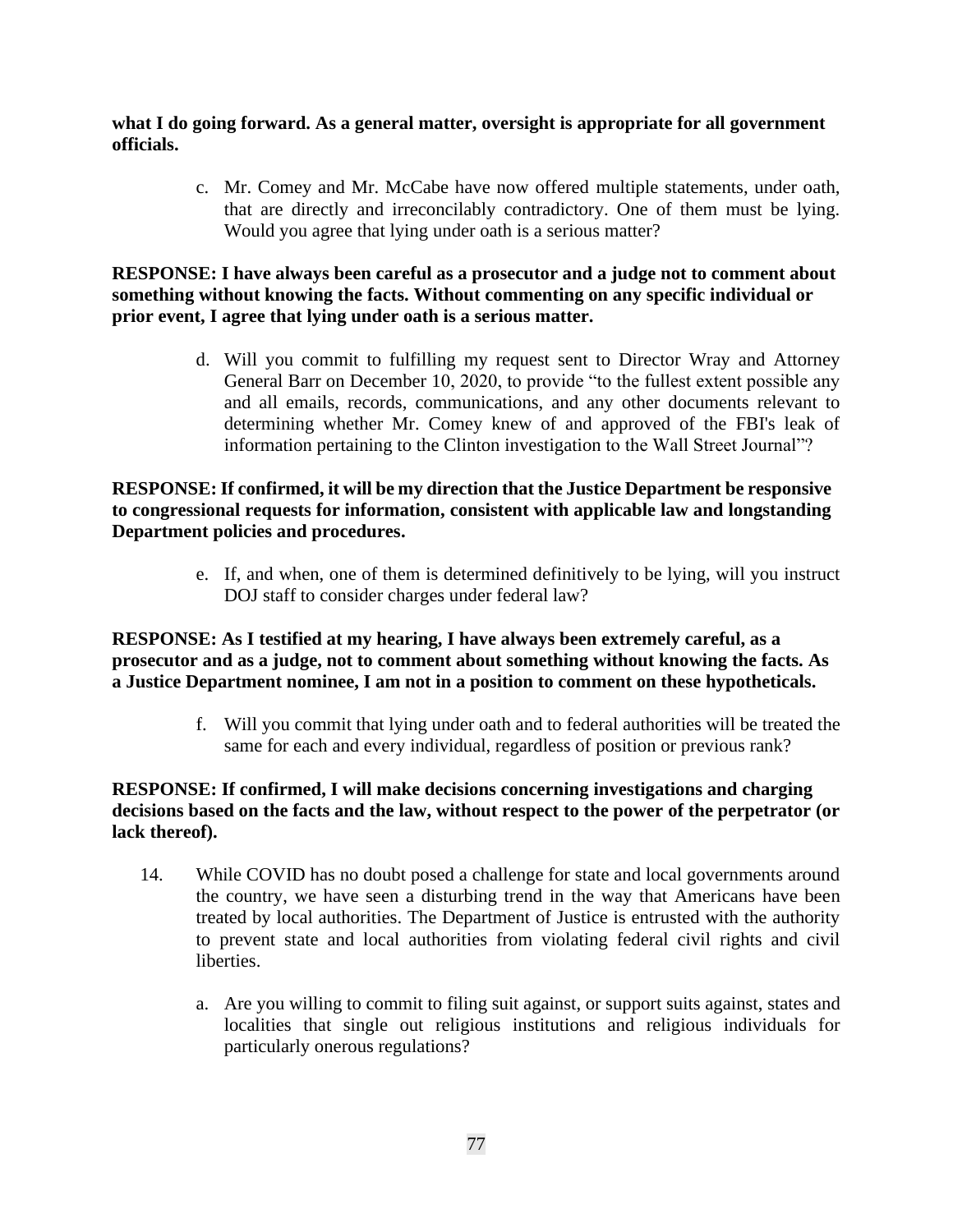**RESPONSE: I am committed to vigorous and evenhanded enforcement of federal law, including federal laws protecting religious individuals and institutions.**

> b. Would it satisfy the First Amendment for a state to impose an arbitrary system in which commercial establishments are allowed to open, or open partially, while religious institutions are shut down indefinitely?

**RESPONSE: The Supreme Court has held that a law violates the Free Exercise Clause of the First Amendment if it "discriminates against some or all religious beliefs or regulates or prohibits conduct because it is undertaken for religious reasons."** *Church of the Lukumi Babalu Aye, Inc. v. City of Hialeah***, 508 U.S. 520, 532 (1993). The Court has likewise made clear that the government "cannot in a selective manner impose burdens only on conduct motivated by religious belief."** *Id.* **at 543. In general, the application of those tests requires a careful assessment of the facts and circumstances of each case. But a law that draws "arbitrary" distinctions between institutions based on their religious character would violate that test.**

15. Are there identifiable limits to what government may impose—or may require—of private institutions, whether it be the Little Sisters of the Poor or small business owners, in pursuit of political goals?

# **RESPONSE: Yes. The government must respect the rights enshrined in the Constitution, including the rights to freedom of speech, the free exercise of religion, due process, and equal protection of the laws, as well as the rights provided by statute.**

16. Do Americans have the right to their religious beliefs outside the walls of their houses of worship and homes?

# **RESPONSE: Yes. The Supreme Court has made clear that rights secured by the Free Exercise Clause and the Religious Freedom Restoration Act are not limited to the home or houses of worship.**

17. How will you accommodate Americans who hold strong religious convictions when there is growing pressure from the Biden administration to loosen, and perhaps even undo, religious exemption laws?

# **RESPONSE: As I testified at my hearing, I am a strong believer in religious liberty. If I am confirmed, I will seek to ensure that the Department of Justice scrupulously follows the Constitution and federal law, including the Free Exercise Clause and statutes protecting religious liberty.**

- 18. The Biden administration is now on the record stating its opposition to the use of religious exemptions for those who hold traditional religious views on sexuality and gender.
	- a. What is the role of the Department of Justice in preventing the federal and state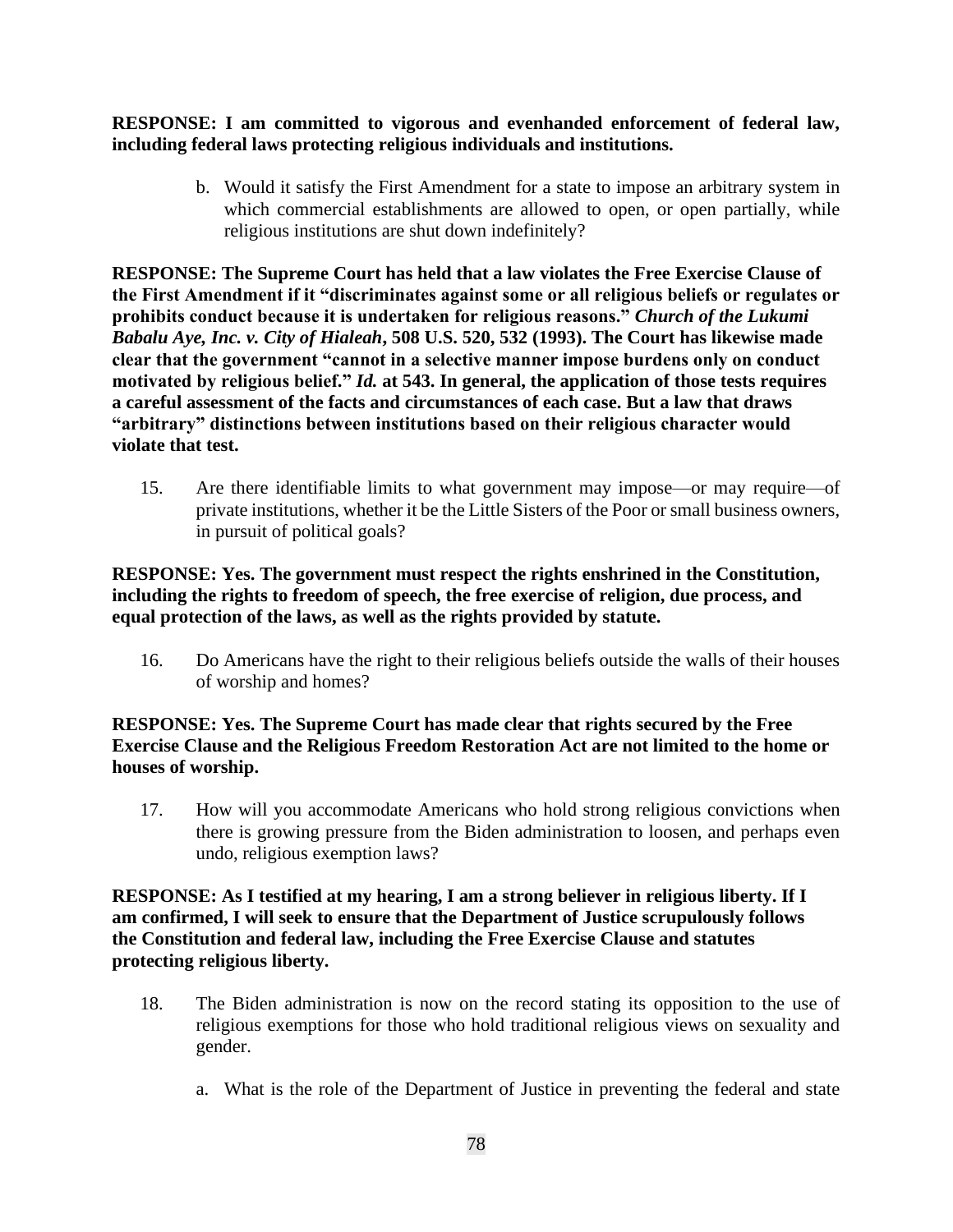governments from discriminating against religious Americans who hold traditional religious views on sexuality and gender?

b. What will you do in office to ensure that religious exemption laws are not dismantled?

# **RESPONSE: The role of the Department of Justice is to vigorously and evenhandedly enforce the law, including laws protecting religious liberty. If I am confirmed, I will seek to ensure that the Department fulfils that responsibility.**

19. Please describe your understanding of the holding of Our Lady of Guadalupe School v. Morrissey-Berru (2020).

**RESPONSE: In our** *Lady of Guadalupe Sch. v. Morrissey-Berru***, 140 S. Ct. 2049 (2020), the Supreme Court reaffirmed that the First Amendment protects the right of religious institutions "to decide for themselves, free from state interference, matters of church government as well as those of faith and doctrine."** *Id.* **at 2055 (citation omitted). There, although the plaintiff schoolteachers "were not given the title of 'minister,'" the Court held that their cases fell within the so-called "ministerial exception" to employment discrimination laws.** *Id.* **Under that exception, "courts are bound to stay out of employment disputes involving those holding certain important decisions with churches and other religious institutions."** *Id.* **at 2060. The Court held that "[t]he religious education and formation of students is the very reason for the existence of most private religious schools, and therefore the selection and supervision of the teachers upon whom the schools rely to do this work lie at the core of their mission."** *Id.* **at 2055. In finding the facts sufficient to decide the case before it, the Court declined to adopt a "rigid formula" for determining whether an employee falls within the exception.** *Id.* **at 2069 (citation omitted).**

20. If confirmed, will you revive the lawsuits against the Little Sisters of the Poor seeking to require them, against their religious beliefs, to facilitate abortions?

**RESPONSE: I understand that litigation on the contraceptive-coverage requirement promulgated under the Affordable Care Act, including a suit involving the Little Sisters of the Poor, remains pending. As a sitting federal judge, Canon 3 of the Code of Conduct for United States Judges bars me from commenting on any pending or impending case in any court.**

21. Is it religious discrimination if the government forces a religious baker or florist to provide customized services and products for a ceremony or event celebrating an LGBTQ wedding, even if providing that service or product conflicts with her religious beliefs?

**RESPONSE: I understand that these issues are currently pending before the courts, including in a petition for a writ of certiorari before the Supreme Court. As a sitting federal judge, Canon 3 of the Code of Conduct for United States Judges bars me from**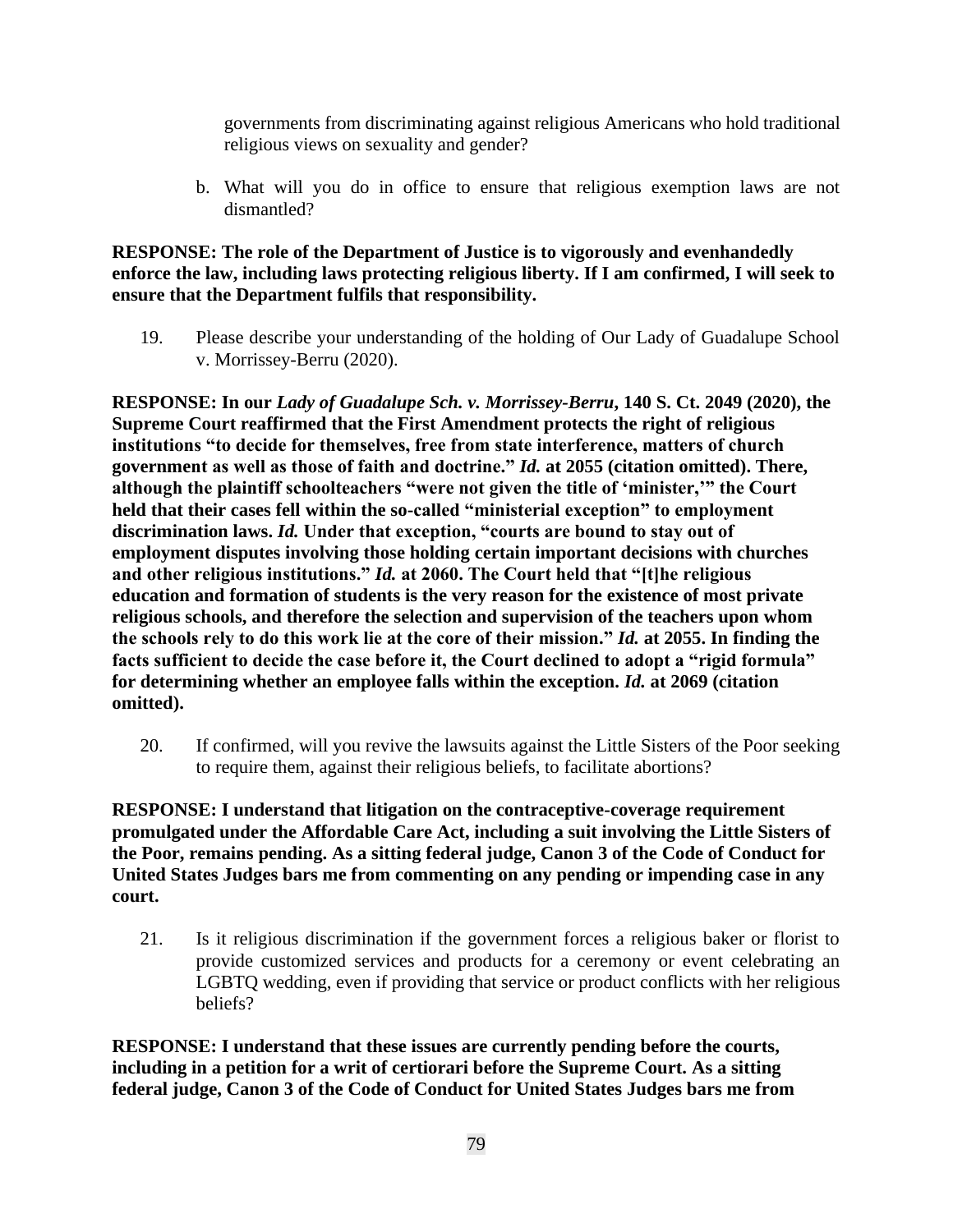#### **commenting on any pending or impending case in any court.**

22. Can the government force a church that objects to same-sex marriage to hire a pastor who is in a relationship with someone of the same sex?

**RESPONSE: The "ministerial exception" recognized by the Supreme Court gives religious institutions "the authority to select, supervise, and if necessary, remove a minister without interference by secular authorities."** *Our Lady of Guadalupe Sch. v. Morrissey-Berru***, 140 S. Ct. 2049, 2060 (2020).**

23. If a student Christian campus organization asks a member who begins a same-sex relationship to step down, on grounds that the organization does not support same-sex marriage, does that violate the member's civil rights?

## **RESPONSE: I understand that these issues are the subject of pending litigation. As a sitting federal judge, Canon 3 of the Code of Conduct for United States Judges bars me from commenting on any pending or impending case in any court.**

24. Please explain the holding of Bostock v. Clayton County and its relevance to the Department of Justice.

**RESPONSE: In** *Bostock v. Clayton County***, 140 S. Ct. 1731 (2020), the Supreme Court held that Title VII prohibits an employer from firing or otherwise discriminating against employees "simply for being homosexual or transgender."** *Id.* **at 1737. Like other federal agencies, the Department of Justice must comply with Title VII in its own employment actions. 42 U.S.C. § 2000e-16(a). In addition, the Department's Civil Rights Division is responsible for enforcing Title VII in cases involving state and local government employers. 42 U.S.C. § 2000e-5(f)(1).**

- 25. Do you agree that free speech is an essential and irreplaceable American value?
	- a. What are the present threats to free speech in America?
	- b. What role does the Department have in addressing threats to free speech?
	- c. Does the First Amendment protect speech that some may consider offensive? If so, what are the limits to that protection?
	- d. What is "hate speech"? Is "hate speech," as you have defined it, protected by the First Amendment? If so, what are the limits to that protection?

**RESPONSE: The protection of speech against government regulation is a fundamental value enshrined in the First Amendment. The Department of Justice is responsible for upholding all constitutional rights, including the right to freedom of speech. The protection of the First Amendment extends to speech that some may find offensive; indeed, the Supreme Court has "said time and again that 'the public expression of ideas**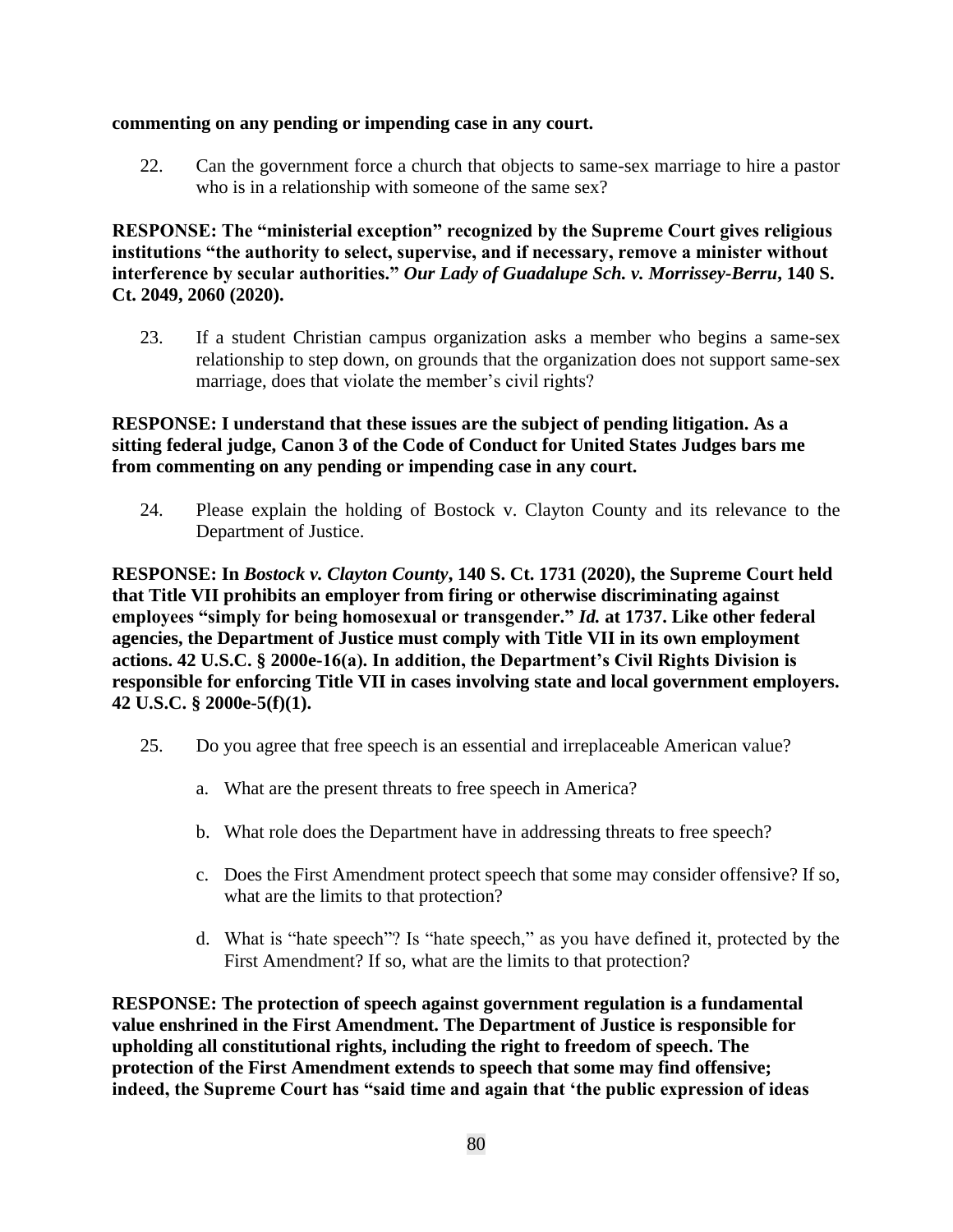**may not be prohibited merely because the ideas are themselves offensive to some of their hearers.'"** *Matal v. Tam***, 137 S. Ct. 1744, 1763 (2017). So far as I am aware, the Supreme Court has not defined "hate speech" or treated it as a distinct legal category. In general, the Court has instructed that the First Amendment excludes only a few "well defined and narrowly limited classes of speech" such as "obscenity," "defamation," "fraud," "incitement," and "speech integral to criminal conduct."** *United States v. Stevens***, 559 U.S. 460, 468-469 (2010) (citation omitted).**

26. Do public educational institutions have the legal obligation to protect the speech rights of students and employees?

# **RESPONSE: Public educational institutions are bound by the First Amendment, which is incorporated against the states by the Fourteenth Amendment.** *See Manhattan Cmty. Access Corp. v. Halleck***, 139 S. Ct. 1921, 1928 (2019).**

27. Under the prior administration, the DOJ moved to protect free speech on college and university campuses. Will you continue to defend students on campuses across America against increasingly repressive speech codes?

# **RESPONSE: I am not familiar with the specific initiatives referenced in the question. If I am confirmed, I will uphold all constitutional rights, including the First Amendment right to freedom of speech.**

28. Do private educational institutions have the legal obligation to protect the speech rights of students and employees?

**RESPONSE: The Supreme Court has held that "the Free Speech Clause prohibits only**  *governmental* **abridgement of speech"; it "does not prohibit** *private* **abridgement of speech."** *Manhattan Cmty. Access Corp. v. Halleck***, 139 S. Ct. 1921, 1928 (2019). The Free Speech Clause thus does not govern the actions of private educational institutions. I have not studied other federal or state laws that might require some or all of those institutions to protect the free speech rights of their students or employees.**

29. Are educational institutions that receive federal funding permitted to discriminate on the basis of speech?

**RESPONSE: In general, educational institutions and other organizations that agree to accept federal funding are bound by the conditions attached to that funding.** *See, e.g.***,** *Davis v. Monroe Cty. Bd. of Educ.***, 526 U.S. 629, 638 (1999) (prohibition on sex discrimination). But I have not studied specific funding conditions that might address discrimination on the basis of speech.**

30. What do you understand to be the scope of Section 230 protection?

**RESPONSE: As I testified at my hearing, I have relatively limited information about Section 230 beyond the statutory text and the D.C. Circuit case I decided. I know that**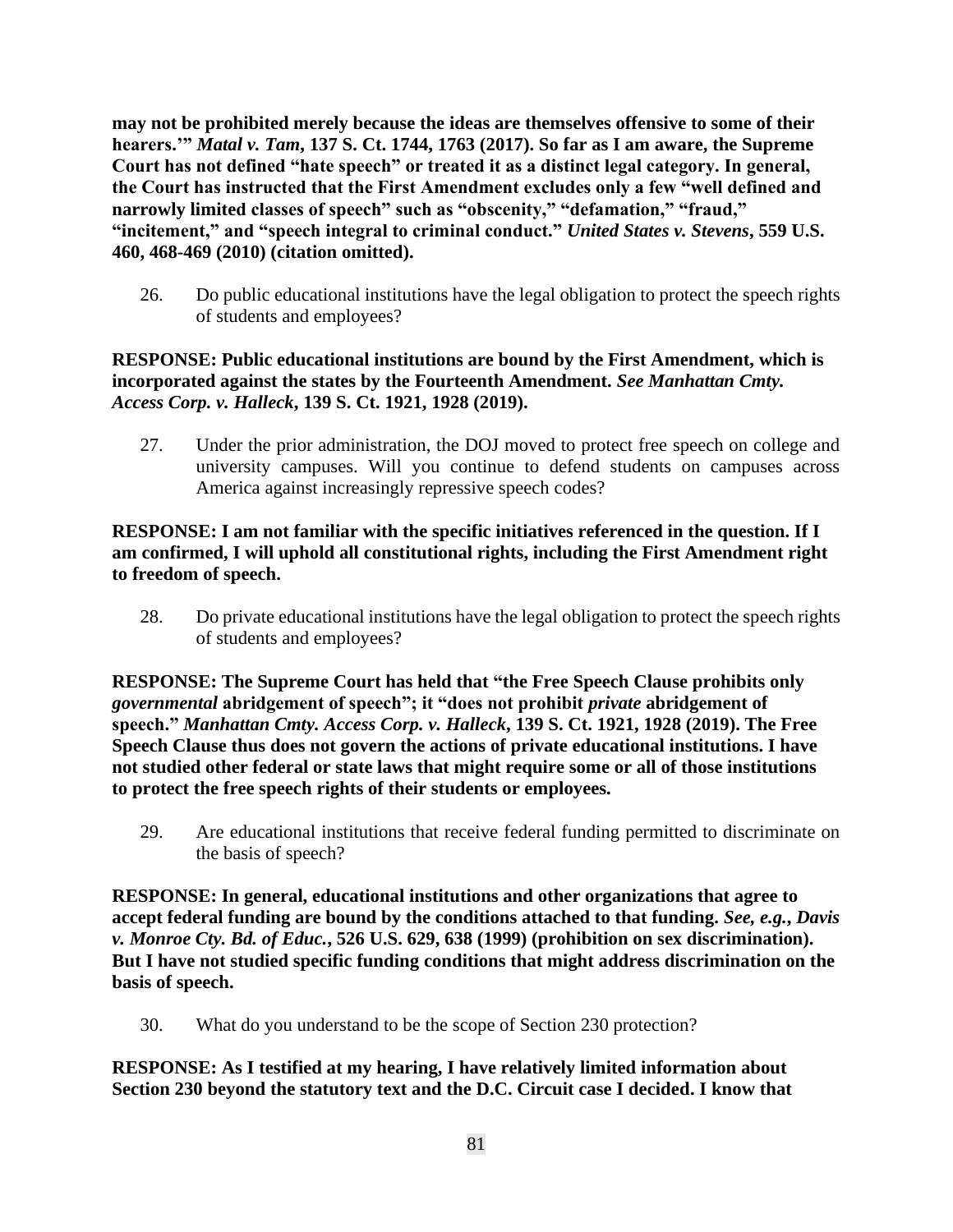**you and other Members of the Committee have ideas about how the statute should be amended. If I am confirmed, I look forward to talking with you and others about those ideas.**

a. Does Section 230 immunize content publishers only?

# **RESPONSE: As I testified at my hearing, I have relatively limited information about Section 230 beyond the statutory text and the D.C. Circuit case I decided. If confirmed, I look forward to studying the issue more closely.**

b. If an internet platform curates content, and specifically selects what a user sees and does not see, is the platform engaged in publishing?

# **RESPONSE: As I testified at my hearing, I have relatively limited information about Section 230 beyond the statutory text and the D.C. Circuit case I decided. If confirmed, I look forward to studying the issue more closely.**

c. Do you believe that corporations like Facebook, Twitter, and Google should have a special immunity from liability when publishing material that is unavailable to traditional publishers like the New York Times? Please explain why.

# **RESPONSE: In my role as a federal judge, I have not thought about this policy question. If confirmed, I look forward to learning more about your concerns.**

d. Would it be appropriate for the Department of Justice to work in any way with Facebook, Twitter, and Google to limit the availability or reach of constitutionally protected speech or information?

# **RESPONSE: The Department is bound to enforce the First Amendment's protections.**

- 31. Many big technology platforms are funded or financed in part by the Chinese Community Party.
	- a. Do you see the self-censorship of American media companies at the behest of a fundamentally anti-western, anti-American regime as a problem?
	- b. If not, why not?

# **RESPONSE: I have not studied this issue, but if confirmed, I would welcome the opportunity to learn more from you and others on this subject.**

32. What are your thoughts on what is called "cancel culture"? Is "cancel culture," as you understand it, consistent with the values of free speech?

## **RESPONSE: I do not have an understanding of the meaning of the term sufficient to comment.**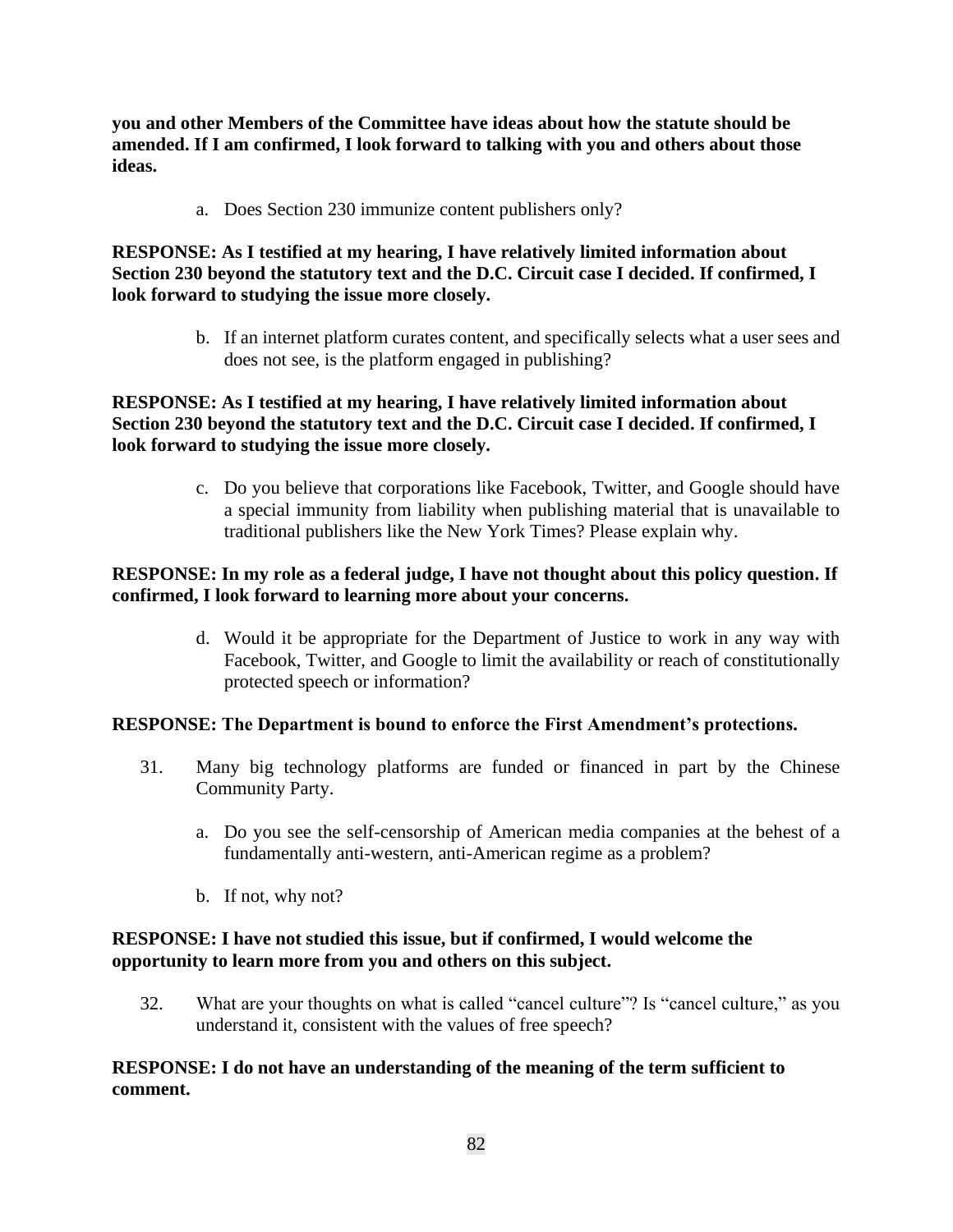- 33. Do you plan on taking action against companies for "misinformation" or "disinformation"?
	- a. How do you define those terms?
	- b. What is the basis in the law?
	- c. What is your opinion on social media and networking companies banning material or the accounts of content providers who promote what are termed "conspiracy theories"?

**RESPONSE: I have not had occasion to study these issues. I understand that Director Wray has testified that misinformation and disinformation, especially from foreign adversaries, pose one of the key challenges for the FBI, and that the Bureau has partnered with social media companies to address this issue. As I indicated during my hearing, I would welcome the opportunity, if confirmed, to work with Congress on this issue and to learn more about the challenges it poses. Of course, any action the Department of Justice takes in this area must be consistent with the First Amendment.**

- 34. At your hearing, you stated that you were not familiar with "Operation Choke Point."
	- a. Having now had time to review the details of it, please describe your understanding of the Operation Choke Point initiative.
	- b. Do you believe Operation Choke Point was an appropriate use of the Department of Justice's investigatory power?

## **RESPONSE: Since the confirmation hearing, I have not studied these issues any further and have no additional comments.**

35. Can institutional investors and stock brokerages lawfully suspend trading on their platform to protect themselves against loss?

## **RESPONSE: I am not sufficiently conversant in the securities laws to have a view on this question at this time.**

36. My office has received a number of complaints from Texas manufacturers regarding the benchmarks used to set the price of aluminum. Specifically, there is concern that the Midwest Premium (MWP) set by S&P Global Platts—a provider of energy and commodities information and a source of benchmark price assessments in the physical commodity markets—is causing market distortions and artificially inflated prices to consumers. Will you commit to ensuring that you or the appropriate member of your senior staff becomes familiar with this issue and assesses whether any action by the Department of Justice is appropriate?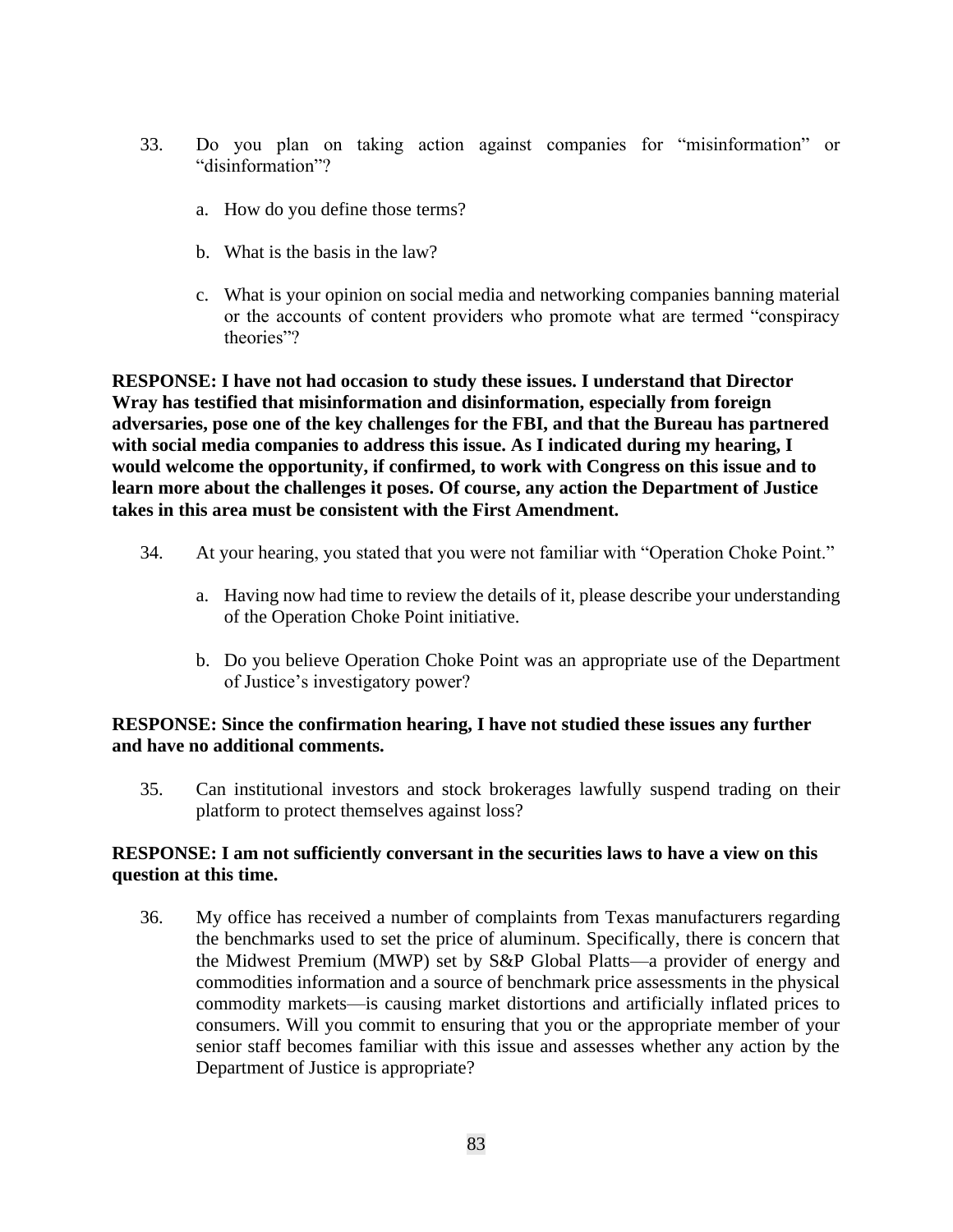**RESPONSE: I understand that the Midwest Premium is the subject of ongoing antitrust litigation. As a sitting federal judge, Canon 3 of the Code of Conduct for United States Judges bars me from commenting on any pending or impending case in any court. As a general matter, however, I am committed to the vigorous enforcement of the antitrust laws.**

- 37. In your testimony, you expressed some doubt that the Biden administration would seek to overturn Heller v. District of Columbia because the Supreme Court is unlikely to agree with their position.
	- a. Would you instruct the Solicitor General to advocate to overturn Heller if you believed there was a reasonable chance that the Supreme Court would agree to do so?

**RESPONSE: If confirmed, I will take an oath, as all Department employees do, to support and defend the U.S. Constitution. As I testified, I cannot take a position on a particular case before reviewing the facts and the applicable law.**

b. Please describe the holding of Heller.

**RESPONSE: In** *District of Columbia v. Heller***, 554 U.S. 570 (2008), the U.S. Supreme Court held that the Second Amendment protects "an individual right to keep and bear arms."** *Id.* **at 595. The Court also stated that, "[l]ike most rights, the right secured by the Second Amendment is not unlimited."** *Id.* **at 626.**

- 38. Please state whether you would defend the constitutionality of any of the following hypothetical executive actions or pieces of legislation restricting access to firearms:
	- a. A ban on "assault weapons," as that term was used in the Public Safety and Recreational Firearms Use Protection Act.
	- b. A ban on high-capacity magazines.
	- c. A ban on carrying firearms outside the home.
	- d. Universal background checks.
	- e. A punitive tax on the purchase or ownership of a firearm.
	- f. As a matter of policy, do you support one or more of the above in subparts (a)-(f)? If so, please state which policies.

**RESPONSE: If I am confirmed, my decisions about the Department of Justice's litigating positions would be guided by the Constitution and applicable Supreme Court precedent. I have not carefully studied the constitutional issues raised by these hypothetical measures. I also have not developed policy positions on those hypothetical measures. But as I testified at my hearing, I believe as a general matter that we should be careful that people who are**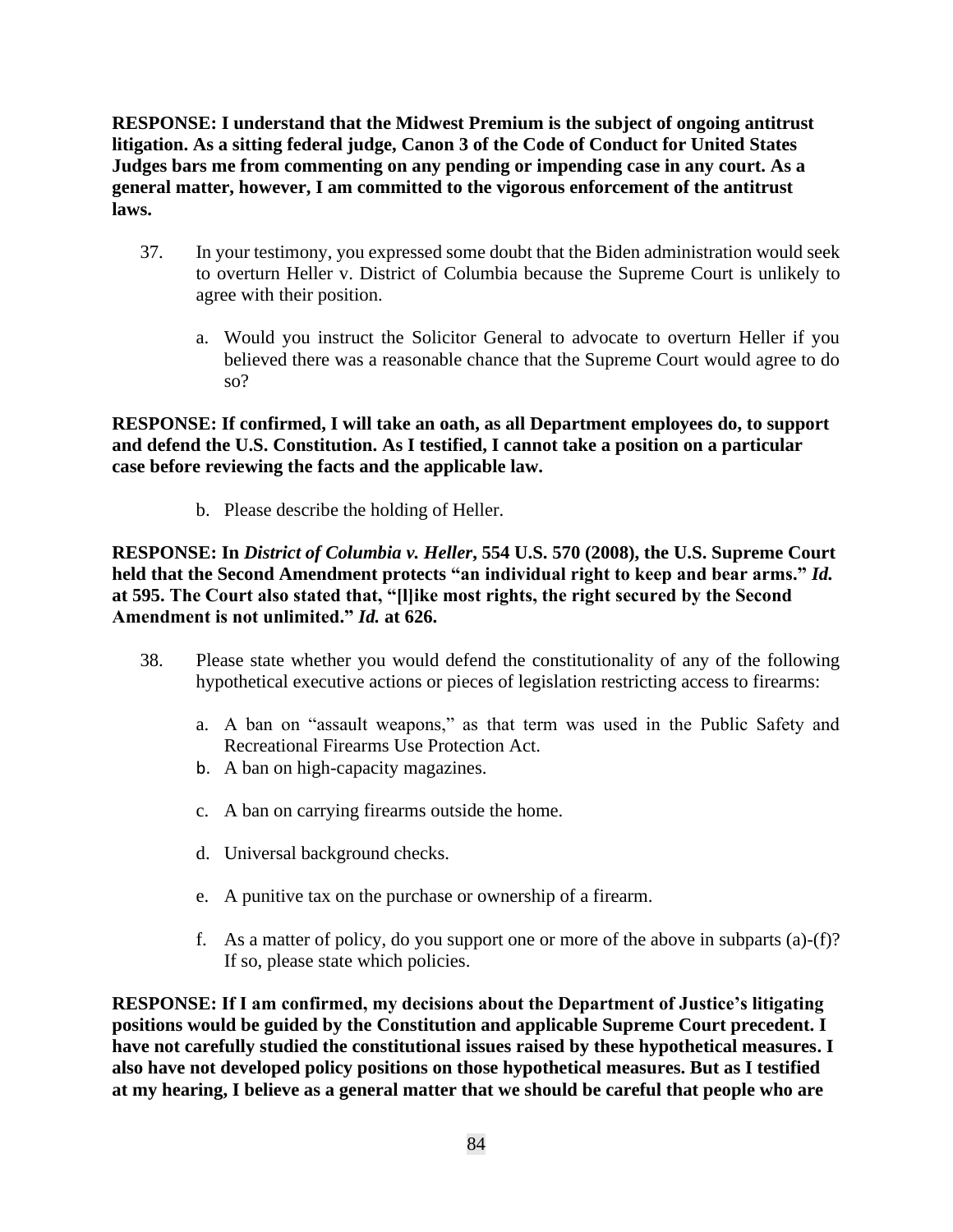**entitled to have guns get the background check that allows them to have them, and that for those who are not entitled and who we are concerned about because they are threats, because they are felons or for whatever reason are barred by the law, that there is an opportunity to determine that they are not permitted to have a gun.**

39. Is the ability to own a firearm a personal civil right?

# **RESPONSE: In** *District of Columbia v. Heller***, 554 U.S. 570 (2008), the Supreme Court held that the Second Amendment protects "an individual right to keep and bear arms."** *Id.* **at 595.**

a. Does the right to own a firearm deserve less protection than the other individual rights specifically enumerated in the Constitution?

# **RESPONSE: If confirmed, I will take an oath, as all Department employees do, to support and defend the United States Constitution, and that includes the Second Amendment.**

b. Does it deserve less protection than the right to vote?

# **RESPONSE: If confirmed, I will take an oath, as all Department employees do, to support and defend the United States Constitution, and that includes the Second Amendment.**

c. Does the Civil Rights division have a duty to ensure that states and localities do not infringe on the right to bear arms, just as it has a duty to ensure that states and localities do not infringe on other individual rights, such as the right to vote?

# **RESPONSE: If confirmed, the protection of individual rights will be one of my duties as Attorney General, a duty I will share with all Department attorneys.**

d. Do you believe that an individual who believes Heller was incorrectly decided, and that there is thus no individual right to possess a firearm, can fully discharge the duties of Assistant Attorney General for the Civil Rights division?

**RESPONSE: Respectfully, this question appears aimed at another Presidential nominee for an important position as a leader in Department of Justice. As I stated in my hearing, I have gotten to know Kristen Clarke and believe she is a person of great integrity who will faithfully and impartially apply and defend the laws and Constitution of the United States, including Supreme Court precedent. The Department of Justice will benefit from her leadership and experience.**

> e. Will you commit to ensuring that all political appointees understand that the Second Amendment protects a personal civil right and to providing training on the scope of that right to employees in the Civil Rights division?

# **RESPONSE: If confirmed, I will take an oath, as all Department employees do, to support and defend the Constitution, and that includes the Second Amendment. The protection of**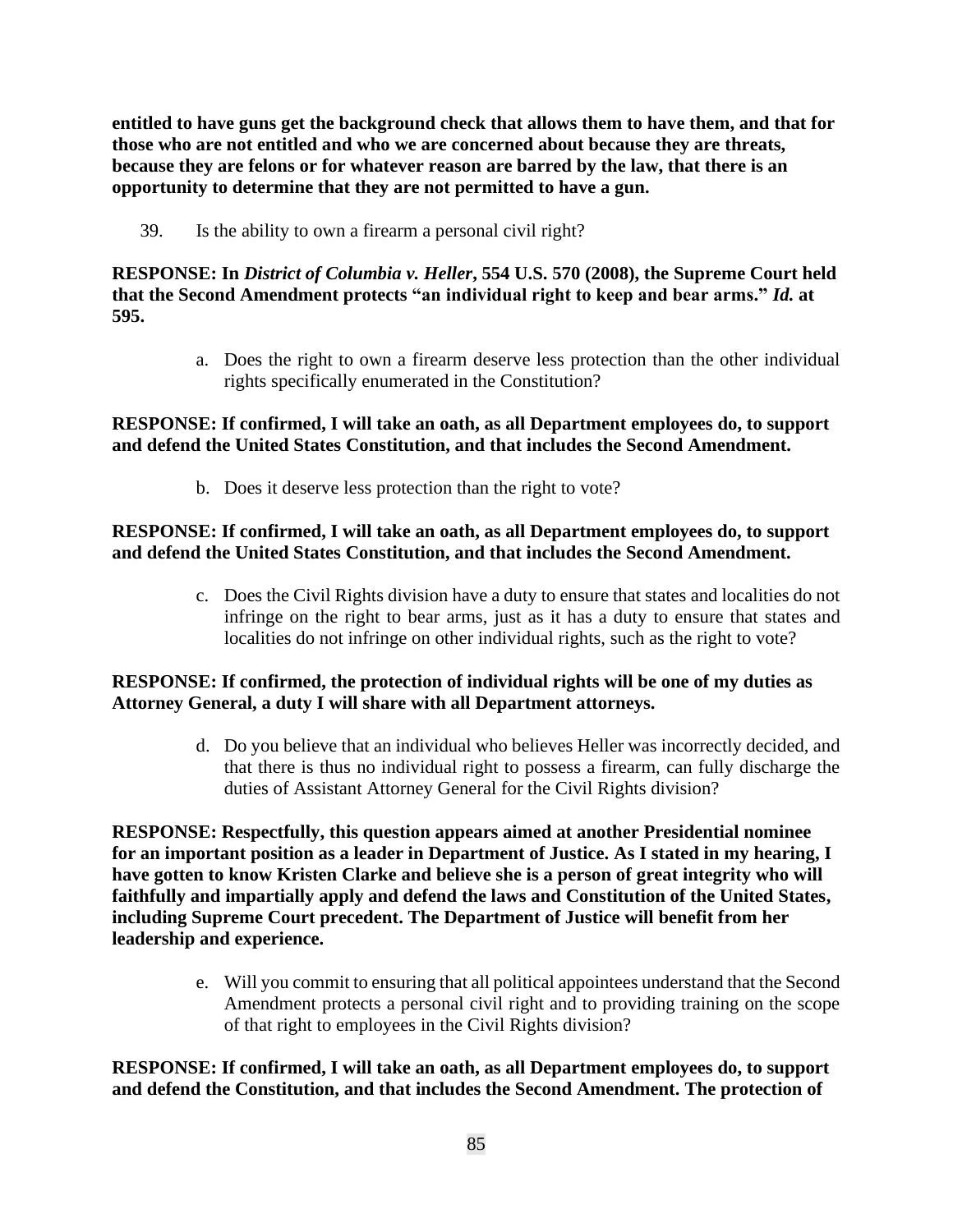## **individual rights and adherence to Supreme Court precedent is an integral part of that commitment.**

40. Do you personally own any firearms? If so, please list them.

## **RESPONSE: No.**

- 41. At your hearing, you refused to commit to prosecuting illegal border crossings. Do you stand by that testimony?
	- a. You also stated that whether to prosecute illegal border crossings "is again a question of allocation of resources." Can you please elaborate?
	- b. Under what circumstances would the Justice Department be unable to prosecute unlawful border entries for lack of resources?

## **RESPONSE: As a judge on a court that hears few immigration cases, I have not had the occasion to carefully study this issue. I am committed to fostering public safety through the enforcement of federal laws and to working with other agency partners in continuing efforts to secure our borders and protect our national security.**

- 42. During the hearing for your nomination to be the Attorney General of the United States, Senator Hawley asked, "Do you believe that illegal entry at America's borders should remain a crime?" You responded that you had not thought about that question.
	- a. Having had time to think about the question, do you now believe that illegal entry at America's borders should remain a crime? If so, why? If not, why not?
	- b. Do you believe that only some illegal entries should be criminalized, and others should be considered lawful? If so, what is the basis for the distinction?

## **RESPONSE: As I said to Senator Hawley, "I just haven't thought about that question.... [T]he President has made clear that we are a country of … borders and with a concern about national security. I don't know of a proposal to decriminalize, but still make it unlawful to enter." Since the hearing, I have not had time to think further about the question.**

43. The Obama-Biden administration refused to withhold funding from cities that openly ignored immigration law and refused to cooperate with federal law enforcement. Was this consistent with the rule of law?

**RESPONSE: It is my understanding that the statutory requirements referenced in the question are the subject of active litigation, including cases pending in the Supreme Court. As a sitting federal judge, Canon 3 of the Code of Conduct for United States Judges prohibits me from commenting on pending or impending cases.**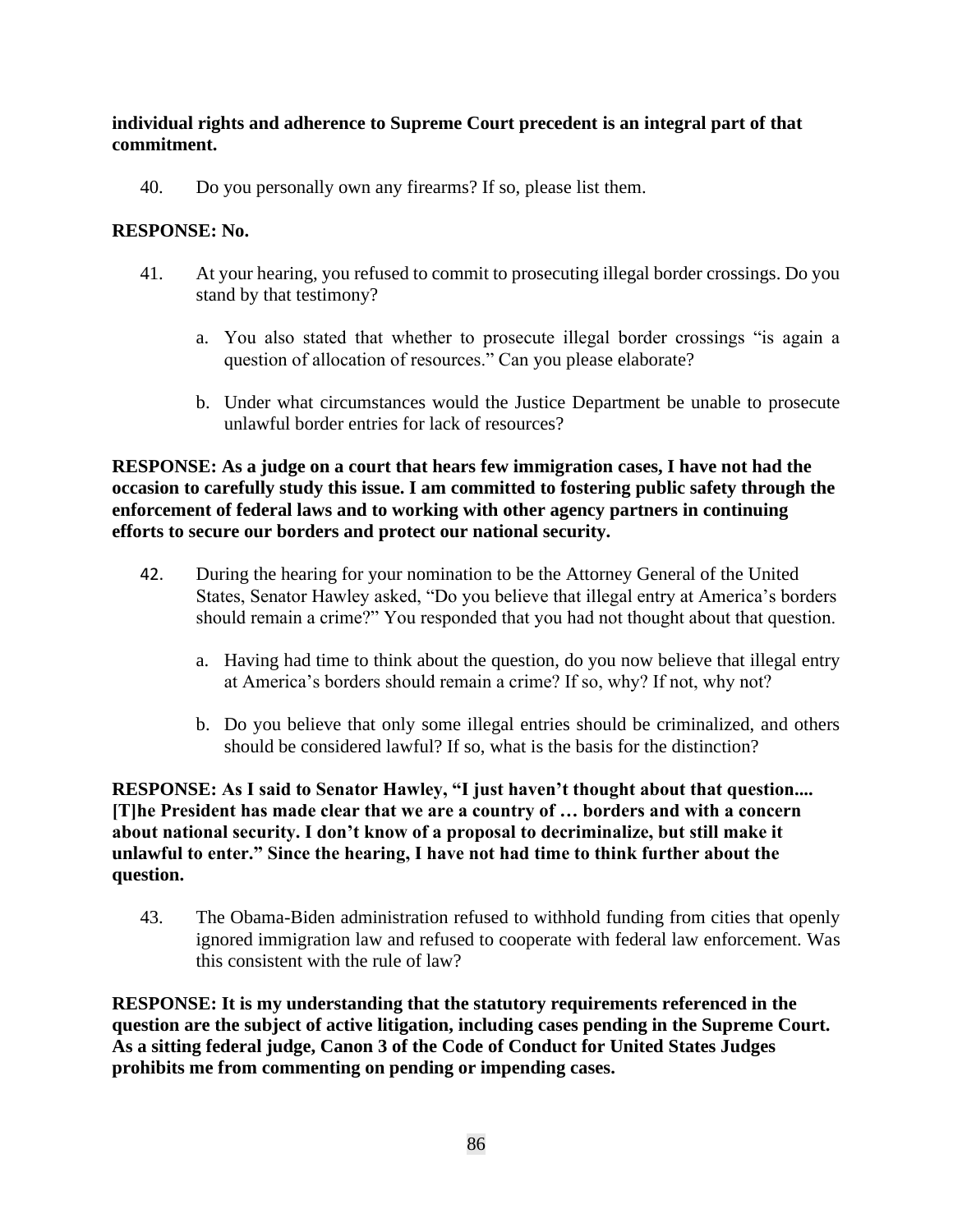44. Do you believe that, if the Department's resources were not limited, the Department of Justice should enforce every immigration law in its jurisdiction?

# **RESPONSE: I am committed to fostering public safety through the enforcement of federal laws and to working with other agency partners in continuing efforts to secure our borders and protect our national security.**

45. Is it appropriate for the executive to refuse to enforce a law, absent constitutional concerns?

**RESPONSE: As I testified at my hearing, for the entire history of our Nation prosecutors and other government agencies have exercised discretion in deciding how to allocate their limited resources. The Supreme Court has explained that, in exercising that discretion, an agency may appropriately consider not only "whether a violation has occurred, but whether agency resources are best spent on this violation or another, whether the agency is likely to succeed if it acts, whether the particular enforcement action requested best fits the agency's overall policies, and, indeed, whether the agency has enough resources to undertake the action at all."** *Heckler v. Chaney***, 470 U.S. 821, 831 (1985).**

> a. Does the same principle apply in a different political context, such as if a Republican president ordered the IRS not to collect taxes?

# **RESPONSE: The Executive Branch's actions, including its exercises of enforcement discretion, are always governed by the Constitution and laws of the United States.**

b. Could a President concerned with the impact of immigration on domestic employment decide to enforce the laws more stringently than intended by Congress?

## **RESPONSE: In enforcing statutes enacted by Congress, the Executive Branch must act consistently with those statutes.**

- 46. The Secretary of DHS, Alejandro Mayorkas, was the focus of a 2015 Inspector General report that concluded he overrode normal process in order to provide political favors under the EB-5 visa program to well-connected Democrat stakeholders.
	- a. Was that consistent with the rule of law?
	- b. If not, do you condemn his actions?
	- c. If a Department of Justice employee engaged in behavior materially equivalent to Mayorkas's behavior that served as the basis for the Inspector General report, would you recommend discipline?
	- d. If not, why not? If so, what discipline would be appropriate?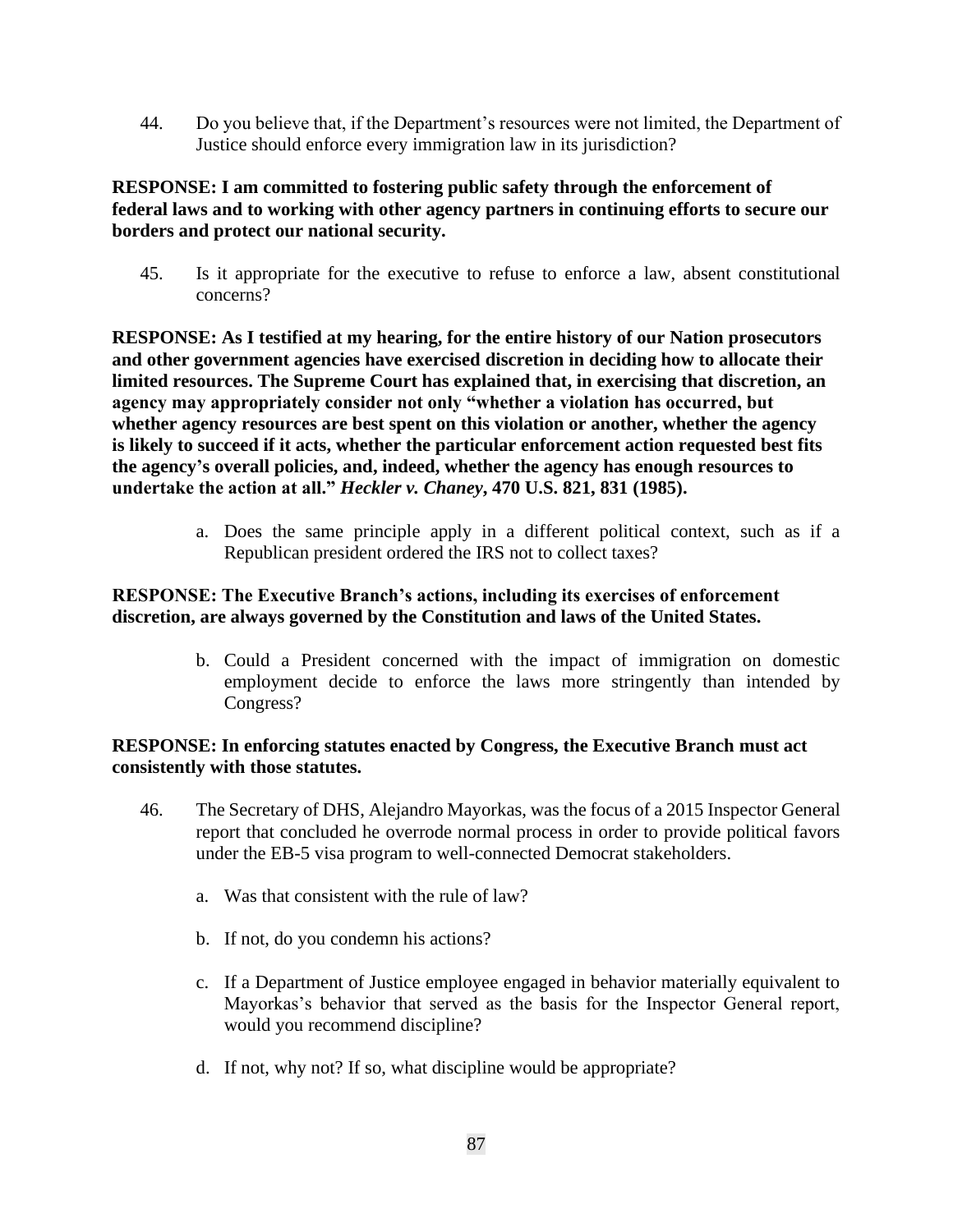# **RESPONSE: I have not studied the 2015 Inspector General report referenced in the question and it would not be appropriate for me to comment without knowing the facts.**

47. Should an illegal alien who is convicted of murder or sexual assault in the United States expect to be deported immediately?

# **RESPONSE: Murder and sexual assault are serious crimes and such crimes are, as general matter, grounds for removal.** *See* **8 U.S.C. § 1227(a)(2). The process and timing of removal is governed by the immigration laws.**

48. Every day, almost 30 people in the United States die in drunk-driving crashes—that's one person every 50 minutes. Should the United States prioritize the deportation of illegal aliens who are convicted of driving while intoxicated?

# **RESPONSE: Driving while intoxicated can lead to death and serious injury. If I am confirmed as Attorney General, I will enforce the laws of the United States.**

49. The Biden administration is committed to opening our country's borders at a time when many businesses and shops remain closed due to COVID-19-related precautions. Do you find this policy to be consistent with the stated goal of "building back better"?

# **RESPONSE: My understanding is that the Administration is undertaking a comprehensive review of immigration policies in an effort to ensure that they are consistent with the law and the Nation's values.**

50. The opening of borders has led to a surge in the number of illegal migrants at the southwestern border of the United States. Virtually none of these migrants, who are from countries like Guatemala, Nicaragua, and Mexico, are vaccinated against COVID-19. Health-related grounds is a reason of inadmissibility to the United States under the INA. How would will the Department of Justice address this?

# **RESPONSE: My understanding is that the Administration is undertaking a comprehensive review of immigration policies in an effort to ensure that they are consistent with the law and the Nation's values.**

- 51. Are there any differences in the rights, under federal law, between a citizen and an illegal alien? Please describe any differences.
	- a. What is the legal basis of those differences?

**RESPONSE: As a general matter, there are differences between the rights afforded to citizens and non-citizens, and among non-citizens depending on their immigration status. The legal bases for those differences are the relevant constitutional and statutory provisions, some of which apply to all persons in the United States and some of which differentiate on the basis of citizenship or immigration status.**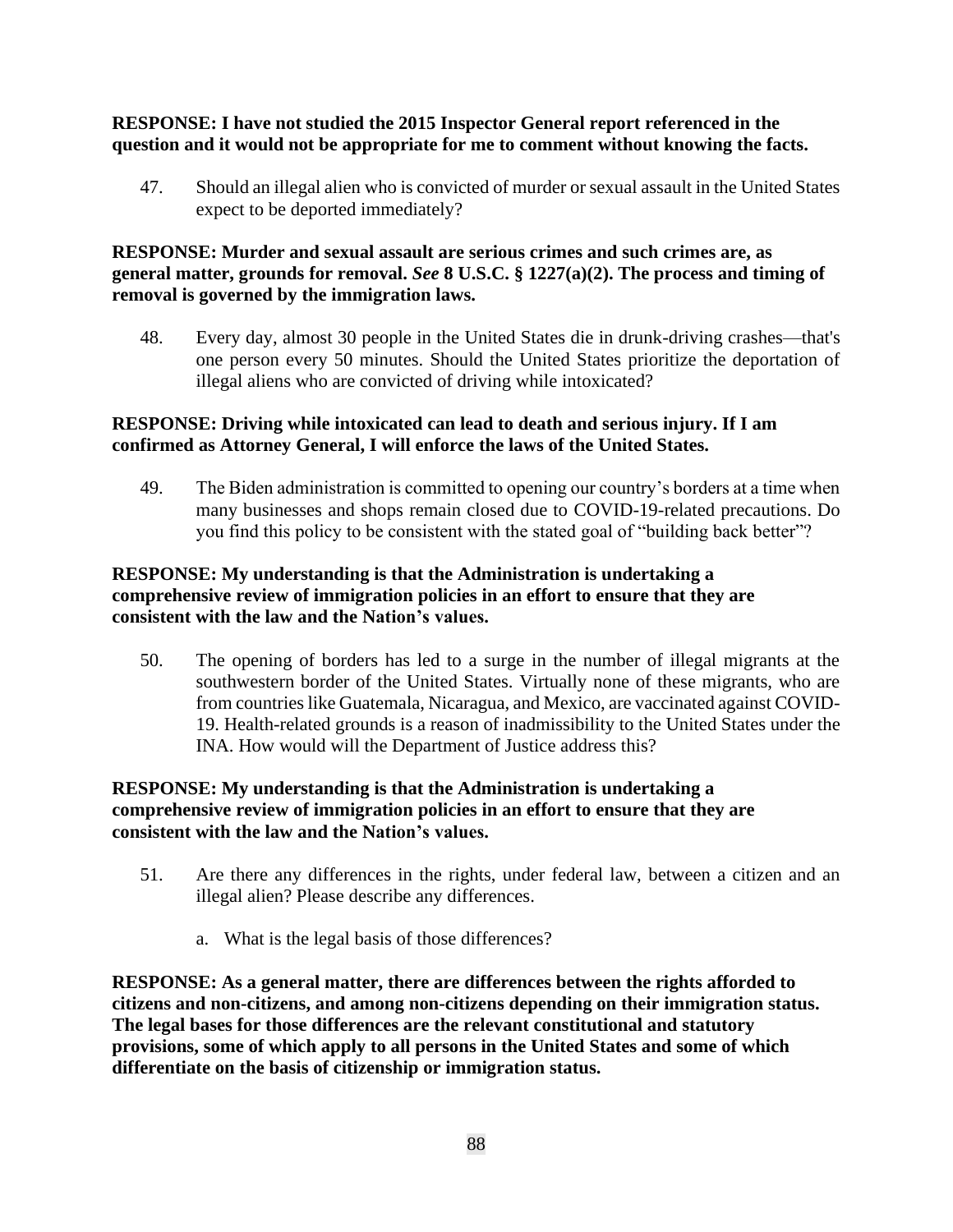- 52. Can you commit to bringing the same vigor and completeness of enforcement to the immigration laws, duly passed by Congress, that you bring to other laws?
	- a. If not, why not?

# **RESPONSE: If I am confirmed as Attorney General, I will commit to vigorously enforcing the laws of the United States.**

- 53. In response to a request from my staff asking for an in-person meeting with you, I received a reply that you "cannot do an in-person meeting under any circumstances." This was in contrast to other senior nominees of the Biden administration who have scheduled meetings in-person.
	- a. Did the White House instruct you not to take in-person meetings?
	- b. Since April 1, 2020, have you met with any members of the Senate in- person, other than on February 23, at your confirmation hearing?
		- i. If so, who and on what dates?
	- c. Since April 1, 2020, have you met with Joe Biden in person?
	- d. Since April 1, 2020, have you met with any individuals employed by the White House in person?
		- i. If so, who and on what dates?
	- e. Since April 1, 2020, have you had any conversations or meals indoors lasting more than 15 minutes with an individual who is not a member of your household?
	- f. Since April 1, 2020, have you attended any marches, rallies, or public protests?
	- g. Is it your belief that taking a meeting with me in my office pursuant to all appropriate medical guidelines, including the guidelines set forth by the Capitol's attending physician, would have posed an unacceptable risk of transmission?
	- h. If so, on what basis do you base that conclusion?

**RESPONSE: Because of the COVID-19 pandemic, I have been working from home and limiting activities outside of my house as much as possible since mid-March of 2020, including work related to my nomination to be the Attorney General. To date I have met virtually, or by telephone, with over 30 Senators, including 20 Senators on the Judiciary Committee. I regret that you and I were not able to arrange a way to meet virtually before the hearing, but I look forward to being able to do so in the future, or to meet in person when the dangers related to the pandemic abate.**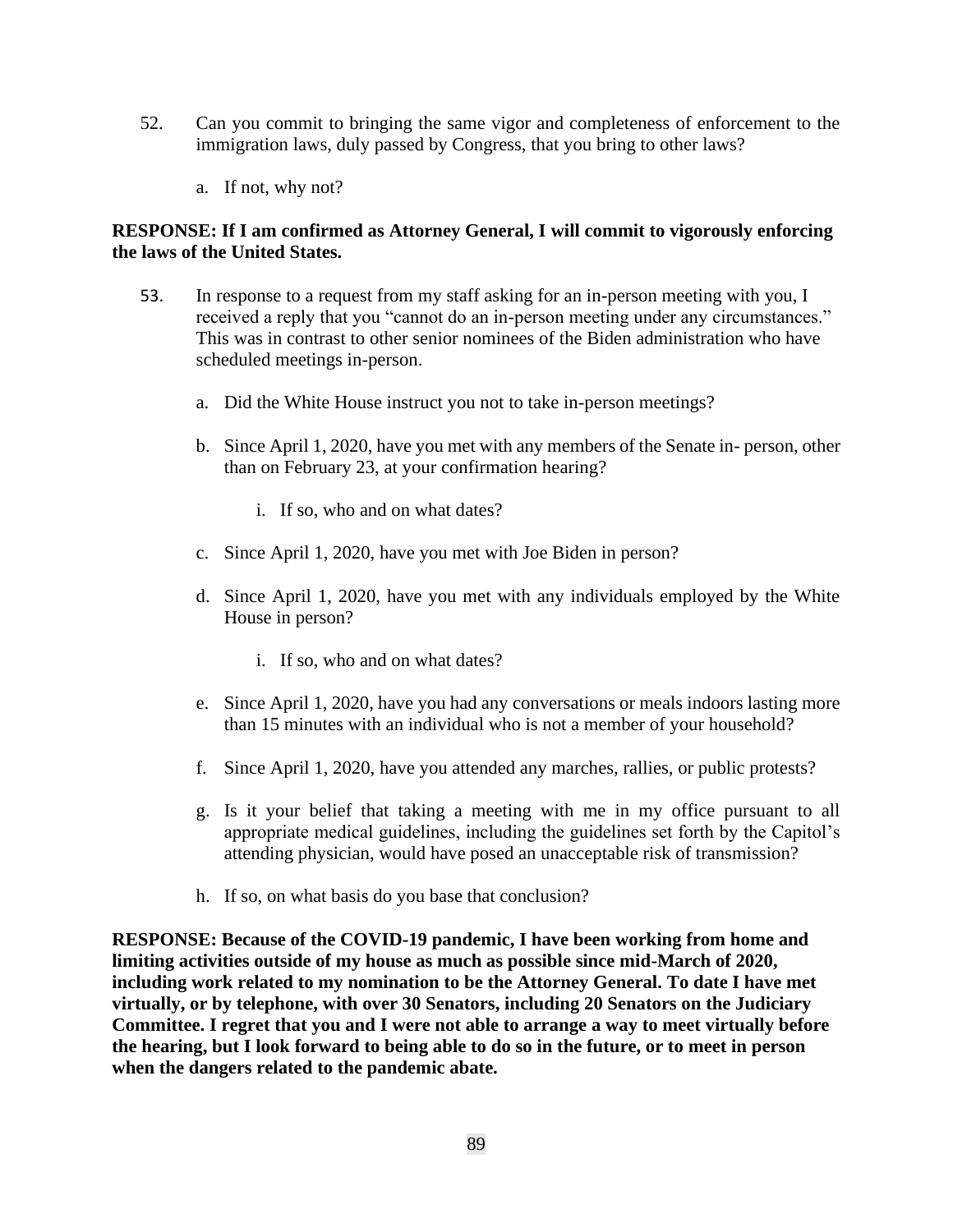- 54. In Garza v. Hargan, you joined the en banc order overturning the panel's decision "substantially for the reasons set forth in the . . . dissenting statement of Circuit Judge Millett."
	- a. Please describe the reasoning set forth in Judge Millett's dissenting opinion.
	- b. Do you agree that the court's order stands for the proposition that the moment a person steps foot in the United States, whether lawfully or unlawfully, she has a constitutional right to abortion?

### **RESPONSE: The per curiam order I joined in** *Garza* **sets forth my views on that case as it came before me. The order and Judge Millett's opinion speak for themselves.**

55. Please describe your understanding of the undue burden standard in light of Russo v. June Medical Services LLC (2020). Did it alter the undue burden standard as set forward in Whole Women's Health v. Hellerstedt (2016)?

## **RESPONSE: This is the subject of ongoing litigation. As a sitting federal judge, Canon 3 of the Code of Conduct for United States Judges prohibits me from commenting on pending or impending cases.**

- 56. American public opinion is increasingly coming to favor at least some restrictions on abortion, and that is reflected by new federal and state legislation.
	- a. Will you faithfully enforce restrictions on abortions that appear in federal law?

## **RESPONSE: If I am confirmed as Attorney General, I will faithfully enforce the laws of the United States.**

b. Will you exercise prosecutorial discretion, as with immigration, to not enforce certain valid laws relating protecting the lives of unborn babies?

## **RESPONSE: If I am confirmed as Attorney General, I will faithfully enforce the laws of the United States.**

c. Will the Biden administration join litigation seeking to invalidate state- level laws protecting the lives of unborn babies?

# **RESPONSE: As a sitting federal judge, Canon 3 of the Code of Conduct for United States Judges prohibits me from commenting on pending or impending cases.**

d. Does the Biden administration plan to make abortion access a priority of enforcement at the Department of Justice?

## **RESPONSE: If confirmed as Attorney General, I will engage with Department personnel to consider enforcement priorities across the country and the Department.**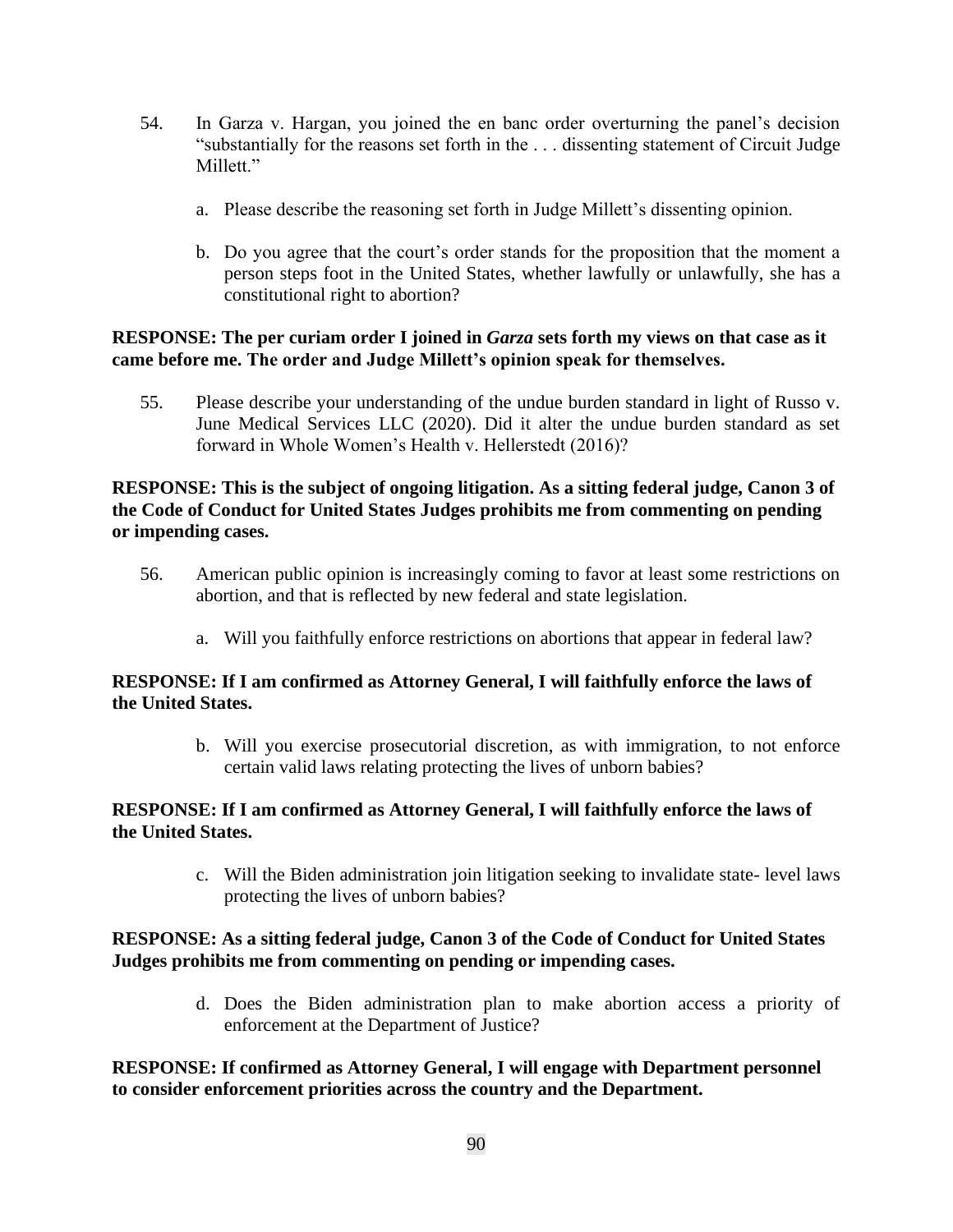e. Should Americans be forced to pay for abortions against their conscience rights?

# **RESPONSE: As a sitting federal judge, Canon 3 of the Code of Conduct for United States Judges prohibits me from commenting on pending or impending cases.**

- 57. The Department of Justice safeguards rights against discrimination on the basis of sex, race, and disability, among other characteristics.
	- a. Should a mother be permitted to terminate her pregnancy on the basis of the unborn child's gender?
	- b. Should a mother be permitted to terminate her pregnancy on the basis of the unborn child's suspected disability?
	- c. Should a mother be permitted to terminate her pregnancy on the basis of the unborn child's race?

# **RESPONSE: These questions are the subject of ongoing litigation. As a sitting federal judge, Canon 3 of the Code of Conduct for United States Judges prohibits me from commenting on pending or impending cases.**

58. Do you believe that the Equal Rights Amendment, if enacted, would protect a right to abortion?

#### **Please see my answer to Question 59 below.**

- 59. Some advocates claim that the Equal Rights Amendment remains alive and available for ratification, even though Congress imposed a ratification deadline of 1982. Do you agree that this option is open to states that failed to ratify?
	- a. Can it be ratified, moving forward, on the basis of the past approval of states?
	- b. Does that apply to all other proposed amendments which have received some state approval, but not enough to qualify for ratification?
	- c. Justice Ginsburg famously believed that the ERA can no longer be ratified, and that the process has to start over. Is she incorrect?
	- d. When determining whether a sufficient number of states have ratified the ERA, is it appropriate to include states that withdrew their ratification?
	- e. Do you believe there would be a states' rights concern in counting the nearly fourdecade-old votes of states who no longer desire to ratify the ERA?
	- f. Will you commit to not revoking the Office of Legal Counsel opinion stating that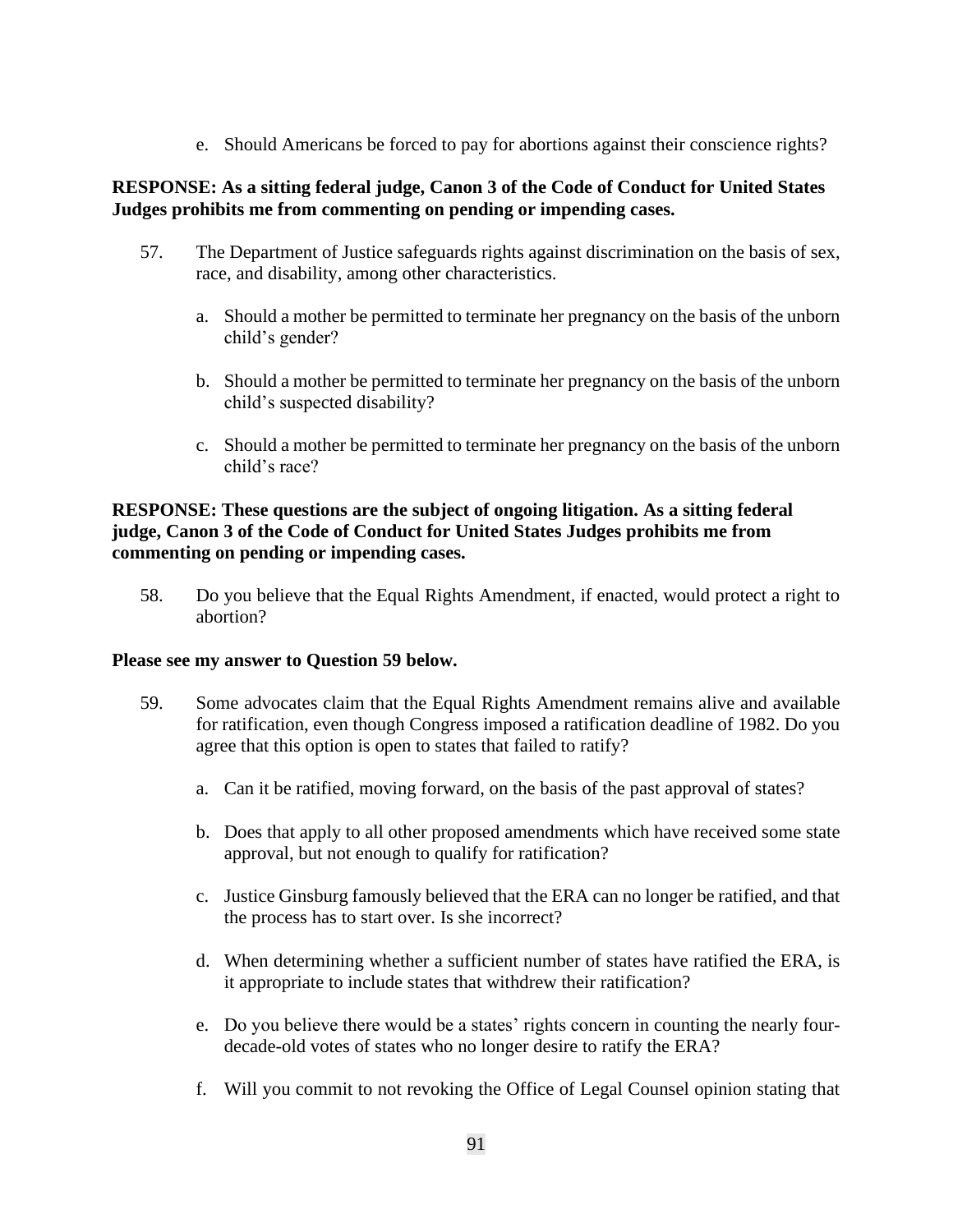Congress many not revive a proposed amendment after a deadline for its ratification has expired?

**RESPONSE: The issue to which you refer is the subject of pending litigation involving the Archivist of the United States. As a sitting federal judge, Canon 3 of the Code of Conduct for United States Judges bars me from commenting on any pending or impending case in any court. If I am confirmed as Attorney General, any opinions or legal advice I might give on this subject would be based solely on the law, and not on any other consideration.**

60. Will you commit that acts of violence and destruction will be prosecuted, to the fullest extent of the law, regardless of the politics of the perpetrators?

# **RESPONSE: Yes.**

61. At your hearing, a Senator suggested that burning buildings as part of a riot is mere vandalism and a property crime. Do you believe that unlawfully setting a building on fire in a riot is a violent act?

### **RESPONSE: I do not recall the context of the first sentence, but unlawfully setting a building on fire is a violent act.**

62. The Vice President very publicly encouraged citizens to contribute money for bail for rioters and looters last year, some of whom went on to commit further crimes. Do you support using federal tools to encourage local authorities to prohibit or limit cash bail requirements, so that those arrested for committing violence may be more expeditiously released into the community?

**RESPONSE: I am not familiar with any individual cases within the scope of your question, and as a sitting judge, I would be unable to comment on any such cases regardless. And although I have not studied the issue, I do understand that many jurisdictions in the country are assessing the fairness of conditioning release on cash bail rather than other alternatives for those who are unable to afford it, particularly for nonviolent pretrial detainees. If confirmed, I would welcome the opportunity to study this issue and assist state and local law enforcement officials with such assessments.**

63. What is your understanding of the policy underlying the slogan "defund the police"? Do you support that underlying policy?

**RESPONSE: As I stated at my hearing, I do not support defunding the police. I support giving police departments the resources they need to help them reform and build community trust. I also support giving communities mental health and other resources so that police can do the job they are trained to do.**

64. Is it appropriate for a witness to a crime to consider the race of the perpetrator when deciding whether to provide information to the police or federal authorities?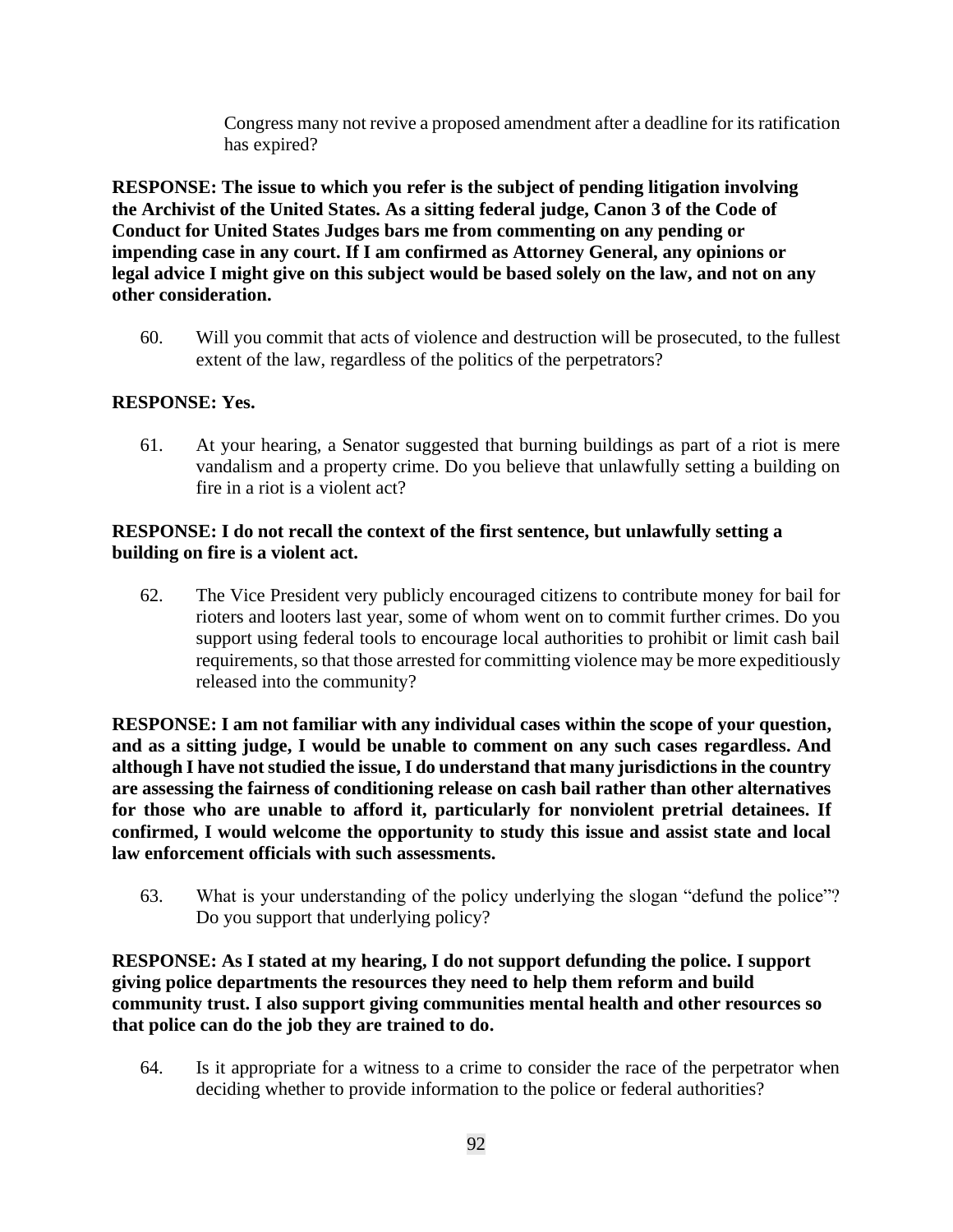# **RESPONSE: It is important that individuals reporting to law enforcement about crimes or potential crimes make those calls on the basis of criminal conduct, not the race of the suspect.**

- 65. Is it racist for a person to call police out of concern over the conduct of a person of color?
	- a. Can it ever be racist, provided that person has in fact committed the alleged crime?

## **RESPONSE: Please see response to Question 64.**

66. Do you believe that an individual who attended the Trump rally on January 6, 2021 did not participate in any act of violence should be prohibited in holding a political position in the Department of Justice in a future administration, even if he or she did not personally engage in any unlawful conduct?

# **RESPONSE: Americans have a constitutional right to engage in lawful, peaceful protest. If confirmed, I would assess any candidate's fitness for a role in the Department on an individual basis and with the goal of hiring individuals who are capable of carrying out the Department's important mission with integrity.**

67. Do you believe that an individual who attended a protest during the summer of 2020 and did not participate in any act of violence should be permitted to hold a political position in the Department of Justice, even if he or she did personally engage in any unlawful conduct?

#### **RESPONSE: Please see response to Question 66.**

68. Is participation in a riot grounds for termination from the Department of Justice?

## **RESPONSE: While I am not familiar with the administrative termination procedures in the Department, I would expect that unlawful conduct is a ground for termination.**

- 69. At your hearing, you stated that your definition of "domestic terrorism" is "about the same" as the statutory definition.
	- a. What is the statutory definition of "domestic terrorism"?

#### **RESPONSE: The term "domestic terrorism" is statutorily defined in 18 U.S.C. § 2331.**

- b. What is your definition of "domestic terrorism"?
- c. What is the difference between your definition and the statutory definition?
- d. What relevance will your personal definition of "domestic terrorism" have to your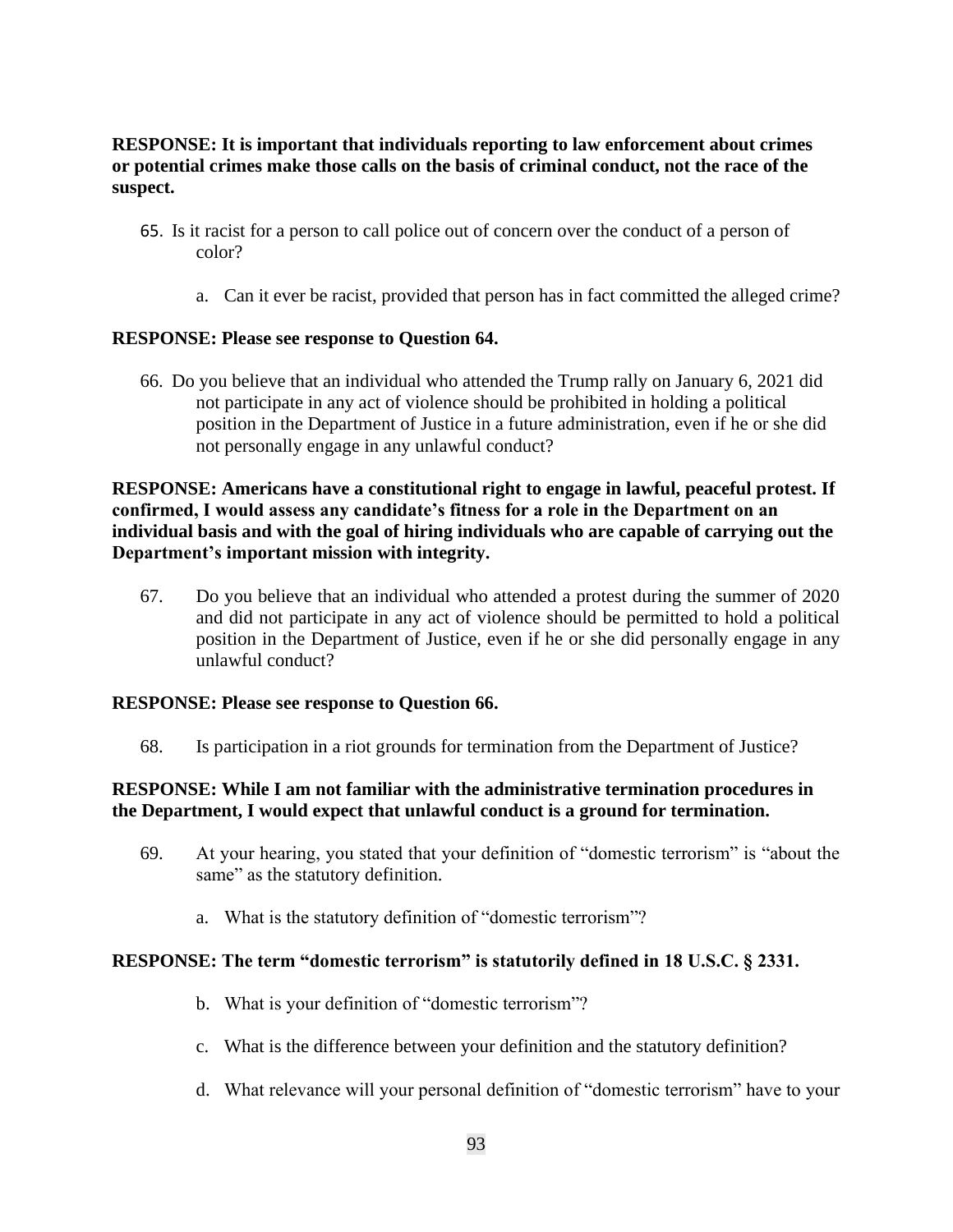duties, if confirmed, as Attorney General?

**RESPONSE: At the hearing, I described domestic terrorism as using violence or threats of violence in an attempt to disrupt democratic processes, noting that this definition is close to the statutory definition of the term in the criminal code codified at 18 U.S.C. § 2331. If confirmed, all of my actions as Attorney General would be guided by the law as written.**

- 70. At your hearing, you said that an attack on a courthouse while in operation, trying to prevent judges from actually trying cases, "plainly is domestic extremism." You mentioned also that an attack "simply on government property at night or any other kind of circumstances" is a clear and serious crime, but seemed to make a distinction between the two regarding an "attack on our democratic institutions."
	- a. Is it your position that if rioters targeted and stormed the Capitol in the middle of the night, when Congress was not in the Capitol, it would not constitute "domestic terrorism" or an "attack on our democratic institutions"?

# **RESPONSE: My testimony was intended to explain why I regard the January 6 attack on the Capitol as a particularly heinous act.**

- b. Is it your position that if Timothy McVeigh had bombed the Alfred P. Murrah Federal Building at 5 a.m., it would not constitute "domestic terrorism" or an "attack on our democratic institutions"?
- c. My understanding is that Timothy McVeigh did not bomb the Alfred P. Murrah Federal Building because he wished to disrupt the proceedings at that specific building, but did so to send a message against the federal government for its handling of incidents at Ruby Ridge and Waco. Under the definition you provided at the hearing, that would not qualify "domestic terrorism." Please explain why that is correct or incorrect.

**RESPONSE (b – c): Timothy McVeigh intentionally built and detonated a bomb that killed at least 168 people and injured more than 680 others. This act of mass destruction was intended to intimidate and coerce a civilian population and spark a revolution that would topple the federal government. It was an act of domestic terrorism.**

> d. You stated that you were not familiar with the facts surrounding the over 50 days of rioting in which rioters assaulted a federal courthouse, federal officers, and local law enforcement personnel with hammers, lasers, baseball bats, fireworks, Molotov cocktails, chemicals, and other weapons resulting in over 270 injuries to federal law enforcement officers. Having now had an opportunity to familiarize yourself with the facts, do you believe this was "domestic terrorism?" Please explain why or why not.

**RESPONSE: As a sitting federal judge, Canon 3 of the Code of Conduct for United States Judges bars me from commenting on any pending or impending case that is in any court.**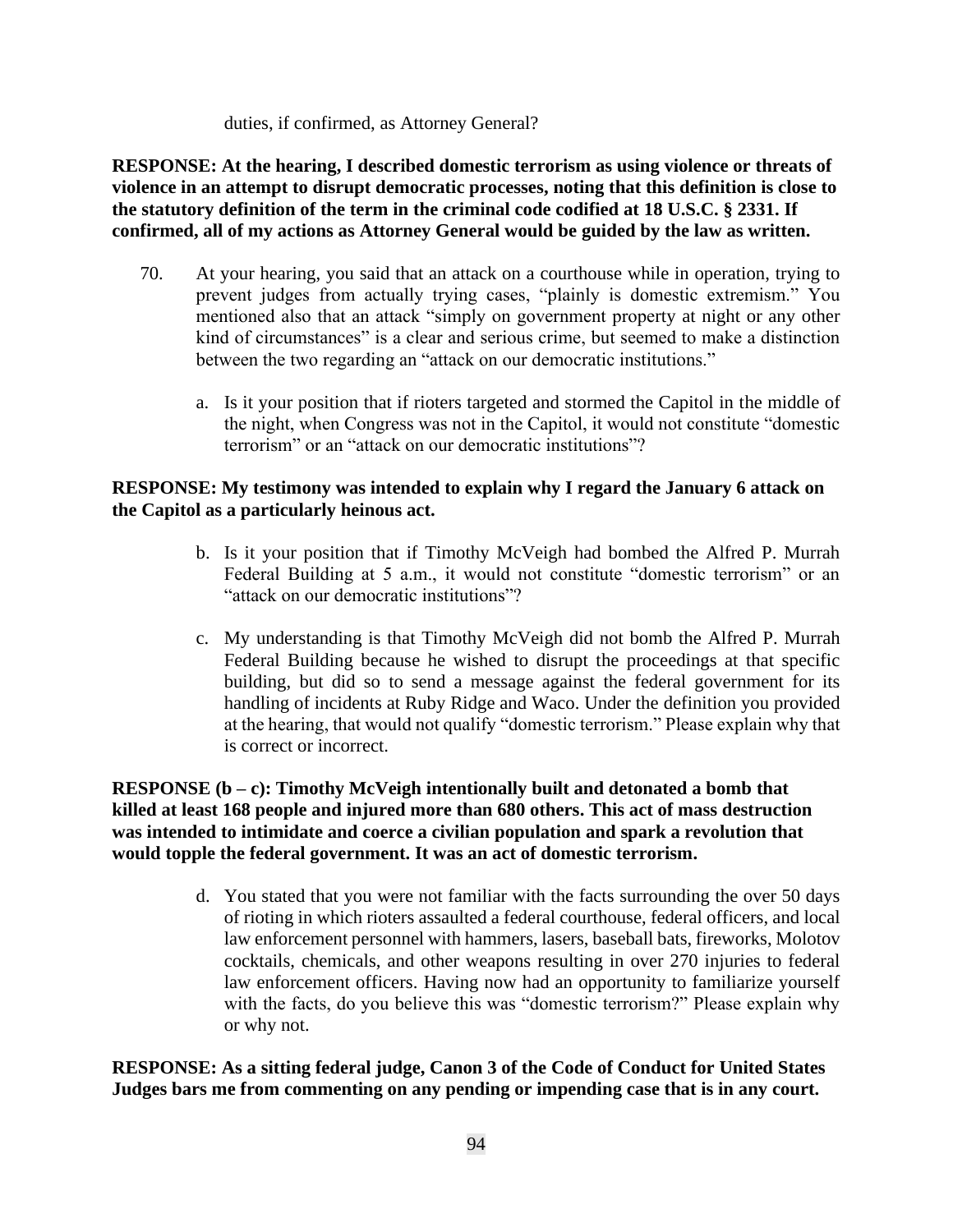**As I described throughout the hearing, if I am confirmed I will fairly and impartially apply the law and vigorously prosecute incidents of violence and domestic terrorism regardless of the ideology motivating such acts.**

- 71. Is the criminal justice system systemically racist?
	- a. Are police unions systemically racist?
	- b. Is the Department of Justice systemically racist?

### **RESPONSE: As I explained in my hearing, acknowledging the existence of systemic racism in society does not mean that any particular institution or individual is systemically racist.**

72. Do you agree that the vast majority of law enforcement personnel are good people who fairly enforce the law without regard to race?

# **RESPONSE: I have spent my entire career working with our Nation's law enforcement personnel, for whom I have great respect, and I have relied on their good judgment for decades.**

- 73. Would it be appropriate for the Department of Justice to provide trainings that teach the following:
	- a. One race or sex is inherently superior to another race or sex;
	- b. An individual, by virtue of his or her race or sex, is inherently racist, sexist, or oppressive;
	- c. An individual should be discriminated against or receive adverse treatment solely or partly because of his or her race or sex; or
	- d. Meritocracy or related values such as work ethic are racist or sexist.

**RESPONSE: On his first day in office, President Biden issued an Executive Order stating that it is the policy of his administration "to advance racial equity for all," meaning "the consistent and systematic fair, just, and impartial treatment of all individuals, including individuals who belong to underserved communities that have been denied such treatment." As part of that Executive Order, President Biden rescinded Executive Order 13950, which related to workplace trainings, and directed all agency heads to consider appropriate actions in response, as consistent with applicable law. If confirmed, I would look forward to supporting the President's efforts to advance racial equity.** 

74. Could training or teaching any of the propositions stated in question 73 result in a hostile work environment in violation of Title VII of the Civil Rights Act? Please explain.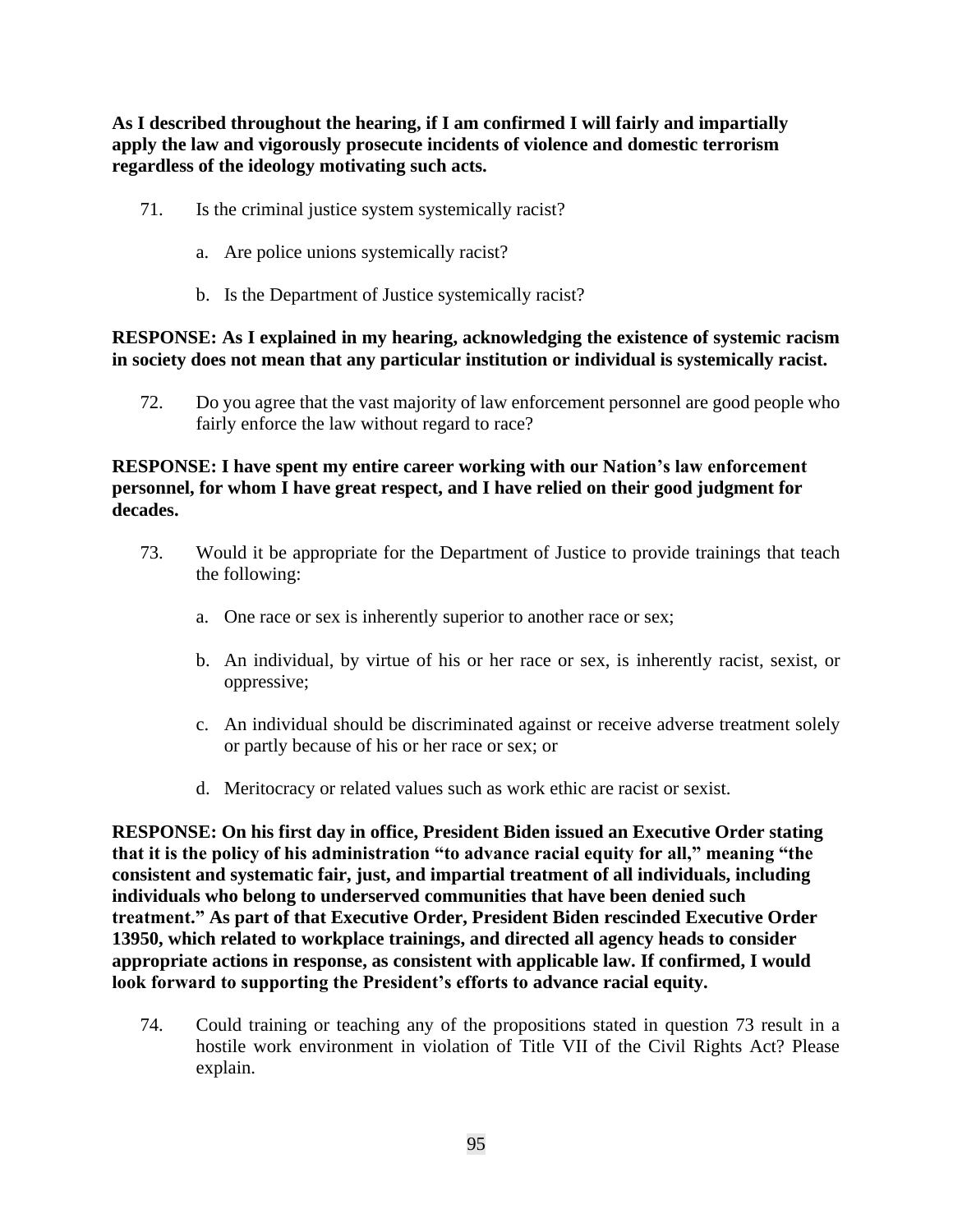# **RESPONSE: If confirmed, I would seek to ensure that all Department actions fully conform with federal law, including Title VII of the Civil Rights Act as applicable.**

75. Will you commit to producing any and all training materials used by the Department of Justice upon request so that the public understands what is being taught to the people in charge of enforcing our laws?

## **RESPONSE: As I stated during my hearing, it would be my goal if confirmed to have the Department be responsive to congressional requests for information and, if the Department cannot answer a question, to explain why it cannot do so.**

76. President Biden last month issued an Executive Order blocking the Department of Justice from renewing contracts for privately-operated detention centers. Unlike the Federal Bureau of Prisons, the U.S. Marshals Service does not have its own facilities; please explain why the U.S. Marshals Service should not be allowed to renew its contracts with private facility operators.

### **RESPONSE: I am not familiar with the nature of the contracts the U.S. Marshals Service has with privately owned facilities.**

- 77. Where marijuana is "legalized," does law enforcement currently have technology to accurately determine whether a driver has unsafe levels of THC in his or her system for the purposes of driving?
	- a. If not, what is the solution for this problem?

## **RESPONSE: Because I am not currently at the Department, I am not familiar with the technology that is available to accurately assess whether a driver has unsafe levels of THC in his or her system.**

78. By most indications, illicit and large-scale marijuana trafficking activity has increased; if you are confirmed, what actions will you undertake to counter the trend?

## **RESPONSE: As I testified at my hearing, it is important to focus our attention on violent crimes and other crimes that greatly endanger in our society. Large-scale illicit drug trafficking should be distinguished from simple marijuana possession and should be vigorously investigated and prosecuted.**

- 79. Is there currently a crime problem in America's urban centers?
	- a. Is crime worse than it has been in years past?
	- b. Do statistics suggest there has been a jump in violent crime?
	- c. Does this problem require more police, or fewer police, on the streets?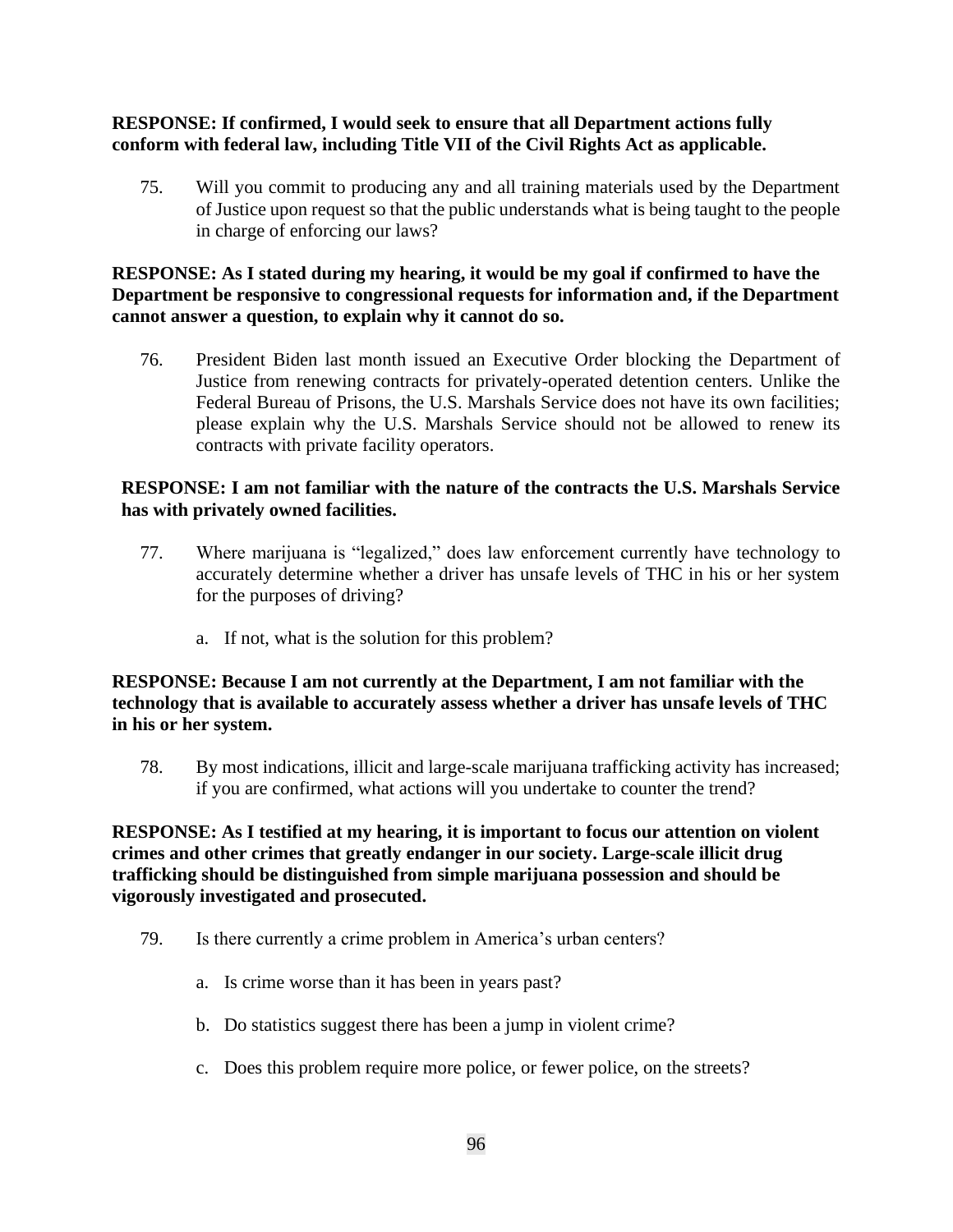d. Given the assertion that police are systematically racist, does additional funding for, or deployment of, police in America's city constitute an act of racism?

**RESPONSE: Combatting violent crime is an important duty of the Department of Justice. I spent much of my early career working on the issue of violent crime. During my time at the Justice Department, I was one of the developers of its Violent Crime Initiative. If confirmed as Attorney General, I look forward to using the Department's resources to find innovative and sustainable ways to decrease violence across our Nation.** 

80. Is it appropriate for the Department of Justice to use settlements as a means to provide funding to outside organizations?

**RESPONSE: As I testified at my hearing, I have not studied this specific issue. If I am confirmed, I will carefully consider the matter and the arguments on both sides, including both the reasons why this practice developed and the reasons why it was changed.**

- 81. At your hearing, you stressed the importance of transparency and congressional oversight. Will you commit to provide a yearly report to the Committee listing every suit settled by the Department of Justice whereby a settlement requires the defendant to pay any amount to a third-party (excluding customary attorneys' fees and costs)?
	- a. If you are not willing to commit to providing a yearly list, will you commit to providing the information in a timely manner upon request?

**RESPONSE: As I testified at my hearing, I have great respect for the oversight role of the Senate Judiciary Committee. And as I also testified at my hearing, I will seek to ensure that the Department responds to oversight requests in a timely manner, subject to the Department's longstanding policies and practices that may limit what can be disclosed in response to particular requests.**

- 82. Does the President have the authority to abolish the death penalty?
	- a. Does the implementation of a criminal punishment prescribed by law depend entirely on the President's discretion?
	- b. Could a President lawfully declare, as a policy, that he disfavors physical imprisonment and order all federal prosecutors to refuse to seek it?

**RESPONSE: The President could not abolish the death penalty, which is reflected in federal and state statutes. But the President has the authority to declare an across-theboard moratorium on executions. The President also has broad clemency powers, which includes the power to commute an individual's sentence of death to a lesser punishment or to commute an individual's sentence of imprisonment to a lesser punishment.**

83. What is the difference between a commutation and refusal to carry out the death penalty?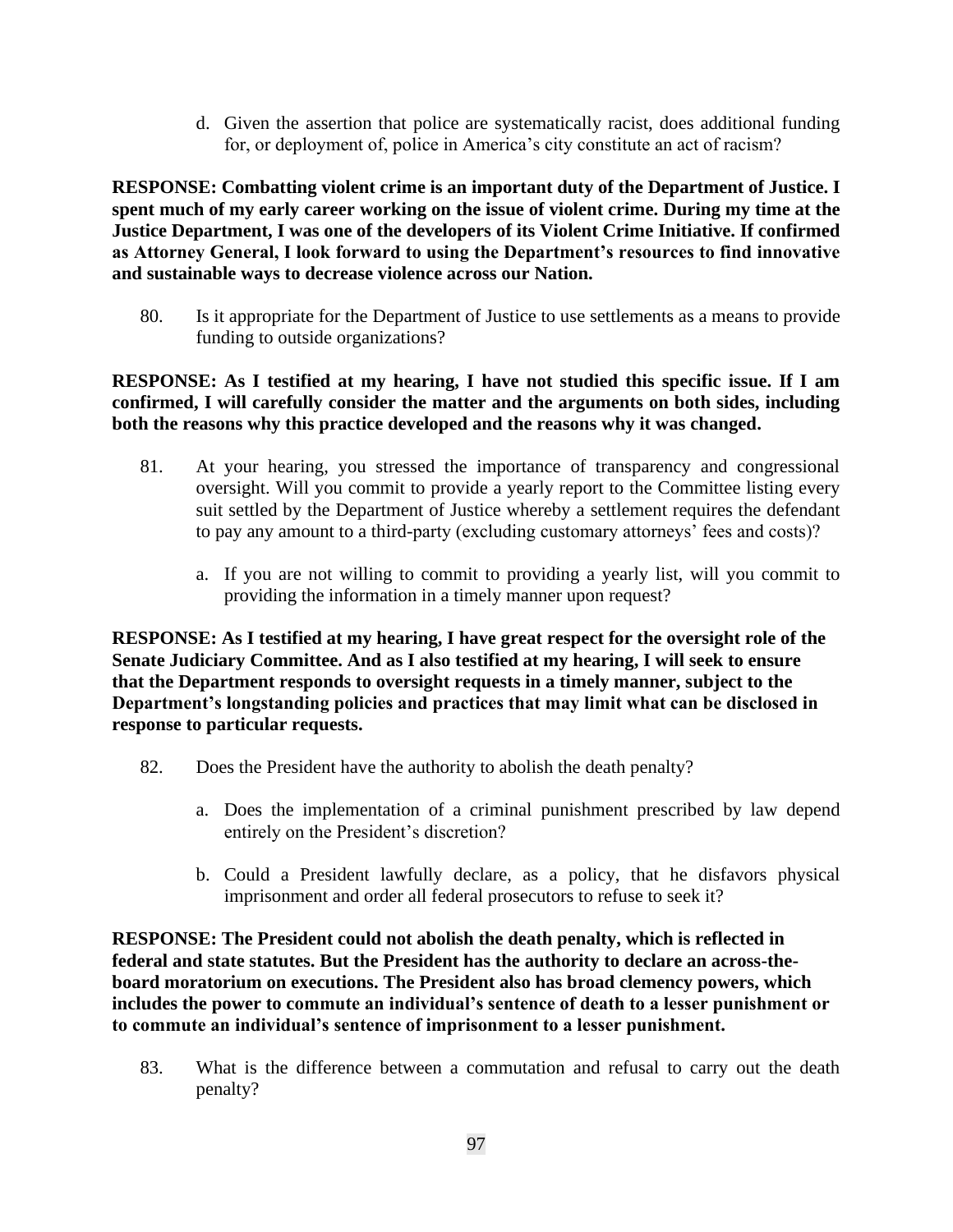- a. Are there differences in the effect on future cases?
- b. On the political accountability involved?

# **RESPONSE: The President has broad clemency powers, which include the power to commute an individual's sentence of death. I am not able to speculate on the hypothetical effect on future cases or on political accountability.**

84. Will you commit to having the Bureau of Prisons continue with executions for murderers on death row who have exhausted their appeals, unless the President takes the politically accountable step of commuting their sentences?

# **RESPONSE: Because I am not in the Department, I cannot make such commitments without studying the issue further and learning the Administration's policy positions.**

85. Will you commit to allowing line prosecutors to seek the death penalty in appropriate cases?

## **RESPONSE: I cannot speculate on hypothetical future cases. To the extent that your question implicates current cases, Canon 3 of the Code of Conduct for United States Judges bars me from commenting on any pending or impending case that is in any court.**

- 86. You prosecuted Timothy McVeigh, a terrorist who bombed the Oklahoma federal building, murdering 168 people, including 19 children and infants in a day care center. McVeigh was sentenced to death and was executed in 2001.
	- a. Should Attorney General Reno have refused to have prosecutors seek the death penalty?
	- b. Should Attorney General Ashcroft have stopped his execution?

## **RESPONSE: As I testified at my hearing, I do not regret seeking the death penalty against Timothy McVeigh. I supported the death penalty at that time in that case.**

- 87. Last year, the United States carried out the death sentence against Daniel Lewis Lee. Lee was a virulent racist who murdered a husband and wife along with their 8-year-old daughter.
	- a. If you were Attorney General at the time of Daniel Lee's execution, would you have prevented the Bureau of Prisons from carrying out his sentence?

## **RESPONSE: I am not familiar with the specifics of this case. As such, it would not be appropriate for me to comment further.**

88. The Boston Marathon bomber, Dzhokhar Tsarnaev, murdered three people and injured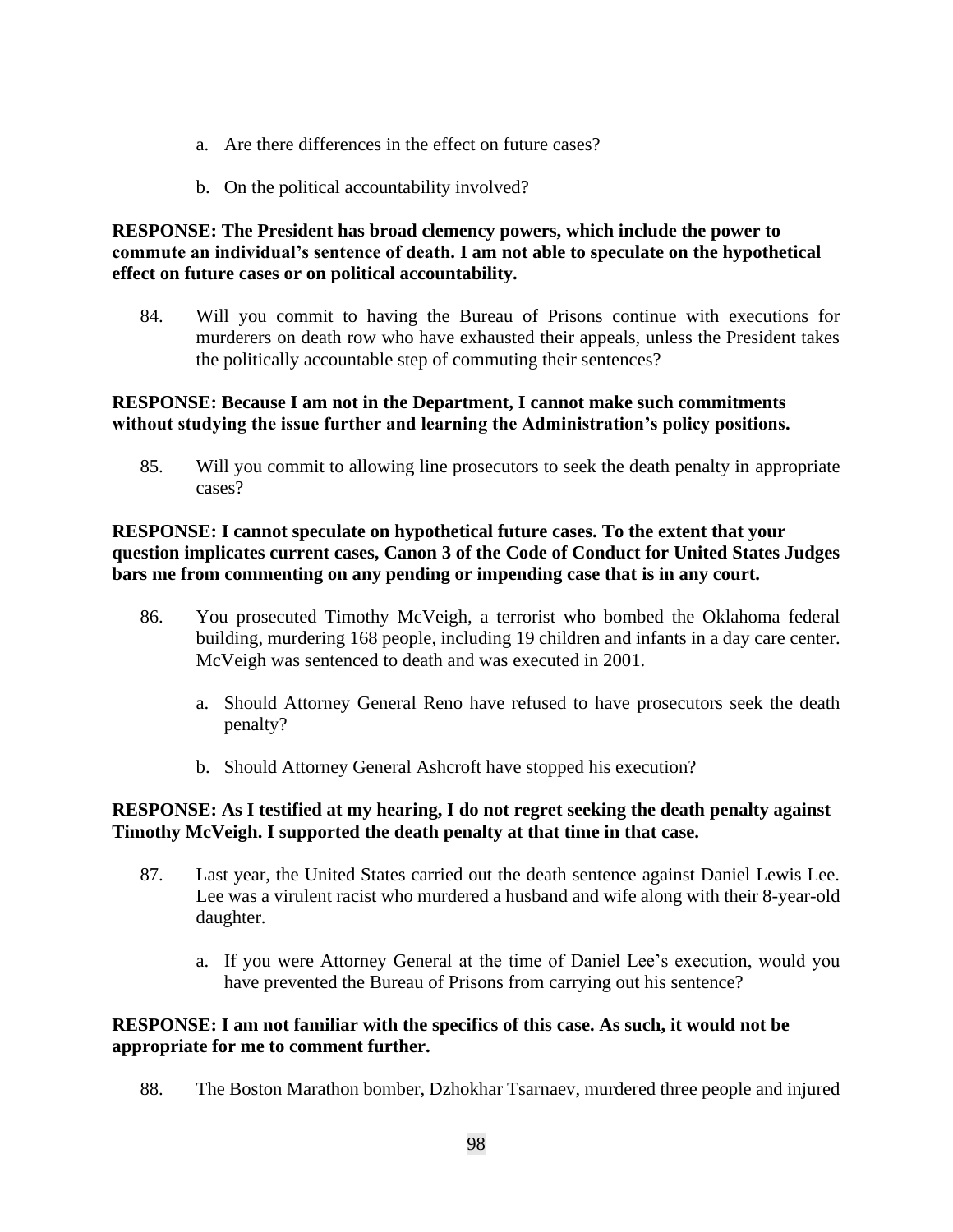264 with two pressure cooker bombs. A court of appeals recently reversed his death sentence, and the Department of Justice appealed to the Supreme Court. At your hearing you refused to commit to maintaining the Justice Department's position, stating that you are unable to opine on a pending matter as a sitting judge. The question, however, was not about the merits of the case that could come before you, but rather about whether the Department of Justice would take the radical step of reversing its position.

- a. Will you commit to maintaining the Department's position in the Tsarnaev case?
- b. If you refuse to answer subpart (a), have you sought the advice of an ethics expert to determine whether you may provide an answer to this question? If not, why not. If so, what was the advice, and its basis?
- c. Even if the appeal is unsuccessful, prosecutors will have the opportunity to again seek the death penalty. Can you commit that the Department of Justice will seek the death penalty on remand?

## **RESPONSE: These questions implicate a pending case, so I am barred from commenting on this matter by Canon 3 of the Code of Conduct for United States Judges.**

- 89. You stated at your hearing that your concerns with the death penalty have grown because of the increasing awareness of false convictions.
	- d. I assume that, like me, you have no doubt that Dylann Roof was correctly and lawfully convicted of murdering nine people in cold blood during a bible study at Emanuel African Methodist Episcopal Church. Given that there are no concerns about false conviction, will you commit to working with the Bureau of Prisons to carry-out his execution? If not, what is the basis for your refusal?
	- e. How many of the individuals who had their federal death sentences carried out since 2000 do you believe were wrongly convicted? If the answer is anything other than "none," state which individuals you believe were wrongly convicted.
	- f. How many individuals currently on federal death row do you believe were wrongly convicted? If the answer is anything other than "none," state which individuals you believe were wrongly convicted.

**RESPONSE: I testified at my hearing that I have developed concerns about the death penalty due to the large number of exonerations, the apparent arbitrariness of application, and the disparate impact on Black Americans and other people of color. Exonerations of individuals sentenced to death are well documented. However, I am not familiar with the specifics of the cases involving individuals who are currently on federal death row, and I am banned from commenting on pending or impending cases by Canon 3.**

90. Do civil rights laws apply to all Americans or only certain Americans?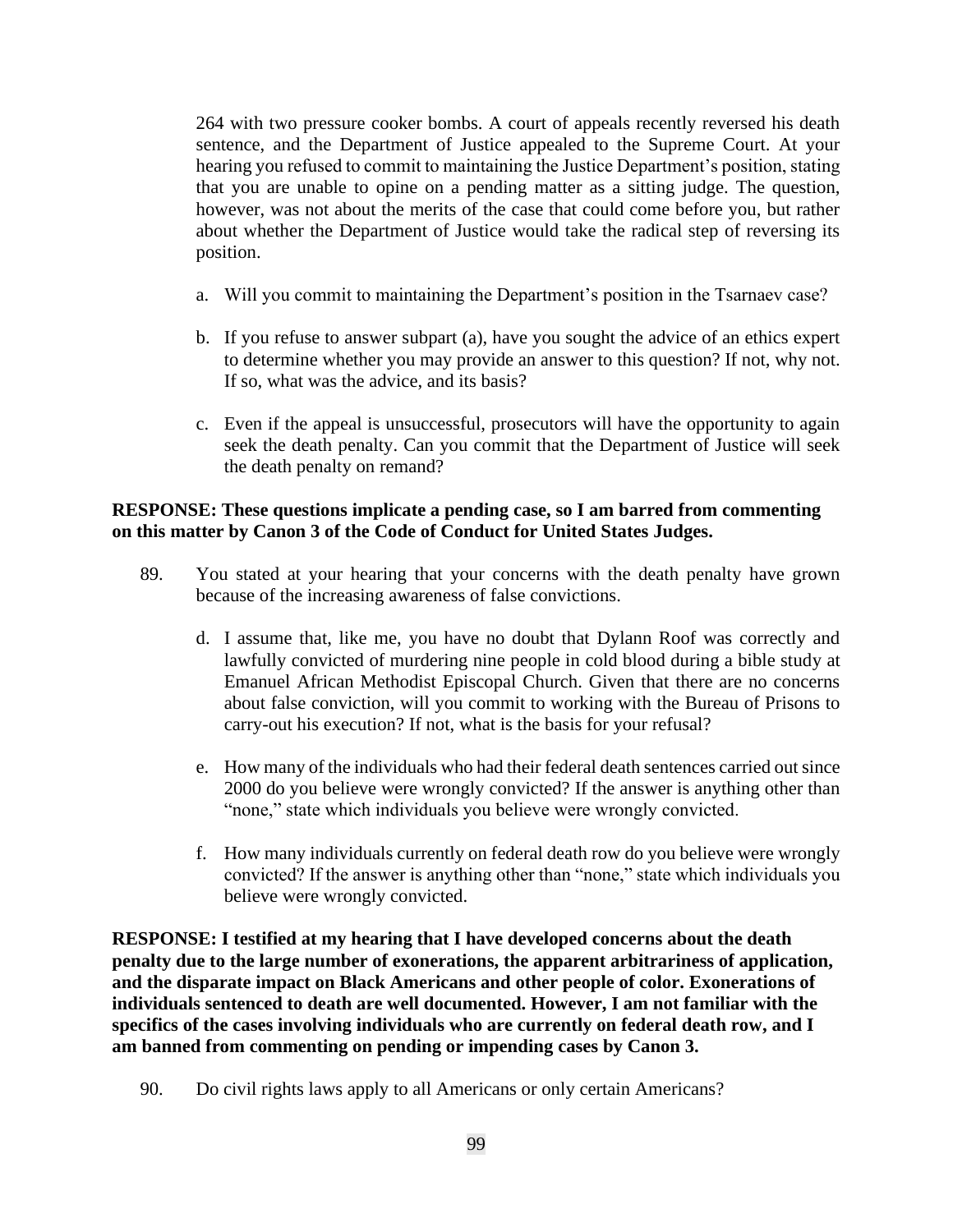# **RESPONSE: Civil rights laws apply to all Americans.**

91. Do you approve of the Biden administration's recent decision to voluntarily dismiss a suit against Yale for discrimination against Asian Americans? If you lack sufficient knowledge about the suit, will you commit to reviewing the dismissal to determine whether it was in error?

**RESPONSE: My understanding from publicly available information is that the Department recently voluntarily dismissed one such lawsuit, but that related matters remain pending. As a sitting federal judge, Canon 3 of the Code of Conduct for United States Judges bars me from commenting on any pending or impending case that is in any court. As a general matter, if I am confirmed, the Department will conduct its investigatory work guided by the facts and the law.**

92. In 2011, the U.S. Department of Education issued a dear Deal Colleague Letter to colleges and universities that broadened the definition of sexual harassment and required covered institutions to adopt a lenient "more likely than not" burden of proof when adjudicating claims. Should this standard of proof govern?

# **RESPONSE: My understanding is that these matters are currently the subject of pending litigation. As a sitting federal judge, Canon 3 of the Code of Conduct for United States Judges bars me from commenting on any pending or impending case that is in any court.**

93. Are students accused of sexual misconduct entitled to due process?

# **RESPONSE: Title IX requires that schools provide all parties with a fair process, including both survivors and those accused of sexual misconduct.**

94. As Chief Judge of the D.C. Circuit, you instituted reforms to prevent sexual harassment. Did any of these reforms include adopting a "more likely than not standard," or otherwise altering traditional rights to due process?

# **RESPONSE: I do not believe the D.C. Circuit reforms addressed a standard of proof.**

- 95. Will you commit to hiring career attorneys for the civil rights division without regard to ideology?
	- a. If the vast majority of attorneys in the civil rights division hold liberal political views, does this suggest discriminatory hiring?
	- b. Would your answer be the same if the vast majority of attorneys identified with the same racial group? Please explain.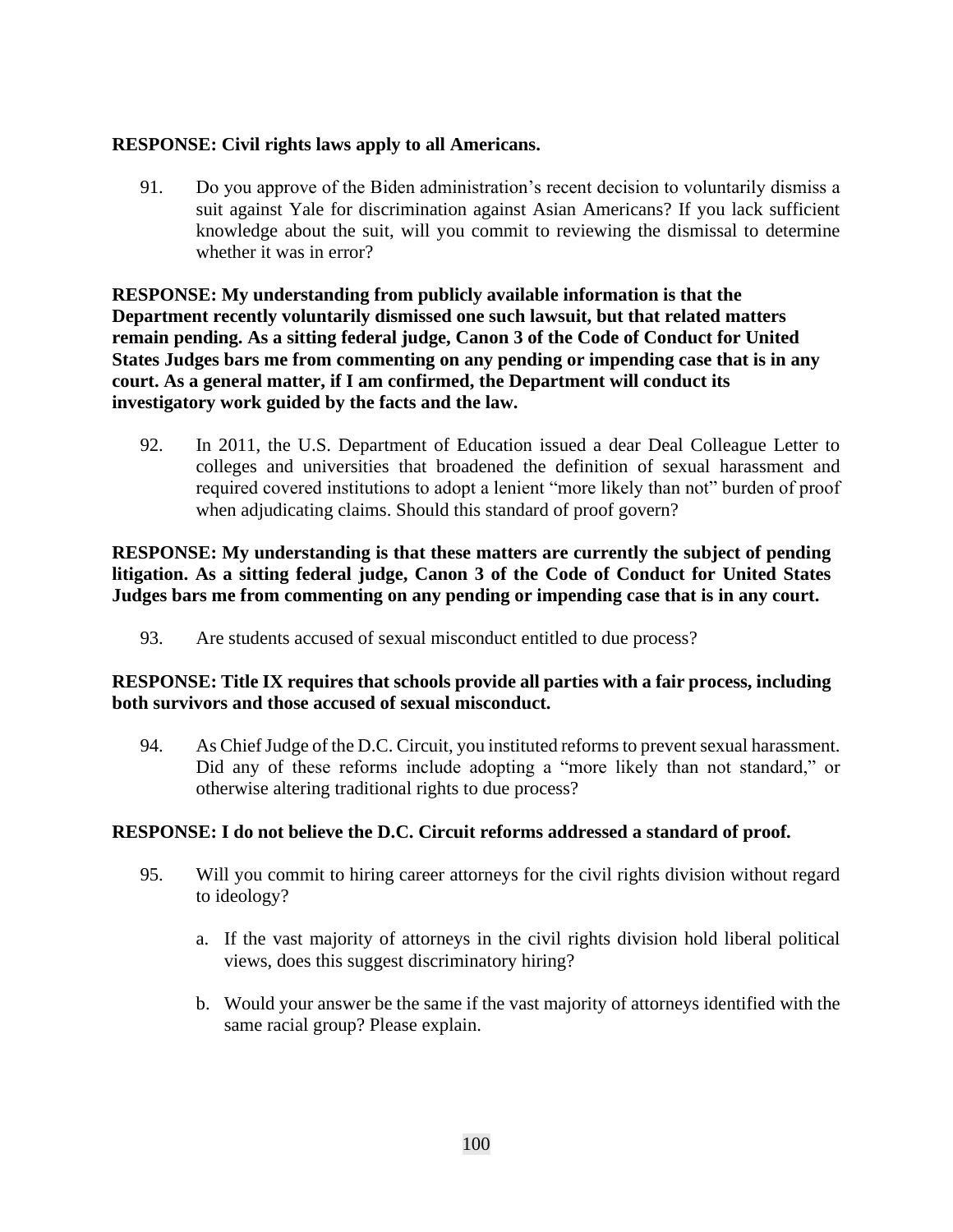**RESPONSE: If confirmed, it will be my direction that personnel decisions at the Justice Department are made consistent with civil service laws and departmental policies, and without regard to any prohibited considerations, including ideology.**

96. Is it appropriate for the Department of Justice to consider an individual's race, sex, or sexual orientation when making a hiring decision for career positions? For political appointments, including judicial nominations? If the answer is "yes," in what manner and to what extent may race, sex, or sexual orientation be considered?

**RESPONSE: President Biden has been clear that he values a process that brings diverse perspectives and expertise to the table, as do I. Executive Order 11478, as amended, directs executive departments and agencies "to provide equal opportunity in Federal employment for all persons, to prohibit discrimination in employment because of race, color, religion, sex, national origin, handicap, age, sexual orientation, gender identity, or status as a parent, and to promote the full realization of equal employment opportunity through a continuing affirmative program." If confirmed, it will be my direction that the Department shall conform fully with this Executive Order and all applicable law.**

- 97. Should colleges receiving federal funds be permitted to consider the race, sex, or sexual orientation of prospective students in admissions decisions?
	- c. Are racial quotas constitutionally permissible?
	- d. What compelling justification, if any, can be offered for racial discrimination in college admissions?

**RESPONSE: As I stated during my hearing, the Supreme Court has repeatedly affirmed that universities have a compelling interest in obtaining "the educational benefits that flow from student body diversity," and that it is permissible to consider race as part of a holistic approach to achieving these goals.** *Grutter v. Bollinger***, 539 U.S. 306, 343 (2003). The Court has also made clear that "a race-conscious admissions program cannot use a quota system."** *Id* **at 334. If confirmed, I would seek to ensure that the Department's federal funding programs comply fully with applicable law.**

- 98. In 2019, the attorney general of Michigan announced her new "hate crimes unit" would use the Southern Poverty Law Center's "hate group" list in the enforcement of law, and two conservative organizations have filed lawsuits claiming this violates the First Amendment.
	- a. Do you believe that the SPLC's "hate group" list is sufficiently credible that Department of Justice employees may rely on it?
	- b. If your answer to subpart (a) is anything other than "yes," will you commit to ensuring that Department of Justice attorneys do not rely in whole or in objectionable part on the SPLC's "hate group" list?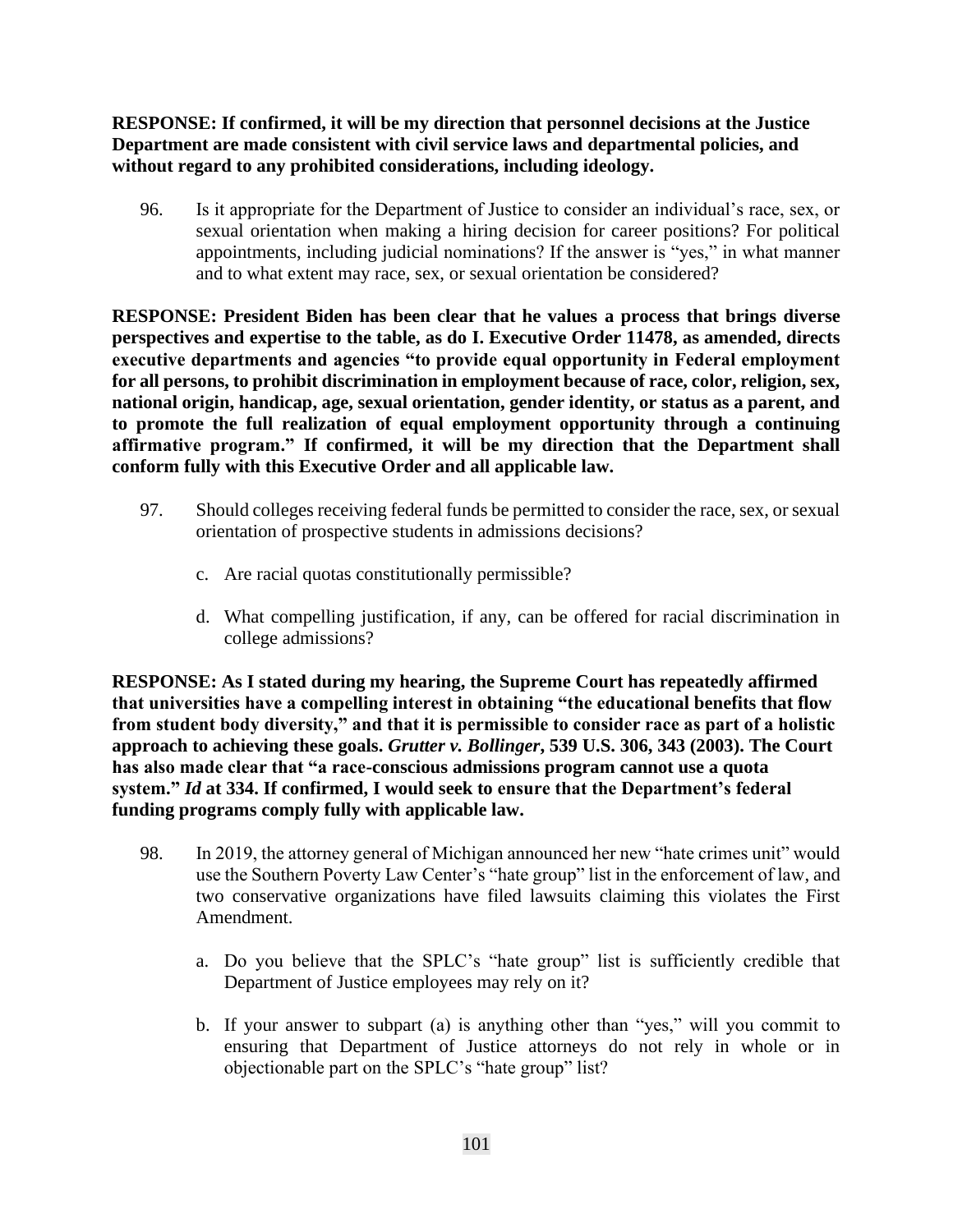- c. If your answer to subpart (a) is anything other than "no," do you agree with SPLC that any of the following are "hate groups":
	- i. The Ruth Institute;
	- ii. Alliance Defending Freedom;
	- iii. Family Research Council

### **RESPONSE: I am not familiar with how the Southern Poverty Law Center classifies groups, nor am I familiar with any deliberations regarding classifying the groups listed in (c).**

- 99. Title IX of the Civil Rights Act prevents sex-based discrimination in any school or educational program that receives federal funds. Title IX has led to the proliferation and growth of women's sports.
	- a. Do biological men possess a physiological advantage compared to biological women in collegiate sports?
	- b. If so, what implications, if any, does this have for Title IX?
	- c. Does it violate women's rights to open female competitions to biological men?

#### **RESPONSE: The issues you reference are the subject of ongoing litigation. As a sitting federal judge, Canon 3 prohibits me from commenting on such matters.**

100. At your hearing, you stated about Kristen Clarke: she has "views about the civil rights division I have discussed with her and they are in line with my own." Are any of her public views materially different than your views? If so, which views?

**RESPONSE: Kristen Clarke is a person of great integrity with a proven track record of advocating for the most vulnerable among us and defending liberty. If we are both confirmed, I look forward to her valuable insights as part of our Department leadership team.** 

101. Does voter fraud exist?

## **RESPONSE: Yes, there have been documented, isolated instances of voter fraud. Fortunately, I have not seen evidence of widespread voter fraud.**

102. Is voter fraud an issue that should be addressed?

#### **RESPONSE: The Department investigates credible allegations of voter fraud.**

103. Do you agree with the Baker-Carter Commission's conclusion that "absentee ballots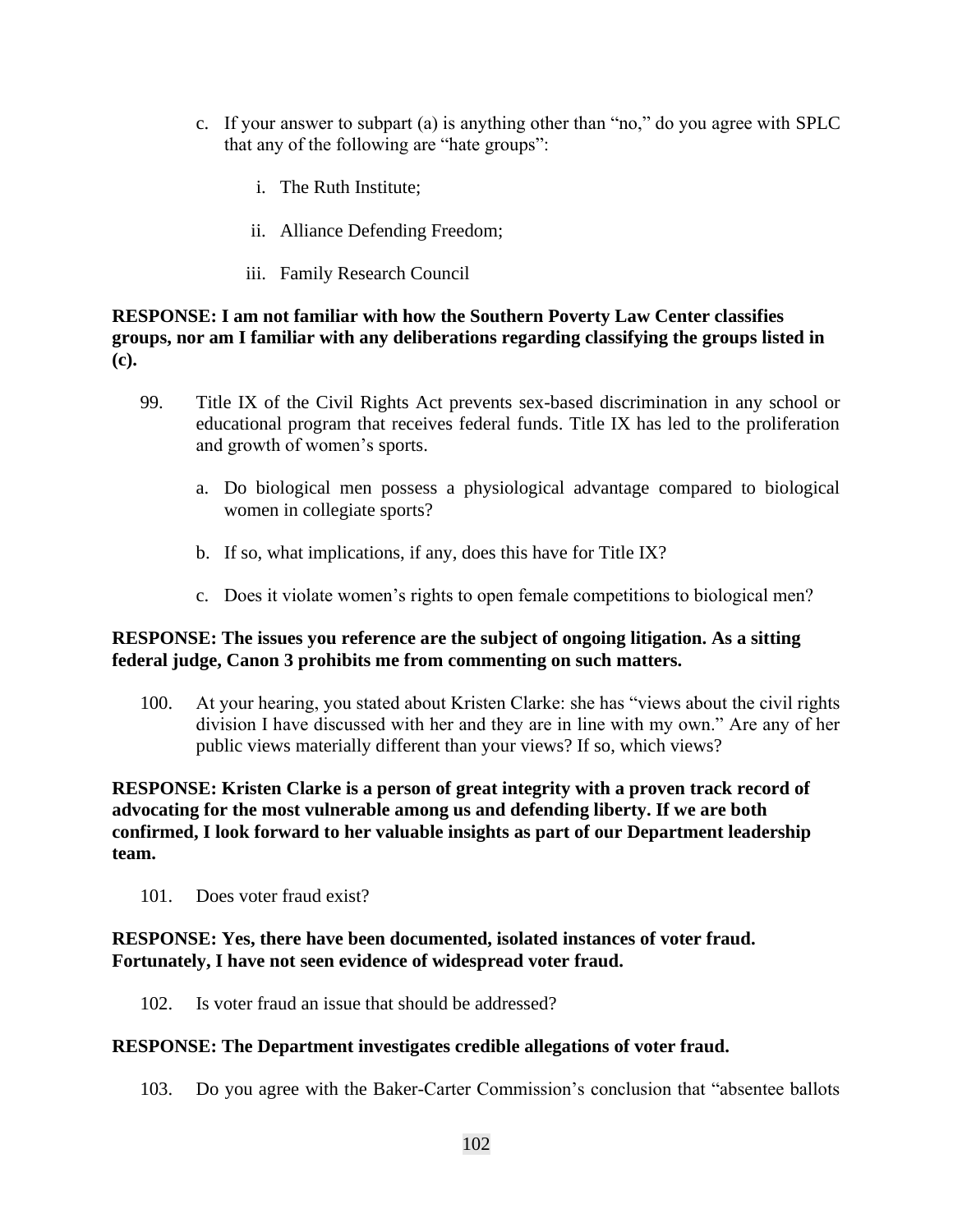remain the largest source of potential voter fraud"?

## **RESPONSE: I am not familiar with the conclusions of this commission. I understand that it concluded its work over 15 years ago.**

104. Do you agree with the Baker-Carter Commission's conclusion that fraud is particularly possible where "third-party organizations, candidates, and political party activists" are involved in "handling absentee ballots"?

## **RESPONSE: I am not familiar with the conclusions of this commission. I understand that it concluded its work over 15 years ago.**

105. Can Voter ID laws help prevent voter fraud?

**RESPONSE: I am unfamiliar with what specific laws or regulations could have prevented the documented, isolated incidents of voter fraud. If confirmed, I would prioritize working to ensure that all eligible Americans have the opportunity to cast their ballot in a free and fair election.**

106. Can you commit to affirmatively investigating any credible allegations of fraud in any election?

# **RESPONSE: If confirmed, I will seek to ensure that the Department investigates credible allegations of voter fraud within its jurisdiction.**

107. Are there any violations of the Voting Rights Act that should not result in the Department of Justice moving to place a jurisdiction under preclearance?

**RESPONSE: The effect of the** *Shelby County* **decision is that the jurisdictions identified by the coverage formula in Section 4(b) of the Voting Rights Act no longer need to seek preclearance for new voting changes. Jurisdictions covered by a separate court order entered under Section 3(c) of the Act must still seek preclearance under that section, which provides the remaining standards for preclearance.**

- 108. Former Attorney General Holder described himself as the President's "wingman." Is this an accurate description of the Attorney General's role?
	- a. If you are confirmed, will you act as President Biden's "wingman"?

# **RESPONSE: If confirmed, I will be the lawyer for the people of the United States.**

109. Who makes the laws—the President or Congress, or neither?

**RESPONSE: "Explicit and unambiguous provisions of the Constitution prescribe and define the respective functions of the Congress and of the Executive in the legislative process."** *INS v. Chadha***, 462 U.S. 919, 945 (1983). To become a law, a bill must be passed**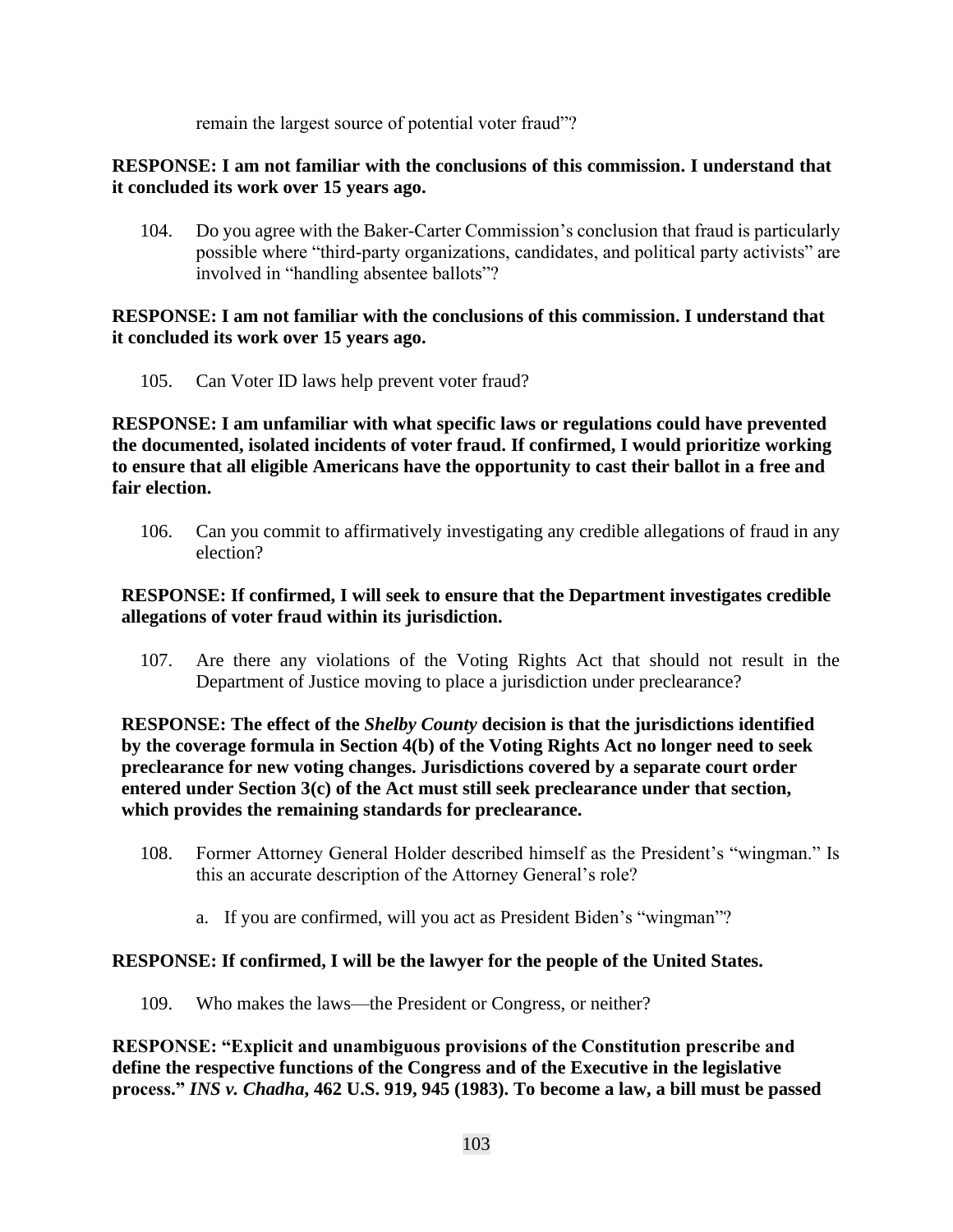**by both the House of Representatives and the Senate, then presented to the President for his signature or veto. U.S. Const. art. I, § 7, Cl. 2. The bill becomes a law if the President signs it; if the House and Senate override his veto by a two-thirds vote; or the bill is not "returned by the President within ten days (Sundays excepted)," unless "the Congress by their adjournment prevent its return."** *Id.*

110. Is it consistent with the rule of law for the President or the Attorney General to refuse to enforce a law because he disagrees with it?

**RESPONSE: As I testified at my hearing, prosecutors and other government agencies have exercised discretion about how to allocate their resources in terms of enforcement priorities, both criminal and civil, throughout our Nation's history. But the Executive Branch cannot simply decide, based on a policy disagreement, that it will not enforce a law at all.**

111. Is it consistent with the rule of law for federal prosecutors to refuse to prosecute individuals who violate federal drug laws because the President disagrees with those laws?

**RESPONSE: As I testified at my hearing, it is important to prioritize the Department's limited resources to prosecute violent crimes and other crimes that greatly endanger our society. Large-scale illicit drug trafficking should be distinguished from simple marijuana possession. But the Executive Branch cannot simply decide, based on a policy disagreement, that it will not enforce a law at all.**

112. The Obama-Biden administration refused to enforce certain federal drug laws to avoid triggering mandatory minimum sentences enacted by Congress. Is this consistent with the rule of law?

**RESPONSE: As I testified at my hearing, I support the policy I helped draft for Attorney General Reno, and that was furthered by Attorney General Holder, in which prosecutors are not required to seek in every case the most serious offense with the highest possible sentence. I believe that the Department should give discretion to its prosecutors to make the offense and the charge fit the crime and be proportional to the damage that it does to our society. In addition, as President Biden has suggested, we should consider the elimination of mandatory minimums so that we, once again, give authority to trial judges to make determinations based on all of the sentencing factors that judges normally apply granting them the ability to do justice in individual cases.**

- 113. Democrats criticized former Attorney General Barr for overriding line prosecutors in recommending a sentence for Roger Stone, alleging this was political, even though the trial court, exercising its independent judgment, ended up agreeing with Barr's recommendation.
	- a. Do you agree with this criticism that it politicized the Department of Justice's work to override the line prosecutors?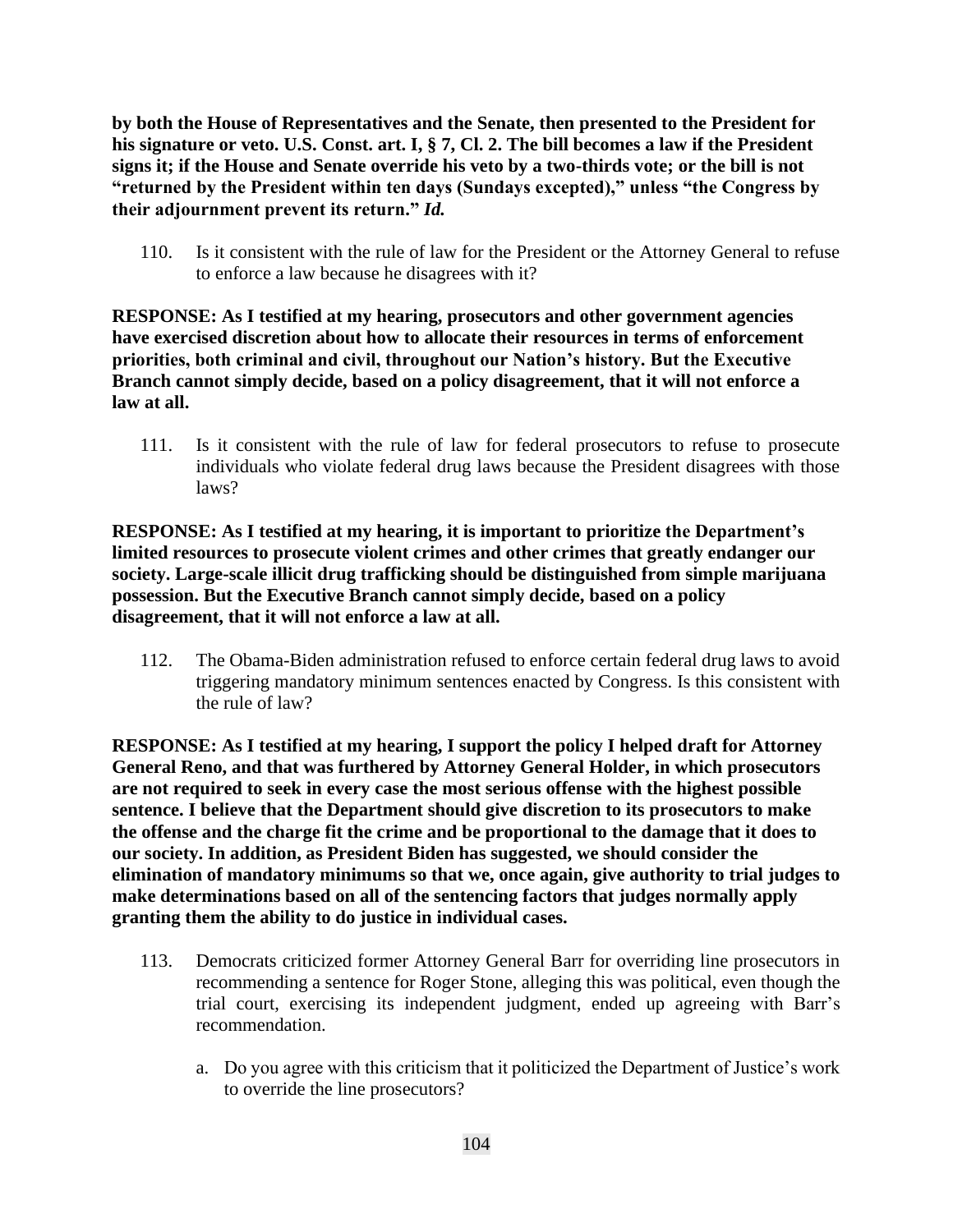b. If so, do you commit that political appointees will never override the decisions of career employees?

## **RESPONSE: As I stated at the hearing, as a nominee I should not comment on Justice Department officials' prior decisions. I want you to judge me on my own record and what I do going forward.**

- 114. In 2012, the House voted to hold then-Attorney General Eric Holder in contempt of Congress for his failure to turn over documents related to the Fast and Furious scandal.
	- a. If you had been in Eric Holder's position, would you also have refused to turn over documents relevant to a legitimate investigation into a serious scandal?

## **RESPONSE: As I stated at the hearing, as a nominee I should not comment on Justice Department officials' prior decisions. I want you to judge me on my own record and what I do going forward.**

- 115. Who are the relevant parties for the Department of Justice to consult before reaching a settlement and establishing a consent decree?
	- a. Should the public have a chance to review and comment on such arrangements?
	- b. Is there a concern over the integrity of a "settlement" when two parties are not actually adverse?

**RESPONSE: Consent decrees are sometimes appropriate to enact a shared goal. These agreements are not one-sided. The Justice Department has been given these tools by Congress and I believe it is important that the Department consider all tools at its disposal when tailoring resolutions.**

- 116. Will you abide by all court orders?
	- a. Including declaratory judgments?
	- b. Including injunctions?
	- c. Including injunctions imposed nationwide by the issuing court?

#### **RESPONSE: If I am confirmed, I will seek to ensure that the Department of Justice complies with all court orders.**

117. When is it appropriate for political appointees in the Department of Justice to override decisions made by career FBI agents?

#### **RESPONSE: As I testified at my hearing, I have always been extremely careful, as a**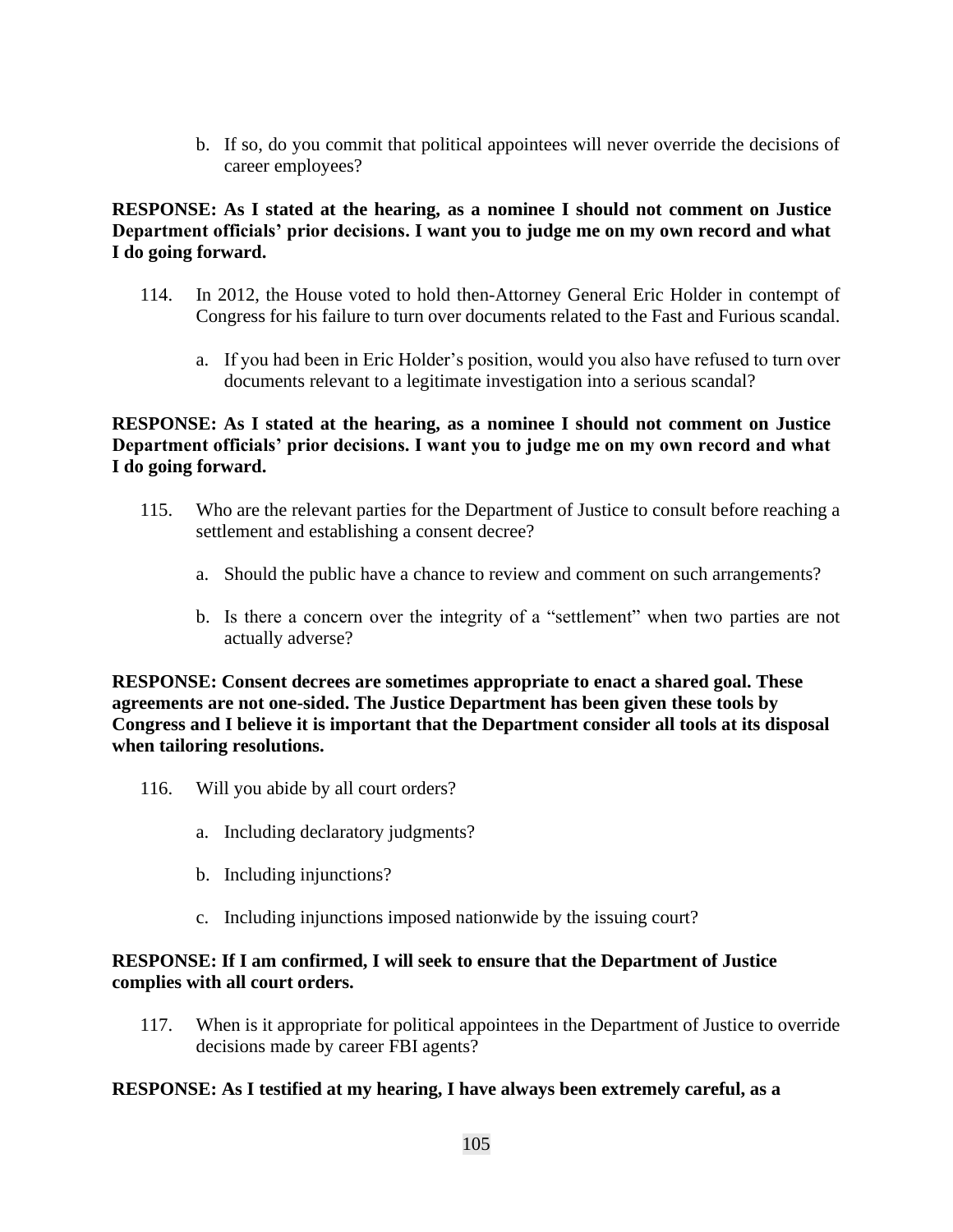**prosecutor and as a judge, not to comment about something without knowing the facts. As a Justice Department nominee, I am not in a position to comment on this hypothetical.**

118. When is it appropriate for political appointees in the Department of Justice to override decisions made by career Department of Justice attorneys?

**RESPONSE: As I testified at my hearing, I have always been extremely careful, as a prosecutor and as a judge, not to comment about something without knowing the facts. As a Justice Department nominee, I am not in a position to comment on this hypothetical.**

119. Do you accept the legitimacy of the Supreme Court as currently constituted?

## **RESPONSE: Yes.**

120. President Biden has created a commission to advise him on reforming the Supreme Court. Do you believe that Congress should increase or decrease the number of justices on the U.S. Supreme Court?

## **RESPONSE: I understand that President Biden has stated his intent to create a bipartisan commission to study the court system. If confirmed, I would review the issue as appropriate.**

121. Should there be a Code of Conduct for Supreme Court justices?

**RESPONSE: During my time as a federal judge, I have rigorously adhered to the Code of Conduct for United States Judges. I have not had occasion to consider whether that or another ethical code should govern Supreme Court justices, but I understand from public reporting that the issue has been a subject of discussion.**

122. Given the information in the public domain, do you believe that Brett Kavanaugh sexually assaulted Christine Blasey Ford?

#### **RESPONSE: As a Justice Department nominee, it would not be appropriate for me to answer a question like this.**

- 123. What is your understanding of the scope of the President's decision-making authority after United States v Nixon and Seila Law v CFPB?
	- a. Should agencies, such as the FCC, receive any insulation from presidential control and administration?
	- b. To what extent, if any, is the Department of Justice independent from the political directives of the President?
	- c. What is the Unitary Executive theory? Do you agree with this theory? If not, why not?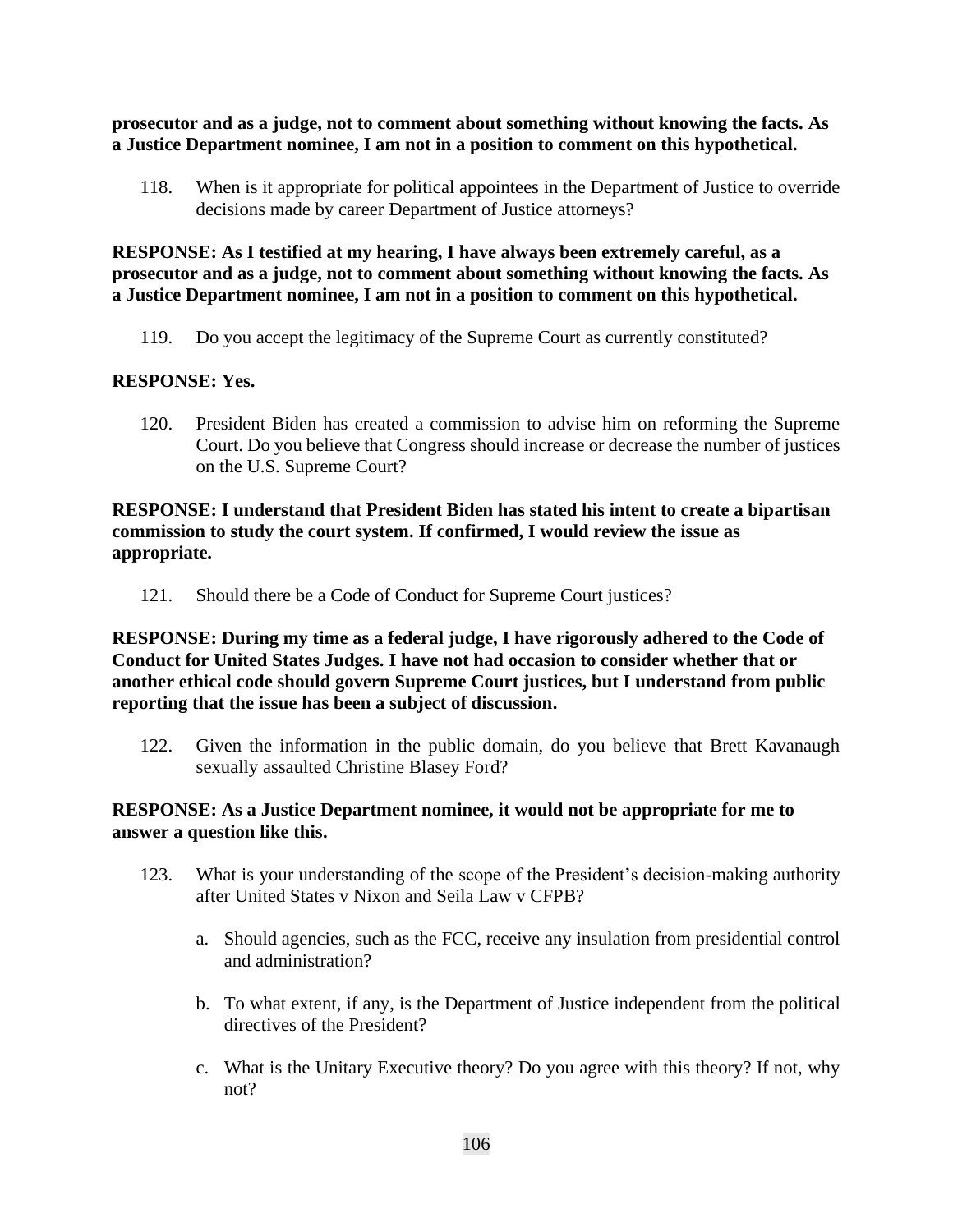**RESPONSE: The Supreme Court's decision in** *Seila Law LLC v. CFPB***, 140 S. Ct. 2183 (2020), is the Court's most recent statement on the President's authority to supervise and remove officers in the Executive Branch. The Court explained that the executive power conferred on the President by Article II of the Constitution "generally includes the ability to remove executive officials."** *Id.* **at 2197. The Court noted that its decisions have recognized "two exceptions to the President's unrestricted removal power."** *Id.* **at 2198. First, the Court has held that the heads of certain multimember commissions like the Federal Trade Commission can be protected from removal "except for 'inefficiency, neglect of duty, or malfeasance in office.'"** *Id.* **(citation omitted). Second, the Court has upheld statutory restrictions on the removal of "***inferior* **officers."** *Id.* **at 2199. In** *Seila Law***, the Court declined to "extend those precedents" to allow Congress to limit the President's authority to remove the head of the Consumer Financial Protection Bureau, which the Court described as "an independent agency led by a single Director and vested with significant executive power."** *Id.* **at 2201.**

**The Department of Justice is part of the Executive Branch. For that reason, the Department follows the President's direction on policy matters. But since Watergate, the Department has developed powerful norms, policies, and traditions to protect the independence of its prosecutions and investigations. President Biden has committed that he will not interfere with the Department in those matters. Those decisions will be made by the Department, under my leadership, if I am confirmed. And those decisions will be made without respect to partisanship, the perpetrator's power or lack of power, or any other improper consideration.**

- 124. Reports indicate that Governor Cuomo, of New York, actively withheld information from the Department of Justice and intentionally misled federal officials to avoid political accountability in his handling of COVID-19.
	- a. Is withholding information requested by federal authorities a crime?
	- b. Is misleading federal investigators a crime?
	- c. Is encouraging or ordering others to withhold material information from the FBI a crime?

## **RESPONSE: As I testified at my hearing, I have always been extremely careful, as a prosecutor and as a judge, not to comment about something without knowing the facts. As a Justice Department nominee, I am not in a position to comment on these hypotheticals.**

- 125. Will you commit the Department of Justice to fully investigating the allegations that Governor Cuomo and/or his staff violated the civil rights of New York senior citizens and later misled the Department of Justice regarding its actions?
	- a. Will you commit to determining whether any criminal laws were violated?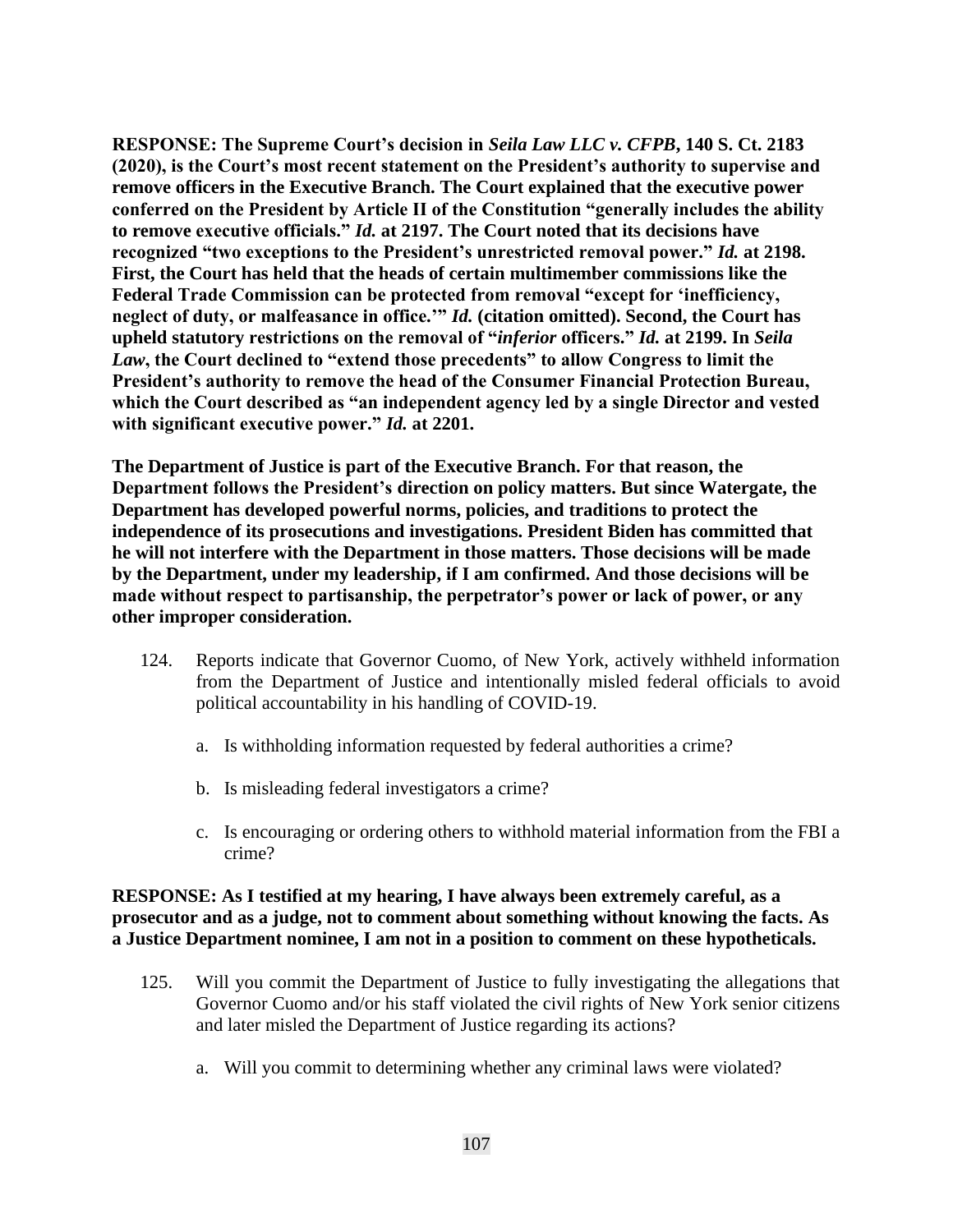b. Will you commit to prosecuting attempts to obstruct justice in this case?

## **RESPONSE: If confirmed, I will make decisions concerning investigations and charging decisions based on the facts and the law.**

126. Do you agree that Toni Bacon—the acting U.S. Attorney for the Northern District of New York, a career Department of Justice employee and former Elder Justice coordinator—is well-suited to lead a politically sensitive investigation into the actions of Governor Cuomo's administration?

## **RESPONSE: As I testified at my hearing, I have always been extremely careful, as a prosecutor and as a judge, not to comment about something without knowing the facts. As a Justice Department nominee, I am not familiar with the relevant facts here, and therefore am not in a position to comment.**

- 127. At your hearing, you committed to ensuring that the individual who runs any investigation into the actions of Governor Cuomo's administration will not have a conflict of interest.
	- a. Do you agree that Audrey Strauss would have a conflict of interest?
	- b. Would an individual with substantial ties to Governor Cuomo's campaign have a conflict of interest?
	- c. Would an individual with ties to the New York State Democratic Party have a conflict of interest?

**RESPONSE: Government ethics rules serve vitally important purposes, and Justice Department ethics officials provide guidance on when conflicts of interest exist. As a Justice Department nominee, I do not know facts relevant to these questions and hypotheticals, but as a general matter, if I am confirmed, I will seek to ensure that all ethics rules are scrupulously followed.**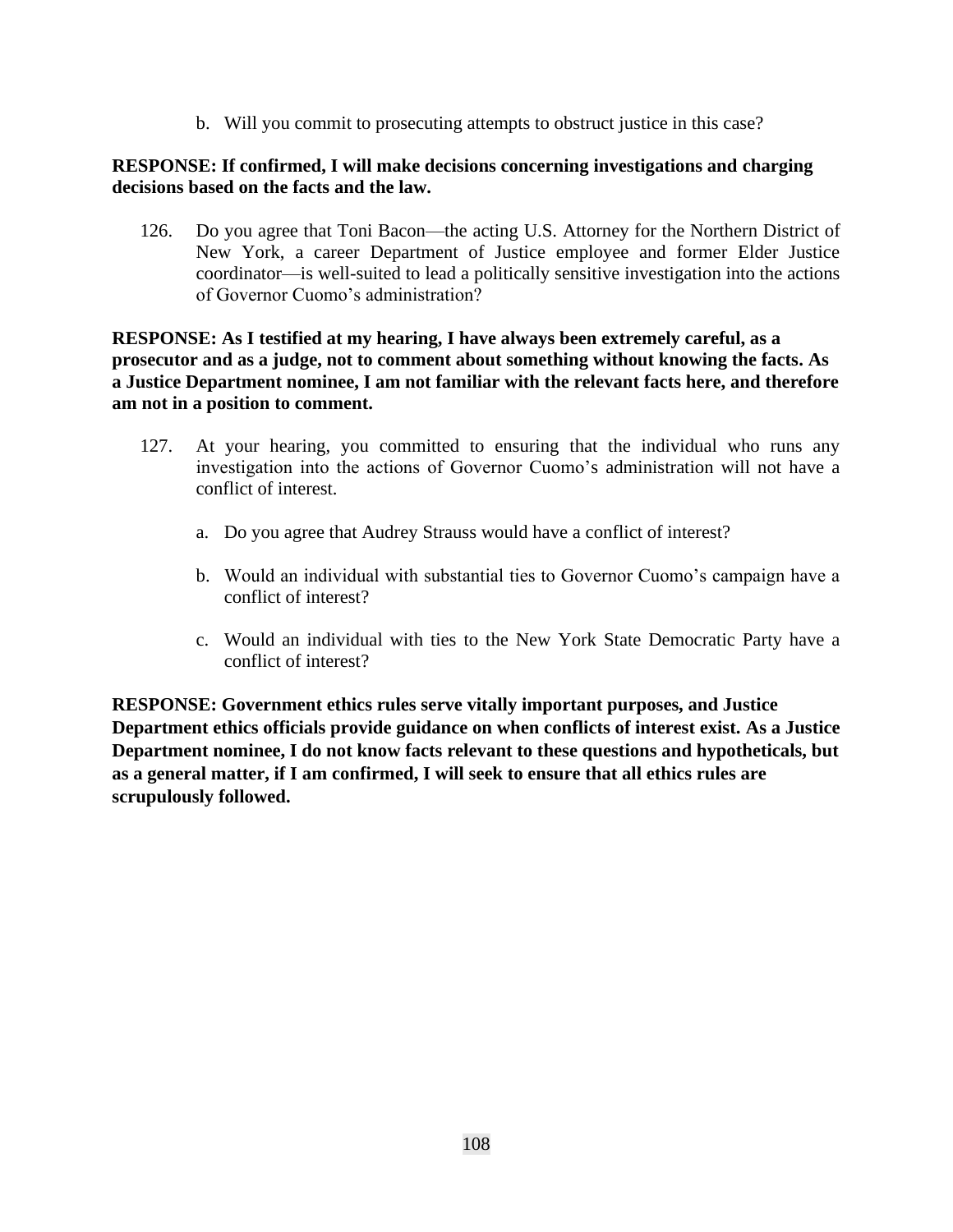## **Senator Sasse**

## **Responses to Questions from Senator Sasse to Judge Merrick Garland, Nominee to be United States Attorney General**

- 1. In your opening statement, you discussed the notion that the Attorney General's client is not the President, but rather the United States. Nevertheless, the Attorney General is obviously part of the President's team. We should surely expect that the Attorney General and the Department are going to be trying their best to support the administration as a whole and its agenda.
	- a. Can you explain exactly how that tension works in practice and how you plan to navigate these competing demands?
	- b. Given that both the Attorney General and federal judges take an oath to the Constitution and laws of the United States, do they both have a duty to abide by their best view of the law, or does the Attorney General have more flexibility to interpret the law in a way more favorable to the administration's agenda? Do the relationships between the coordinate branches affect how officers in each branch should approach legal interpretation?

**RESPONSE: Decisions concerning investigations and prosecutions at the Justice Department must be based on the facts and the law. With respect to matters of policy, because the Justice Department is part of the Executive Branch, the Department follows the lead of the President so long as the President's policy is consistent with the law. In other words, where there is room under the law for the President's policies to be pursued, the President is entitled to pursue them. But the Department must advise the President on whether his or her policies are consistent with the law.**

- 2. You have spoken admirably about the importance of shoring up the integrity of the Department. Unfortunately, the nature of our tribal partisanship means that it is very easy for each party to decry the abuses they see in the administration of the other party, but it is much harder to stand up for the rule of law when it involves standing up to an administration of the same party.
	- a. Do you agree that preserving the integrity of the Department depends not just on resisting politically driven interference in investigations, but also in resisting stretching statutory authorities past their limits to accomplish the parts of a President's agenda that cannot pass through Congress?
	- b. Is it healthy for the republic for a President to say that he will resort to his pen and phone to get his agenda through against the will of Congress? How should an administration pursue its agenda when Congress seriously disagrees on first principles?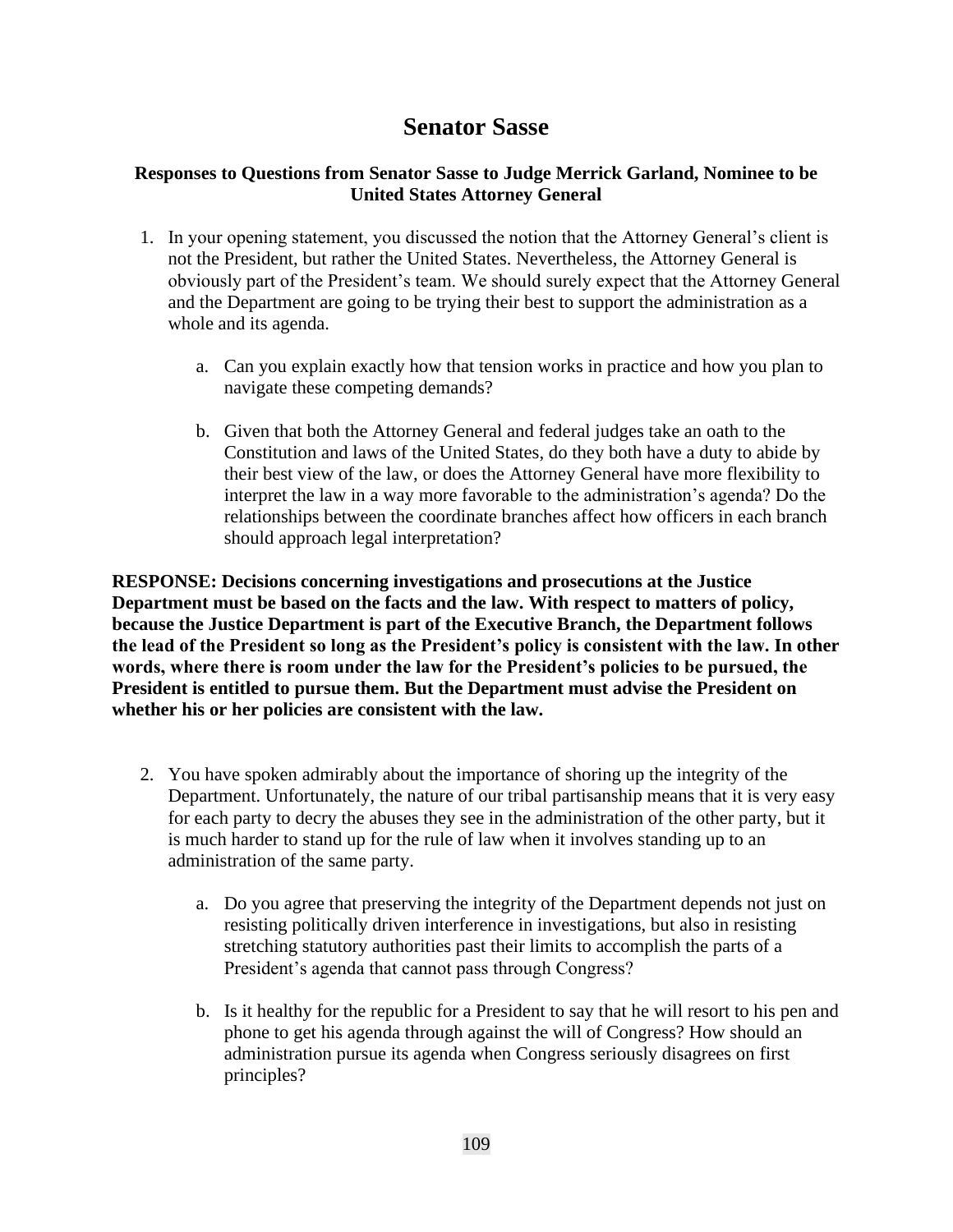- c. Please list some instances in which the demands of the law and the facts of a particular situation or case have forced you to reach an answer that did not serve the agenda of an administration in which you served.
- d. Please list some instances when you as a judge have ruled against some highprofile priorities of administrations of your same party.

**RESPONSE: Investigations and prosecutions at the Justice Department must be based on the facts and the law. With respect to matters of policy, because the Justice Department is part of the Executive Branch, the Department follows the direction of the President. In other words, where there is room under the law for the President's policies to be pursued, the President is entitled to pursue them. But the Department must advise the President on**  whether his or her policies are consistent with the law. I have decided many cases both for **and against each of the four administrations that have spanned my 24 years on the bench.**

- 3. Turning to the matter of politically sensitive investigations, I hope you share the desire to figure out how we build robust and durable processes to handle these cases so that Americans and their elected representatives can have confidence that no matter who is in office the law will be enforced.
	- a. What are the biggest takeaways that you've garnered from the IG reports on the Clinton email investigation and the Trump-Russia investigation? What lessons should we have learned?

**RESPONSE: As I stated at the hearing, as a nominee I should not comment on Justice Department officials' prior decisions, as I want you to judge me on my own record and what I do going forward.**

> b. When you have a high-profile, politically sensitive investigation cross your desk, how do you plan to handle it?

## **RESPONSE: If confirmed, I will make decisions concerning investigations based on the facts and the law.**

c. Given your praise on the post-Watergate Department's groundbreaking policies to preserve the Department's integrity, do you plan use that period as a model for instituting any new policies for the Department?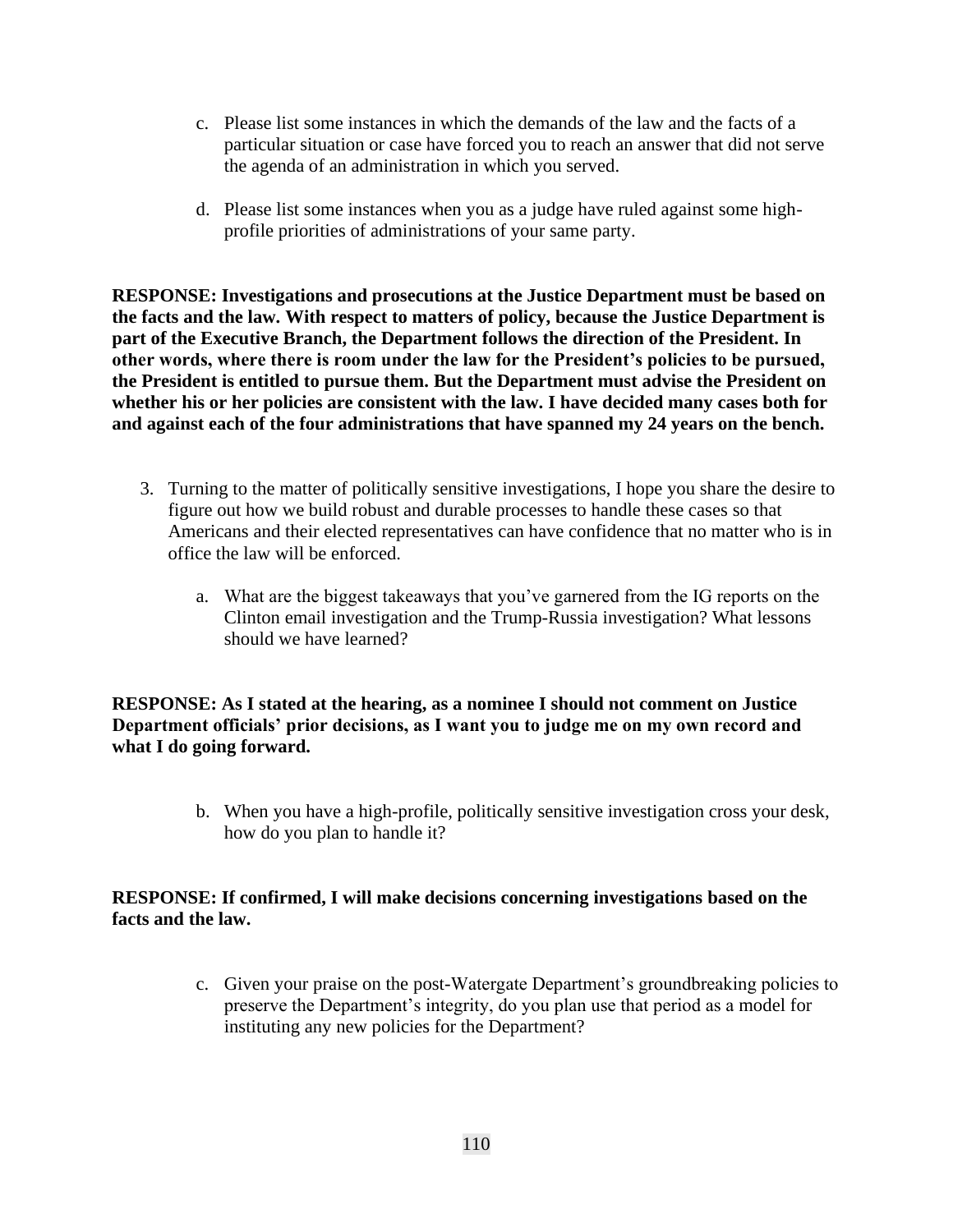**RESPONSE: As I testified at my hearing, policies that the Justice Department developed in the wake of Watergate are the foundation for the norms that seek to ensure that the Department adheres to the rule of law.**

- 4. In your hearing, I indicated that I intended to ask you questions for the record about China.
	- a. Do you agree that the Chinese Communist Party (CCP) is our greatest geostrategic and ideological adversary on the international stage?

**RESPONSE: Secretary of State Blinken has repeatedly observed that China represents the most significant challenge to the United States of any country in the world. As I testified at my hearing, there is no doubt that China poses threats that the United States must defend against with a whole-of-government response. If confirmed, I will assess the Department's current structure and capacity to counter such threats and will fully support the President's national security team to protect the American people's security, prosperity, health, and way of life.**

> b. How would you evaluate the Department's China Initiative? Was it needed, and if so, why? What has been its greatest successes? Has there been overreach? Was there underreach in light of the CCP's influence operations?

**RESPONSE: Because I am not currently at the Department, I am not familiar with the details of this initiative. However, if confirmed, I look forward to learning more about this is reviewing this and any related initiatives that are underway and ensuring that all of the tools at the Department's disposal are being put to their best use to counter threats from China.**

> c. What is going to be necessary to convince the venture capital and academic community to take this threat seriously?

## **RESPONSE: If confirmed, I look forward to learning more about this issue and the Department's efforts in this area.**

5. As a sitting federal judge, I am confident that you share my perspective that the judicial selection process is critically important.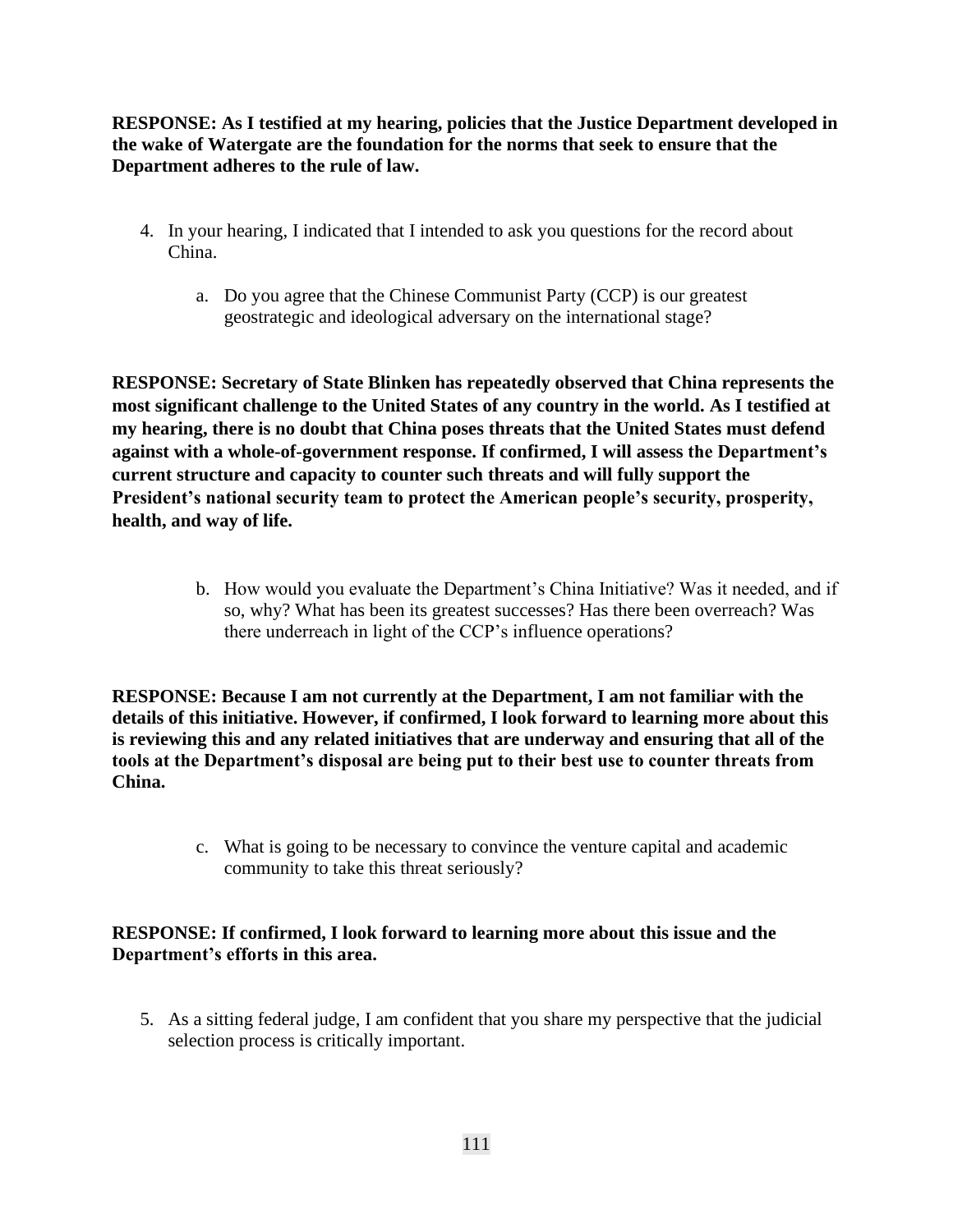- a. Is it your understanding that you will have a significant role in the administration's judicial selection process?
- b. As Attorney General, will you use your platform to advocate for judicial nominees that are reasonable and can command public trust across the political spectrum?

**RESPONSE: It is my understanding that the Department of Justice traditionally plays a role in advising the President on the selection of judicial nominees, including vetting of potential nominees by the Department's Office of Legal Policy. If I am confirmed, I would recommend the nomination of individuals of outstanding character and ability.**

- 6. Public safety is obviously one of the basic responsibilities of the Department.
	- a. How do you plan to balance your obligations under the FIRST STEP Act with the need to protect public safety?

**RESPONSE: Based on my understanding of the First Step Act, I do not believe that the law is in tension with ensuring public safety. Rather, I believe the two are complementary and reinforcing. For example, the First Step Act contains provisions aimed at reducing recidivism and reducing recidivism helps promote public safety and public welfare.**

> b. Do you agree that the federal prison population contains very few offenders that are incarcerated because of low-level, non-violent drug offenses?

## **RESPONSE: Because I am not currently at the Department, I am not familiar with the precise classifications of incarcerated persons in Bureau of Prison facilities.**

c. Given the significant amount of violence associated with trade in narcotics, are drug traffickers properly considered non-violent?

**RESPONSE: As I testified, I believe that it is important to devote Department resources to the most serious offenders, which can include drug traffickers. I have not studied the issue of how various offenders are classified, but whether a person has engaged in violence has been a factor in the exercise of prosecutorial discretion and in sentencing policy for decades.**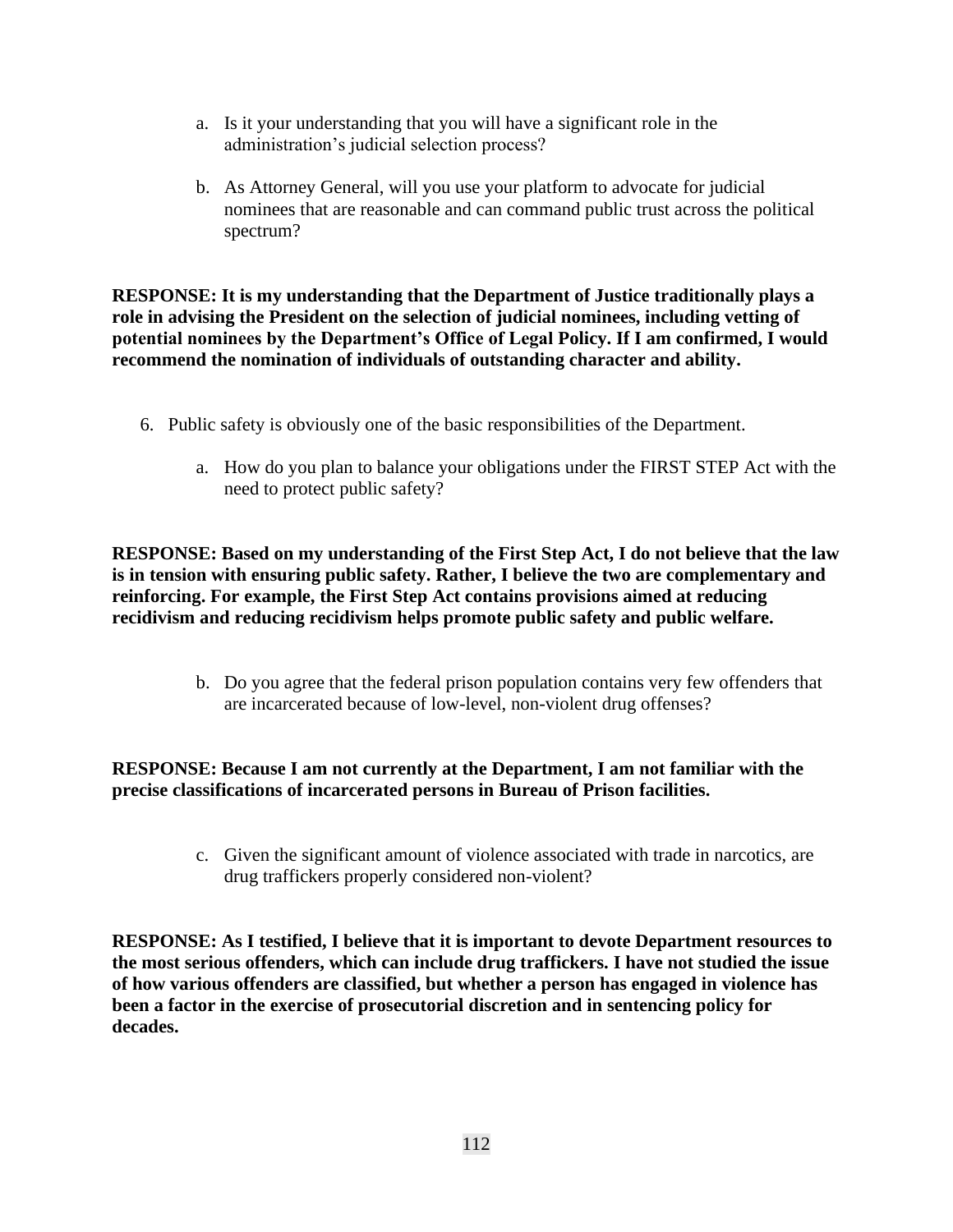d. Does increasing judicial discretion in sentencing risk increasing racial disparities in sentences?

**RESPONSE: Judges retain judicial discretion under our current advisory federal sentencing guidelines. I have not examined the data on this issue, but it is a question worthy of study.** 

- 7. The Department of Education has two rules that protect religious student groups, 34 CFR §§ 75.500(d) and 76.500(d). These rules prohibit public college administrators from discriminating against student groups because of their sincerely held religious beliefs, speech, and leadership standards. These rules ensure that students of all faiths feel welcome and respected at any public college that receives federal grants.
	- a. Will you assure me that the Department will defend these rules against any court challenges?

**RESPONSE: As I testified at my hearing, I am a strong believer in religious liberty. I have not studied these specific rules or any legal issues they may raise. In general, the Department of Justice's legal defense of regulations issued by another agency is guided by close consultation with the client agency and a careful review of the facts and the law. If I am confirmed and these rules are challenged in court, I would follow that same approach here.**

- 8. In a January 6, 2020 opinion, the Department's Office of Legal Counsel concluded "that Congress had the constitutional authority to impose a deadline on the ratification of the [Equal Rights Amendment] and, because that deadline has expired, the ERA Resolution is no longer pending before the States." Accordingly, the opinion goes on to state that "the 1972 version of the ERA has failed of adoption."
	- a. Do you see any cause for modifying or rescinding this opinion? Will you commit that the Department under your leadership will not modify or rescind the opinion?

**RESPONSE: The issue to which you refer is the subject of pending litigation involving the Archivist of the United States. As a sitting federal judge, Canon 3 of the Code of Conduct for United States Judges bars me from commenting on any pending or impending case in any court. If I am confirmed as Attorney General, any opinions or legal advice I might give on this subject would be based solely on the law, and not on any other consideration.**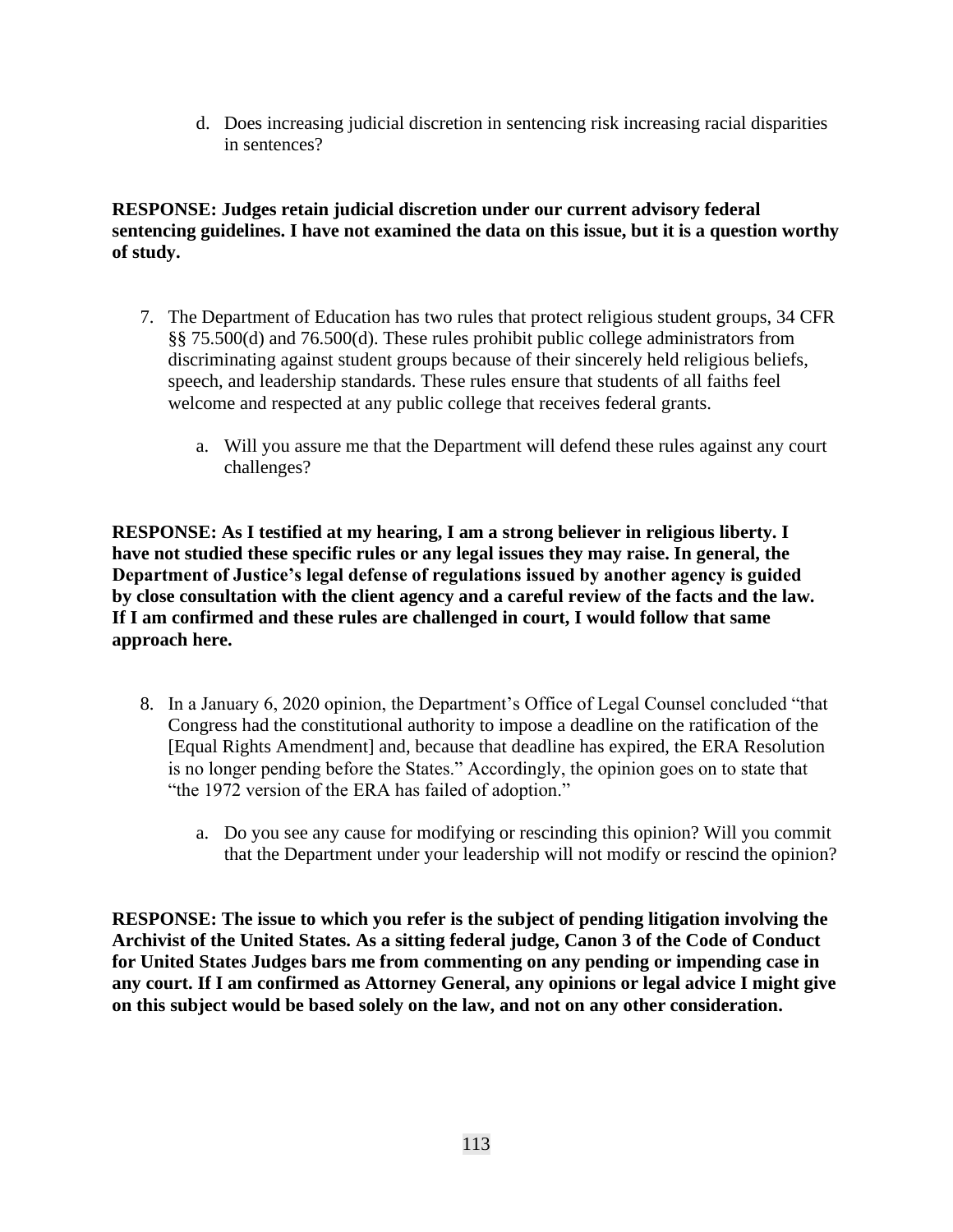# **Senator Hawley**

## **Responses to Questions from Senator Hawley to Judge Merrick Garland, Nominee to be United States Attorney General**

1. If you are confirmed as Attorney General, when, if ever, would you independently recommend, advise, or direct that the Department of Justice decline to defend a Federal statute?

**RESPONSE: I understand that, as a general matter, the Department of Justice will defend laws that Congress passed so long as there is a reasonable argument to be made that the law is constitutional, and so long as the statute does not violate the separation of powers by infringing on executive authority.**

2. If you are confirmed as Attorney General, do you intend to faithfully enforce the laws prohibiting unlawful entry into the United States, whether through unauthorized border crossings or visa overstays?

**RESPONSE: As I testified at my hearing, if I am confirmed the Department of Justice will work to prevent unlawful entry into the United States. I look forward to studying the issue and consulting with Department officials to review the Department's current efforts in this area and to determine the most effective way to accomplish that goal given the Department's available resources.**

3. If you are confirmed as Attorney General, would you independently recommend, advise, or advocate that the domestic operations of U.S. Immigrations and Customs Enforcement be significantly curtailed or restructured?

## **RESPONSE: I would refer you to President Biden's Executive Orders on immigration policy and enforcement. As a federal judge for the last 24 years, I have not had occasion to become familiar with this issue.**

4. If you are confirmed as Attorney General, do you intend to faithfully use Federal law enforcement resources to defend Federal property against violent rioters, without prejudice to whether those rioters hold radical left-wing or right-wing views?

## **RESPONSE: If confirmed, I will enforce federal law without regard to the ideology of those who violate it.**

5. If you are confirmed as Attorney General, as you conduct your investigation of the rioting that took place at the Capitol grounds on January 6, 2021, what specific steps do you intend to take to ensure that Americans' First Amendment rights to criticize their government and pursue political change are not infringed?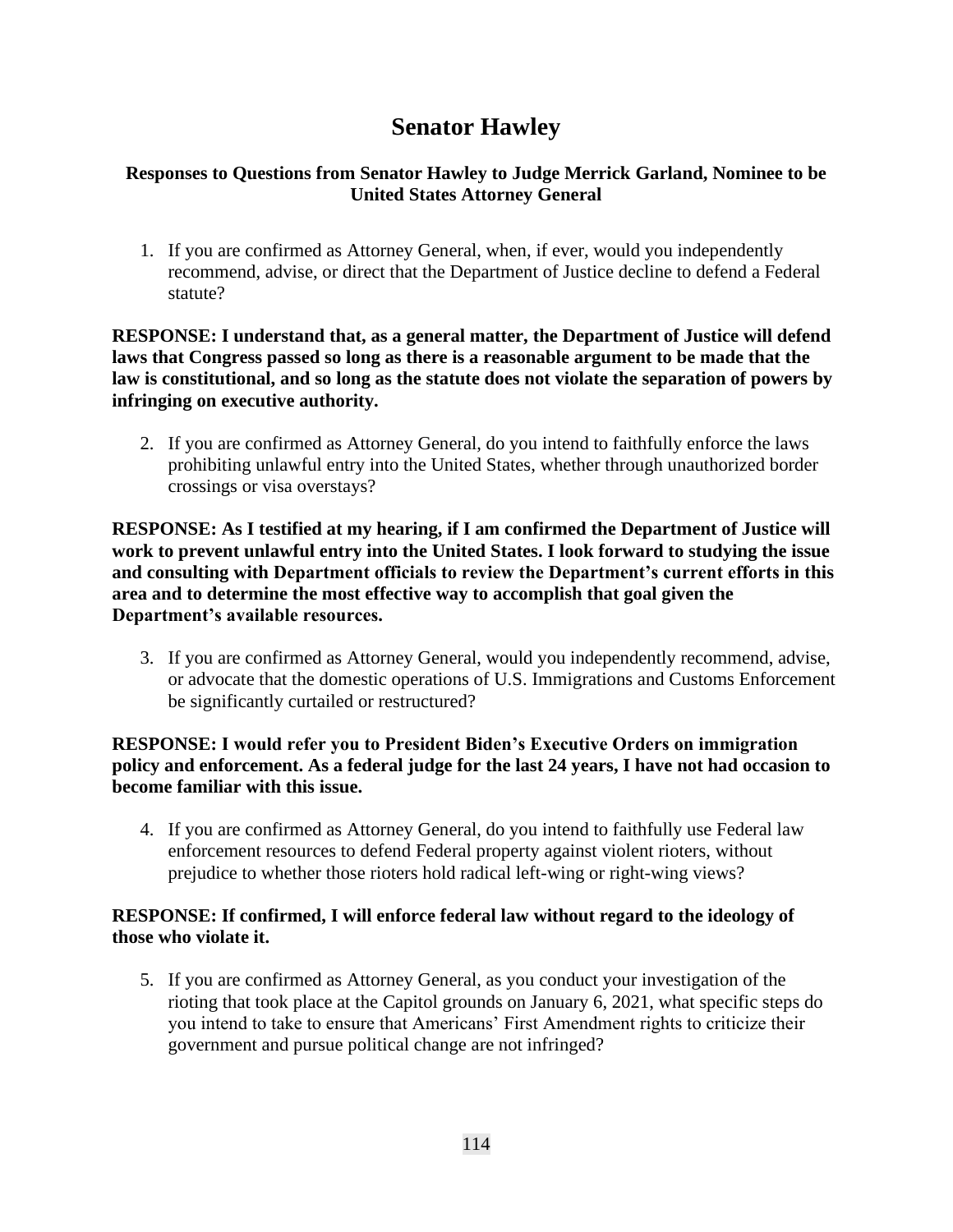**RESPONSE: Americans have a fundamental right to engage in lawful, peaceful protest. If confirmed, I will vigorously defend this right. Acts of violence and other criminal acts are not protected under the Constitution.**

6. In testimony to Sen. Cruz about Operation Choke Point, you stated that you "do not believe as a general matter that regulations should be used to stop people from doing what they are lawfully entitled to do, unless the regulation is pursuant to a statute, obviously, in which Congress is given authority to change the rules." If you are confirmed as Attorney General, would you independently recommend, advise, or direct that the Department of Justice pursue legal actions against, or develop legal theories for the Federal prosecution of, websites, firearms manufacturers, internet platforms, banks, financial services providers, book distributors, or religious organizations that are engaged in activities traditionally understood to be protected by the First and Second Amendment?

## **RESPONSE: As I testified, I am not familiar with Operation Choke Point. But it is improper to target an individual or entity for prosecution or other enforcement action because of their constitutionally protected activity.**

7. If you are confirmed as Attorney General, would you independently recommend, advise, or direct that the Department of Justice pursue efforts to criminalize, prosecute, undermine, or obtain technological backdoors into end-to-end encrypted messaging technologies?

**RESPONSE: I agree that it is important to address law enforcement's legitimate need to protect public safety, while at the same time recognizing civil liberties, economic, and cybersecurity concerns. If confirmed, I look forward to learning more about this important issue.**

8. If you are confirmed as Attorney General, what specific steps do you intend to take to prevent pressure from large multinational technology firms from influencing the decisions taken by the Department of Justice?

**RESPONSE: As I testified at my hearing, as a judge I have been immune to any kind of pressure or influence other than the pressure to do what I think is right given the facts and the law. I have spent my whole professional life looking up to Ed Levi and the other post-Watergate Attorneys General who stood up on behalf of the Department against impermissible pressure and influence. If I am confirmed as Attorney General, I intend to do the same.**

9. In testimony to me, you observed that "unfortunately or fortunately, a lot of the best antitrust lawyers in the country have some involvement one way or another in some part of high tech, and we cannot exclude every single good lawyer from being able to be in the division." If you are confirmed as Attorney General, what specific steps do you intend to take to prevent the conflicts of interest that naturally come from a "revolving door" between regulators and regulated technology entities?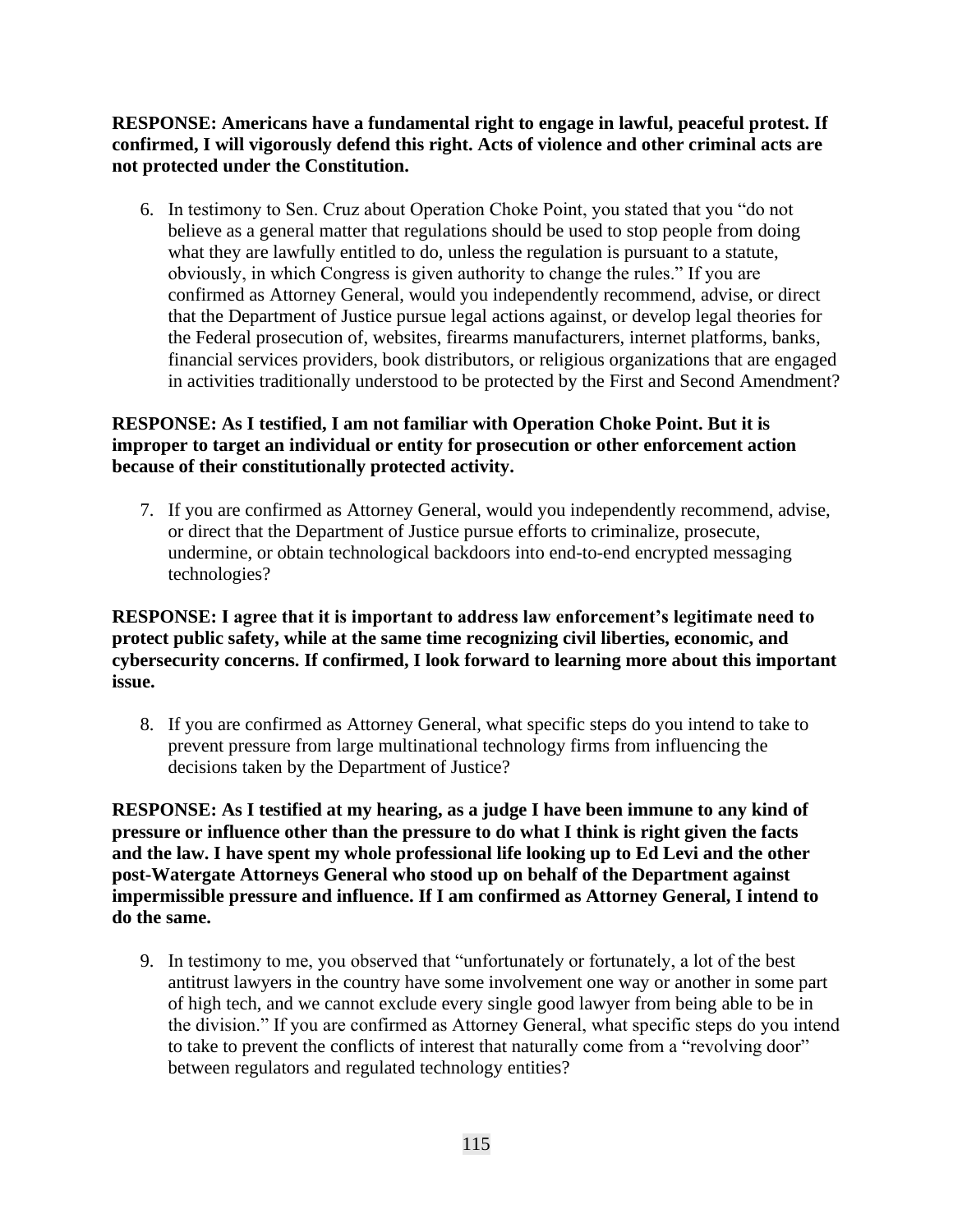**RESPONSE: As I testified at my hearing, the Department of Justice has recusal rules that reflect applicable federal ethics statutes, regulations, and policies. In addition, President Biden's Executive Order No. 13989 requires political appointees to sign a pledge imposing additional recusal obligations and other requirements aimed at "revolving door" concerns. If I am confirmed, I will seek to ensure that all Department employees scrupulously follow these and other ethics rules. More broadly, I will insist that the Department's decisions in all enforcement matters—including antitrust matters—are based solely on an evenhanded application of the law to the facts.**

10. If you are confirmed as Attorney General, would you independently recommend, advise, or direct that the Department of Justice drop its ongoing antitrust lawsuit against Google?

**RESPONSE: As a sitting federal judge, Canon 3 of the Code of Conduct for United States Judges bars me from commenting on any pending or impending case in any court. As I testified about my hearing, I do not know anything about the Google case beyond what I've read in press reports about public filings. But based on what I have read, I do not see any reason why the decision to institute the investigation would be changed.**

11. If you are confirmed as Attorney General, what steps do you intend to take, and what authorities do you intend to consult, in order to develop the Department's interpretation of 47 U.S.C. § 230 ("Section 230") under your leadership?

### **RESPONSE: As I testified at my hearing, I have relatively limited information about Section 230. I know that you and other members of the Committee have ideas about how the statute should be amended, and, if confirmed, I look forward to talking with you and others about those ideas.**

12. In testimony to Sen. Lee, you stated that "I am a strong believer in religious liberty and there will not be any discrimination under my watch." If you are confirmed as Attorney General, would you independently recommend, advise, or direct that the Department of Justice support legislative or executive actions that would alter in any way the Religious Freedom Restoration Act's protection for Americans of all faiths?

**RESPONSE: As I testified at my hearing, I am a strong believer in religious liberty. If I am confirmed as Attorney General, I will seek to ensure that the Department of Justice scrupulously complies with the Constitution and all federal statutes, including the Religious Freedom Restoration Act. I have not considered any potential legislative amendments to the Act. If I were asked to consider such an amendment, my position would be informed by my strong belief in religious liberty and guided by a careful review of the relevant facts and law.**

13. If you are confirmed as Attorney General, would you independently recommend, advise, or direct that the Department of Justice continue to pursue legal action against the Little Sisters of the Poor?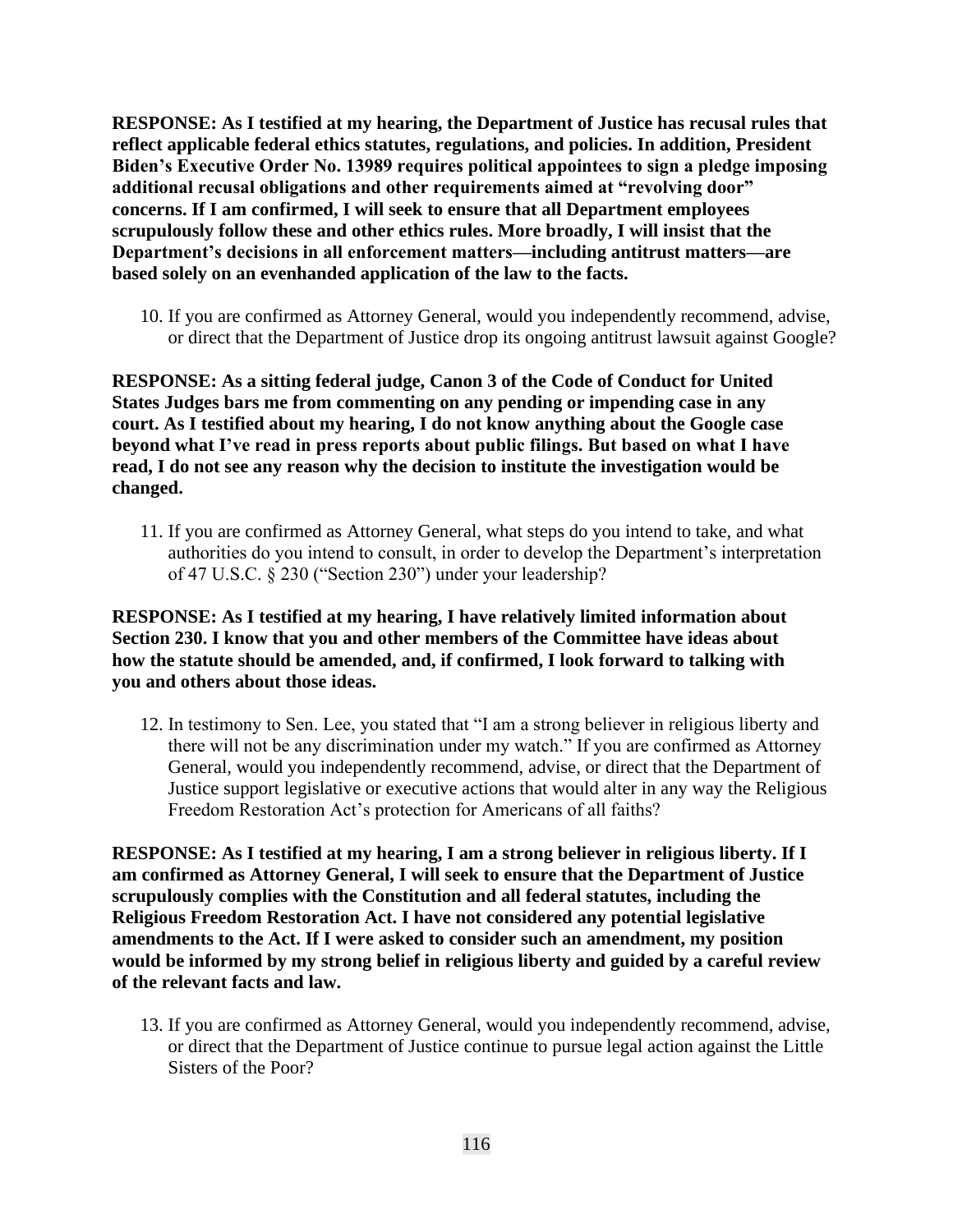**RESPONSE: I understand that litigation on the contraceptive-coverage requirement promulgated under the Affordable Care Act, including a suit involving the Little Sisters of the Poor, remains pending. As a sitting federal judge, Canon 3 of the Code of Conduct for United States Judges bars me from commenting on any pending or impending case in any court.**

14. If you are confirmed as Attorney General, what do you envision as the principal strategic litigation priorities of the Department's Civil Rights Division under your leadership?

**RESPONSE: If confirmed, I would expect the Civil Rights Division to play a role in a number of the Department's priorities such as battling the threat of domestic violent extremism through hate crime prosecutions, protecting the right to vote, addressing police departments that engage in unconstitutional patterns or practices and helping them to reform, and combating discrimination in housing, to name a few.**

15. If you are confirmed as Attorney General, would you independently recommend, advise, or direct that the Department of Justice suspend Special Counsel John Durham's investigation into the Crossfire Hurricane operation?

**RESPONSE: As I testified at my hearing, I do not know anything about the Durham investigation except what I have read in the press. My view about every investigation is that I have to know the facts before I can make these kinds of decisions or commitments. As I said at the hearing, however, I understand Mr. Durham has been permitted to remain in his position, and I presently have no reason to think that that was not the correct decision.**

16. If you are confirmed as Attorney General, would you independently recommend, advise, or direct that the Department depart from the reasoned analysis set forth in OLC's January 6, 2020 opinion Ratification of the Equal Rights Amendment, which is in accord with both statements made by the late Justice Ginsburg and OLC's October 31, 1977 opinion Constitutionality of Extending the Time Period for Ratification of the Proposed Equal Rights Amendment?

**RESPONSE: The issue to which you refer is the subject of pending litigation involving the Archivist of the United States. As a sitting federal judge, Canon 3 of the Code of Conduct for United States Judges bars me from commenting on any pending or impending case in any court. If I am confirmed as Attorney General, any opinions or legal advice I might give on this subject would be based solely on the law, and not on any other consideration.**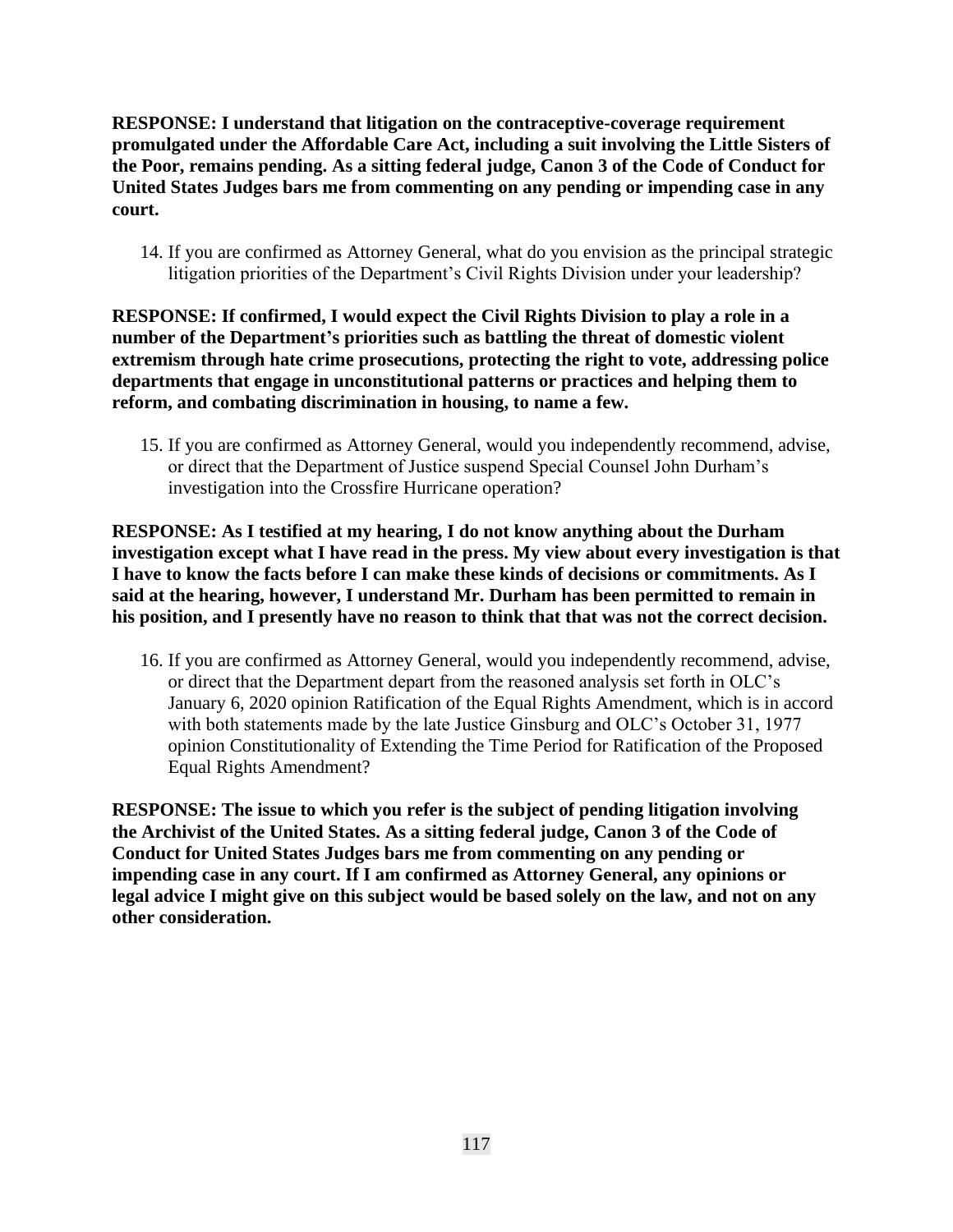# **Senator Cotton**

## **Responses to Questions from Senator Cotton to Judge Merrick Garland, Nominee to be United States Attorney General**

1. During your hearing, you refused to commit to ensuring that U.S. Attorney John Durham has the time, staff, and resources needed to complete his investigation into intelligence, counter-intelligence, and law-enforcement activities related to the 2016 presidential campaigns. You did, however, state that, "everything I know sitting here suggests that he should, of course, have those resources." You also stated that you "have no reason to doubt that the decision to keep him in place and to continue in his investigation was in any way wrong." Based on everything you know as you answer these questions, do you have any reason to believe that the Durham Investigation was not properly predicated?

**RESPONSE: As I testified at my hearing, I do not know anything about the Durham investigation except what I have read in the press. My view about every investigation is that I have to know the facts before I can make these kinds of decisions or commitments. As I said at the hearing, however, I understand Mr. Durham has been permitted to remain in his position, and I presently have no reason to think that that was not the correct decision.**

2. Based on everything you know as you answer these questions, do you have any reason to believe that the Durham Investigation has been conducted improperly?

**RESPONSE: As I testified at my hearing, I do not know anything about the Durham investigation except what I have read in the press. My view about every investigation is that I have to know the facts before I can make these kinds of decisions or commitments. As I said at the hearing, however, I understand Mr. Durham has been permitted to remain in his position, and I presently have no reason to think that that was not the correct decision.**

3. Based on everything you know as you answer these questions, do you have any reason to believe that the Durham Investigation is an inappropriate or excessive use of resources?

**RESPONSE: As I testified at my hearing, I do not know anything about the Durham investigation except what I have read in the press. My view about every investigation is that I have to know the facts before I can make these kinds of decisions or commitments. As I said at the hearing, however, I understand Mr. Durham has been permitted to remain in his position, and I presently have no reason to think that that was not the correct decision.**

4. Do you believe that a political appointee of President Biden ordering the closure of the Durham Investigation prior to its natural end could cause members of the public to believe that such a decision was based on improper political considerations, rather than the impartial administration of justice?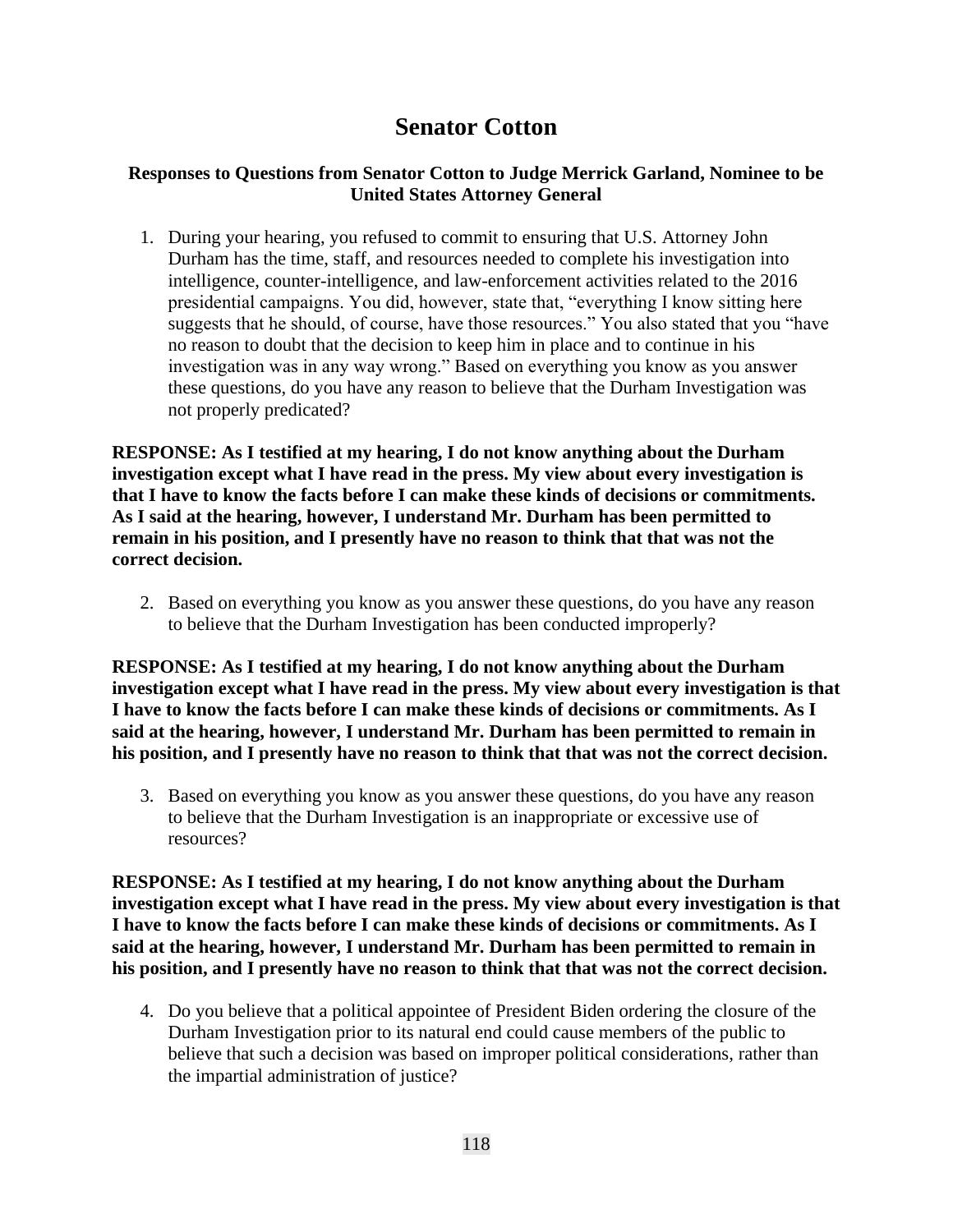**RESPONSE: As I testified at my hearing, I do not know anything about the Durham investigation except what I have read in the press. My view about every investigation is that I have to know the facts before I can make these kinds of decisions or commitments. As I said at the hearing, however, I understand Mr. Durham has been permitted to remain in his position, and I presently have no reason to think that that was not the correct decision.**

- 5. Has anyone within the Biden administration, the Biden transition team, or the Department of Justice discussed the Durham Investigation with you?
	- a. If so, please list all such individuals with whom you have discussed the Durham Investigation.
	- b. If any such discussions have occurred, please identify any individuals involved in those discussions who have suggested that the Durham Investigation should not continue.

## **RESPONSE: No.**

6. Do you believe, based on what you know today, that the decision of the Department of Justice to allow the Mueller Investigation to run its course increased confidence among Americans that impartial justice would be done?

### **RESPONSE: As I stated at the hearing, as a nominee it would not be appropriate for me to comment on Justice Department officials' prior decisions, as I want you to judge me on my own record and what I do going forward.**

7. During your hearing, you stated that you "do not have any regret" for seeking the death penalty against Timothy McVeigh, but you also said that you supported the death penalty "at that time for Mr. McVeigh in that individual case." If Timothy McVeigh were still on death row awaiting execution today, would you as Attorney General sign the order to carry out that sentence?

### **RESPONSE: If confirmed, I will seek to ensure that criminal sentences are carried out consistent with the law, the Department's policies and practices, and any relevant policies set by the President.**

8. During your hearing, you repeatedly suggested it would be within President Biden's authority to issue a moratorium on seeking the death penalty in criminal cases, and that you would follow such a policy if President Biden were to issue one. But you also repeatedly stated that one of your roles as Attorney General would be to advise the president on policy. If you are confirmed as Attorney General, would you advise President to issue an across-the-board moratorium on seeking the death penalty?

### **RESPONSE: As I testified at my hearing, I have developed concerns about the death penalty over the last two decades due to the large number of exonerations, the apparent**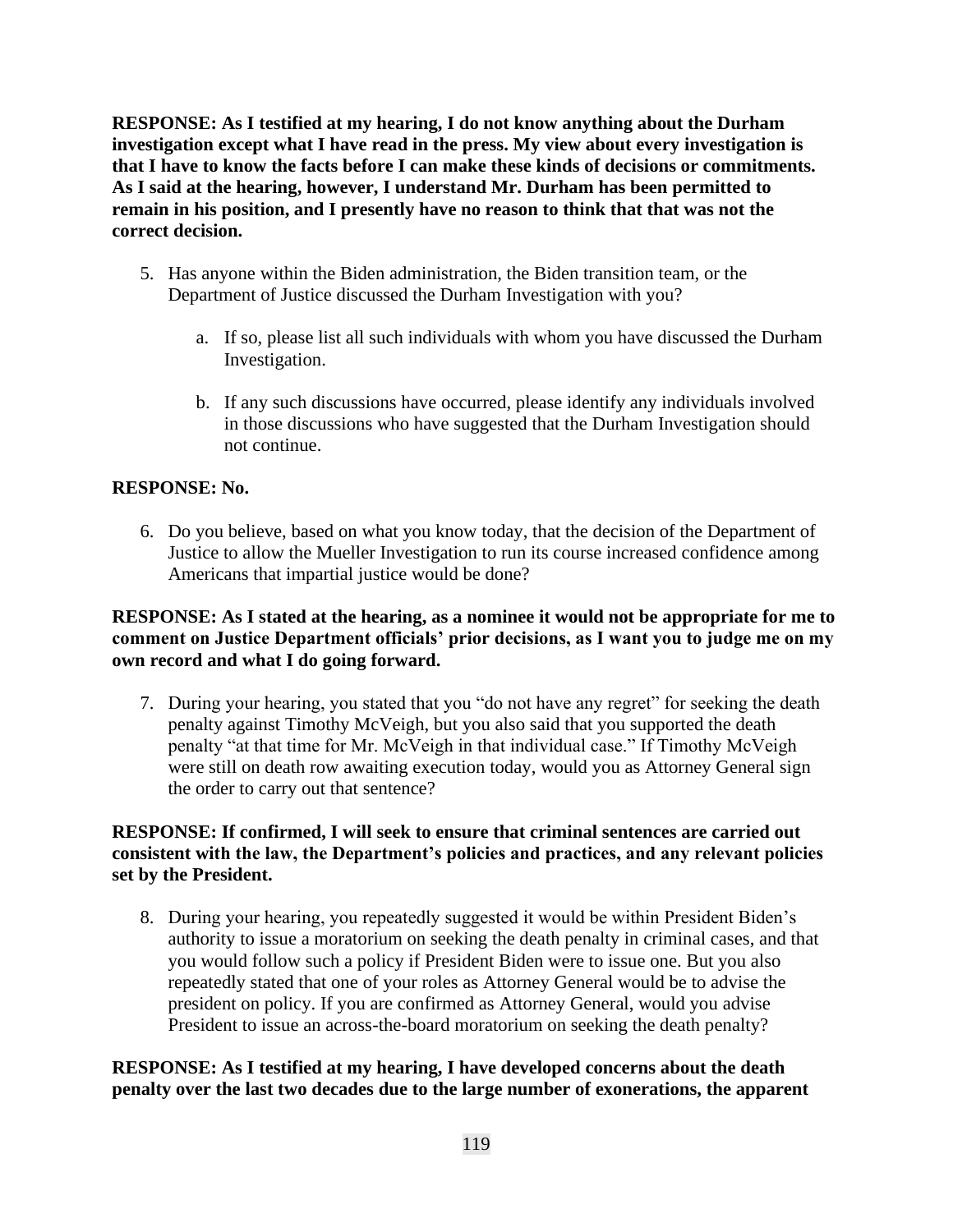**arbitrariness of application, and the disparate impact on Black Americans and other people of color. I have not reached a conclusion on the question you ask, and if I am confirmed I would want to consult with Department of Justice attorneys before advising the President on policy matters.** 

9. When I asked you during your hearing whether you would recommend to President Biden that he issue an across-the-board commutation to all federal death row inmates, you said that you would have to think about that before you could answer. So I ask you again, now that you have had more time to think about it: If you are confirmed as Attorney General, would you advise President Biden to categorically commute the sentences of all federal death row inmates, as some have suggested you should?

**RESPONSE: This is an important issue that warrants more careful study and consideration than I have been able to give it in the few days since my hearing. I have not reached a conclusion on the question you ask, and if I am confirmed I would want to consult with Department of Justice attorneys before advising the President on policy matters.**

10. During your hearing, I asked you whether, if you were confirmed as Attorney General and there was another case like Timothy McVeigh's where a white supremacist bombed a federal courthouse, killing 168 Americans, including 19 children, and your U.S. Attorney sought your approval to seek the death penalty, you would approve that request. You answered that "it depends on what the development of the policy is—if the president asks or if we develop a policy of a moratorium, then it would apply across the board." That's one scenario. If, however, such a policy had not been developed, and the Department of Justice's policies were as you understand them to exist right now, would you approve that request from your U.S. Attorney?

## **RESPONSE: It would not be appropriate for me to comment on hypothetical charging decisions. If confirmed, my charging decisions would be based on careful consideration of the facts and the law.**

- 11. During your hearing, you refused to answer whether, as Attorney General, you would continue supporting on appeal the death penalty sentence against Dylann Roof, the white supremacist who murdered nine African Americans as they worshipped in a church in South Carolina, stating that you wouldn't comment on a pending case. I won't ask you about the case itself or the appeal, but I will ask you purely about two executive branch matters:
	- a. Assuming that Dylann Roof's sentence is upheld on appeal and all further avenues for appeal are exhausted, would you advise President Biden to commute Roof's sentence?
	- b. Assuming that Dylann Roof's sentence is upheld on appeal and all further avenues for appeal are exhausted, under the Department of Justice's policies as you understand them to exist today, would you sign the order to carry out his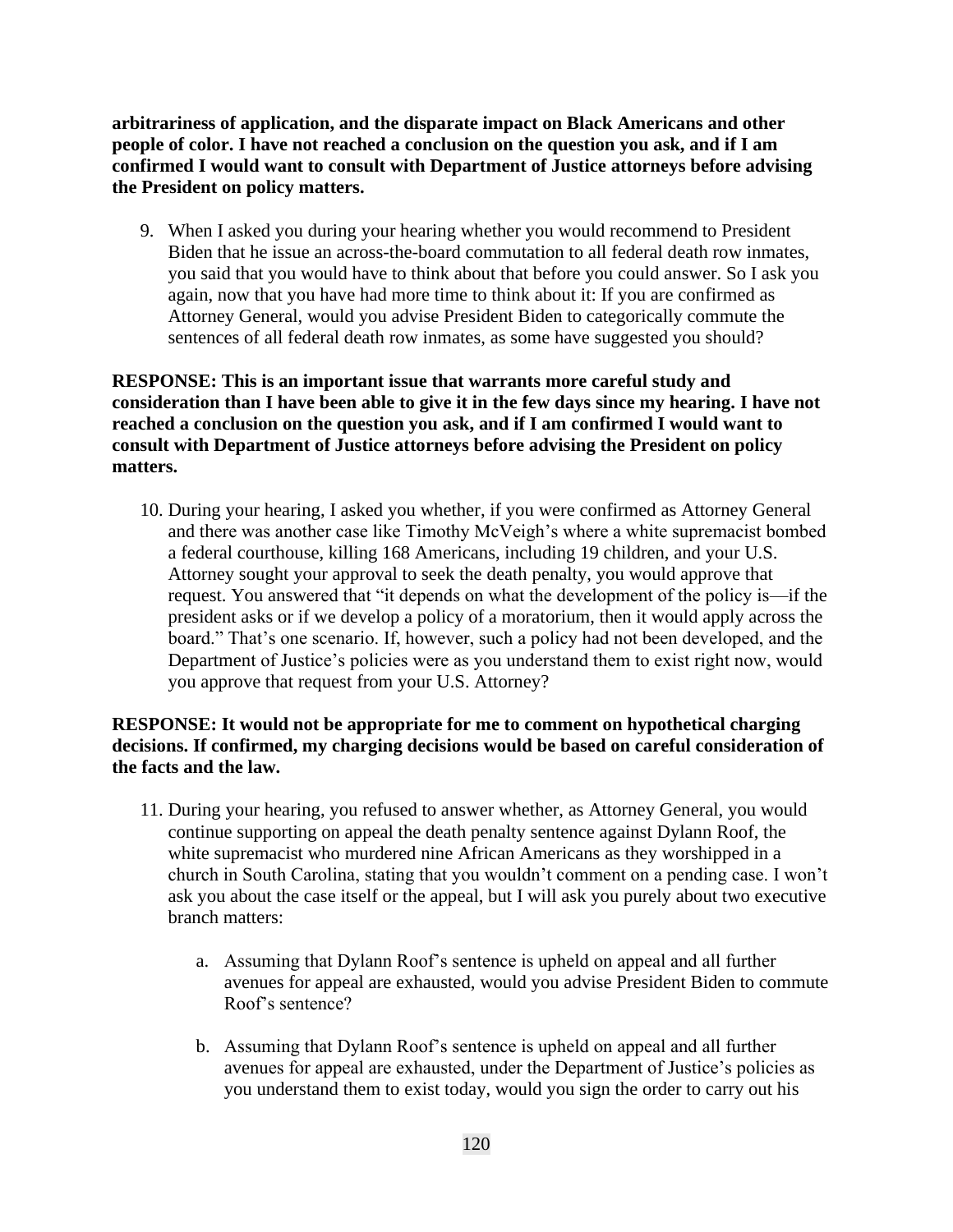sentence?

### **RESPONSE: This question implicates a pending case, so I am barred from commenting on this matter by Canon 3 of the Code of Conduct for United States Judges.**

- 12. During your hearing, you said that one of the sources of concern with the death penalty is what you described as its "disparate impact on black Americans and members of other communities of color." I'd like to ask you specifically about the death penalty cases that are prosecuted by the Department of Justice. According to the non-profit Death Penalty Information Center, the current makeup of the federal death row is 43% White, 41% Black, 14% Latino, and 2% Asian.
	- a. Do you believe that the federal death penalty was sought or applied improperly in the cases of any of the 49 individuals currently on federal death row?
	- b. If so, in which of the 49 cases do you believe the death penalty was improperly sought or applied, and why?
	- c. For any individuals on federal death row whose cases you identified in the previous question, what, if anything, do you plan to do as Attorney General to remedy those improprieties?

## **RESPONSE: I am not familiar with the specific circumstances of the individuals currently on federal death row. If I am confirmed, I expect to learn more about their cases.**

13. If, after thorough review of any federal death row inmate's case file, you have no reason to believe that the death penalty was improperly sought or applied in that particular case, would you nonetheless advise President Biden to commute that individual's sentence based not on the facts of the case but on the fact of application of the death penalty alone?

## **RESPONSE: As I testified at my hearing, I have not formed a view about the possibility of an across-the-board commutation of capital sentences. In addition, if I am confirmed, I would want to consult with Department of Justice attorneys before reaching any definitive view or providing advice in this area.**

- 14. During your hearing, you said that you "do not see any distinction" between "equality" and the definition of "equity" contained within President Biden's Executive Order on Advancing Racial Equity and Support for Underserved Communities Through the federal Government, signed on January 20, 2021.
	- a. To confirm, then, do you believe that there is no difference between "equality" and "equity" as used in that Executive Order?
	- b. The Executive Order, as you noted during the hearing, defines "equity" to mean "the consistent and systemic fair, just, and impartial treatment of all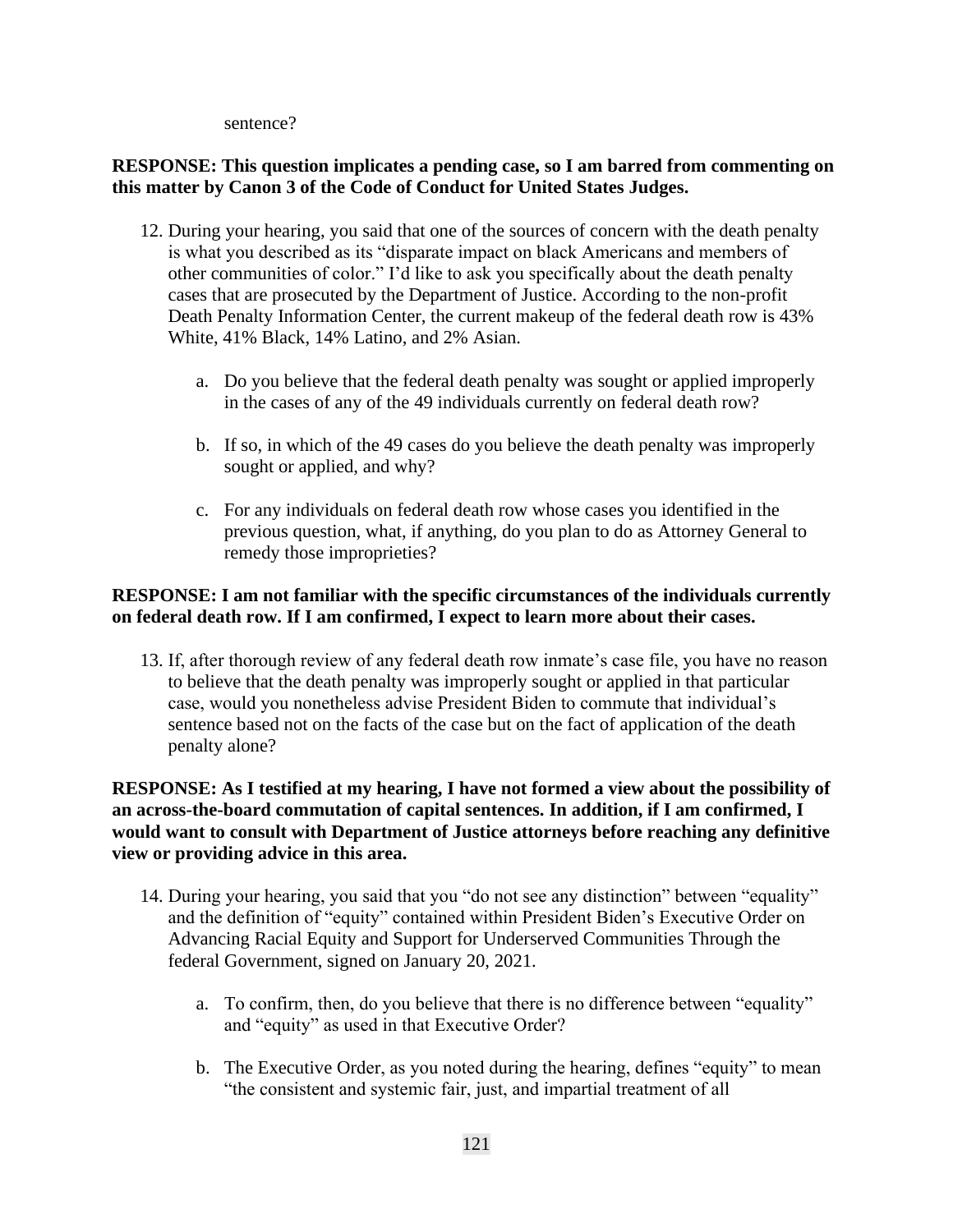individuals[.]" Do you believe that the Executive Order allows for or directs the treatment of any Americans differently from other Americans based on the color of their skin?

## **RESPONSE: As I stated in my hearing, the Biden Administration has provided a specific definition of equity, and I am not sure what else there is to be said in that regard.**

15. If you believe that "equity" and "equality" are interchangeable terms, do you believe they refer to providing people with the same opportunity, or the same outcomes?

#### **RESPONSE: As I stated in my hearing, the Biden Administration has provided a specific definition of equity, and I am not sure what else there is to be said in that regard.**

16. If you are confirmed as Attorney General, will you commit to opposing any Department of Justice action that would treat Americans differently based on the color of their skin?

#### **RESPONSE: If I am confirmed, I will seek to ensure that Department actions abide by the laws and Constitution of the United States, including bans on unlawful discrimination on the basis of race.**

17. If you are confirmed as Attorney General, will you commit to opposing any Department of Justice action that would treat Americans differently based on their sex?

#### **RESPONSE: If I am confirmed, I will seek to ensure that Department actions abide by the laws and Constitution of the United States, including bans on unlawful discrimination on the basis of sex.**

18. Is the First Amendment right to one's own religious beliefs and expression of those beliefs a fundamental right?

#### **RESPONSE: The Supreme Court has recognized that "the free exercise of religion" is "[u]nquestionably" a "fundamental constitutional right."** *Johnson v. Robison***, 415 U.S. 361, 375 n.14 (1974).**

19. If you are confirmed as Attorney General, will you commit to defending the religious freedoms of all Americans to the fullest extent of the law?

### **RESPONSE: If I am confirmed, I will uphold all rights guaranteed by the Constitution and other federal laws—including religious freedom—to the fullest extent of the law.**

20. Should students at our public colleges and universities be discriminated against because of their sincerely held religious beliefs, regardless of whether they are Christian, Jewish, Muslim, Hindu, or something else?

#### **RESPONSE: No.**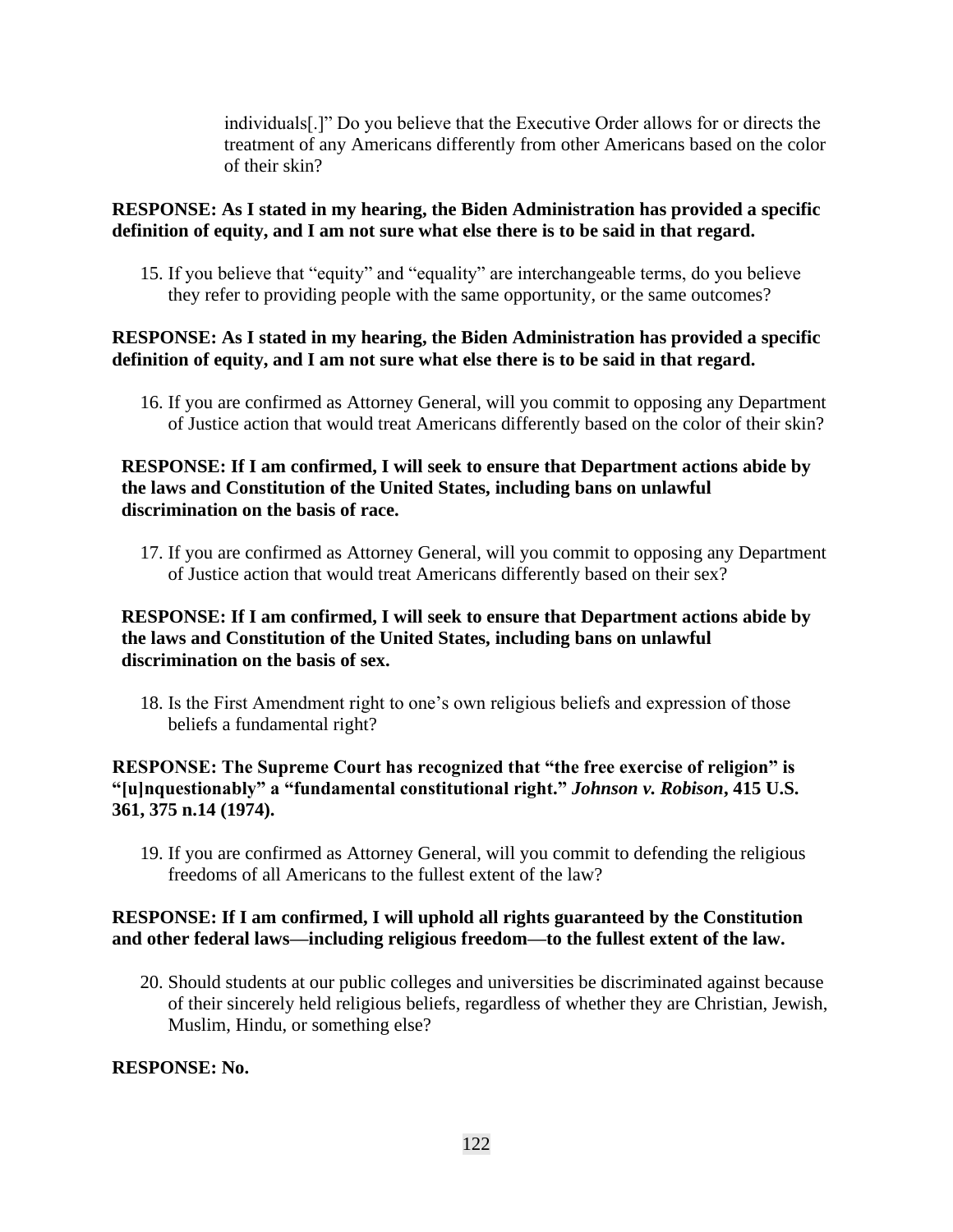- 21. The Department of Education has two rules (34 C.F.R. §§ 75.500(d) and 76.500(d)) that are designed to protect religious student groups from discrimination by any public college administrators due to the student groups' sincerely-held religious beliefs, speech, and leadership standards.
	- a. Do you believe that it is important that students of all faiths feel that their religious freedoms are respected by any public college receiving federal grants?
	- b. If you are confirmed as Attorney General, will the Department of Justice vigorously defend these rules against court challenges?

**RESPONSE: As I testified at my hearing, I am a strong believer in religious liberty. I have not studied these specific rules or any legal issues they may raise. In general, the Department of Justice's legal defense of regulations issued by another agency is guided by close consultation with the client agency and a careful review of the facts and the law. If I am confirmed and these rules are challenged in court, I would follow that same approach here.**

22. Do you agree that government officials should be held to clear standards of conduct because they have the power to use government authority against individuals?

### **RESPONSE: Yes, to the greatest extent possible.**

23. Do you believe that it is important that government officials know and understand the rules they need to follow?

#### **RESPONSE: Yes.**

24. If government officials, such as a police officers, break the rules, isn't it true that they could be suspended, disciplined, or lose their jobs?

## **RESPONSE: Yes, although I am unfamiliar with the administrative processes for addressing police officer misconduct in every police department.**

25. If a government official breaks the law, isn't it true that she could potentially be charged with a crime?

#### **RESPONSE: Yes, depending on the law and the nature of the violation.**

26. Under current law, if a government official in the course of his duties violates someone's clearly established rights, is true that he can face personal lawsuits for those actions?

**RESPONSE: Yes. State and local officials who violate the rights secured by the Constitution and laws of the United States are subject to suits under 42 U.S.C. § 1983. Federal officials who violate certain constitutional rights may be subject to suit under**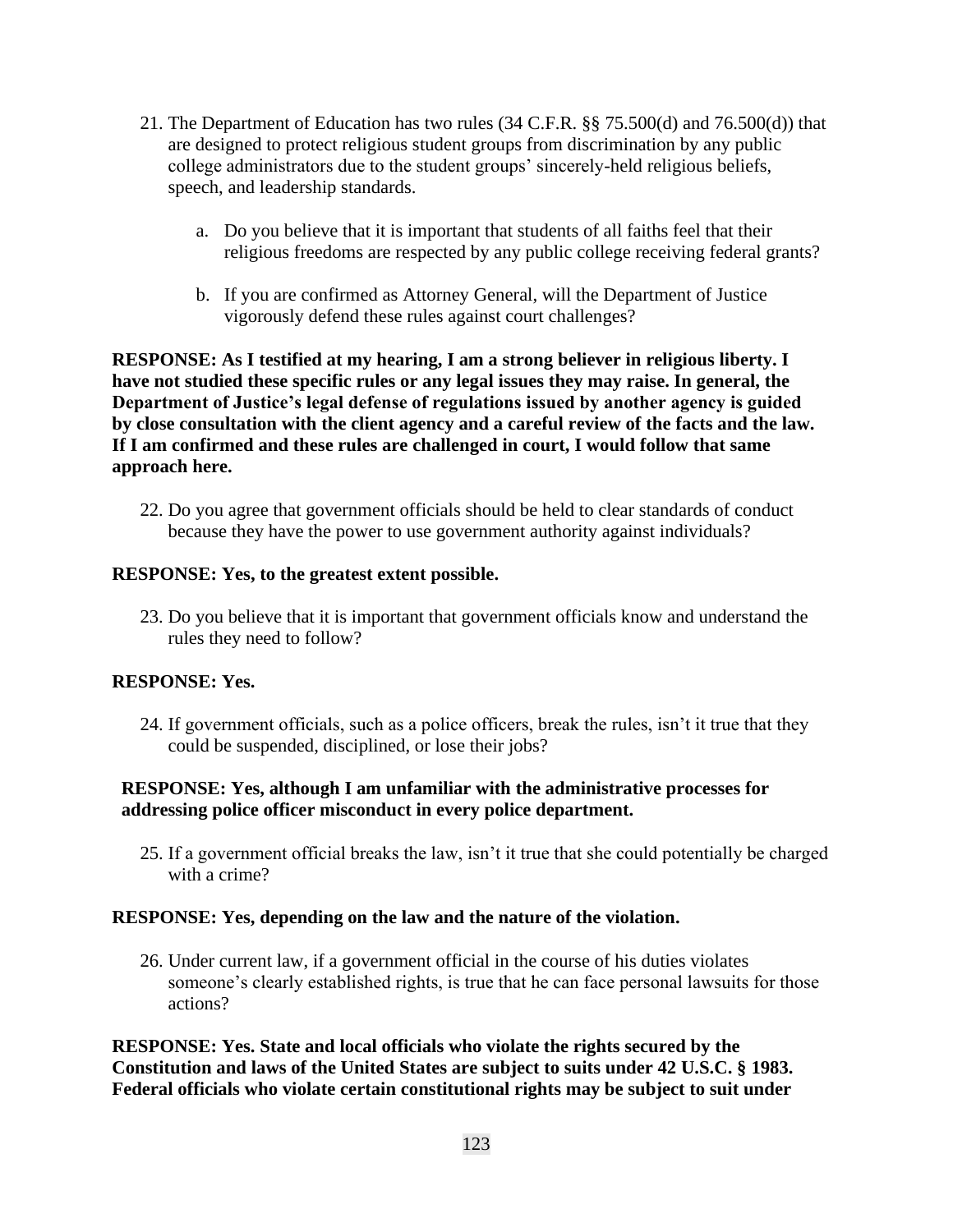#### **the implied cause of action recognized by the Supreme Court in** *Bivens v. Six Unknown Named Agents***, 403 U.S. 388 (1971).**

27. If a government official doesn't violate someone's clearly established rights, is it true that, while she might face other workplace discipline for her actions, she is protected from personal lawsuit under the doctrine of qualified immunity?

### **RESPONSE: It is true that in certain federal law suits alleging official misconduct, a government official is protected by the judicially-created doctrine of qualified immunity if the official is alleged to have violated someone's rights that were not clearly established at the time of the alleged misconduct.**

28. If qualified immunity did not exist, would it be easier or more difficult for a criminal to sue an arresting officer personally for his actions during the arrest?

**RESPONSE: As a federal judge, I am aware of the ways that the doctrine of qualified immunity impacts federal causes of actions, such as lawsuits brought under 42 U.S.C. § 1983. I am not familiar with the availability of various state law causes of action regarding official misconduct. Based on what I know, I would assume that the elimination of qualified immunity would make it easier for persons whose constitutional rights were violated to advance federal civil suits alleging incidents of official misconduct.**

29. If a police officer was sued in her personal capacity without the protection of qualified immunity, is it possible she could face some very expensive legal fees even if she won the case?

### **RESPONSE: I am unfamiliar with the various indemnification policies and arrangements for police officers throughout the nation and how those provisions are or would be impacted by the existence or non-existence of qualified immunity.**

30. If police officers faced potential lawsuit from every criminal they arrested, even if they didn't violate the criminal's clearly established rights, would that make police officers more likely or less likely to arrest criminals?

### **RESPONSE: I have not studied the literature on the practical effects of the qualified immunity doctrine or the likely effects of eliminating it.**

31. Aluminum purchasers, including the beer industry that relies on rice from Arkansas, are concerned that price spikes in the "Midwest Premium" index are being driven by anticompetitive behavior, as opposed to market demands. The "Midwest Premium" index is set by a single entity which may increase the chance that anticompetitive actions result in price swings. These price spikes are passed on to consumers and ultimately result in job losses. If you are confirmed as Attorney General, will you commit to examining credible allegations of anticompetitive conduct in the "Midwest Premium" index, as well as anticompetitive conduct for all price indexes, that may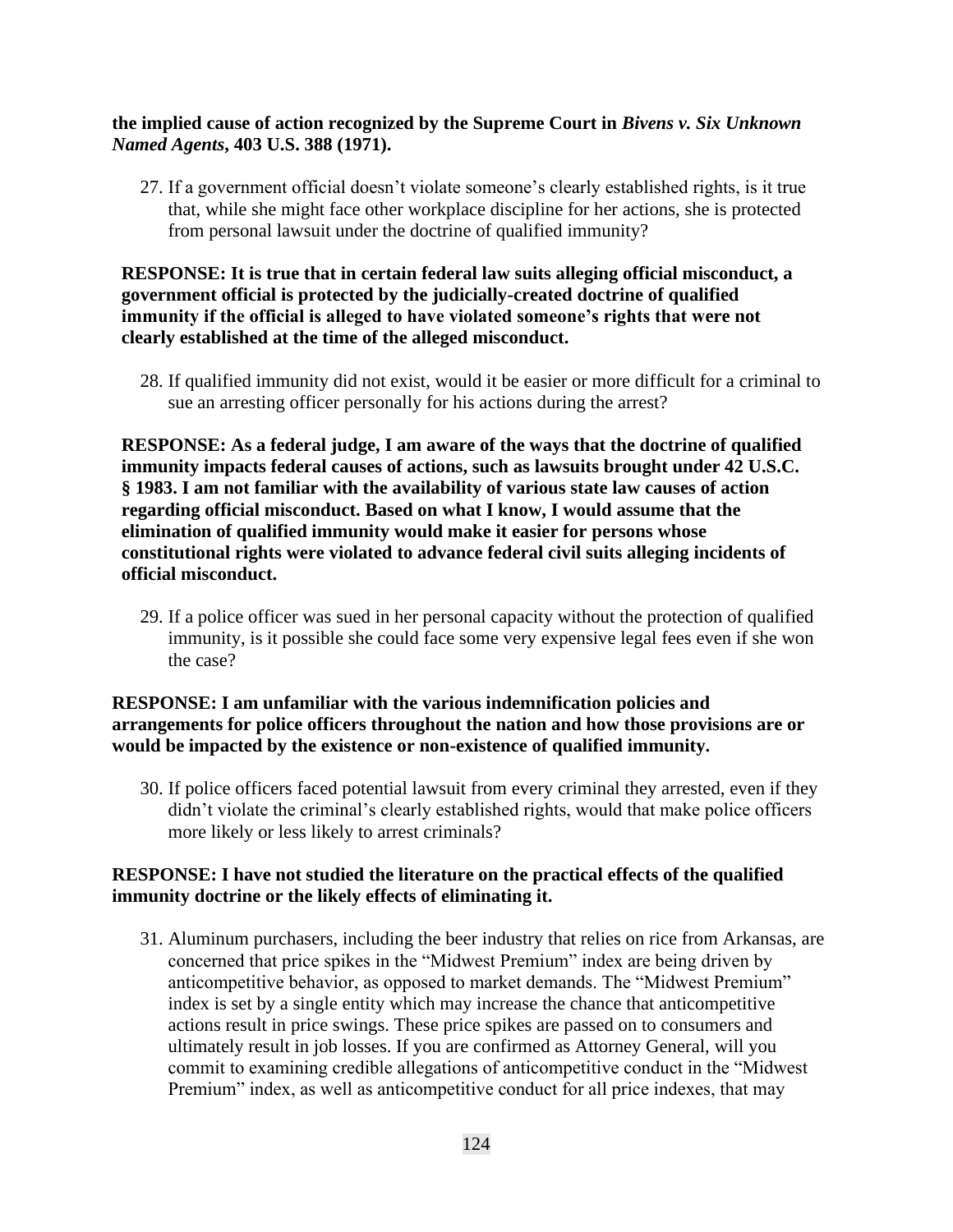result in job losses?

**RESPONSE: I understand that the Midwest Premium is the subject of ongoing antitrust litigation. As a sitting federal judge, Canon 3 of the Code of Conduct for United States Judges bars me from commenting on any pending or impending case in any court. As a general matter, however, I am committed to the vigorous enforcement of the antitrust laws.** 

- 32. During the course of the 2016 Trump campaign and shortly after President Trump won the 2016 election, certain members of FBI leadership egregiously abused their investigatory powers, which led to the unjust prosecution of General Mike Flynn. Not only did the FBI engage in malfeasance in this case, Judge Emmet Sullivan (who oversaw the criminal case in the D.C. District Court) also displayed an extraordinary level of personal, political animus toward General Flynn. If you are confirmed as Attorney General, you must continue the work of your predecessor in combatting such politically-motivated bad acts.
	- a. If you are confirmed as Attorney General, what steps will you take to ensure that FBI agents do not conduct interviews without a legitimate investigatory basis?
	- b. Do you believe it's appropriate for law enforcement officers to interview someone to see if they will lie about non-criminal conduct, with the intent of then prosecuting them for making a false statement?
	- c. Do you believe that it is ever appropriate for an FBI Director to have agents interview White House officials without notifying the Attorney General or the White House?
	- d. Do you believe that it is ever appropriate to charge someone with making a false statement to an FBI agent where the agents themselves don't believe there was an intent to lie?
	- e. If the Department of Justice moves to dismiss a prosecution, and the defendant consents, is it appropriate for the judge to refuse to dismiss the case?
	- f. If you are confirmed as Attorney General, will you commit to working with me to change the Federal Rule of Criminal Procedure 48 to clarify that federal judges do not have discretion to continue a prosecution by refusing to dismiss cases where the government's motion to dismiss is unopposed? In other words, will you commit to working with me to clarify the Rule 48 to ensure that the rules accurately reflect the constitutional principle that the power to prosecute belongs to the Executive, not the Judiciary?

**RESPONSE: As I testified at my hearing, I have always been extremely careful, as a prosecutor and as a judge, not to comment about something without knowing the facts. As a Justice Department nominee, I do not know all of the facts and circumstances**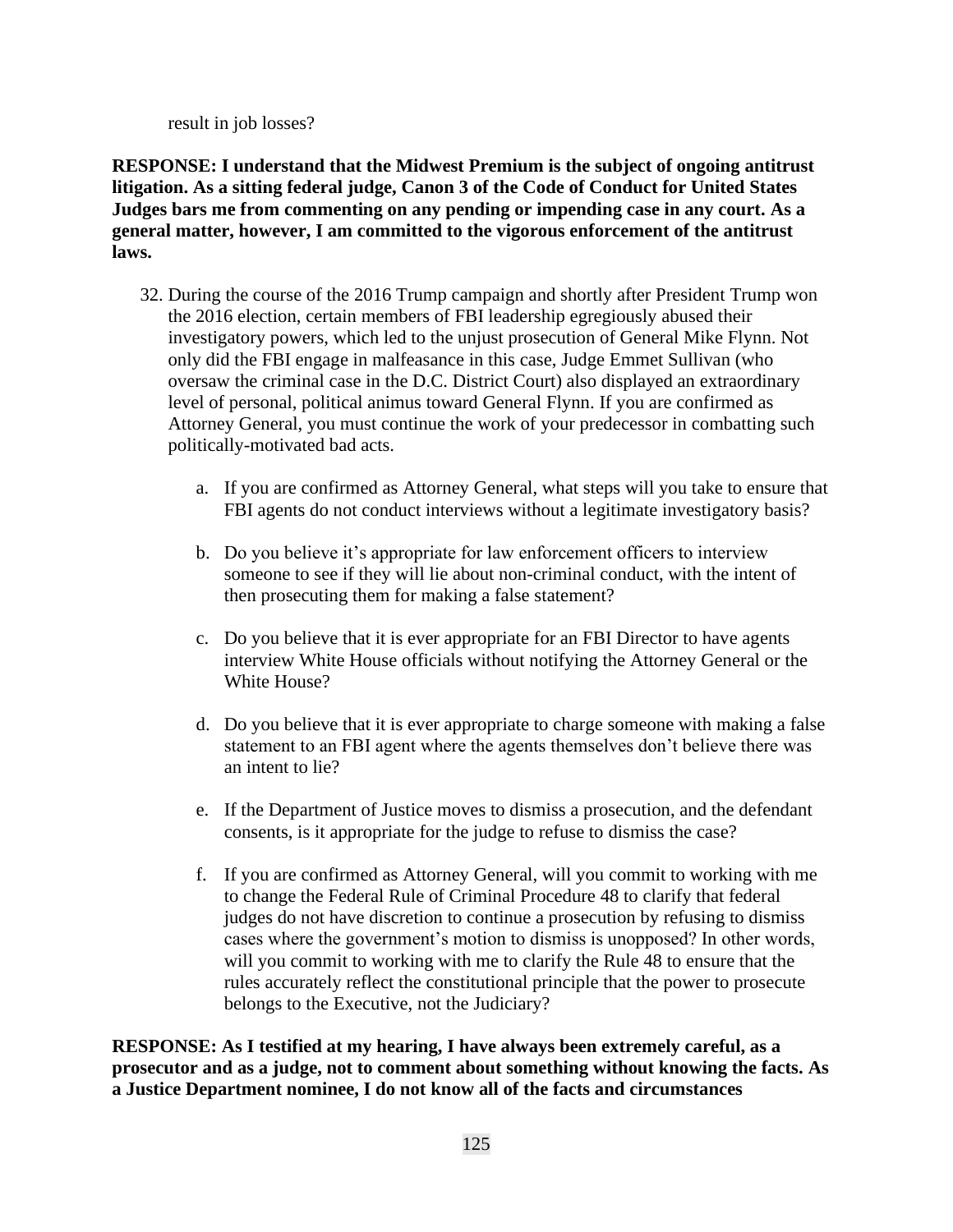**surrounding these events and therefore am not in a position to comment on them, or on hypotheticals drawn from them. If confirmed, I will make decisions concerning investigations based on the facts and the law. With respect to the change to Federal Rule of Criminal Procedure 48, I have not studied the specific issue you raise.**

33. In December 2020, the European Union implemented an e-Privacy Directive that interfered with technology companies' ability to use hashing, PhotoDNA, and antigrooming technologies to scan user e-mails and messages for child sexual abuse material (CSAM). Since that time, the National Center for Missing and Exploited Children (NCMEC) has stated that, as of February 15, EU reports to its CyberTipline have dropped by 51% compared to the same period in 2020. The European Commission previously noted that the EU has become the largest host of digital child sexual abuse material globally. The images depicting the abuse of child victims from all over the world can now be freely exchanged, undetected, within the European Union. If you are confirmed as Attorney General, will you commit to working with me—and our Five Eyes allies—to encourage the European Union to pass legislation that would clearly permit companies to use hashing, PhotoDNA, and anti-grooming technologies?

### **RESPONSE: During my time as a federal judge, I have not had occasion to study this particular issue, but the sexual exploitation of children is a horrific crime. If confirmed, I would look forward to studying this important issue in greater depth.**

34. U.S.-based technology companies are continually moving toward encrypted platforms, which would prevent the use of hashing, PhotoDNA, and anti-grooming technologies to scan for child sexual abuse material (CSAM). Thus, the United States could soon become like the EU, seeing CyberTipline reports decrease significantly as tech companies become willfully blind to CSAM that is exchanged on their platforms. Further, these tech companies are using warrant-proof encryption, which means that, even if law enforcement had probable cause to believe there was CSAM on an encrypted platform, and obtained a warrant stating based on this probable cause, law enforcement could not obtain access to it to the material. Your predecessors understood the dangers of warrant- proof encryption and publicly called for technology companies to ensure lawful access to encrypted platforms. If you are confirmed as Attorney General, will you commit to working with me and my colleagues on this issue and publicly support the Lawful Access to Encrypted Data Act that I introduced with Senators Graham and Blackburn last Congress?

**RESPONSE: While I am not familiar with that particular bill, I agree that it is important to address law enforcement's legitimate need to protect public safety, while at the same time recognizing civil liberties, economic, and cybersecurity concerns. If confirmed, I look forward to learning more about this important issue.**

35. Contraband cell phones are a pervasive and widespread problem inside U.S. prisons. Prison officials confiscate hundreds of thousands of cell phones from prisons and jails each year. Contraband cellphones are used to perpetuate all types of crime from within prison walls and victimize both other inmates and people in our communities. The most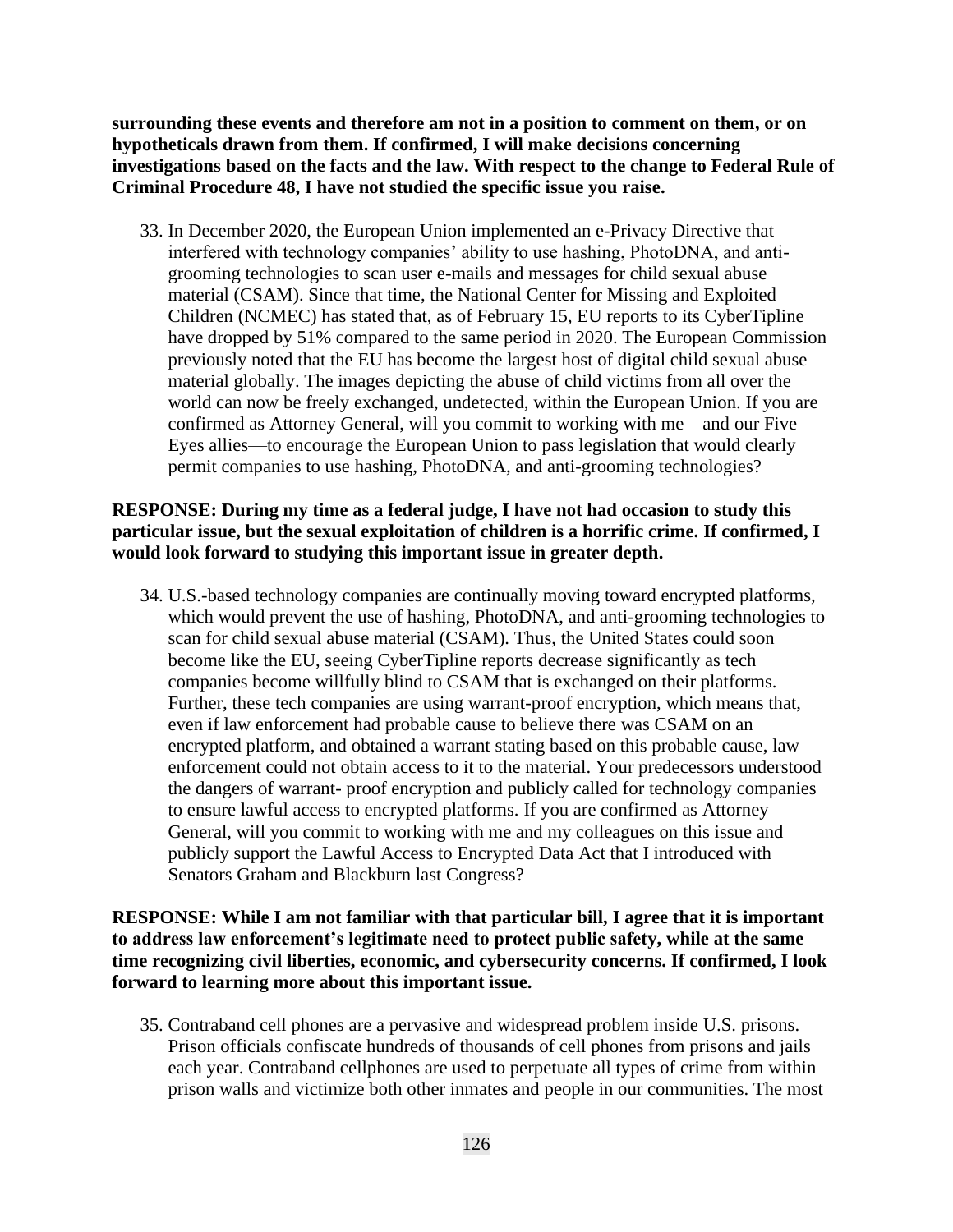recent example of the dangers posed by the use of contraband cell phones is a 147-count indictment from the United States Attorney in South Carolina. It details a large RICO conspiracy involving numerous individuals who are incarcerated in the South Carolina Department of Corrections, and involved violent offenses such as murder and kidnapping. To reduce the proliferation of contraband cellphones in prisons, the Federal Bureau of Prisons has two active micro-jamming pilots underway. However, the Communications Act of 1934 precludes state correctional institutions from similarly jamming signals in their own facilities. Would you support legislation that would allow states to test and use micro-jamming technology in order to disable contraband cell phones, like the technology being tested and used by the Federal Bureau of Prisons?

### **RESPONSE: I have not studied this issue, so I cannot offer an opinion at this time. If confirmed, I look forward to learning more, consulting with Department personnel, and working with Congress to address this issue.**

36. During your hearing, we discussed how, according to FBI statistics, only 45 percent of violent crimes in the United States result in an arrest. You agreed with me that it would be better if 100 percent of violent crimes in the United States resulted in arrest and prosecution. You also noted that task forces and collaborative work with state and local law enforcement partners can be a "force multiplier." In the summer of 2020, to stem the tide of violent crime in U.S. cities throughout the country, Attorney General Barr began Operation Legend. Operation Legend was named after four-year-old LeGend Taliferro, who was shot and killed while he slept early in the morning of June 29, 2020 in Kansas City, Missouri. Operation Legend was a "a sustained, systematic and coordinated law enforcement initiative in which federal law enforcement agencies work in conjunction with state and local law enforcement officials to fight violent crime," the very type of "force multiplier" we discussed at your hearing. Unsurprisingly, Operation Legend was a major success. In a matter of weeks, law enforcement made more than 2000 arrests— including 147 homicide arrests; seized more than 544 firearms; and seized more than seven kilograms of fentanyl, 14 kilograms of heroin, 12 kilograms of cocaine, and 50 kilograms of methamphetamine. 476 of the individuals arrested were charged with federal offenses. Given the massive increase in murders we continue to see in U.S. cities, if you are confirmed as Attorney General, will you commit to continuing Operation Legend and similar operations?

**RESPONSE: I am not familiar with the details of Operation Legend. As I testified at my hearing, it is important to focus our attention on violent crimes and other crimes that greatly endanger in our society, and I support targeting our limited resources that way. If confirmed, I will evaluate our joint task forces and operations for lessons learned and ways to build on their success.**

37. Do you believe that federal law enforcement and state and local law enforcement partners should work together in a collaborative fashion?

#### **RESPONSE: Yes.**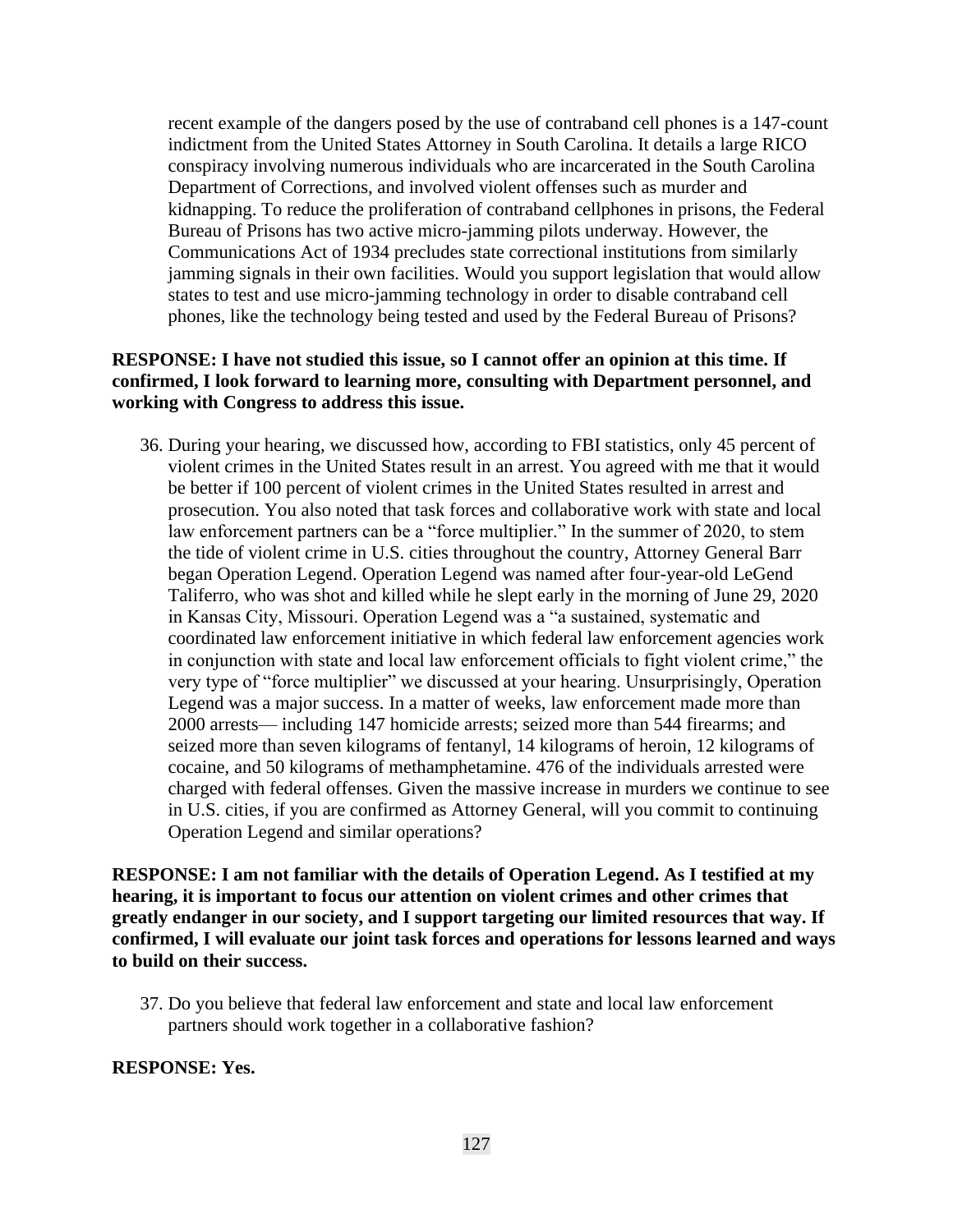38. Over the last few years, we've seen a marked increase in politically-motivated riots, including some high-profile examples. Do you think that police departments should have access to protective gear like helmets and riot shields when they're facing down a mob of rioters?

#### **RESPONSE: Yes. It is important to ensure the safety and security of police officers. Police departments should also be encouraged officers to use safety resources in a way that builds community trust and prioritizes de-escalation.**

39. Do you believe the government should be responsible with taxpayer funds and reduce waste when it is possible to do so?

#### **RESPONSE: Yes.**

40. Should rioters be given a free pass to work out their anger by attacking government buildings?

### **RESPONSE: No. There is a difference between peacefully exercising fundamental free speech rights and criminal acts of violence and vandalism. If confirmed, I will protect the former and prosecute the latter.**

41. Should rioters be given a free pass to work out their anger by attacking nongovernmental targets, such as by attacking innocent people or businesses?

#### **RESPONSE: No. There is a difference between peacefully exercising fundamental free speech rights and criminal acts of violence and vandalism. If confirmed, I will protect the former and prosecute the latter.**

42. Should rioters who engage in violence be prosecuted to the fullest extent of the law?

#### **RESPONSE: All individuals who engage in violence should be held accountable for their actions.**

- 43. During your hearing, you said that, under your own definition, "an attack on a courthouse while in operation, trying to prevent judges from actually deciding cases, that plainly is domestic extremism, domestic terrorism, [but] an attack simply on government property at night or any other kind of circumstances is a clear crime . . . both are criminal, but one is a core attack on our democratic institutions."
	- a. Under that same definition, would the riots at the U.S. Capitol on January 6 qualify as "domestic terrorism" if they had occurred on January 7, after Congress had finished counting the election results?
	- b. Under that same definition, would you say that the riots at the U.S. Capitol on January 6 were not a "core attack on our democratic institutions" if they had taken place on January 7, after Congress had already finished counting the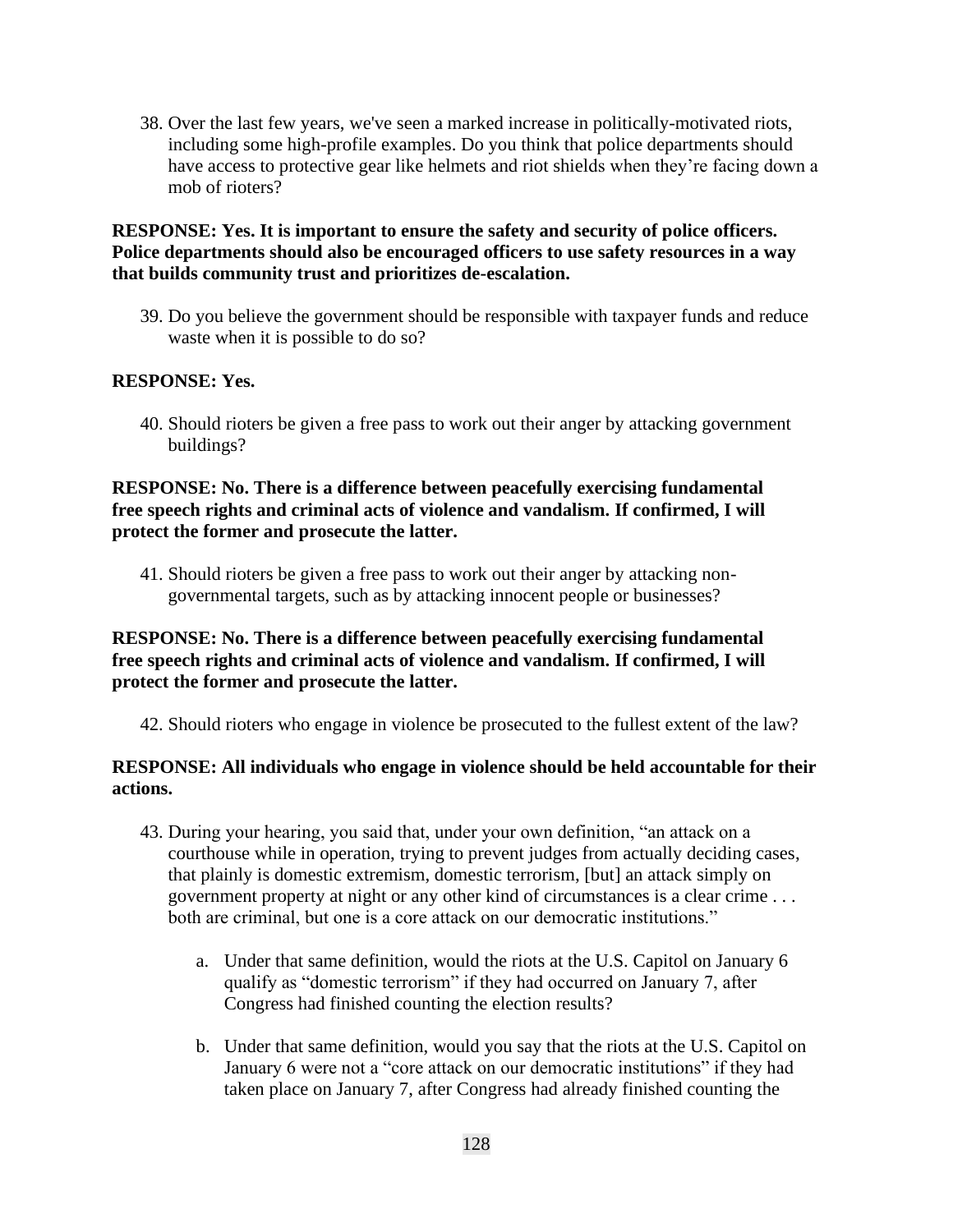election results?

c. Does intent matter in the determination of whether something is "an attack on our democratic institutions?" In other words, if rioters attacking the U.S. Capitol mistakenly believed that Congress was conducting business inside and the rioters intended to disrupt such business but the buildings were actually empty at the time, would such a riot still be an attack on our democratic institutions?

**RESPONSE: At the hearing, I described domestic terrorism as using violence or threats of violence in an attempt to disrupt democratic processes, noting that this definition is close to the statutory definition of the term in the criminal code codified at 18 U.S.C. § 2331. If confirmed, all of my actions as Attorney General would be guided by the law as written. My testimony was intended to explain why I regard the January 6 attack on the Capitol as a particularly heinous act.**

44. Do you believe, based on what you know as you answer these questions, that the violent riots instigated and carried out by Antifa and similar groups over the last few years in an attempt to dismantle or destroy police departments, courthouses, and other symbols and institutions of our justice system qualify as domestic terrorism and core attacks on our democratic institutions?

**RESPONSE: I am not familiar with the specific circumstances of the events you reference. To the extent that your question implicates pending cases, I am barred from commenting on any pending or impending case in any court by Canon 3 of the Code of Conduct for United States Judges. As a general matter, I understand domestic terrorism to be the conduct specified in 18 U.S.C. § 2331.**

45. During your hearing, you were asked whether you believe that illegal entry at America's borders should remain a crime. You responded that you had "not thought about that question." Now that you have had time to think about the question, do you believe that illegal entry at our borders should remain a crime?

**RESPONSE: As I said at the hearing, I haven't thought about that question. The President has made clear that we are a country of borders and with a concern about national security. I don't know of a proposal to decriminalize, but still make it unlawful to enter. Since the hearing, I have not had time to think further about the question.**

46. Is it important to enforce our nation's immigration laws?

#### **RESPONSE: Yes.**

47. You are currently a federal judge. If a case is decided by the D.C. District Court, the parties exhaust all of their appeal rights, and the court's order is upheld, would it be appropriate for the parties to simply ignore the court's order?

**RESPONSE: No.**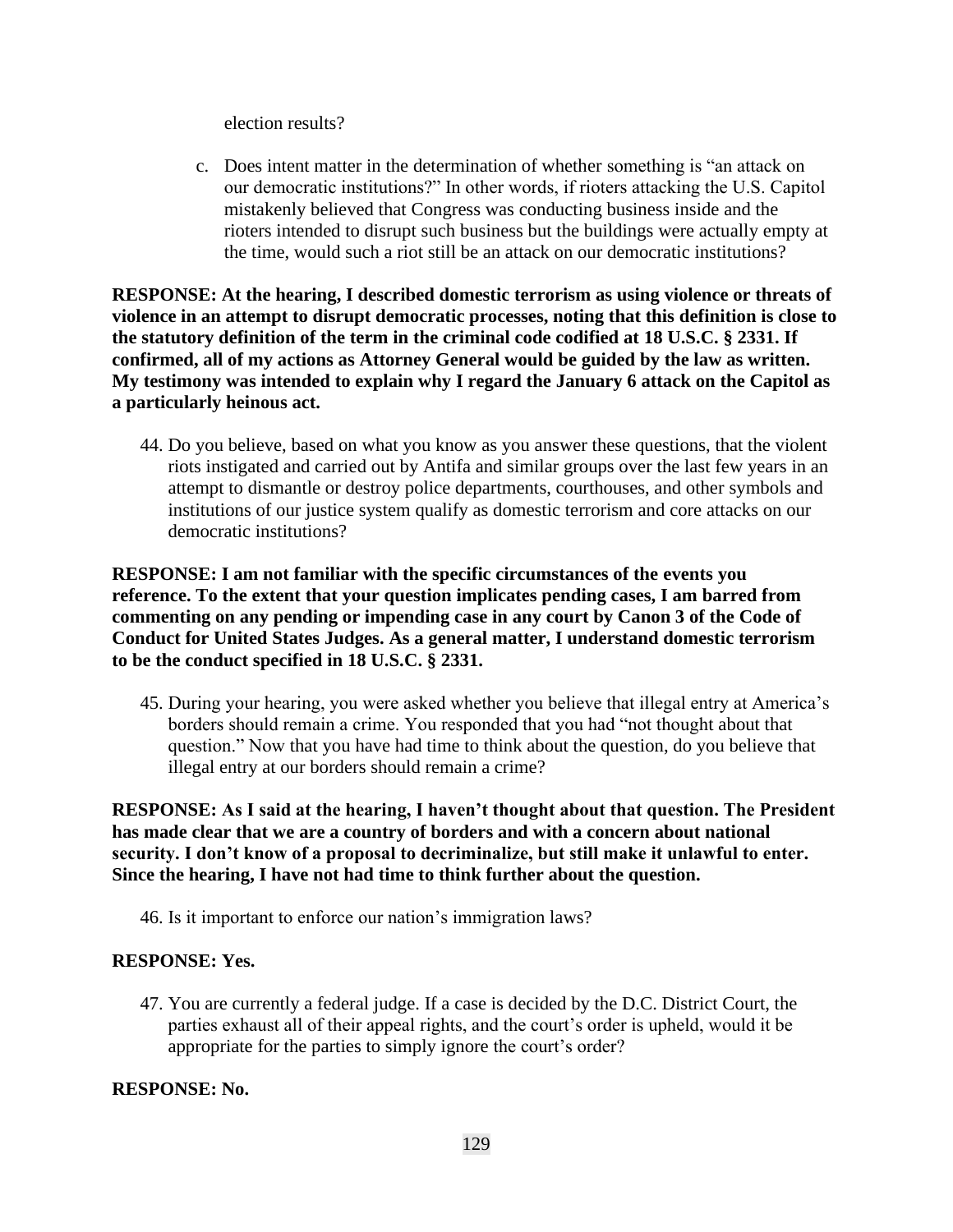48. If you are confirmed as Attorney General, the nation's immigration courts will be your employees and will report to you. If one of your immigration courts rules that an alien has violated immigration law and must be deported, and all appeals are exhausted, should that alien be deported?

### **RESPONSE: The process of removal after proceedings in immigration court is governed by the immigration laws. I have not studied those laws, or the practical issues involved in the removal process, in detail.**

49. If you are confirmed as Attorney General and one of your immigration courts rules that an illegal alien who assaulted a U.S. citizen must be deported, and all appeals are exhausted, should that alien be deported?

### **RESPONSE: The process of removal after proceedings in immigration court is governed by the immigration laws. I have not studied those laws, or the practical issues involved in the removal process, in detail.**

50. If you are confirmed as Attorney General and one of your immigration courts rules that an illegal alien who is a gang member must be deported, and all appeals are exhausted, should that alien be deported?

## **RESPONSE: The process of removal after proceedings in immigration court is governed by the immigration laws. I have not studied those laws, or the practical issues involved in the removal process, in detail.**

51. Can unmonitored communications between inmates in Bureau of Prisons custody and the outside world be a security threat to our prisons?

**RESPONSE: Because I am not in the Department, I am not familiar with the current procedures governing incarcerated persons' communications with parties outside BOP facilities. It is important to evaluate security threats, while recognizing that some communications are privileged, such as communications with counsel. If confirmed, I would evaluate these issues in consultation with Department personnel.**

52. Can unmonitored communications between inmates in Bureau of Prisons custody and the outside world threaten the safety and security of federal judges, their staffs, and their families?

**RESPONSE: Because I am not in the Department, I am not familiar with the current procedures governing incarcerated persons' communications with parties outside BOP facilities. It is important to evaluate security threats, while recognizing that some communications are privileged, such as communications with counsel. If confirmed, I would evaluate these issues in consultation with Department personnel.**

53. Can unmonitored communications between inmates in Bureau of Prisons custody and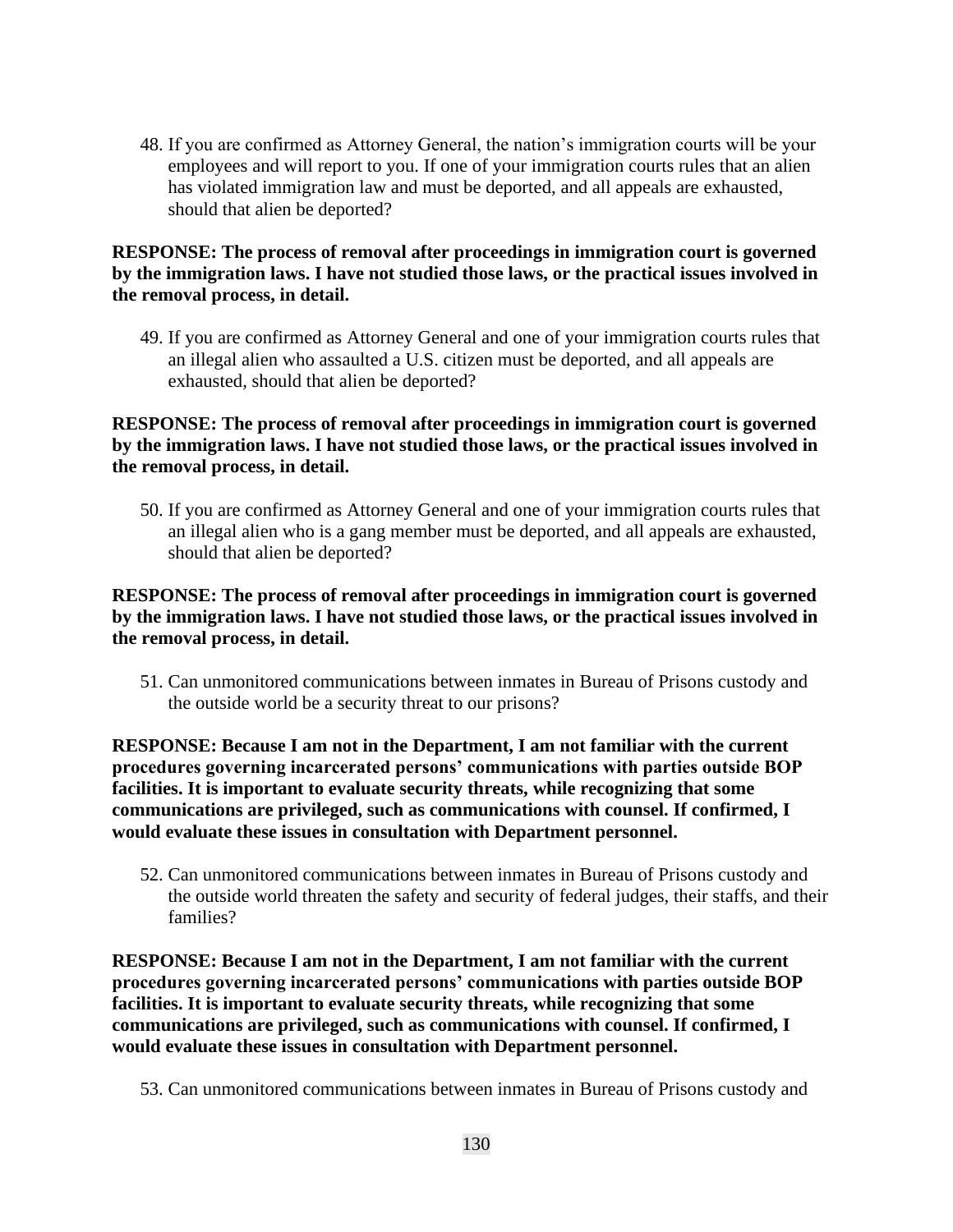the outside world threaten the safety of innocent people, crime victims, and other inmates?

**RESPONSE: Because I am not in the Department, I am not familiar with the current procedures governing incarcerated persons' communications with parties outside BOP facilities. It is important to evaluate security threats, while recognizing that some communications are privileged, such as communications with counsel. If confirmed, I would evaluate these issues in consultation with Department personnel.**

54. Can unmonitored communications between inmates in Bureau of Prisons custody and the outside world threaten the safety of corrections officers and staff?

**RESPONSE: Because I am not in the Department, I am not familiar with the current procedures governing incarcerated persons' communications with parties outside BOP facilities. It is important to evaluate security threats, while recognizing that some communications are privileged, such as communications with counsel. If confirmed, I would evaluate these issues in consultation with Department personnel.**

55. Drug cartels and other drug trafficking organizations push deadly drugs like fentanyl on our streets. According to the DEA, "[f]entanyl and other highly-potent synthetic opioids—primarily sourced from China and Mexico—continue to be the most lethal category of illicit substances misused in the United States." It is estimated that more than 80,000 Americans died of opioid overdoses last year. Do you agree that stopping fentanyl and other synthetic opioid trafficking must be among the Department of Justice's highest drug enforcement priorities?

## **RESPONSE: Yes. As I testified at my hearing, I agree that stopping fentanyl and synthetic opioids from flooding our communities should be a high priority for the Department.**

56. Should the people who are responsible for bringing illicit fentanyl into the United States be prosecuted?

## **RESPONSE: Yes.**

57. Should gangs and drug trafficking rings that distribute illicit fentanyl on the streets be prosecuted?

#### **RESPONSE: As I have testified, fentanyl analogues are sold illicitly and have caused senseless fatalities. I think we should devote resources to the most dangerous criminal enterprises.**

58. Should individuals who knowingly sell illicit fentanyl to unsuspecting customers while misrepresenting it as some less-lethal substance be prosecuted?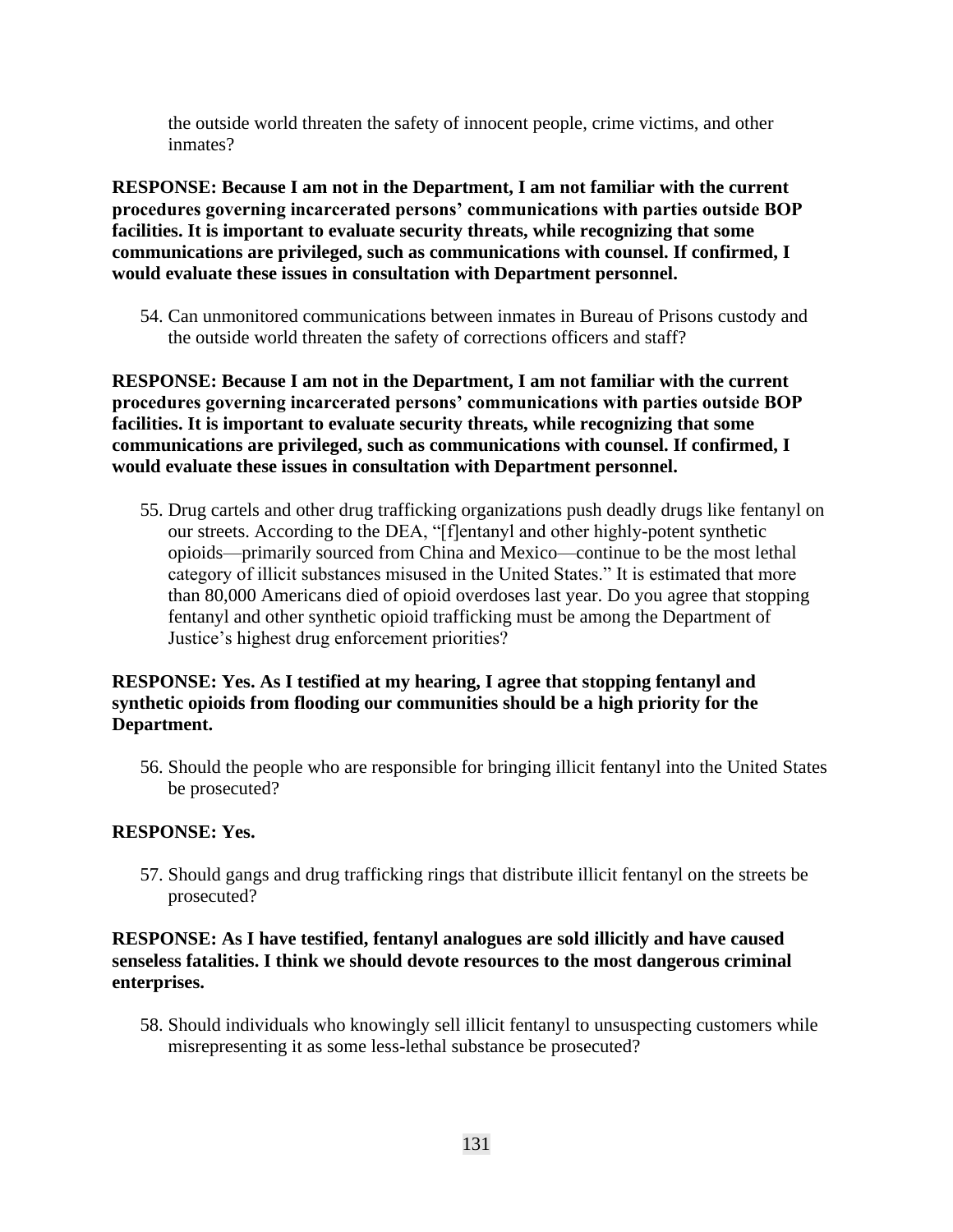#### **RESPONSE: As I have testified, fentanyl analogues are sold illicitly and have caused senseless fatalities. I think we should devote resources to the most dangerous criminal enterprises.**

59. Should cartels, gangs, and drug trafficking rings that traffic drugs like heroin and cocaine be prosecuted?

#### **RESPONSE: Yes. As I have testified, I think we should devote resources to the most dangerous criminal enterprises.**

60. The Chinese drug labs that have been flooding our streets with illegal fentanyl have recently turned to a new weapon: A drug called isotonitazene, or referred to on the street as "iso." It's harder to pronounce than fentanyl, but equally deadly, and has already been encountered in dozens of confirmed incidents across the country, according to the DEA. Last summer, the DEA used its emergency scheduling authority to make isotonitazene illegal, but that authority is only temporary. Will you commit to continuing the work of stopping this deadly drug?

### **RESPONSE: I am not familiar with isotonitazene, but it is clear that criminal enterprises remain eager to develop and sell illicit dangerous substances. If confirmed, I look forward to working on this issue in consultation with Department personnel.**

61. During your hearing, you said that we should seek to eliminate mandatory minimum sentences in the context of drug cases. The mandatory minimum is a crucial tool in dismantling drug trafficking organizations, not only because it serves as a deterrent, but also because it promotes cooperation with law enforcement. As you know, many drug trafficking defendants can have mandatory minimum sentences significantly reduced merely by providing substantial assistance to the government. In passing legislation such as the Controlled Substances Act, Congress knew that the mandatory minimum would be an important tool in combatting an intractable problem like drug trafficking. Do you think it's appropriate for the Executive branch to disregard Congress's intent that individuals trafficking certain amounts of drugs be subject to specific mandatory minimum sentences by having a policy of charging lesser-included offenses as opposed to the most serious, readily provable offense?

**RESPONSE: As I testified at my hearing, I support the policy I helped draft for Attorney General Reno, and that was furthered by Attorney General Holder, in which prosecutors are not required to seek in every case the most serious offense with the highest possible sentence. I believe that we should give discretion to our prosecutors to make the charge fit the crime and be proportional to the damage that it does to our society. In addition, as President Biden has suggested, we should consider the elimination of mandatory minimums so that we, once again, give authority to trial judges to make determinations based on all of the sentencing factors that judges normally apply. This would give judges the ability to do justice in individual cases.**

62. If you are confirmed as Attorney General and Congress chooses not to heed your call to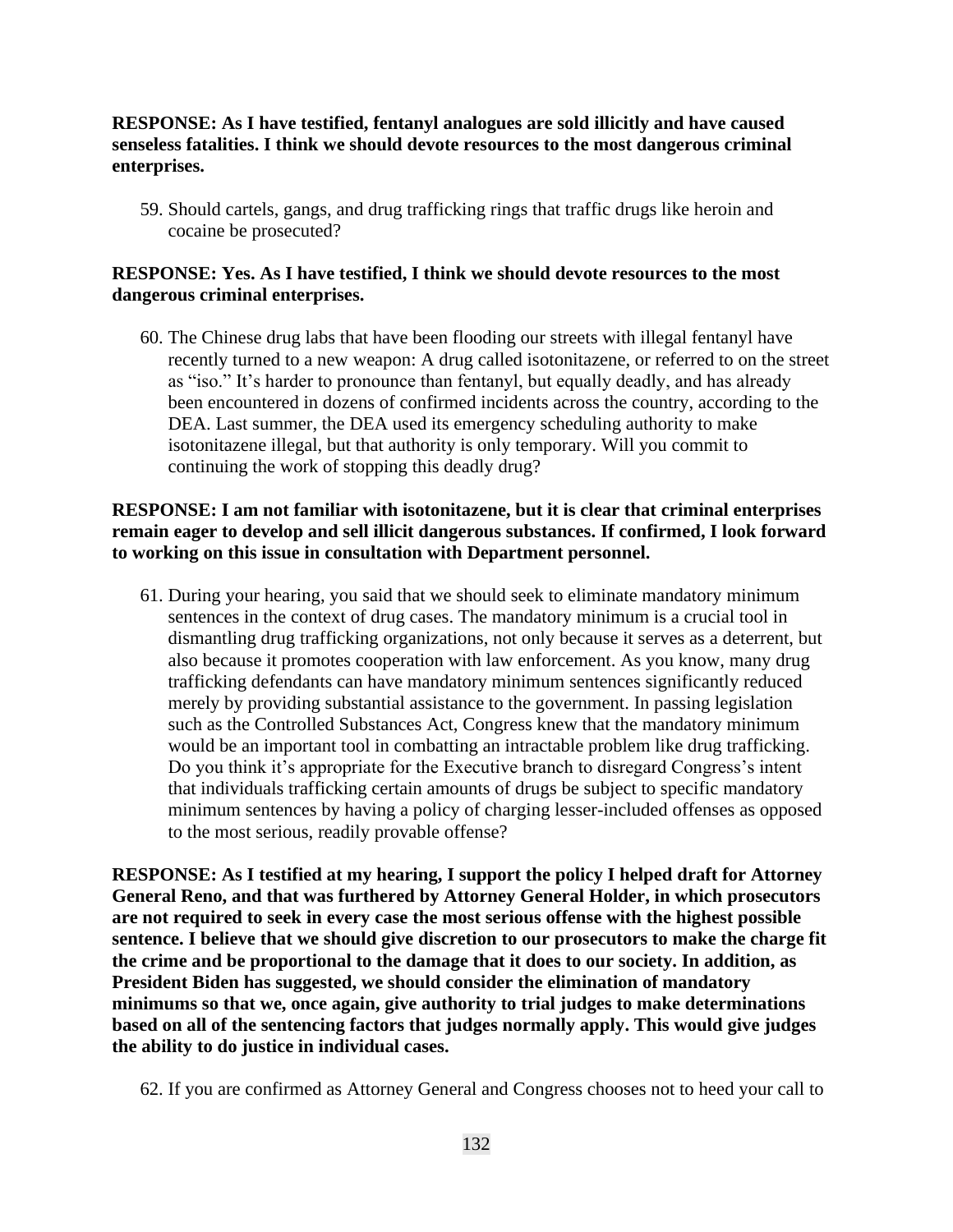eliminate mandatory minimum sentences, do you believe that you have the authority to unilaterally override Congress by categorically declining to bring charges that would trigger those sentences?

**RESPONSE: As I testified at my hearing, I support the policy I helped draft for Attorney General Reno, and that was furthered by Attorney General Holder in which prosecutors are not required to seek in every case the most serious offense with the highest possible sentence. I believe that we should give discretion to our prosecutors to make the charge fit the crime and be proportional to the damage that it does to our society. In addition, as President Biden has suggested, we should consider the elimination of mandatory minimums so that we, once again, give authority to trial judges to make determinations based on all of the sentencing factors that judges normally apply. This would give judges the ability to do justice in individual cases.**

63. If you are confirmed as Attorney General, will you be responsible for enforcing the laws of the United States?

## **RESPONSE: Yes.**

64. If you are confirmed as Attorney General, will your responsibility be to enforce all laws of the United States, or merely the laws with which you agree?

## **RESPONSE: If I am confirmed, I will be responsible for enforcing the Constitution and all laws of the United States within the authority of the Department of Justice. I will exercise those responsibilities free from improper influences.**

65. Are laws passed by Congress and signed by the president merely policy suggestions for the Executive Branch?

#### **RESPONSE: No.**

66. Do you believe that it is appropriate for the Department of Justice to categorically decline to bring certain types of cases or charge certain crimes, regardless of the evidence, merely because you dislike the law?

#### **RESPONSE: If confirmed, I will expect charging decisions to be made based on the facts and the law, consistent with departmental policies, and free from improper influences.**

67. Do you believe that it is appropriate for the Department of Justice to categorically decline to bring certain types of cases or charge certain crimes, regardless of the evidence, merely because you disagree with Congress about whether the law is good policy?

**RESPONSE: If confirmed, I will expect charging decisions to be made based on the facts and the law, consistent with departmental policies, and free from improper influences.**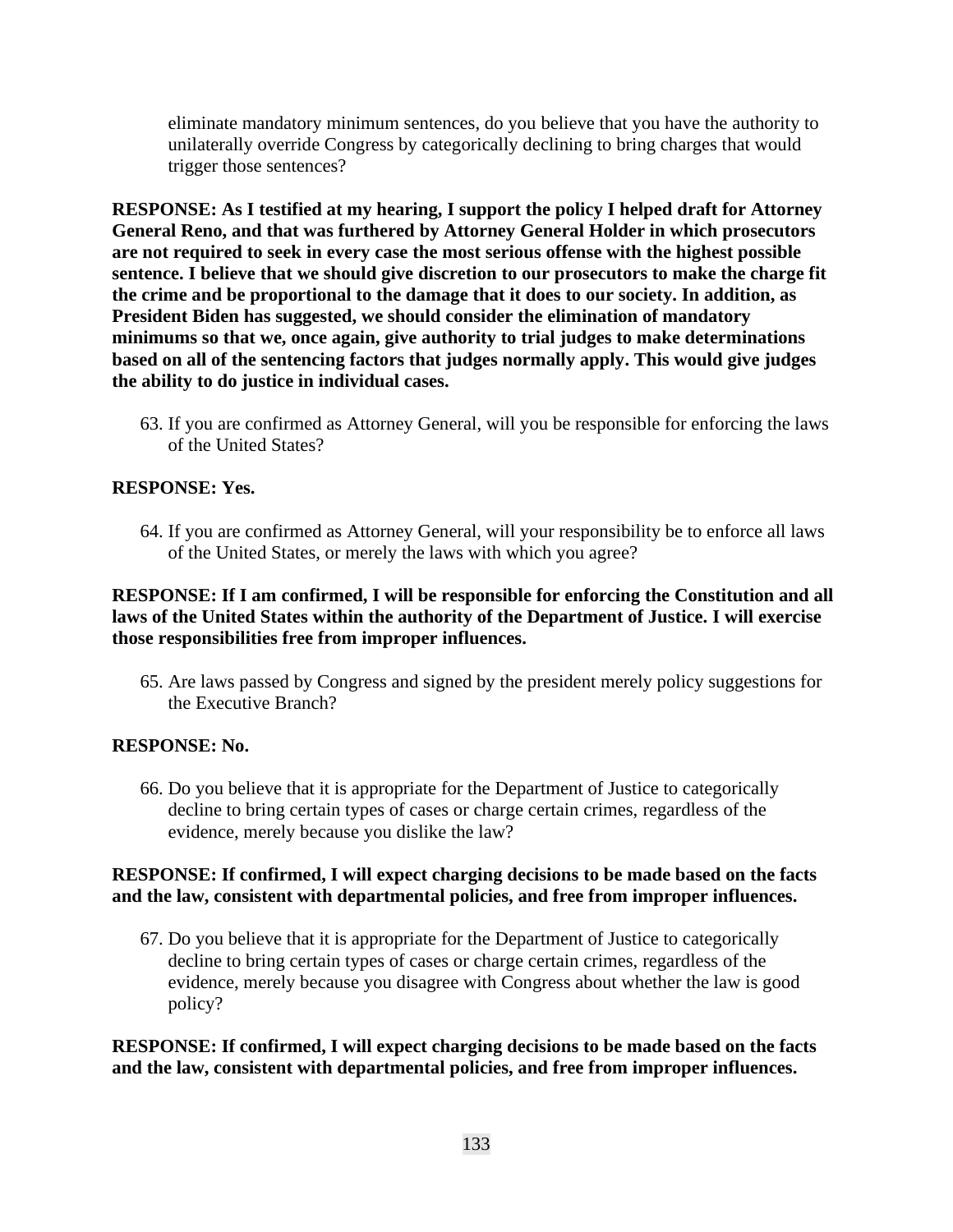68. During your hearing, you said that you "find it hard to believe that the Department [of Justice] could think that there was any possibility of overturning the Heller [v. District of Columbia] case." Please describe what you view as the core holding of the Heller case, and any limits you believe the Heller case imposes on the Department's ability to regulate firearms.

**RESPONSE: In** *District of Columbia v. Heller***, 554 U.S. 570 (2008), the Supreme Court held that the Second Amendment confers "an individual right to keep and bear arms."** *Id.* **at 595. The Court also stated that, "[l]ike most rights, the right secured by the Second Amendment is not unlimited."** *Id.* **at 626.**

69. As noted during your hearing, you voted to re-hear en banc the case of Parker v. District of Columbia, which challenged Washington, D.C.'s former ban on handgun possession even in the home for personal defense. Why did you vote to re-hear that case?

**RESPONSE: As I testified, for judges a vote to rehear en banc is a vote to hear a case, not a vote on the merits of the case. I thought this was an extremely important issue that I had not previously studied, and I was not the only judge who thought so. Other judges, including a judge appointed by a president of a different party, also voted to rehear the case, and for the same reason, so that the full court would have an opportunity to hear the case.**

70. Prior to the Supreme Court's opinion in Heller v. District of Columbia, did you think that Washington, D.C.'s former ban on handgun possession in the home for personal defense was allowable under the Second Amendment? Why or why not?

**RESPONSE: I did not form a view on that question because I did not hear the case on the merits. After a three-judge panel of my court decided the case that became** *Heller***, I voted in favor of rehearing en banc so the full court would have an opportunity to hear the case. But rehearing en banc was denied, so I did not consider the matter further before the Supreme Court issued its decision.**

71. Firearms sales in the United States are occurring at a record pace, with more than 21 million background checks for gun purchases reported last year. In 2019, the Department of Justice released the first implementation report regarding the Fix NICS Act, in which the Department detailed improved compliance by state and federal agencies, resulting in faster and more accurate background checks for gun purchasers. Nonetheless, some have suggested that the government should use delays in background check results to prevent individuals from purchasing guns for undefined periods of time even if they have not been found to be ineligible. Do you believe that the Bureau of Alcohol, Tobacco, Firearms, and Explosives has regulatory authority under current law to require that certain individuals without a NICS denial have their firearm sale delayed indefinitely?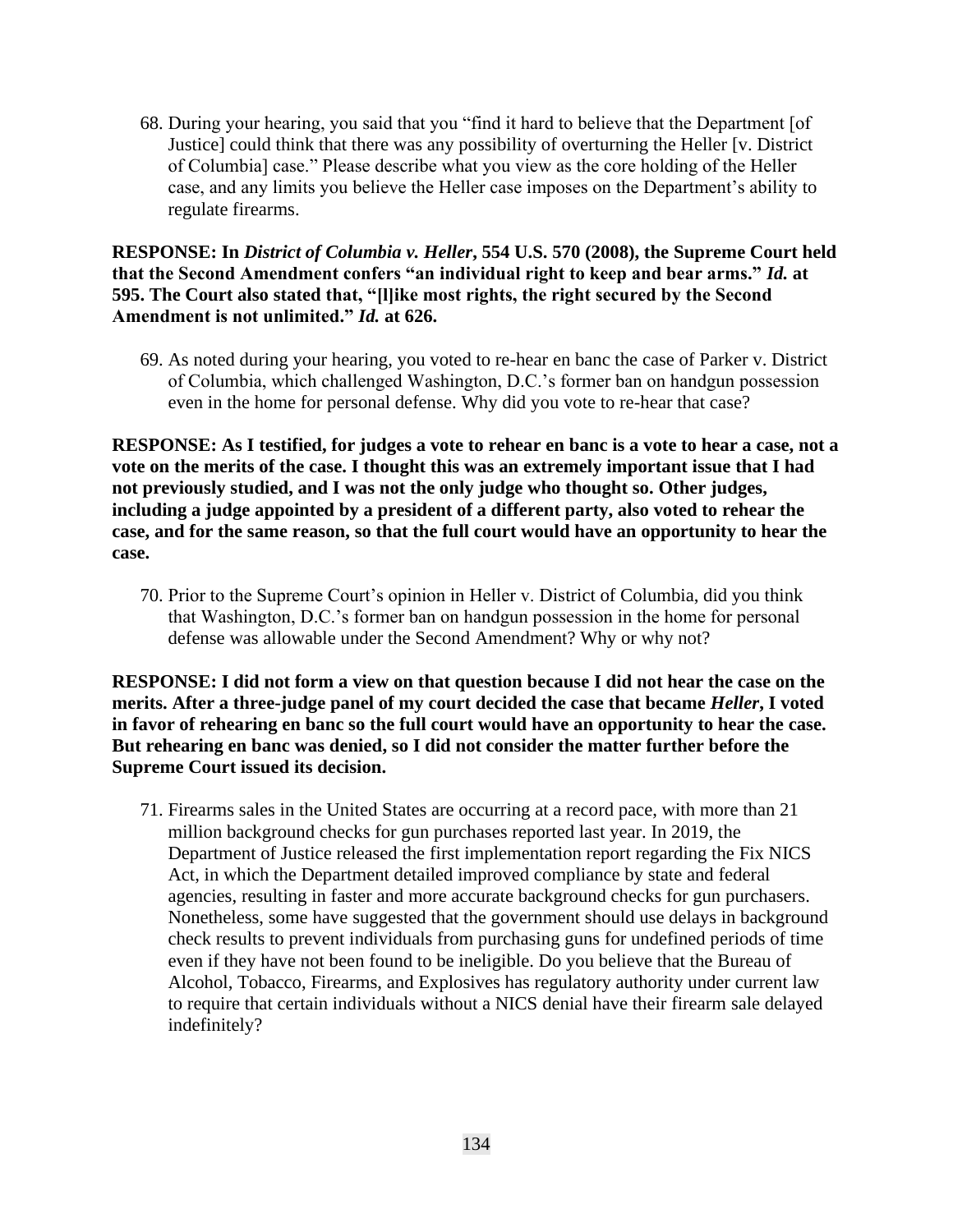**RESPONSE: I am not familiar with the current implementation of the FIX NICS Act. I have not examined ATF's statutory or regulatory authority with regard to the waiting period and cannot offer an opinion on that question.**

72. Modern Sporting Rifles (MSRs) are one of the most popular types of firearms sold today. MSRs are semi-automatic firearms, which only fire a single round with each pull of the trigger. Do you believe that President Biden has the authority under existing law to ban the sale or possession of MSRs without Congress?

**RESPONSE: I am unfamiliar with this issue and cannot offer an opinion on that question.**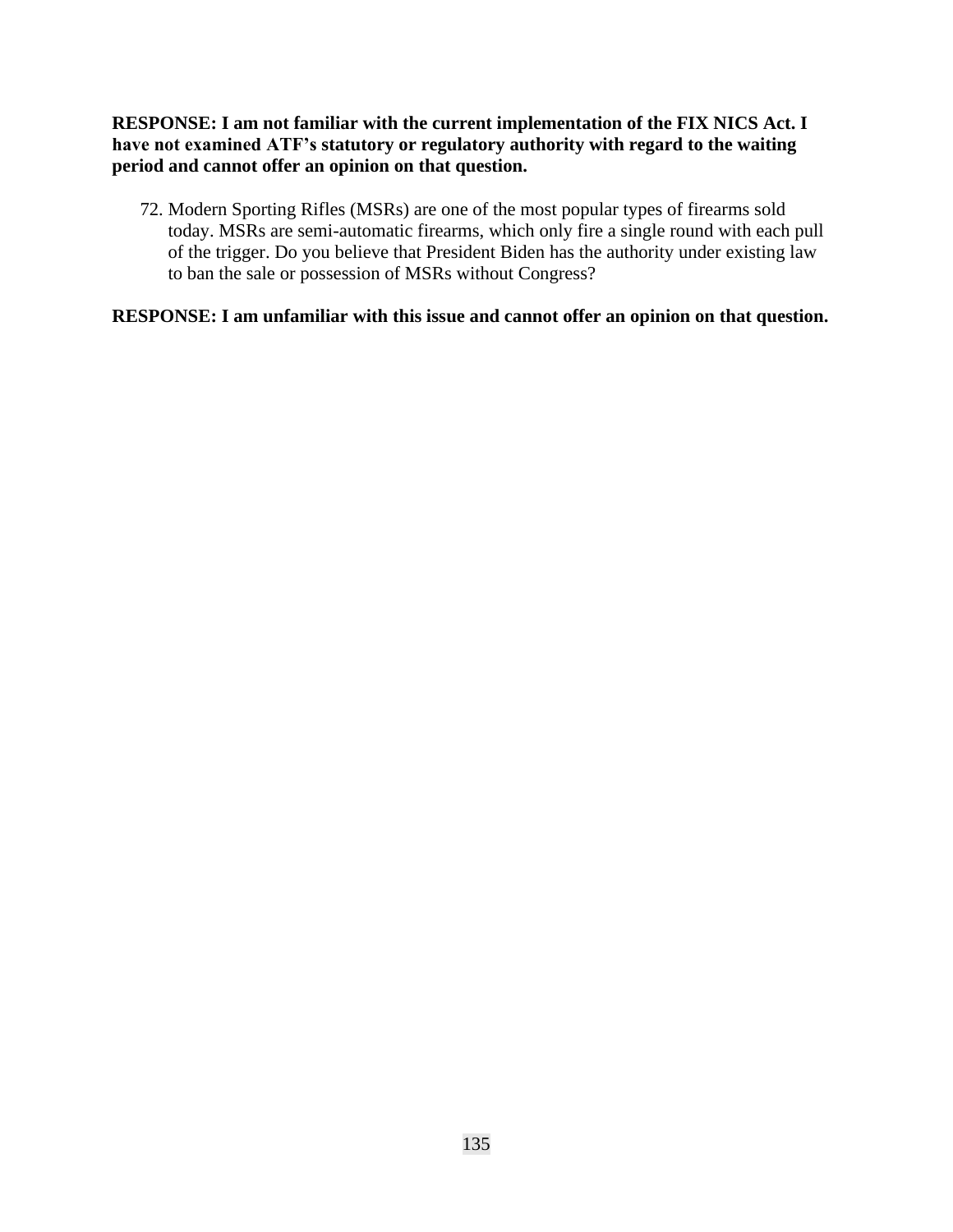# **Senator Kennedy**

## **Responses to Questions from Senator Kennedy to Judge Merrick Garland, Nominee to be United States Attorney General**

1. The core copyright industries employ **5.7 million** Americans. The copyright workforce earns on average more than \$100,000 per year -- a 43 percent premium over the average American wage. These 5.7 million Americans add \$1.5 trillion to the U.S. economy and rely on the property rights created by the Constitution and the Copyright Act to make a living from their art. Because copyright is purely a body of federal law, what mechanisms will you put in place to ensure that the Department prioritizes the protection of American creators?

**RESPONSE: I share your commitment to the important, and often challenging, task of protecting intellectual property rights of American creators and businesses. Because I am not currently in the Department, I am not familiar with the mechanisms the Department currently has in place to protect copyright owners. If confirmed, I look forward to reviewing the existing measures, as well as working with your office to understand how the Department can better enforce intellectual property laws, including those laws protecting copyright holders.**

2. The Obama administration was selective over which federal laws it would defend in court, based on its own interpretation of the law's constitutionality.

Is it the Department of Justice's duty to defend in court all laws duly passed by Congress where there is at least a reasonable argument to be made for the law being constitutional?

**RESPONSE: In general, the Department of Justice should vigorously defend the constitutionality of the laws passed by Congress. That is a longstanding tradition of the Department and one I will uphold if I am confirmed as Attorney General. There are, however, limited exceptions to the Department's duty to defend the constitutionality of federal laws. As you note, one such exception applies when the Department concludes that there are no reasonable arguments to be made in defense of the law. Another applies when the law infringes on the constitutional authorities of the Executive Branch.**

3. You and I are too familiar with backed-up court dockets. One of the places this is most evident is with our nation's immigration courts, which fall under the Department of Justice's jurisdiction. Over the last forty years, the backlogged caseload has only gotten worse.

Why don't immigration judges have similar authorities as other judges to dismiss claims or to grant summary judgment so they can more efficiently manage their dockets when it comes to disposing of meritless claims? Do you think these would be useful, and if so, will you commit to giving immigration judges similar authorities?

## **RESPONSE: As I testified in my confirmation hearing, the immigration court backlog is**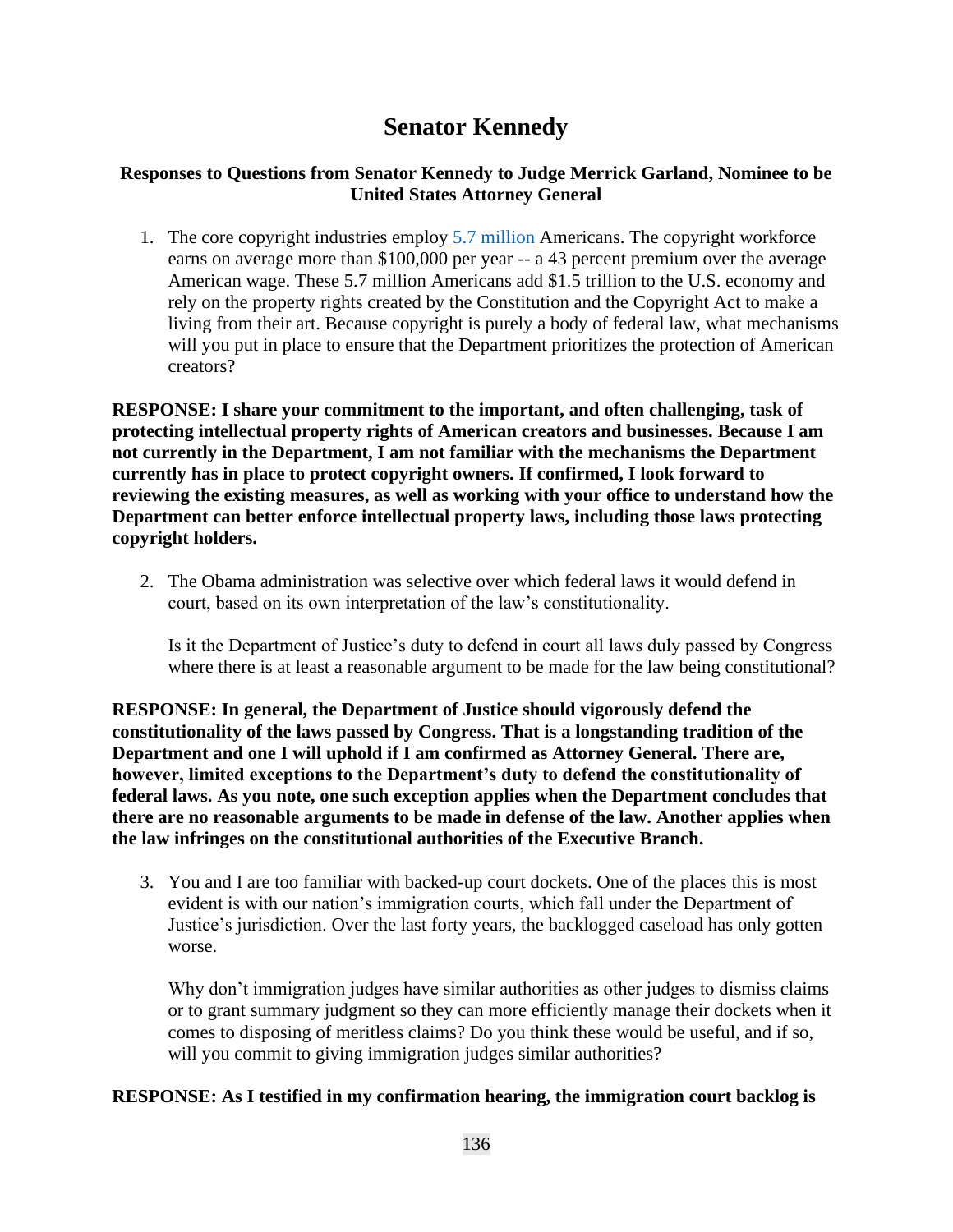**an extraordinarily serious problem. As a federal judge for 24 years, I have not had occasion to study the particulars of this issue and I look forward to learning more. If I am confirmed, I am committed to ensuring that immigration judges are supervised appropriately to ensure effective and efficient processing of immigration cases consistent with principles of fairness and due process and other applicable law.**

4. A few years ago, the Federal Bureau of Investigation special agent in charge in New Orleans called political corruption in that city "robust." He said corruption in New Orleans was "profound." In fact, we have two Federal Bureau of Investigation units in New Orleans to handle the workload.

How will you prioritize the issue of political corruption during your tenure as Attorney General, if confirmed?

**RESPONSE: One of the primary functions of the Justice Department is to protect Americans from fraud and corruption, including public corruption. The Department's Public Integrity Section oversees the investigation and prosecution of all federal crimes affecting government integrity, including bribery of public officials. If confirmed as Attorney General, I will make the Section's important mission a priority and work to ensure that our Nation's anticorruption laws are vigorously enforced.**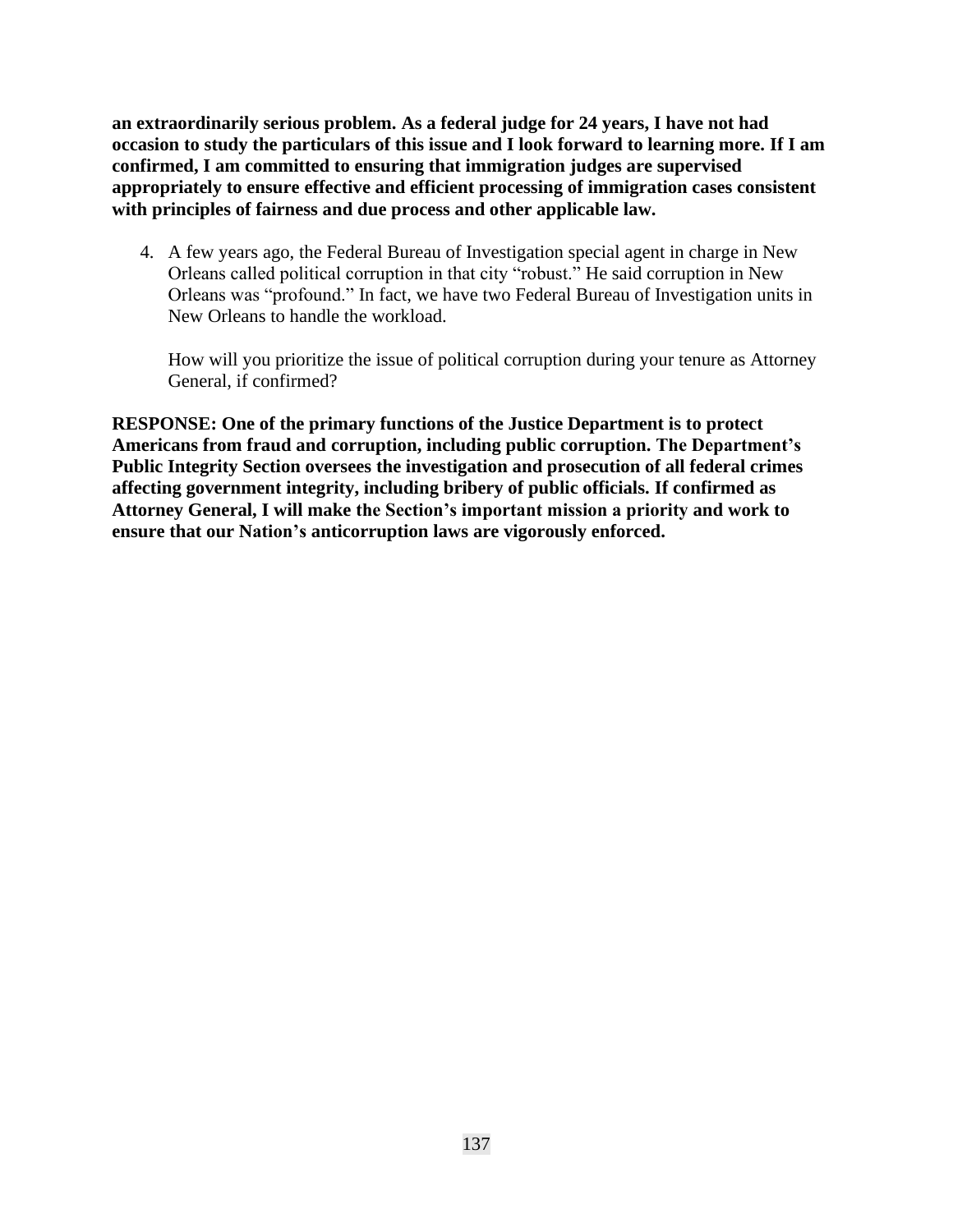## **Senator Tillis**

## **Responses to Questions from Senator Tillis to Judge Merrick Garland, Nominee to be United States Attorney General**

## **Intellectual Property Enforcement**

1. The Department of Justice's attention to intellectual property enforcement has been somewhat inconsistent over the years. During the times that IP enforcement has properly been regarded as a high priority, the Department generally had put into place a structure that emphasizes its importance and takes a coordinated approach involving all the stakeholder components. What type of organizational structure do you plan to put in place at DOJ, as well as other steps you will take, to ensure that protecting American intellectual property will be regarded as a high priority under your leadership?

**RESPONSE: I consider intellectual property enforcement a priority area, as intellectual property crime threatens both our economic wellbeing and, in some instances, public safety. If confirmed, I would look forward to examining this issue in greater depth, including studying how the Department can better coordinate its approach among various stakeholder components.**

2. How do you plan to work proactively with the IP Enforcement Coordinator alongside DOJ's sister agencies, especially DHS, to coordinate IP enforcement across the government? In addition, please provide specific information about your plan to combat counterfeit products, online piracy and copyright crime, and the theft of trade secrets.

**RESPONSE: I share your commitment to ensuring strong and coordinated approach to intellectual property enforcement. If confirmed, I would look forward to working with the Department's stakeholder components, including its IP Task Force, in seeking to ensure that the Department closely collaborates with the Office of the Intellectual Property Enforcement Coordinator, as well as other agencies, to address these serious issues.**

3. Last Congress, Senator Leahy and I partnered together to enact the Protecting Lawful Streaming Act. This bill finally closed the so-called "streaming loophole" by giving the Department the authority to pursue felony charges against large scale, commercial piracy organizations. Importantly, this law doesn't allow the Department to target individual streamers, companies pursuing licensing deals in good faith, or internet service providers. This law is what we call a win-win for everyone. As Attorney General, will you use this new authority and make the prosecution of commercial piracy sites a tier one priority?

**RESPONSE: As noted above, I consider intellectual property enforcement a priority area, and if confirmed, I will seek to ensure the Department vigorously enforces this important law.**

a. How soon can you update the US Attorneys manual to provide guidance on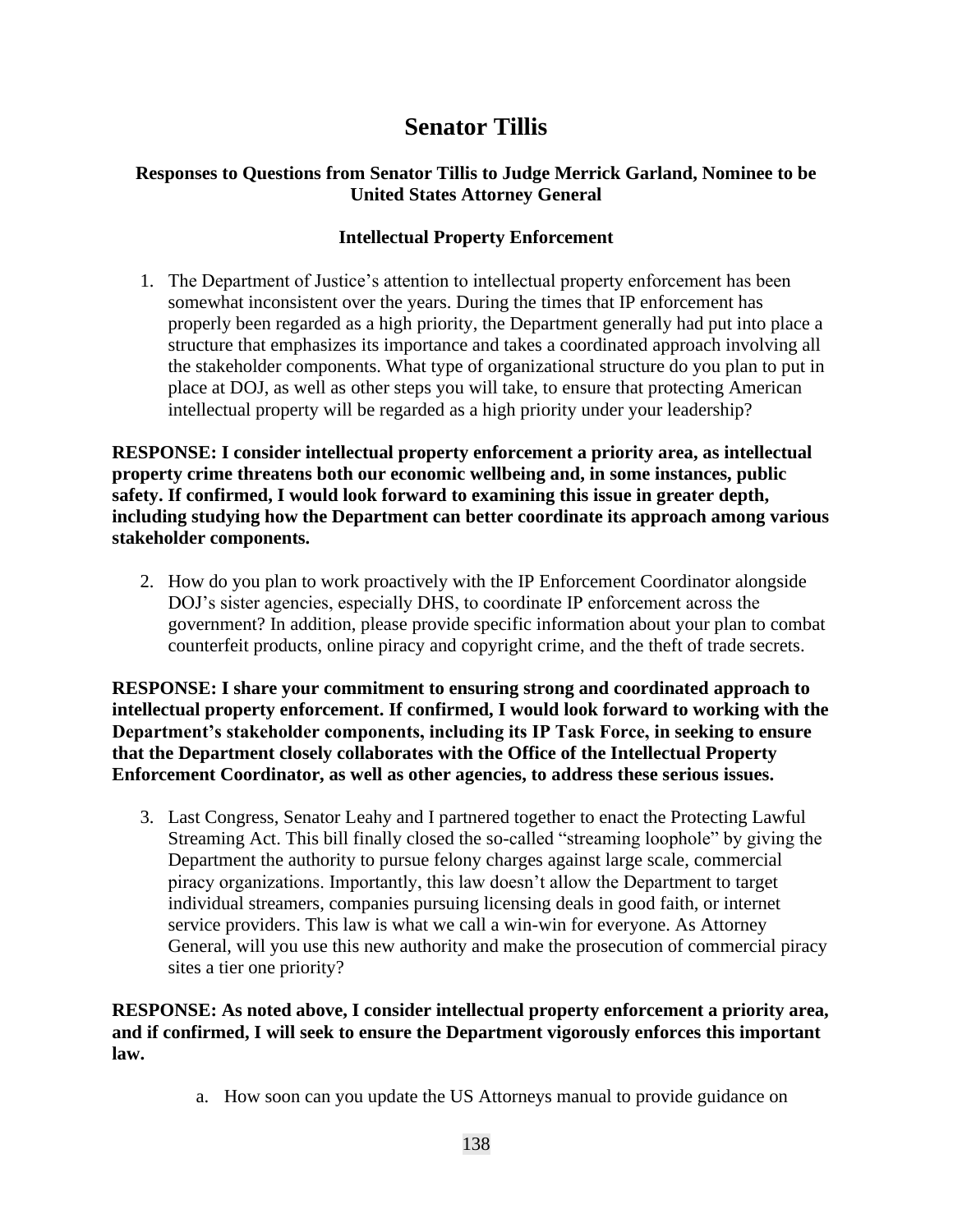prosecutions under this law?

**RESPONSE: Because I am not currently in the Department, I am not familiar with the guidance that currently exists to implement this law. If confirmed, I will seek to ensure that any appropriate revisions to the relevant guidance are made in a timely fashion.**

> b. Will you ensure that such guidance makes clear that— per the plain, clear, and unambiguous words of the statute—that prosecutions should only be pursued against commercial piracy services?

**RESPONSE: Because I am not currently in the Department, I am not familiar with what guidance currently exists to implement this law. If confirmed, I would work to ensure all Department guidance is consistent with federal law.** 

## **Patent Eligibility Reform**

4. As you likely know, reforming our nation's patent eligibility standards is one of my top priorities. The current state of patent eligibility law is in shambles. The standards are so unworkable that you have judges ruling that things like a garage door opener is an abstract idea. That's bizarre and well-beyond the scope of what any reasonable person would conclude. These unworkable standards are having an adverse impact on a number of sectors, from life-sciences and precision medicine to quantum computing, 5G, and artificial intelligence. If the United States is going to remain the world's leader in innovation, we have to fix this.

That's why I'm doing everything I can, from hearings, letters, and draft legislation, to filing an amicus brief **this week** in the *American Axle* case. But I can't do it alone. As Attorney General, will you direct the Solicitor General to find appropriate cases on patent eligibility and to urge the Supreme Court to take them up and finally provide clarity in this area of the law?

**RESPONSE: As a sitting federal judge, Canon 3 of the Code of Conduct precludes me from commenting on pending or impending litigation, including the** *American Axle* **case. I share your commitment, however, to protecting the intellectual property of American creators and business, as well as ensuring that there is clarity in this important area of law.**

## **Antitrust**

5. Judge, as you know, competition policy and antitrust enforcement can have important implications for intellectual property policy. Both have the shared goal of encouraging innovation and competition. And a big area right now where more antitrust scrutiny is likely needed is the technology industry—particularly big internet companies. How do you think the Department of Justice should approach antitrust enforcement against what we think of as "big tech"?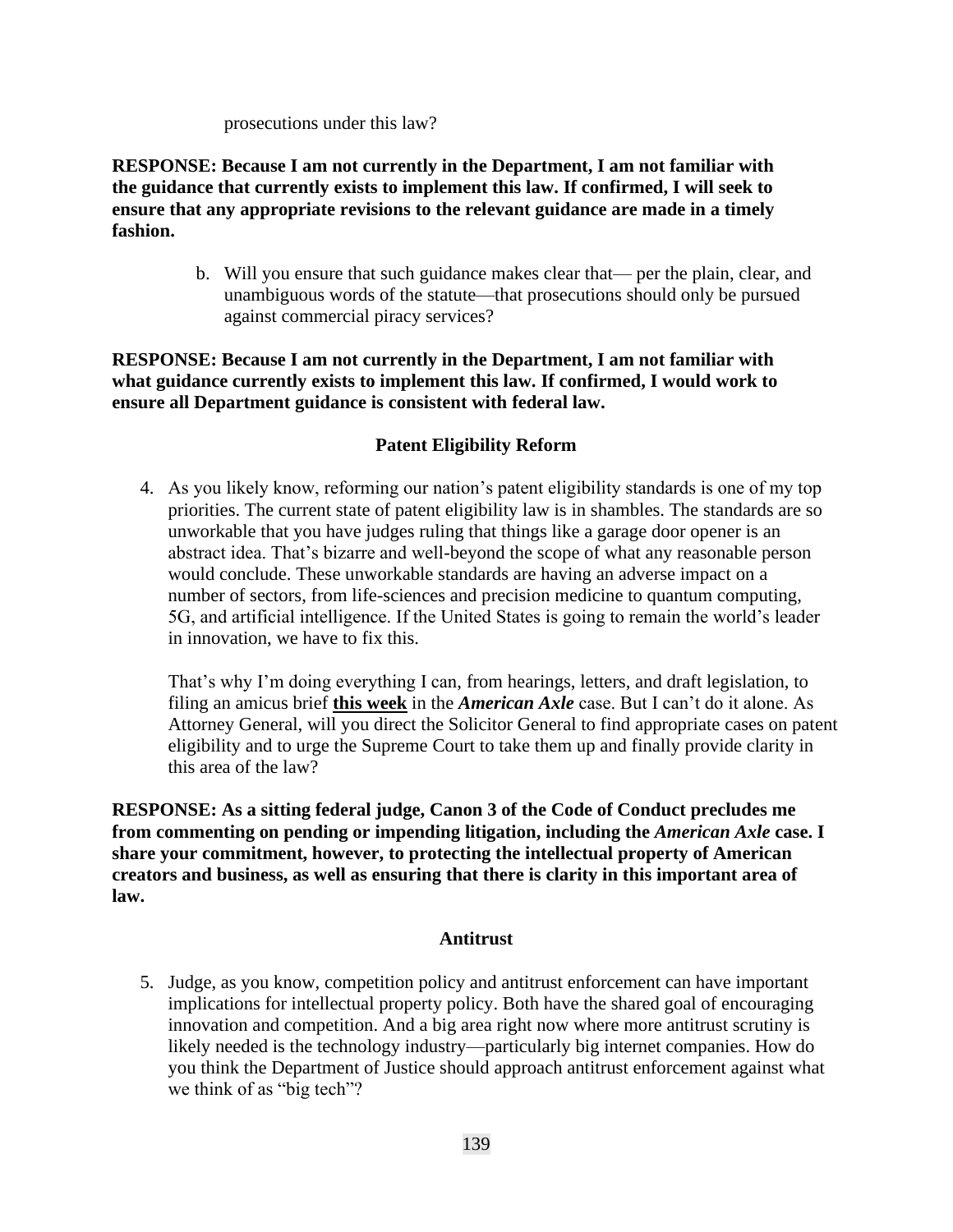**RESPONSE: As I said during my hearing, I take the enforcement of antitrust laws very seriously and have throughout my career. If confirmed, the Department will vigorously enforce antitrust laws in every sector of the economy, including the technology sector.**

6. Google and Facebook are two of the most powerful and most influential companies in the world. Both completely dominate their corners of the online service provider market. And more Americans now get their news from Facebook or Google than news publishers. At the same time, Facebook and Google have repeatedly refused to negotiate in good faith with news publishers for their carrying their content on Facebook and Google. Just last week this took a very ugly turn in Australia when Google agreed to some licensing terms but Facebook refused and then prohibited its Australian customers from sharing URLs from those news publishers. What do you plan to do to address monopoly powers generally and particularly those big tech companies that control access to information?

### **RESPONSE: While I am not familiar with the specific issues you mention, I take very seriously the Department's role in enforcing antitrust laws. If confirmed, the Department will vigorously enforce antitrust laws in every sector of the economy, including the technology sector.**

7. In the copyright space, the Department of Justice has overseen the music consent decrees that have governed the public performance of music for 80 years. Songwriters and publishers have long argued—and I fully agree— that the consent decrees are outdated—especially for the digital age. Following a lengthy review of the consent decrees, the past administration left the consent decrees untouched.

What are your thoughts on the music consent decrees, and do you plan to reopen their review? Do you support transitioning to a fully functioning free market for musical licensing?

## **RESPONSE: I have not studied the market for musical licensing, or the Department's music consent decrees. If confirmed, I would look forward to learning more about this issue and discussing it with the Antitrust Division and the U.S. Copyright Office.**

8. In the patent space, standard essential patents are those patents necessary to meet certain requirements set by standard setting organizations. One area where this comes up a lot is for cell phone makers. In 2019, Senator Coons and I sent a letter to the Department of Justice urging greater clarity on how DOJ enforces antitrust policy with regard to standard essential patents. In particular, we wanted to ensure that DOJ doesn't unduly prejudice rights holders in this area. What do you think should be DOJ's competition policy and enforcement practices related to standard essential patents?

**RESPONSE: Because I am not currently in the Department, I am not familiar with the Department's current competition policy and enforcement practices related to standard essential patents, and I have not had occasion to study the issue during my time as a**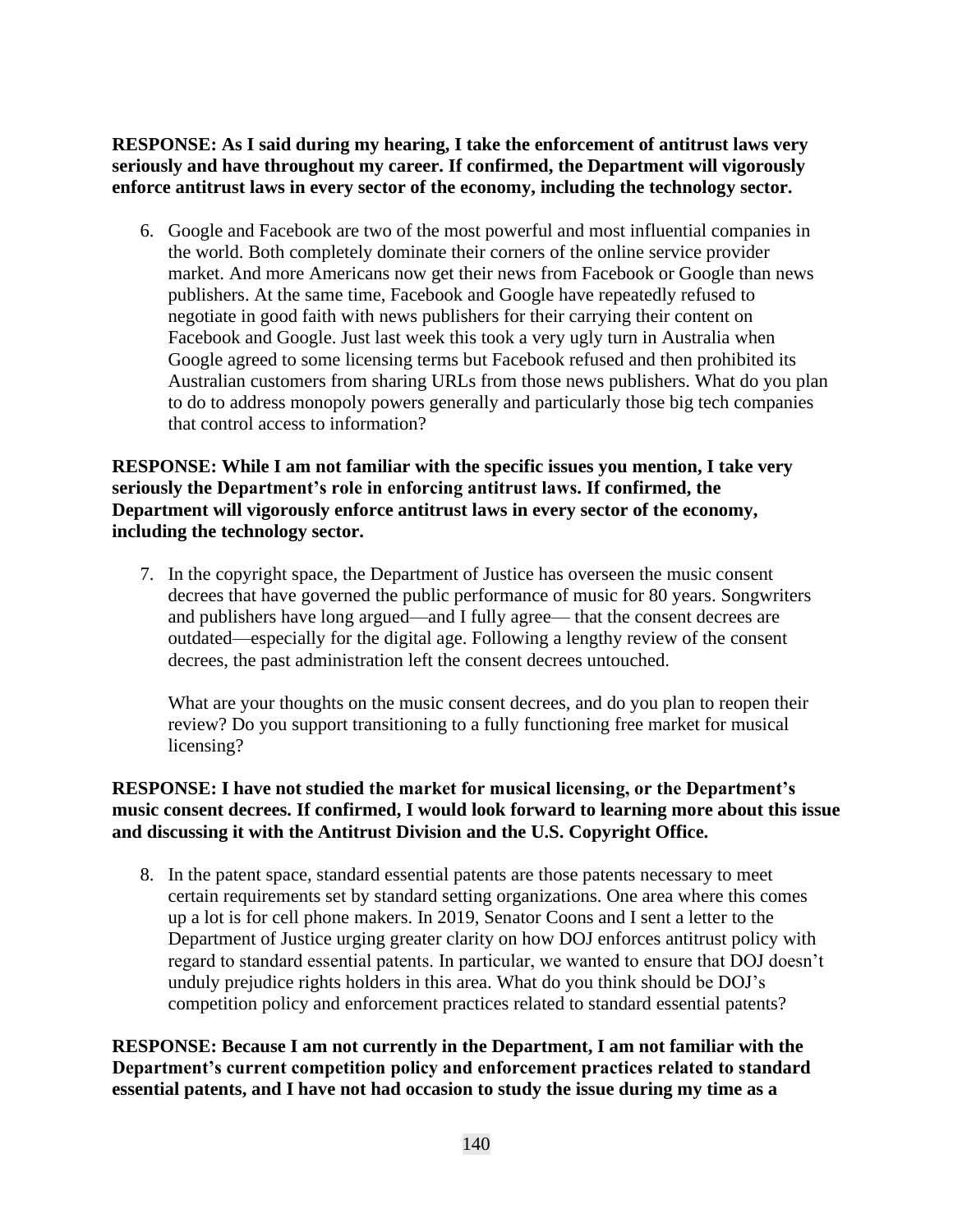**federal judge. If confirmed, I would welcome the opportunity to learn more about the issue from you and other members.**

9. What are your thoughts on the ongoing issues surrounding the Qualcomm litigation? How will you approach the types of antitrust issues raised by the Qualcomm case?

**RESPONSE: My understanding is that the** *Qualcomm* **case remains pending. As a sitting federal judge, Canon 3 of the Code of Conduct for United States Judges bars me from commenting on any pending or impending case in any court. I have not studied the**  *Qualcomm* **case and therefore have not formed a view about how I would approach similar issues if they arose in the future. As a general matter, however, I am committed to vigorous enforcement of the antitrust laws.** 

## **Section 230 and Telecommunications**

10. Judge, last Congress this Committee dedicated a lot of attention to the Communications Decency Act, and particularly how some internet providers hide behind section 230's bar on liability to not address illicit user activity while also actively curating content. DOJ weighed in last year after completing a lengthy review of section 230 and sent Congress 230 reform legislation. As I'm sure you know, section 230 can pose real challenges for law enforcement because it does not encourage online services to address illicit activity—including sex trafficking—on their sites. DOJ's proposal focused on increasing transparency from online services when they remove lawful speech and motivating internet platforms to better address illicit activity. What are your thoughts on how section 230 should be reformed?

**RESPONSE: As I testified at my hearing, I have relatively limited information about Section 230. I know that you and other members of the committee have ideas about how the statute should be amendment, and if confirmed, I look forward to talking with you and others about those ideas.**

## **Counterfeit Goods**

- 11. Judge Garland, counterfeit goods are not only a threat to American innovation, they are a significant threat to public safety. This is especially true as counterfeit PPE such as N95 masks flood into the United States putting Americans at risk. Earlier this month there was another report of more counterfeit N95 masks that had been sold to hospitals and, just last week, federal agents seized one million counterfeit N95 masks. What steps will you take as Attorney General to stop the flow of counterfeit goods into the United States and protect public safety?
	- a. How will you coordinate with the Department of Homeland Security to combat the importation of counterfeit goods?
	- b. Will you commit to establishing a specific task force dedicated to this issue?

#### **RESPONSE: I share your concern regarding counterfeit goods. Because I am not at the**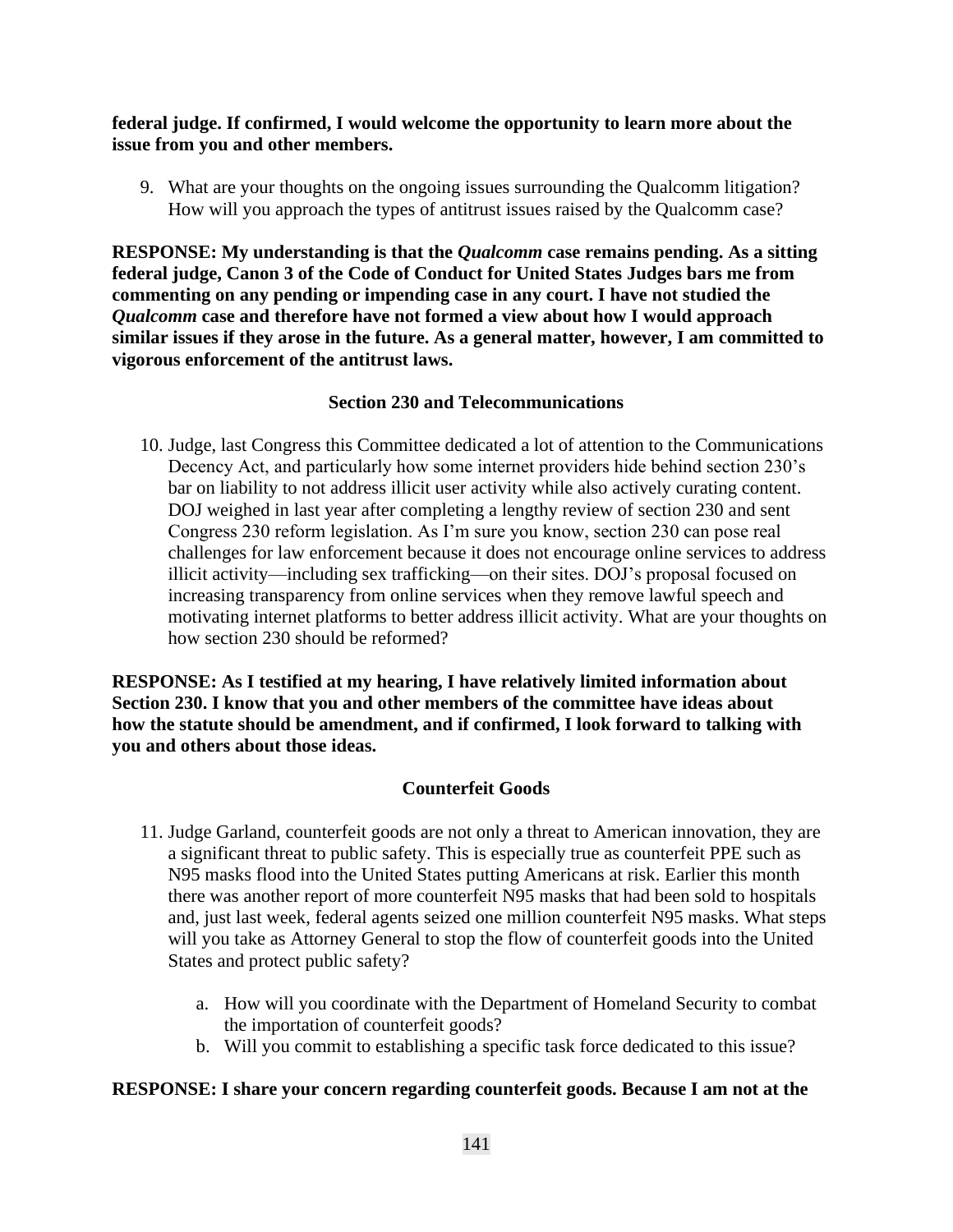**Department, I am not familiar with the Department's current efforts to stop the flow of counterfeit goods into the United States. If confirmed, I will coordinate with all appropriate government partners, including the Department of Homeland Security, to address this important issue.**

## **Cybersecurity and Privacy**

12. Judge, we are still working to understand the extent of the reported Solar Winds cyberattack. While the extent of this particular attack is shocking, cyber-attacks are not a new threat to American infrastructure and technology. As Attorney General, what will you do to prevent another attack like the Solar Winds attack, and more broadly, cyberattacks on American infrastructure and innovation in the future?

**RESPONSE: I share your concerns about cybersecurity and the need to be nimble in our efforts to prevent, detect, and disrupt cyberattacks. I know President Biden has repeatedly warned that there are vulnerabilities in U.S. cyber infrastructure. If confirmed, I would look forward to fully supporting the President's and his national security team's efforts on that front. That approach would include using the full extent of the Department's authorities to identify and disrupt—whether through prosecutions or other means—those who would threaten our country by seeking to attack these systems.**

13. To combat future cyberattacks we need a coordinated, whole-of-government approach to this issue. From proactive security measures to the quick reporting and prosecution of cyberattacks, every relevant agency in the federal government needs to be engaged on this issue. How will you increase cooperation between private actors and companies particularly companies engaged in cutting edge research and development of emerging technologies—and the federal government on these issues?

**RESPONSE: As I said during my hearing, I fully agree that this threat demands a forward-looking and whole-of-government response. If confirmed, I am committed to developing a coordinated approach to combatting cyberattacks and would look forward to reviewing the Department's existing efforts at cooperation and finding ways to enhance those efforts.**

#### **Law Enforcement**

14. In 2020, 47 law enforcement officers were murdered by criminals. In 2021, there have already been 11 law enforcement officers killed by criminals. The shocking calls to "defund the police" continue to devalue and dehumanize our brave men and women in blue. This is dangerous and it is unacceptable. As our nation's top law enforcement official, what will you do as Attorney General to stop violence against law enforcement officers?

**RESPONSE: If I am confirmed, ensuring the safety and security of all public servants, including police officers, will be a top priority. As part of this focus, I will vigorously prosecute federal offenses involving attacks on law enforcement officers,**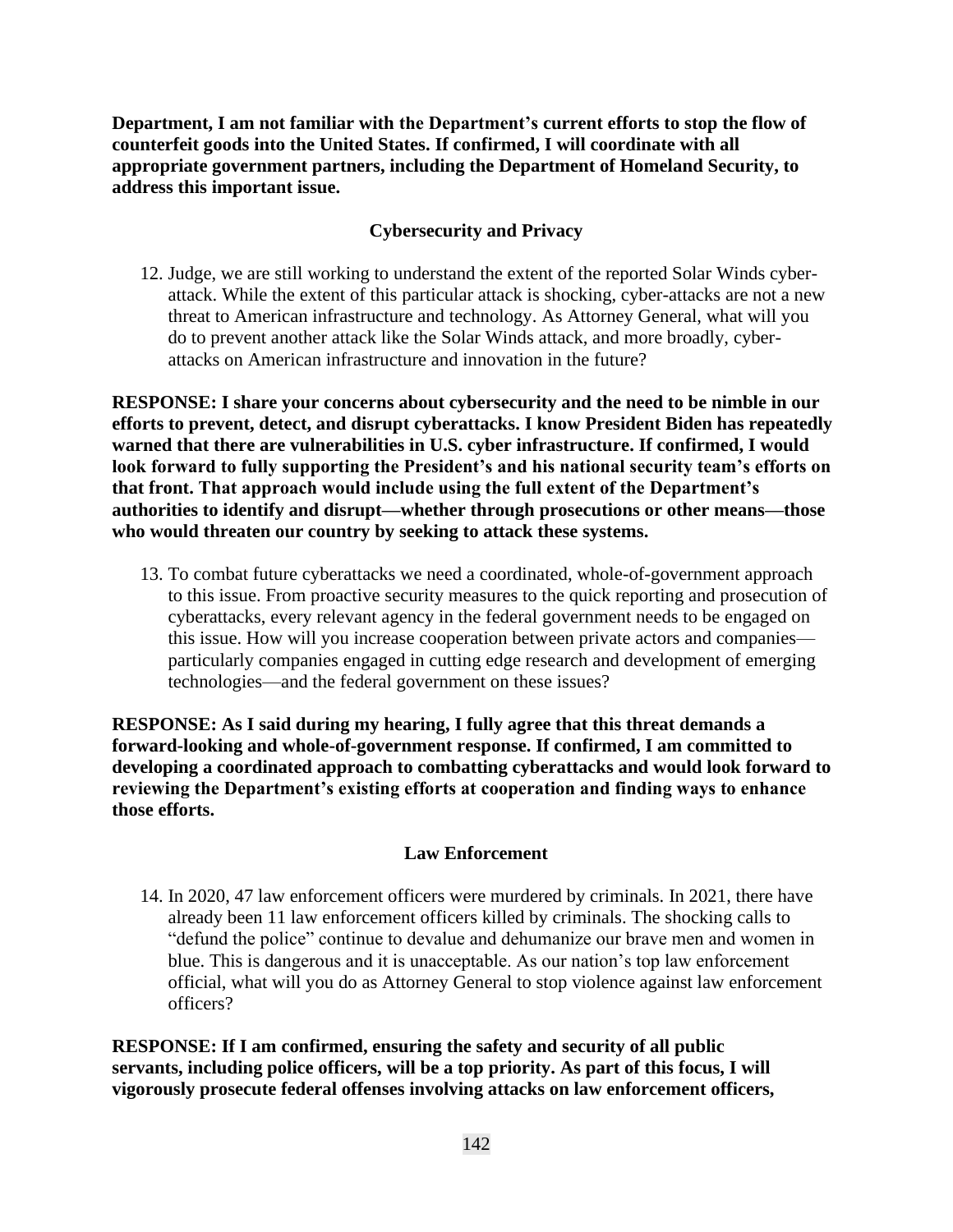#### **such as the heinous January 6th attack on the Capitol and its police officers.**

15. Do you agree or disagree that we need to make it a federal crime to assault law enforcement officers? If not, please explain why.

**RESPONSE: 18 U.S.C. § 111 makes it a federal crime to assault, resist, oppose, impede, intimidate, or interfere with a federal officer while the officer is engaged in the performance of his or her official duties. I have not had an opportunity to assess all the available federal, state, and local protections for state and local law enforcement officers. If confirmed, I would welcome the opportunity to study the issue and work with Congress to ensure that federal law adequately and appropriately protects law enforcement officers from violence.**

16. What are your thoughts on "defunding the police?" If you don't support defunding the police, how do you and the Administration intend to manage the vocal stakeholders calling for this policy?

### **RESPONSE: I do not support defunding the police. I support giving police departments the resources they need to reform and build community trust. If confirmed, I would seek to ensure that the Department operates in a manner consistent with this view.**

17. What are your thoughts on qualified immunity for law enforcement officers? I view qualified immunity as a critical legal protection for law enforcement agencies across the country? Do you believe it is appropriate to eliminate or limit qualified immunity?

**RESPONSE: As a federal judge, I am familiar with the judicially-created doctrine of qualified immunity and the way it affects certain federal civil causes of action, such as suits brought under 42 U.S.C. § 1983. Because I am a sitting judge bound by precedent and a specific code of conduct, it would be inappropriate for me to express my view on the propriety of that doctrine. If confirmed as Attorney General, I would welcome the opportunity to work with various partners and stakeholders, including Congress, to pursue appropriate and effective methods of police accountability.**

,

## **Criminal Justice Reform**

18. The First Step Act was a landmark law that had broad bipartisan support. I am proud of the work we in the Judiciary Committee did to enact this commonsense and historic legislation. But proper implementation of the First Step Act is just as important as passing the law. Do I have your commitment that you will work in good faith with Congress to see that the First Step Act is fully implemented?

**RESPONSE: Yes. As I testified at my hearing, if I am confirmed I plan to make the First Step Act a priority. I would welcome the opportunity to work with Congress to see that the Act is fully implemented.**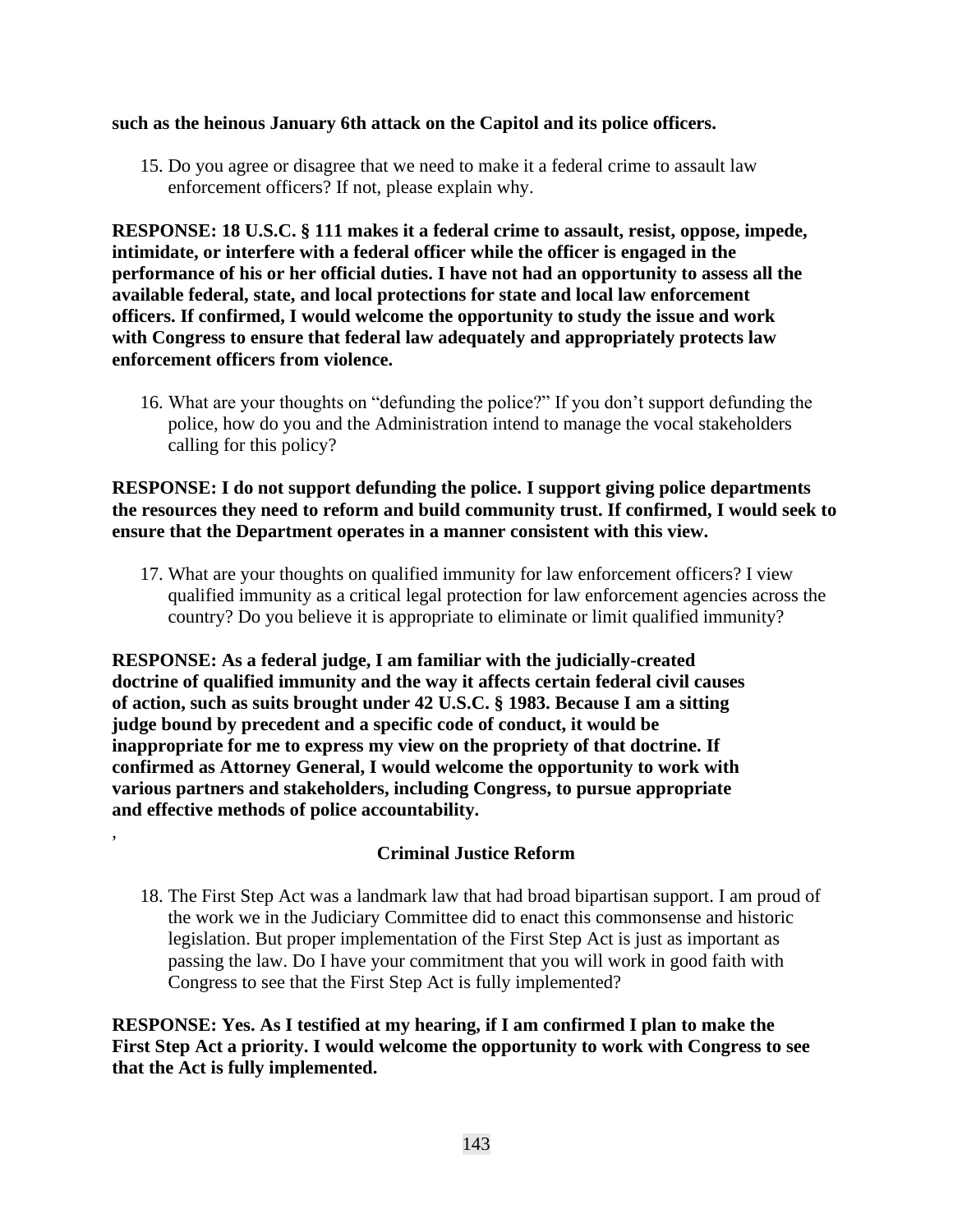- 19. Earned time credits were included in this legislation as an incentive to encourage inmates to participate in programming that is likely to reduce their likelihood of recidivism. At this time, however, inmates have not yet been assigned earned time credits.
	- a. When are inmates scheduled to begin receiving earned time credits?
	- b. Which date has the Department and the Bureau of Prisons identified as the date when earned time credits begin to accrue?
	- c. How significant are the waitlists for inmates to access programming, and how will you reduce these waitlists?
	- d. What steps will you take to ensure that inmates have access to programming which will decrease their likelihood of recidivism?

**RESPONSE: Because I am not currently at the Department, I do not have access to information about the operations and internal plans of the Bureau of Prisons. If I am confirmed, I expect to study the Bureau's operations to determine what is necessary to fully implement the First Step Act and take other steps to advance these important goals.**

20. Which criminal justice policy do you believe is the most important issue that needs to be addressed?

**RESPONSE: As I testified, I believe that guaranteeing the promise of fair and impartial enforcement of the law, and addressing the disparate results for communities of color in our justice system, are among the most important issues we face. If I am confirmed, I look forward to the opportunity to address these issues.**

21. President Biden issued an executive order directing the Attorney General not to extend any contracts for private prisons. Can you explain the Administration's thinking surrounding this issue?

**RESPONSE: Because I am not currently at the Department, I am not familiar with the nature of the contracts the Bureau of Prisons or the U.S. Marshals Service has with privately owned facilities. As I have testified, the Department is a part of the Executive Branch, and for that reason on policy matters we follow the lead of the President and the administration as long as it is consistent with the law. The President's Executive Order is the best explanation of the Administration's thinking on this issue.**

#### **Victims Issues**

22. In 2017, the Crime Victim's Fund collected \$6.5 billion—the most ever, and three times what was collected the year before. Collections in 2018 and 2019 plummeted to approximately \$500 million. As a result, organizations that serve victims have been deeply impacted by cuts in federal funding. My colleagues and I sent a letter on this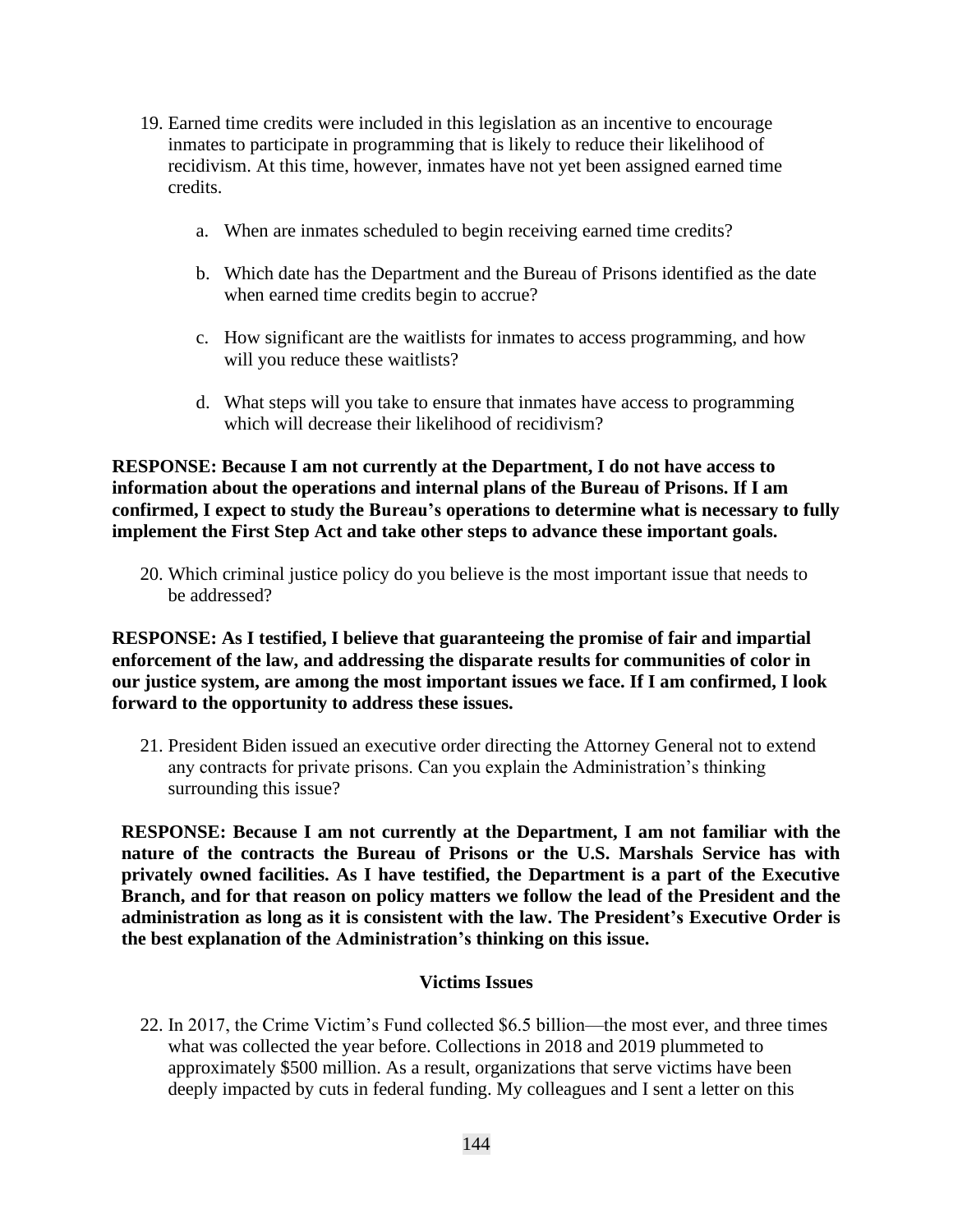issue last year that has yet to receive a response. In the letter, we identified the use of non-prosecution agreements as a major factor in this decrease in collections. Do you agree with that assessment?

- a. Other than the use of non-prosecution agreements, what other factors have contributed to this significant decline in collections for the Crime Victims Fund?
- b. Do you commit to working with the President and Congress to address this growing crisis for organizations who serve victims?
- c. What recommendation would you make as Attorney General to solve this challenge?

**RESPONSE: As a nominee for Attorney General, I am not familiar with the letter you are referencing. If confirmed as Attorney General, I will look into these matters and work with requisite parties to help ensure that Department of Justice's victim services remain robust and effective.** 

## **Private Immigration Detention**

- 23. President Biden has prohibited the Department of Justice from renewing or entering into any new contracts for private prison facilities. According to media reports, President Biden may extend that prohibition to immigration detention. Do you support this policy? How will you advise President Biden on this issue if you are confirmed?
	- a. How would you expect to absorb the detainee population from private facilities into public facilities?

**RESPONSE: Because I am not currently at the Department, I am not familiar with the nature of the contracts the Bureau of Prisons or the U.S. Marshals Service has with privately owned facilities. If I am confirmed, the Department will work to ensure that the operations of the U.S. Marshals Service are not negatively impacted.** 

#### **Asylum**

24. As the head of the Department, you will be responsible for the Executive Office of Immigration Review. In this role, you will have extensive authorities over the removal process for illegal immigrants. How does the Biden Administration plan to define asylum?

**RESPONSE: I would refer you to President Biden's Executive Orders on immigration policy and enforcement. As a federal judge for the last 24 years, I have not had occasion to become familiar with the federal government's asylum policies. If I am confirmed as Attorney General, I will study this issue. As a general matter, asylum is part of American law and the Department of Justice has an obligation to apply the federal asylum laws.**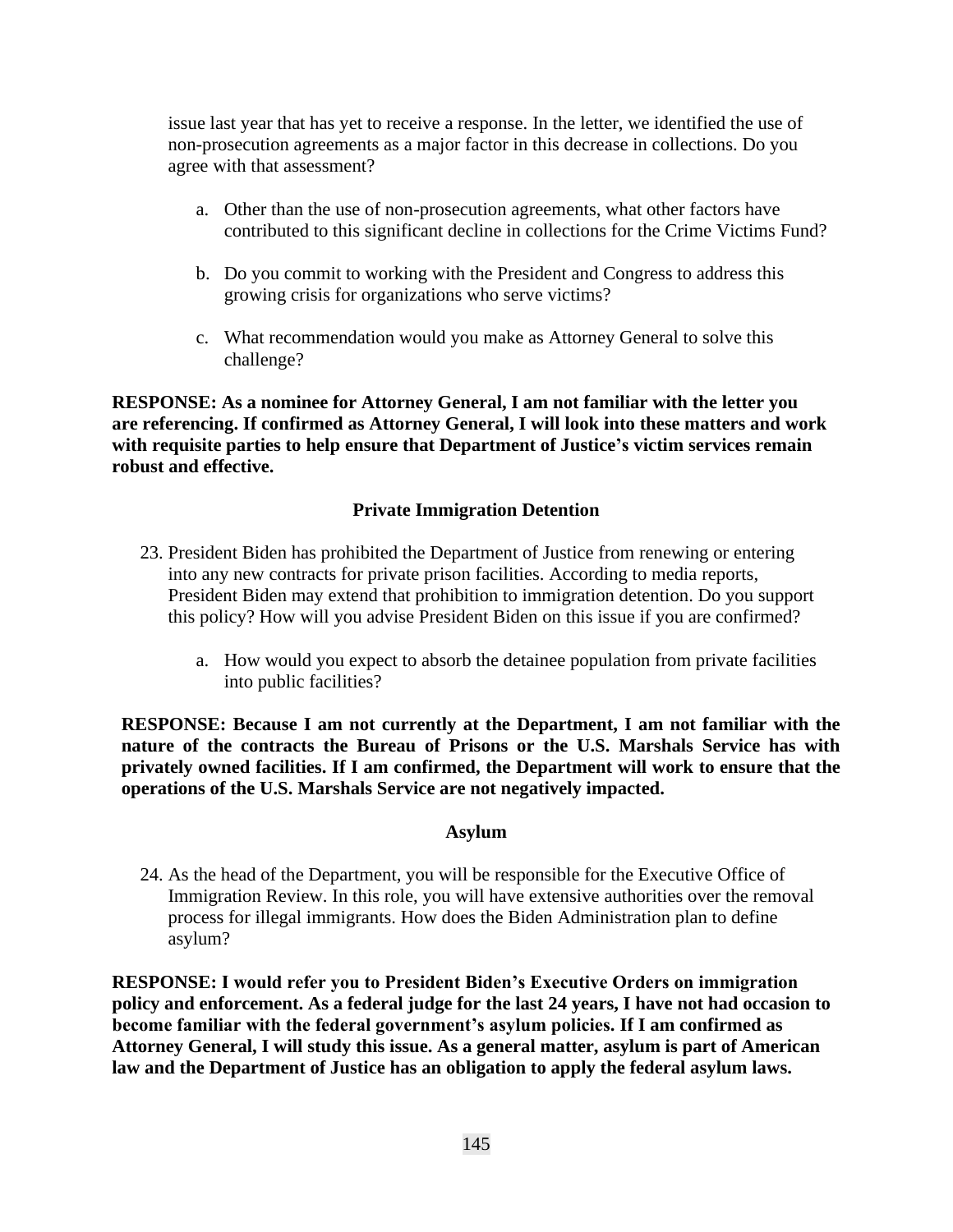25. What are your thoughts on the previous Administration's decision to appropriately limit the scope of asylum in Matter of A.B.? Do you have any intention of expanding the definition of asylum to encompass more general acts of crimes committed against individuals?

# **RESPONSE: This is the subject of ongoing litigation. As a sitting federal judge, Canon 3 of the Code of Conduct for United States Judges prohibits me from commenting on pending or impending cases.**

26. If you do expand the definition of what qualifies for asylum, are you concerned this could cause an increase in unlawful immigration, something which would just further overwhelm our already strained immigration system?

**RESPONSE: As a federal judge for the last 24 years, I have not had occasion to become familiar with the federal government's asylum policies. If I am confirmed as Attorney General, I will study this issue. As a general matter, asylum is part of American law and the Department of Justice has an obligation to apply the federal asylum laws.** 

27. What will the Biden Administration do to prevent family separations and reunite separated children?

**RESPONSE: I would refer you to President Biden's Executive Orders on immigration policy and enforcement. As I testified in my confirmation hearing, the prior administration's family separation policy was shameful. I cannot imagine anything worse than tearing parents from their children. If I am confirmed as Attorney General, the Department of Justice will provide all the cooperation that we possibly can to help reunite separated children and their families.** 

28. What actions will you take to reduce the backlog of immigration cases? Additionally, for those who have final orders of removal, what steps will you take, in coordination with the Department of Homeland Security, to actually effectuate their removal?

**RESPONSE: As I testified in my confirmation hearing, the immigration court backlog is an extraordinarily serious problem. As a federal judge for the last 24 years, I have not had occasion to study the particulars of this issue, but I look forward to learning more. If I am confirmed, I am committed to ensuring that immigration judges are supervised appropriately to ensure effective and efficient processing of immigration cases consistent with principles of fairness and due process and other applicable law.** 

# **Sanctuary Cities**

29. I believe very strongly that sanctuary city policies are misguided and dangerous. It is incomprehensible that we should be releasing dangerous criminal aliens back into our communities. For many years we have seen sheriffs across our nation, including some in the State of North Carolina, who have ignored the notification and detainer requests made by federal ICE agents. For example in 2019, Mecklenburg County's Sherriff in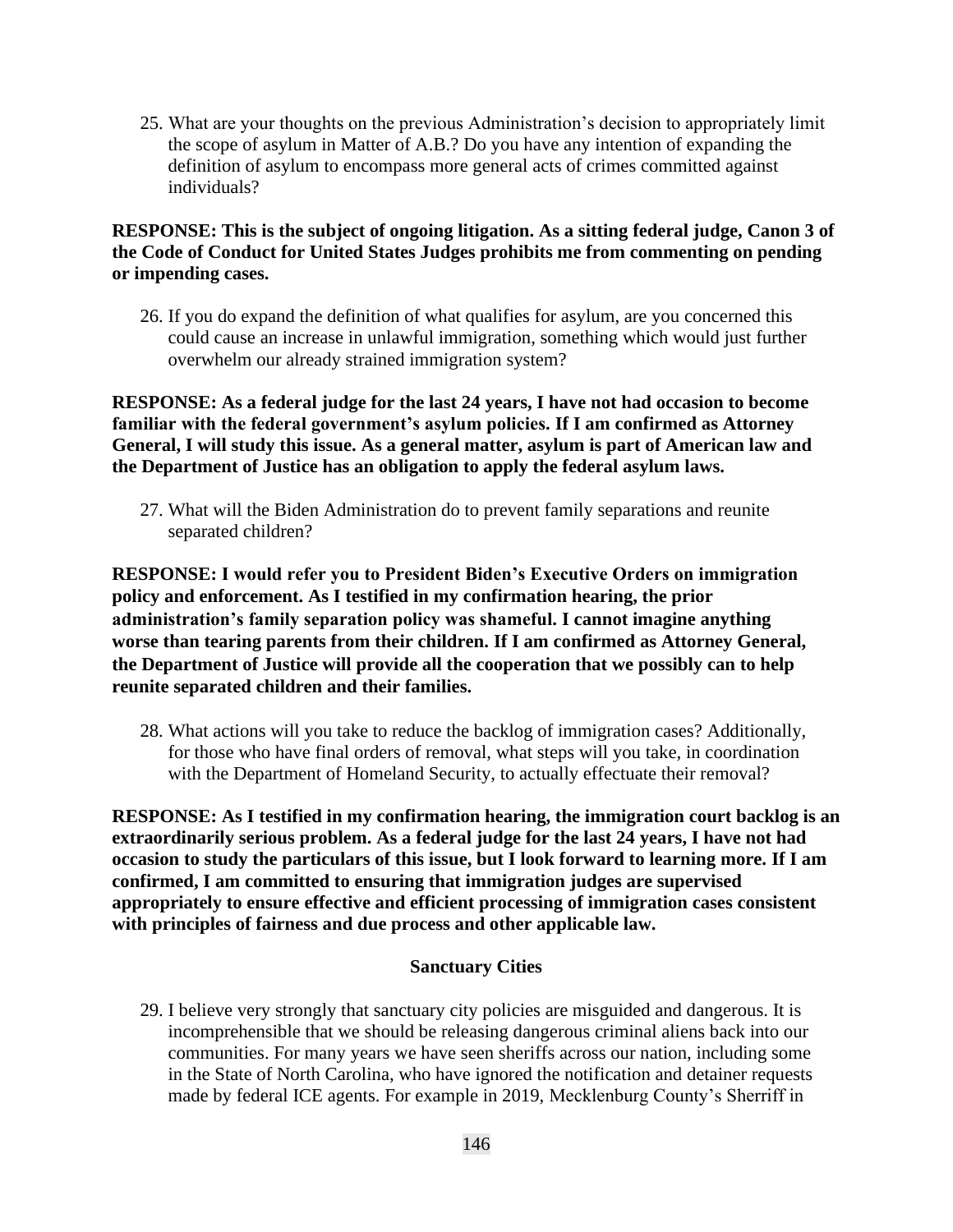North Carolina ignored over 200 detainer requests. These reckless actions have led to criminal aliens being released back into our communities and jeopardizing public safety.

Do you agree with me that sanctuary city policies are a threat to public safety, and that it is unwise for sheriffs to ignore detainer requests which release criminal aliens back in to our communities? If not, why?

**RESPONSE: I have not studied these specific issues. As a general matter, however, the Department of Justice's commitment to protecting public safety includes not only enforcing the law but also ensuring the safety and security of our communities, including promoting policies that enhance trust between law enforcement and those they serve. If confirmed as Attorney General, I will work to ensure that the Department works collaboratively with state and local jurisdictions and law enforcement to promote public safety and fair treatment.**

30. The previous administration attempted to stop sanctuary city policies by limiting access to federal grant funding for sanctuary cities. The Justice Department previously asked the Supreme Court to hear three cases to determine whether federal funds may be conditioned on whether sanctuary cities comply with federal immigration enforcement. Will you allow for this important issue to be litigated before the Supreme Court? Or will you direct the Justice Department to change its position in this case?

# **RESPONSE: This is the subject of ongoing litigation. As a sitting federal judge, Canon 3 of the Code of Conduct for United States Judges prohibits me from commenting on pending or impending cases.**

31. Do you believe that the federal government has the authority to condition federal grant funds on whether jurisdictions comply with federal immigration law?

**RESPONSE: This is the subject of ongoing litigation. As a sitting federal judge, Canon 3 of the Code of Conduct for United States Judges prohibits me from commenting on pending or impending cases.**

# **Deportation Moratorium**

32. As you know, the Department of Homeland Security issued a memorandum on January 20 that put in place a ban on deportation for 100 days. Currently there is an injunction filed in a federal district court in Texas preventing it from going into effect. If this injunction is lifted, it may exempt dangerous criminal aliens from being deported. Do you believe this is a wise policy by the Department of Homeland Security? More importantly, do you think this policy is even legal?

**RESPONSE: This is the subject of ongoing litigation. As a sitting federal judge, Canon 3 of the Code of Conduct for United States Judges prohibits me from commenting on pending or impending cases.**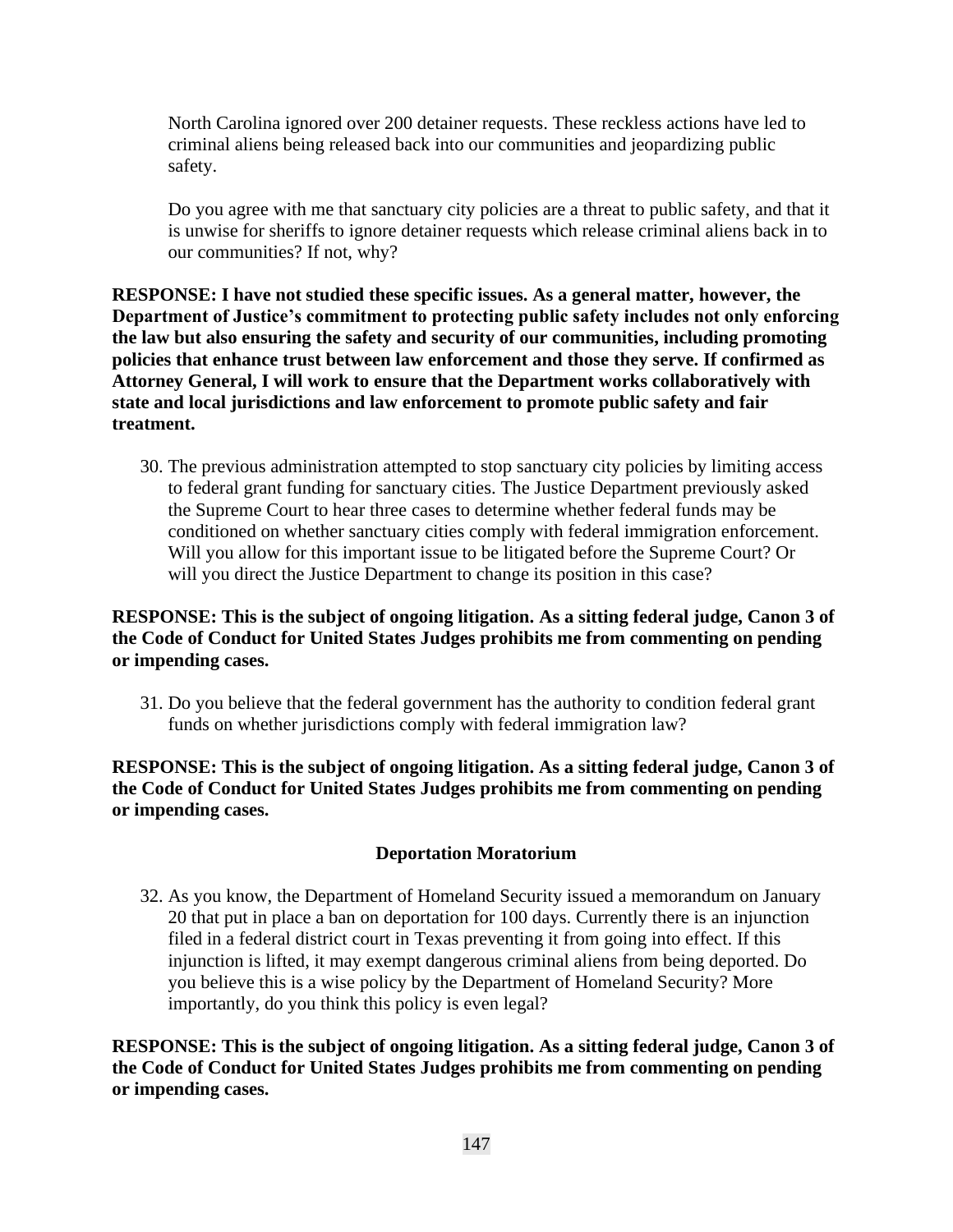33. Do you believe that sanctuary city policies will shield dangerous criminal aliens who are released back in to communities because of this moratorium? What will the impact of this be on public safety?

# **RESPONSE: This is the subject of ongoing litigation. As a sitting federal judge, Canon 3 of the Code of Conduct for United States Judges prohibits me from commenting on pending or impending cases.**

34. If you are confirmed as the Attorney General, what action will the DOJ take to protect American citizens if criminal aliens are released into communities because of the moratorium?

**RESPONSE: If I am confirmed as Attorney General, I will continue and strengthen the Department's work to protect our Nation's communities from crime, regardless of the source.**

## **International Parental Child Abduction**

35. I have a specific interest in the issue of international parental child abduction, where one parent will unlawfully kidnap an American citizen child to another country. Many of these countries often refuse to return the children. This practice is devastating to leftbehind parents, who must navigate international law to get their children returned. Will you make this issue a top priority if you are confirmed as Attorney General?

**RESPONSE: International parental child kidnapping is a deeply concerning issue. If I am confirmed as Attorney General, I look forward to learning more about and working to further strengthen the efforts the Department has undertaken to work with left-behind parents and advocacy organizations to return every child kidnapped abroad. I would also welcome working with you and other Members of Congress to effectively address this important issue.** 

- 36. In your career as an attorney, prosecutor, and judge, how much have you engaged with the issue of parental child abduction either through individual cases or broader policy?
- 37. Are you committed to working with left-behind parents to return each and every child kidnapped abroad? What steps will you take, yourself, to engage directly with left behind parents and their advocacy organizations?

#### **RESPONSE: Please see my response to Question 35.**

38. How will you direct the Department to prevent and resolve cases of international parental child abduction? Will you commit to directing US Attorneys and DOJ staff to aggressively prosecute cases of international parental child abduction?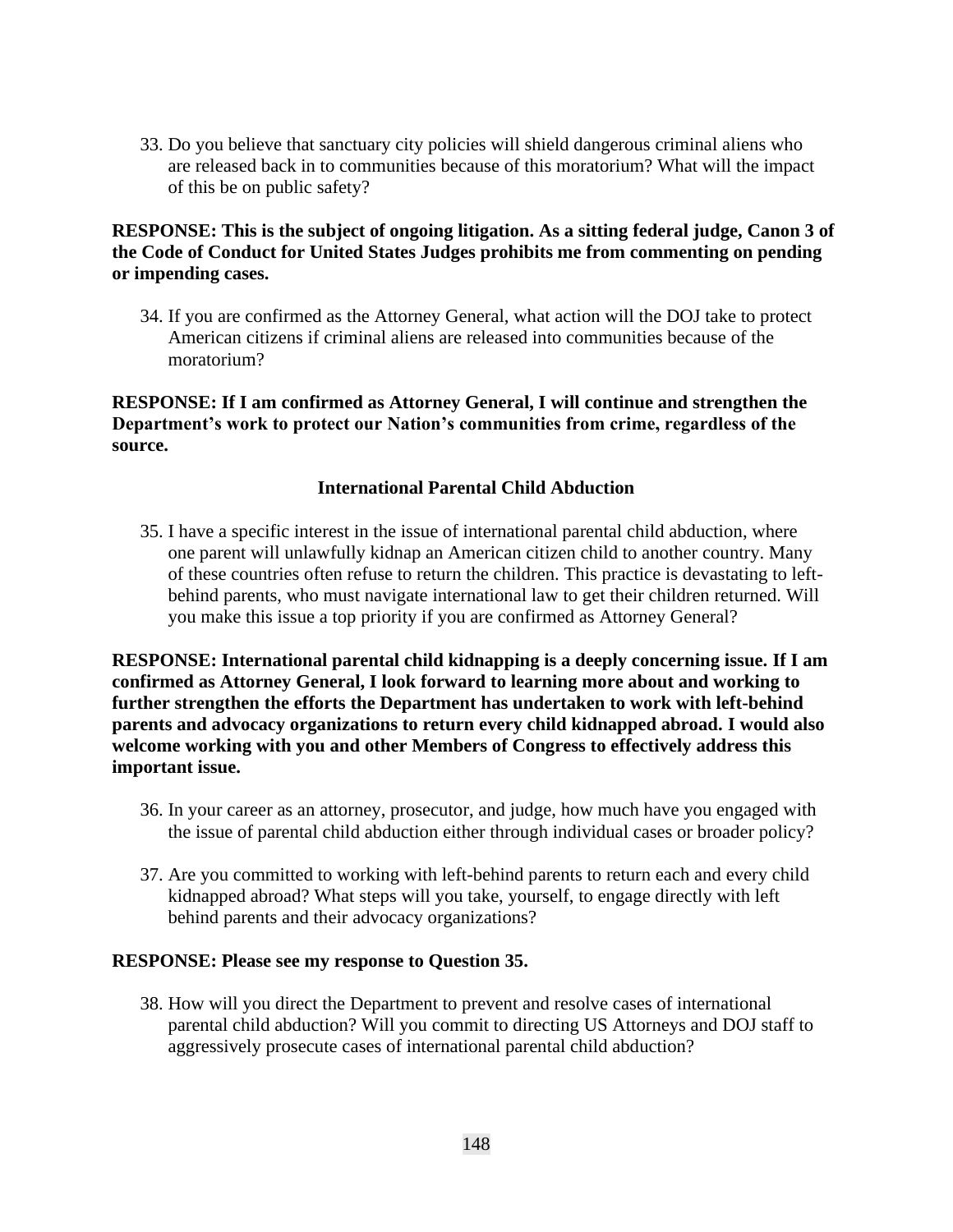# **RESPONSE: If confirmed, I look forward to engaging with you on ways to enhance the Department's current efforts to prevent and resolve cases of international parental abduction.**

39. Preventing parental child abduction and resolving cases requires an interagency process between the DOJ, State, and DHS. How will you work with your colleagues at other agencies to reunite kidnapped children with their left- behind parents?

# **RESPONSE: If confirmed, I will prioritize assessing the Department's current structure and capacity to help ensure that all the tools available to the Department and our interagency partners, including at the Departments of State and Homeland Security, are being put to their best use to prevent and resolve cases of international parental kidnapping.**

40. Are you willing to utilize extradition as a tool to bring those who kidnap children to justice in the United States?

# **RESPONSE: Please see my response to Question 39.**

#### **First Amendment Issues**

41. Over the past few months, Americans have needed their faith and the support that comes with their faith communities, but some governors have prohibited faith communities from gathering to worship. In many cases, the restrictions on religious gatherings have been much stricter that the requirements to go to the local Walmart. Judge Garland—is there a difference between Americans' right to assemble and participate in peaceful protest and their right to practice their religion?

# **RESPONSE: The First Amendment guarantees the right to assemble in peaceful protest and the right to the free exercise of religion. Those rights protect different activities, but both are fundamental to our constitutional structure.**

42. As Attorney General what will you do to protect Americans' right to practice their faith during this incredibly difficult time?

# **RESPONSE: If I am confirmed, I will seek to ensure that the Department of Justice upholds the rights of all Americans under the Constitution and the laws of the United States, including the provisions of the Constitution and laws securing religious liberty.**

43. The Religious Freedom Restoration Act is the leading federal civil rights law that protects all Americans' religious freedom. For nearly three decades, it has protected the religious freedom of all Americans of all faiths. If confirmed, will you commit that the Department of Justice will not support any legislative or executive action that would alter in any way the Religious Freedom Restoration Act's protection for Americans of all faiths?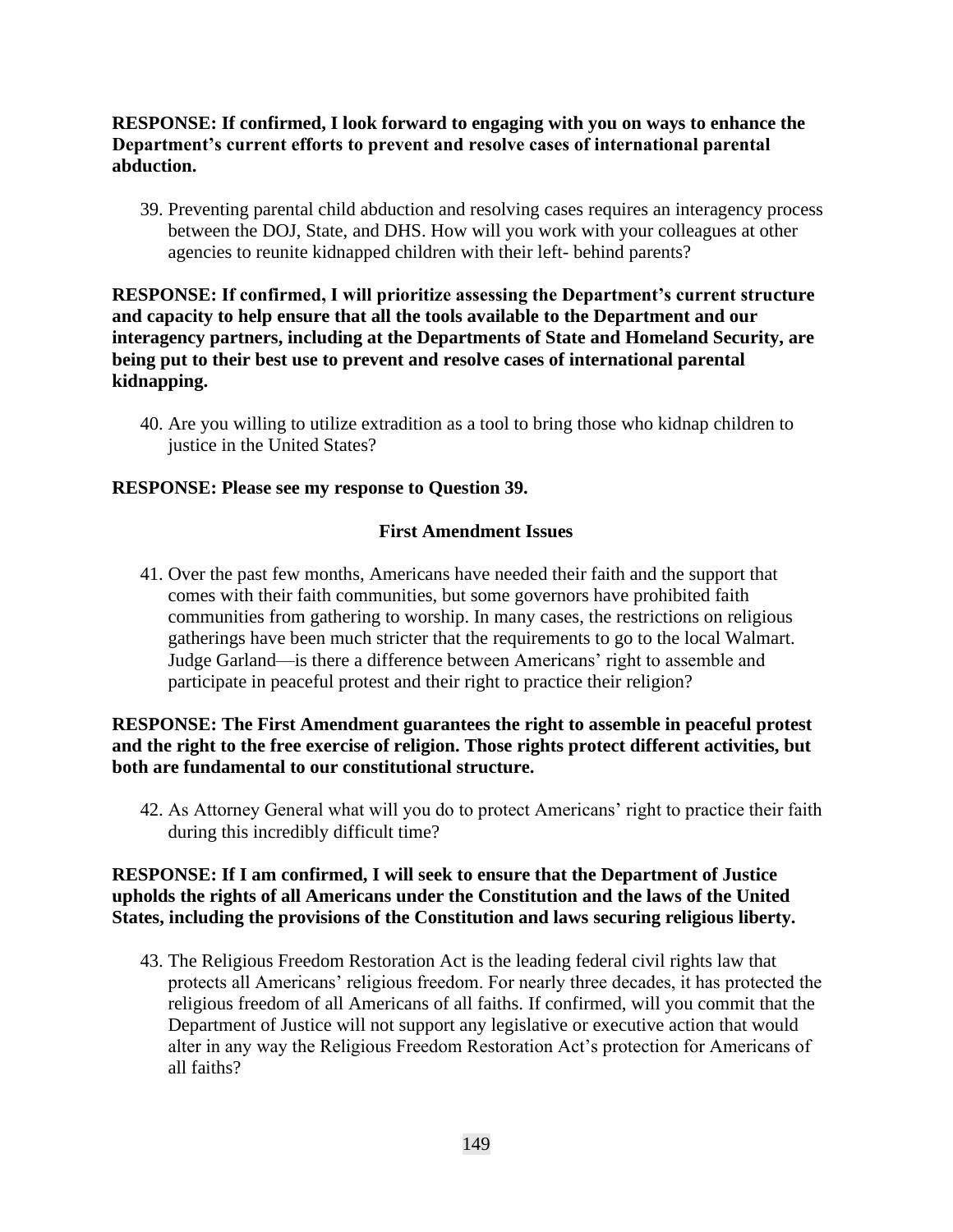**RESPONSE: As I testified at my hearing, I am a strong believer in religious liberty. If I am confirmed as Attorney General, I will seek to ensure that the Department of Justice scrupulously complies with the Constitution and all federal statutes, including the Religious Freedom Restoration Act. I have not studied the question of potential legislative amendments to the Act. If I were asked to consider such an amendment, my position would be informed by my strong belief in religious liberty and guided by a careful review of the relevant facts and law.**

44. In a 2007 opinion, the Office of Legal Counsel affirmed that a religious organization that administers a federal grant retains its right, under the Civil Rights Act of 1964 and the Religious Freedom Restoration Act, to hire staff who agree with its religious mission. Despite pressure from outside groups, the Obama Administration refused to rescind that opinion. If confirmed, will you continue the Obama Administration's policy of leaving that opinion in place?

**RESPONSE: I have not studied this Office of Legal Counsel opinion or the legal issues it addresses. If I were confirmed and called upon to consider those issues, I would follow the same approach I would use in any other context where I was asked to provide legal advice: I would carefully review the relevant facts and law; consult with lawyers in the Department of Justice and other relevant agencies; consider any relevant Department practices and procedures; and ultimately reach a conclusion based on my best view of the law.** 

45. Is there a line where a First Amendment activity or peaceful protesting becomes rioting and is no longer protected? What is that line? Do you agree that looting, burning property, and causing other destruction is not a protected First Amendment activity?

## **RESPONSE: The First Amendment protects speech and other expressive activity. It does not protect theft, arson, property damage, or violence.**

# **Second Amendment**

46. President Biden repeatedly promised during his campaign that on his first day in office he would send a bill to Congress repealing liability protections on gun manufacturers, closing the background check loophole and waiting period. I am pleased that he did not actually do this on his first day in office. Can you commit to this Committee today that as Attorney General you will not take any actions to limit liability protections for gun manufactures, expand the background check requirements or extend the waiting period beyond what is mandated by Congress—unless Congress passes a law touching on one of these subjects?

**RESPONSE: As I testified at the hearing, the role of the Department of Justice in matters of policy is to advance the policy program of the President and the administration as long as it is consistent with the law. President Biden has been a strong supporter of and advocate for gun safety measures throughout his professional life. I would not adopt or support any policy that is inconsistent with the law, including the Second Amendment and**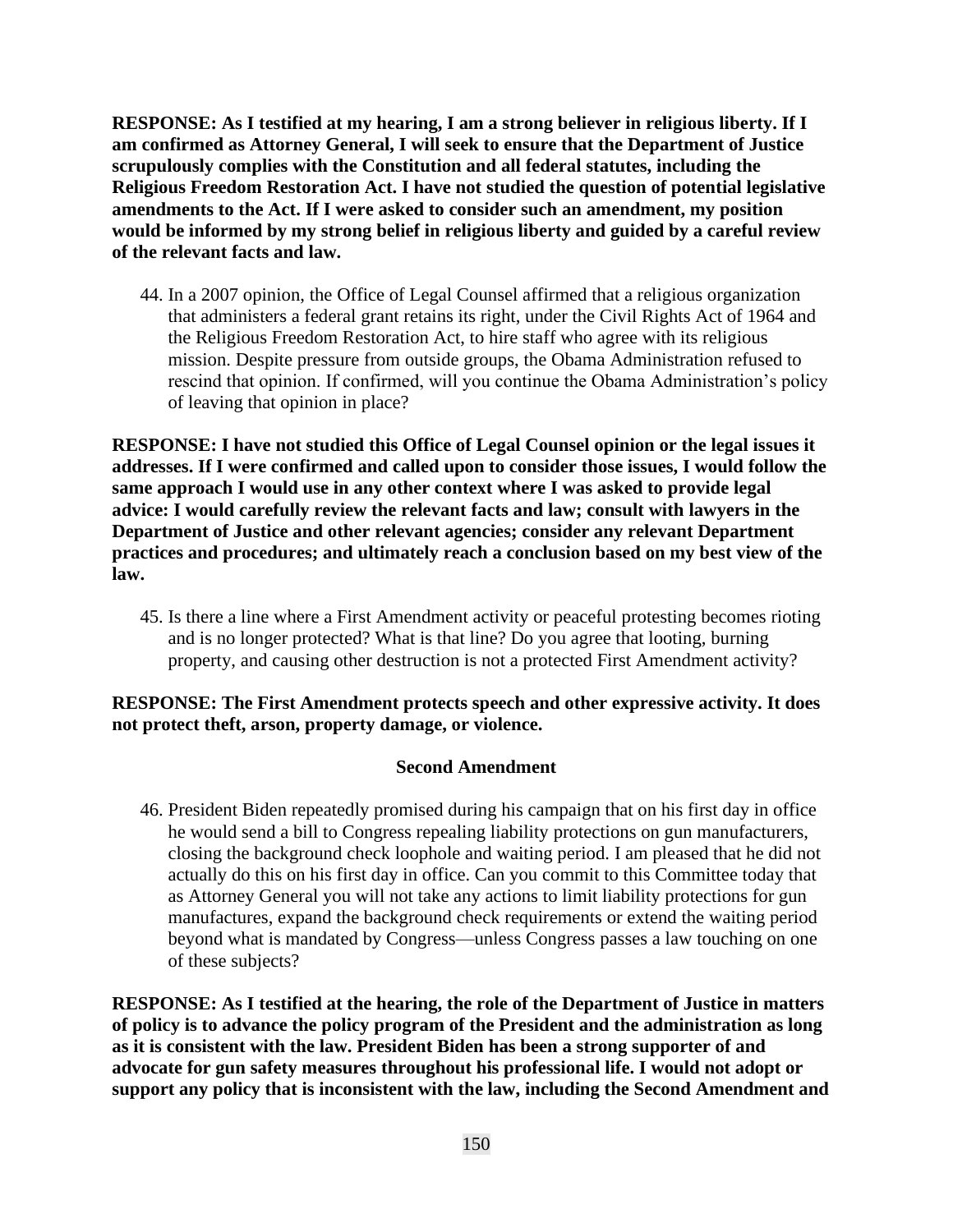**the statutes enacted by Congress. But where there is room under the law for the President's policies to be pursued, I believe he is entitled to pursue them.**

47. President Biden selected Kristen Clarke to lead DOJ's Civil Rights Division. Yet in publicly accessible tweets issued on July 16, 2019, Ms. Clarke lauded the late Justice John Paul Stevens for calling for the repeal of the Second Amendment. Does it concern you at all that President Biden's choice of DOJ's Civil Rights Division supports repealing a constitutional provision that protects an individual civil right?

**RESPONSE: If I am confirmed as Attorney General, I will uphold all provisions of the Constitution, including the Second Amendment. With respect to Ms. Clarke, she is exactly the person we need to be running the Civil Rights Division. She is a person of integrity; she is an experienced former line prosecutor; and her views about the Civil Rights Division are in line with my own. If she is confirmed, I have no doubt that she will likewise faithfully uphold all provisions of the Constitution.**

48. What will you do as Attorney General to ensure that Americans feel confident that DOJ will protect their Second Amendment rights and ensure Ms. Clarke doesn't use her possible position leading the Civil Rights Division to attack individual gun owners?

**RESPONSE: For the reasons stated in my response to Question 47, I am confident that Ms. Clarke's investigative and enforcement decisions as the head of the Civil Rights Division would be guided by the facts and the law. I have no basis whatsoever to believe that she would use her position to attack individual gun owners.**

# **Gunfire Protection**

49. It is increasingly clear that technology provides very useful tools in crime fighting and crime prevention, especially when they are in an integrated system. I would like to see Federal support for these technologies increased. Most gunshot incidents, for example, go unreported to local law enforcement. Gunfire detection and location technology where it has been deployed, including communities in my state, has helped local law enforcement respond to more gunshot incidents, and in a safer and timely way. This enables police to collect the shell casings, interview witnesses, and sometimes catch a fleeing suspect. When those shell casings are run through another technology, the National Integrated Ballistic Information Network (NIBIN), law enforcement agencies can determine if the gun has been used in other crimes and thus focus their investigation. The technology also facilitates a faster emergency medical response for gunshot victims. The use of cameras in public spaces is another valuable tool. Will you support increased Federal resources to assist state and local governments in deploying these kinds of technologies?

**RESPONSE: I am very supportive of law enforcement using technology appropriately and effectively to investigate, reduce, and combat crime. Because I am not in the Department, I am not currently aware of Department resources available for these purposes, but if**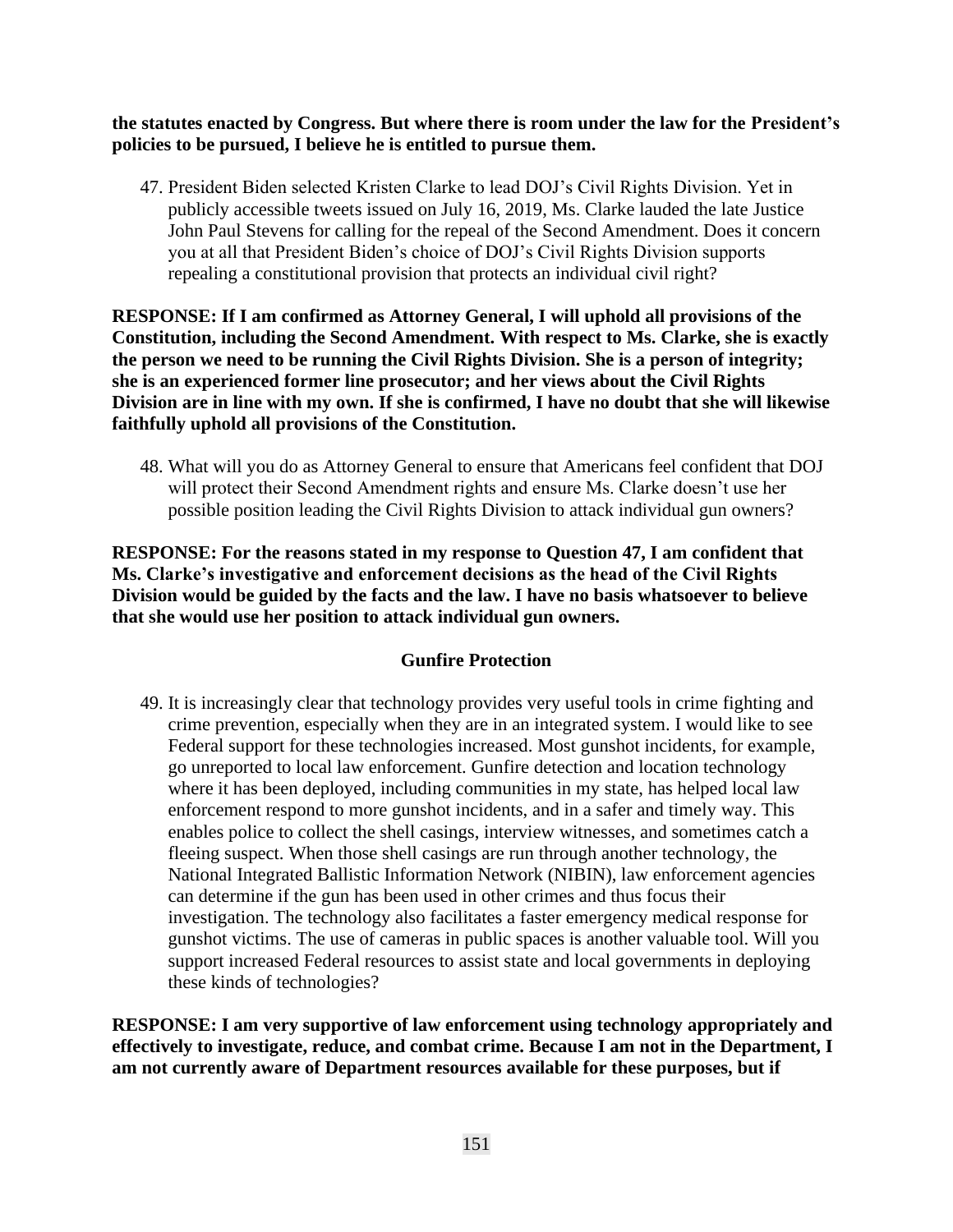**confirmed, I look forward to learning more about ways the Department can provide appropriate support while protecting civil liberties.**

## **Pastor Cao**

50. I'd like to ask about the case of Pastor Cao. Pastor Cao is a lawful permanent resident who lives in North Carolina. He's been arbitrarily detained by the Communist Chinese Government since March 2017 and is currently being held in Kumming Prison. My understanding is that he is on the U.N. Working Group on Arbitrary Detention's list of people who should be immediately released. Will you commit to me to do everything in your power to secure Pastor Cao's release, including raising his unlawful detention each and every time you meet with your Chinese counterparts?

**RESPONSE: If I am confirmed as Attorney General, I commit to reviewing the matter. However, because I am not currently at the Department and I am not familiar with these circumstances, it would not be appropriate for me to comment further.**

## **Prohibiting the Use of "Slush Fund Settlements"**

51. As you may know, the Obama Administration had instituted a policy where legal settlements between the DOJ and companies were used to fund third-party, special interest groups that were not parties to the litigation. This practice, required by the Department as a condition for settling a case, has been called "slush fund settlements."

In some cases, the Department required donations that restored funding that Congress had specifically cut. The Department justified "slush fund settlements" by claiming that business defendants were "voluntarily" making these third-party payments as part of settling claims. But many of these companies were boxed into accepting these types of settlements because they had a tremendous amount of liability on the line if they were to litigate the matter, in addition to the risk of losing government licenses and contracting permits. In reality, these companies never had a choice.

In 2017, the Trump Administration forbade this practice; and last year, the Department incorporated this ban into the Justice Manual (85 FR 81409). The Biden Administration recently announced that it is reviewing the bar on this potentially unlawful and unethical practice. Will you commit to oppose the reinstatement of this potentially unlawful and unethical practice if you are confirmed?

**RESPONSE: As I testified at my hearing, I have not studied this specific issue. If I am confirmed, I will carefully consider the matter and the arguments on both sides, including both the reasons why this practice developed and the reasons why it was changed.**

# **Maintaining the Corporate Enforcement Policy**

52. Over the past four years, the Department has updated and reformed the enforcement of the Foreign Corrupt Practices Act (FCPA), a process that began under the Obama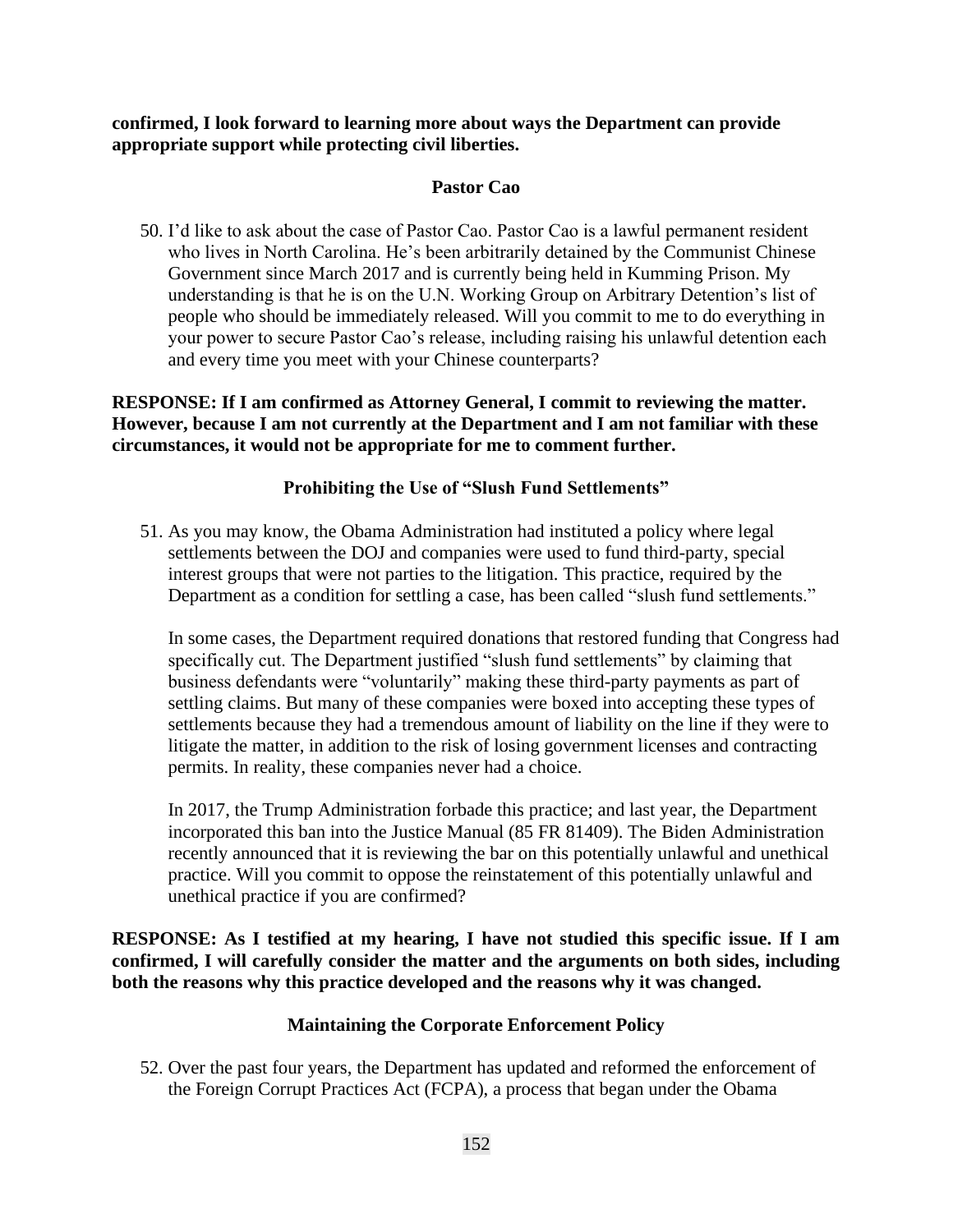Administration. Specifically, in 2016, under Attorney General Loretta Lynch, the Department announced an FCPA "pilot project," which was designed to promote voluntary self-disclosure, cooperation with the government, and remediation of violations in exchange for mitigated penalties. In 2017, the Department enhanced this pilot project and incorporated it into the U.S. Attorneys' Manual as the FCPA Corporate Enforcement Policy (CEP); the Department has since stated that it will apply the principles of the CEP to contexts other than the FCPA.

It appears that these reforms are having a positive effect on compliance. If you are confirmed, will you continue to support and improve the Corporate Enforcement Policy in a way that appropriately incentivizes the private sector to invest voluntarily in compliance programs and cooperate with the Department?

**RESPONSE: I am committed to the vigorous enforcement of the Foreign Corrupt Practices Act and other federal anti-corruption laws, including efforts to foster voluntary compliance and cooperation with the Department of Justice. I have not studied the Corporate Enforcement Policy. If I am confirmed, however, I will look forward to consulting with the relevant Department officials to learn more about that initiative and to identify ways in which it might be further supported or improved.**

#### **Safeguards on the Use of Sub-regulatory Guidance**

53. Guidance documents, also known as sub-regulatory guidance, are a way for agencies to announce policy changes, establish new procedures, and sometimes set forth new obligations on the private sector. This guidance often takes a variety of forms, such as Frequently Asked Questions, compliance memos, and other tools that can help agencies accomplish their goals but can unfairly impose burdens on private parties. Subregulatory guidance does not have to comply with statutory law or be formally promulgated as rules in accordance with the Administrative Procedure Act (most notably the notice and comment obligations). Agencies often issue it without any restrictions.

Since agencies are not required to notify the public when issuing new guidance, it may be impossible for private parties to comply with it. This is particularly problematic when the "guidance" purports to be binding, even though it is not based in law or regulation. Worse still, agencies have increasingly sought to bring enforcement actions predicated on it.

The abuse by the government of sub-regulatory guidance prompted the Trump Administration to act. In 2017, former Attorney General Sessions issued a memo rescinding existing guidance documents that went too far and prohibiting the Department from issuing new ones that have the effect of adopting new regulatory requirements or amending the law. On January 25, 2018, former Associate Attorney General Rachel Brand released the Brand Memo, which forbids the Department from treating subregulatory guidance as binding legal requirements in certain cases.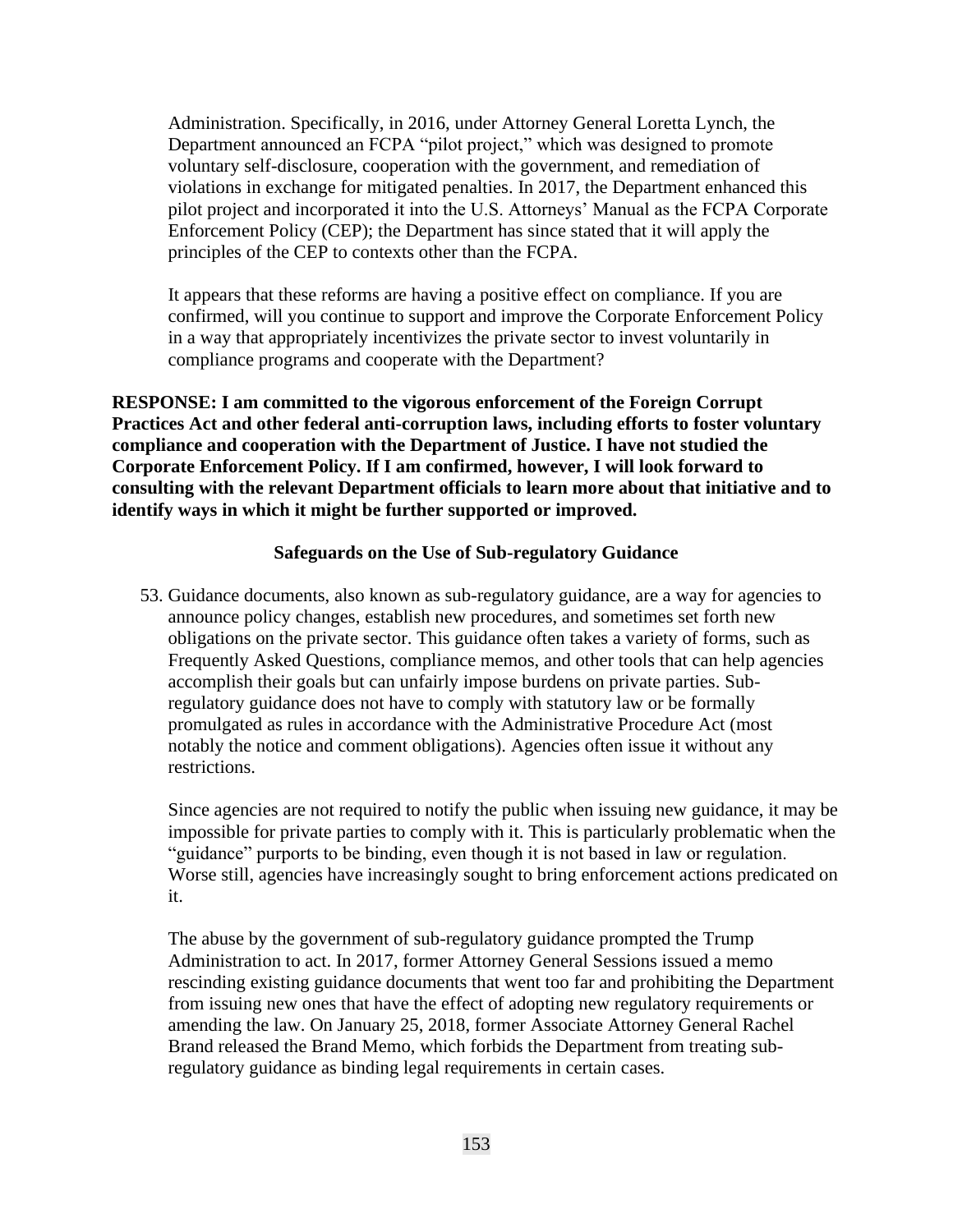The Department later broadened the Brand Memo and incorporated it into the Justice Manual, so it covered all civil and criminal enforcement actions.

In October 2019, the last Administration made the Department's important reforms in this area apply across the Executive Branch; it issued two Executive Orders (EO), EO 13891 and EO 13982, which respectively required agencies to treat guidance documents as "non-binding both in law and in practice" and limited the ability of agencies to enforce standards of conduct that were not publicly stated or issued in formal rulemaking. These EOs also required transparency to the American people—guidance documents now had to be posted on-line, and the government had to receive Americans' input on the guidance it was issuing.

It is troubling that on his first day in office, President Biden rescinded Executive Orders 13891 and 13982. However, the particular reforms and safeguards that are designed to prevent the unfair application and abuse of sub-regulatory guidance are still policy at the Department. Do you commit to preserving these important safeguards at the Department if you are confirmed?

**RESPONSE: I have not studied the memos issued by Attorney General Sessions and Associate Attorney General Brand or the corresponding provisions of the Justice Manual. In general, however, enforcement actions must be based on a violation of a statute or a "legislative rule" that has "the force and effect of law."** *Perez v. Mortgage Bankers Ass'n***, 575 U.S. 92, 95 (2015) (citation omitted). By definition, the guidance documents referenced in the question lack that force and effect. A violation of a guidance document thus cannot, by itself, be the basis for an enforcement action. Guidance documents may, however, serve valuable functions. For example, they can "'advise the public' of how the agency understands, and is likely to apply, its binding statutes and legislative rules."** *Kisor v. Wilkie***, 139 S. Ct. 2400, 2420 (2019) (plurality opinion). If I am confirmed, any action I take in this area will be consistent with these principles.**

#### **Transparency of Third-Party Litigation Funding in False Claims Act Cases**

54. As you may know, third-party litigation funding (TPLF) is a growing phenomenon in the United States. TPLF involves third-party financiers investing in litigation for a cut of any final settlement or judgment. For many cases involving TPLF, the existence of a TPLF agreement is never required to be disclosed to the opposing party or even to the court, which means that funders may be exercising strategic control over the litigation instead of the actual plaintiffs.

This practice is especially problematic in the context of qui tam False Claims Act (FCA) litigation brought by relators. This is because qui tam relators stand in the shoes of the government. In these cases, the Department has little insight into the extent to which TPLF funders are backing qui tam cases that the Department is investigating, litigating, or otherwise monitoring. These non-party funders may be exercising substantial control over relators' litigation and settlement decisions in cases that were brought in the name of the United States.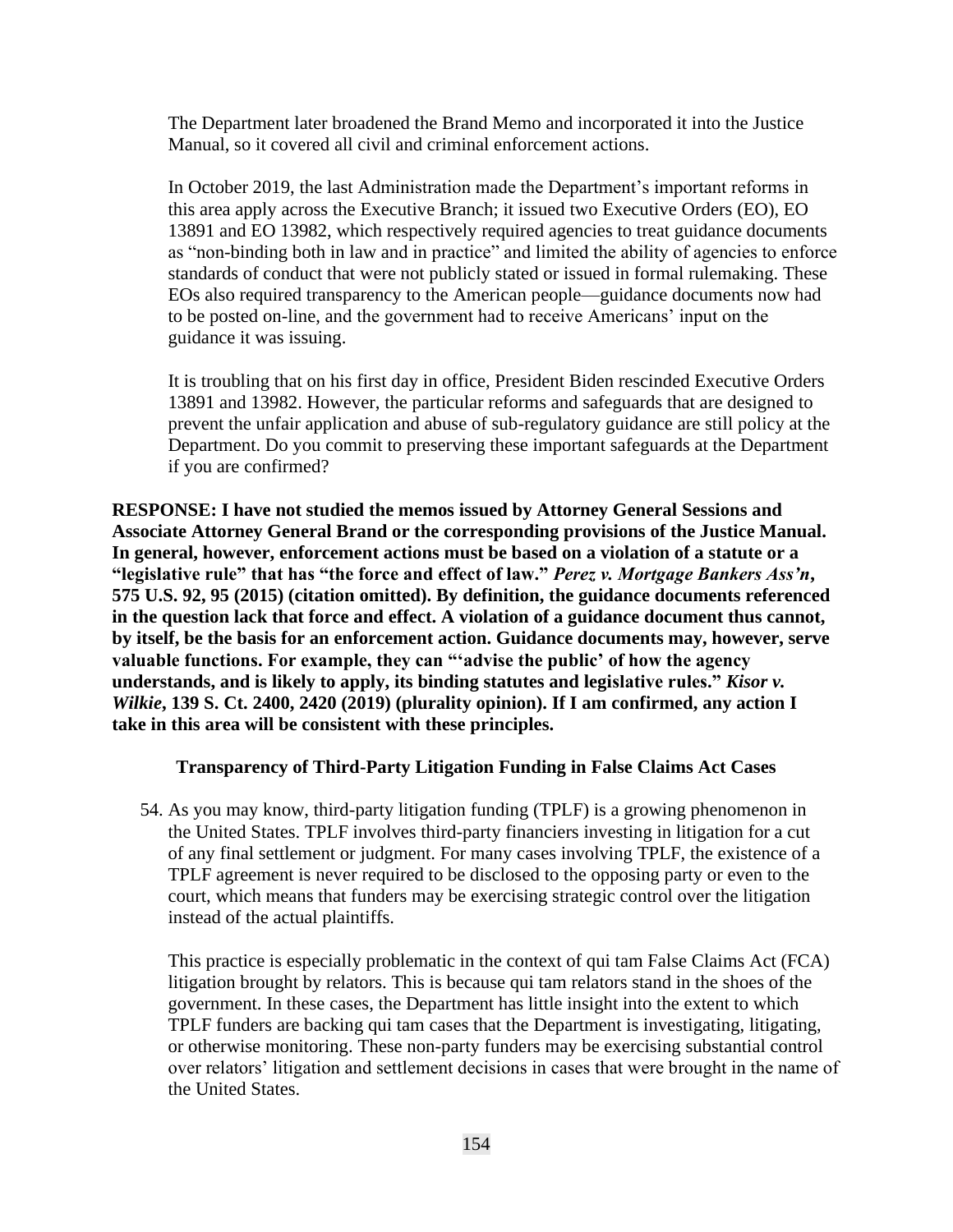Third party litigation funders and the government may have entirely divergent interests. Because of this possible divergence of interests, the Department has the right and the need to know if third-party funders are behind qui tam actions.

To achieve this desired level of transparency, the Department recently began instructing its attorneys to ask a series of questions at each relator interview designed to reveal whether third party funders are involved in the underlying litigation. Do you agree that TPLF raises particular ethical issues in qui tam FCA cases? If you are confirmed, will you continue to require DOJ attorneys to ask these questions at each relator interview?

# **RESPONSE: The False Claims Act, and its qui tam provisions, play a critical role in the federal government's effort to ensure that those who do business with the government do so honestly. However, as a federal judge for the last 24 years, I have not had occasion to become familiar with the particulars of this issue.**

#### **Asbestos Oversight**

55. The Department of Justice has repeatedly and publicly committed to investigate conduct related to asbestos trusts that is illegal under federal law. I and others on this committee have introduced legislation, the PROTECT Asbestos Victims Act, that would make it easier for asbestos-related fraud and abuse to be identified and addressed. While I continue to believe that statutory reforms are necessary, I applaud the Department's commitment to using available tools to ensure that legitimate asbestos victims are able to receive the compensation they are due without dilution of their claims through fraud.

Most recently, the Department filed a Statement of Interest in a case pending in U.S. Bankruptcy Court for the Western District of North Carolina, In re Bestwall LLC. In a press release announcing the filing, the Department was clear that it is "increasingly common for claimants' counsel to seek duplicative recoveries from multiple sources by misrepresenting the asbestos products to which claimants were exposed" and that fraudulent claiming "depletes resources that would otherwise be available to compensate deserving claimants filing claims in the future."

The Department is also acting separately to protect the United States' interest in the appropriate resolution of asbestos claims. As the Department's Bestwall filing explained, "[i]n many cases, payment of personal injury claims will trigger reimbursement obligations to the United States under the Medicare Secondary Payer Statute ("MSP Statute"), 42 U.S.C. § 1395y(b)(2)." Misdirection of asbestos funds through waste, fraud, or abuse may prevent proper reimbursements. Asbestos trusts' public disclosures and court filings make clear that the Department is actively investigating potential violations of the federal False Claims Act and MSP Statute.

Will you commit, if confirmed, to continue the Department's important efforts to detect and prosecute illegal asbestos-related conduct and provide the Civil Division, U.S. Trustee Program, and other Department components with the resources needed to do so?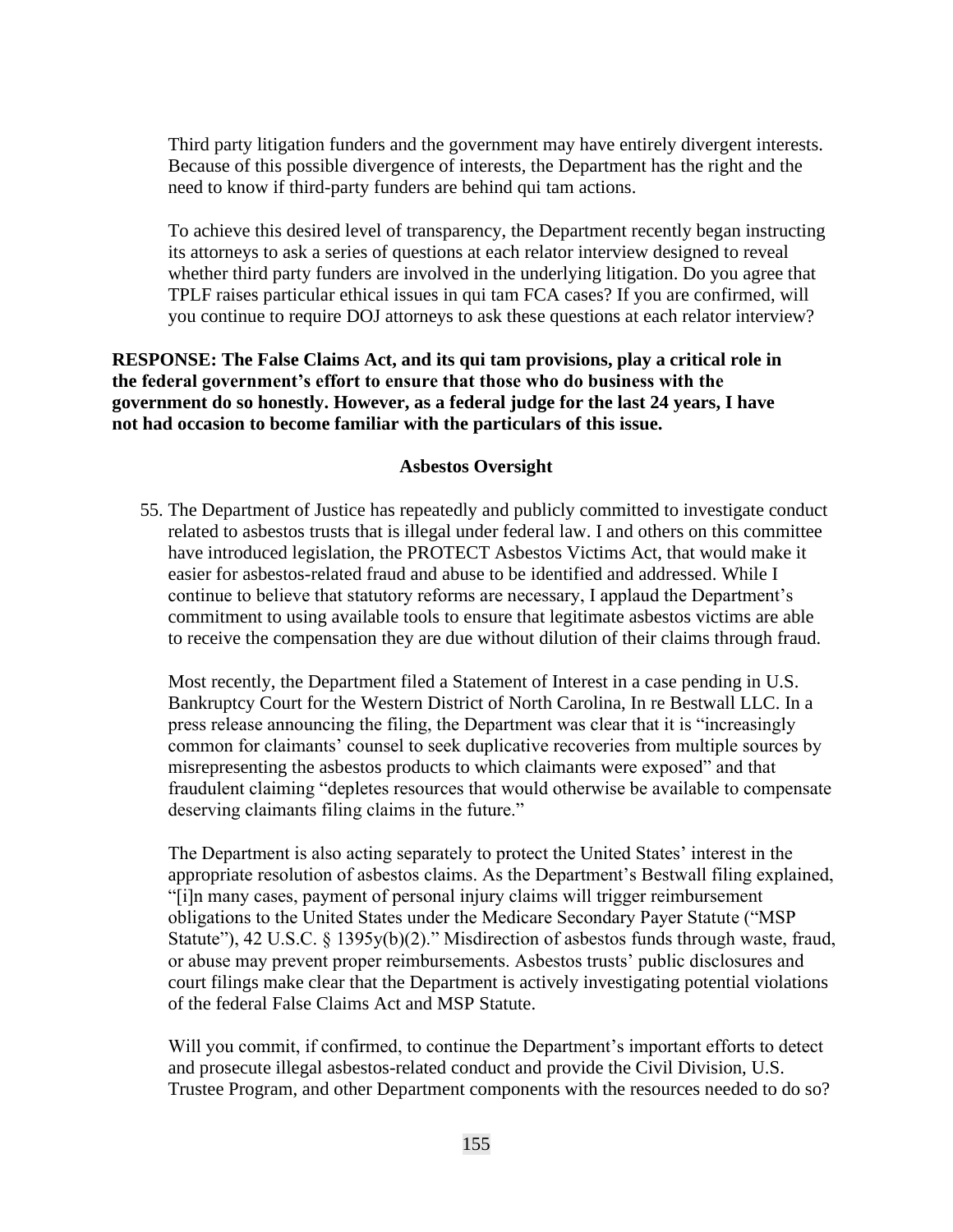**RESPONSE: While Canon 3 of the Code of Conduct for United States Judges bars me from commenting on any pending or impending case that is in any court**, **if I am confirmed, I will work to ensure full and faithful enforcement of our laws, including laws pertaining to conduct related to asbestos trusts. I would also look forward to reviewing current resource allocation and needs across the relevant components of the Department.**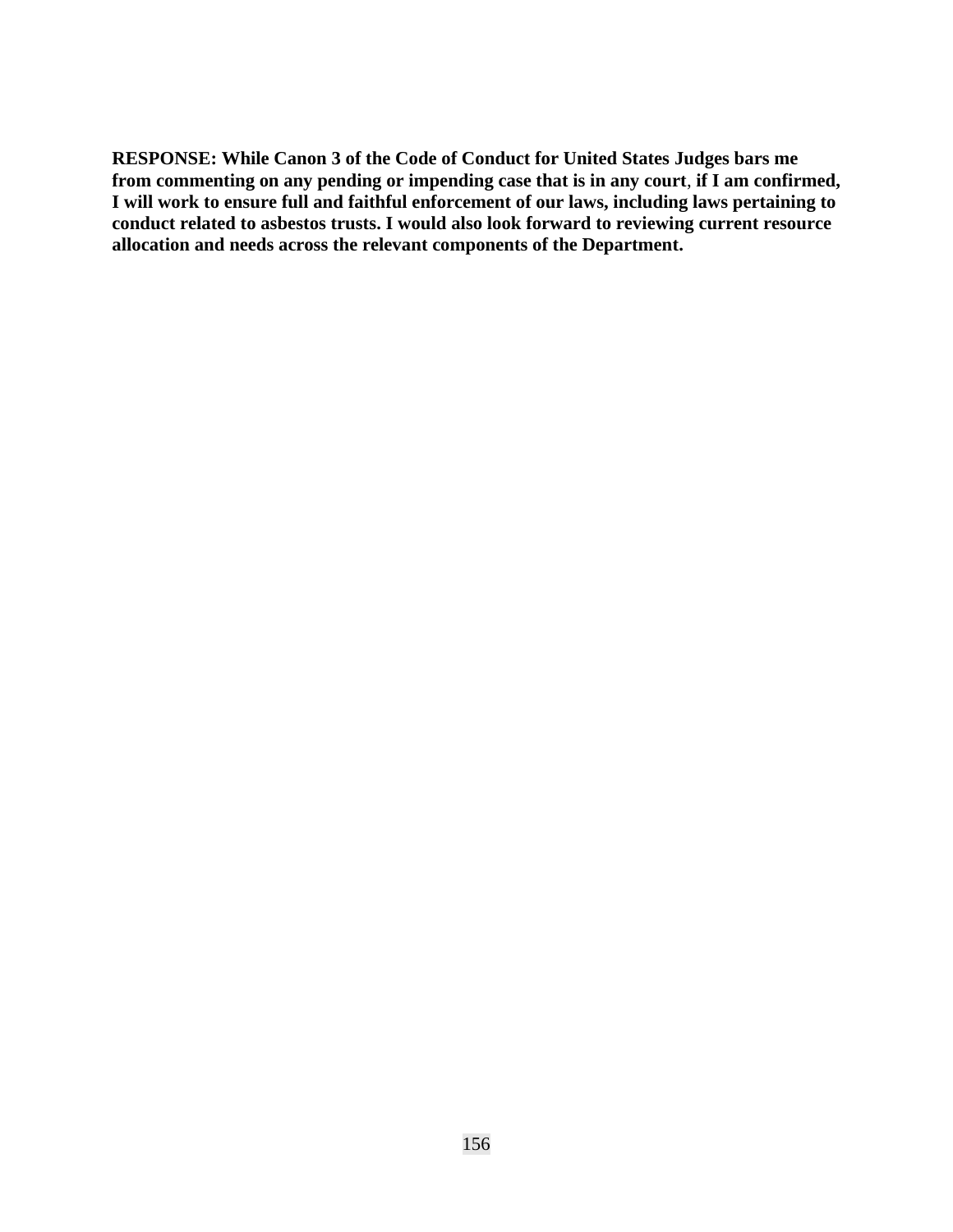# **Senator Blackburn**

# **Responses to Questions from Senator Blackburn to Judge Merrick Garland, Nominee to be United States Attorney General**

1. Is the death penalty appropriate punishment for domestic terrorists such as the Oklahoma City bomber Timothy McVeigh and the Boston Marathon bomber Dzhokhar Tsarnaev?

**RESPONSE: As I testified at my hearing, I supported the death penalty for Timothy McVeigh and believed it was appropriate at that time in that specific case. Regarding Dzhokhar Tsarnaev, this question implicates a pending case, so I am barred from commenting on this matter by Canon 3 of the Code of Conduct for United States Judges.** 

2. Do you support any modifications to the consumer welfare standard?

**RESPONSE: Strong antitrust enforcement must be anchored by the rule of law. If confirmed, it will be my direction that our antitrust laws be used to effectively promote market competition. As a sitting judge and Justice Department nominee, I do not have a preconceived notion of how best to achieve that goal.**

3. Does the consumer welfare standard include consideration for non-price harms such as diminished privacy?

**RESPONSE: Strong antitrust enforcement must be anchored by the rule of law. If confirmed, it will be my direction that our antitrust laws be used to effectively promote market competition. As a sitting judge and Justice Department nominee, I do not have a preconceived notion of how best to achieve that goal.**

4. Are reforms necessary to reshape the limits of liability protection under Section 230 of the Communications Act? What speech should or should not be protected?

**RESPONSE: As I testified at my hearing, I have relatively limited information about Section 230. I know that you and other members of the committee have ideas about how the statute should be amendment, and if confirmed, I look forward to talking with you and others about those ideas.**

5. If confirmed, how do you plan to handle investigations within the U.S. Department of Justice (DOJ) that were initiated by prior administrations?

**RESPONSE: As the nominee for Attorney General, I am not familiar with current investigations being undertaken by the Department. If confirmed, I will make all decisions concerning investigations based on the facts and the law, without regard to partisan or other improper considerations.**

6. On January 26, 2021, President Biden signed an executive order on privately operated detention facilities, stating: "The Attorney General shall not renew Department of Justice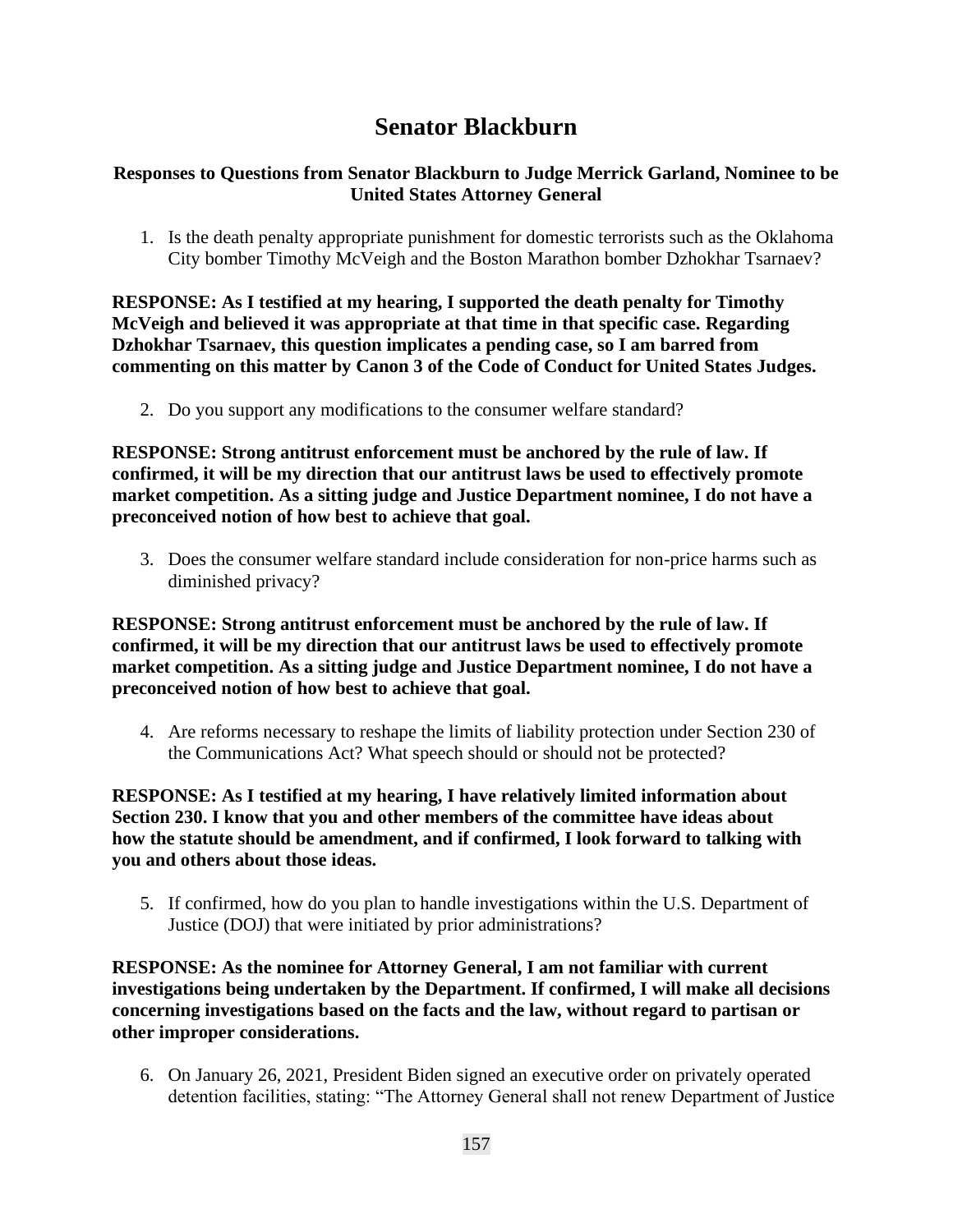contracts with privately operated criminal detention facilities, as consistent with applicable law." The U.S. Marshals Service (USMS) oversees 60,000 detainees daily. If the USMS loses access to contractor-operated secure facilities, there is the real risk of not being unable to find needed capacity that meets federal requirements and standards for detainees, including the requisite level of medical care.

a. Will state and county detention facilities provide a sufficient alternative if the USMS loses access to contractor-operated secure facilities?

**RESPONSE: Because I am not currently at the Department, I am not familiar with the nature of the contracts the Bureau of Prisons or the U.S. Marshals Service has with privately owned facilities. If I am confirmed, the Department will work to ensure that the operations of the U.S. Marshals Service are not negatively impacted.** 

> b. If state and county detention facilities fail to provide a sufficient alternative to contractor-operated secure facilities, how will the USMS effectively carry out its mission of exercising custody of federal prisoners and providing for their security and transportation to correctional facilities?

**RESPONSE: Because I am not currently at the Department, I am not familiar with the nature of the contracts the Bureau of Prisons or the U.S. Marshals Service has with privately owned facilities. If I am confirmed, the Department will work to ensure that the operations of the U.S. Marshals Service are not negatively impacted.** 

7. In 1994, President Clinton and Congress enacted a ban on assault weapons that barred the purchase of numerous common, self-defense, and hunting firearms. In 2016, Obama issued 23 Executive Actions on gun violence, including a call to ban assault weapons and high-capacity magazines. There are reports President Biden plans to enact similar gun control measures via Executive Actions. If confirmed as Attorney General, would you use your authority over the Bureau of Alcohol, Tobacco, Firearms and Explosives to promote a similar reenactment of these types of gun bans?

**RESPONSE: As I testified at the hearing, President Biden has been a strong supporter of and advocate for gun safety measures throughout his professional life. The role of the Justice Department on policy matters is to advance the policy program of the administration as long as it is consistent with the law.** 

8. Please describe any limits under federal law that bar the use of taxpayer funds for abortion.

## **RESPONSE: As a federal judge for 24 years, I have not had occasion to become familiar with the limits under federal law related to the use of taxpayer funds for abortion.**

9. Although marijuana is still considered a federally controlled schedule one drug, some states have legalized marijuana use within their jurisdictions. Do law enforcement agencies at the federal, state or local level have universal access to technology that can